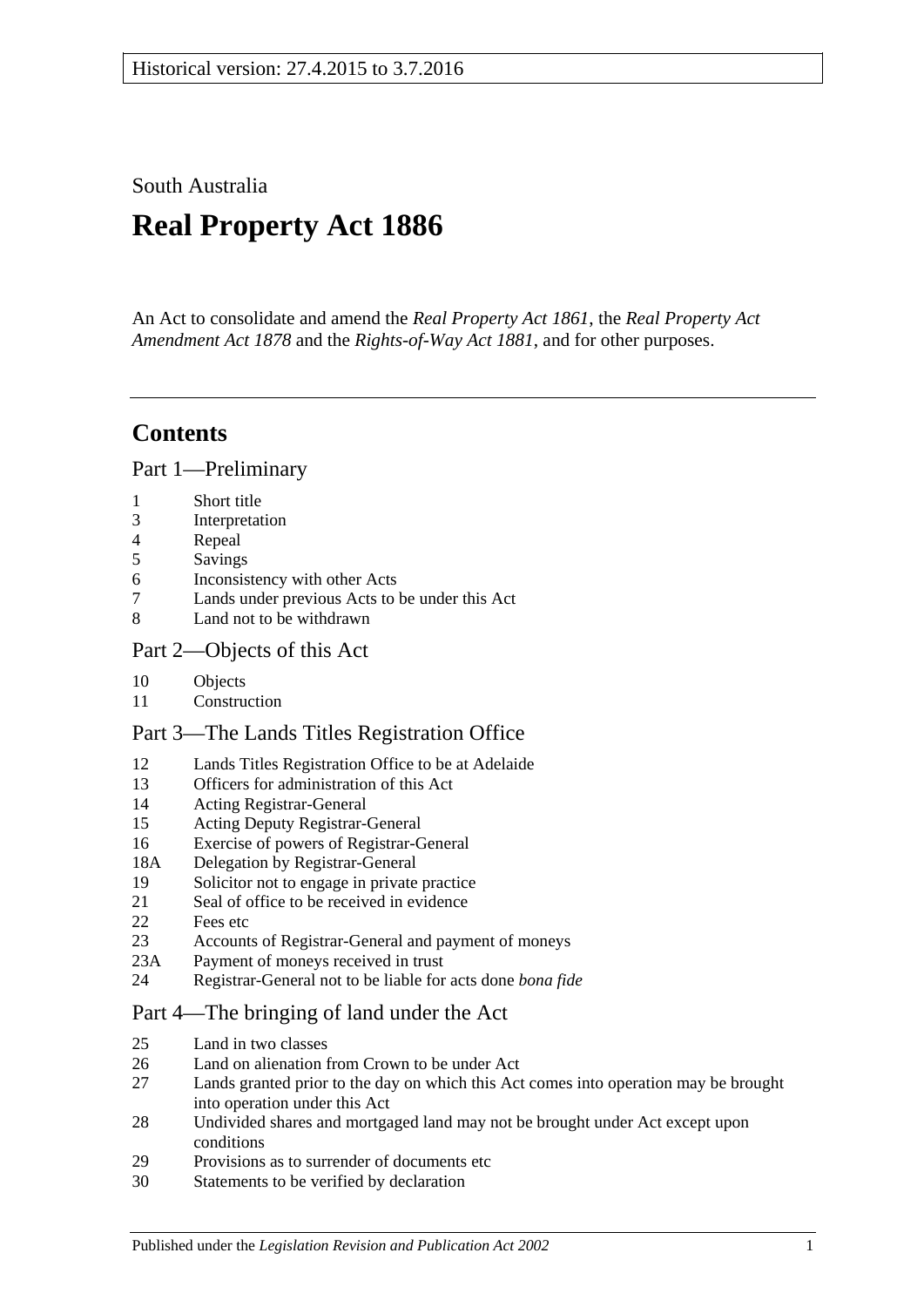- [Application, how to be dealt with](#page-21-3)
- [Titles in three classes](#page-22-0)
- [Procedure under second class](#page-22-1)
- [Procedure under third class](#page-23-0)
- [Notice of application to be published](#page-23-1)
- [Second and third classes brought under this Act](#page-23-2)
- [How land to be brought under Act](#page-23-3)
- [Action to be taken on return of notices or failure of personal service](#page-24-0)
- [Caveat against bringing land under Act](#page-24-1)
- [If caveat be received within time limited, proceedings stayed](#page-24-2)
- [Applicant may withdraw his application](#page-24-3)
- [Documents of title, if they include other property, to be returned to applicant](#page-24-4)<br>43 Certificate to issue in name of deceased applicant proprietor or his nominee
- [Certificate to issue in name of deceased applicant proprietor or his nominee](#page-25-0)
- [Proceedings under caveat](#page-25-1)
- [Lapse of caveat](#page-25-2)
- [Reversion expectant on lease not to be extinguished](#page-25-3)
- [Part 5—Registration of title](#page-26-0)

#### [Division 1—Registration of title in the Register Book](#page-26-1)

- [Registration of title in the Register Book](#page-26-2)
- [Certificates to be in duplicate](#page-26-3)
- [Folios in Register Book](#page-26-4)
- [Requirements of memorial](#page-26-5)
- 51A [Evidentiary](#page-26-6)

## [Division 2—Registration of title by other methods](#page-26-7)

- 51B [Registration of title electronically etc](#page-26-8)
- 51C [Issue of certificate of title](#page-27-0)
- 51D [Evidentiary](#page-28-0)

## [Division 2A—Boundaries of registered land](#page-28-1)

51E [Coordinated cadastre](#page-28-2)

#### [Division 3—General](#page-28-3)

- [Endorsement of record of registration](#page-28-4)
- [Retention of records](#page-29-0)
- [Form of instruments](#page-29-1)<br>55 Instruments
- **[Instruments](#page-29-2)**
- [Priority of instruments](#page-29-3)
- 56A [Registration](#page-30-0)
- [Effect of registration or recording of instruments](#page-30-1)
- [Where 2 or more instruments presented at same time](#page-30-2)
- [Provision for registration in case of death of party executing instrument](#page-30-3)
- [Person to whom certificate or other instrument of title has been issued in error, or who](#page-30-4)  [wrongfully retains such instrument, may be summoned](#page-30-4)
- [Arrest of person refusing to deliver up instrument for cancellation or correction](#page-31-0)
- [Order for delivery of instrument](#page-31-1)
- [Orders for cancellation of instrument and alteration of Register Book](#page-31-2)
- [Powers of court to direct cancellation of certificate or entry](#page-31-3)
- [Search allowed](#page-31-4)
- [Conflict between original and duplicate certificate](#page-32-0)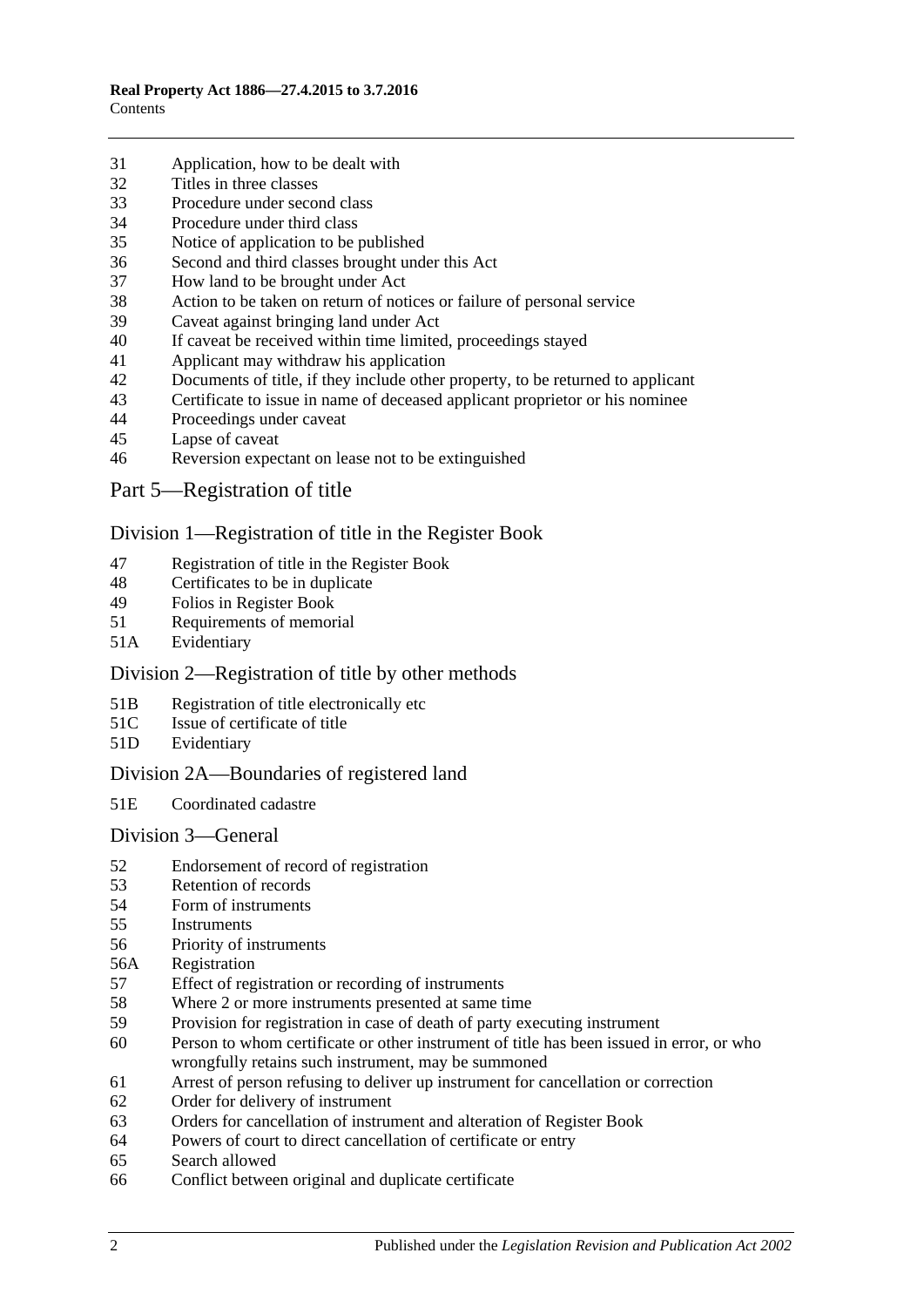#### 66A [Lodgement of land grant](#page-32-1)

## [Part 6—The title of registered proprietors](#page-34-0)

- 67 [Instruments not effectual until registration](#page-34-1)
- 68 [Person named in certificate to be the registered proprietor](#page-34-2)
- 69 [Title of registered proprietor indefeasible, except in cases of—](#page-34-3)
- 70 [In other cases title of registered proprietor shall prevail](#page-35-0)
- 71 [Saving of certain rights and powers viz](#page-36-0)
- 72 [Knowledge of trust not evidence of want of bona fides](#page-36-1)

#### [Part 7—Certificates of title](#page-38-0)

- 73 [Certificate of title](#page-38-1)
- 74 [Joint tenants and tenants in common](#page-38-2)
- 75 [Certificates for remainder and reversions](#page-38-3)
- 76 [Mode of inheritance or succession shall be implied](#page-38-4)
- 77 [Memorials on certificates](#page-38-5)
- 78 [Certificates in lieu of surrendered certificates](#page-38-6)
- 78A [Issue of new certificate on alteration etc](#page-39-0)
- 79 [Substituted certificate etc](#page-39-1)
- 80 [Issue of certificates of title](#page-39-2)

#### [Part 7A—Title by possession to land under this Act](#page-40-0)

- 80A [Application for certificate based on possession](#page-40-1)
- 80B [Signature attestation and operation of application](#page-40-2)
- 80C [Application how dealt with](#page-40-3)
- 80D [Requisitions](#page-40-4)
- 80E [Notice of application](#page-40-5)
- 80F [Caveats](#page-41-0)
- 80G [Power to issue certificates](#page-41-1)
- 80H [Cancellation of instruments](#page-42-0)
- 80I [Fees](#page-42-1)

#### [Part 8—Easements](#page-44-0)

- 81 [Certificates may contain statement of right-of-way or other easement](#page-44-1)
- 82 [Description of easement](#page-44-2)
- 83 [Registered proprietor not to be subject to rights-of-way not mentioned in certificate](#page-44-3)
- 84 [Easement not binding on registered proprietor subsequently acquiring land bona fide for](#page-44-4)  [value unless entered on certificate of title](#page-44-4)
- 85 [Land to be held free of rights-of-way](#page-44-5)
- 86 [Public rights-of-way etc not within this Act](#page-44-6)
- 87 [Certificates heretofore issued conclusive evidence of right-of-way therein described](#page-45-0)
- 88 [Entry as to easement to be made on original and duplicate certificates of title](#page-45-1)
- 89 [Short form of describing right-of-way](#page-45-2)
- 89A [Incorporation of long forms of easements in instruments](#page-45-3)
- 90 [Deposit of plan showing rights-of-way](#page-45-4)
- 90A [Application of sections](#page-45-5) 90B, [90C, 90D, 90E](#page-45-5) and [90F](#page-45-5)
- 90B [Variation and extinguishment of easements](#page-46-0)
- 90C [Easement and servient land may be vested in same person](#page-48-0)
- 90D [Survey of easement](#page-49-0)
- 90E [No private right-of-way over public street or road](#page-49-1)
- 90F [Easement subject to existing mortgage etc](#page-49-2)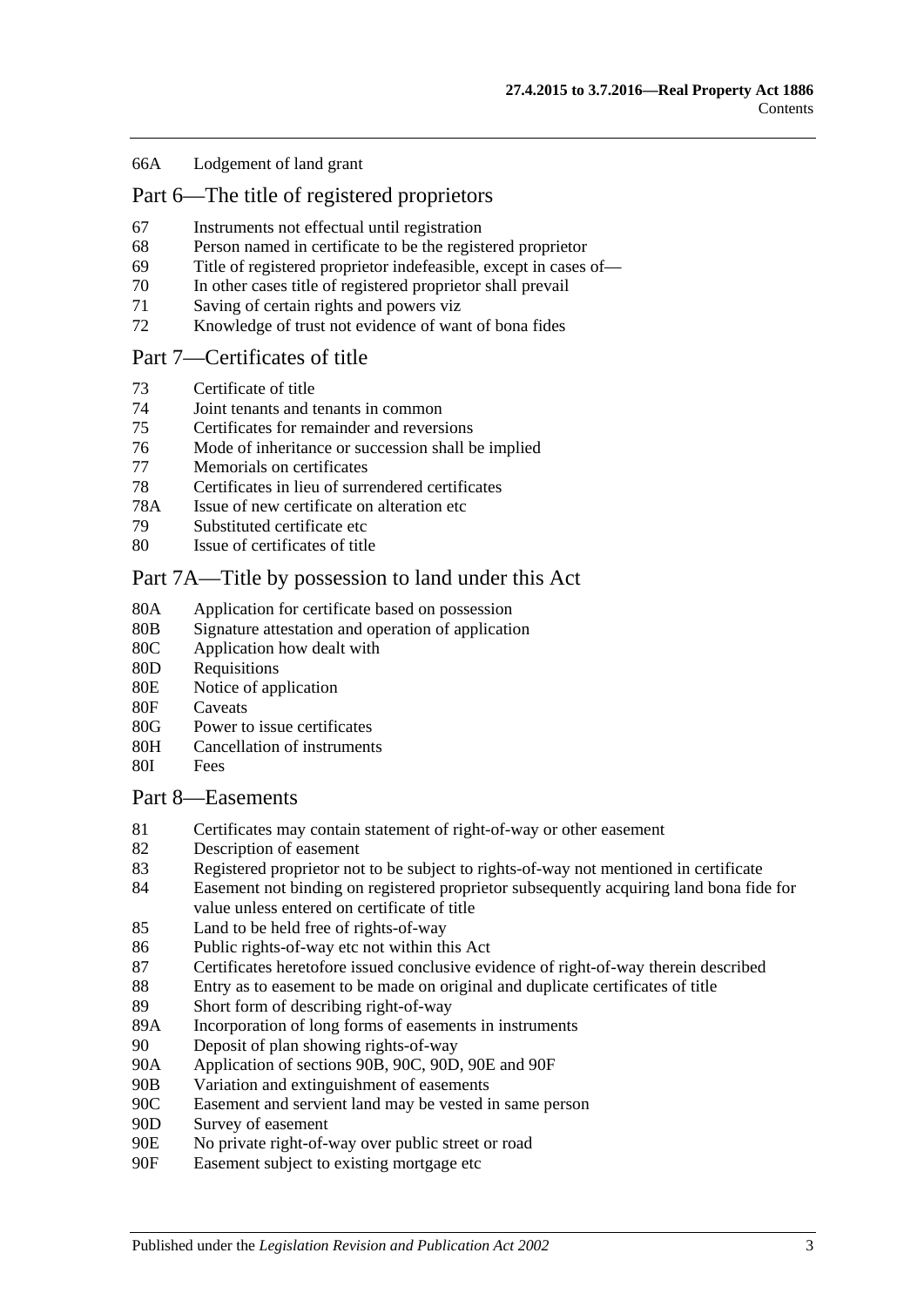## [Part 9—Crown leases](#page-50-0)

- 90G [Interpretation](#page-50-1)
- [Interpretation of Crown lease](#page-50-2)
- [Person now holding under lease or agreement may surrender](#page-50-3)
- [Execution and Registration of Crown Lease](#page-50-4)
- [Forfeiture etc of Crown Lease](#page-51-0)
- [Indefeasibility of title under Crown lease](#page-51-1)
- 95A [Evidentiary](#page-51-2)
- 95B [Operation of Part in relation to Crown leases and other instruments subject to other Acts](#page-52-0)

#### [Part 10—Transfers](#page-54-0)

- [Transfers](#page-54-1)
- 96AA [Creation of easements by reservation](#page-54-2)<br>96A Acceptance of transfer
- [Acceptance of transfer](#page-54-3)
- [Transferee of land subject to mortgage or encumbrance to indemnify transferor](#page-54-4)
- [On registration of transfer, grant or certificate to be cancelled](#page-55-0)
- [Unless whole of land transferred](#page-55-1)
- [New certificate to purchaser and balance certificate to registered proprietor](#page-55-2)
- [Memorial of order for sale of land for](#page-55-3) non-payment of rates
- [Registration of transfer hereunder](#page-55-4)
- [Discharge of memorial](#page-56-0)
- [Sale under writ of fieri facias or decree, warrant or order of court](#page-56-1)
- [Transfer not to be valid against purchaser until entry of writ](#page-56-2)
- [Transfer on sale under writ, warrant, decree or order](#page-56-3)
- [Production of duplicate instrument not required on transfer under decree or order, writ, or](#page-56-4)  [warrant](#page-56-4)
- [Satisfaction of writ, warrant, decree, or order](#page-57-0)
- [Lapse of writ, decree, warrant, or order](#page-57-1)
- [Transfer by registered proprietor to spouse etc](#page-57-2)
- [Dealings before issue of certificate](#page-57-3)
- [Deed-poll by promoters of undertakings under Lands Clauses Acts](#page-57-4)
- [Mode of registration of such deed-poll](#page-58-0)
- [This Act not to lessen effect of deed-poll heretofore or hereafter executed](#page-58-1)
- 115A [Issue of certificate where land is vested by operation of law](#page-58-2)

## [Part 11—Leases and surrenders](#page-60-0)

- [Lands, how leased](#page-60-1)
- [Contents of lease](#page-60-2)
- [Leases not to bind non-consenting mortgagees or encumbrancees](#page-60-3)
- [Lease for one year need not be registered](#page-60-4)
- 119A [Standard terms and conditions of lease](#page-60-5)
- [Lease may be surrendered by separate instrument](#page-61-0)
- [Registrar-General may enter surrender](#page-61-1)
- [Effect of entry of surrender](#page-61-2)
- [Surrender where lease subject to mortgage or under-lease](#page-61-3)
- [Covenants to be implied in every lease against the lessee](#page-61-4)
- [Powers to be implied in lessor](#page-61-5)
- [Registrar-General to note particulars of re-entry in Register Book](#page-62-0)

## [Part 12—Mortgages, encumbrances, and discharges](#page-64-0)

[Lands, how mortgaged or encumbered](#page-64-1)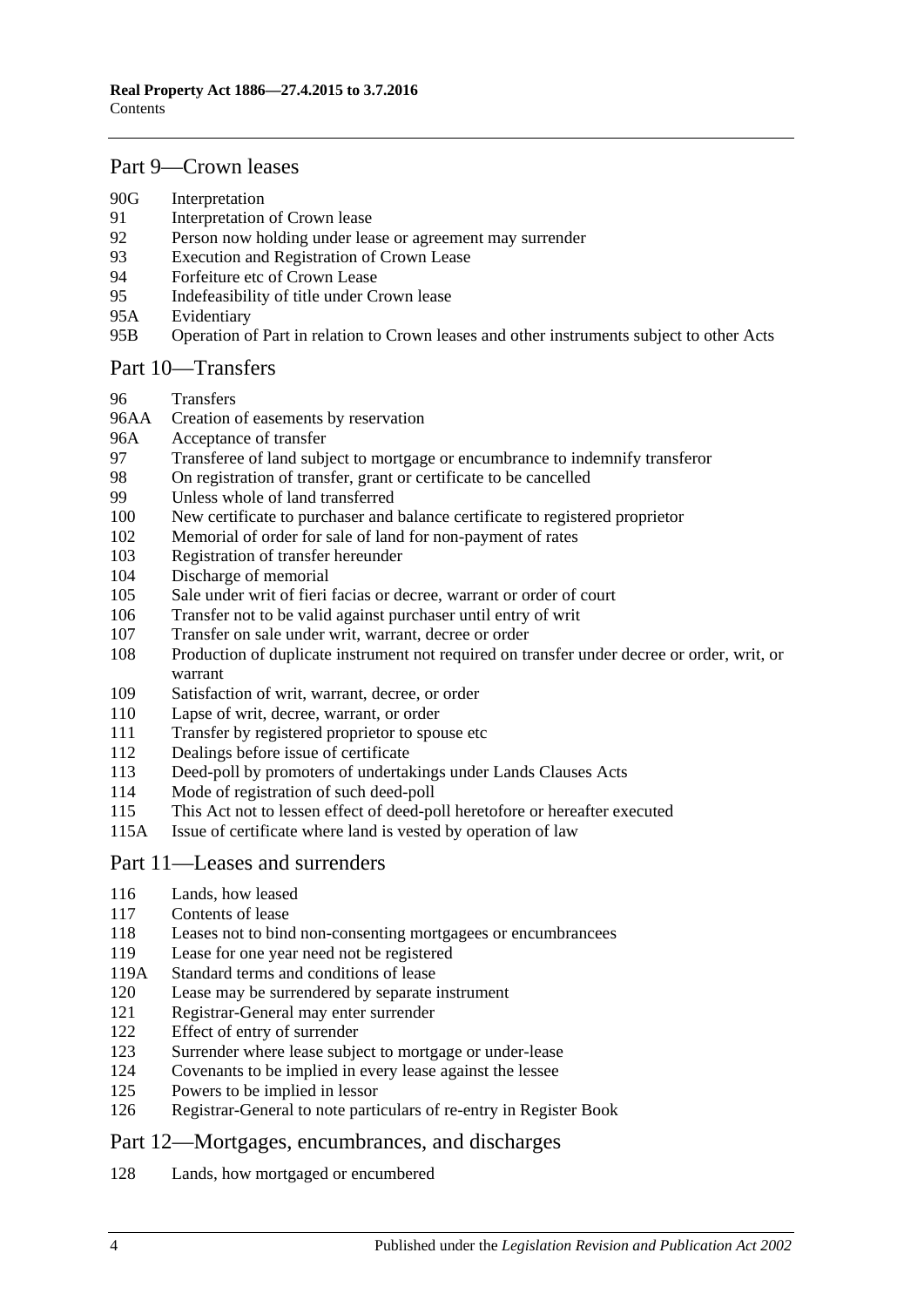- 129 [Contents of mortgage or encumbrance](#page-64-2)
- 129A [Standard terms and conditions of mortgage or encumbrance](#page-64-3)
- 130 [Covenant to be implied in every mortgage](#page-65-0)
- 130A [Implied covenant in encumbrance](#page-65-1)
- 131 [Subsequent mortgagees or encumbrancees, may redeem prior mortgages etc](#page-65-2)
- 132 [Nature of mortgage and encumbrance, and procedure in case of default](#page-65-3)
- 133 [Power of sale](#page-66-0)
- 134 [Mortgagee's receipt to discharge purchaser](#page-66-1)
- 135 [Appropriation of proceeds](#page-66-2)
- 135A [Mode of payment of encumbrance](#page-66-3)
- 136 [Transfer upon sale by mortgagee or encumbrancee](#page-66-4)
- 137 [Power of mortgagee to enter, take possession, distrain, let, or bring action for recovery of](#page-67-0)  [land](#page-67-0)
- 138 Power of mortgagee to distrain on tenant [or occupier for arrears not exceeding the amount](#page-67-1)  [of rent due](#page-67-1)
- 139 [Duty of mortgagee of leasehold entering into possession of rent and profits to account](#page-68-0)
- 140 [Application by mortgagee to Registrar-General for foreclosure](#page-68-1)
- 141 [Procedure on foreclosure application](#page-68-2)
- 142 [Effect of order for foreclosure](#page-69-0)
- 142A [Provision for case where mortgagee or encumbrancee refuses to join in proceedings on](#page-69-1)  [default](#page-69-1)
- 143 [Discharge of mortgages and encumbrances](#page-69-2)
- 144 [Partial discharge of mortgage or encumbrance on grant of easement](#page-69-3)
- 145 [Entry of satisfaction of annuity](#page-70-0)
- 146 [Discharge of mortgage by Minister in certain cases](#page-70-1)
- 148A [Entry in Register Book where rights of mortgagee barred by Statute](#page-71-0)
- 149 [Equitable mortgage may be created](#page-71-1)
- 150 [Transfer of mortgage, lease and encumbrance](#page-71-2)
- 151 [Effect of such transfer](#page-71-3)
- 152 [Covenants implied in transfer of lease](#page-72-0)

### [Part 13—Extensions](#page-74-0)

153 [Renewal or extension of mortgage etc](#page-74-1)

## Part [13A—Priority notices](#page-76-0)

- 154 [Interpretation](#page-76-1)
- 154A [Person who intends to lodge instrument may lodge priority notice](#page-76-2)
- 154B [Effect of priority notice](#page-77-0)
- 154C [Registration of instruments identified in priority notice](#page-79-0)
- 154D [Lodging party need not be informed that instrument cannot be registered or recorded](#page-79-1)
- 154E [Withdrawal of priority notice](#page-79-2)
- 154F [Cancellation of priority notice by Registrar-General](#page-79-3)
- 154G [Cessation of priority notice](#page-79-4)
- 154H [Registration of instruments after priority notice is no longer in force](#page-80-0)
- 154I [Civil liability](#page-80-1)

#### [Part 14—Powers of attorney](#page-82-0)

- 155 [Power of attorney](#page-82-1)
- 156 [Deposit of duplicate or attested copy](#page-82-2)
- 157 [Revocation of power of attorney](#page-82-3)
- 158 [Power of attorney heretofore given](#page-82-4)
- 159 [Entry of death of grantor](#page-82-5)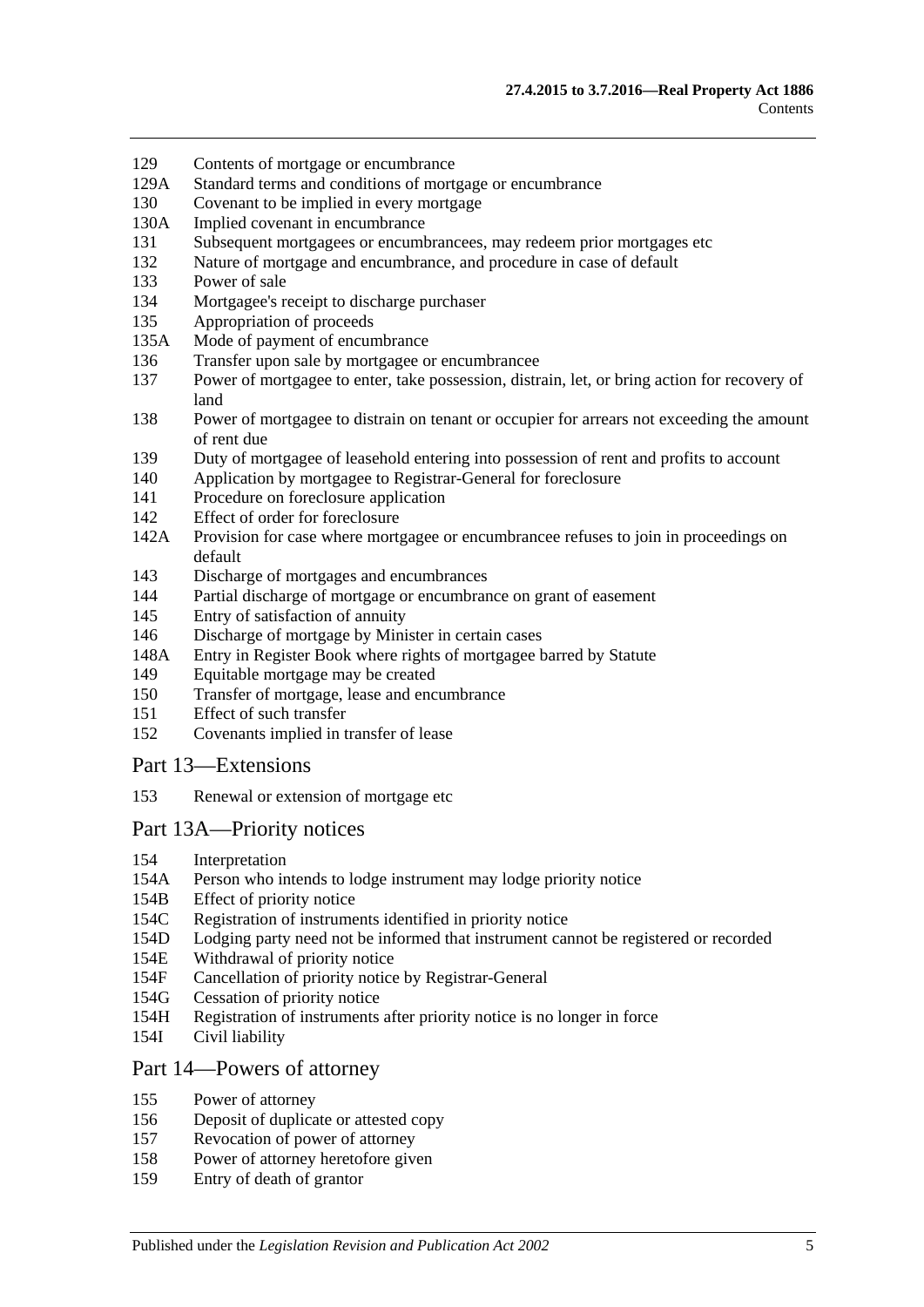[Instruments executed before entry of revocation or death to be valid](#page-82-6)

### [Part 15—Trusts and transmissions](#page-84-0)

- [Trusts contained in grant from the Crown to be inserted in certificate as in original grant](#page-84-1)
- [No particulars of trust to be entered in Register Book but trust instrument may be](#page-84-2)  [deposited](#page-84-2)
- [Insertion of the words "with no survivorship" in instruments](#page-84-3)
- [Trustees may authorise insertion of those words](#page-84-4)
- [Effect of entry](#page-85-0)
- [Court may direct notice to be published before order is made](#page-85-1)
- [Court may protect persons interested](#page-85-2)
- [Survivors may nevertheless perform duties or transfer to new trustees](#page-85-3)
- [Disclaimers](#page-85-4)
- [Transmission by bankruptcy or statutory assignment](#page-86-0)
- [Transmission to be entered in Register Book](#page-87-0)
- [Proceedings in case assignment declared void](#page-87-1)
- [Bankruptcy or assignment of lessee](#page-87-2)
- [Entry of surrender or foreclosure not to prejudice cause of action](#page-89-0)
- [Transmission of estate of deceased persons](#page-89-1)
- [Application to be made in such case](#page-89-2)
- [Particulars of application to be recorded](#page-89-3)
- [Effect of such entry](#page-89-4)
- [Where 2 or more executors or administrators, all must concur](#page-89-5)
- [Person registered in place of deceased, bankrupt, or assigning proprietor, to be proprietor](#page-89-6)  [of land for purpose of dealing](#page-89-6)
- [Proceedings when executor etc refuse to transfer](#page-90-0)
- [Court may order transfer to person entitled](#page-90-1)
- [Court may decide question of title etc](#page-90-2)
- [Order of Court vesting land](#page-90-3)
- [Action may be brought by person claiming beneficial interest in name of trustee](#page-90-4)
- [Purchases from registered proprietor not to be affected by](#page-90-5) notice
- [Except in case of fraud](#page-91-0)
- [Registration of survivor of joint proprietors, and of remainder-man entitled to estate in](#page-91-1)  [possession](#page-91-1)

## [Part 16—Caveats](#page-92-0)

[Caveats](#page-92-1)

## [Part 17—Ejectment](#page-96-0)

- [Summons to give up possession](#page-96-1)
- [Summons to contain description of land](#page-96-2)
- [Orders on non-appearance to summons](#page-96-3)
- [Orders on appearance to summons](#page-96-4)
- [Dismissal of summons not to prejudice other rights](#page-96-5)
- [Effect of order for possession](#page-96-6)
- Writ of *habere facias* [unnecessary where no one is in possession, or the land is](#page-97-0)  [surrendered voluntarily](#page-97-0)
- [Existing rights preserved](#page-97-1)

## [Part 18—The Assurance Fund](#page-98-0)

- [The Assurance Fund](#page-98-1)
- [Party deprived of land may sue for compensation](#page-99-0)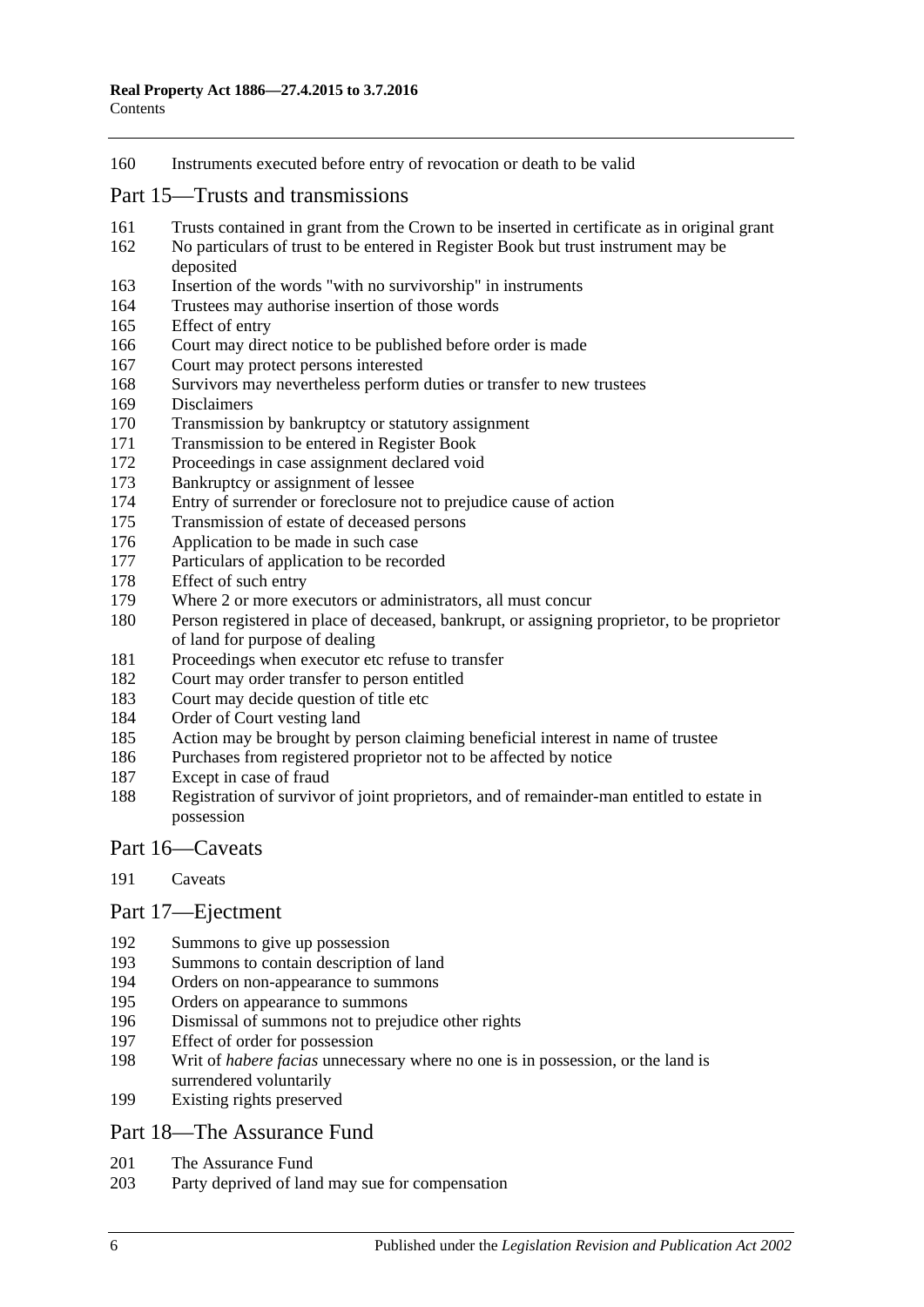- 204 [Exoneration of proprietor after transfer for value, except in certain cases](#page-99-1)
- 205 [Proceedings against the Registrar-General, as nominal defendant](#page-99-2)
- 207 [Purchasers etc protected](#page-99-3)
- 208 [Proceedings against the Registrar-General as nominal defendant](#page-100-0)
- 209 [Value of buildings to be excluded](#page-100-1)
- 210 [Persons claiming may, before taking proceedings, apply to the Registrar-General for](#page-100-2)  [compensation](#page-100-2)
- 211 [Assurance Fund not liable for breach of trust or improper exercise of power of sale](#page-100-3)
- 212 [Nor for misdescription of boundaries or parcels except in certain cases](#page-101-0)
- 213 [Procedure upon, and enforcement of claims against the Assurance Fund](#page-101-1)
- 214 [Proceedings where same land is included in two or more grants from the Crown.](#page-102-0)  [Assurance Fund not liable in such case](#page-102-0)
- 215 [Limitation of actions](#page-102-1)
- 216 [Court to have regard to contributory negligence](#page-103-0)
- 217 [Payments out of Assurance Fund to be deemed made on account of certain persons](#page-103-1)
- 218 [Moneys paid out of the Assurance Fund may be recovered](#page-103-2)
- 219 [Judgment may be entered by Registrar-General for amount paid on account of absent](#page-103-3)  [persons](#page-103-3)

#### [Part 19—Special powers and duties of Registrar-General](#page-104-0)

- 220 [Powers of Registrar-General](#page-104-1)
- 220A [Registrar-General may require production or verification of documents or information](#page-106-0)
- 221 [Reviews](#page-107-0)
- 223 [Registrar-General may refer question of law](#page-108-0)

#### [Part 19A—Rectification of certificates](#page-110-0)

- 223A [Applications for amendment](#page-110-1)
- 223B [Notices to be given](#page-110-2)
- 223C [Power of Registrar-General to reject](#page-110-3)
- 223D [Caveats](#page-110-4)
- 223E [Grant of application](#page-111-0)
- 223F [Alterations of certificate in bringing land under this Act](#page-111-1)
- 223G [Amendments of title](#page-111-2)
- 223H [Notice of amendment of title](#page-111-3)
- 223J [Rectification by consent](#page-112-0)
- 223K [Saving of other powers](#page-112-1)
- 223L [Operation of corrections](#page-112-2)

#### [Part 19AB—Division and amalgamation of allotments](#page-114-0)

#### [Division 1—Preliminary](#page-114-1)

- 223LA [Interpretation](#page-114-2)
- 223LB [Unlawful division of land](#page-117-0)
- 223LC [Application of this Part](#page-118-0)

#### [Division 2—General procedures to be observed in relation to division of land](#page-118-1)

- 223LD [Application for division](#page-118-2)
- [223LDAApplication may deal with statutory encumbrances](#page-120-0)
- 223LE [Deposit of plan of division in Lands Titles Registration Office](#page-120-1)
- 223LF [Streets, roads etc](#page-121-0)
- 223LG [Service easements](#page-122-0)
- 223LH [Consent to plans of division](#page-123-0)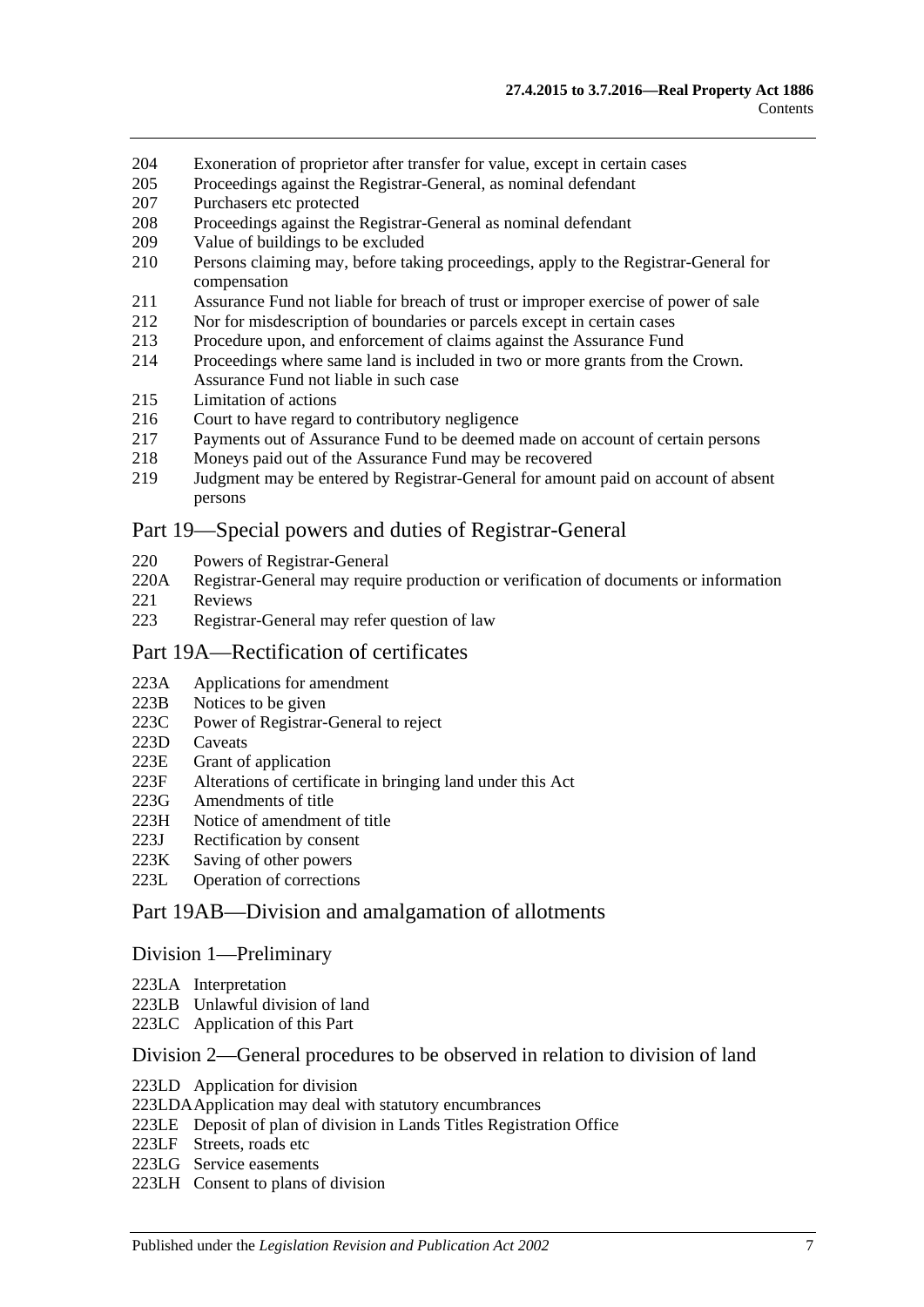#### 223LI [Assessment of stamp duty](#page-124-0)

#### [Division 3—Amalgamation](#page-124-1)

223LJ [Amalgamation](#page-124-2)

#### [Division 5—Miscellaneous provisions](#page-125-0)

223LP [Regulations](#page-125-1)

#### [Part 20—Procedure and penalties](#page-126-0)

- [Forms of summons by Registrar-General](#page-126-1)
- [On refusal or neglect of person summoned, Registrar-General may apply to Judge](#page-126-2)
- [Declarations, before whom to be made](#page-126-3)
- [Indictable offences under this Act](#page-126-4)
- 230 Periury
- [Certifying incorrect documents](#page-127-1)
- 232A [Offences relating to verification of identity](#page-127-2)
- [Other offences](#page-128-0)
- [Certificate etc procured by fraud to be void](#page-129-0)
- [Conviction not to affect civil remedy](#page-129-1)

#### [Part 21—Miscellaneous](#page-130-0)

- [Plans and maps](#page-130-1)
- [Diagrams of land in certificates of title](#page-130-2)
- 242A [Cases where measurements not required](#page-130-3)
- [Provision for person under disability of infancy or mental incapacity](#page-130-4)
- [Court may appoint guardian](#page-131-0)
- [Unregistered instruments to confer claim to registration](#page-131-1)
- [Informal documents may be registered](#page-131-2)
- [Memorial to be entered](#page-131-3)
- [Equities not abolished](#page-131-4)
- [Lis pendens not to be registered](#page-132-0)
- No [title by adverse possession](#page-132-1)
- [Corporations and district councils to furnish Registrar-General with plans of new streets](#page-132-2)  [etc](#page-132-2)
- [Surveyor-General to furnish Registrar-General with particulars of orders confirming](#page-132-3)  [opening of new roads etc](#page-132-3)
- [Alteration of plans](#page-132-4)
- [Confused boundaries](#page-133-0)
- [Reference to Real Property Acts](#page-133-1)
- [General powers of Court not affected](#page-133-2)
- [Valuable consideration may be proved by prior instruments](#page-133-3)
- [General covenants to be implied in instruments](#page-134-0)
- [Implied powers and covenants may be modified or negatived](#page-134-1)
- [In action for breach, party may be proceeded against as if he had covenanted in express](#page-134-2)  [words](#page-134-2)
- [Implied covenants to be joint and several](#page-134-3)
- [Short forms of covenants in mortgages and leases](#page-134-4)
- [Short form for expressing exception of mines and minerals](#page-134-5)
- [Witnessing of instruments](#page-135-0)
- [Improper witnessing](#page-135-1)
- [Execution of instrument by corporation](#page-135-2)
- [Authority to register](#page-135-3)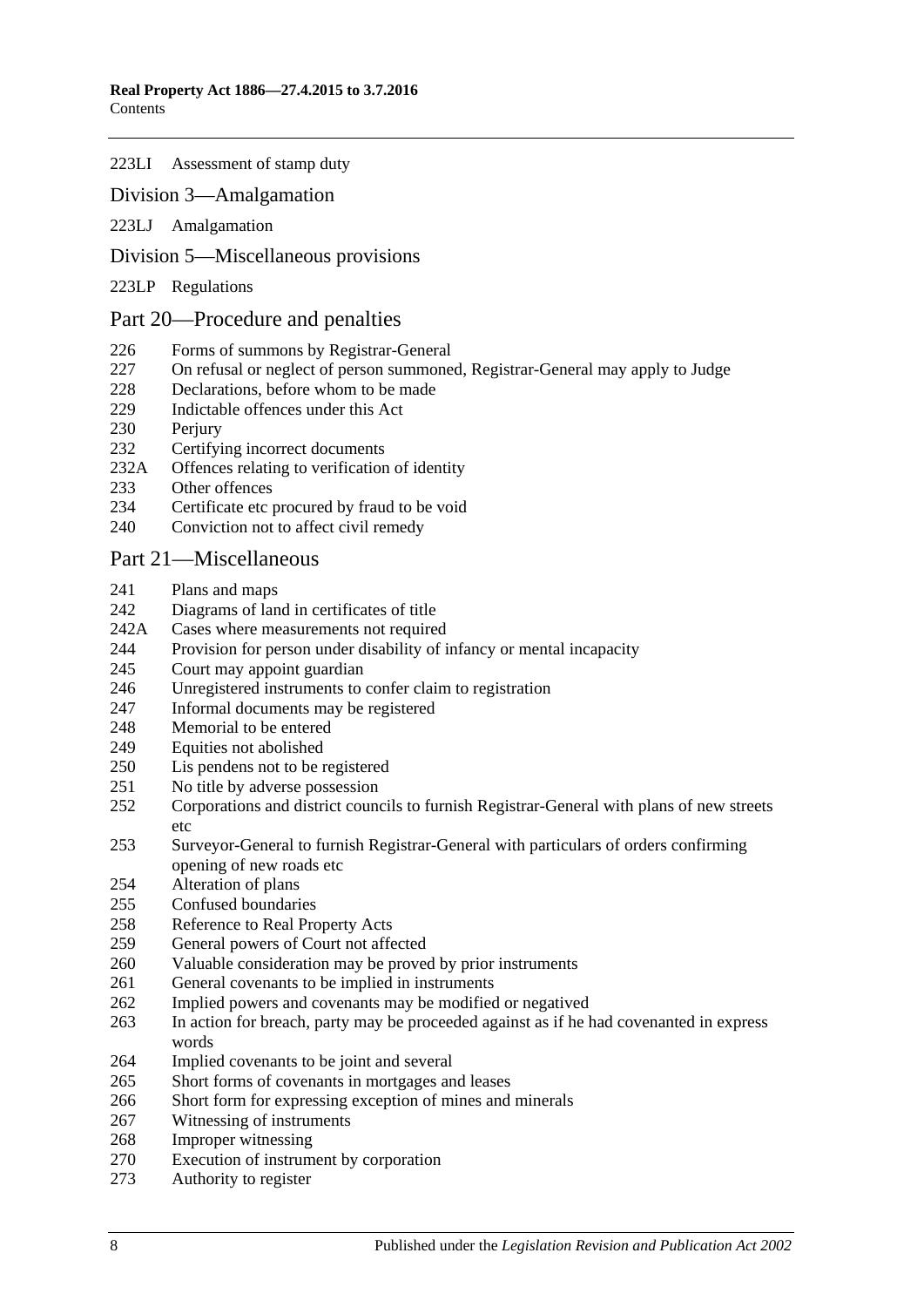- 273A [Verification of identity requirements](#page-136-0)
- 274 [Solicitors and conveyancers to be generally entitled to recover fees for work done under](#page-137-0)  [this Act](#page-137-0)
- 275 [Forms in Schedules](#page-137-1)
- 276 [Service of notices](#page-137-2)
- 277 [Regulations](#page-137-3)

[Schedule 1—Transitional provisions](#page-140-0)

[Schedule 2—Application to bring land under the provisions of the](#page-143-0) *Real [Property Act](#page-143-0) 1886*

[Schedule 3—Caveat forbidding lands to be brought under the](#page-144-0) *Real Property Act [1886](#page-144-0)*

[Schedule 5—A free and unrestricted right-of-way](#page-144-1)

[Schedule 6—Short forms of easements and their interpretation](#page-144-2)

[Schedule 16—Short forms of covenants and their interpretation](#page-147-0)

Schedule 17—Short form [of exception of mines and minerals and its](#page-149-0)  [interpretation](#page-149-0)

[Schedule 22—Summons by Registrar-General](#page-149-1)

[Legislative history](#page-150-0)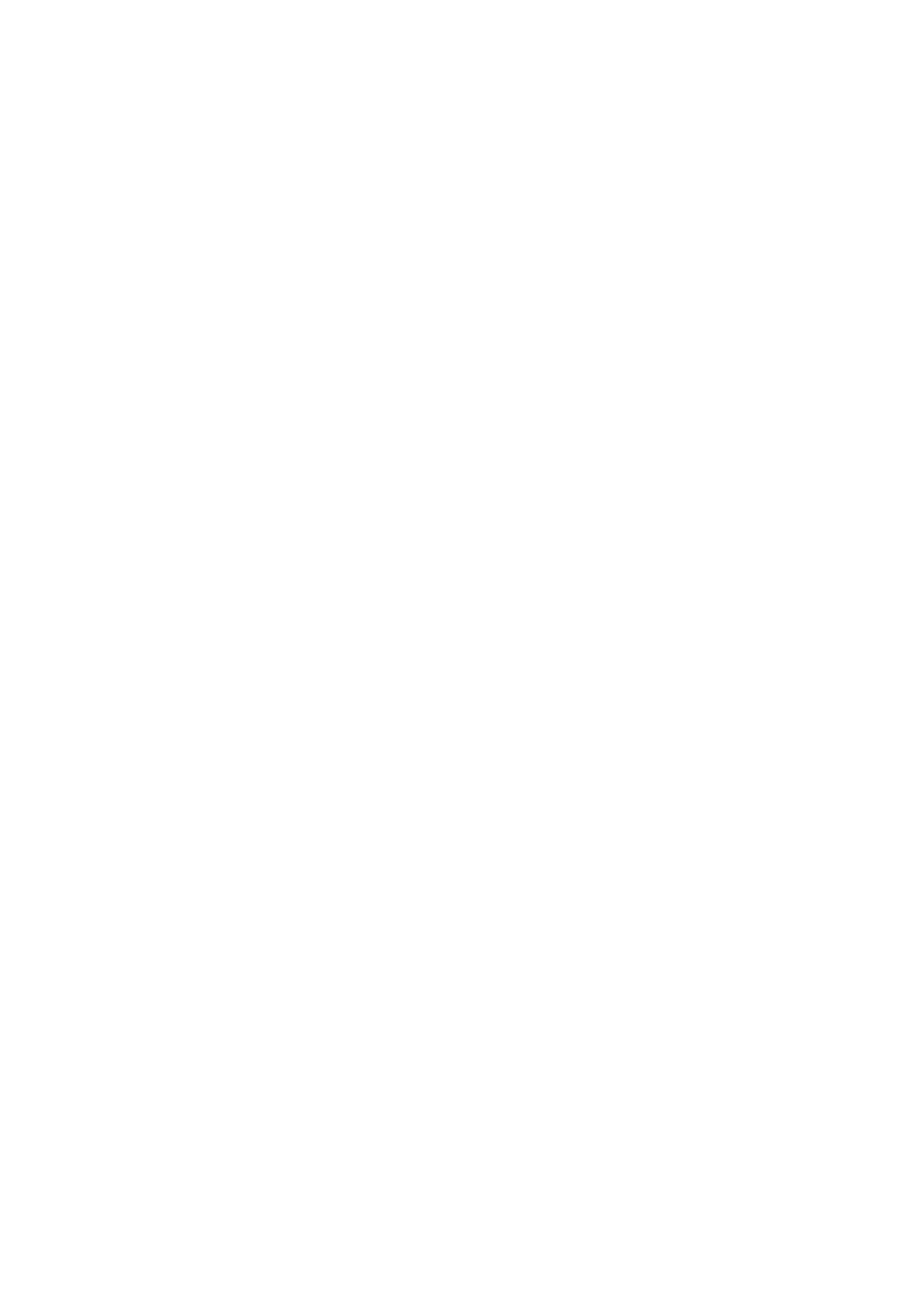## <span id="page-10-0"></span>**The Parliament of South Australia enacts as follows:**

## **Part 1—Preliminary**

### <span id="page-10-1"></span>**1—Short title**

This Act may be cited for all purposes as the *[Real Property Act](http://www.legislation.sa.gov.au/index.aspx?action=legref&type=act&legtitle=Real%20Property%20Act%201886) 1886*.

### <span id="page-10-2"></span>**3—Interpretation**

(1) In the construction and for the purposes of this Act, and in all instruments made or purporting to be made thereunder, the following terms shall, so far as not inconsistent with the context or subject, and except when such context or subject or the other provisions hereof require a different construction, have the respective meanings hereinafter assigned to them, that is to say—

#### *allotment* includes—

- (a) a community lot, a development lot and common property created by division under the *[Community Titles Act](http://www.legislation.sa.gov.au/index.aspx?action=legref&type=act&legtitle=Community%20Titles%20Act%201996) 1996*; and
- (b) a unit and common property created by division under the *[Strata Titles](http://www.legislation.sa.gov.au/index.aspx?action=legref&type=act&legtitle=Strata%20Titles%20Act%201988)  Act [1988](http://www.legislation.sa.gov.au/index.aspx?action=legref&type=act&legtitle=Strata%20Titles%20Act%201988)*;

*appropriate form* means a form approved by the Registrar-General;

*the Assurance Fund* means the Real Property Act Assurance Fund constituted under this Act;

*caveatee* shall mean any person against whose application for any purpose a caveat has been lodged, and shall include the registered proprietor of any land in respect of which a caveat has been lodged;

*caveator* shall mean any person lodging a caveat;

*certificate* shall mean a certificate of title issued under any of the Real Property Acts, or any grant from the Crown issued after the passing of the *[Real Property Act](http://www.legislation.sa.gov.au/index.aspx?action=legref&type=act&legtitle=Real%20Property%20Act)* No. 15 of 1857 and before the commencement of the *[Real Property \(Witnessing and Land](http://www.legislation.sa.gov.au/index.aspx?action=legref&type=act&legtitle=Real%20Property%20(Witnessing%20and%20Land%20Grants)%20Amendment%20Act%201995)  [Grants\) Amendment Act](http://www.legislation.sa.gov.au/index.aspx?action=legref&type=act&legtitle=Real%20Property%20(Witnessing%20and%20Land%20Grants)%20Amendment%20Act%201995) 1995*, and shall extend to and include all plans and entries thereon;

*Court* means—

- (a) the Supreme Court; and
- (b) in [sections](#page-28-4) 52, [64,](#page-31-3) [71,](#page-36-0) [80,](#page-39-2) [87,](#page-45-0) [105,](#page-56-1) [108,](#page-56-4) [110,](#page-57-1) [142A,](#page-69-1) 154I, [165,](#page-85-0) [166](#page-85-1) and [167](#page-85-2) of this Act includes any other court or tribunal constituted under the law of this State or the Commonwealth; and
- (c) in [section](#page-92-1) 191 and [Part 17](#page-96-0) includes the District Court;

*dealing* shall mean any instrument or matter, whereby any land or the title to any land can be affected, or dealt with;

*document of title* shall mean and include every document evidencing or relating to the title of any land not under the provisions of any of the Real Property Acts;

*dominant land* shall mean any land having a right-of-way or other easement appurtenant thereto or annexed to the ownership thereof;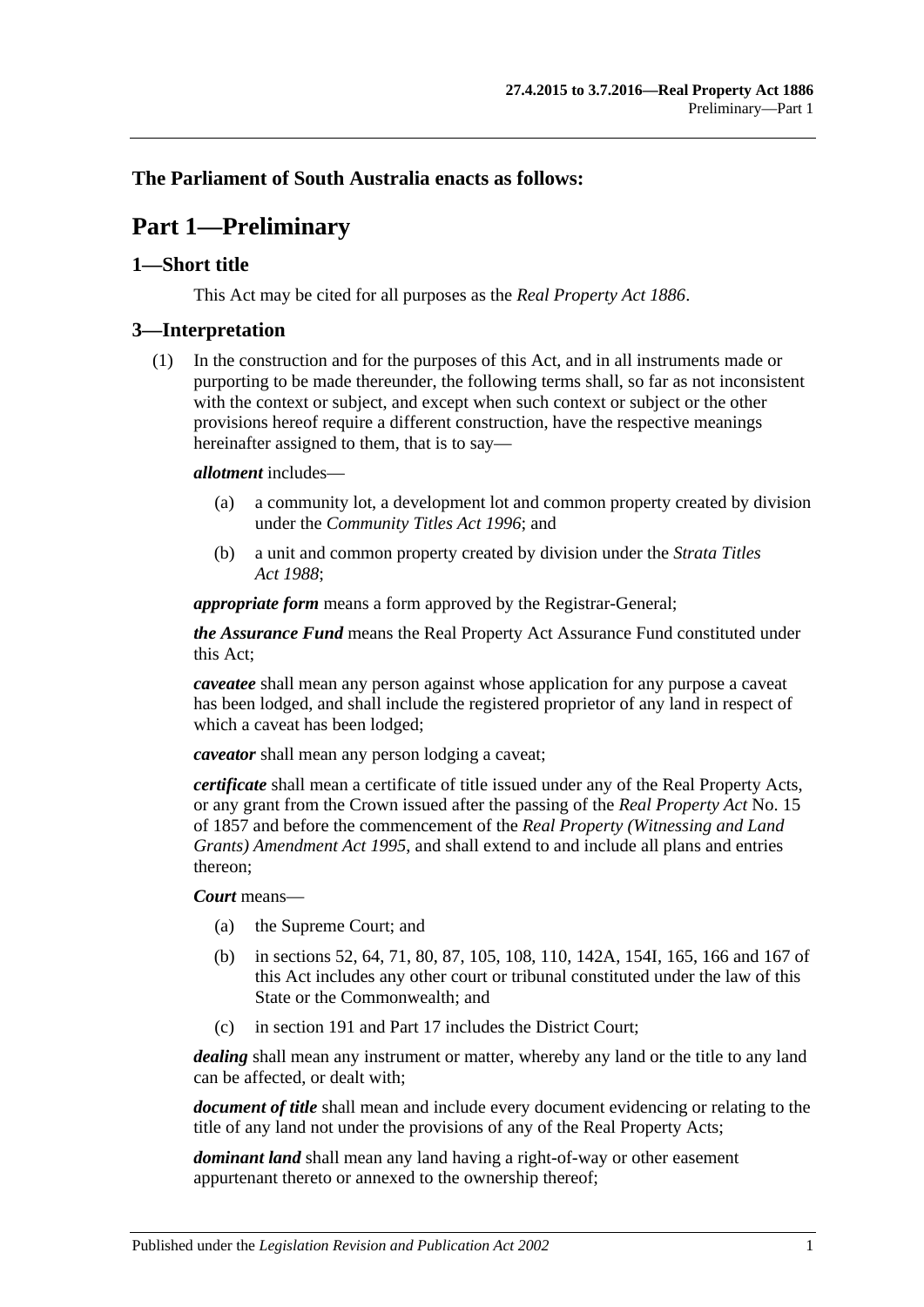*easement* includes a profit à prendre;

*encumbrancee* shall mean the registered proprietor of an encumbrance;

*encumbrancer* shall mean the registered proprietor of land subject to an encumbrance;

*instrument* shall mean and include every document capable of registration under the provisions of any of the Real Property Acts, or in respect of which any entry is by any of the Real Property Acts directed, required, or permitted to be made in the Register Book;

*instrument of title* shall mean and include every instrument evidencing or relating to the title to any land under the provisions of any of the Real Property Acts;

*land* shall extend to and include all tenements and hereditaments corporeal and incorporeal of every kind and description, and every estate and interest in land;

*legal practitioner* has the same meaning as in the *[Legal Practitioners Act](http://www.legislation.sa.gov.au/index.aspx?action=legref&type=act&legtitle=Legal%20Practitioners%20Act%201981) 1981*;

*lessee* shall mean the registered proprietor of a lease;

*lessor* shall mean the registered proprietor of land subject to a lease;

*mentally incapacitated person* has the same meaning as in the *[Guardianship and](http://www.legislation.sa.gov.au/index.aspx?action=legref&type=act&legtitle=Guardianship%20and%20Administration%20Act%201993)  [Administration Act](http://www.legislation.sa.gov.au/index.aspx?action=legref&type=act&legtitle=Guardianship%20and%20Administration%20Act%201993) 1993*;

*mortgagee* shall mean the registered proprietor of a mortgage;

*mortgagor* shall mean the registered proprietor of land subject to a mortgage;

*participation rules* means the participation rules determined by the Registrar-General under section 23 of the *Electronic Conveyancing National Law (South Australia)*;

*proprietor* shall mean any person seized or possessed of, or entitled to land;

*registered conveyancer* means a person registered as a conveyancer under the *[Conveyancers Act](http://www.legislation.sa.gov.au/index.aspx?action=legref&type=act&legtitle=Conveyancers%20Act%201994) 1994*;

*registered proprietor* shall mean any person appearing by the Register Book, or by any registered instrument of title to be the proprietor of any land;

*servient land* shall mean land subject to any easement;

*statutory assignment* shall mean any deed assigning a debtor's estate for the benefit of his creditors, executed under or in pursuance of Division 6 of *[The Insolvent Act](http://www.legislation.sa.gov.au/index.aspx?action=legref&type=act&legtitle=The%20Insolvent%20Act%201860) 1860*, or any other Act;

*the Real Property Acts* shall mean the *[Real Property Act](http://www.legislation.sa.gov.au/index.aspx?action=legref&type=act&legtitle=Real%20Property%20Act)* (No. 15 of 1857), *[The Real](http://www.legislation.sa.gov.au/index.aspx?action=legref&type=act&legtitle=The%20Real%20Property%20Law%20Amendment%20Act)  [Property Law Amendment Act](http://www.legislation.sa.gov.au/index.aspx?action=legref&type=act&legtitle=The%20Real%20Property%20Law%20Amendment%20Act)* (No. 16 of 1858), the *[Real Property Act of](http://www.legislation.sa.gov.au/index.aspx?action=legref&type=act&legtitle=Real%20Property%20Act%20of%201860) 1860* (No. 11 of 1860), the *[Real Property Act of](http://www.legislation.sa.gov.au/index.aspx?action=legref&type=act&legtitle=Real%20Property%20Act%20of%201861) 1861* (No. 22 of 1861), the *[Real Property](http://www.legislation.sa.gov.au/index.aspx?action=legref&type=act&legtitle=Real%20Property%20Act%20Amendment%20Act%20of%201878)  [Act Amendment Act of](http://www.legislation.sa.gov.au/index.aspx?action=legref&type=act&legtitle=Real%20Property%20Act%20Amendment%20Act%20of%201878) 1878* (No. 128 of 1878), the *[Rights-of-Way Act](http://www.legislation.sa.gov.au/index.aspx?action=legref&type=act&legtitle=Rights-of-Way%20Act%201881) 1881* (No. 223 of 1881), and this Act;

*transmission* shall mean the passing of title to land in any manner other than by transfer;

*Tribunal* means the South Australian Civil and Administrative Tribunal established under the *[South Australian Civil and Administrative Tribunal Act](http://www.legislation.sa.gov.au/index.aspx?action=legref&type=act&legtitle=South%20Australian%20Civil%20and%20Administrative%20Tribunal%20Act%202013) 2013*;

*verification of identity requirements*—see [section](#page-136-0) 273A.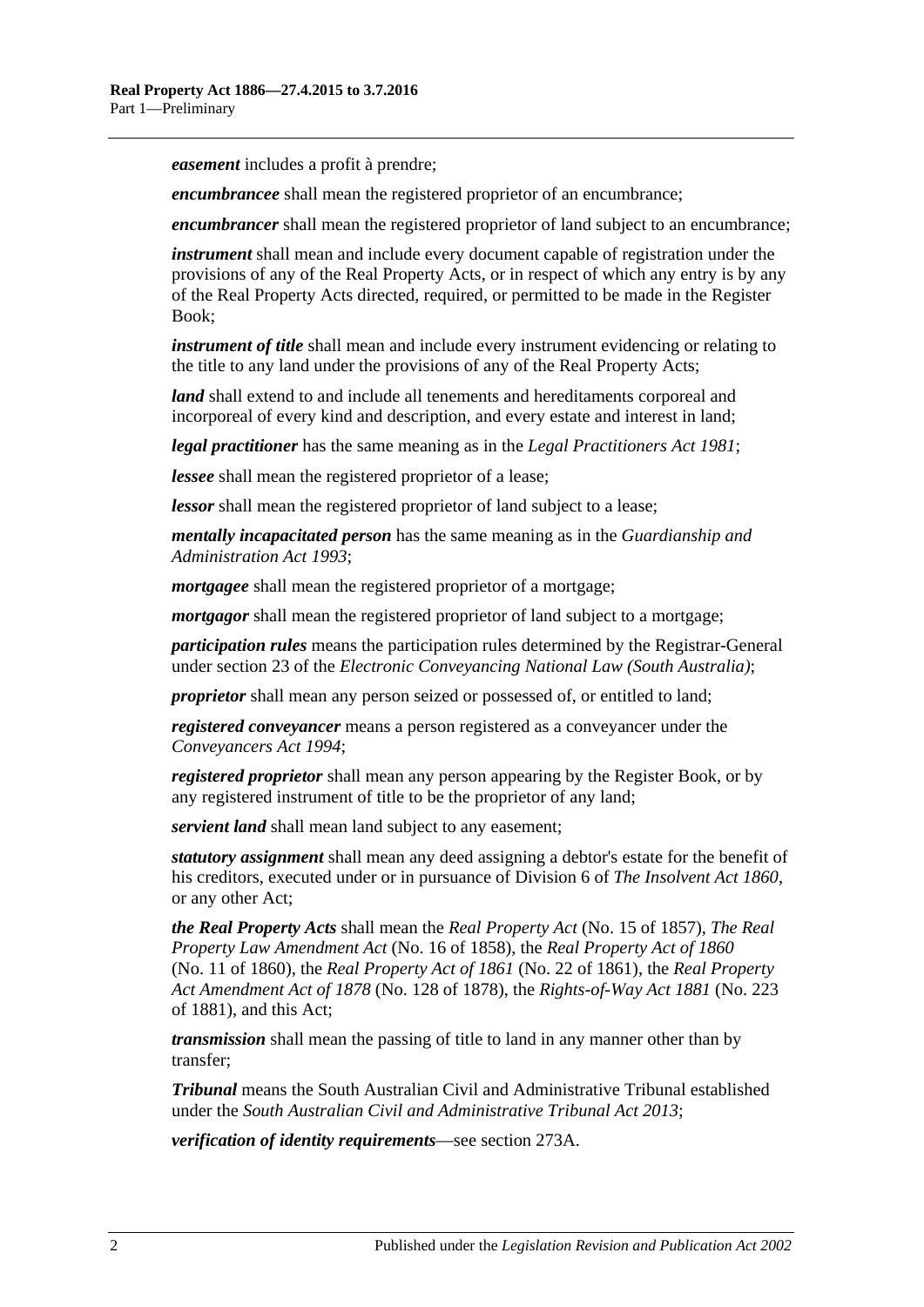(2) The description of any person as proprietor, transferor, transferee, mortgagor, mortgagee, caveator, caveatee, encumbrancer, encumbrancee, lessor, lessee, or trustee, or as seized of, having, or taking any estate or interest in land shall be deemed to extend to and include the heirs, executors, administrators, and assigns of such person.

## <span id="page-12-0"></span>**4—Repeal**

The following Acts or parts of Acts are hereby repealed:

| <b>Number</b> | Title                                                            | <b>Extent of Repeal</b>                                                                                                          |
|---------------|------------------------------------------------------------------|----------------------------------------------------------------------------------------------------------------------------------|
| 22 of 1861    | Real Property Act of 1861.                                       | The whole.                                                                                                                       |
|               | 128 of 1878 Real Property Act Amendment Act of 1878.             | The whole.                                                                                                                       |
|               | 223 of 1881 Rights-of-Way Act 1881.                              | The whole.                                                                                                                       |
| 225 of 1881   | Act to amend <i>The Probate and Succession Duty</i><br>Act 1876. | The following words at the end of<br>section 3, subsections 2 and 3:<br>"The estate being exempt under<br>clause 2 of this Act." |

## <span id="page-12-1"></span>**5—Savings**

Such repeal shall not affect any appointment, regulation, instrument, fund, act, matter, or thing lawfully made, done, executed, or in existence under the authority of the said Acts or any or either of them; nor prevent prosecution or punishment for any offence committed or act done in violation of the provisions of the said Acts or any or either of them; or interfere with the recovery of any penalty or of any forfeiture incurred under the said Acts or any or either of them; or with the enforcement, vindication, or recovery, of any estate, right, title, trust, covenant, contract, or interest preserved, acquired, accruing, existing or entered into under the provisions of the said Acts or any or either of them; nor shall such repeal affect or in any way interfere with any act or thing, prosecution or punishment, enforcement, vindication, or recovery saved or protection given by the said repealed Acts; and all applications, actions, suits, proceedings, instruments, registrations, and other acts, matters, and things made, commenced, pending, signed, entered, or done under the said repealed Acts or any or either of them before the passing of this Act, may be proceeded with, prosecuted, completed, and acted on in the same manner and shall be as valid and effectual as if this Act had not been passed.

## <span id="page-12-2"></span>**6—Inconsistency with other Acts**

Unless the contrary intention is expressly indicated, in the event of an inconsistency with any other Act in respect of land to which this Act applies, this Act will prevail to the extent of the inconsistency.

## <span id="page-12-3"></span>**7—Lands under previous Acts to be under this Act**

All lands subject to the provisions of any of the Real Property Acts shall, on and from the day upon which this Act shall come into operation, and all land hereafter brought under the provisions of any of the Real Property Acts, pursuant to any application commenced at the time of this Act coming into operation, shall, from the time of the issuing of the certificate for such land, be held subject to the provisions of this Act.

## <span id="page-12-4"></span>**8—Land not to be withdrawn**

No land once subject to the provisions of this Act shall ever be withdrawn therefrom.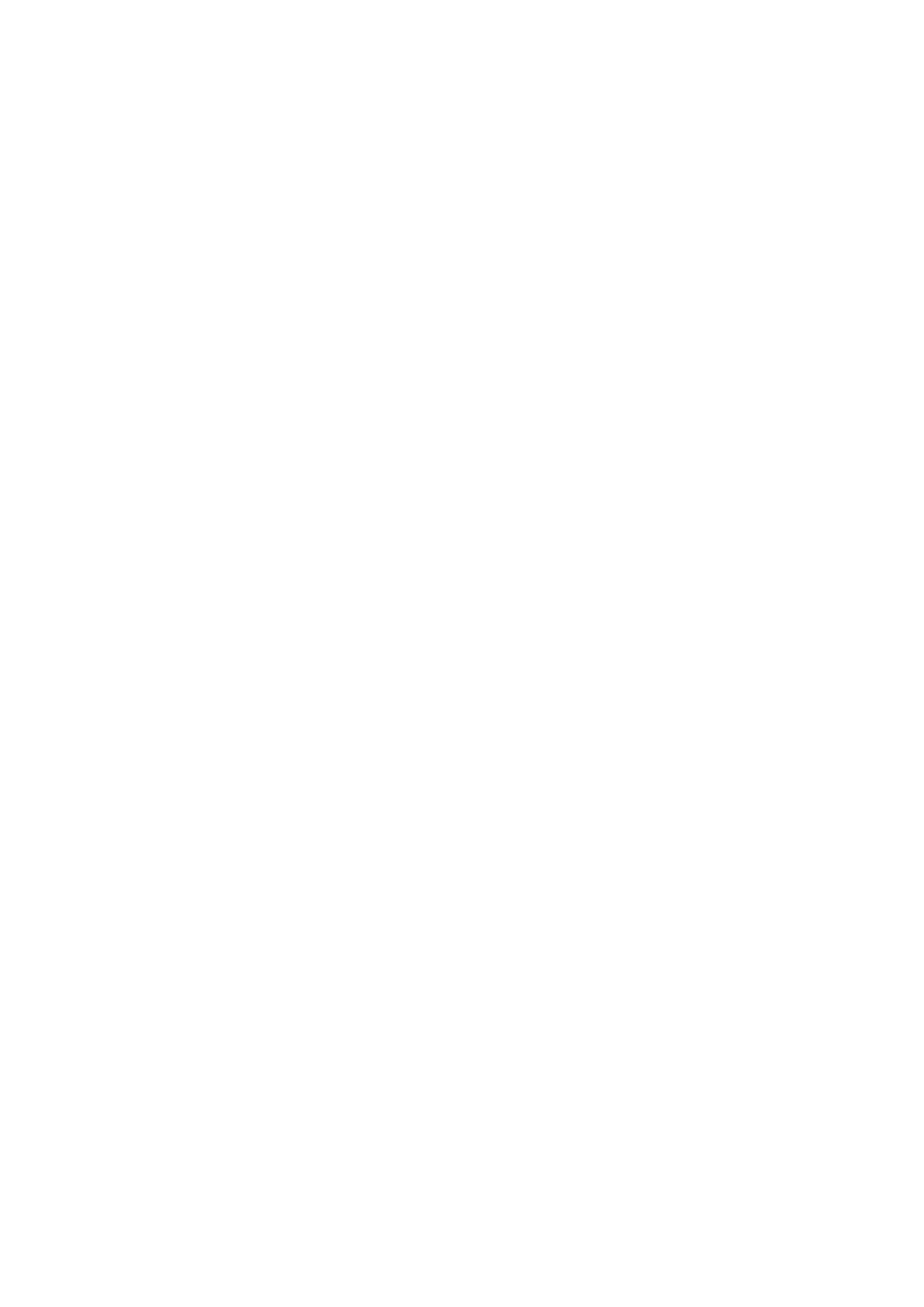## <span id="page-14-0"></span>**Part 2—Objects of this Act**

## <span id="page-14-1"></span>**10—Objects**

The objects of this Act are to simplify the title to land and to facilitate dealing therewith, and to secure indefeasibility of title to all registered proprietors, except in certain cases specified in this Act.

## <span id="page-14-2"></span>**11—Construction**

This Act shall always be construed in such manner as shall best give effect to the objects hereinbefore declared.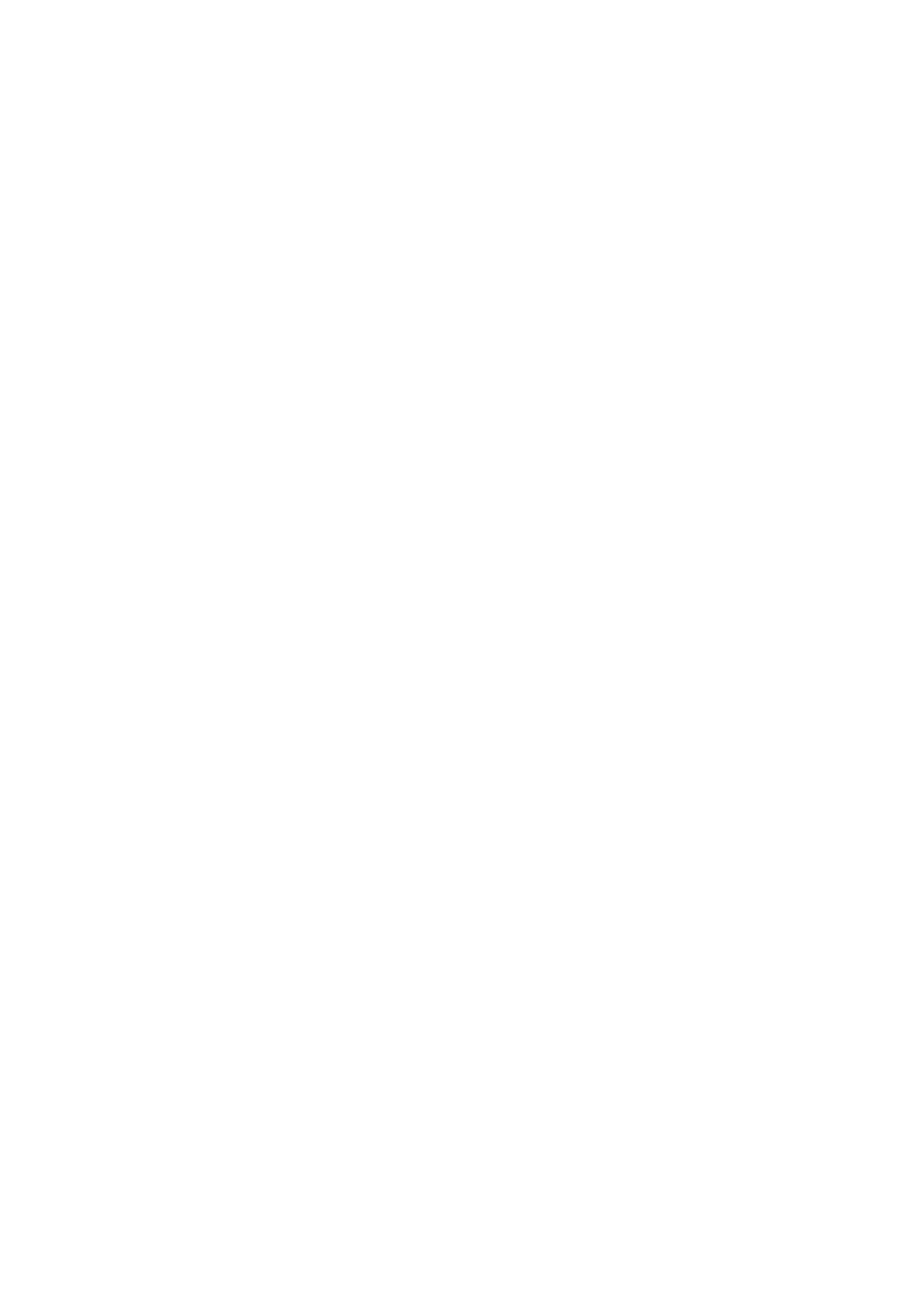## <span id="page-16-0"></span>**Part 3—The Lands Titles Registration Office**

## <span id="page-16-1"></span>**12—Lands Titles Registration Office to be at Adelaide**

The *Lands Titles Registration Office* shall be continued at Adelaide for the purposes of this Act.

## <span id="page-16-2"></span>**13—Officers for administration of this Act**

- (1) There shall be a Registrar-General.
- (2) The Registrar-General shall be responsible for the administration of this Act.
- (3) There shall be such deputies of the Registrar-General as may be necessary or expedient for the administration of this Act.
- (4) There shall be such other officers as may be necessary or expedient for the administration of this Act.
- (5) The Registrar-General, the deputies of the Registrar-General and the other officers are to be Public Service employees.

## <span id="page-16-3"></span>**14—Acting Registrar-General**

- (1) The Governor may appoint a Public Service employee to be the Acting Registrar-General.
- (2) The Acting Registrar-General shall act in the absence of the Registrar-General from the duties of his office.
- (3) The Acting Registrar-General shall have all the powers, authorities, duties and obligations of the Registrar-General.
- (4) The Acting Registrar-General shall cease to occupy his position as such upon resumption by the Registrar-General of the duties of his office.
- (5) If no person is appointed to be the Acting Registrar-General, the Senior Deputy Registrar-General shall be the Acting Registrar-General.

## <span id="page-16-4"></span>**15—Acting Deputy Registrar-General**

- (1) The Governor may appoint a Public Service employee to be an Acting Deputy Registrar-General.
- (2) An Acting Deputy Registrar-General shall have all the powers, authorities, duties and obligations of a Deputy Registrar-General.

## <span id="page-16-5"></span>**16—Exercise of powers of Registrar-General**

Any power or function conferred on, or assigned to, the Registrar-General by this or any other Act may be exercised or carried out—

- (a) by any Deputy Registrar-General; or
- (b) by any person to whom that power or function has been delegated by the Registrar-General.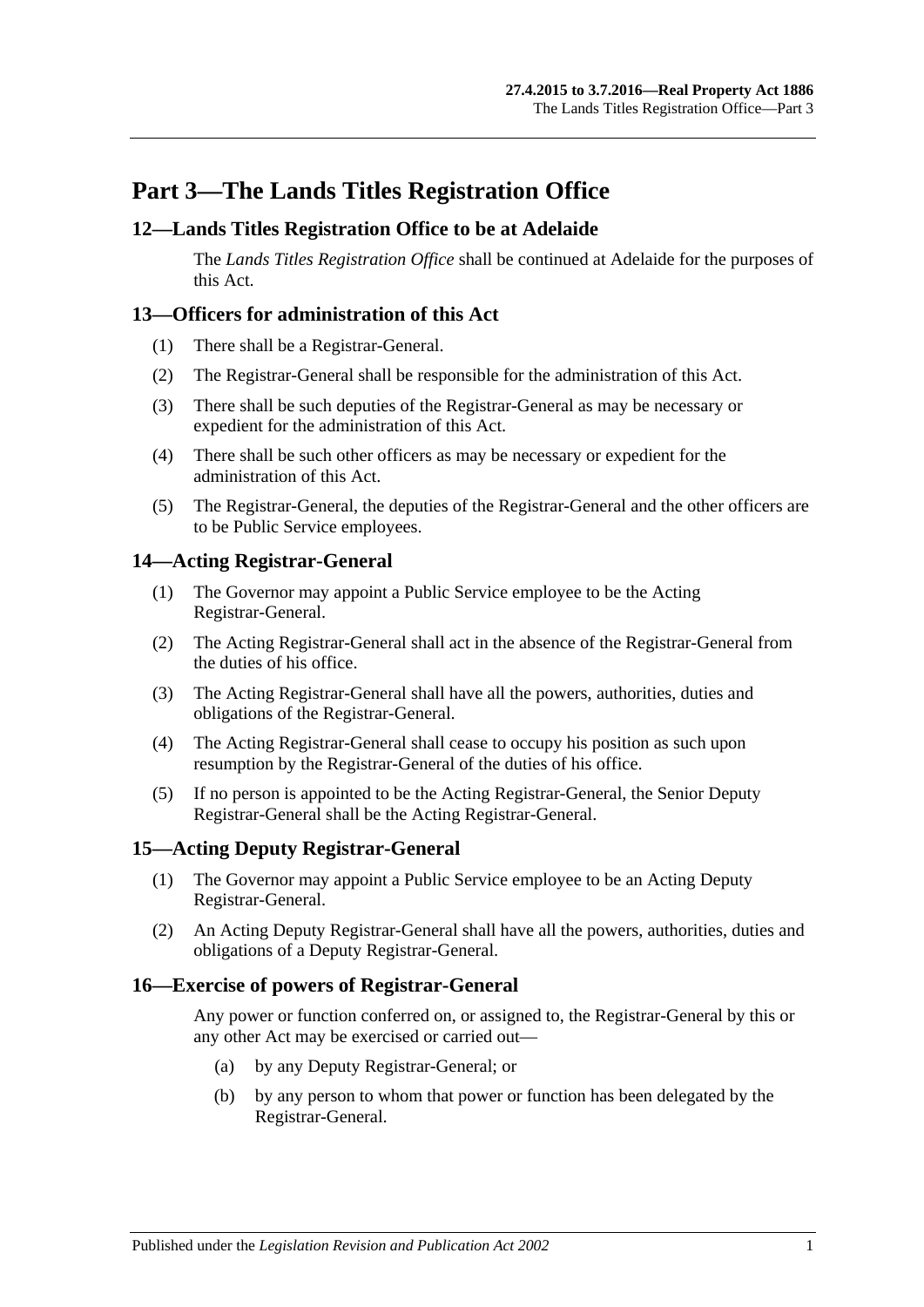## <span id="page-17-6"></span><span id="page-17-0"></span>**18A—Delegation by Registrar-General**

- (1) The Registrar-General may by writing under his hand delegate to any officer or clerk any of the powers or functions of the Registrar-General under this Act or any other Act (except this power of delegation) so that the delegated powers may be exercised by the delegate with respect to the matter or matters of a class specified or the place or locality defined in the instrument of delegation.
- (2) A delegation under [subsection](#page-17-6) (1) of this section shall be revocable in writing at will and no delegation shall prevent the exercise of any power or function of the Registrar-General.

## <span id="page-17-1"></span>**19—Solicitor not to engage in private practice**

It shall not be lawful for any person whilst holding the office of solicitor under this Act to engage in private practice as a barrister, attorney, solicitor or registered conveyancer, but this prohibition shall not apply to any acting solicitor.

## <span id="page-17-2"></span>**21—Seal of office to be received in evidence**

The Registrar-General shall have and use a seal of office bearing the impression of the Royal Arms of England, and having inscribed in the margin thereof the words "Registrar-General South Australia"; and every instrument bearing the imprint of such seal, and purporting to be issued by the Registrar-General, or by one of his deputies or by a delegate referred to in [section](#page-17-0) 18A of this Act or by the Acting Registrar-General, shall be received in evidence, and shall be deemed to be issued by or under the direction of the Registrar-General, or Acting Registrar-General, without further proof, unless the contrary be shown.

#### <span id="page-17-7"></span><span id="page-17-3"></span>**22—Fees etc**

- (1) The Registrar-General may demand and receive such fees, in respect of the several matters provided for in this Act, as are prescribed.
- (2) Until regulations under this Act are made prescribing fees in respect of the matters referred to in [subsection](#page-17-7) (1) of this section the Registrar-General may demand and receive such fees as were payable in respect of those matters immediately before the commencement of the *[Real Property Act Amendment Act](http://www.legislation.sa.gov.au/index.aspx?action=legref&type=act&legtitle=Real%20Property%20Act%20Amendment%20Act%201972) 1972*.

## <span id="page-17-4"></span>**23—Accounts of Registrar-General and payment of moneys**

- (1) The Registrar-General shall keep a correct account of all sums of money received by him in accordance with the provisions of this Act, and shall pay the same to the Treasurer.
- (2) All fines and fees received under the provisions of this Act shall (subject to the provisions of [Part 18](#page-98-0) of this Act) be carried into account by the Treasurer as General Revenue.

## <span id="page-17-8"></span><span id="page-17-5"></span>**23A—Payment of moneys received in trust**

(1) Where the Minister has received moneys in trust or otherwise on account of a mortgagee or other person, and the Minister is satisfied that the moneys may be properly paid to any person the Minister may upon the application of that person and upon provision by that person of such an indemnity or indemnities, if any, as the Minister thinks fit, make payment of the moneys to that person.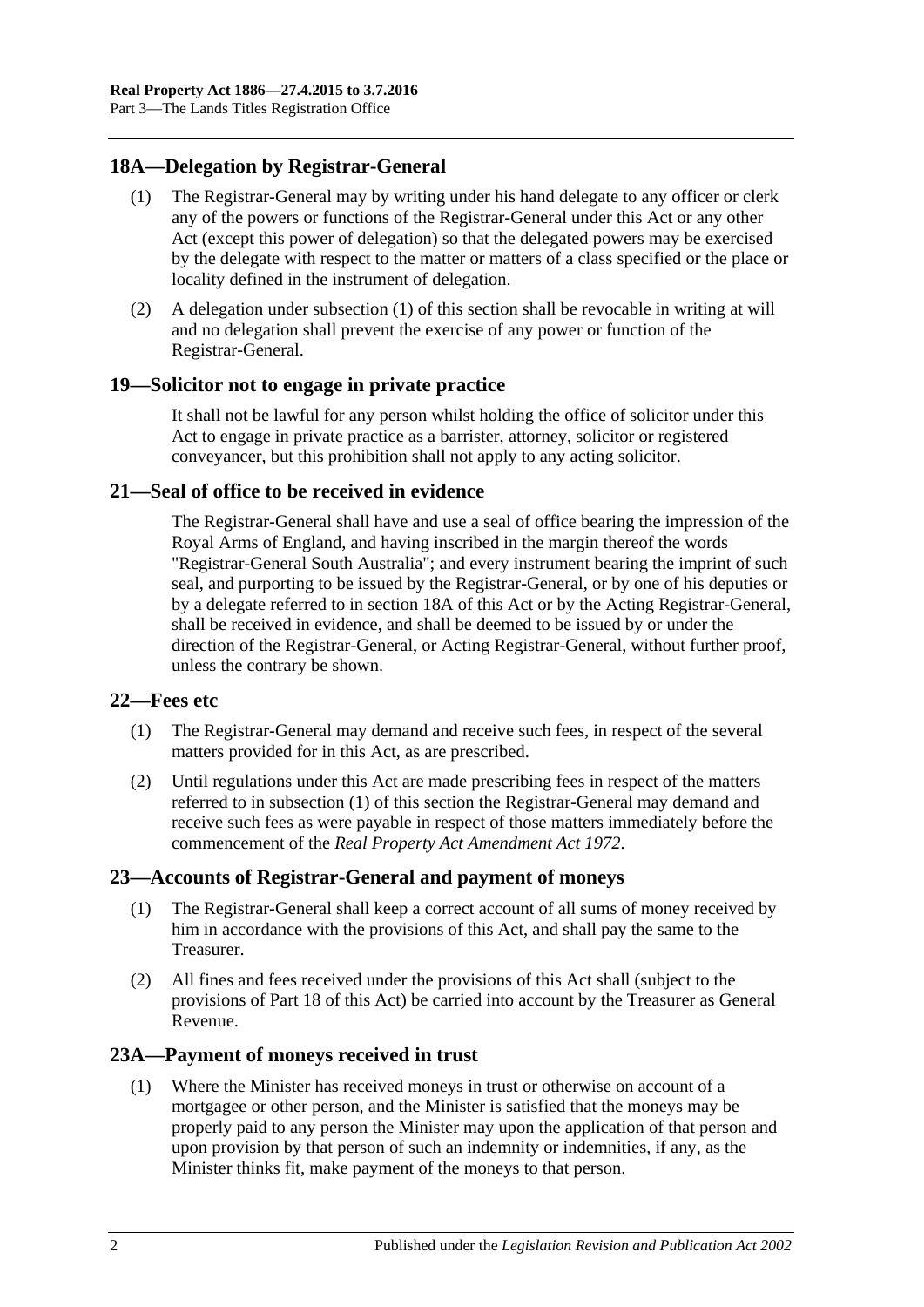- (1a) Before making payment to any person under [subsection](#page-17-8) (1) of this section the Minister may require the production of such evidence as he thinks fit to the effect that—
	- (a) succession duties that may be payable out of, or in respect of, the moneys have been paid; and
	- (b) any other claim to which the moneys may be liable has been satisfied.
- (2) Any payment made by the Treasurer before the commencement of the *[Real Property](http://www.legislation.sa.gov.au/index.aspx?action=legref&type=act&legtitle=Real%20Property%20Act%20Amendment%20Act%201975)  [Act Amendment Act](http://www.legislation.sa.gov.au/index.aspx?action=legref&type=act&legtitle=Real%20Property%20Act%20Amendment%20Act%201975) 1975* of moneys of a kind referred to in [subsection](#page-17-8) (1) of this section shall be for all purposes as lawful, valid and effectual as it would have been if—
	- (a) that subsection was enacted and in force at the time at which that payment was made; and
	- (b) the payment of those moneys complied in all respects with the provisions of that subsection.

#### <span id="page-18-0"></span>**24—Registrar-General not to be liable for acts done** *bona fide*

The Registrar-General shall not individually, nor shall any person acting under his authority, be liable to any action, or proceeding for or in respect of any act or matter *bona fide* done, or omitted to be done, in the exercise or supposed exercise of the powers of this Act.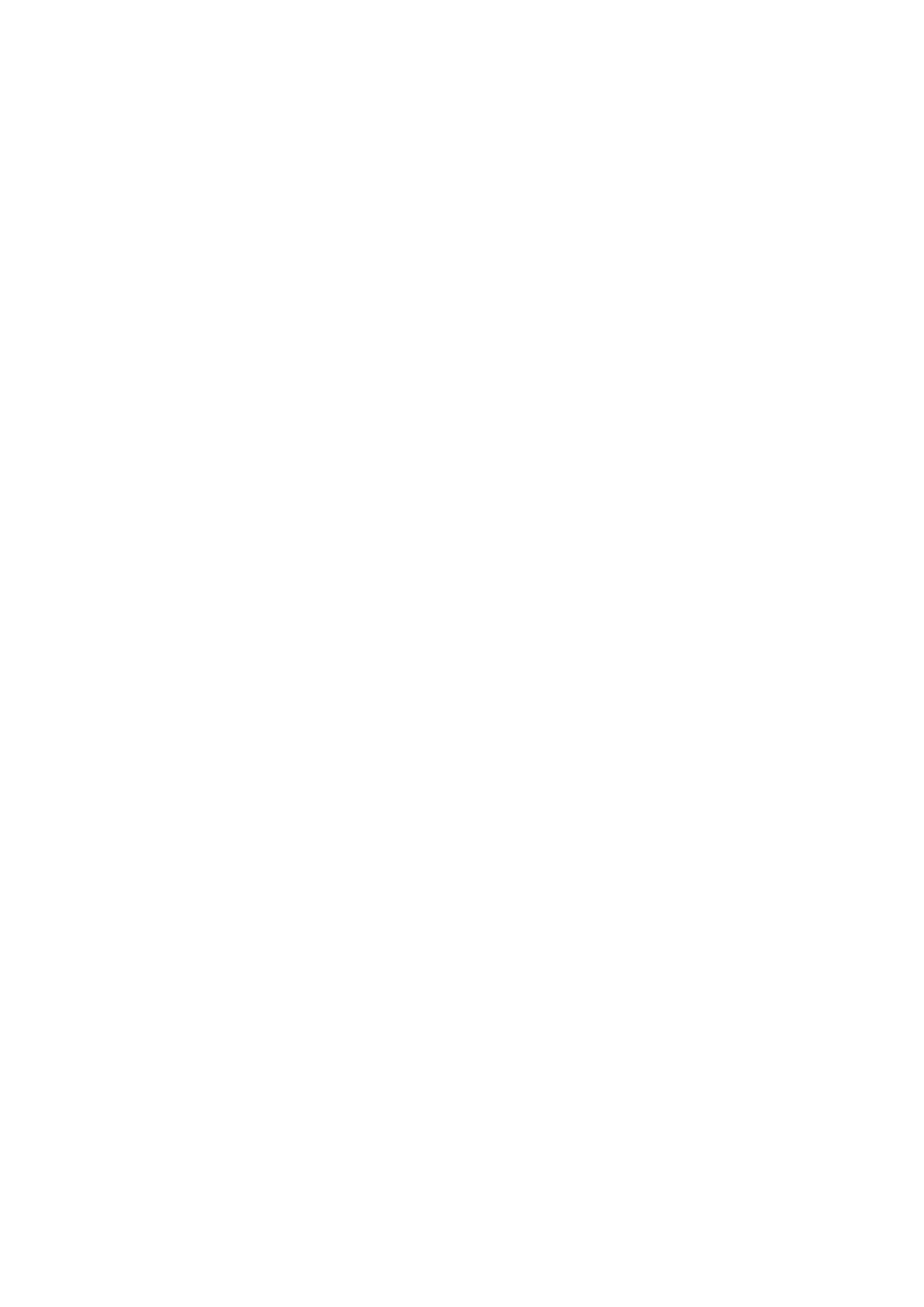## <span id="page-20-0"></span>**Part 4—The bringing of land under the Act**

## <span id="page-20-1"></span>**25—Land in two classes**

For the purpose of bringing land under the provisions of this Act, it shall be regarded as divided into two classes, as follows:

- (a) land hereafter alienated in fee from the Crown;
- (b) land heretofore alienated in fee from the Crown.

### <span id="page-20-2"></span>**26—Land on alienation from Crown to be under Act**

As to land hereafter alienated in fee from the Crown, the same shall, immediately on alienation, be subject to the provisions of this Act.

## <span id="page-20-3"></span>**27—Lands granted prior to the day on which this Act comes into operation may be brought into operation under this Act**

As to land heretofore alienated from the Crown in fee but not under the provisions of any of the Real Property Acts (whether such land shall constitute the entire or only part of the land included in any land grant), the same may be brought under the provisions of this Act in the following manner, that is to say—The Registrar-General shall receive applications in the form of [Schedule 2](#page-143-0) hereto, or in a form to the like effect, if made by any of the following persons, that is to say—

- (a) by any person claiming to be the person in whom the fee simple is vested either at law or in equity: Provided that wherever trustees, seized in fee simple, have no power to sell the land which they may seek to bring under the provisions of this Act, the persons claiming or appearing to be beneficially entitled to the said land shall consent to such application;
- (b) by any person having power to appoint or dispose of the fee simple, at law or in equity, in cases where the Registrar-General shall be satisfied that the application is made for the purpose of carrying such power into effect;
- (c) by any person claiming a life estate, not being a leasehold for a life or lives: Provided that all persons claiming or appearing to be beneficially entitled in reversion or remainder shall join in or consent to such application;
- (d) the father, or if the father be dead, the mother or other guardian of any infant, or the administrator or committee of the estate of a mentally incapacitated person or the guardian of such a person, may make or consent to an application in the name or on behalf of the infant or mentally incapacitated person; and any person holding a power of attorney authorising the sale of a freehold estate in any land may make the application in respect of such land in the name or on behalf of the proprietor, unless such power shall expressly prohibit his so doing.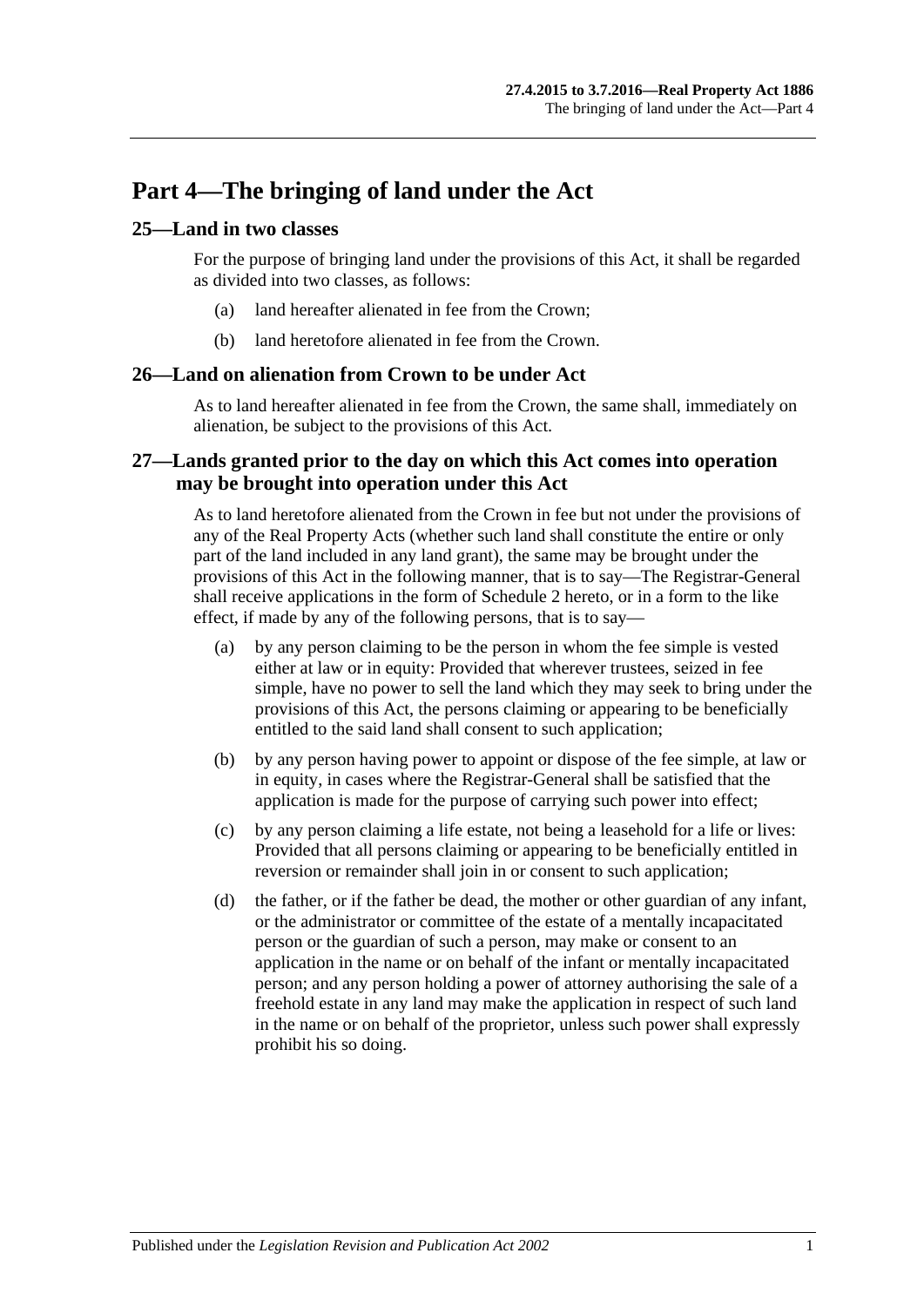## <span id="page-21-0"></span>**28—Undivided shares and mortgaged land may not be brought under Act except upon conditions**

No such application shall be received from any person claiming to be entitled to an undivided share of any land unless the persons who shall appear to be entitled to the other undivided shares shall join in the application with a view to bringing the entirety under the provisions of this Act; nor from the mortgagor of any land unless the mortgagee shall consent to such application; nor from the mortgagee of any land except in the exercise of or for the purpose of giving effect to a sale under a power of sale contained in the mortgage deed.

## <span id="page-21-1"></span>**29—Provisions as to surrender of documents etc**

Every applicant shall, when making his application, surrender to the Registrar-General all documents of title in his possession or under his control relating to or in any way affecting the land, and shall furnish a schedule of such documents, and also, if required, an abstract of his title, and shall, in his application, state the nature of his estate or interest in the land, and of every estate or interest therein held by any other person, whether at law or in equity, in possession, reversion, remainder, or expectancy, and give full particulars of every right-of-way or other easement affecting the land of which he is aware, or has had notice, or which he knows to be claimed by any other person, and shall state whether the land be occupied or unoccupied, and if occupied, the name and description of the occupant, and the nature of his occupancy, and whether such occupancy be adverse or otherwise; and shall, when practicable, state the names and addresses of the occupants and proprietors of all lands contiguous to the land in respect of which application is made so far as known to him, and that the schedule so furnished includes all documents of title relating to such land in his possession or under his control, and may, in his application, require the Registrar-General, at the expense of the applicant, to cause personal notice of the application to be served upon any person whose name and address shall for that purpose be therein stated, and shall give an address to which notices in respect of such application may be sent.

## <span id="page-21-2"></span>**30—Statements to be verified by declaration**

The statements made in the application shall be verified by the declaration of the applicant or the person acting in his name or on his behalf.

## <span id="page-21-3"></span>**31—Application, how to be dealt with**

Upon receipt of the application the Registrar-General shall cause the title of the applicant to be examined and reported on by a legal practitioner.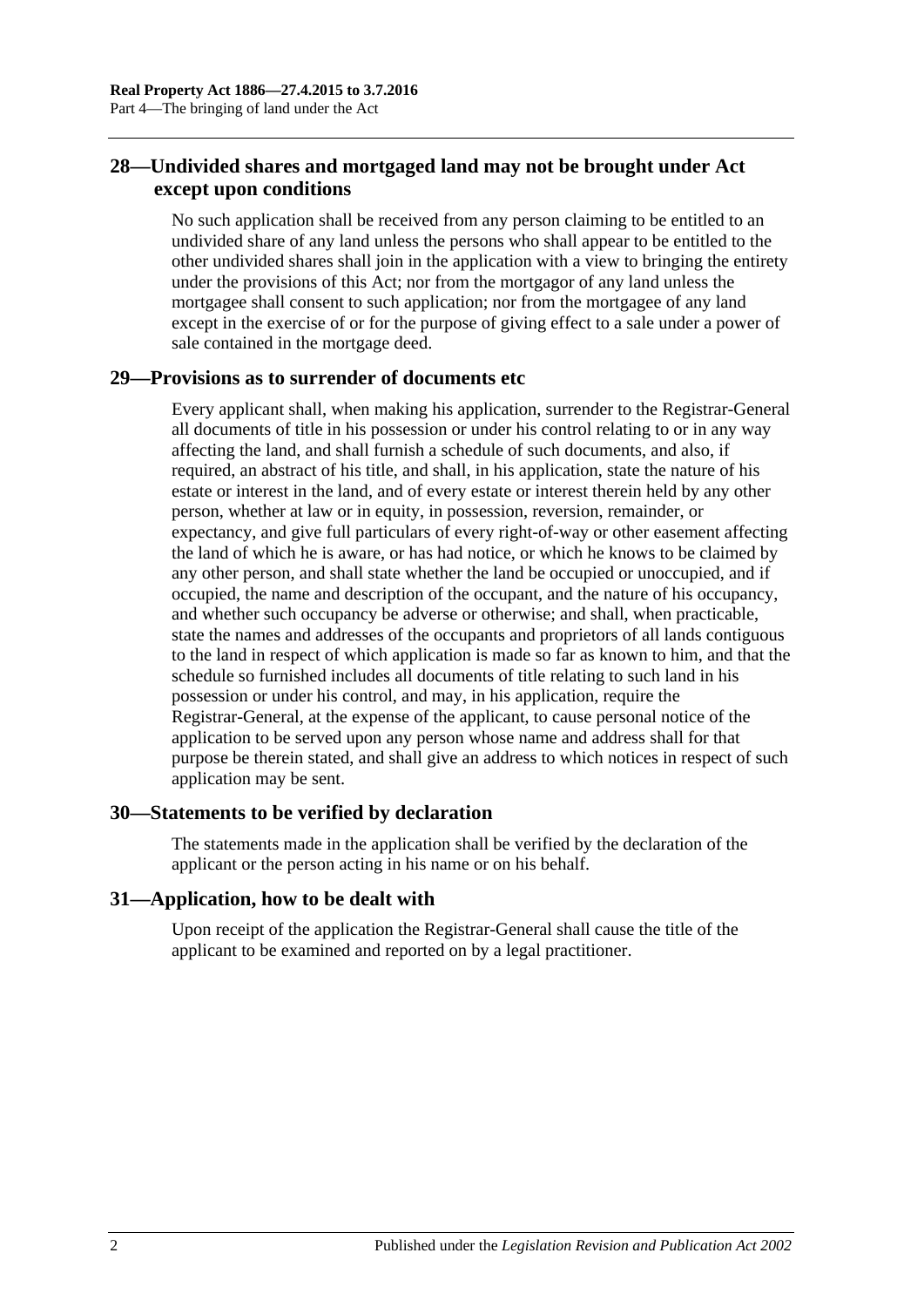#### <span id="page-22-0"></span>**32—Titles in three classes**

(1) For the purposes of all applications, the titles of applicants shall be divided into three classes as follows:

#### (a) **Class I—When applicant is original grantee, and no transactions have been registered**

when the applicant is the original grantee from the Crown, and the land has been granted on or subsequently to the first day of March, 1842, and no transaction affecting the title has at any time been registered, and the applicant has not required notice of his application to be served personally upon any person;

#### (b) **Class II—When applicant is not original grantee, or any transactions have been registered**

when, although the title does not belong to the first class, the land is held by the applicant for the estate or interest described in the application free from mortgage, encumbrance, or other beneficial interest affecting the title thereto, or if any such mortgage, encumbrance, or interest exists the parties interested therein join in or consent to the application, and the applicant has not required notice of his application to be served personally upon any person;

#### (c) **Class III—When evidence of title imperfect**

when any person beneficially interested in the land otherwise than as lessee, or any person interested in any mortgage or encumbrance affecting the title, is not a party joining in or consenting to the application, or the title or evidence of title set forth by the applicant is imperfect, or the applicant has required notice of his application to be served personally upon any person.

(2) If it shall appear to the Registrar-General that the title of the applicant belongs to the first class he shall bring such land under the provisions of this Act forthwith.

## <span id="page-22-1"></span>**33—Procedure under second class**

If it shall appear to the satisfaction of the Registrar-General that the title of the applicant belongs to the second class, he shall cause notice of the application to be published in the Government Gazette; and shall further limit and appoint a time, not less than one month nor more than twelve months from the date of the publication in the Government Gazette, upon or after the expiration of which he shall, unless he shall in the interval have received a caveat forbidding him so to do, bring the land under the provisions of this Act.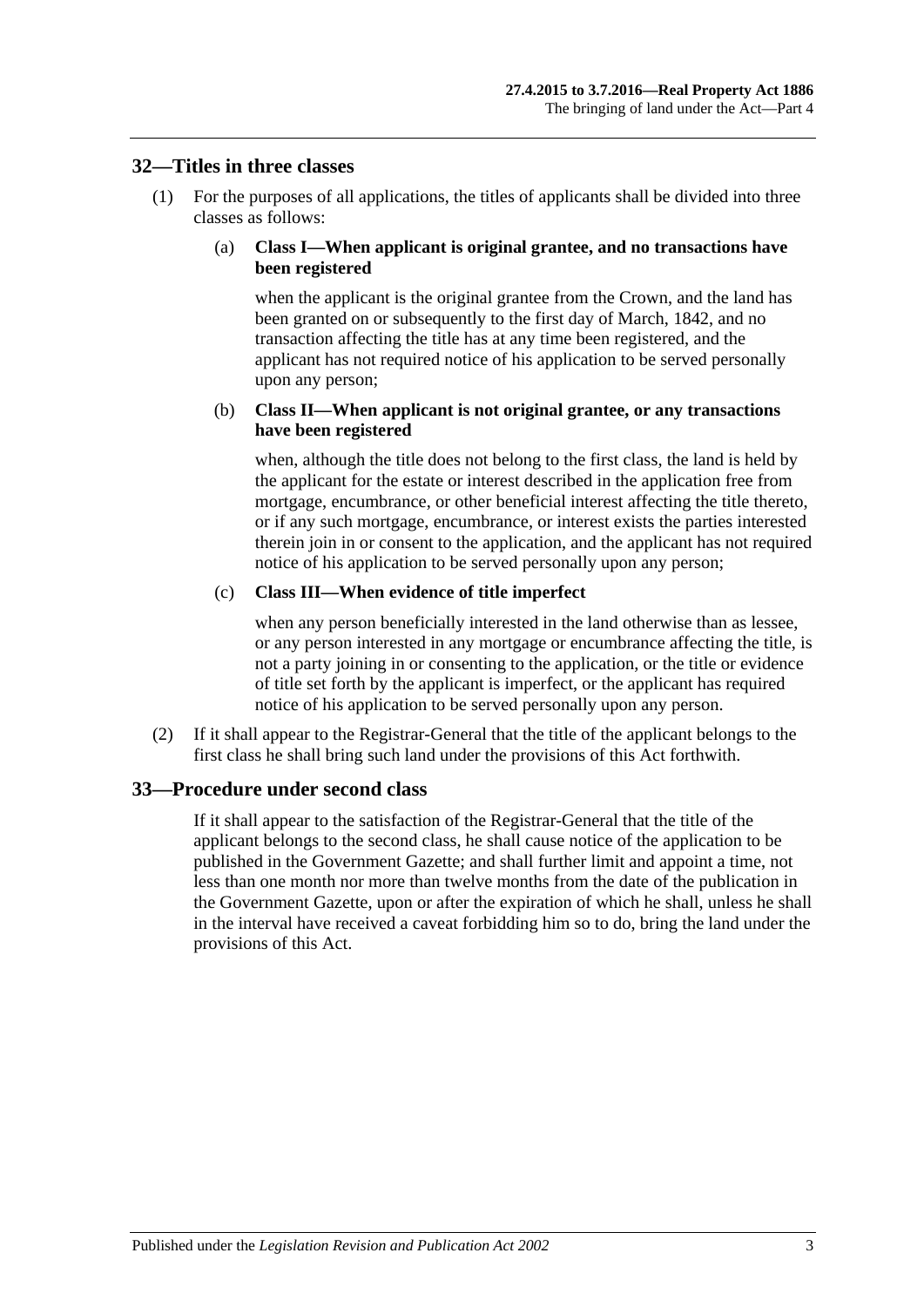## <span id="page-23-0"></span>**34—Procedure under third class**

If it shall appear to the satisfaction of the Registrar-General that the title of the applicant belongs to the third class, it shall be lawful for him to reject such application altogether, or in his discretion to cause notice of the application to be served upon all persons other than the applicant, who shall appear to have any interest in the land which is the subject of the application and to be published in the Government Gazette, and in such manner as he may direct; and to limit and appoint a time in his discretion, or as the Court may prescribe, not less than two months nor more than twelve months from the date of the first of such publications in the Government Gazette, upon or after the expiration of which it shall be lawful for the Registrar-General to bring the land under the provisions of this Act, unless he shall in the interval have received a caveat forbidding him so to do.

#### <span id="page-23-1"></span>**35—Notice of application to be published**

The Registrar-General shall cause notice to be published in such manner as aforesaid, or in such other manner as may be prescribed by any order of the Court, that application has been made for bringing the land therein referred to under the provisions of this Act, and shall also cause a copy of such notice to be posted in a conspicuous place in his office, and in such other places as he may deem necessary, and shall forward, by registered or certified post, a copy of such notice addressed to each of the persons, if any, stated in the application to be in occupation of the land, or to be occupiers or proprietors of land contiguous thereto, so far as his knowledge of the addresses of such persons shall enable him, and to such other persons as he may think fit, and in case the applicant shall have required any notice to be personally served upon any person named in his application, then and in such case the Registrar-General shall cause a copy of such notice to be so served upon such person.

#### <span id="page-23-2"></span>**36—Second and third classes brought under this Act**

If within the time limited and appointed as aforesaid by the Registrar-General, or under any order of the Court, any notice forwarded as aforesaid, shall not be returned to him by the Postmaster-General, and if within the time so limited he shall not have received a caveat, as hereinafter described, forbidding him so to do—and in any case in which personal notice may be required as aforesaid, if he shall have received proof to his satisfaction that such notice has been served, the Registrar-General shall bring the land described in the application under the provisions of this Act.

#### <span id="page-23-3"></span>**37—How land to be brought under Act**

The Registrar-General shall bring land under the provisions of this Act by issuing a certificate for the same to the applicant, or to such person as he or the person applying in his name or on his behalf may by any writing under his hand direct.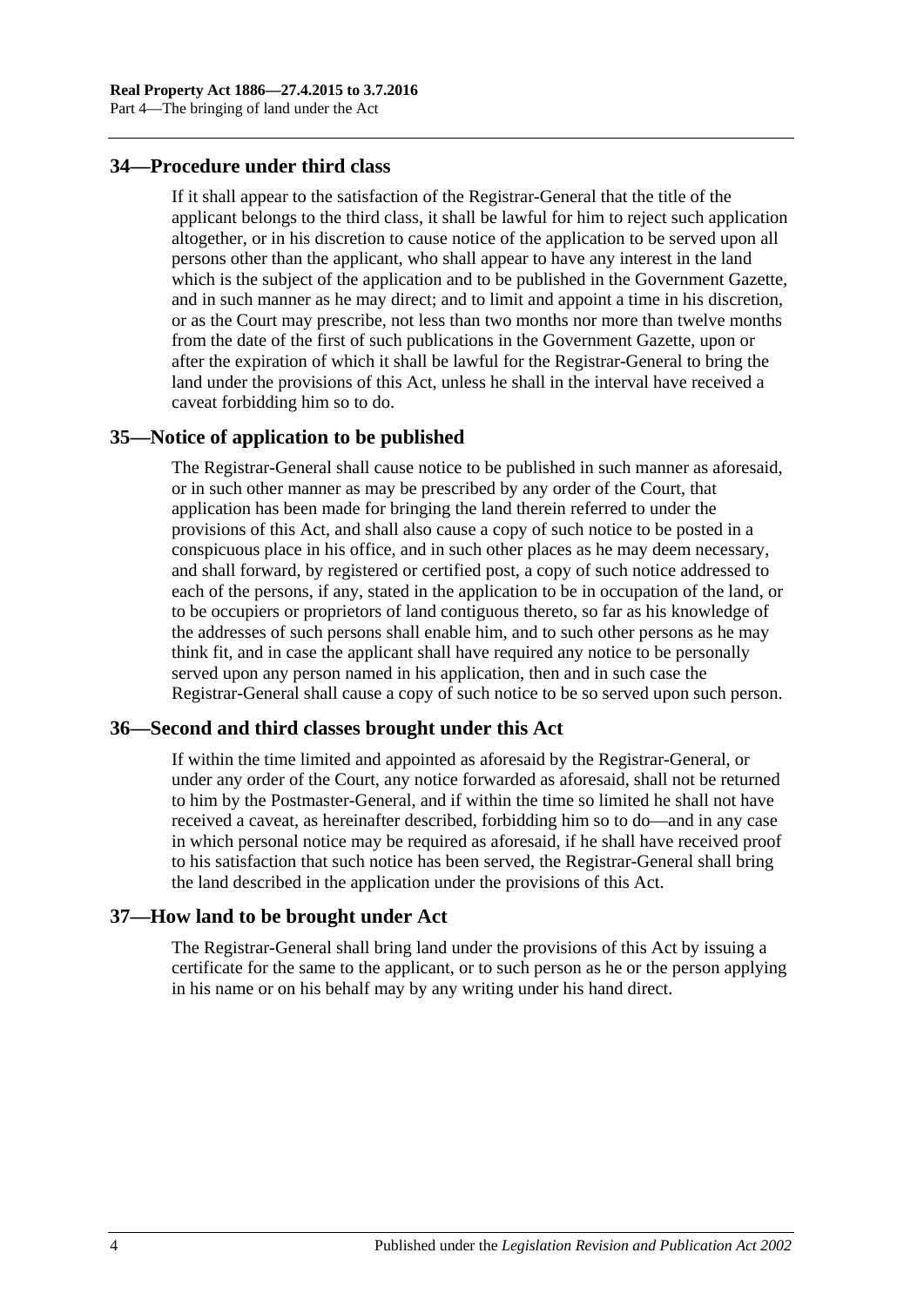#### <span id="page-24-0"></span>**38—Action to be taken on return of notices or failure of personal service**

The Registrar-General, whenever he shall be made aware that any notice required by any applicant to be served personally has failed to be, or cannot be, so served, shall notify the same to such applicant, who, if he think fit, may by writing under his hand, withdraw such requirement, and the Registrar-General thereupon or in case any notice shall be returned to him by the Postmaster-General, may reject the application altogether, or bring the land therein described under the provisions of this Act forthwith, or after such further interval, notification, or advertisement as he may think fit.

#### <span id="page-24-1"></span>**39—Caveat against bringing land under Act**

Any person having or claiming an estate or interest in any land sought to be brought under the provisions of this Act, or the attorney or agent of any such person, may, within the time by the Registrar-General or under any order of the Court for that purpose limited, lodge a caveat with the Registrar-General, in the form of [Schedule 3](#page-144-0) hereto, forbidding the bringing of such land under the provisions of this Act. Every such caveat shall state the nature of the estate or interest claimed by the person lodging the same and the grounds on which such claim is founded, and no caveat shall be received unless some address within South Australia shall be given therein at which notices and proceedings relating to the caveat may be served.

## <span id="page-24-2"></span>**40—If caveat be received within time limited, proceedings stayed**

The Registrar-General shall, upon receipt of any such caveat, within the time limited as aforesaid give notice thereof to the applicant proprietor, and shall suspend further action in the matter, and the land in respect of which such caveat shall have been lodged shall not be brought under the provisions of this Act until such caveat shall have been withdrawn or shall have lapsed from any of the causes hereinafter provided, or until a decision therein shall have been obtained from the Court having jurisdiction in the matter.

## <span id="page-24-3"></span>**41—Applicant may withdraw his application**

Any applicant may withdraw his application at any time prior to the issuing of the certificate, and the Registrar-General shall in such case, upon request in writing signed by the applicant, return to him, or to the person, if any, notified in the application as having a lien thereon, all documents of title deposited in support of the application.

## <span id="page-24-4"></span>**42—Documents of title, if they include other property, to be returned to applicant**

Upon issuing a certificate bringing land under the provisions of this Act the Registrar-General shall endorse a memorandum on every document of title deposited by the applicant in support of his application, stating that the lands described in such certificate have been brought under the Real Property Act. If any such document of title shall relate to or include any property, whether personal or real, other than the land included in the certificate, the Registrar-General shall return such document to the applicant, but otherwise shall retain the same in his office; and no person shall be entitled to the production of any document so retained, except upon the written order of the applicant or of some person claiming through or under him, or upon the order of the Court.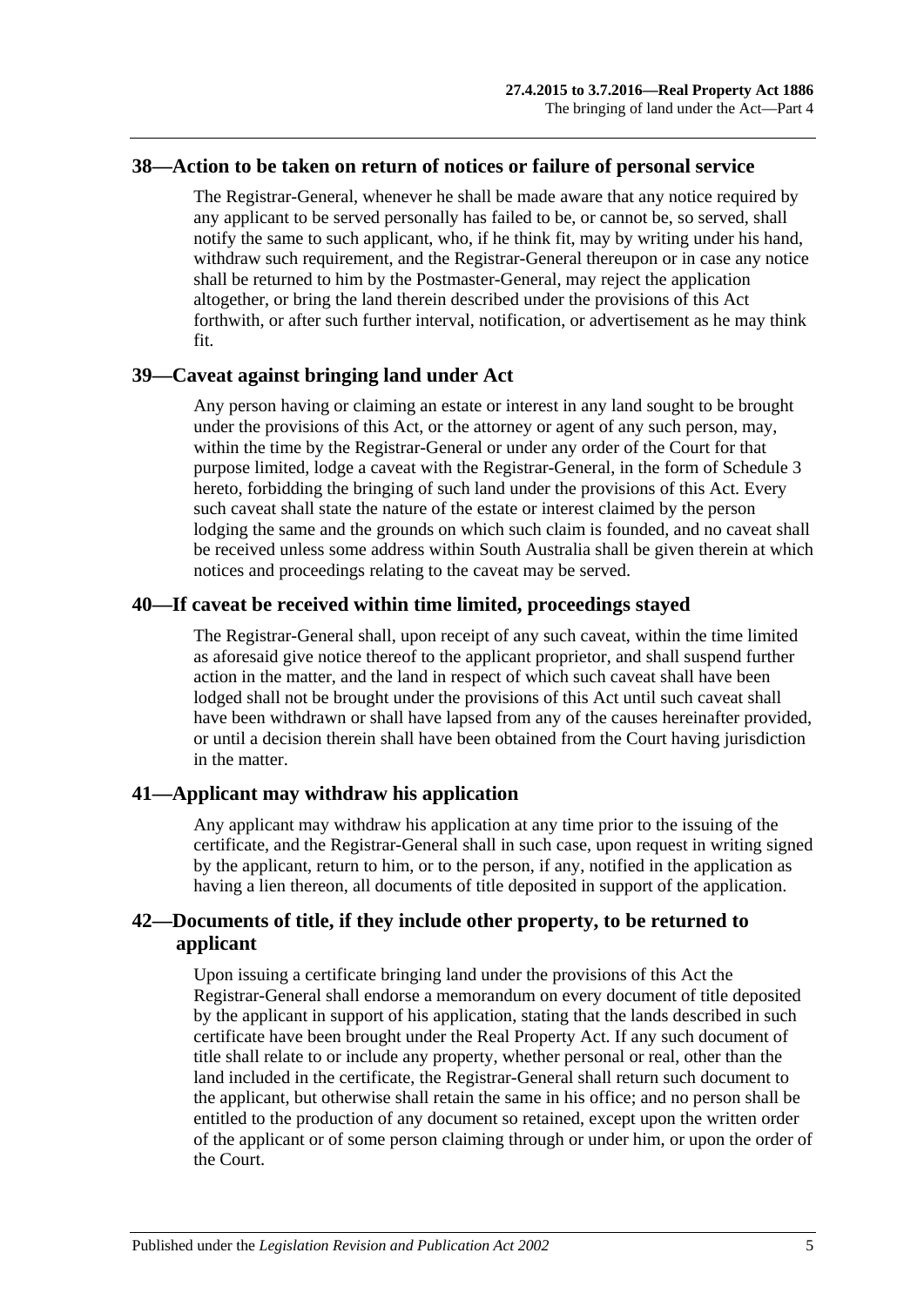## <span id="page-25-0"></span>**43—Certificate to issue in name of deceased applicant proprietor or his nominee**

In case an applicant, or the person to whom he or the person applying in his name or on his behalf, may have directed a certificate to be issued, shall die in the interval between the date of the application and the date on which the certificate shall be issued, the certificate shall be issued in the name of the applicant, or in the name of the person to whom it shall have been so directed to be issued as the case may require, and the land shall devolve in like manner as if the certificate had been issued prior to the death of the applicant or of such person.

## <span id="page-25-1"></span>**44—Proceedings under caveat**

Whenever a caveat shall have been lodged with the Registrar-General forbidding land to be brought under the provisions of this Act, the like proceedings as are hereinafter provided for the removal of caveats, in the case of land already under the provisions of this Act, shall be open to the caveatee for removal of the caveat, and for the recovery of costs and damages from the caveator, in case the caveat shall have been lodged by the caveator wrongfully and without reasonable cause.

#### <span id="page-25-2"></span>**45—Lapse of caveat**

Every such caveat shall be deemed to have lapsed after the expiration of one month from the receipt thereof by the Registrar-General, unless the person by whom or on whose behalf the same was lodged shall, within that time, have taken proceedings in the Court to establish his title to the estate or interest claimed by him, and give written notice thereof to the Registrar-General, or shall have obtained from the Court an order or injunction restraining the Registrar-General from bringing the land under the provisions of this Act. No such lapsed caveat shall, except with the permission of the Court, be renewed by or on behalf of the same person in respect of the same estate or interest.

## <span id="page-25-3"></span>**46—Reversion expectant on lease not to be extinguished**

The reversion expectant upon a lease shall not be deemed to have been extinguished in consequence of the land comprised in such lease having been brought under the provisions of this Act, and the registered proprietor of any land which is subject to a lease granted prior to the first certificate being issued in respect of such land, shall be held in all Courts to be seized of the reversion expectant upon such lease, and to have all the powers, rights and remedies to which a reversioner is by law entitled and shall be subject to all covenants and conditions in such lease expressed or implied to be performed on the part of the lessor.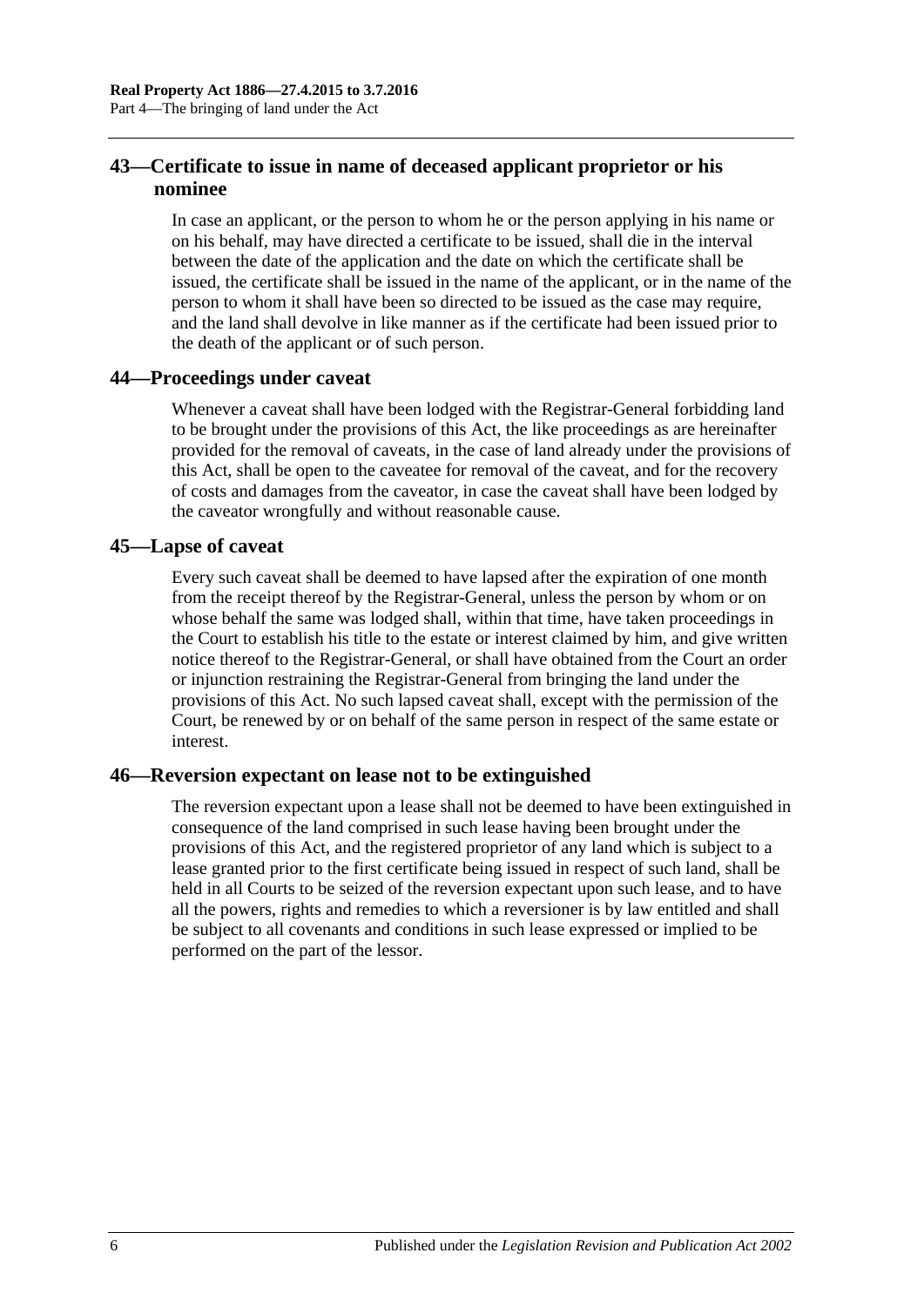## <span id="page-26-0"></span>**Part 5—Registration of title**

## <span id="page-26-1"></span>**Division 1—Registration of title in the Register Book**

## <span id="page-26-2"></span>**47—Registration of title in the Register Book**

This Division applies to, and in relation to, the registration of title to land in the Register Book.

## <span id="page-26-3"></span>**48—Certificates to be in duplicate**

Every certificate shall be in duplicate, and the Registrar-General shall file in the Register Book one part of every certificate, hereinafter called the original, and shall deliver the other, hereinafter called the duplicate, to the registered proprietor of the land.

## <span id="page-26-4"></span>**49—Folios in Register Book**

Each original certificate shall constitute a separate folium of the Register Book, and the Registrar-General shall record thereon distinctly and separately all memorials affecting the land included in each certificate.

## <span id="page-26-5"></span>**51—Requirements of memorial**

Every memorial entered in the Register Book shall be sealed with the seal of the Registrar-General, and shall state the nature of the instrument to which it relates and such other particulars as the Registrar-General directs, and shall refer by number or symbol to such instrument.

## <span id="page-26-6"></span>**51A—Evidentiary**

- (1) Subject to this Act, an original certificate of title must be accepted in legal proceedings as conclusive evidence of title to land and to any other estate or interest in land that it records and as evidence (which may be rebutted) of any other information that it records.
- (2) A document that purports to have been certified by the Registrar-General to be a correct copy of an original certificate of title may be accepted in legal proceedings as if it were the original certificate of title.

## <span id="page-26-7"></span>**Division 2—Registration of title by other methods**

## <span id="page-26-8"></span>**51B—Registration of title electronically etc**

Where the Registrar-General is required by this or any other Act or any other law to register title to land or record any other information relating to land, the Registrar-General may register the title or record the information by an electronic, electromagnetic, optical or photographic process and, in that case, the provisions of this Act (excluding [Division 1\)](#page-26-1) and any other relevant Act will be construed so as to apply to, and in relation to, the registration of title or recording of information by that process and in particular—

(a) the term *Register Book* will be taken to include the records maintained by the Registrar-General pursuant to this section relating to the land;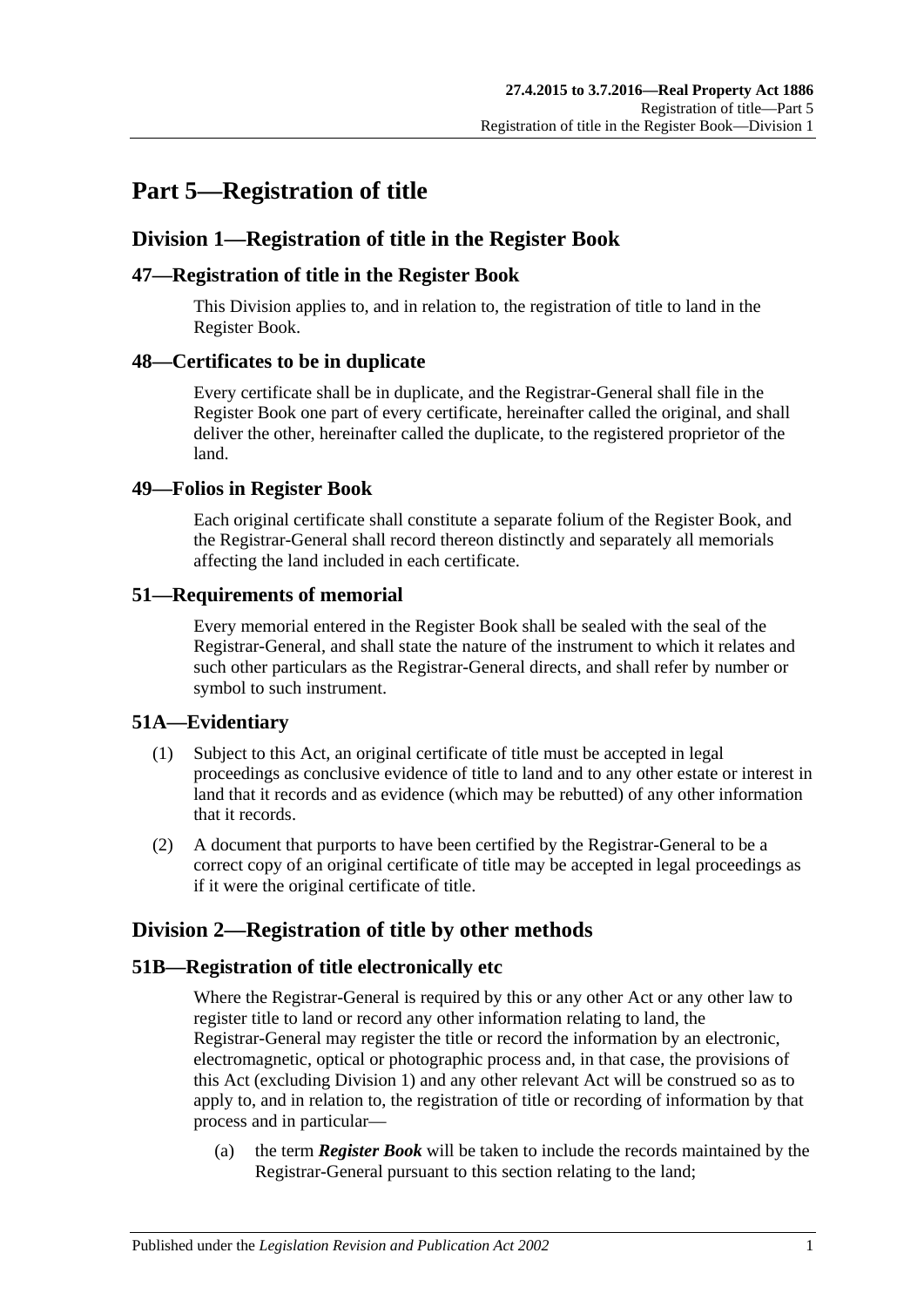- (b) the term *certificate* or *certificate of title* will be taken to mean—
	- (i) the records maintained by the Registrar-General pursuant to this section relating to the land; or
	- (ii) the certificate of title issued under the seal of the Registrar-General in respect of the land; or
	- (iii) both of those meanings,

as the context requires;

- (c) the term *original certificate* or *original certificate of title* will be taken to mean the records maintained by the Registrar-General pursuant to this section relating to the land;
- (d) the term *duplicate certificate* or *duplicate certificate of title* will be taken to mean the certificate of title issued under the seal of the Registrar-General in respect of the land;
- (e) a requirement that a record relating to the land be made—
	- (i) by entry or endorsement of a memorial or memorandum in the Register Book or on the certificate or other instrument of title for the land; or
	- (ii) by any other entry or endorsement or by notation in the Register Book or on the certificate or other instrument of title for the land,

will be satisfied if the Registrar-General makes the record by an electronic, electromagnetic, optical or photographic process;

- (f) a requirement that—
	- (i) a memorial or memorandum be entered or endorsed on the duplicate certificate of title; or
	- (ii) any other entry or endorsement or notation be made on the duplicate certificate of title,

will be taken to be a requirement that the Registrar-General must, if in the Registrar-General's opinion it is necessary or desirable, cancel the certificate of title currently issued in respect of the land and issue a new certificate of title including an appropriate endorsement.

#### <span id="page-27-1"></span><span id="page-27-0"></span>**51C—Issue of certificate of title**

- (1) Where title to land is registered under this Division, the Registrar-General must issue a certificate of title to the proprietor of the land setting out the proprietor's estate or interest in the land and the encumbrances, liens or other interests (if any) to which the estate or interest is subject.
- (2) The Registrar-General may cancel the certificate of title currently issued under [subsection](#page-27-1) (1) and issue a new certificate in its place—
	- (a) when registering any dealing with the registered proprietor's estate or interest in the land or when registering any other dealing that affects the registered proprietor's estate or interest in the land; or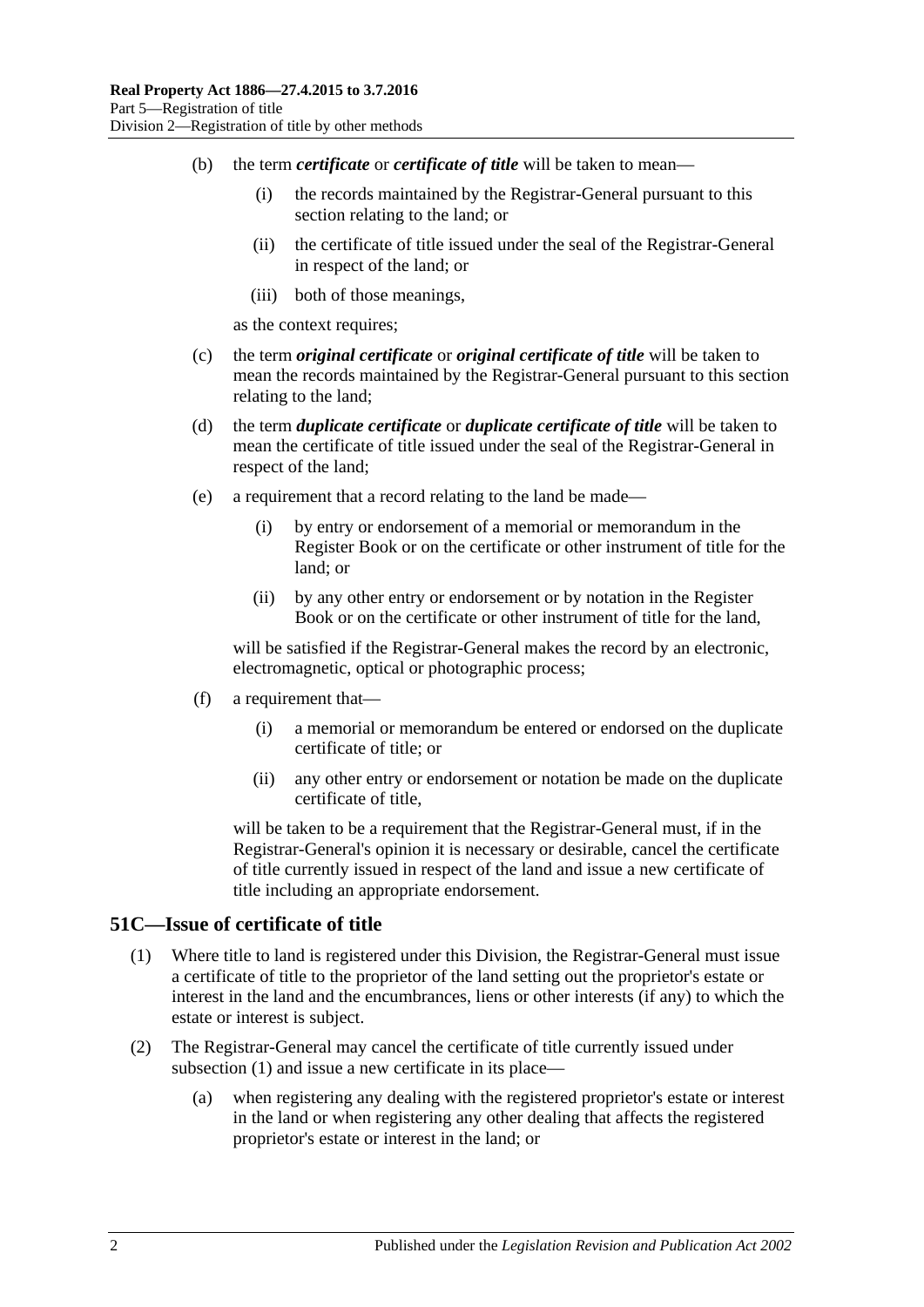- (b) if, in the Registrar-General's opinion, any entry, endorsement or notation, should be made on the title.
- (3) Notwithstanding [subsection](#page-27-1) (1) the Registrar-General may withhold the issue of a certificate of title if in his or her opinion proper reasons exist for doing so.

## <span id="page-28-5"></span><span id="page-28-0"></span>**51D—Evidentiary**

- (1) Subject to this Act a statement (that has been certified by the Registrar-General) of
	- title to land or to any estate or interest in land recorded by the Registrar-General under this Division must be accepted in legal proceedings as conclusive evidence of title to land or to any estate or interest in land; and
	- (b) any other information recorded by the Registrar-General under this Division must be accepted in legal proceedings as evidence (which may be rebutted) of that information.
- (2) A statement referred to in [subsection](#page-28-5) (1) that purports to have been certified by the Registrar-General must be taken in legal proceedings, in the absence of proof to the contrary, to have been so certified.

## <span id="page-28-1"></span>**Division 2A—Boundaries of registered land**

## <span id="page-28-6"></span><span id="page-28-2"></span>**51E—Coordinated cadastre**

- (1) Where the Surveyor-General had lodged a plan delineating the boundaries of allotments in a designated survey area with the Registrar-General under the *[Survey](http://www.legislation.sa.gov.au/index.aspx?action=legref&type=act&legtitle=Survey%20Act%201992)  Act [1992](http://www.legislation.sa.gov.au/index.aspx?action=legref&type=act&legtitle=Survey%20Act%201992)*, the Registrar-General must examine the plan and, if it is in order, accept it for filing in the Lands Titles Registration Office.
- (2) A plan accepted for filing under [subsection](#page-28-6) (1) must be accepted in legal proceedings as evidence (which may be rebutted) of the position and dimensions of the boundaries of allotments that it delineates.
- (3) A court, tribunal or other body or person conducting legal proceedings must not make a finding that the position or dimensions of the boundary of an allotment varies from the position or dimensions of the boundary shown on a plan accepted for filing under [subsection](#page-28-6) (1) unless the court, tribunal, body or person has first given the Surveyor-General, or a person acting on his or her behalf, the opportunity to present evidence and be heard on that question.
- <span id="page-28-7"></span>(4) If the Registrar-General finds an error in a plan accepted for filing under [subsection](#page-28-6) (1), he or she may, with the approval of the Surveyor-General, amend the plan in order to correct the error.
- (5) As soon as practicable after accepting a plan for filing under [subsection](#page-28-6) (1) or amending a plan under [subsection](#page-28-7) (4), the Registrar-General must correct any certificate of title that is inconsistent with a boundary delineated on the plan.

## <span id="page-28-3"></span>**Division 3—General**

## <span id="page-28-4"></span>**52—Endorsement of record of registration**

Upon registering an instrument the Registrar-General must endorse the date of registration on the instrument and the endorsement must be accepted in legal proceedings as conclusive evidence of the date of registration.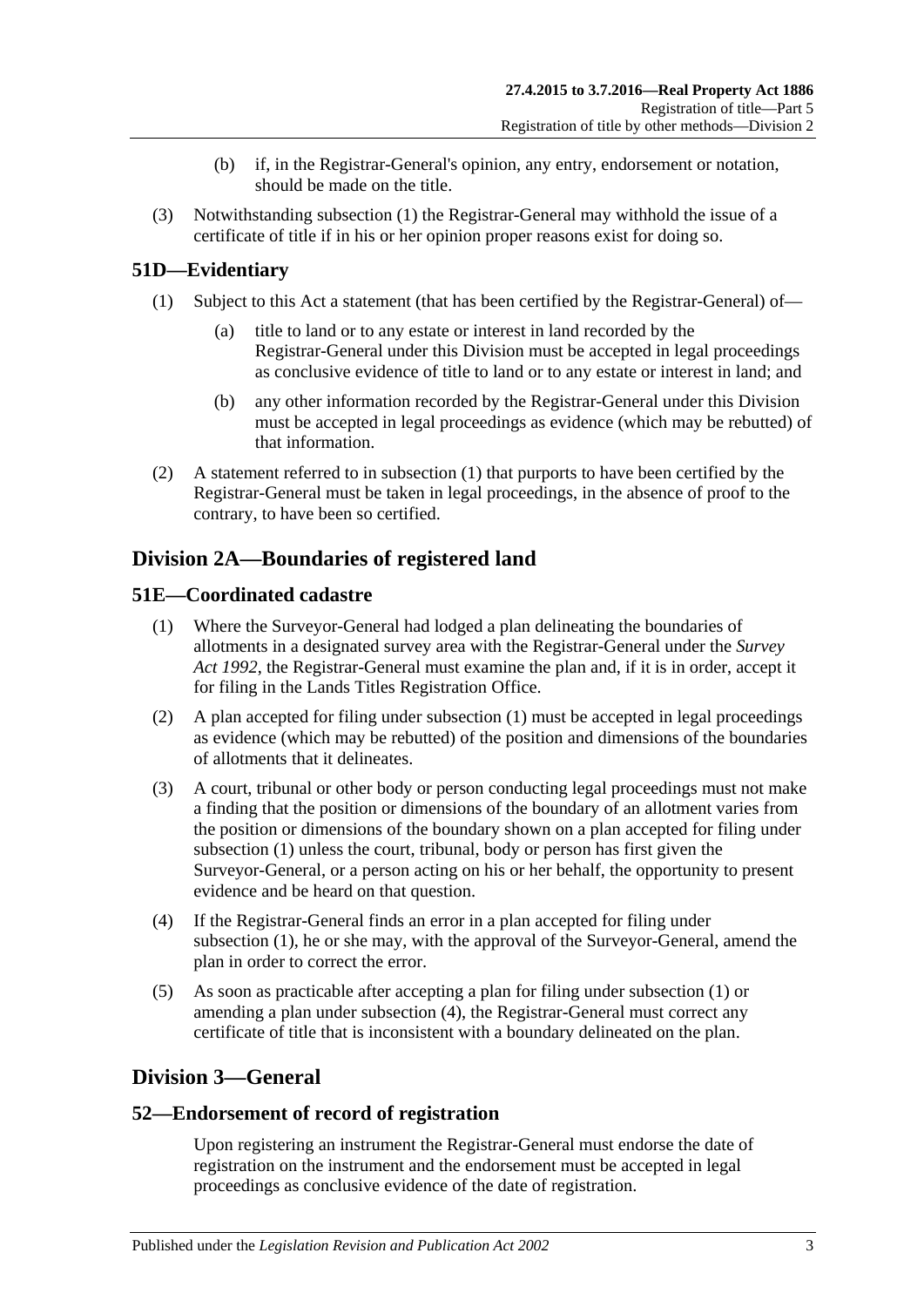### <span id="page-29-0"></span>**53—Retention of records**

Once information has been recorded by the Registrar-General under this Act the Registrar-General must retain it in the form in which it was originally registered or in some other form.

#### <span id="page-29-4"></span><span id="page-29-1"></span>**54—Form of instruments**

- (1) Subject to this Act, the Registrar-General shall not register any instrument purporting to transfer or otherwise deal with or affect any estate or interest in land under the provisions of this Act unless the instrument complies with this Act and is in a form approved by the Registrar-General.
- (2) Notwithstanding anything in [subsection](#page-29-4) (1) of this section, the Registrar-General may, in his discretion, register any instrument notwithstanding any error in or omission from its memorandum or endorsement of prior encumbrances and, in such case, the error or omission shall not invalidate or otherwise affect the registration of the instrument.
- (3) Notwithstanding anything in [subsection](#page-29-4) (1) of this section, where an instrument contains a patent error, the Registrar-General may of his own motion correct the error by marginal notation on the instrument, and the instrument so corrected shall have the like validity and effect as if the error had not been made.

### <span id="page-29-2"></span>**55—Instruments**

Any instrument presented for registration may be single or in duplicate, or if a lease may be in duplicate or triplicate.

#### <span id="page-29-6"></span><span id="page-29-3"></span>**56—Priority of instruments**

- (1) Every instrument presented for registration shall be attested by a witness, and, subject to [subsection](#page-29-5) (1a), shall be registered in the order of time in which the same is produced for that purpose; and instruments registered in respect of or affecting the same estate or interest shall, notwithstanding any express, implied, or constructive notice, be entitled to priority, the one over the other, according to the date of registration, and not according to the date of the instrument itself; and the Registrar-General, upon registration thereof, shall file such instrument (if single) in his office, and if in duplicate or triplicate, shall file one original in his office, and shall deliver the other or others to the person or persons entitled thereto.
- <span id="page-29-5"></span>(1a) Where 2 or more instruments dealing with or affecting the same estate or interest in land have been produced for registration at the same time, the Registrar-General may register those instruments in the order that will give effect to the intentions of the parties as expressed in, or apparent to the Registrar-General from, the instruments.
- <span id="page-29-7"></span>(1b) [Subsections](#page-29-6) (1) and [\(1a\)](#page-29-5) operate subject to Part [13A.](#page-76-0)
- (2) The Registrar-General may, on application in the appropriate form, vary the order of priority between two or more registered mortgages or encumbrances.
- (3) An application for the variation of an order of priority in accordance with [subsection](#page-29-7) (2)—
	- (a) must be made by every holder of a mortgage or encumbrance that is to have its order of priority varied; and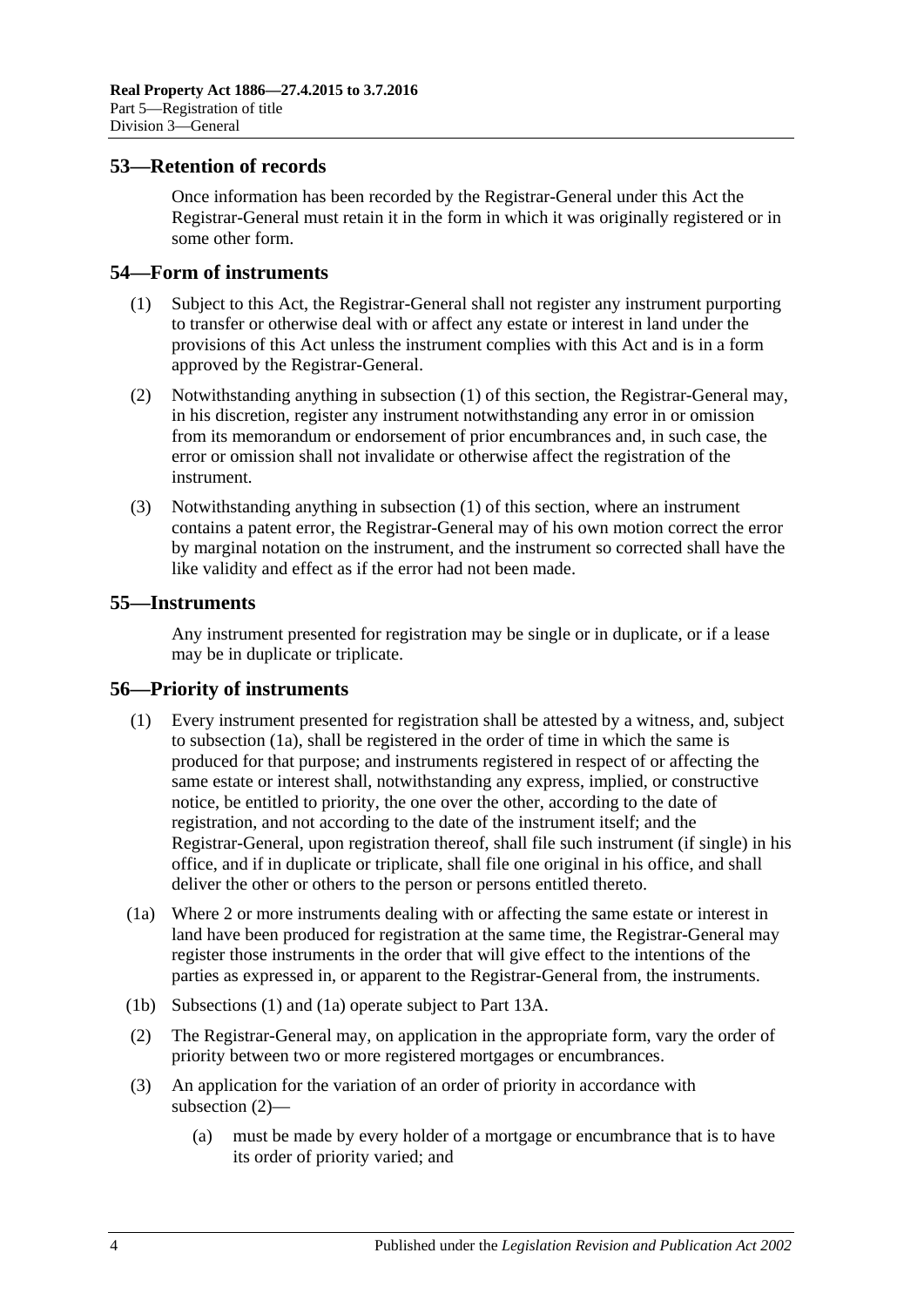- (b) where a registered mortgage or encumbrance is, by virtue of the proposed variation of order of priority, to be postponed to a mortgage or encumbrance over which it has had priority—must be made with the consent of the holder of the mortgage or encumbrance that is to be so postponed; and
- (c) must be made with the consent of the mortgagor.
- (4) A memorandum of the variation of an order of priority under [subsection](#page-29-7) (2)—
	- (b) shall be endorsed on the certificate of title affected by those mortgages or encumbrances.

#### <span id="page-30-0"></span>**56A—Registration**

A certificate of title will be taken to be registered upon the Registrar-General allotting a volume and folio number in respect of the certificate of title.

#### <span id="page-30-6"></span><span id="page-30-1"></span>**57—Effect of registration or recording of instruments**

- (1) Subject to [subsection](#page-30-5) (2), every instrument will, when registered or recorded, be deemed part of the Register Book.
- <span id="page-30-5"></span>(2) [Subsection](#page-30-6) (1) does not operate to deem an instrument registered or recorded in the Register of Crown Leases part of the Register Book.
- (3) Every instrument registered in the Register Book or the Register of Crown Leases will be deemed to be a deed duly executed by the parties who have signed the instrument.

#### <span id="page-30-2"></span>**58—Where 2 or more instruments presented at same time**

Should two or more instruments executed by the same proprietor, and purporting to affect the same estate or interest, be at the same time presented to the Registrar-General for registration, he shall register and endorse that instrument which shall be presented by the person producing to him the duplicate certificate.

#### <span id="page-30-3"></span>**59—Provision for registration in case of death of party executing instrument**

In case any person, who either before or after his death shall be registered as proprietor of any land shall die after signing any instrument affecting such land, and before registration thereof, the registration of such instrument may nevertheless be proceeded with in accordance with this Act, and shall be valid notwithstanding such death.

## <span id="page-30-4"></span>**60—Person to whom certificate or other instrument of title has been issued in error, or who wrongfully retains such instrument, may be summoned**

In case it shall appear to the satisfaction of the Registrar-General that any certificate or other instrument has been issued in error or contains any misdescription of land or of boundaries, or that any entry or endorsement has been made in error on any certificate or other instrument, or that any certificate, instrument, entry, or endorsement has been fraudulently or wrongfully obtained, or that any certificate or instrument is fraudulently or wrongfully retained, he may summon the person to whom such certificate or instrument has been so issued, or by whom it has been so obtained or is retained, to deliver up the same for the purpose of being cancelled or corrected, as the case may require.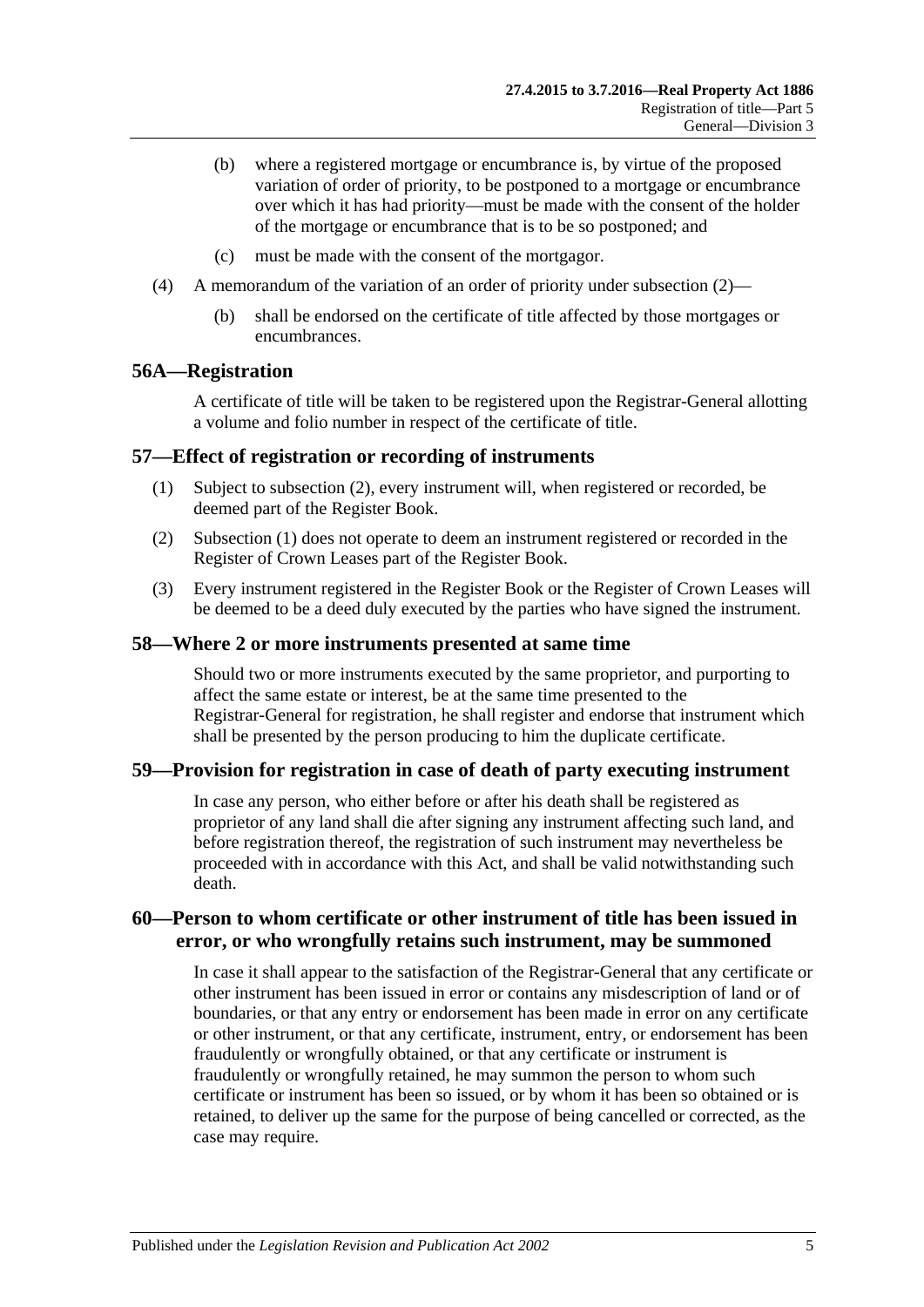## <span id="page-31-0"></span>**61—Arrest of person refusing to deliver up instrument for cancellation or correction**

In case such person shall refuse or neglect to comply with such summons, the Registrar-General may apply to the Court to issue a summons for such person to appear before the Court and show cause why such certificate or other instrument should not be delivered up to be cancelled or corrected; and if such person, when served with such summons, shall neglect or refuse to attend before such Court at the time therein appointed, it shall be lawful for such Court to issue a warrant authorising and directing the person so summoned to be apprehended and brought before the Court for examination.

## <span id="page-31-1"></span>**62—Order for delivery of instrument**

Upon the appearance before the Court of any person summoned or brought up by virtue of a warrant as aforesaid, it shall be lawful for the Court to examine such person upon oath, and to order him to deliver up such certificate or other instrument, and, upon refusal or neglect by such person to deliver up the same pursuant to such order, to commit him to gaol for any period not exceeding six months, unless such certificate or instrument shall be sooner delivered up.

## <span id="page-31-2"></span>**63—Orders for cancellation of instrument and alteration of Register Book**

In such case, or in case a summons by the Registrar-General or a Judge cannot be served upon such person as hereinbefore directed, the Court may direct the Registrar-General to cancel or correct any certificate or other instrument, or any entry or memorial in the Register Book relating to such land, and to substitute and issue such certificate or other instrument, or make such entry as the circumstances of the case may require, and the Registrar-General shall give effect to such order.

## <span id="page-31-3"></span>**64—Powers of court to direct cancellation of certificate or entry**

In any proceeding in the Court respecting any land, or any transaction, contract, or application relating thereto, or any instrument, caveat, memorial, or other entry affecting any such land, it shall be lawful for the Court to direct the Registrar-General to cancel, correct, record, substitute, issue, or make any certificate, or any memorial or entry in the Register Book, notwithstanding that the relevant duplicate certificate has not been produced to him, or otherwise to do such acts and make such entries as may be necessary to give effect to any judgment, decree, or order of such Court given or made in such proceeding, and the Registrar-General shall obey every such direction.

## <span id="page-31-4"></span>**65—Search allowed**

- (1) Subject to this section, any person may have access to the Register Book, and to all instruments lodged or deposited in the Lands Titles Registration Office, for the purpose of inspection during the hours, and on the days, appointed for search.
- <span id="page-31-5"></span>(2) If, on the application of a person whose particulars are, or are to be, contained in the Register Book or in any instruments lodged or deposited in the Lands Titles Registration Office, the Registrar-General is satisfied that access under this section to any such particulars would be likely to place at risk the personal safety of the person, a member of the person's family or any other person, the Registrar-General may take such measures as he or she thinks fit to prevent or to restrict access to those particulars.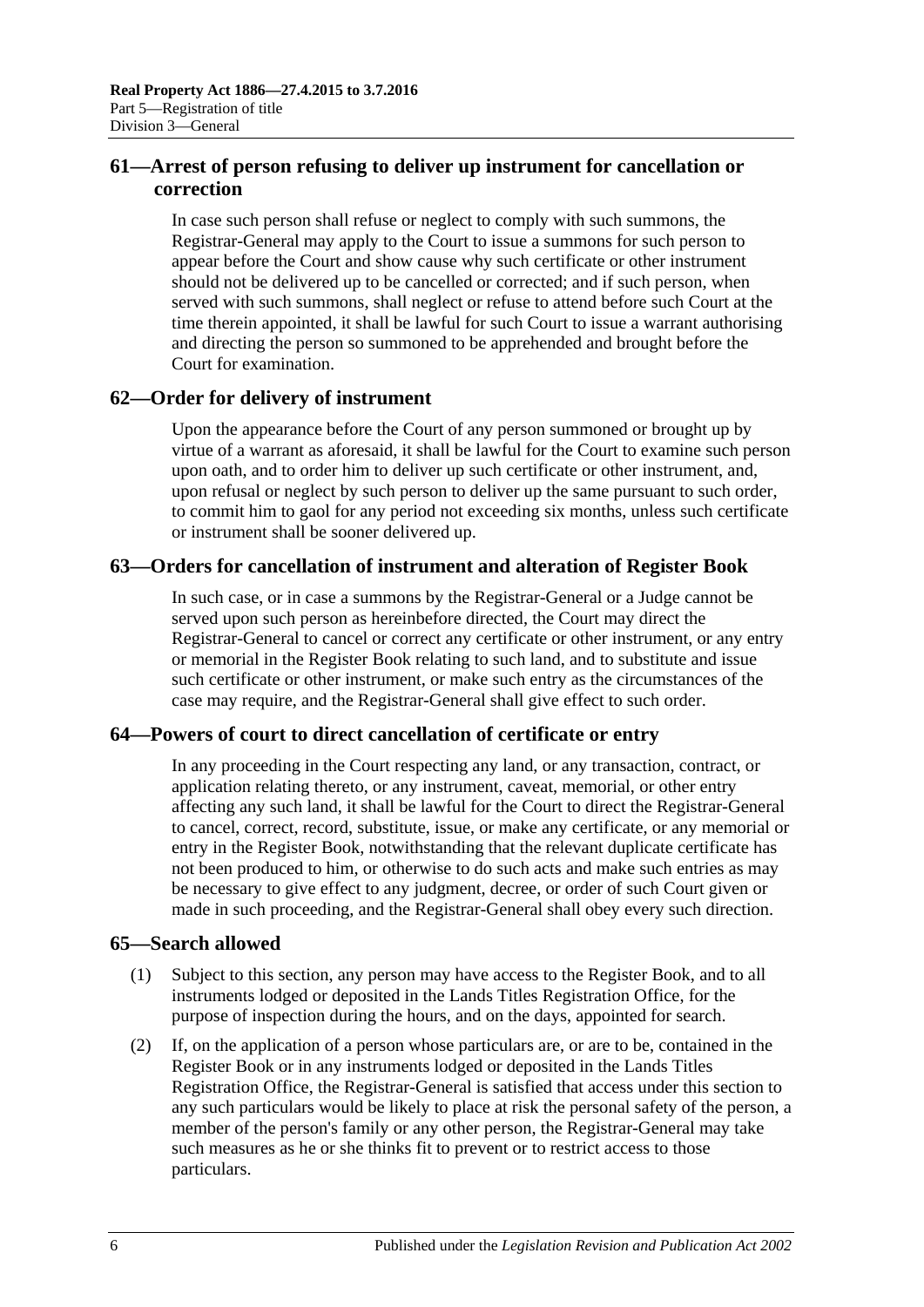- (3) An application under [subsection](#page-31-5) (2) must be in the appropriate form and must contain such particulars, and be supported by such evidence, as the Registrar-General may require.
- <span id="page-32-2"></span>(4) The Registrar-General may take such measures as he or she thinks fit to prevent or restrict access to any particulars the subject of an application under [subsection](#page-31-5) (2) while the application is being determined.
- (5) Nothing prevents the Registrar-General varying or revoking any measures taken under [subsection](#page-31-5) (2) or [\(4\)](#page-32-2) if he or she thinks fit.

## <span id="page-32-0"></span>**66—Conflict between original and duplicate certificate**

If there is a difference between an original certificate and the duplicate certificate, the original prevails.

#### <span id="page-32-1"></span>**66A—Lodgement of land grant**

If a grant of Crown land is lodged in the Lands Titles Registration Office, the Registrar-General must register title to the land.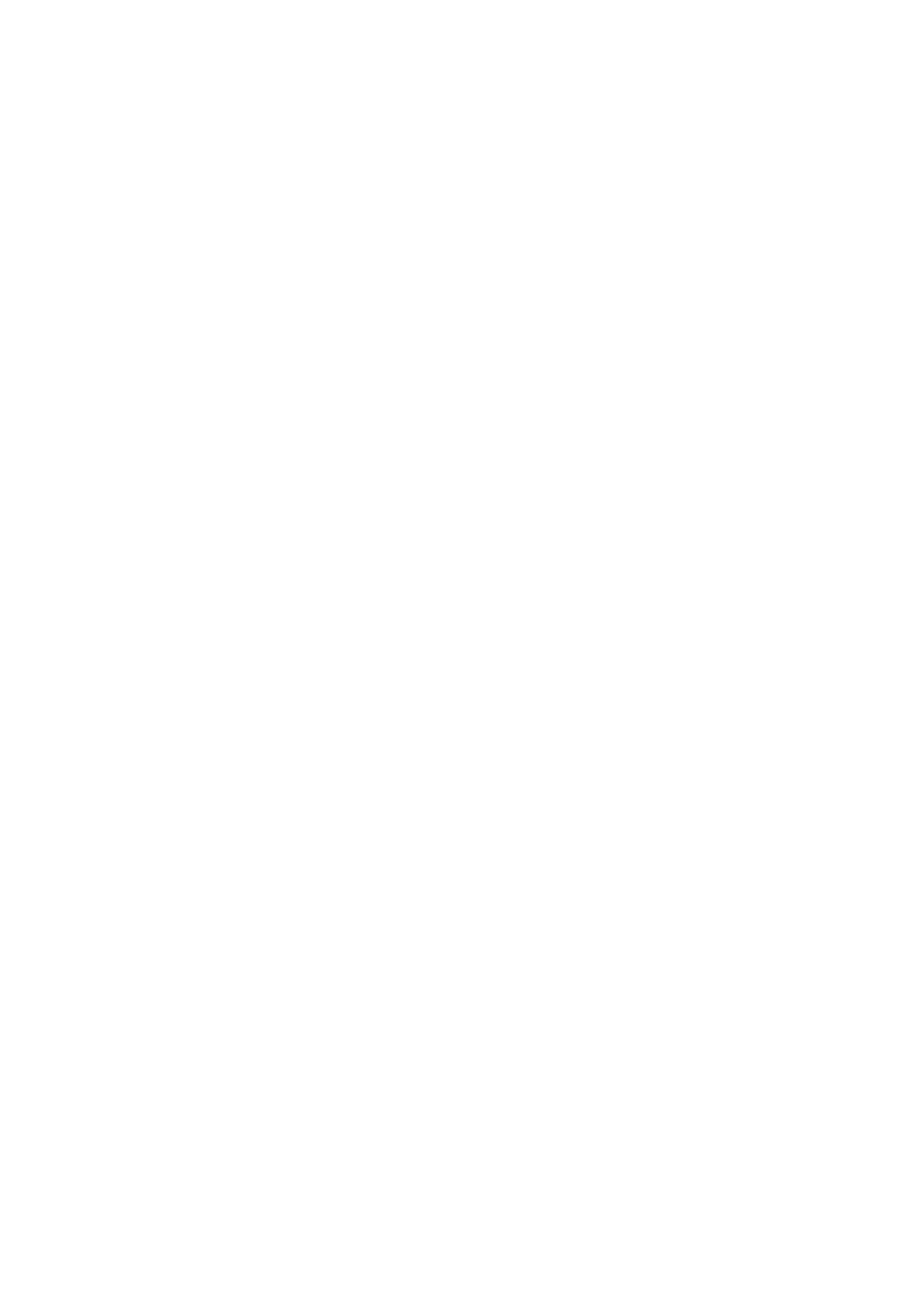## <span id="page-34-0"></span>**Part 6—The title of registered proprietors**

## <span id="page-34-1"></span>**67—Instruments not effectual until registration**

No instrument shall be effectual to pass any land or to render any land liable as security for the payment of money, but upon the registration of any instrument in manner herein prescribed, the estate or interest specified in such instrument shall pass, or, as the case may be, the land shall become liable as security in manner and subject to the covenants, conditions, and contingencies set forth and specified in such instrument or by this Act declared to be implied in instruments of a like nature.

## <span id="page-34-2"></span>**68—Person named in certificate to be the registered proprietor**

The person named in or appearing by any certificate or other registered instrument as seized of or taking any estate or interest in land shall be the registered proprietor thereof.

## <span id="page-34-3"></span>**69—Title of registered proprietor indefeasible, except in cases of—**

The title of every registered proprietor of land shall, subject to such encumbrances, liens, estates, or interests as may be notified on the original certificate of such land, be absolute and indefeasible, subject only to the following qualifications:

#### (a) **Fraud**

in the case of fraud, in which case any person defrauded shall have all rights and remedies that he would have had if the land were not under the provisions of this Act: Provided that nothing included in this subsection shall affect the title of a registered proprietor who has taken *bona fide* for valuable consideration, or any person *bona fide* claiming through or under him;

#### (b) **Forgery or disability**

in the case of a certificate or other instrument of title obtained by forgery or by means of an insufficient power of attorney or from a person under some legal disability, in which case the certificate or other instrument of title shall be void: Provided that the title a registered proprietor who has taken *bona fide* for valuable consideration shall not be affected by reason that a certificate other instrument of title was obtained by any person through whom he claims title from a person under disability, or by any of the means aforesaid;

#### (c) **Erroneous inclusion of land**

where any portion of land has been erroneously included, by wrong description of parcels or boundaries, in the certificate or other instrument evidencing the title of the registered proprietor: In which case the rights of the person who but for such error would be entitled to such land shall prevail, except as against a registered proprietor taking such land *bona fide* for valuable consideration, or any person *bona fide* claiming through or under him;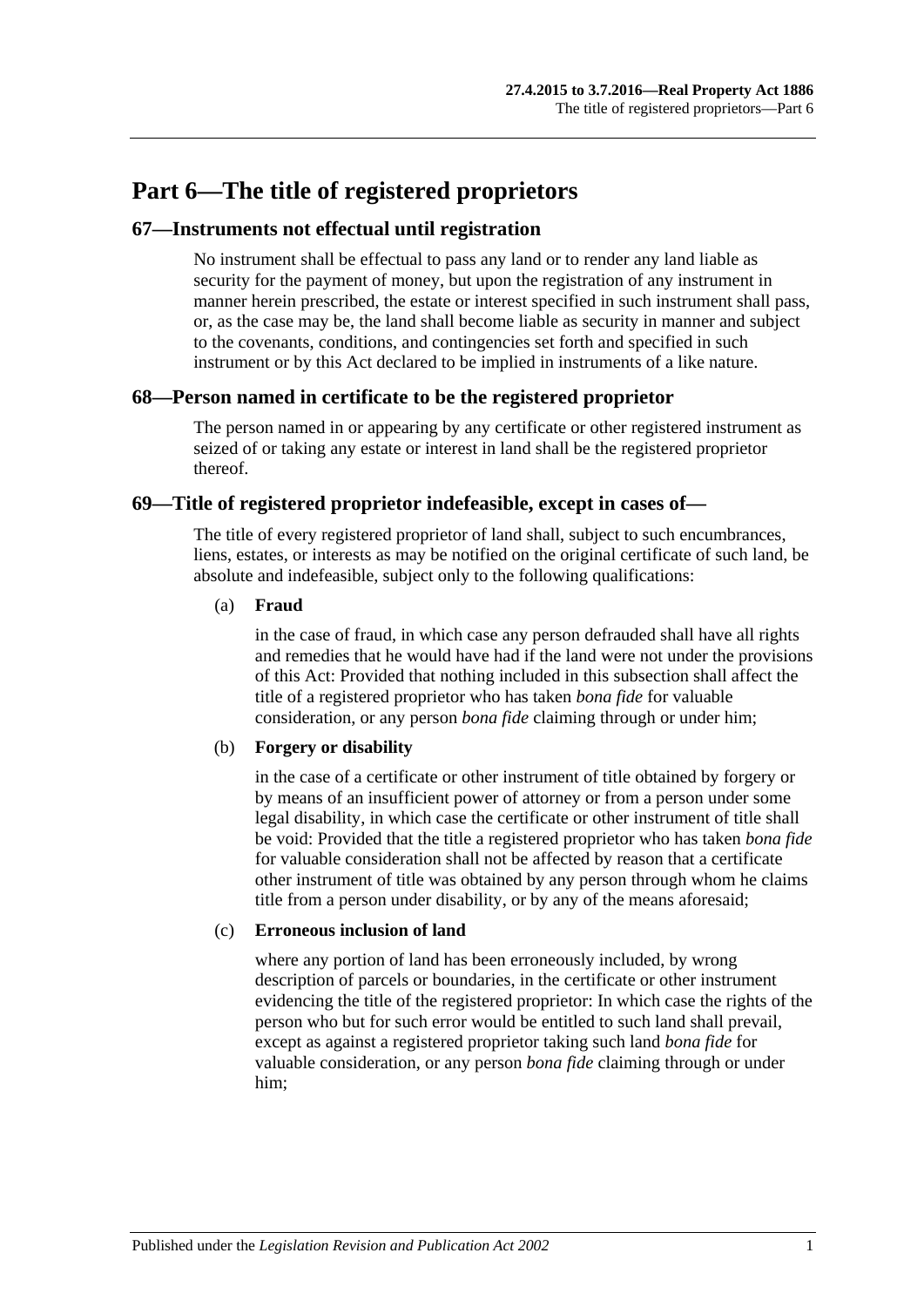#### (d) **Omission of easement**

where a right-of-way or other easement not barred or avoided by the provisions of the *[Rights-of-Way Act](http://www.legislation.sa.gov.au/index.aspx?action=legref&type=act&legtitle=Rights-of-Way%20Act%201881) 1881*, or of this Act, has been omitted or mis-described in any certificate, or other instrument of title: In which case such right-of-way or other easement shall prevail, but subject to the provisions of the said *[Rights-of-Way Act](http://www.legislation.sa.gov.au/index.aspx?action=legref&type=act&legtitle=Rights-of-Way%20Act%201881) 1881* and of this Act;

#### (e) **Several certificates for the same land**

where two or more certificates shall be registered under any of the Real Property Acts in respect of the same land: In which case the title originally first in date of registration shall prevail but without prejudice to the effect of anything done under [Part 19A](#page-110-0) of this Act;

#### (f) **Certificate to be void if any person is in possession and rightfully entitled adversely to the first registered proprietor**

any certificate issued upon the first bringing of land under the provisions of any of the Real Property Acts, and every certificate issued in respect of the said land, or any part thereof, to any person claiming or deriving title under or through the first registered proprietor, shall be void, as against the title of any person adversely in actual occupation of, and rightfully entitled to, such land, or any part thereof at the time when such land was so brought under the provisions of the said Acts, and continuing in such occupation at the time of any subsequent certificate being issued in respect of the said land;

#### (g) **Wife's title to prevail**

where a husband shall have been wrongly registered as co-proprietor of land belonging to his wife for her separate use or as her separate property, in which case the title of the wife shall prevail except as against a registered proprietor taking such land *bona fide* for valuable consideration, or any person *bona fide* claiming through or under him;

#### (h) **A lease or letting for not more than a year**

where at the time when the proprietor becomes registered a tenant shall be in actual possession of the land under an unregistered lease or an agreement for a lease or for letting for a term not exceeding one year: In which case the title of the tenant under such lease or agreement shall prevail;

#### (i) **Non-payment of succession duty**

where the succession duty payable in respect of the land has not been paid, and the certificate required by section 63 of the *[Succession Duties Act](http://www.legislation.sa.gov.au/index.aspx?action=legref&type=act&legtitle=Succession%20Duties%20Act%201929) 1929* has not been obtained: In which case any charge by law imposed on the land in respect of such duty shall remain in force.

## <span id="page-35-0"></span>**70—In other cases title of registered proprietor shall prevail**

In all other cases the title of the registered proprietor of land shall prevail, notwithstanding the existence in Her Majesty, Her heirs, or successors, or in any person of any estate or interest whatever whether derived by grant from the Crown or otherwise, which but for this Act might be held paramount or to have priority; and notwithstanding any want of notice, or insufficient notice of any application, or any error, omission or informality in any application or proceedings.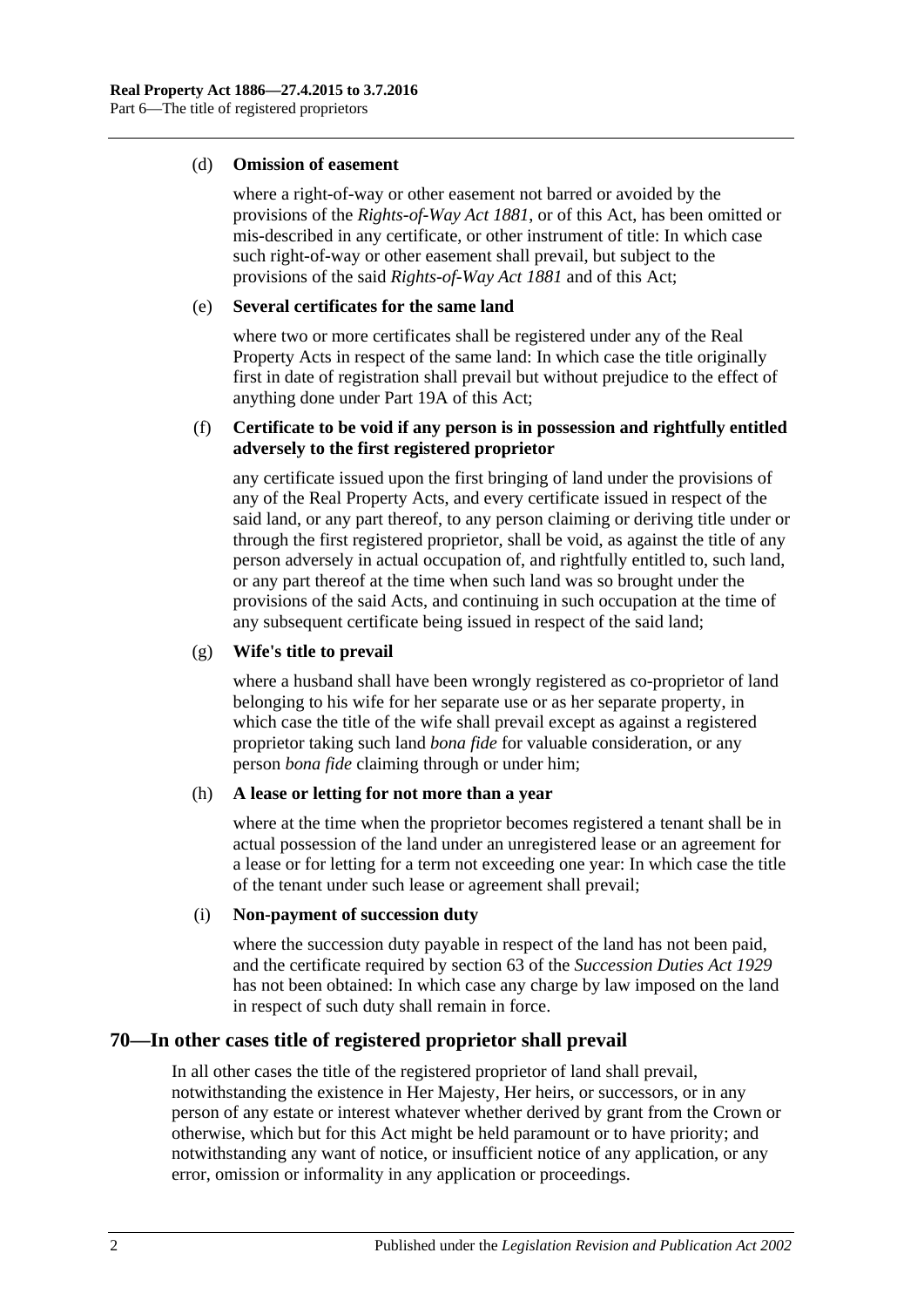#### **71—Saving of certain rights and powers viz**

Nothing in the two preceding sections contained shall be construed so as to affect any of the following rights or powers, that is to say—

#### (a) **Sales by Sheriff**

the power of the Sheriff to sell the land of a judgment debtor under a writ of execution;

#### (b) **Sales under order of the Court**

the power of the Court to order the sale of land;

#### (c) **Transmissions on bankruptcy or assignment**

the right of the Official Receiver or of any trustee to land transmitted on the bankruptcy or statutory assignment of the registered proprietor;

#### (d) **Contracts**

the rights of a person with whom the registered proprietor shall have made a contract for the sale of land or for any other dealing therewith;

#### (e) **Trusts**

the rights of a *cestui que trust* where the registered proprietor is a trustee, whether the trust shall be express, implied, or constructive;

#### (f) **Deed-poll by promoters of an undertaking**

the right of promoters of an undertaking to vest land in themselves by deed-poll pursuant to the *[Compulsory Acquisition of Land Act](http://www.legislation.sa.gov.au/index.aspx?action=legref&type=act&legtitle=Compulsory%20Acquisition%20of%20Land%20Act%201925) 1925* or any Act amending the same,

provided that no unregistered estate, interest, power, right, contract, or trust shall prevail against the title of a registered proprietor taking *bona fide* for valuable consideration, or of any person *bona fide* claiming through or under him.

## **72—Knowledge of trust not evidence of want of bona fides**

Knowledge of the existence of any unregistered estate, interest, contract, or trust shall not of itself be evidence of want of *bona fides* so as to affect the title of any registered proprietor.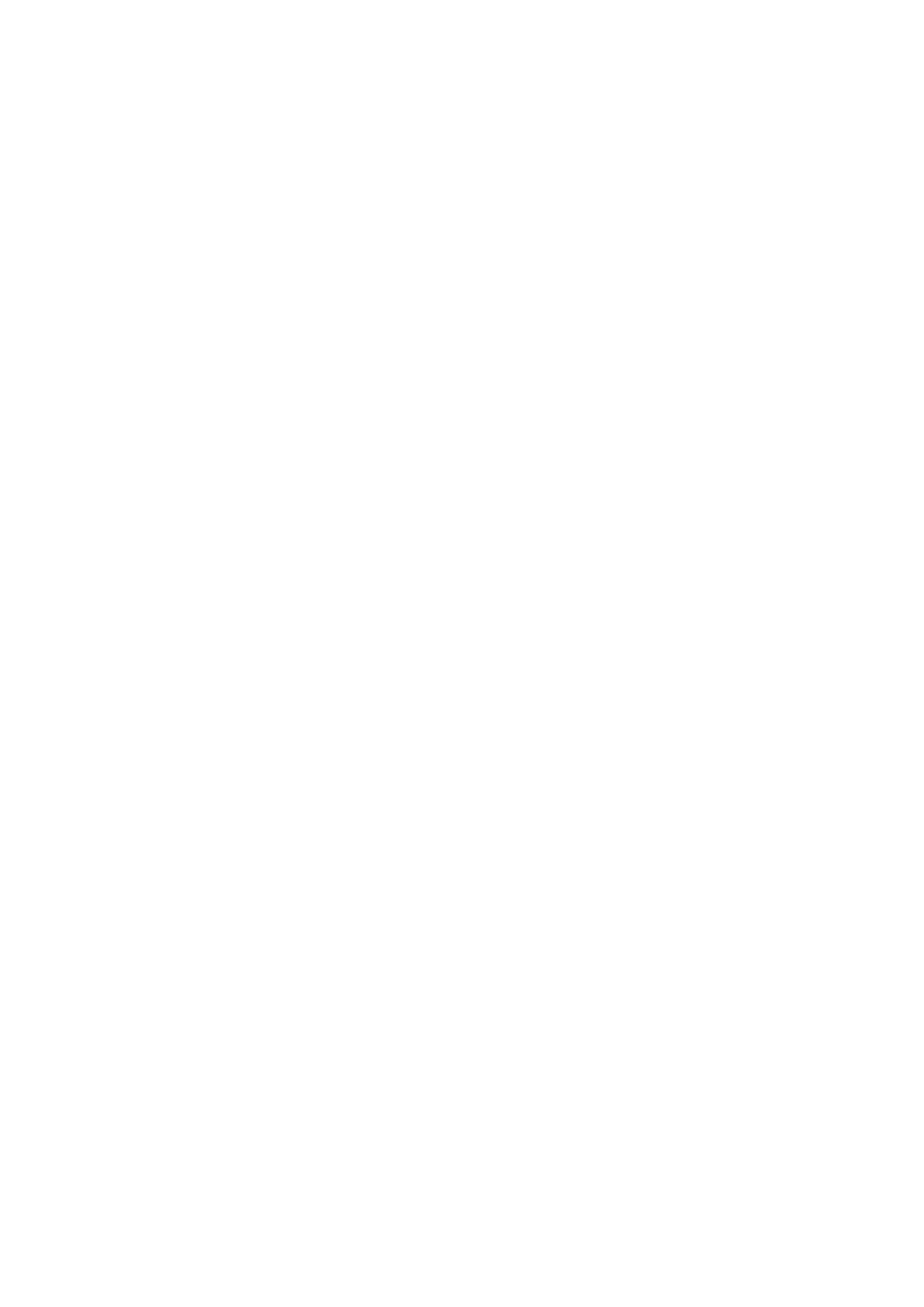# **Part 7—Certificates of title**

# **73—Certificate of title**

The registered proprietor of an estate of freehold in land, other than a leasehold for a life or lives, shall be entitled to receive a certificate for that estate in the appropriate form.

## **74—Joint tenants and tenants in common**

Two or more persons registered as joint proprietors of an estate or interest in land shall be deemed to be entitled to the same as joint tenants; and in all cases where two or more persons are entitled as tenants in common to an estate of freehold in any land, such persons may receive one certificate for the entirety, or each may receive a separate certificate for his undivided share and in each case the certificate must state the shares in which they hold the land.

## **75—Certificates for remainder and reversions**

The proprietor of an estate of freehold in remainder or reversion in land, for a life estate in which a certificate has already been issued, may have his estate registered on the certificate issued for the life estate, or may receive a separate certificate for his estate, which shall refer to the certificate of the particular estate.

## **76—Mode of inheritance or succession shall be implied**

Every certificate, or other instrument of title issued to or made in favour of a corporation, aggregate or sole, shall be deemed to extend to and include the successors of such corporation, and every such certificate or instrument of title issued to or made in favour of any person shall be deemed to extend to and include the legal representatives of such person.

## **77—Memorials on certificates**

The Registrar-General shall record on every certificate issued by him, and in such manner as to preserve their respective priorities, memorials of all subsisting mortgages, leases, and encumbrances, and of any dower or rent-charge to which the land may be subject; and if such certificate be issued to a minor or to a person otherwise under disability, he shall record thereon the age of such minor or the nature of the disability so far as known to him.

## **78—Certificates in lieu of surrendered certificates**

Upon the application of any registered proprietor holding land under one or more certificates, and the delivering up of such instruments of title, it shall be lawful for the Registrar-General to issue to such proprietor one certificate for the whole of such land, or several certificates each comprising portion of such land, in accordance with such application; and upon issuing any such new certificate the Registrar-General shall cancel the duplicates delivered up, and the originals, and shall endorse thereon a memorandum, setting forth the occasion of such cancellation, and referring to the new certificate issued in lieu thereof.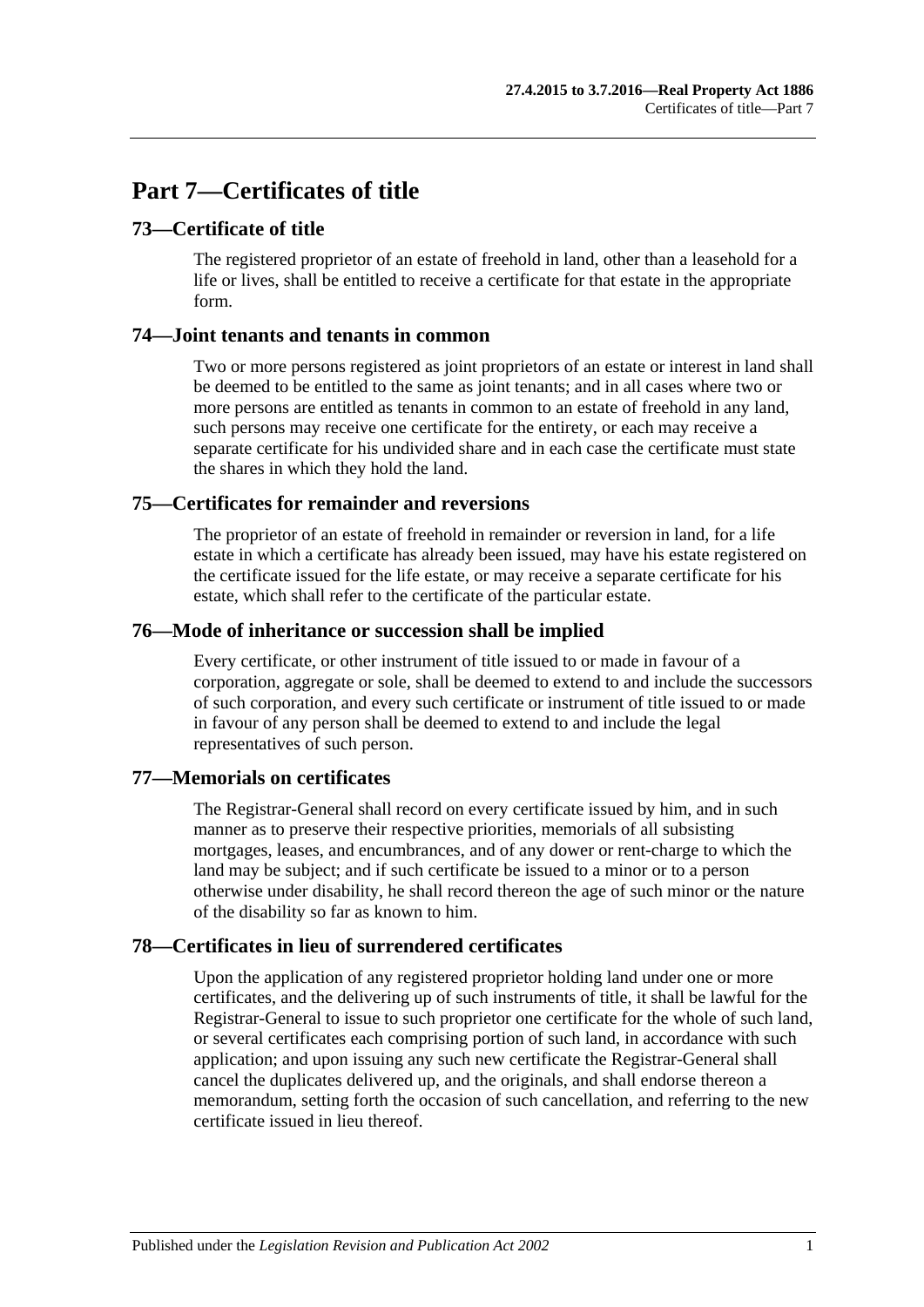#### **78A—Issue of new certificate on alteration etc**

#### Where—

- (a) this Act or another Act or any other law requires the Registrar-General to enter or endorse a memorial or memorandum or make any other entry, endorsement or notation on a certificate; or
- (b) in the opinion of the Registrar-General he or she should enter or endorse a memorial or memorandum or make any other entry, endorsement or notation on a certificate or correct an error in or make any other alteration to a certificate,

the Registrar-General may issue a new certificate that includes the memorial, memorandum, entry, endorsement, notation, correction or other alteration in place of the existing certificate.

#### <span id="page-39-0"></span>**79—Substituted certificate etc**

- (1) The Registrar-General, on application in that behalf and on proof to his satisfaction that any duplicate certificate or any tenant's copy of a Crown lease has been lost, mislaid or destroyed, may issue a substituted certificate or tenant's copy of Crown lease (as the case may be).
- (4) Upon issuing a substituted certificate or tenant's copy of Crown lease the Registrar-General shall make an endorsement thereon stating the reason for the issue thereof and shall at the same time enter in the Register Book or the Register of Crown Leases (as the case may be) notice of the issue of such substituted certificate or tenant's copy of Crown lease, and the date thereof, and the reason for the issue thereof.
- (5) Every such substituted certificate or tenant's copy of Crown lease shall be available for all purposes and uses for which the certificate or tenant's copy of Crown lease so lost, mislaid or destroyed would have been available, and shall supersede the duplicate certificate or tenant's copy of Crown lease for which it is substituted.
- (6) Instead of issuing a substituted certificate the Registrar-General may cancel the relevant folio of the Register Book, recording thereon that the folio was cancelled pursuant to this section, and may issue a new certificate in lieu thereof.
- (7) For the purposes of this section every lease or agreement for sale of Crown lands granted or made by or on behalf of the Crown, shall be deemed a Crown lease.
- (8) Before issuing a substituted certificate or a new certificate or a tenant's copy of a Crown lease the Registrar-General may, where in his opinion it is necessary or desirable, give notice of his intention to do so in the Gazette or in any newspaper circulating in the State.

#### **80—Issue of certificates of title**

Certificates of title must be issued under the seal of the Registrar-General.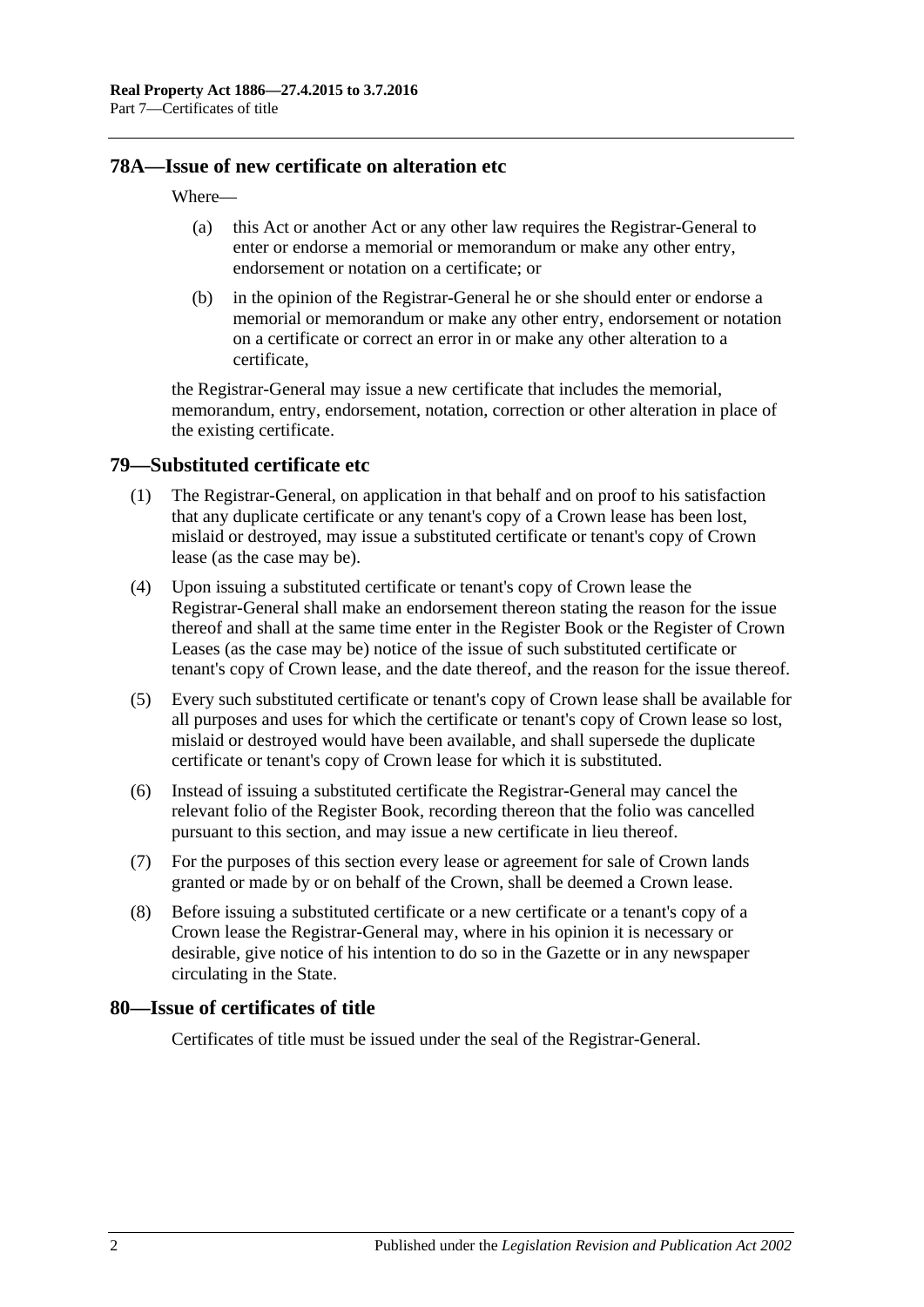# **Part 7A—Title by possession to land under this Act**

## **80A—Application for certificate based on possession**

A person who would have obtained a title by possession to any land which is subject to this Act, if that land had not been subject to this Act, may apply to the Registrar-General for the issue to him of a certificate of title to that land.

# **80B—Signature attestation and operation of application**

- (1) Every such application shall—
	- (a) be in writing in a form fixed by the Registrar-General;
	- (b) be signed by the applicant;
	- (c) contain a declaration by the person signing it, declaring that all the statements in it are true.
- (2) The applicant shall, if required by the Registrar-General, furnish him with a plan of survey of the land.

# **80C—Application how dealt with**

- (1) The Registrar-General shall refer each application to a legal practitioner, who shall examine it and report upon it to the Registrar-General.
- (2) The Registrar-General may thereupon in his discretion reject the application as regards the whole or any part of the land to which it relates, or proceed as hereinafter provided.

## **80D—Requisitions**

The Registrar-General may—

- (a) require an applicant to furnish him with any information or documents relating to his application;
- (b) notwithstanding any direction previously given by him as to the application, reject it altogether or in part if the applicant fails to comply within a reasonable time with any requisition made under this section.

## <span id="page-40-1"></span><span id="page-40-0"></span>**80E—Notice of application**

- (1) If an application is not wholly rejected by the Registrar-General he shall cause a notice of the application in a form fixed by him—
	- (a) to be published once at least in a newspaper circulating in the neighbourhood of the land, and, if he thinks necessary, in any other newspaper; and
	- (b) to be given to any person who in the Registrar-General's opinion has or may have any estate or interest in the land; and
	- (c) to be published in any other way or given to any other persons.
- (2) The notice shall fix a time, not less than twenty-one days nor more than twelve months from the first publication of the notice in a newspaper under [subsection](#page-40-0) (1) of this section, at or after the expiration of which the Registrar-General may, unless a caveat is lodged, grant the application altogether or in part.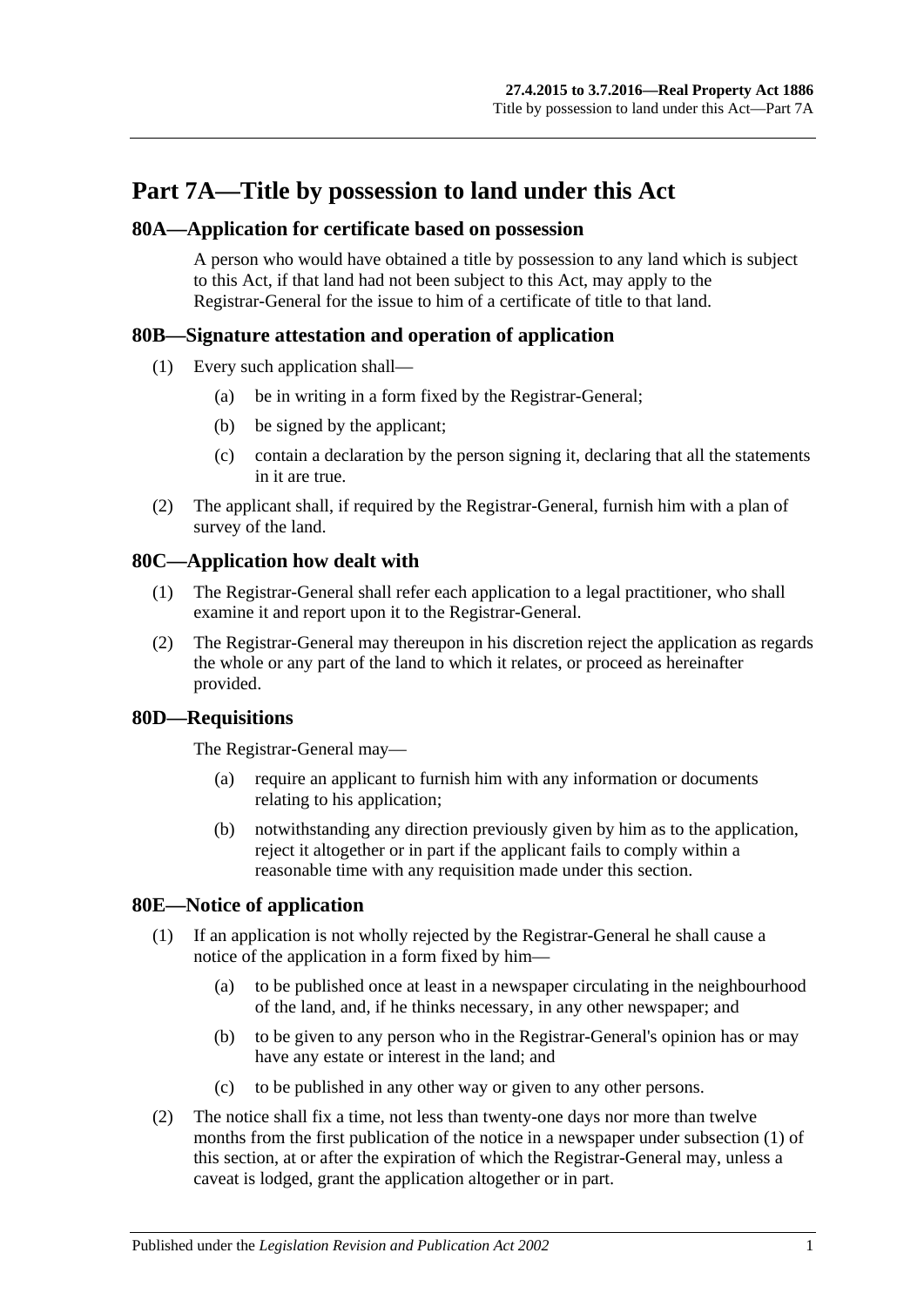#### **80F—Caveats**

- (1) A person claiming an estate or interest in the land to which an application under this Part relates, may at any time before the application is granted, lodge a caveat with the Registrar-General forbidding the granting of the application.
- (2) A caveat under this section—
	- (a) shall state the nature of the estate or interest claimed by the person lodging it and shall give an address at which notices and proceedings relating to the caveat may be served;
	- (b) need not be in any particular form but shall be accepted by the Registrar-General if it gives reasonable notice of the claim of the caveator.
- (3) If the Registrar-General is satisfied that the caveator is the registered proprietor of the land to which the application relates, or has an estate or interest in that land derived under or through the registered proprietor, he shall refuse the application:

Provided that the Registrar-General shall not refuse an application solely on the ground that a person is entitled to an easement in or over the said land, but if a person is so entitled the Registrar-General may include in any certificate of title issued to the applicant a statement that the land is subject to the easement.

- (4) If the Registrar-General is not satisfied that the caveator is the registered proprietor of the land or has an estate or interest therein derived under or through the registered proprietor, he shall give notice to the caveator that the caveator is required to take proceedings in the Court to establish his title to the estate or interest claimed by him, within a time specified in the notice being not less than six months after the giving thereof.
- (5) If a caveator who has received such notice from the Registrar-General does not within the time mentioned in the notice bring an action in the Court to obtain a declaration that he is entitled to the estate or interest claimed by him and give written notice thereof to the Registrar-General, or obtain from the Court an order or injunction restraining the Registrar-General from issuing a certificate to the applicant under this Part, the caveat shall lapse.
- (6) A lapsed caveat shall not except with the permission of the Court be renewed by or on behalf of the same person in respect of the same estate or interest.
- (7) In any proceedings to establish the title of the caveator the issue for the Court to decide shall be whether the caveator is the registered proprietor of the land or is entitled to an estate or interest derived under or through the registered proprietor.

#### **80G—Power to issue certificates**

Upon or after the expiration of the time fixed by the notice under [section](#page-40-1) 80E of this Act, if the Registrar-General is satisfied that the possession on which the applicant relies would, if the land had not been subject to this Act, have conferred on the applicant a title by possession, he may issue to the applicant a certificate for an estate in fee simple or for any other estate acquired by the applicant, free from all encumbrances appearing by the Register Book to affect the existing title: Provided that where a caveat has been lodged against the granting of an application the Registrar-General shall not grant that application unless—

(a) the caveat has lapsed; or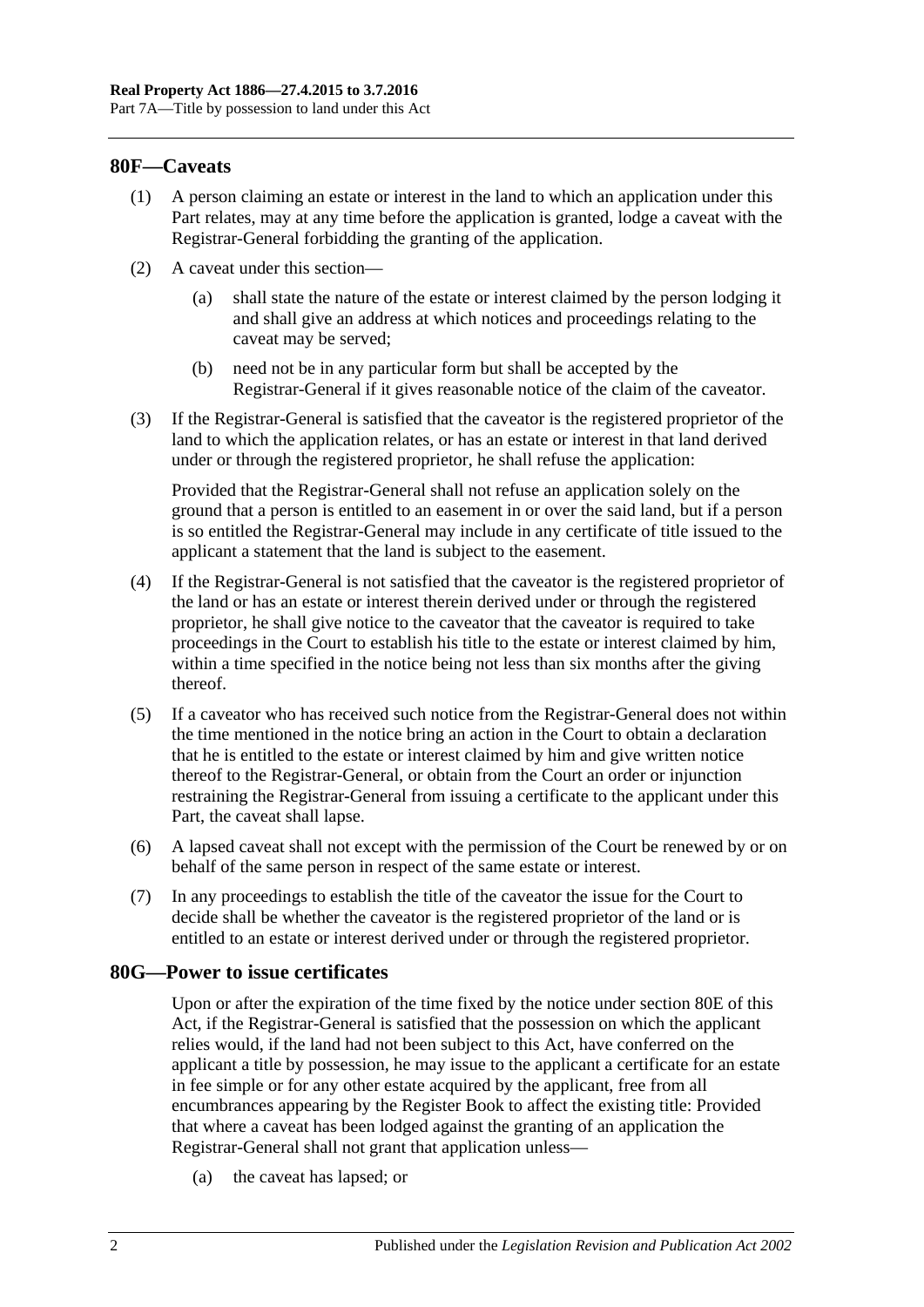(b) proceedings taken by the caveator to establish his title have been finally disposed of, and in those proceedings the caveator has failed to establish his title, or to obtain from the Court an injunction restraining the Registrar-General from issuing a certificate to the applicant.

#### **80H—Cancellation of instruments**

- (1) Where a certificate for any land is issued under this Part the Registrar-General—
	- (a) shall cancel the existing certificate for that land and any instrument, entry or memorial in the Register Book altogether or to such extent as is necessary to give effect to the certificate issued;
	- (b) shall endorse on every certificate so cancelled a memorandum stating the circumstances and authority under which the cancellation is made.
- (2) Upon the cancellation of a certificate, instrument, entry or memorial pursuant to this section, the estate and interest evidenced thereby shall cease and determine.

#### **80I—Fees**

The fees payable upon an application under this Part and in respect of the issue of a certificate under this Part shall be the same as if the application were an application to bring land under the provisions of this Act.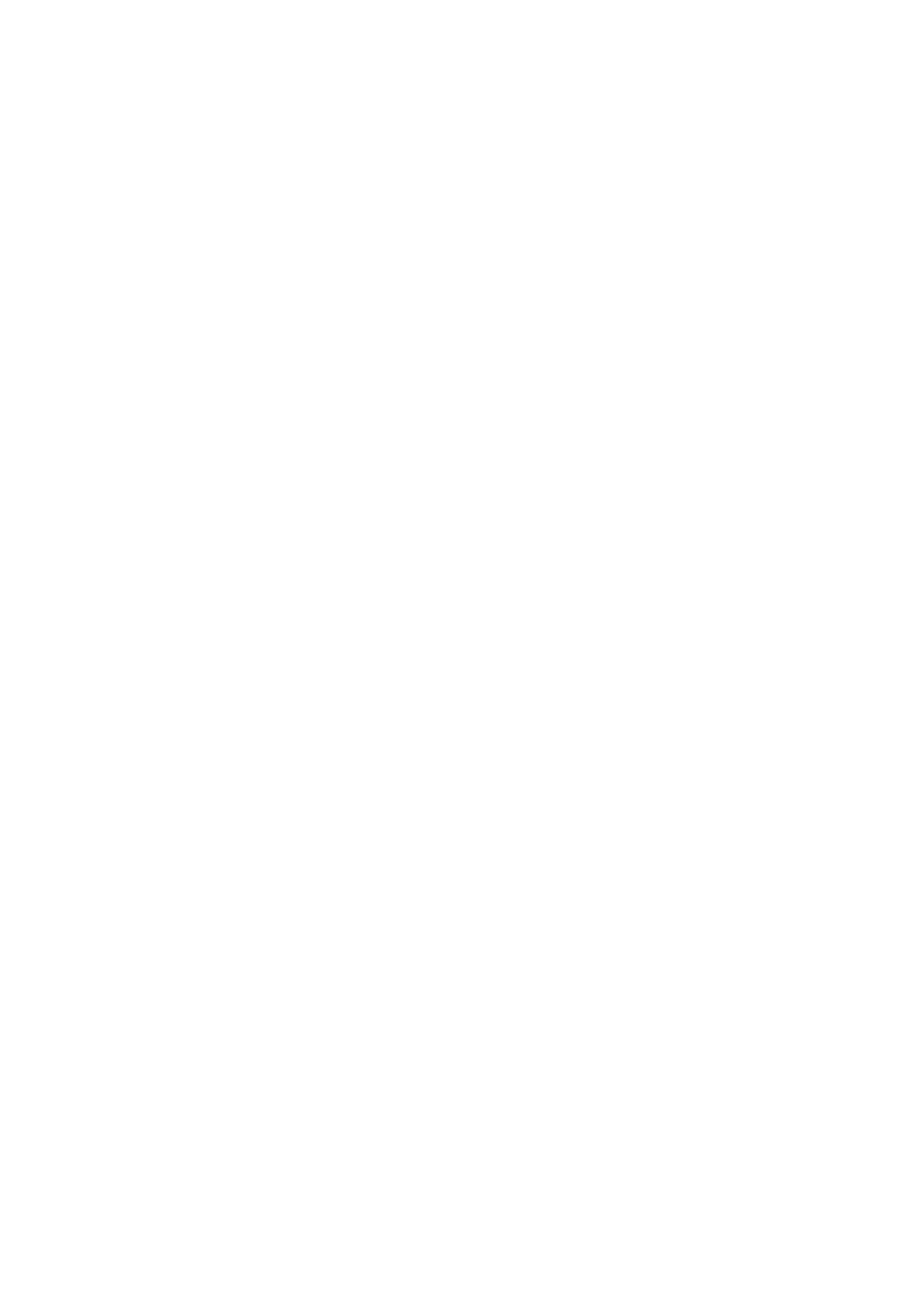# **Part 8—Easements**

#### **81—Certificates may contain statement of right-of-way or other easement**

Any certificate hereafter issued may contain a statement therein or thereon to the effect that the land therein described has appurtenant thereto any easement, or that the person therein named is entitled to any easement in gross, or that the land therein described is subject to any right or rights-of-way or other easement.

#### **82—Description of easement**

Every such statement or entry shall fully set forth a true and accurate description of the easement, or, if the instrument creating the same be enrolled or deposited in the General Registry Office, or deposited in the Lands Titles Registration Office, shall refer to such instrument.

## **83—Registered proprietor not to be subject to rights-of-way not mentioned in certificate**

The registered proprietor of land brought under the provisions of the *[Real Property](http://www.legislation.sa.gov.au/index.aspx?action=legref&type=act&legtitle=Real%20Property%20Act%20of%201861)  [Act of](http://www.legislation.sa.gov.au/index.aspx?action=legref&type=act&legtitle=Real%20Property%20Act%20of%201861) 1861* after the passing of the *[Rights-of-Way Act](http://www.legislation.sa.gov.au/index.aspx?action=legref&type=act&legtitle=Rights-of-Way%20Act%201881) 1881* or of land hereafter brought under the provisions of this Act shall be deemed to hold the land comprised in the certificate of such land subject to such rights-of-way only as are mentioned and set forth in such certificate.

## **84—Easement not binding on registered proprietor subsequently acquiring land bona fide for value unless entered on certificate of title**

No easement hereafter created by express grant or transfer over or in respect of any servient land under the provisions of this Act shall be binding on any registered proprietor subsequently taking the land *bona fide* for valuable consideration, unless such easement shall be entered on the original certificate of such land, and also upon the duplicate certificate.

## **85—Land to be held free of rights-of-way**

The registered proprietor of any land shall, as from the eighteenth day of November, 1886, hold the same freed and discharged from all rights-of-way existing on or before that date and not entered upon the original certificate of such land in pursuance of an application made on or before such date under the *[Rights-of-Way Act](http://www.legislation.sa.gov.au/index.aspx?action=legref&type=act&legtitle=Rights-of-Way%20Act%201881) 1881*.

## **86—Public rights-of-way etc not within this Act**

Rights-of-way or other easements now or hereafter acquired or enjoyed by the public in, over, along, or across any servient land shall not be deemed to be rights-of-way or easements within the meaning of this Part of this Act, or in respect of which applications may be made or caveats entered, and nothing herein contained shall derogate from any such rights or easements, or be deemed to confer on the registered proprietor of any such servient land a right to interfere with or obstruct the public use of any way or other easement so acquired or enjoyed as aforesaid.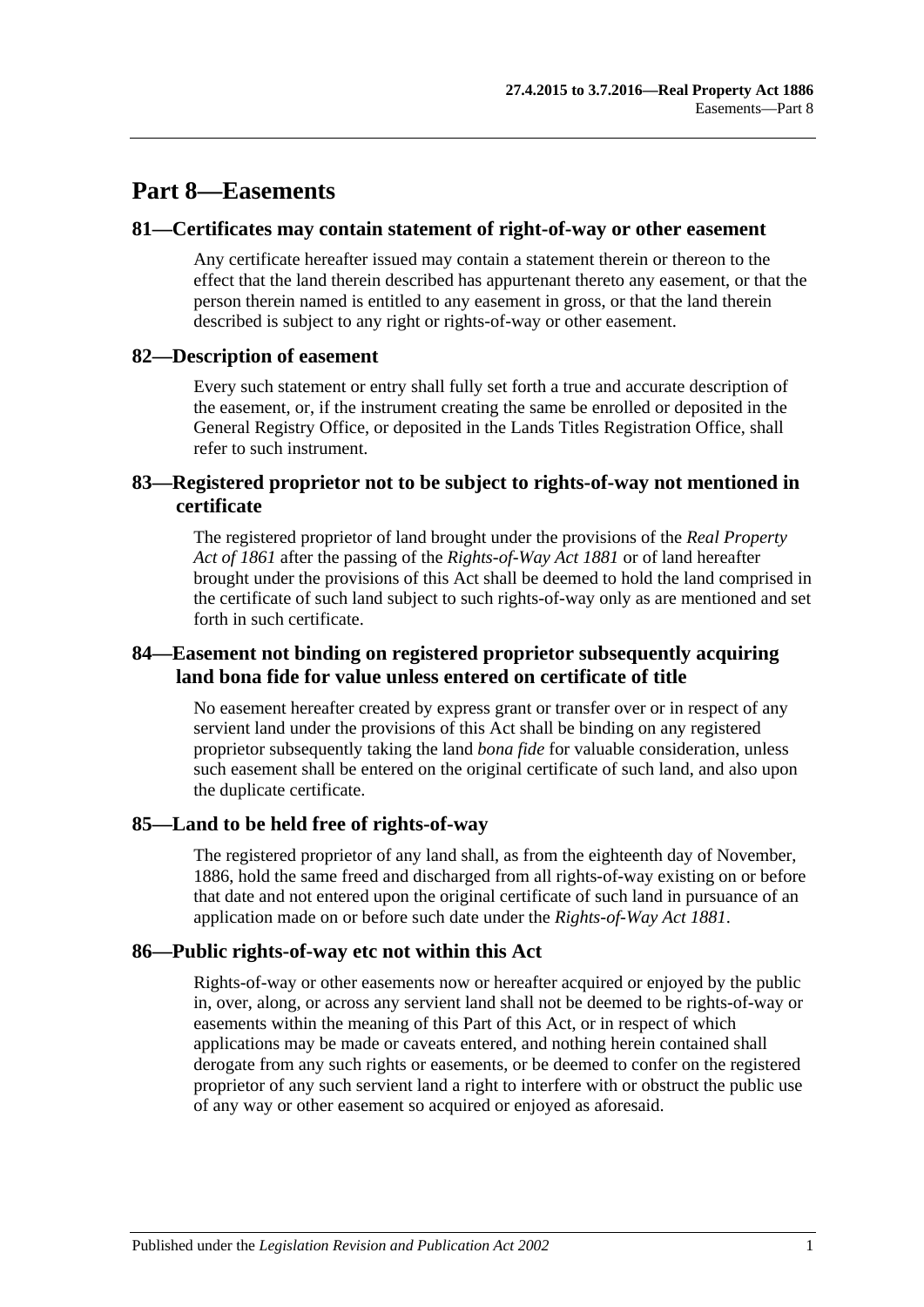# **87—Certificates heretofore issued conclusive evidence of right-of-way therein described**

Every certificate issued before the eighteenth day of November, 1881, containing therein a statement to the effect that the registered proprietor is seized of the land therein described, subject to or together with any right-of-way therein described or delineated, or together with any easement therein described, shall be deemed to operate as a grant or reservation, as the case may be, of such right-of-way or other easement, and such certificate shall, except in the case of fraud, be received in all Courts as conclusive evidence of the existence of such right-of-way or other easement:

Provided that this section shall not apply to any right-of-way or other easement, the title to which is now the subject of pending litigation in any Court of Law, or to any right-of-way or other easement, the right to which has been concluded in any Court adversely to such right-of-way or easement.

# **88—Entry as to easement to be made on original and duplicate certificates of title**

Whenever any right-of-way or other easement appurtenant to land under the provisions of this Act over land also under its provisions shall hereafter be granted or created, the Registrar-General shall make such entry on the original and duplicate certificates for the dominant and servient lands as he thinks fit.

#### **89—Short form of describing right-of-way**

The words "a free and unrestricted right-of-way" in any instrument shall be deemed to imply the words set forth in [Schedule](#page-144-0) 5 hereto so far as they shall be applicable as fully and effectually as if set out at length in such instrument.

## **89A—Incorporation of long forms of easements in instruments**

Where, in an instrument, a short form set out in [Schedule 6](#page-144-1) is used to grant or create an easement the instrument shall, unless the contrary intention appears, be deemed to incorporate the corresponding long form of that easement set out in the Schedule.

## <span id="page-45-0"></span>**90—Deposit of plan showing rights-of-way**

- (1) Any registered proprietor of any land may deposit with the Registrar-General a plan of subdivision of the said land, showing the rights-of-way intended to be created by such proprietor over such land, and every subsequent registered proprietor of the said land, or any part thereof, shall be entitled to a right-of-way over all the rights-of-way shown in such plan, unless otherwise declared in his certificate.
- (2) [Subsection](#page-45-0) (1) shall not apply to a plan of subdivision deposited with the Registrar-General after the commencement of the *[Real Property Act Amendment Act](http://www.legislation.sa.gov.au/index.aspx?action=legref&type=act&legtitle=Real%20Property%20Act%20Amendment%20Act%20(No.%202)%201985)  (No. 2) [1985](http://www.legislation.sa.gov.au/index.aspx?action=legref&type=act&legtitle=Real%20Property%20Act%20Amendment%20Act%20(No.%202)%201985)*.

## **90A—Application of [sections](#page-46-0) 90B, [90C,](#page-48-0) [90D,](#page-49-0) [90E](#page-49-1) and [90F](#page-49-2)**

(1) [Sections](#page-46-0) 90B, [90C,](#page-48-0) [90D](#page-49-0) and [90E](#page-49-1) apply to, and in relation to, an easement whether the dominant and servient land are under the provisions of this Act and the easement has been entered on a certificate under this Part or not and whether the easement is created by instrument or by operation of a provision of this Act or some other Act or by operation of some other law.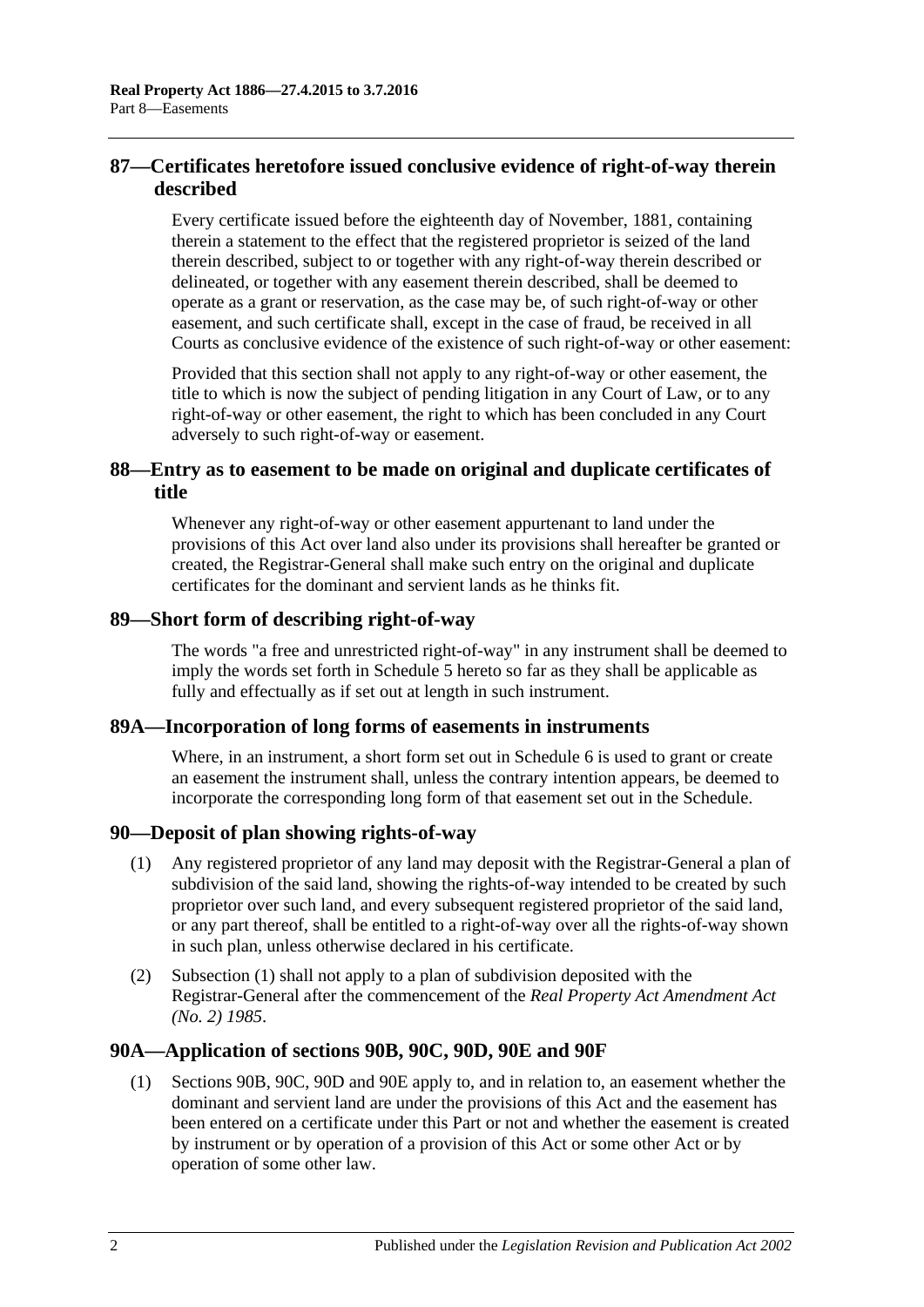(2) [Section](#page-49-2) 90F only applies to, and in relation to, an easement if the dominant and servient land are under the provisions of this Act.

#### <span id="page-46-1"></span><span id="page-46-0"></span>**90B—Variation and extinguishment of easements**

- (1) Subject to this section, the Registrar-General may on application (in a form approved by the Registrar-General) by the proprietor of the dominant or servient land or on the Registrar-General's own initiative—
	- (a) vary the position of, or extend or reduce the extent of, an easement over servient land; or
	- (b) vary an easement by extending the appurtenance of the easement to other land owned by the proprietor of the dominant land; or
	- (c) extinguish an easement.
- <span id="page-46-2"></span>(2) Subject to this section, the Registrar-General must not act under [subsection](#page-46-1) (1) except on the application, or with the written consent, of the proprietor of the dominant land and the servient land and with the written consent of all other persons who—
	- (a) in the case of land under the provisions of this Act—appear from the Register Book to have, or to claim, an estate or interest in the dominant or servient land;
	- (b) in the case of land that is not under the provisions of this Act—are known to the Registrar-General (or who become known to the Registrar-General after making reasonable enquiry) to have, or to claim, an estate or interest in the dominant or servient land.
- <span id="page-46-3"></span>(3) The Registrar-General may dispense with the consent of the proprietor of the dominant or servient land required by [subsection](#page-46-2) (2) if the Registrar-General is satisfied that—
	- (a) notice complying with [subsection](#page-47-0) (3e) has been given to the proprietor; and
	- (b) 28 days has passed since the notice was given; and
	- (c) the proprietor's estate or interest in the dominant or servient land will not be detrimentally affected by the proposed variation or extinguishment of the easement.
- <span id="page-46-4"></span>(3a) The Registrar-General may dispense with the consent of a person required by [subsection](#page-46-2) (2) (other than the proprietor of the dominant or servient land) if he or she is satisfied that the person's estate or interest in the dominant or servient land will not be detrimentally affected by the proposed variation or extinguishment of the easement.
- <span id="page-46-5"></span>(3b) Without limiting the generality of [subsection](#page-46-3) (3) or [\(3a\),](#page-46-4) where—
	- (a) the original purpose of a right-of-way was to provide access to the dominant land to which it is appurtenant; and
	- (b) the right-of-way can no longer be exercised by the proprietor of that land for that purpose because the land has subsequently been separated from the right-of-way by the creation of intervening allotments,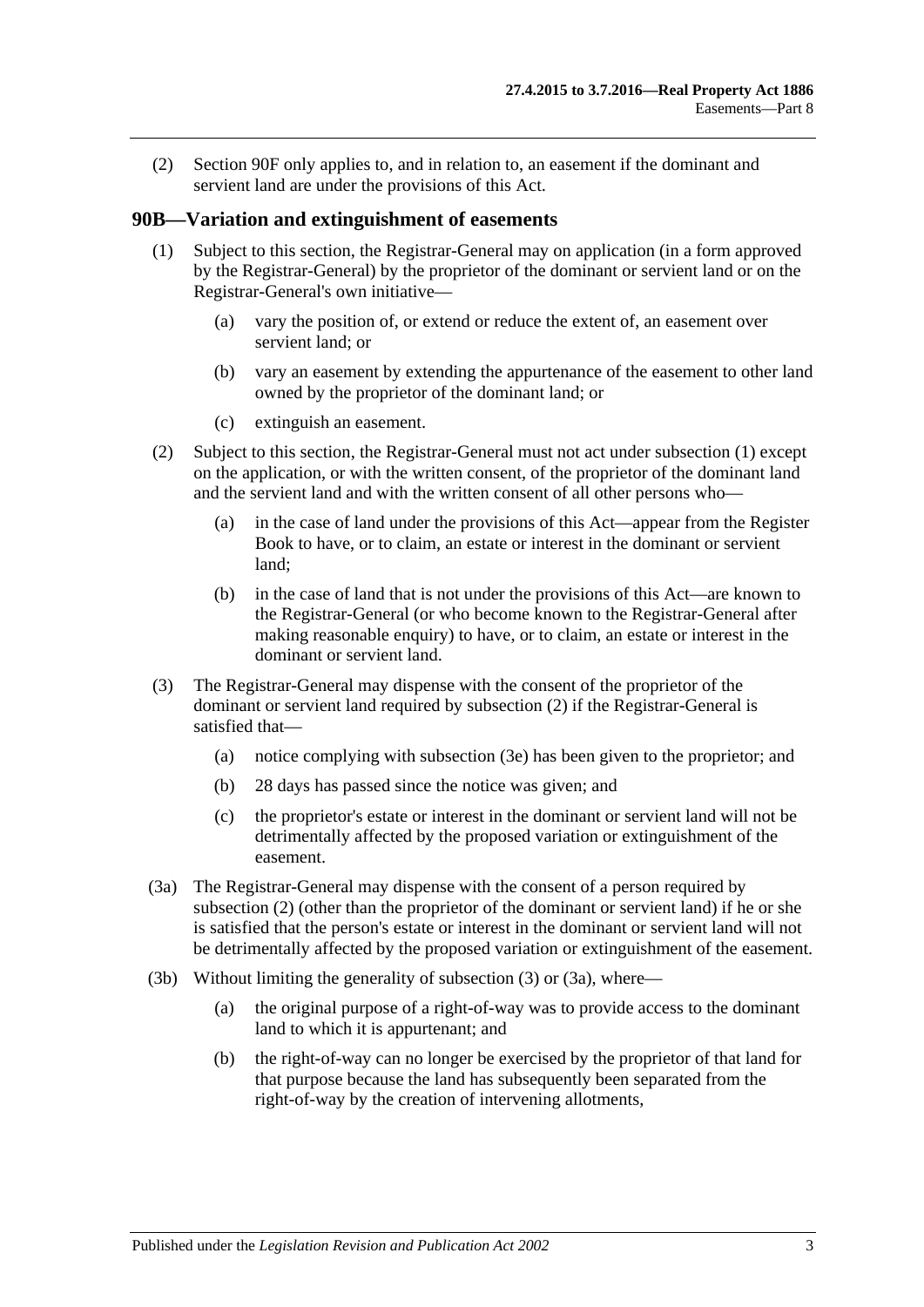the Registrar-General may extinguish the right-of-way without the consent of a person required by [subsection](#page-46-2) (2) if he or she is satisfied that there is no reason to believe or suspect that the proprietor of that land, or a successor in title of the proprietor, has any reasonable prospect of using the right-of-way for access to that land in the future.

- <span id="page-47-1"></span>(3c) Without limiting the generality of [subsection](#page-46-3) (3) or [\(3a\),](#page-46-4) where dominant land is separated from a right-of-way appurtenant to the land by intervening land and the Registrar-General is satisfied that the continued existence of the right-of-way would not enhance the use or enjoyment of the dominant land, he or she may extinguish the right-of-way without the consent of a person required by [subsection](#page-46-2) (2).
- <span id="page-47-2"></span>(3d) Before taking action under [subsection](#page-46-5) (3b) or [\(3c\)](#page-47-1) the Registrar-General must be satisfied that—
	- (a) notice complying with [subsection](#page-47-0) (3e) has been given to the proprietor of the dominant land; and
	- (b) 28 days has passed since the notice was given.
- <span id="page-47-0"></span>(3e) The notice referred to in [subsections](#page-46-3) (3) and [\(3d\)](#page-47-2) must—
	- (a) be approved by the Registrar-General; and
	- (b) include details of the proposed variation or extinguishment of the easement; and
	- (c) invite the person to whom it is given to make representations to the Registrar-General in relation to the proposal within 28 days.
- <span id="page-47-3"></span>(4) The Registrar-General may extinguish an easement under [subsection](#page-46-1) (1) without the consent of a person required by [subsection](#page-46-2) (2) if—
	- $(a)$ 
		- (i) in the opinion of the Registrar-General it is not reasonably practicable to ascertain the identity or whereabouts of that person; and
		- (ii) the Registrar-General is satisfied that the proprietor of the dominant land has ceased to exercise the rights conferred by the easement; and
	- (b) the Registrar-General has published notice of his or her intention to act under [subsection](#page-46-1) (1) in the Gazette and in a newspaper circulating generally throughout the State; and
	- (c) where the person's identity is known—the Registrar-General has sent notice of his or her intention to act under [subsection](#page-46-1) (1) by post addressed to the person at his or her last address known to the Registrar-General; and
	- (d) at least 21 days has elapsed since—
		- (i) notice was published under [paragraph](#page-47-3) (b); and
		- (ii) where [paragraph](#page-47-4) (c) applies, notice was posted under that paragraph.
- <span id="page-47-4"></span>(6) Subject to [subsection](#page-47-5) (7), the proprietor of dominant land cannot transfer or convey the land without the easement that is appurtenant to it.
- <span id="page-47-5"></span>(7) The proprietor of dominant land or of some part of it may transfer or convey part of the land without the appurtenant easement if rights under the easement continue in existence in respect of some other part of the dominant land.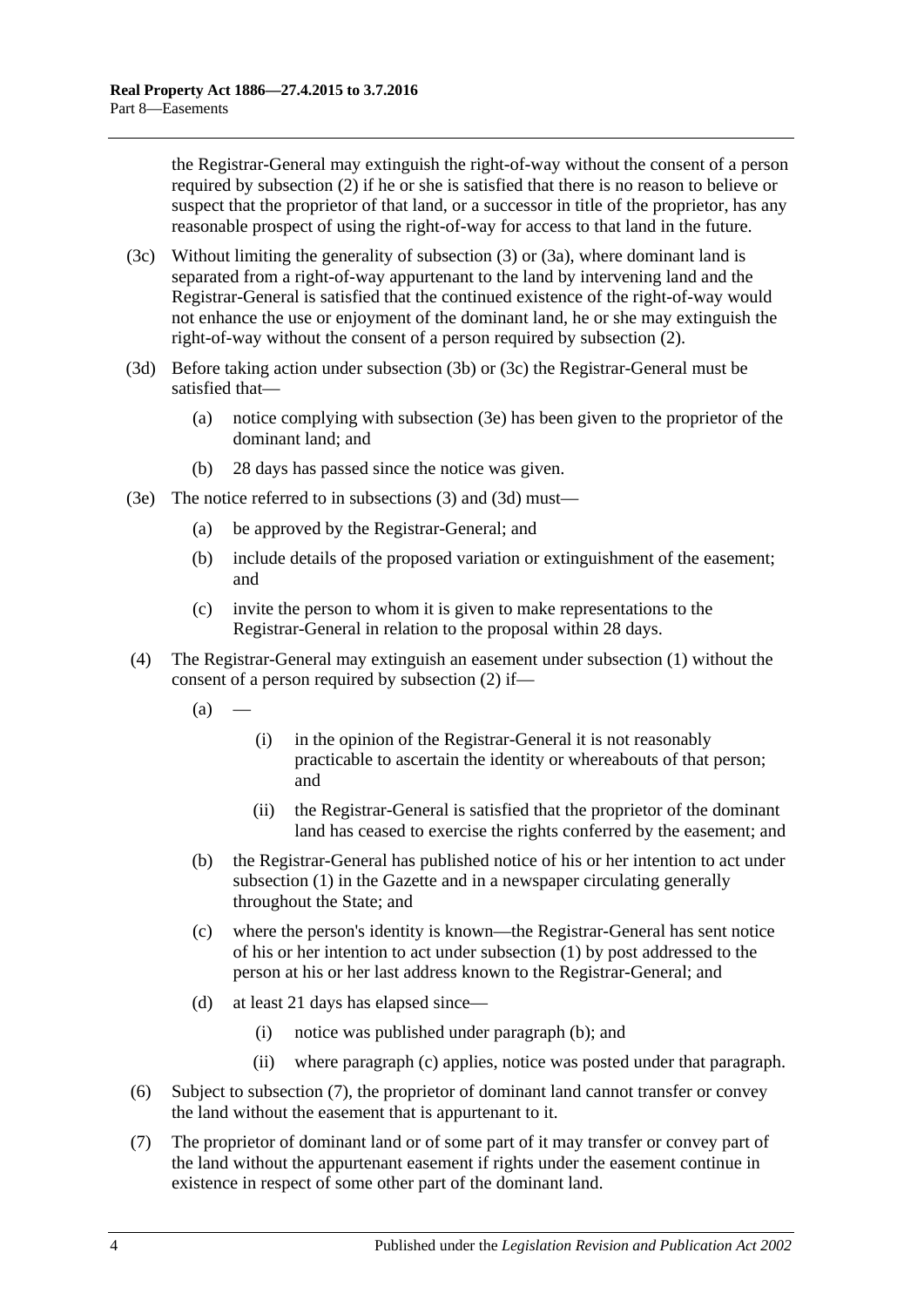- (8) The easement is extinguished in respect of land transferred or conveyed under [subsection](#page-47-5) (7).
- (9) Where, in the opinion of the Registrar-General, the creation or continuance of an easement was, or was likely to have been, a requirement on which—
	- (a) the issue of a certificate by the Development Assessment Commission under section 51 of the *[Development Act](http://www.legislation.sa.gov.au/index.aspx?action=legref&type=act&legtitle=Development%20Act%201993) 1993*; or
	- (b) the issue of a certificate by a council or the South Australian Planning Commission under [Part 19AB;](#page-114-0) or
	- (c) the approval of an application for the deposit of a strata plan by the South Australian Planning Commission or a council; or
	- (d) the consent or approval of an authority under a corresponding previous enactment,

was based—

- (e) the easement cannot be varied or extinguished under this section; and
- (f) the appurtenance of the easement cannot be extended to other land under this section; and
- (g) the easement cannot be merged with the servient land by transfer or conveyance of the easement to the proprietor of the servient land or the transfer or conveyance of the servient land to the proprietor of the easement; and
- (h) part of the dominant land cannot be transferred or conveyed separately from the easement thereby extinguishing the easement in respect of that land,

without the consent of the Development Assessment Commission.

- (10) Upon the variation or extinguishment of an easement under this section the Registrar-General must make such consequential entries in the Register Book or such entries in the records of the General Registry Office as he or she considers necessary.
- (11) A reference in this section to dominant land includes a reference to an easement that is not appurtenant to any land.
- (12) This section is subject to and does not derogate from any other Act relating to the variation or extinguishment of easements of a particular class.

#### <span id="page-48-0"></span>**90C—Easement and servient land may be vested in same person**

- (1) Subject to this section, a person may be the proprietor of an easement and the servient land that is subject to the easement and accordingly a person may grant an easement to himself or herself.
- (2) Subject to this section, if an easement and the servient land are vested in the same person by transfer or conveyance the easement will not merge with the servient land unless the transfer or conveyance expresses the intention that it should do so.
- (3) An easement is extinguished by the amalgamation of the dominant and servient land under [Part 19AB](#page-114-0) [Division 3.](#page-124-0)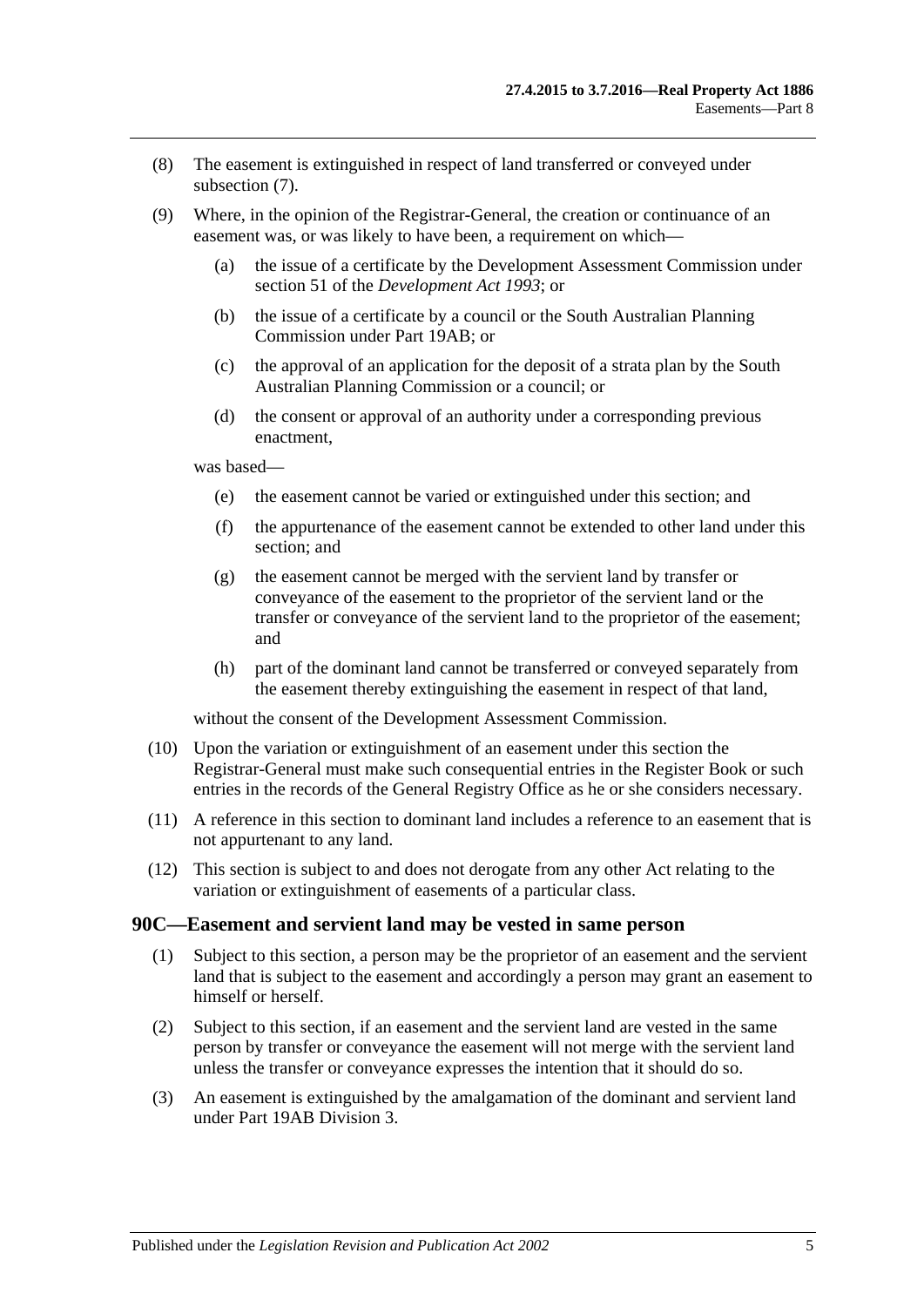(4) Where the whole or part of the land within the boundaries of an easement is amalgamated with the whole or part of the dominant land by the reconstitution of allotment boundaries upon deposit of a plan of division in the Lands Titles Registration Office, the easement is extinguished insofar as it extended over the amalgamated land.

#### <span id="page-49-0"></span>**90D—Survey of easement**

Before registering an instrument creating or varying an easement, the Registrar-General or the Registrar-General of Deeds may require the parties to the instrument to lodge a survey prepared by a licensed surveyor that delineates the boundaries of the easement.

#### <span id="page-49-3"></span><span id="page-49-1"></span>**90E—No private right-of-way over public street or road**

- (1) A private right-of-way cannot subsist over a public street or road and accordingly—
	- (a) a private right-of-way cannot be granted, reserved or otherwise created over a public street or road; and
	- (b) upon land becoming a public street or road all private rights-of-way over the land are extinguished; and
	- (c) all private rights-of-way existing over public streets or roads immediately before the commencement of the *[Real Property \(Miscellaneous\) Amendment](http://www.legislation.sa.gov.au/index.aspx?action=legref&type=act&legtitle=Real%20Property%20(Miscellaneous)%20Amendment%20Act%201994)  Act [1994](http://www.legislation.sa.gov.au/index.aspx?action=legref&type=act&legtitle=Real%20Property%20(Miscellaneous)%20Amendment%20Act%201994)* are extinguished.
- (2) [Subsection](#page-49-3) (1) extinguishes a right-of-way only in respect of land that is a public street or road and the right-of-way remains in force in respect of other land (if any) that is subject to it.
- (3) In this section—

*a public street or road* means—

- (a) a public street or road within the meaning of Part 17 of the *[Local Government](http://www.legislation.sa.gov.au/index.aspx?action=legref&type=act&legtitle=Local%20Government%20Act%201934)  Act [1934](http://www.legislation.sa.gov.au/index.aspx?action=legref&type=act&legtitle=Local%20Government%20Act%201934)*;
- (b) a thoroughfare vested in a council, an authority or the Crown by [section](#page-121-0) 223LF or by a corresponding previous enactment;
- (c) a public road referred to in section 27CA of the *[Highways Act](http://www.legislation.sa.gov.au/index.aspx?action=legref&type=act&legtitle=Highways%20Act%201927) 1927*,

that the public is entitled to use as a street, road or thoroughfare.

#### <span id="page-49-2"></span>**90F—Easement subject to existing mortgage etc**

If, when an easement is created over servient land, the dominant land, or any part of it, is subject to a mortgage or an encumbrance, the easement is also subject to the mortgage or encumbrance if—

- (a) the instrument granting the easement provides that it is subject to the mortgage or encumbrance; and
- (b) the mortgagee or encumbrancee has endorsed his or her consent to that on the instrument.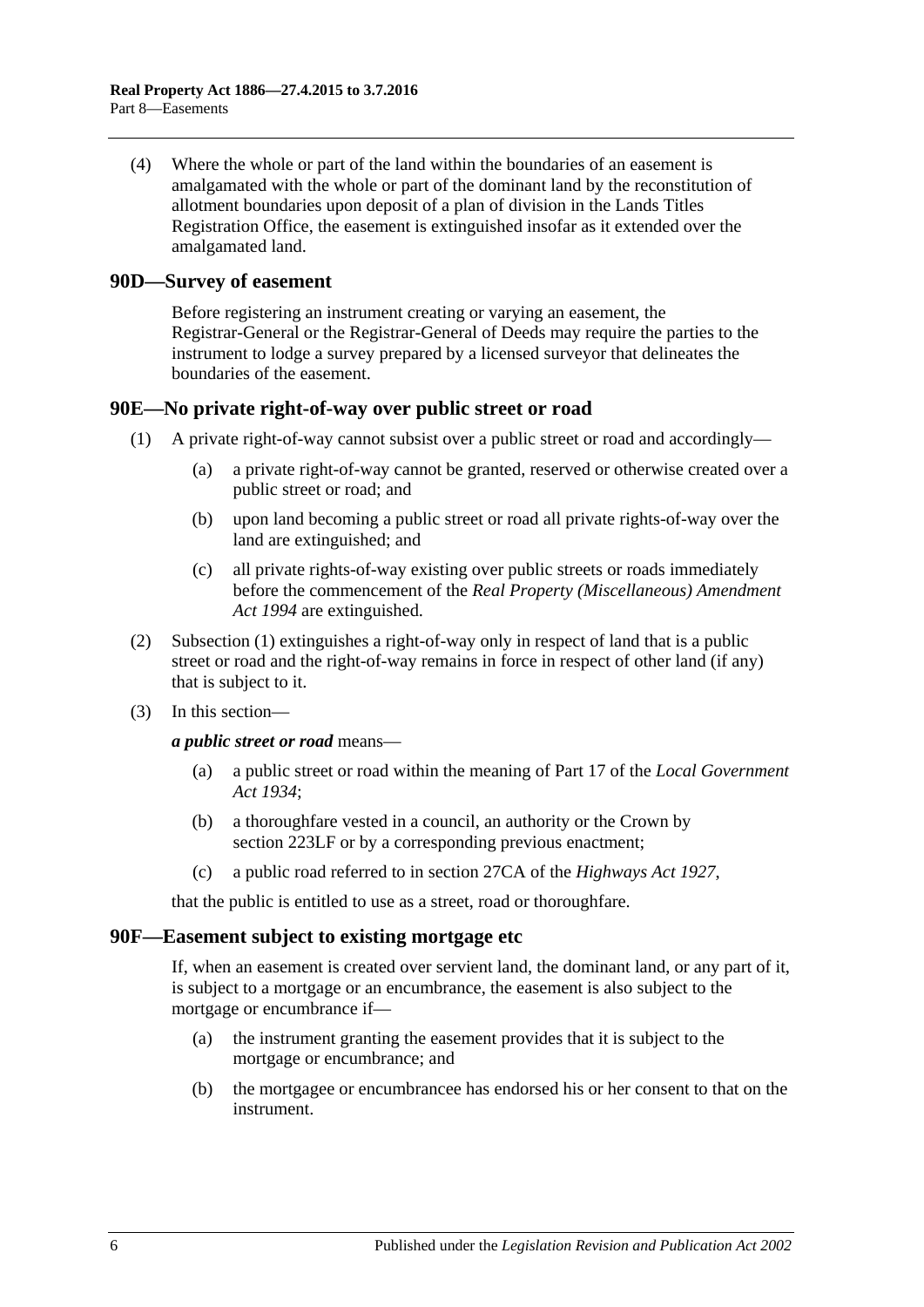# **Part 9—Crown leases**

## **90G—Interpretation**

In this Part—

*designated Act* means—

- (a) the *[Crown Land Management Act](http://www.legislation.sa.gov.au/index.aspx?action=legref&type=act&legtitle=Crown%20Land%20Management%20Act%202009) 2009*; or
- (b) the *[Pastoral Land Management and Conservation Act](http://www.legislation.sa.gov.au/index.aspx?action=legref&type=act&legtitle=Pastoral%20Land%20Management%20and%20Conservation%20Act%201989) 1989*; or
- (c) a relevant Act within the meaning of Schedule 1 Part 7 of the *[Crown Land](http://www.legislation.sa.gov.au/index.aspx?action=legref&type=act&legtitle=Crown%20Land%20Management%20Act%202009)  [Management Act](http://www.legislation.sa.gov.au/index.aspx?action=legref&type=act&legtitle=Crown%20Land%20Management%20Act%202009) 2009*; or
- (d) any other Act under which a Crown lease may be granted or which regulates dealings with Crown leases.

# **91—Interpretation of Crown lease**

For the purpose of this Part of this Act, every lease or agreement for sale of Crown lands hereafter granted, or made by or on behalf of the Crown, shall be deemed a Crown lease.

## **92—Person now holding under lease or agreement may surrender**

Every person now holding any Crown lands under any lease or agreement for sale granted or made by or on behalf of the Crown may, subject to the approval of the Minister of Lands, surrender his lease or agreement for a Crown lease of the land remaining subject to such lease or agreement, upon all the same terms as shall have been applicable to such land prior to the surrender, but so that every person having any estate or interest in the surrendered land shall concur in the surrender.

## <span id="page-50-1"></span>**93—Execution and Registration of Crown Lease**

- (1) The parties to a Crown lease must execute two copies of the lease one of which must be lodged in the Lands Titles Registration Office for inclusion or recording in the Register of Crown Leases and the other of which must be delivered to the lessee.
- (2) The Register of Crown Leases may take the form of the individual copies of the leases bound into a book or kept separately or of records made by an electronic, electromagnetic, optical or photographic process or both of those forms.
- <span id="page-50-0"></span>(3) A Crown lease will be taken to be registered upon the Registrar-General allotting a volume and folio number in respect of the lease.
- (3a) A Crown lease registered under [subsection](#page-50-0) (3) is able to be (and a Crown lease so registered is taken to have always been able to be) transferred, mortgaged and dealt with for the purposes of this Act as if it were a lease registered in the Register Book (provided that an entry in respect of a lease that would ordinarily be made in the Register Book must instead be made in the Register of Crown Leases).
- (3b) If an instrument lodged in the Lands Titles Registration Office transfers, mortgages or otherwise deals with a Crown lease, the instrument will be taken to be registered or recorded, as appropriate, on being entered in the Register of Crown Leases by the Registrar-General.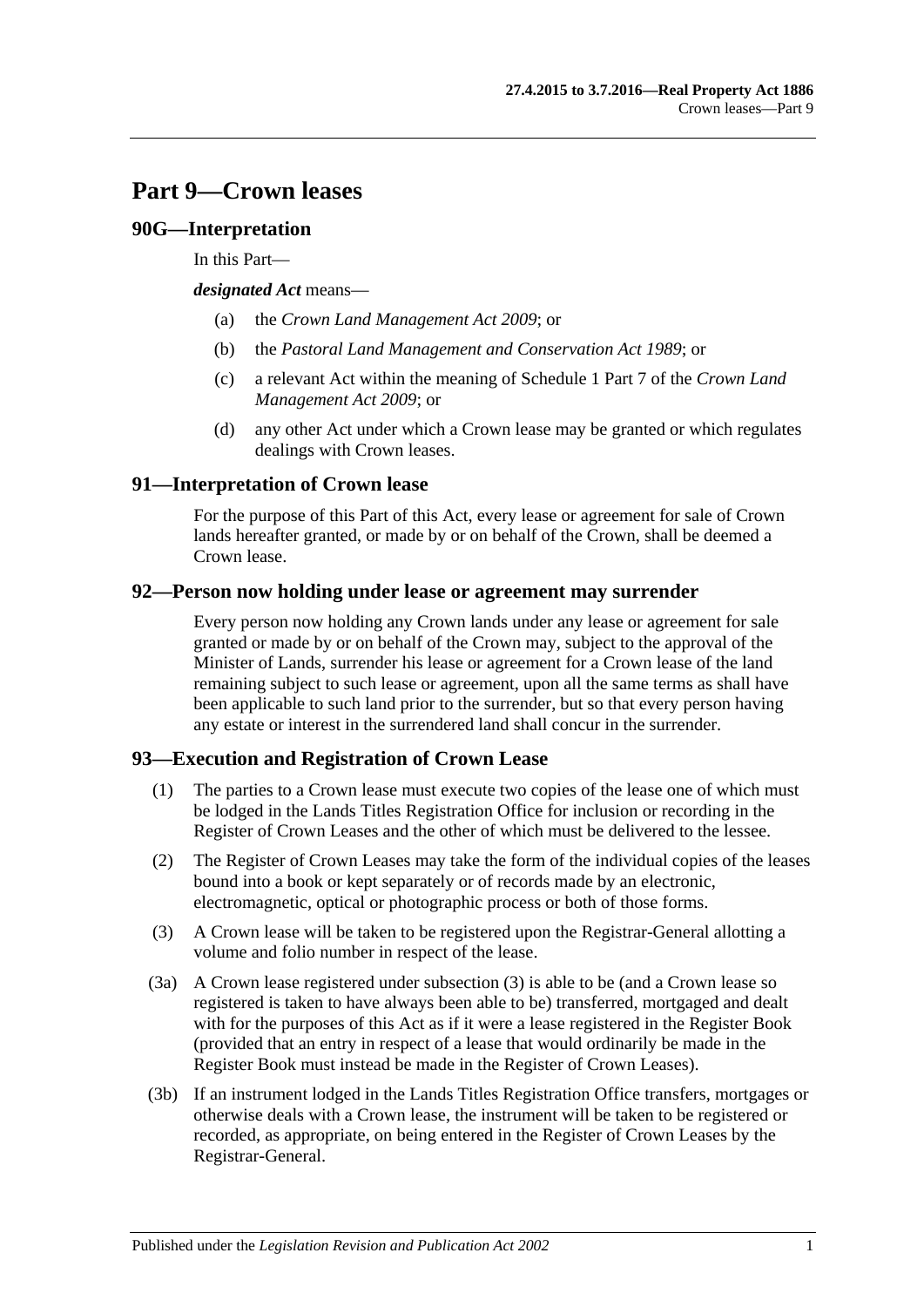- (3c) However, the Registrar-General may not register a Crown lease, or register or record an instrument that transfers, mortgages or otherwise deals with a Crown lease, unless satisfied that any consent required under a relevant designated Act has been obtained.
- (4) Subject to this section, any person may have access to the Register of Crown Leases, and to all instruments affecting registered Crown leases lodged in the Lands Titles Registration Office, for the purpose of inspection during the hours, and on the days, appointed for search.
- <span id="page-51-0"></span>(5) If, on the application of a person whose particulars are, or are to be, contained in the Register of Crown Leases, the Registrar-General is satisfied that access under this section to any such particulars would be likely to place at risk the personal safety of the person, a member of the person's family or any other person, the Registrar-General may take such measures as he or she thinks fit to prevent or to restrict access to those particulars.
- (6) An application under [subsection](#page-51-0) (5) must be in the appropriate form and must contain such particulars, and be supported by such evidence, as the Registrar-General may require.
- <span id="page-51-1"></span>(7) The Registrar-General may take such measures as he or she thinks fit to prevent or restrict access to any particulars the subject of an application under [subsection](#page-51-0) (5) while the application is being determined.
- (8) Nothing prevents the Registrar-General varying or revoking any measures taken under [subsection](#page-51-0) (5) or [\(7\)](#page-51-1) if he or she thinks fit.

## **94—Forfeiture etc of Crown Lease**

The forfeiture or determination of a Crown lease will not take effect until the forfeiture or determination has been entered in the Register of Crown Leases by the Registrar-General.

#### <span id="page-51-4"></span><span id="page-51-3"></span>**95—Indefeasibility of title under Crown lease**

- (1) Subject to [subsection](#page-51-2) (2), [section](#page-34-0) 69 applies (and is taken to have always applied) in relation to the title of a person who appears by the Register of Crown Leases to be a proprietor of land as if the person were the registered proprietor of the land and the Crown lease were the certificate of title.
- <span id="page-51-2"></span>(2) [Subsection](#page-51-3) (1) does not operate to protect the interests of a party to an instrument if—
	- (a) any consent required under any relevant designated Act was not obtained before the instrument was registered; or
	- (b) the instrument is in any way inconsistent with any relevant designated Act.

## **95A—Evidentiary**

Subject to this Part, a document that purports to have been certified by the Registrar-General to be a correct copy of a Crown lease is to be accepted in legal proceedings—

- (a) as conclusive evidence of title to any estate or interest in land that it records; and
- (b) as evidence (which may be rebutted) of any other information that it records.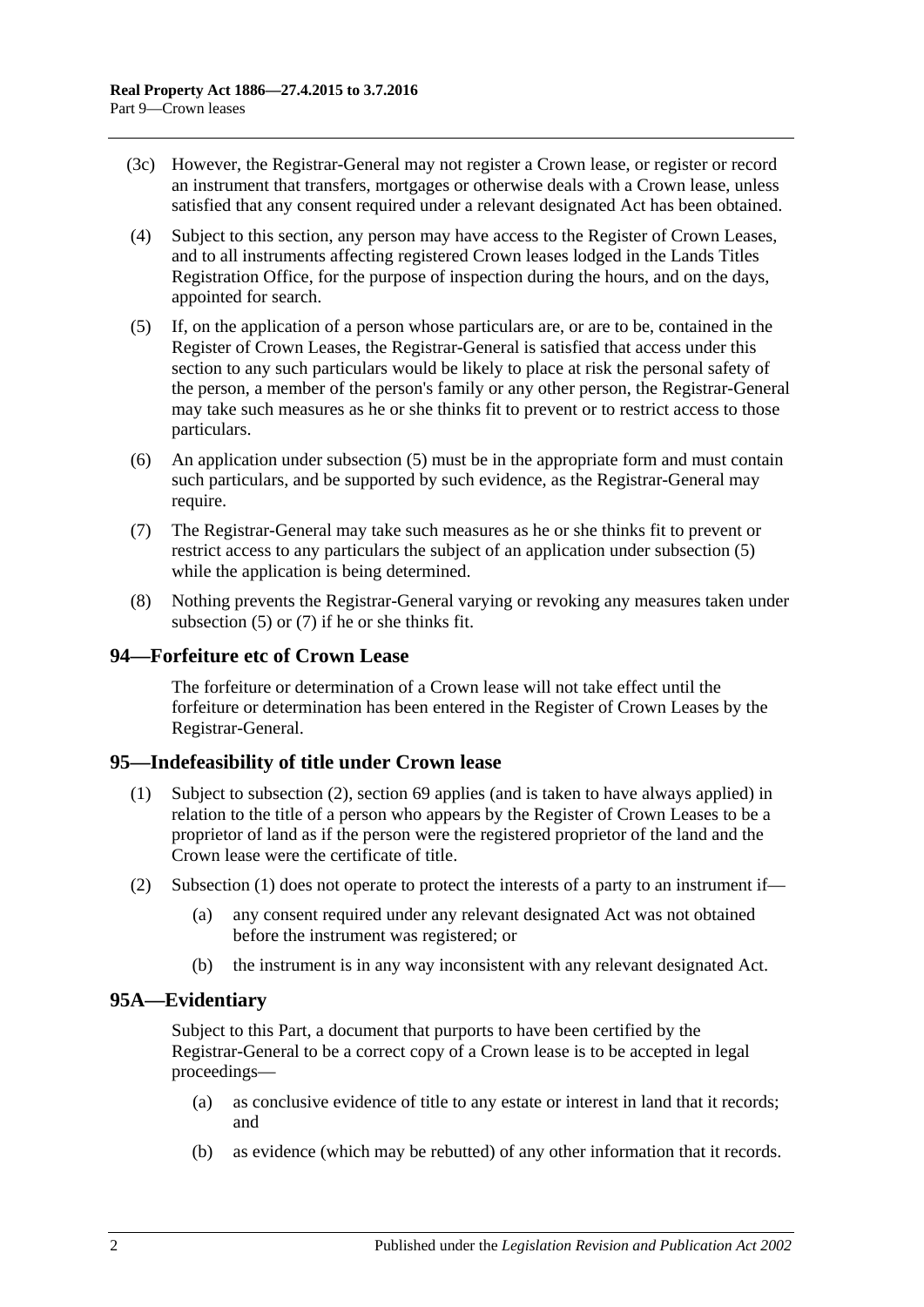# **95B—Operation of Part in relation to Crown leases and other instruments subject to other Acts**

- (1) Nothing in this Part overrides any designated Act, and, to the extent of any inconsistency between this Part and a designated Act, the designated Act will prevail.
- (2) To avoid doubt, registration or recording under [section](#page-50-1) 93, and indefeasibility under [section](#page-51-4) 95, do not prejudice or alter any right or remedy that the Crown would otherwise possess or validate any instrument, or provision of any instrument, that would not be valid under a designated Act.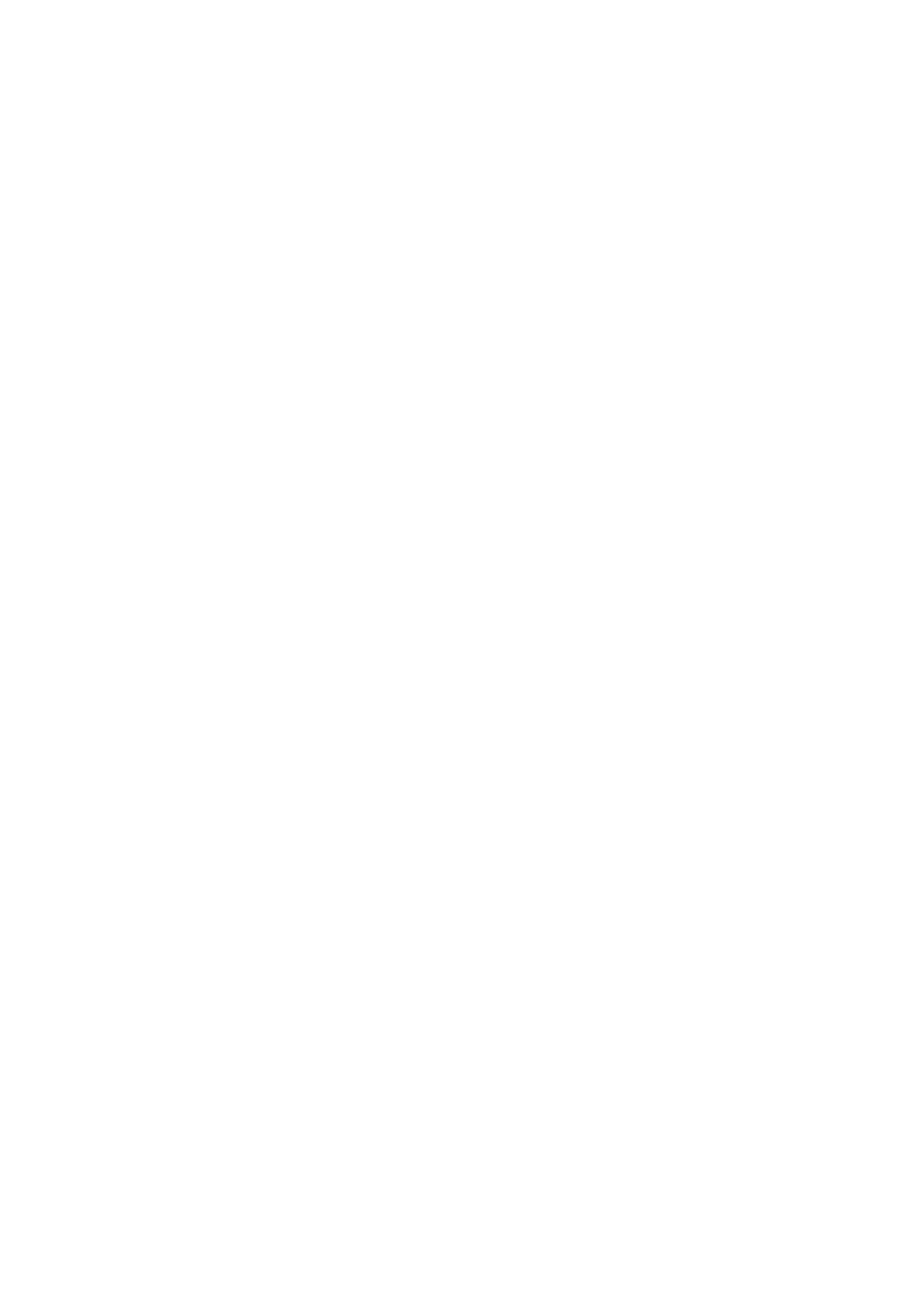# **Part 10—Transfers**

#### **96—Transfers**

When any land is intended to be transferred, or any right-of-way or other easement is intended to be created or transferred, the registered proprietor shall execute a transfer in the appropriate form, which transfer shall, for the description of the land intended to be dealt with, refer to the certificate of such land, or shall give such description as may be sufficient to identify the same, and shall contain or have endorsed thereon a memorandum of all leases, mortgages, and encumbrances to which the land shall be subject, and an accurate statement of the estate or interest intended to be transferred or created.

#### **96AA—Creation of easements by reservation**

An easement may be created on the transfer under this Act of an estate of freehold or the granting of an estate of leasehold under this Act by reservation of the easement to the transferor or lessor in the instrument of transfer or the lease.

#### **96A—Acceptance of transfer**

Every transfer shall contain a statement signed by the transferee indicating that he accepts the transfer or grant of the land, right-of-way or easement: Provided that—

- (a) the Registrar-General may accept and register a transfer without such a statement if he is satisfied that it is difficult or impossible to procure the signature of the transferee;
- (b) where the transferee is an infant or mentally incapacitated person, the transfer may be signed by his or her guardian or the administrator or committee of his or her estate; and the acceptance under this section of a transfer on behalf of an infant shall not affect any right of that infant or of any person on his behalf to avoid or disclaim the transfer.

# **97—Transferee of land subject to mortgage or encumbrance to indemnify transferor**

In every instrument purporting to transfer land mortgaged or encumbered there shall be implied the following covenant by the transferee with the transferor, and so long as such transferee shall remain the registered proprietor, with the mortgagee or encumbrancee, that is to say—That the transferee will pay the principal, interest, and other moneys secured by such mortgage or encumbrance, after the rate and at the time or times specified therein, and will indemnify and keep harmless the transferor from and against such principal, interest, and other moneys and from and against all liability in respect of any of the covenants contained in such mortgage or encumbrance or by this Act implied on the part of the transferor.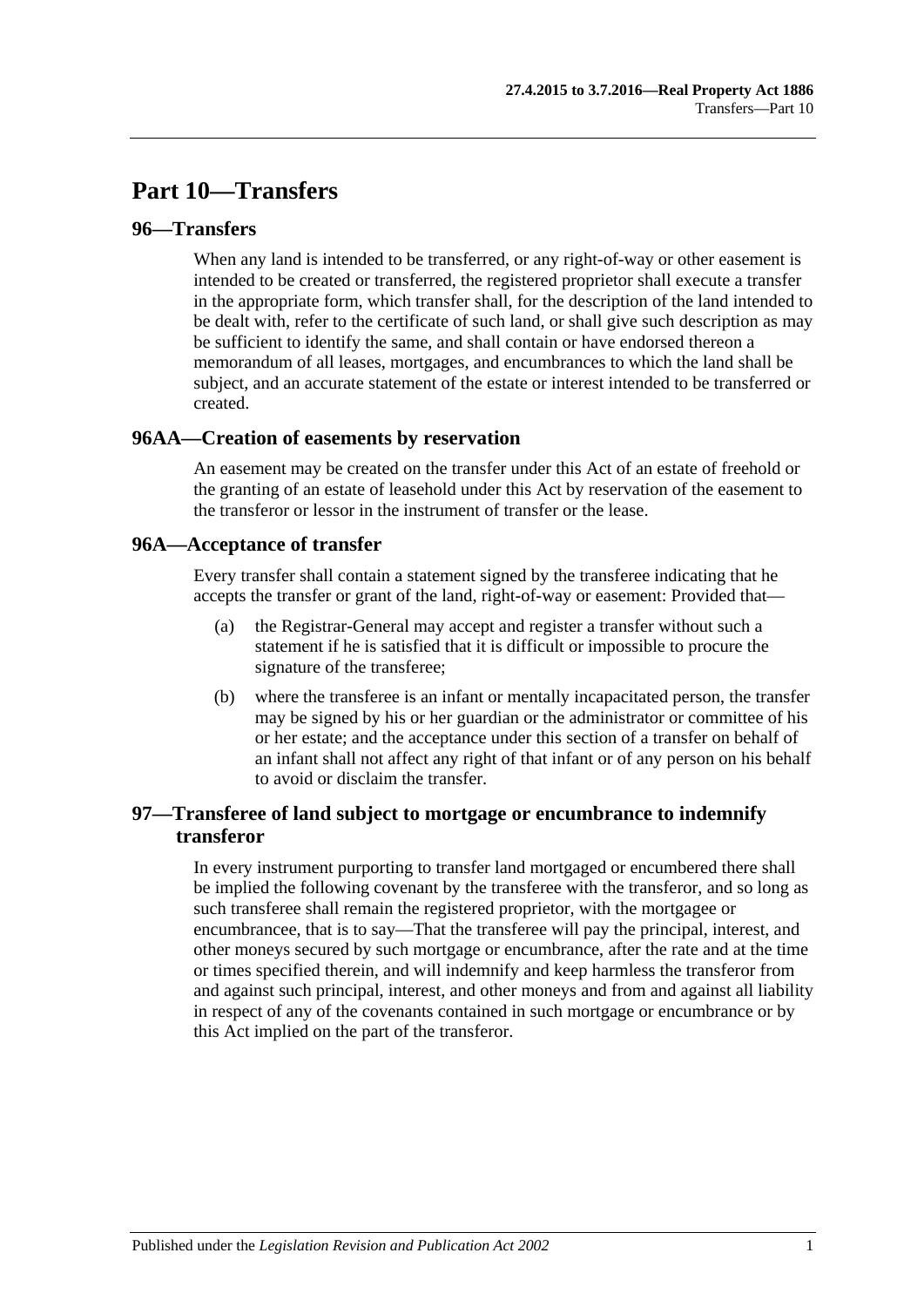#### **98—On registration of transfer, grant or certificate to be cancelled**

When a transfer purporting to transfer any estate of freehold is presented for registration, the duplicate certificate shall (except as herein otherwise provided) be delivered to the Registrar-General; and the Registrar-General shall, upon registering the transfer, enter on the original certificate and also on the duplicate certificate (if delivered to him) a memorandum cancelling the same, either wholly or partially, according as the transfer purports to transfer the whole or part only of the land comprised in such certificate.

#### **99—Unless whole of land transferred**

In case the whole of the land comprised in any certificate is transferred, such certificate need not be cancelled, but upon the transfer being registered and a memorial thereof entered on the duplicate certificate, the Registrar-General may deliver such duplicate to the transferee or other person entitled thereto.

## **100—New certificate to purchaser and balance certificate to registered proprietor**

The Registrar-General shall, upon cancelling any certificate, either wholly or partially, pursuant to any transfer, issue to the transferee a certificate of the land mentioned in the transfer, and every such certificate shall refer to the transfer; and the Registrar-General shall, whenever required by the proprietor of any portion or balance of land included in a partially cancelled certificate, issue to such proprietor a certificate for the portion or balance of which he is proprietor: Provided that the Registrar-General may in his discretion at any time without being so required by the said proprietor, issue to the said proprietor a certificate or certificates for the said portion or balance or any part or parts thereof.

## **102—Memorial of order for sale of land for non-payment of rates**

Whenever the Court or a Judge under the powers conferred by the *[Local Government](http://www.legislation.sa.gov.au/index.aspx?action=legref&type=act&legtitle=Local%20Government%20Act%201934)  Act [1934](http://www.legislation.sa.gov.au/index.aspx?action=legref&type=act&legtitle=Local%20Government%20Act%201934)* or any Act or Acts amending the same, or any other Act, shall have made an order for the sale of any land under the provisions of this Act, the Registrar-General shall, upon being served with a copy of the order, mark thereon the time of such service, and shall enter a memorial thereof in the Register Book, which shall operate as a caveat against alienation other than in pursuance of such order while the same remains in force.

## **103—Registration of transfer hereunder**

Upon the production to him of a transfer of the land duly executed in pursuance of any such order, the Registrar-General shall (without requiring the production of the duplicate certificate) register such transfer, and enter on the original certificate a memorandum cancelling the same either wholly or partially, as the case may require, and shall issue to the transferee a certificate of the land comprised in such transfer, free from all encumbrances, charges, exceptions, qualifications, and conditions whatsoever other than those mentioned in the transfer.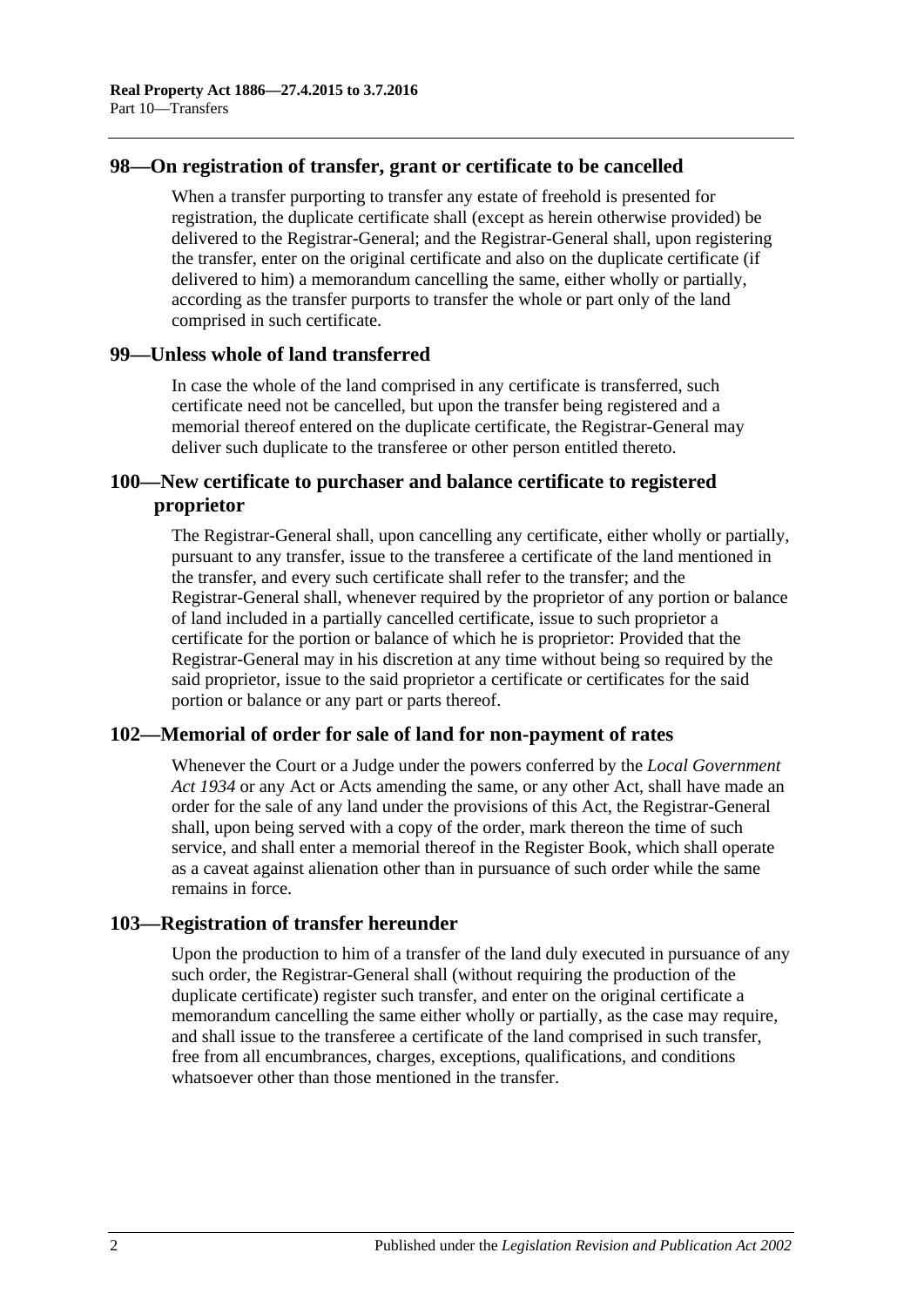#### **104—Discharge of memorial**

In any such case, if only a portion of the land comprised in any certificate has been sold, and the whole of the arrears of rates, interest, and costs appear to be satisfied by the sale of the land transferred, a statement to that effect shall be appended to the transfer, signed by the Master or other officer of the Court acting in that behalf; and thereupon the Registrar-General shall make an entry on the partially cancelled certificate in the Register Book, discharging the memorial of the order entered thereon.

#### **105—Sale under writ of fieri facias or decree, warrant or order of court**

No execution issued prior to or after the passing of this Act shall bind, charge, or affect any land, but the Registrar-General shall, on being served with a copy of any writ or warrant of execution against land, or of any decree or order (other than an order for sale for non-payment of rates) affecting land issued out of or made by the Court, or any Court of insolvency or other Court of competent jurisdiction, accompanied by a statement signed by any party interested, or by his attorney, solicitor, or agent, specifying the land sought to be affected thereby, mark upon such copy the time of such service, and shall enter a memorial of such writ, warrant, decree, or order on the original certificate, which shall operate as a caveat against alienation other than in pursuance of such writ, warrant, decree, or order, while the same remains in force.

#### **106—Transfer not to be valid against purchaser until entry of writ**

Until such service and entry no sale or transfer under any such decree, order, writ, or warrant shall be valid as against a purchaser for valuable consideration, notwithstanding the purchaser had actual or constructive notice of such decree, order, writ or warrant.

## **107—Transfer on sale under writ, warrant, decree or order**

After any land so specified as aforesaid shall have been sold under any writ, warrant, decree, or order, the Registrar-General, on receiving a transfer thereof in the appropriate form, shall, subject to the provisions hereinafter contained, register such transfer by making an entry thereof in the Register Book, and on such entry being made the purchaser shall be deemed the transferee and registered proprietor of the land so sold; and every sale under any such writ, warrant, decree, or order shall take priority over and be effectual as against any other dealing affecting such land, entered into or transacted after the service of the writ, warrant, decree, or order, and the entry thereof on the original certificate.

## **108—Production of duplicate instrument not required on transfer under decree or order, writ, or warrant**

The Registrar-General may register a transfer under any decree or order, or under any writ or warrant of execution of a Court, as hereinbefore mentioned, without requiring the production of the duplicate certificate, or other instrument of title.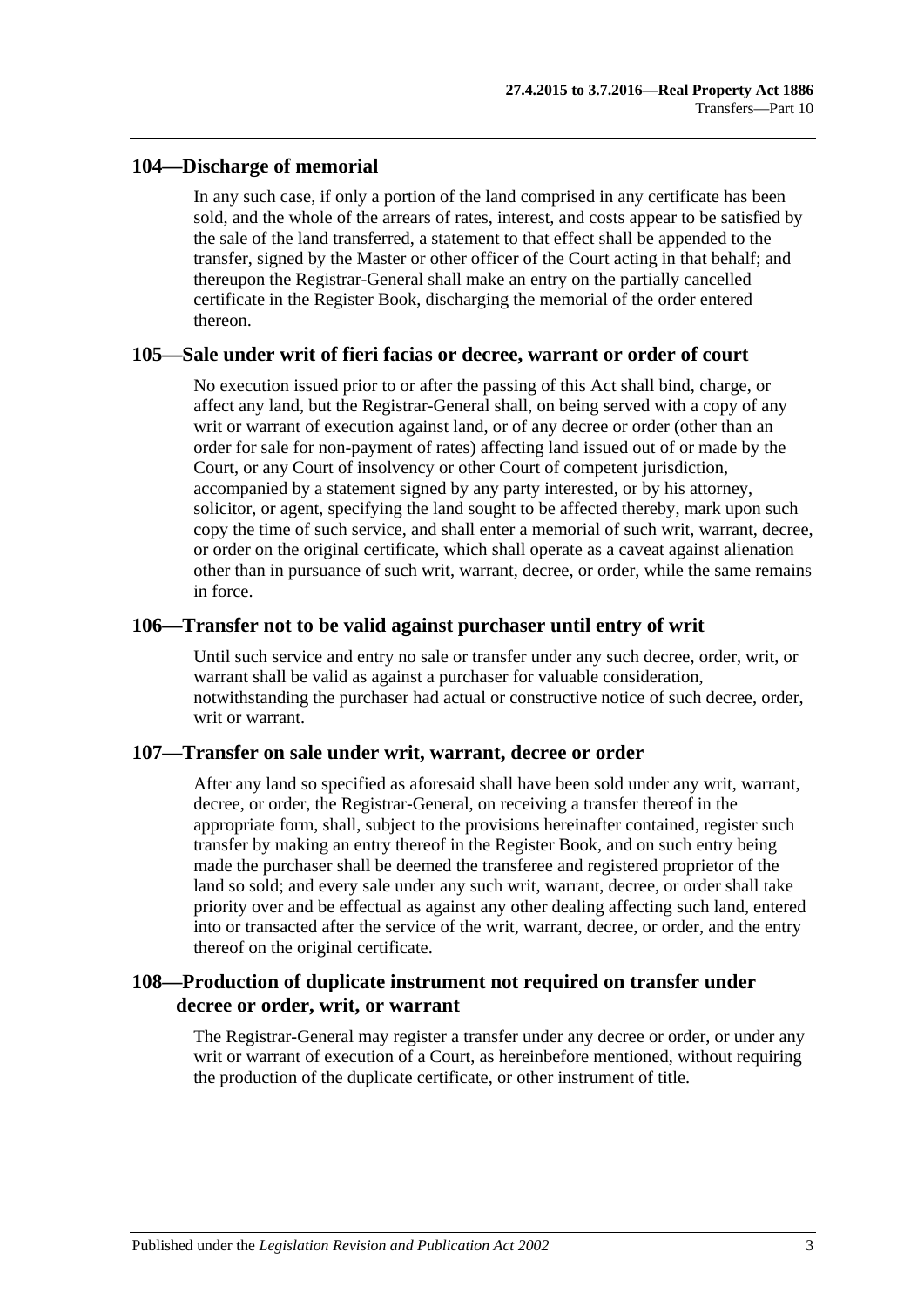#### **109—Satisfaction of writ, warrant, decree, or order**

The Registrar-General shall, upon production to him of sufficient evidence of the satisfaction of any such decree, order, writ, or warrant as aforesaid, cause an entry of such satisfaction to be made in the Register Book, and on such entry such writ, warrant, decree, or order shall be deemed to be satisfied.

#### **110—Lapse of writ, decree, warrant, or order**

Every decree, order, writ, or warrant of execution shall cease to bind, charge, or affect any land, unless a transfer upon a sale under such writ, warrant, decree, or order shall be presented for registration within six months from the day on which the copy was served, or within such extended time as the Court shall order.

## **111—Transfer by registered proprietor to spouse etc**

The registered proprietor of any estate or interest in land may transfer such estate or interest, or any part thereof, to the wife or husband of such registered proprietor, or to such registered proprietor, and any other person or persons as joint tenants or tenants in common, and may limit any estates by remainder or otherwise, without limiting any use, or executing any re-assignment; and upon the registration of any such transfer the estate or interest thereby dealt with or transferred shall vest in the transferee or transferees, according to the intent and meaning appearing in and expressed by such instrument.

#### **112—Dealings before issue of certificate**

Upon the production of the receipt of the Treasurer in full satisfaction of the purchase-money of any land alienated in fee from the Crown, together with a transfer, mortgage, lease, or other instrument, duly executed by the purchaser from the Crown of such land, the Registrar-General shall endorse upon such receipt such memorial as he is required to enter in the Register Book upon the registration of any dealing of a like nature with land in respect of which a certificate has been registered, and so on from time to time with respect to any other dealing before the registration of the certificate for the said land, and every such instrument shall thereupon be held to be duly registered, and the Registrar-General shall file such receipt and such instrument in his office; and, upon the registration of the certificate for such land, the Registrar-General shall enter thereon a memorial of such dealing, and shall endorse such instrument with the memorandum of registration as prescribed on the registration of instruments generally.

## **113—Deed-poll by promoters of undertakings under Lands Clauses Acts**

Every deed-poll by virtue of which any land under the provisions of this Act or of any of the Real Property Acts, shall have been, or shall hereafter be, vested in the promoters of an undertaking as provided by the Lands Clauses Consolidation Act, or any amendment thereof, or the *[Compulsory Acquisition of Land Act](http://www.legislation.sa.gov.au/index.aspx?action=legref&type=act&legtitle=Compulsory%20Acquisition%20of%20Land%20Act%201925) 1925*, or any Act substituted for or amending that Act, shall have the same effect as a transfer executed by the registered proprietor of the land comprised in such deed-poll.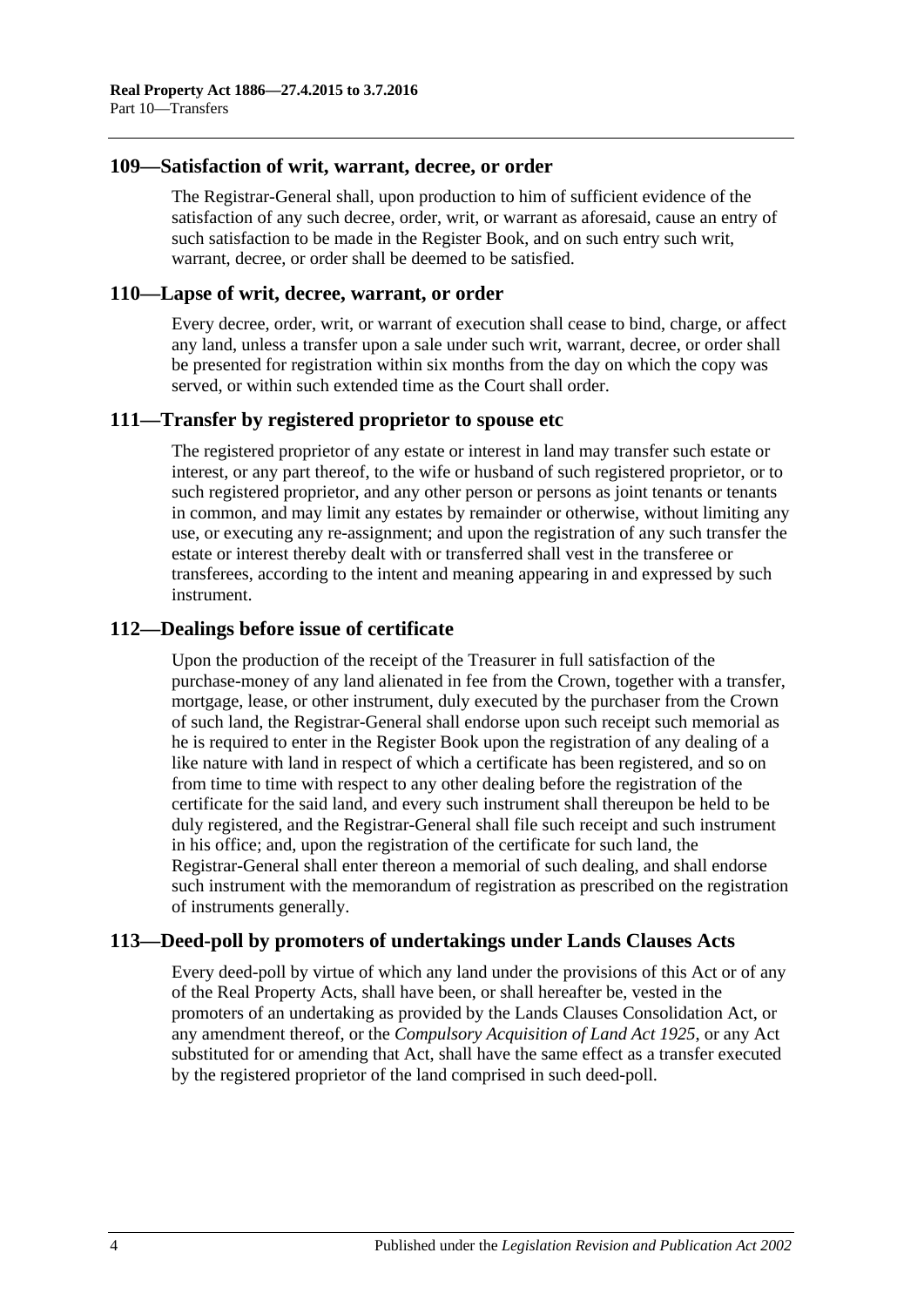## **114—Mode of registration of such deed-poll**

The Registrar-General shall, upon any such deed-poll being lodged with him by the promoters of the undertaking, register the same upon the original certificate in like manner as transfers are registered, and shall require the registered proprietor, or any depositee, mortgagee, encumbrancee, or other person having the custody or control of the same, to deliver up the duplicate certificate for the purpose of having an entry of the deed-poll made thereon; and the Registrar-General shall, after such registration, cancel the original certificate, and when produced to him, the duplicate thereof, and shall issue a certificate of the land comprised in the deed-poll to the promoters of the undertaking, and a new certificate for the balance of the land comprised in the certificate to the proprietor thereof: Provided that all expenses of and incidental to obtaining such certificates shall be borne by the promoters of the undertaking.

## **115—This Act not to lessen effect of deed-poll heretofore or hereafter executed**

Nothing herein contained shall lessen, or, except as expressly hereinbefore provided, alter the effect of any deed-poll heretofore or hereafter executed, and no transferee from a registered proprietor under a transfer subsequent in date to such deed-poll shall be entitled to any estate or interest in the lands mentioned in such deed-poll, nor to any priority over the promoters executing the same.

## **115A—Issue of certificate where land is vested by operation of law**

Despite anything in this Act or any other Act or law, if the Registrar-General is satisfied that an estate or interest in land has become vested in a person by operation of an Act, the Registrar-General may (whether or not an appropriate application has been made by that person)—

- (a) in the case of land under the provisions of this Act—without the execution or production of any instrument or document whatsoever, register the person as the proprietor of that estate or interest in the land and enter on the certificate of title a memorial of the vesting of the estate or interest; or
- (b) in the case of land not under the provisions of this Act—without the execution or production of any instrument or document whatsoever, bring the land under the provisions of this Act, register the person as the proprietor of that estate or interest in the land and issue a certificate of title on which has been entered a memorial of the vesting of the estate or interest.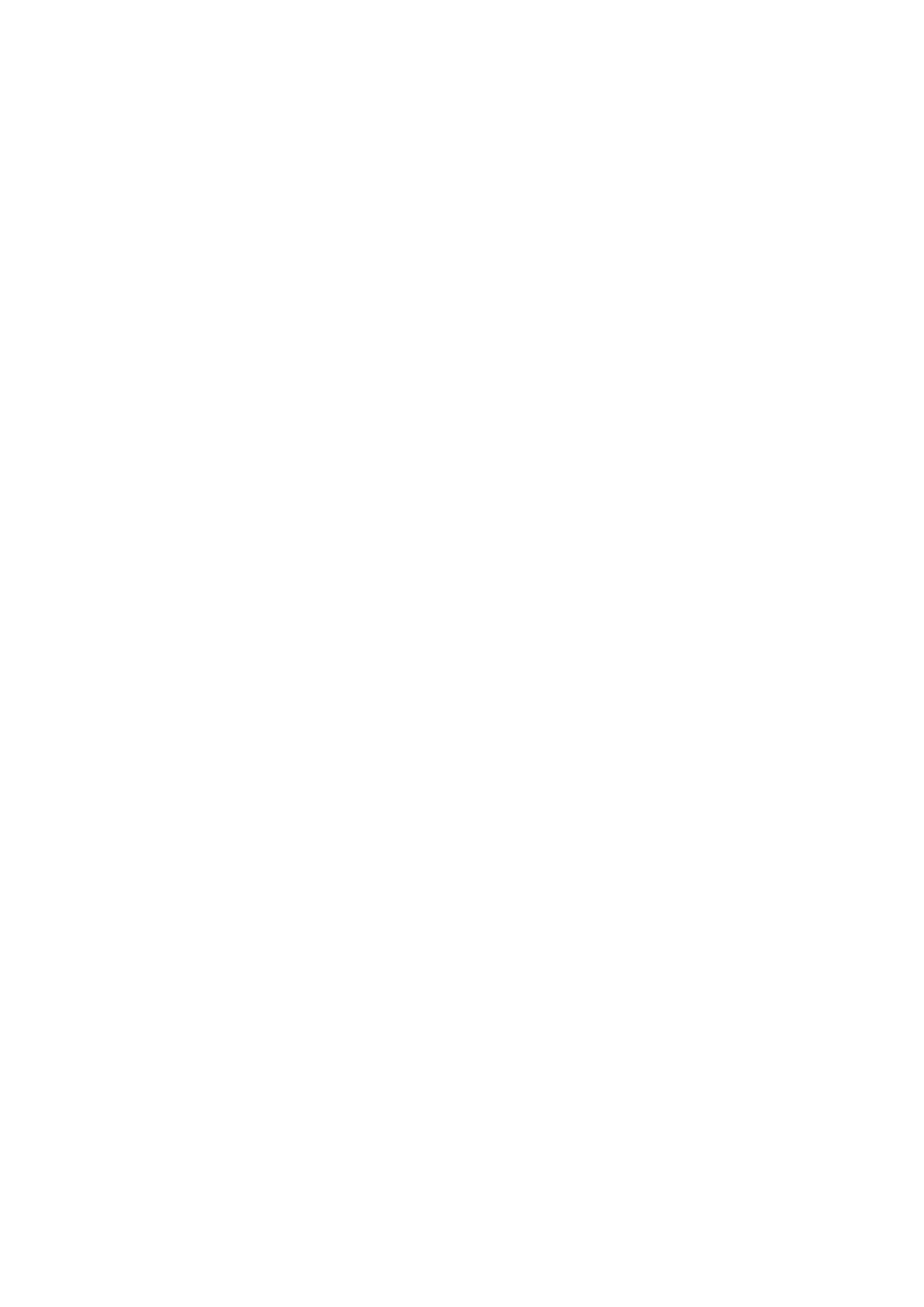# **Part 11—Leases and surrenders**

## **116—Lands, how leased**

When any land is intended to be leased for a life or lives, or for any term of years exceeding one year, the registered proprietor shall, or for any less term may, execute a lease in the appropriate form.

## **117—Contents of lease**

Every such lease shall, for description of the land intended to be dealt with, refer to the certificate of the land, or shall give such other description as may be necessary to identify the land, and a right for or covenant by the lessee to purchase the land therein described may be stipulated in such lease, and shall be binding.

## **118—Leases not to bind non-consenting mortgagees or encumbrancees**

No lease of mortgaged or encumbered land shall be valid and binding against any mortgagee or encumbrancee of the land unless such mortgagee or encumbrancee shall have consented in writing to such lease prior to the same being registered.

# **119—Lease for one year need not be registered**

Every registered dealing with land shall be subject to any prior unregistered lease or any agreement for lease or for letting for a term not exceeding one year to a tenant in actual possession thereunder: Provided that no right or covenant to purchase the freehold contained in any such unregistered lease or agreement, nor any right or covenant for renewal of such lease or agreement shall be valid as against any subsequent purchaser of the reversion, lessee, mortgagee, or encumbrancee, unless such lease or agreement be registered or protected by caveat.

## <span id="page-60-0"></span>**119A—Standard terms and conditions of lease**

- (1) A person may deposit with the Registrar-General for filing in the Lands Titles Registration Office a document containing terms and conditions for incorporation as standard terms and conditions in leases under this section.
- (2) A lease may provide that standard terms and conditions, as contained in a document deposited with the Registrar-General under [subsection](#page-60-0) (1)—
	- (a) are incorporated in the lease; or
	- (b) are incorporated in the lease subject to exclusions or amendments specified in the lease,

and, in that event, the lease has effect as if those terms and conditions were (subject to any exclusions or amendment specified in the lease) contained in the lease.

<span id="page-60-1"></span>(3) Where a lease makes provision for incorporation of standard terms and conditions (either with or without exclusions or amendments), the lessor must, before execution of the lease by the lessee, provide the lessee with a copy of the standard terms and conditions.

Maximum penalty: \$500.

(4) Non-compliance with [subsection](#page-60-1) (3) does not affect the validity or effect of a lease.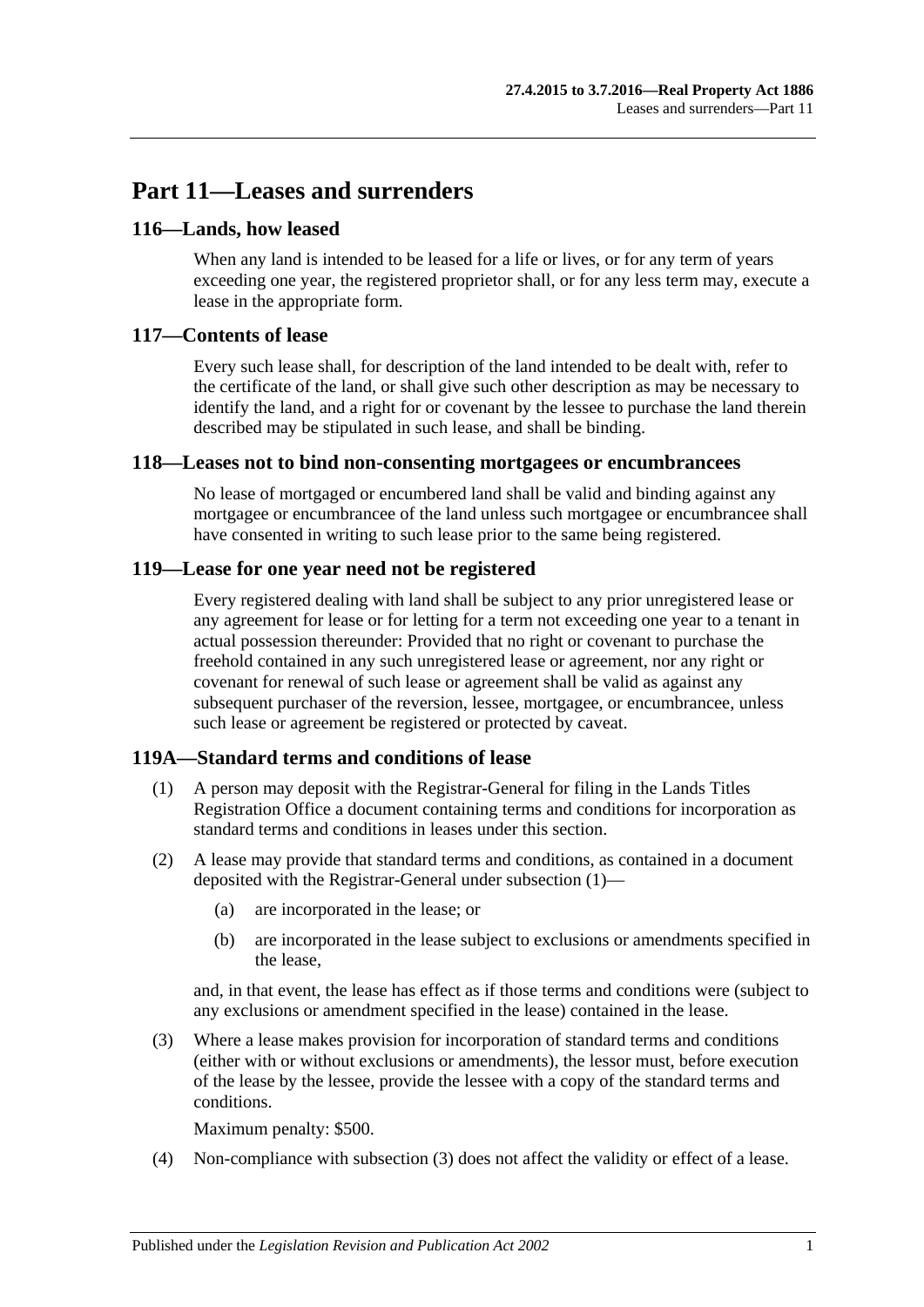#### <span id="page-61-0"></span>**120—Lease may be surrendered by separate instrument**

- (1) A registered lease may be surrendered by instrument in the appropriate form, signed by the lessee and lessor.
- (2) On registering an instrument under [subsection](#page-61-0) (1), the Registrar-General must enter a memorial of the surrender in the Register Book and may, if in the Registrar-General's opinion it is necessary or desirable to do so, endorse the surrender on the duplicate certificate.

#### **121—Registrar-General may enter surrender**

Where a lessee shall have delivered to the lessor, or his agent, the duplicate of the lease, accompanied by some writing signed by the lessee evidencing his intention to give up possession of the land comprised in such lease, the Registrar-General may, upon application by the lessor, and production of such evidence as he may require that the lessee has abandoned the occupation of the land comprised in the lease, make an entry in the Register Book of the surrender of such lease.

#### **122—Effect of entry of surrender**

Upon every entry made in the Register Book, in pursuance of either of the two preceding sections, the estate or interest of the lessee in the land shall revest in the lessor.

#### **123—Surrender where lease subject to mortgage or under-lease**

No lease mortgaged or encumbered, or of land mortgaged or encumbered, prior or subsequently to the registration of such lease, shall be so surrendered without the consent thereto in writing of the mortgagee or encumbrancee, and every surrender of a lease, whether by operation of law, by act of parties, or pursuant to the provisions hereinafter contained on bankruptcy or statutory assignment, shall be subject to any registered under-lease, or to any unregistered under-lease, or agreement for under-lease or under-letting for a term not exceeding one year to a tenant in actual possession thereunder.

#### **124—Covenants to be implied in every lease against the lessee**

In every lease there shall be implied the following covenants by the lessee with the lessor, that is to say:

- (a) that he will pay the rent thereby reserved at the times therein mentioned, and all rates and taxes which may be payable in respect of the demised property, during the continuance of the lease;
- (b) that he will keep and yield up the demised property in good and tenantable repair, reasonable wear and tear excepted.

#### **125—Powers to be implied in lessor**

In every lease there shall also be implied the following powers in the lessor, that is to say:

(a) power to distrain according to law;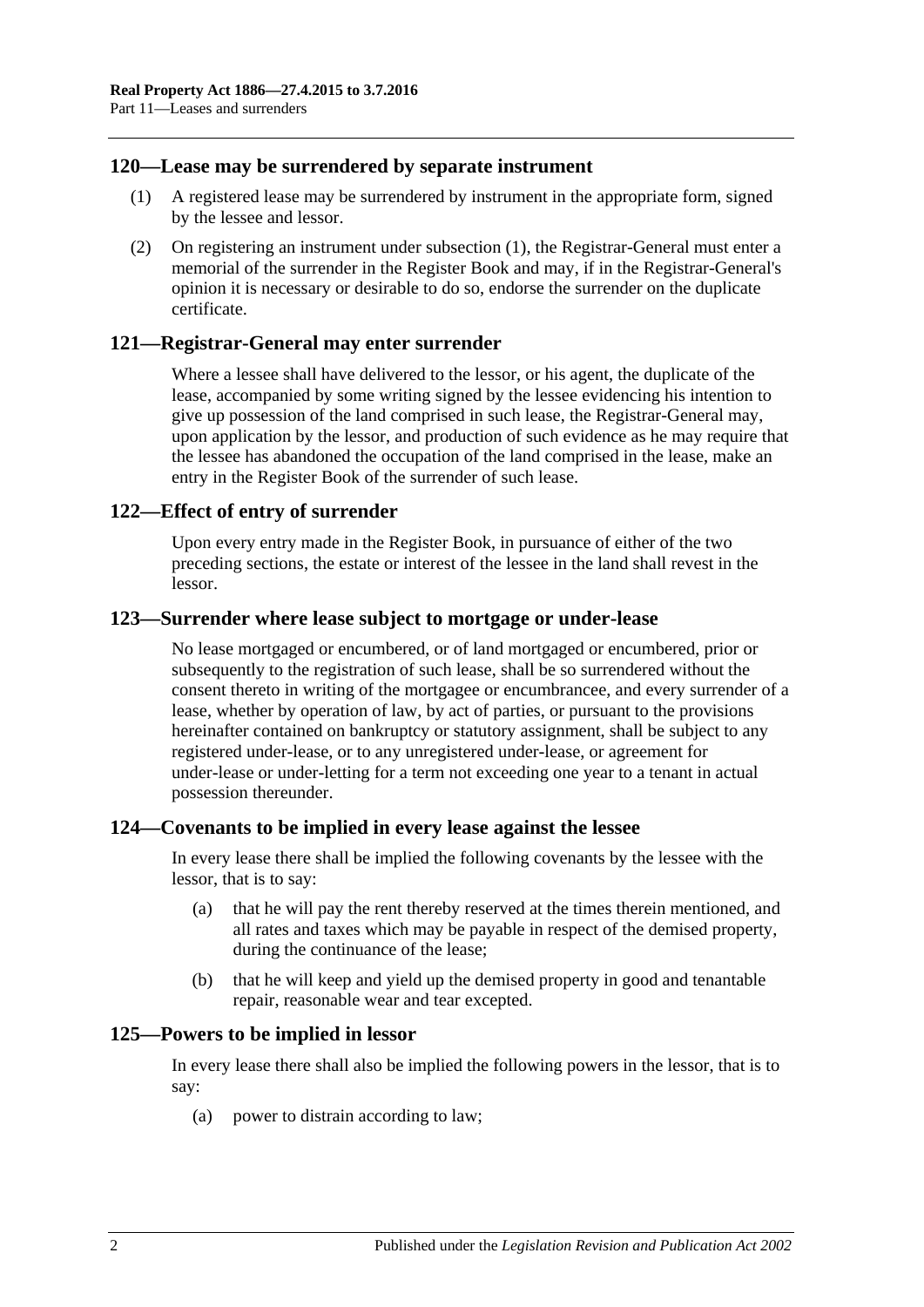- (b) that he may, by himself or his agents, at all reasonable times, enter upon the demised property, and view the state of repair thereof, and may serve upon the lessee, or leave at his last or usual place of abode in the State, or upon the demised property, a notice in writing of any defect, requiring him within a reasonable time, to be therein prescribed, to repair the same;
- (c) that in case the rent, or any part thereof, shall be in arrear for the space of three months, although no demand shall have been made thereof, or in case default shall be made in the fulfilment of any covenant, whether expressed or implied in such lease, on the part of the lessee, and shall be continued for the space of three months, or in case the repairs required by such notice as aforesaid shall not have been completed within the time therein specified, it shall be lawful for the lessor to re-enter upon and take possession of the leased premises.

# **126—Registrar-General to note particulars of re-entry in Register Book**

The Registrar-General, upon proof to his satisfaction of re-entry by the lessor, in manner prescribed by the lease, or under the power in the third subsection of the last preceding section provided for, or of recovery of possession by a lessor, by any proceeding in law, shall note the same by entry in the Register Book, and the estate of the lessee in such land shall thereupon determine, but without releasing him from his liability in respect of the breach of any covenant in such lease expressed or implied.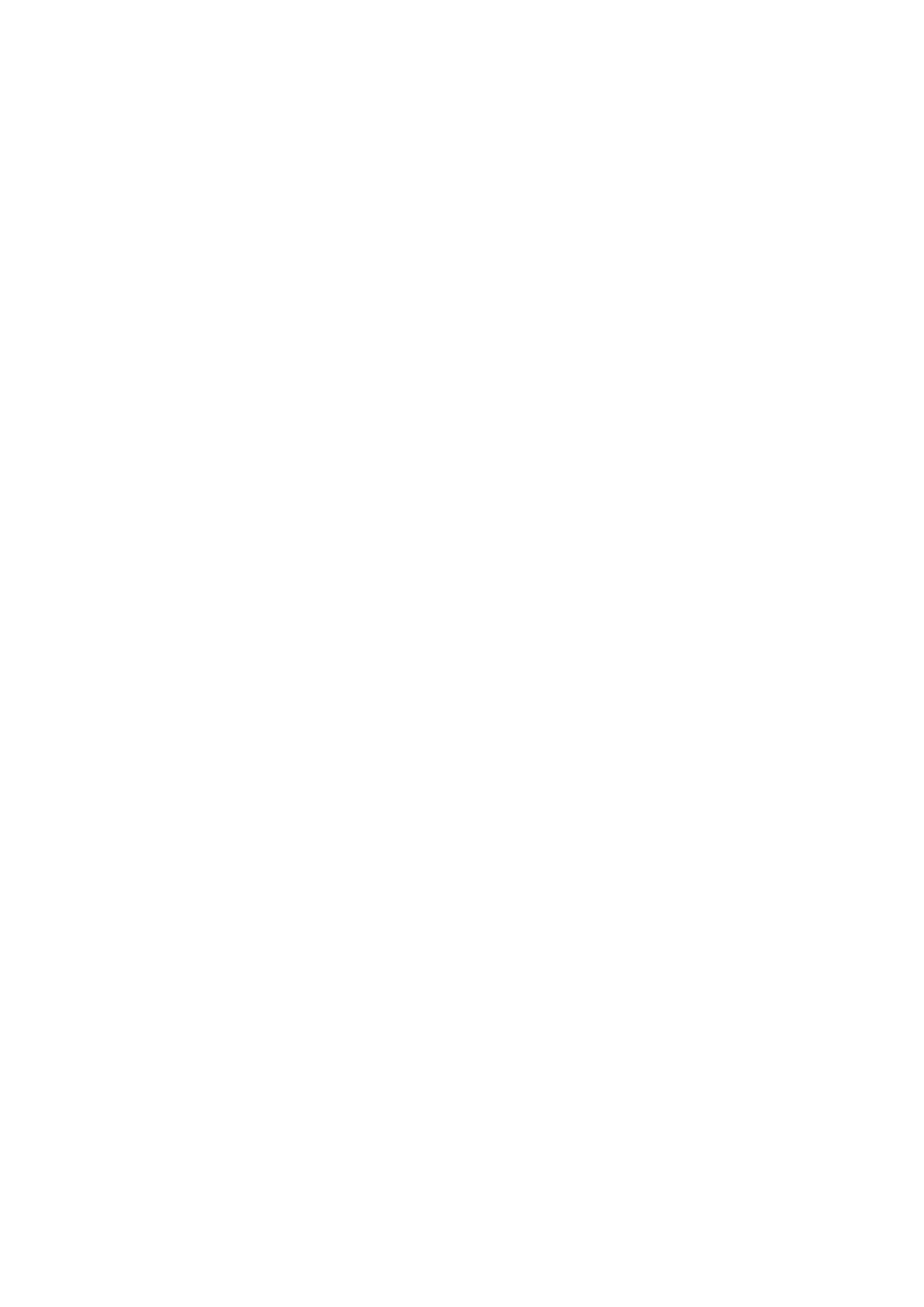# **Part 12—Mortgages, encumbrances, and discharges**

## **128—Lands, how mortgaged or encumbered**

Whenever any land is intended to be charged or made security in favour of any person the registered proprietor shall execute a mortgage in the appropriate form; and whenever any land is intended to be charged with, or made security for, the payment of an annuity, rent-charge, or sum of money, in favour of any person, the registered proprietor shall execute an encumbrance in the appropriate form.

## **129—Contents of mortgage or encumbrance**

- (1) Every such instrument shall, for description of the land intended to be dealt with, refer to the certificate of the land, or shall give such other description as may be necessary to identify the same, and shall contain an accurate statement of the estate or interest intended to be mortgaged or encumbered, and shall also contain or have endorsed thereon a memorandum of all leases, mortgages, and encumbrances (if any) affecting such land.
- (2) Where, in any such mortgage or encumbrance—
	- (a) the rate of interest, the manner of repayment of the principal sum and interest or any other term that, in the opinion of the Registrar-General, relates to the substance of the transaction is determined by reference to some other document; or
	- (b) the mortgagor or encumbrancer is required to—
		- (i) build in accordance with any plans and specifications which are in existence at the date of the mortgage or encumbrance; or
		- (ii) do or refrain from doing any other act or thing by reference to some other document and the requirement is not, in the opinion of the Registrar-General, adequately set forth in the instrument lodged for registration,

the Registrar-General may require that a copy of the plans and specifications or the document concerned be attached to the mortgage or encumbrance or be deposited in the General Registry Office or in any other public registry in the State.

## <span id="page-64-0"></span>**129A—Standard terms and conditions of mortgage or encumbrance**

- (1) A person may deposit with the Registrar-General for filing in his office a document containing terms and conditions for incorporation as standard terms and conditions in mortgages or encumbrances under this section.
- (2) A mortgage or encumbrance may provide that standard terms and conditions, as contained in a document deposited with the Registrar-General under [subsection](#page-64-0) (1)—
	- (a) are incorporated in the mortgage or encumbrance; or
	- (b) are incorporated in the mortgage or encumbrance subject to exclusions or amendments specified in the mortgage or encumbrance,

and, in that event, the mortgage or encumbrance has effect as if those terms and conditions were (subject to any exclusions or amendment specified in the mortgage or encumbrance) contained in the mortgage.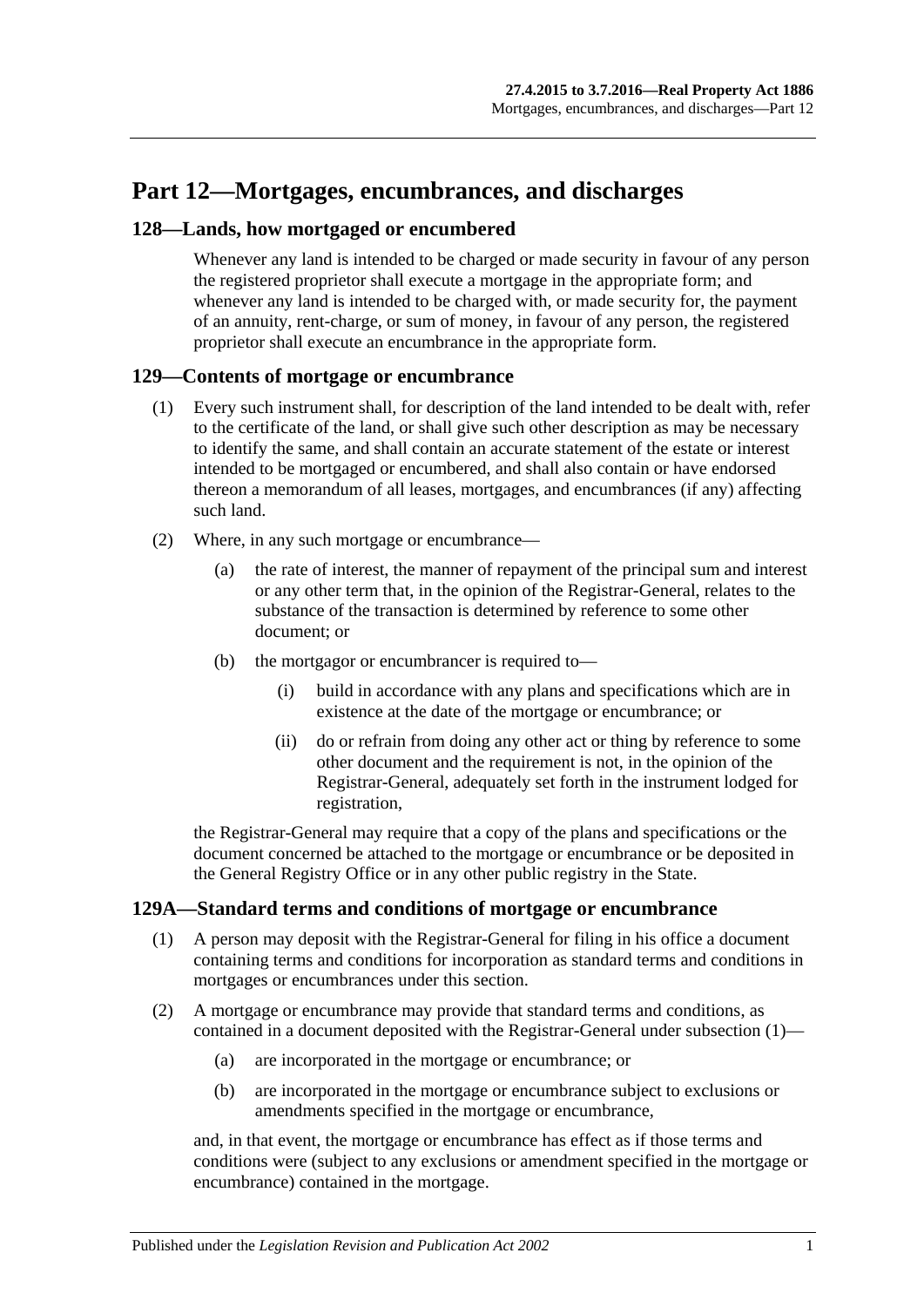- <span id="page-65-0"></span>(3) Where a mortgage or encumbrance makes provision for incorporation of standard terms and conditions (either with or without exclusions or amendments), the mortgagee or encumbrancee must, before execution of the mortgage or encumbrance by the mortgagor or encumbrancer, provide him or her with a copy of the standard terms and conditions.
- (4) Non-compliance with [subsection](#page-65-0) (3) does not affect the validity or effect of a mortgage or encumbrance.

#### **130—Covenant to be implied in every mortgage**

In every mortgage and encumbrance there shall be implied a covenant by the mortgagor or encumbrancer with the mortgagee or encumbrancee that he will repair and keep in repair all buildings and other improvements erected and made upon the mortgaged or encumbered land, and that the mortgagee or encumbrancee may, at all convenient times, until the mortgage or encumbrance be redeemed, be at liberty, with or without surveyors or others to enter into and upon such land to view and inspect the state of repair of such buildings and improvements.

#### **130A—Implied covenant in encumbrance**

In every encumbrance executed after the twenty-third of December, 1893, unless it is therein otherwise provided, there shall be implied a covenant by the encumbrancer with the encumbrancee that he will pay the annuity, rent-charge or other sum of money thereby secured at the times and in the manner therein mentioned.

#### **131—Subsequent mortgagees or encumbrancees, may redeem prior mortgages etc**

In case the money secured by any mortgage or encumbrance shall be due, and the mortgagee or encumbrancee shall require payment of the same, it shall be lawful for any other mortgagee or encumbrancee of the same land to tender and pay to the mortgagee or encumbrancee requiring such payment, the money due upon his security, and the mortgagee or encumbrancee making such payment shall be entitled to a transfer of the estate and interest of the mortgagee or encumbrancee requiring such payment.

## **132—Nature of mortgage and encumbrance, and procedure in case of default**

Every mortgage and encumbrance under this Act shall have effect as a security, but shall not operate as a transfer of the land thereby charged and in case default be made in the payment of the principal sum, interest, annuity, or rent-charge, or any part thereof thereby secured, or in the observance of any covenant therein expressed or implied, and such default be continued for the space of one month, or for such other period of time as may therein for that purpose be expressly limited the mortgagee or encumbrancee may give to the mortgagor or encumbrancer notice in writing to pay the money then due or owing on such mortgage or encumbrance, or to observe the covenants therein expressed or implied, as the case may be, and that sale will be effected if such default be continued, or may leave such notice on the mortgaged or encumbered land, or at the usual or last known place of abode in South Australia of the mortgagor or encumbrancer.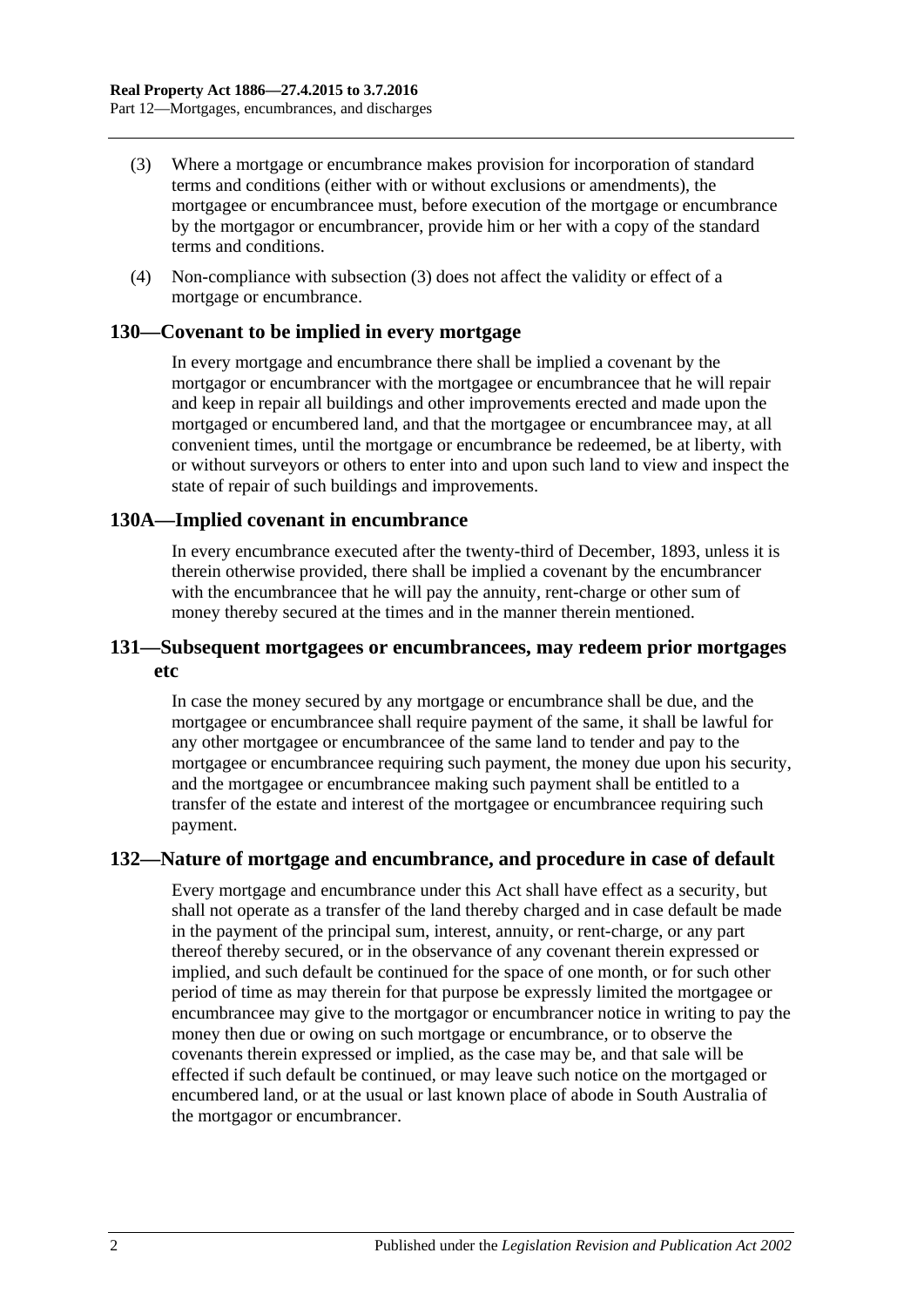# **133—Power of sale**

If such default be continued for the further space of one month from the date of such notice, or for such other period as may in such instrument be for that purpose limited, the mortgagee or encumbrancee is hereby authorised and empowered to sell the land so mortgaged or encumbered, or any part thereof, and all the estate and interest therein of the mortgagor or encumbrancer, and either altogether or in lots, by public auction or by private contract, or by both such modes of sale, and subject to such conditions as he may think fit, and to buy in and resell the same without being liable for any loss occasioned hereby, and to make and execute all such instruments as shall be necessary for carrying the sale thereof into effect.

# **134—Mortgagee's receipt to discharge purchaser**

All sales contracts, matters, and things authorised by the last preceding section shall be as valid and effectual as if the mortgagor or encumbrancer had made, done, or executed the same, and the receipt or receipts in writing of the mortgagee or encumbrancee shall be a sufficient discharge to the purchaser of the land, or any portion thereof, for so much of his purchase-money as may be thereby expressed to be received; and no such purchaser shall be answerable for the loss, misapplication, or non-application, or be obliged to see to the application of the purchase-money by him paid, nor shall he be concerned to inquire as to the fact of any default, or notice having been made or given, as aforesaid.

# **135—Appropriation of proceeds**

The purchase-money to arise from the sale of any such land shall be applied: First—In payment of the expenses occasioned by such sale: Secondly—In payment of the moneys which may then be due or owing to the mortgagee or encumbrancee: Thirdly—In payment of subsequent mortgages or encumbrances, if any, in the order of priority; and the surplus, if any, shall be paid to the mortgagor or encumbrancer, as the case may be.

# **135A—Mode of payment of encumbrance**

- (1) All moneys which by reason of any sale by an encumbrancee or otherwise shall become applicable to the payment of an encumbrance shall be applied firstly in payment of the moneys then actually due to the encumbrancee, and if the encumbrance shall not then be satisfied the surplus shall be paid to the Public Trustee who shall invest the same upon Government securities or upon loan to the Treasurer and shall hold such surplus and the investments and income thereof upon trust to satisfy the accruing payments of the annuity, rent-charge, or other sum of money secured by the encumbrance and subject thereto for the person entitled to such moneys after payment of the encumbrance.
- (2) This section shall take effect as though inserted in this Act on the passing thereof.

## **136—Transfer upon sale by mortgagee or encumbrancee**

- (1) Upon the registration of a transfer by a mortgagee or encumbrancee exercising the power of sale conferred by this Act the estate or interest of the mortgagor or encumbrancer passes to the transferee—
	- (a) freed and discharged from the mortgage or encumbrance and from all estates, interests and rights to which the mortgage or encumbrance has priority,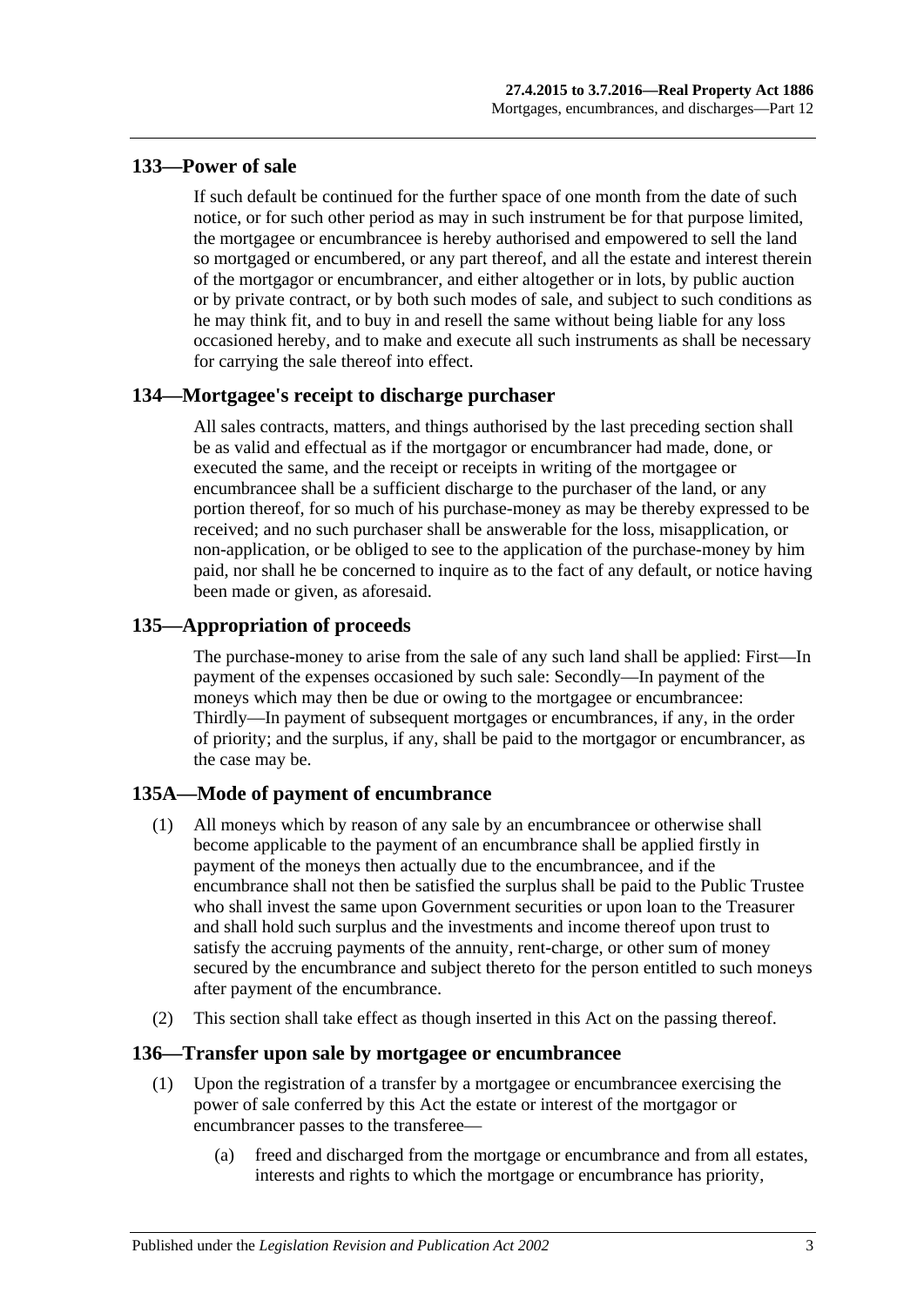but—

- (b) subject to all estates, interests and rights that have priority to the mortgage or encumbrance.
- (2) The registration of a transfer by a mortgagee or encumbrancee exercising the power of sale conferred by this Act is not prevented by a caveat or an instrument that has effect as a caveat where the caveat or the instrument relates to an estate, interest or right to which the mortgage or encumbrance has priority and, upon registration of the transfer—
	- (a) any such caveat; and
	- (b) the registration of any such instrument that has effect as a caveat,

shall be deemed to have been cancelled.

(3) This section shall be deemed to have had effect from the commencement of this Act.

#### **137—Power of mortgagee to enter, take possession, distrain, let, or bring action for recovery of land**

The mortgagee or encumbrancee, upon default in payment of the principal sum, interest, annuity, or rent-charge, secured by any mortgage or encumbrance, or any part thereof, may enter into possession of the mortgaged or encumbered land and receive the rents and profits thereof, or may distrain upon the occupier or tenant of the land under the power hereinafter contained, or may from time to time let the said land for any term not exceeding one year, or may bring an action for recovery of the land either before or after entering into the receipt of the rents and profits, or making any distress as aforesaid, and either before or after any sale of the land shall be effected under the power of sale given or implied in his mortgage or encumbrance.

## **138—Power of mortgagee to distrain on tenant or occupier for arrears not exceeding the amount of rent due**

Besides his remedy against the mortgagor or encumbrancer, every mortgagee or encumbrancee shall be entitled after the principal sum, interest, annuity, or rent-charge shall have been in arrear for twenty-one days, and after seven days shall have elapsed from the date of application for the payment thereof to the occupier or tenant, to enter upon the mortgaged or encumbered land, and distrain upon the goods and chattels of such occupier or tenant for such arrears to an amount not exceeding the rent then due from such occupier or tenant to the mortgagor or encumbrancer, and to dispose of the goods and chattels so distrained upon in like manner as landlords may do in ordinary distresses for rent, and out of the proceeds to retain the moneys distrained for, and all costs and expenses occasioned by such distress and sale; and any amount paid by the occupier or tenant to the mortgagee or encumbrancee, or realised by distress as aforesaid, shall be deemed *pro tanto* a satisfaction of the said rent.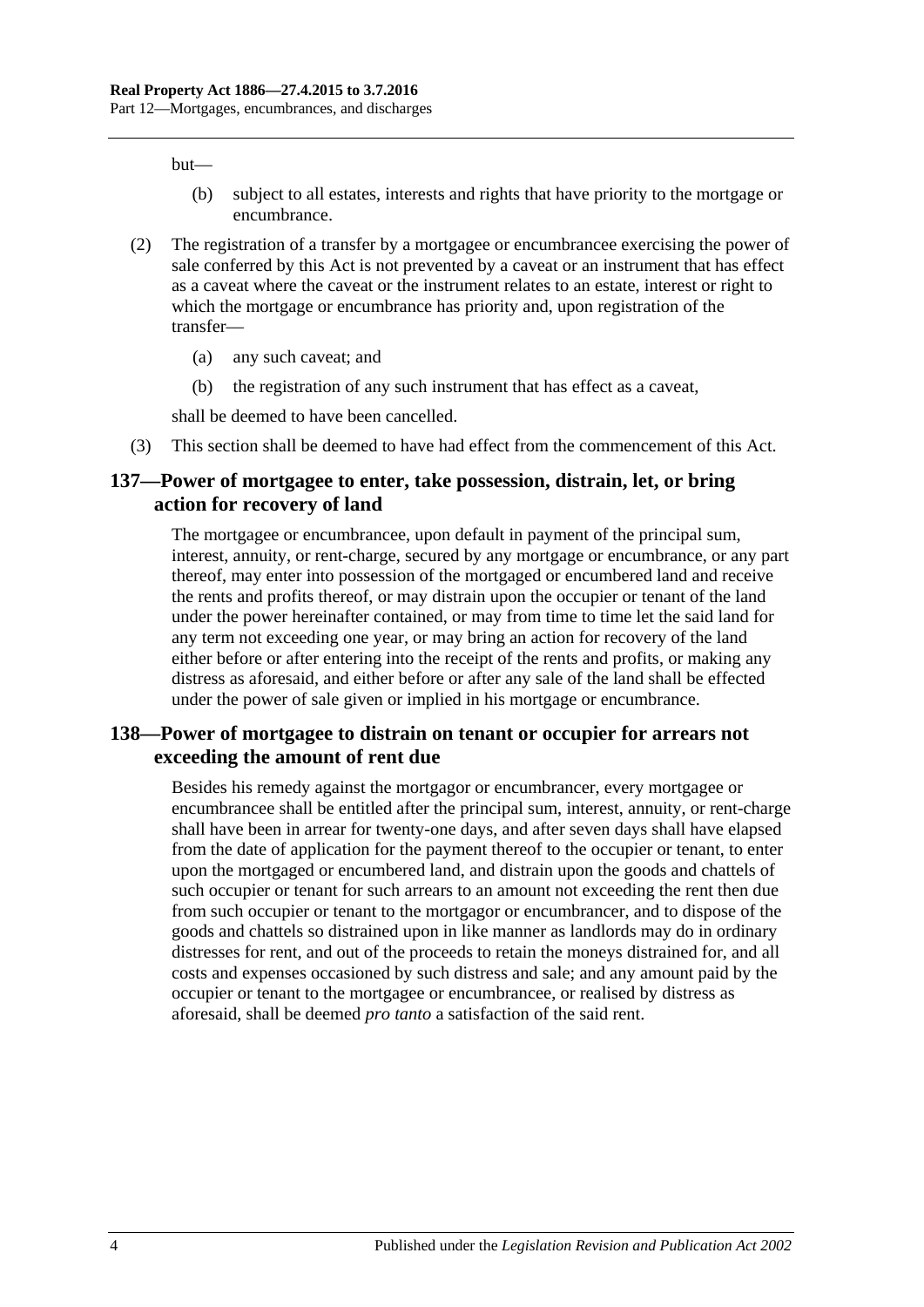# **139—Duty of mortgagee of leasehold entering into possession of rent and profits to account**

Any mortgagee or encumbrancee of leasehold land, or any person claiming any such land as a purchaser or otherwise, from or under such mortgagee or encumbrancee, shall, after entering into possession of the land, or receiving the rents and profits thereof, during such possession, or receipt, and to the extent of any rents and profits which may be received by him, become and be subject and liable to the lessor of the land, or the person for the time being entitled to the lessor's estate or interest therein, or entitled to receive the rent reserved to such lessor to the same extent as the lessee was subject and liable prior to such mortgagee, encumbrancee, or other person entering into the possession of the land, or the rents or profits thereof.

## **140—Application by mortgagee to Registrar-General for foreclosure**

- (1) When default has been made for six months in the payment of the principal or interest secured by any mortgage, the mortgagee may make application, in writing, to the Registrar-General for an order for foreclosure.
- (2) Such application shall state that such default has been made as aforesaid, and that the land mortgaged has been offered for sale at public auction by a licensed auctioneer, after notice given to the mortgagor, as in this Act or by the mortgage provided; that the amount of the highest bid at such sale was not sufficient to satisfy the money secured by such mortgage, together with the expenses occasioned by the attempted sale; and that notice in writing of the intention of the mortgagee to make such application has been served on the mortgagor, by being given to him or by being left on the mortgaged land, or by the same being sent through the post office by a registered letter directed to him at his address appearing in the Register Book; and also that a like notice of such intention has been served on every person appearing by the Register Book to have any estate or interest in the mortgaged land, subsequently to such mortgage, by being given to him or sent through the post office by a registered letter directed to him at his address appearing in the Register Book; and such application shall be accompanied by a certificate of the licensed auctioneer by whom such land was put up for sale, and such other proof of the matters stated by the applicant as the Registrar-General may require; and the statements made in such application shall be verified by declaration.

## **141—Procedure on foreclosure application**

The Registrar-General shall cause notice to be published in the Government Gazette, offering the land for sale; and shall in such case limit and appoint a time, not less than one month from the date of the publication in such Gazette, upon or after which the Registrar-General may issue to the applicant an order for foreclosure, unless in the interval a sufficient amount has been realised by the sale of the land to satisfy the principal and interest moneys due, and all expenses occasioned by the attempted sale and by the proceedings for foreclosure.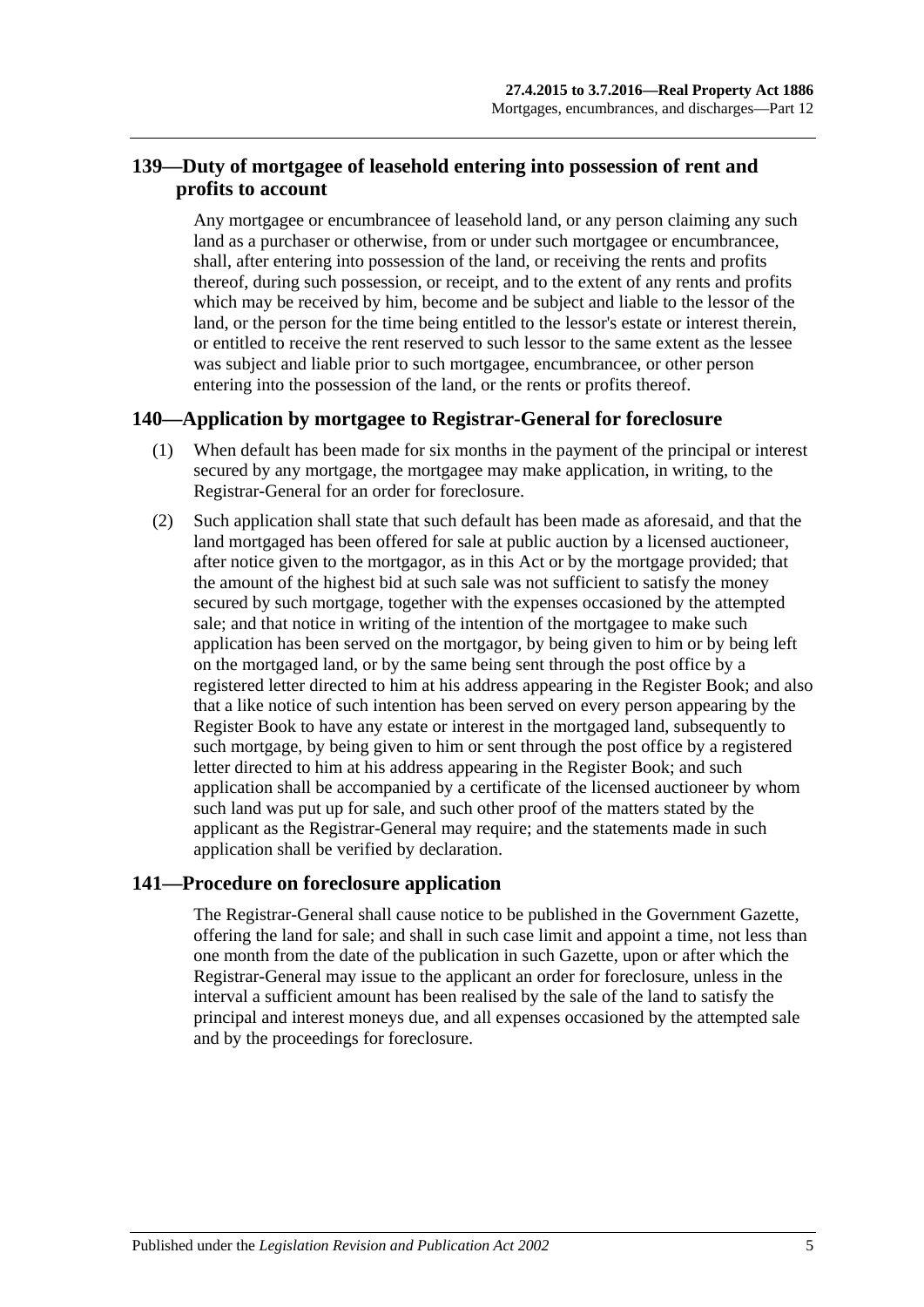# **142—Effect of order for foreclosure**

Every such order for foreclosure shall be under the hand of the Registrar-General, and be entered in the Register Book, and shall when so entered have the effect of vesting in the mortgagee all the estate and interest of the mortgagor in the land mentioned in such order, free from all right and equity of redemption on the part of the mortgagor, or of any person claiming through or under him subsequently to the mortgage so foreclosed, and upon such entry the mortgagee shall be deemed the registered proprietor of the said estate and interest.

# **142A—Provision for case where mortgagee or encumbrancee refuses to join in proceedings on default**

- (1) Where two or more persons are registered as mortgagees or encumbrancees under the same mortgage or encumbrance, and such default has been made in payment of any money due under the mortgage or encumbrance or in the performance of any covenant in the said mortgage or encumbrance expressed or implied as entitles the mortgagees or encumbrancees to exercise any of their rights or remedies under this Act or under the mortgage or encumbrance, and any such mortgagee or encumbrancee fails or refuses to join in giving any notice, making any application or doing any other act or thing for the purpose of enforcing any of the said rights or remedies, the Court may, on the application by originating summons of any other mortgagee or encumbrancee and on any terms and conditions which it thinks just—
	- (a) appoint any one of such mortgagees or encumbrancees or any other person to exercise on behalf of the mortgagees or encumbrancees such of the said rights or remedies as the Court thinks proper;
	- (b) give any directions as to the mode of exercising the said rights or remedies and as to any other matters incidental thereto.
- (2) Any document executed by any person so appointed shall, for the purposes of this Act, but subject to the terms of the order, have the like effect as if executed by the mortgagees or encumbrancees.

## **143—Discharge of mortgages and encumbrances**

- (1) A mortgage or encumbrance may be wholly or partially discharged by instrument in a form approved by the Registrar-General and signed by the mortgagee or encumbrancee.
- (2) Where two or more mortgagees or encumbrancees are entitled jointly, the discharge may be signed by one on behalf of all of them.
- (3) Production of the duplicate mortgage or encumbrance is not required on registration of the discharge of the mortgage or encumbrance unless the Registrar-General requires production of the duplicate.

## **144—Partial discharge of mortgage or encumbrance on grant of easement**

Where—

- (a) an easement is granted over land that is subject to a mortgage or an encumbrance; and
- (b) the mortgagee or encumbrancee has endorsed his or her consent to the easement on the instrument granting the easement,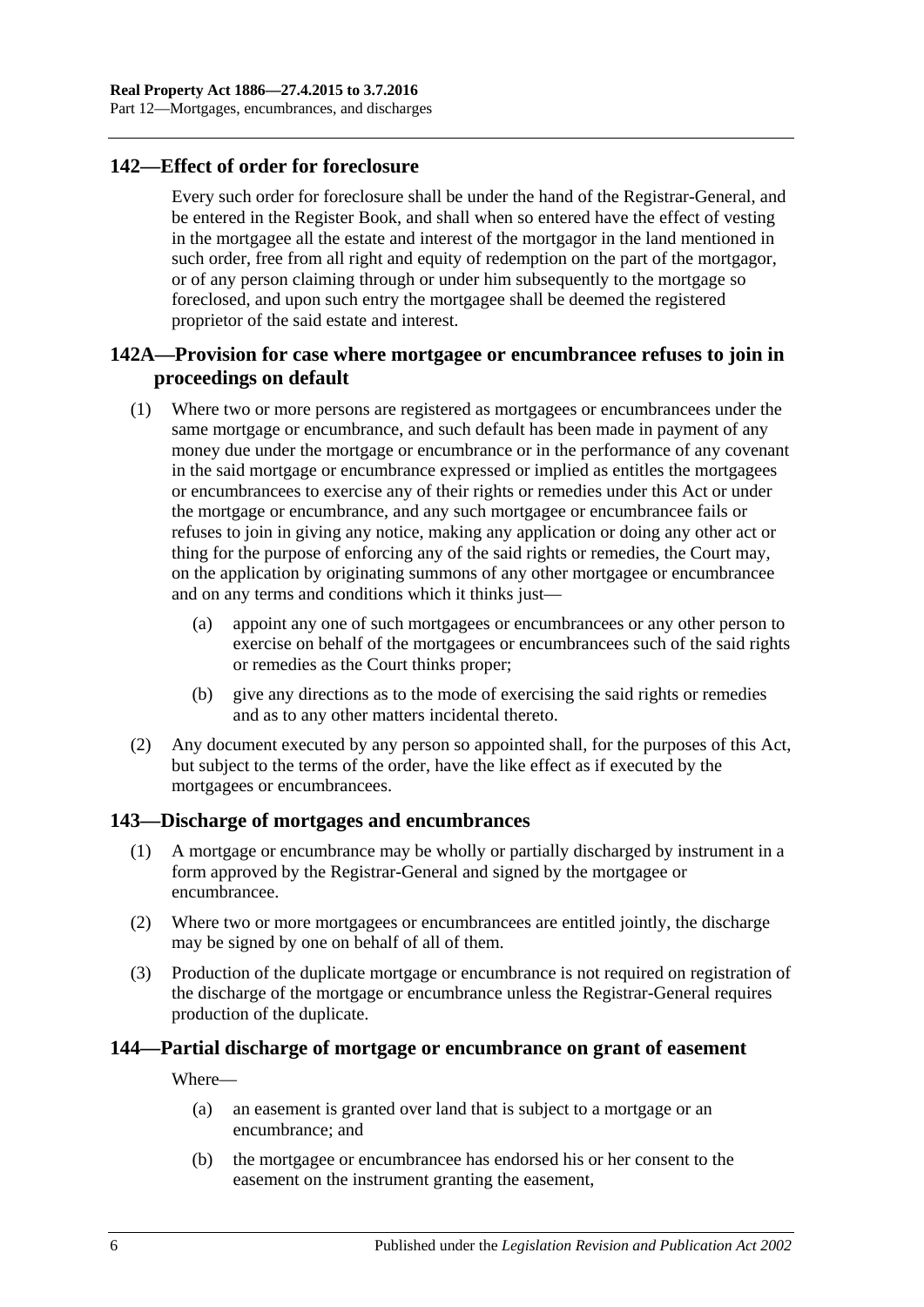the mortgage or encumbrance is partially discharged so that it is subject to the easement.

#### **145—Entry of satisfaction of annuity**

Upon the proof of the death of the annuitant, or of the occurrence of the event or circumstance upon which, in accordance with the provisions of any encumbrance, the annuity or sum of money thereby secured shall cease to be payable, and that all arrears of the said annuity or money have been paid, satisfied, or discharged, the Registrar-General shall make an entry in the Register Book noting that such annuity or sum of money is satisfied and discharged, and shall cancel the encumbrance; and upon such entry being made in the Register Book, the land comprised in the encumbrance shall cease to be subject to or liable for such annuity or sum of money; and the Registrar-General shall make a similar entry on the duplicate certificate of the encumbered land when produced to him or her for that purpose.

#### **146—Discharge of mortgage by Minister in certain cases**

- (1) Where all moneys secured by a mortgage have been paid by the mortgagor and the mortgagee—
	- (a) is dead; or
	- (b) cannot be found; or
	- (c) is incapable of executing a discharge of the mortgage; or
	- (d) has, in the opinion of the Minister, refused to execute a discharge of the mortgage without sufficient reason,

<span id="page-70-0"></span>the Minister may execute a discharge of the mortgage.

- (1a) The Minister must not execute a discharge of mortgage pursuant to [subsection](#page-70-0) (1)(d) unless—
	- (a) the Registrar-General has sent by certified mail to the mortgagee at his or her last known address a notice stating that the Minister proposes to discharge the mortgage pursuant to [subsection](#page-70-0) (1)(d) at the expiration of the prescribed period unless the mortgagee establishes to the satisfaction of the Minister that he or she is justified in refusing to execute a discharge of the mortgage; and
	- (b) the prescribed period has elapsed since the notice was sent.
- (1b) The prescribed period is—
	- (a) in a case where the notice is addressed to the mortgagee within Australia—one month;
	- (b) in any other case—two months.
- <span id="page-70-1"></span>(2) The Minister may receive moneys on behalf of a mortgagee, or the estate of a mortgagee, who—
	- (a) is dead; or
	- (b) cannot be found; or
	- (c) is incapable of executing a discharge of the mortgage; or
	- (d) has, in the opinion of the Minister, refused to accept payment under the mortgage without sufficient reason,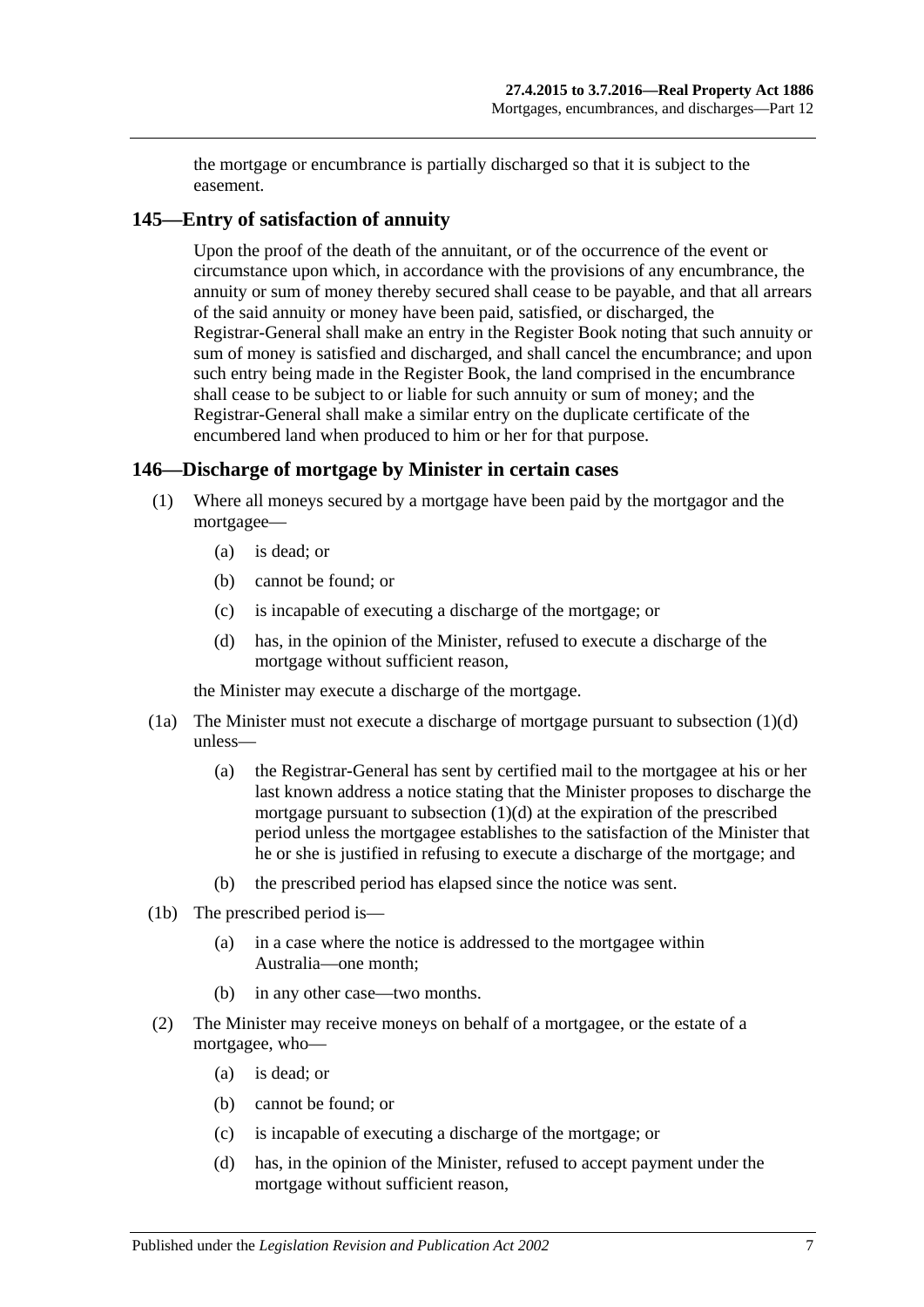and any moneys so received shall, for the purposes of this section, and the mortgage, be deemed to have been paid to the mortgagee.

- (3) Any moneys received by the Minister under [subsection](#page-70-1) (2) of this section shall be held by him upon trust for the mortgagee or other person entitled thereto.
- (4) Subject to [subsection](#page-71-0) (5) of this section, a discharge of mortgage executed under this section shall have the same effect as a discharge executed by the mortgagee.
- <span id="page-71-0"></span>(5) A discharge of mortgage executed under this section shall not operate as a discharge of the personal covenants of the mortgage.

#### **148A—Entry in Register Book where rights of mortgagee barred by Statute**

- (1) If the Registrar-General is satisfied that the mortgagor of any land is in possession thereof and that the rights of the mortgagee to bring an action for the money secured by the mortgage are barred by the *[Limitation of Actions Act](http://www.legislation.sa.gov.au/index.aspx?action=legref&type=act&legtitle=Limitation%20of%20Actions%20Act%201936) 1936*, the Registrar-General, with the concurrence of a legal practitioner, may make an entry in the Register Book noting that the rights of the mortgagee are barred by Statute, and shall make a similar entry on the duplicate certificate.
- (2) Upon the making of an entry in the Register Book pursuant to this section the mortgage shall be deemed to be discharged.
- (3) If the duplicate certificate of title is not produced to the Registrar-General at or before the time when he makes an entry pursuant to this section, that certificate shall be deemed to be lost within the meaning of [section](#page-39-0) 79 of this Act.

#### **149—Equitable mortgage may be created**

An equitable mortgage of land may be created by deposit of the certificate or other instrument of title, and such deposit shall have the same effect as a deposit by way of equitable mortgage of the title deeds of land not under the provisions of this Act.

#### **150—Transfer of mortgage, lease and encumbrance**

A registered mortgage, lease or encumbrance may be transferred by execution of a transfer in the appropriate form.

#### **151—Effect of such transfer**

Upon such transfer or other instrument being registered, the estate or interest of the transferor, as set forth in the instrument transferred, with all rights, powers, and privileges thereto belonging or appertaining, including the right to sue upon and recover in his own name any debt, sum of money, annuity, or damages, under such transferred instrument, shall pass to the transferee, and such transferee shall, while he remains the registered proprietor of such estate or interest, be subject to and liable for all and every the same requirements and liabilities to which he would have been subject and liable if named in the transferred instrument originally as mortgagee, lessee, or encumbrancee.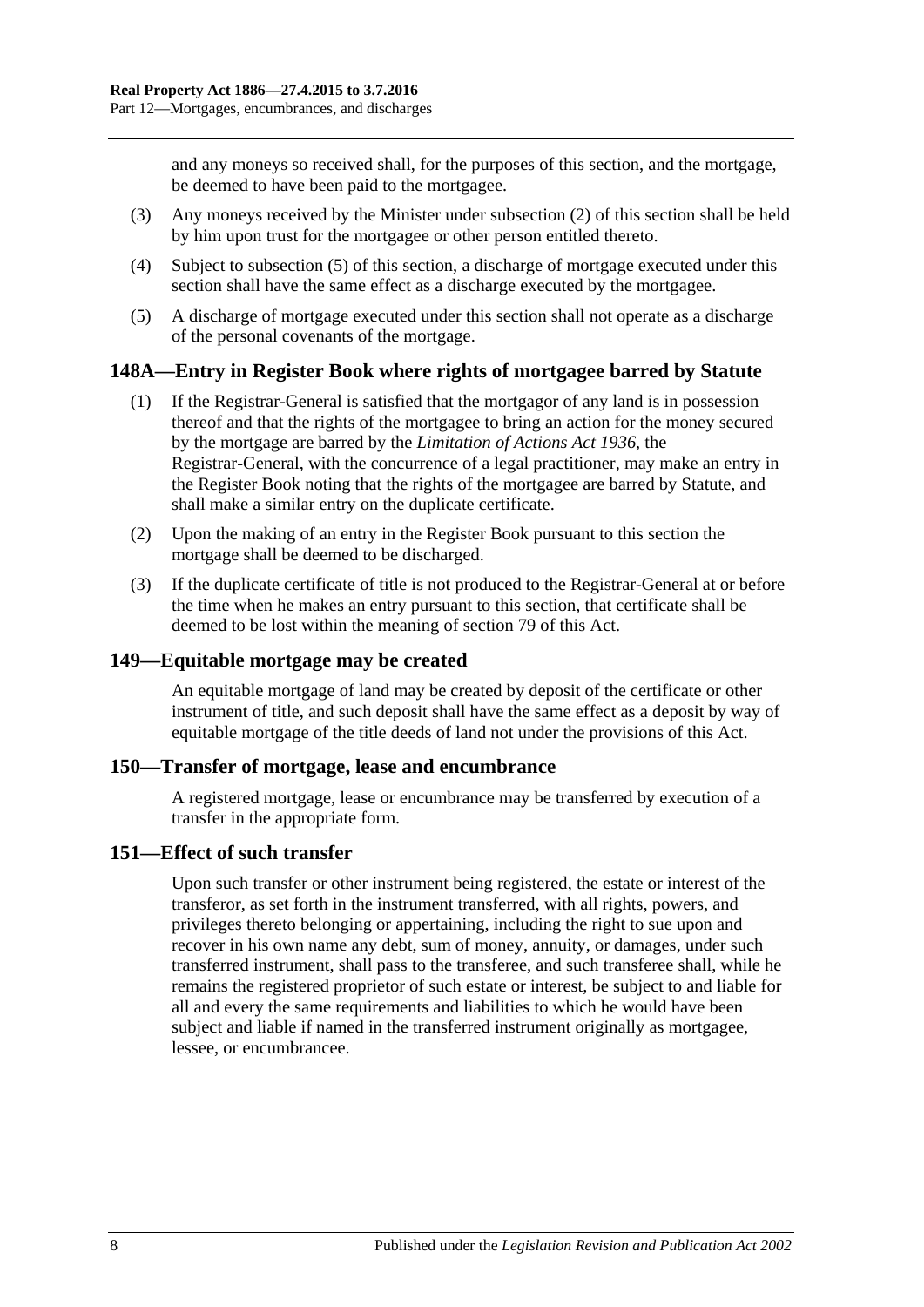## **152—Covenants implied in transfer of lease**

In every transfer of a lease there shall be implied a covenant by the transferee with the transferor, thenceforth to pay the rent by the lease reserved, and to perform and observe all the covenants in the lease contained or by this Act declared to be implied therein on the part of the lessee to be performed and observed, and to indemnify and keep harmless the transferor against all actions, claims, and expenses in respect of the non-payment of such rent, or the breach or non-observance of such covenants or any of them.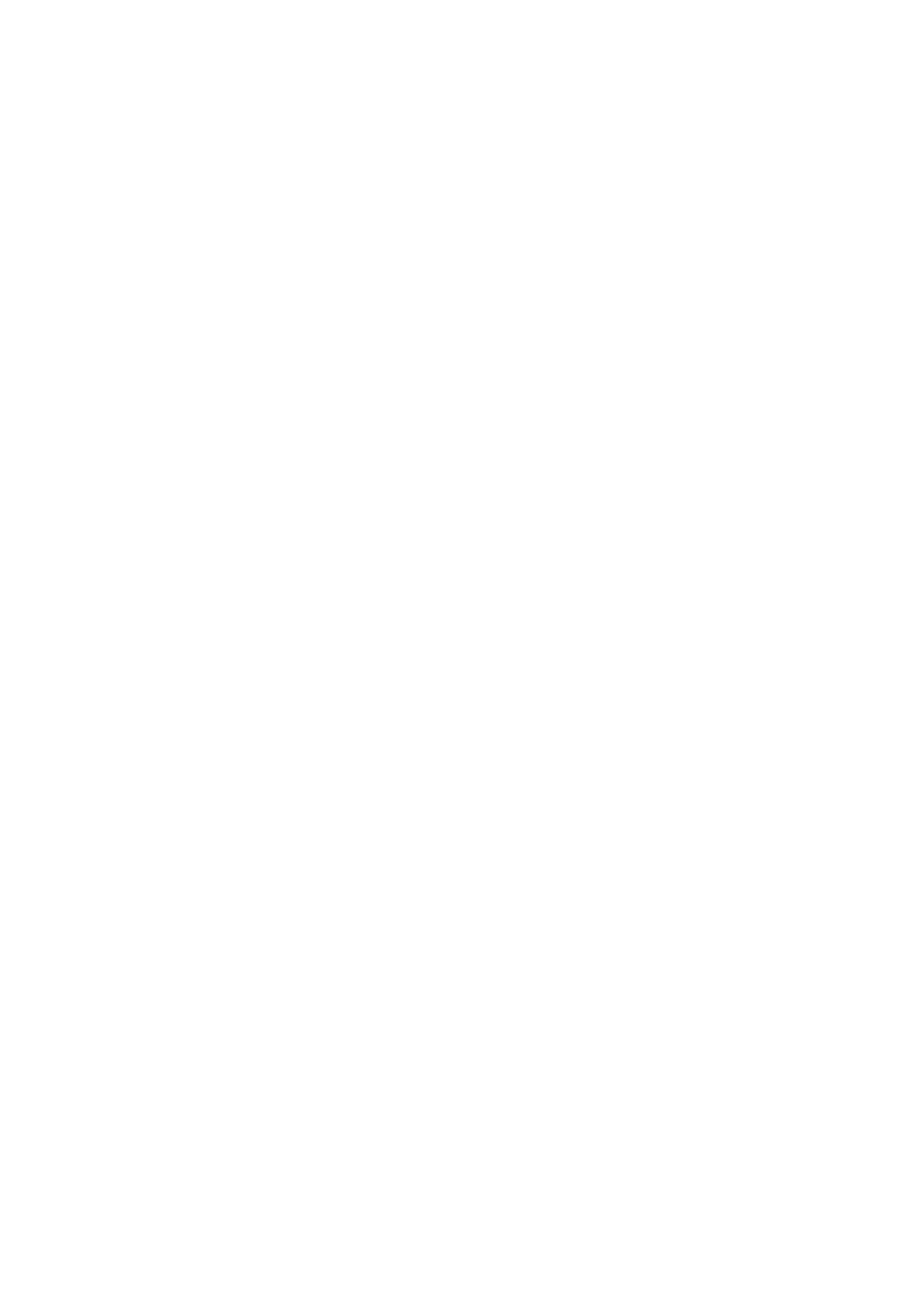# **Part 13—Extensions**

# **153—Renewal or extension of mortgage etc**

- (1) A mortgage, encumbrance or lease may be renewed or extended by registration of an instrument in the appropriate form.
- (2) An instrument renewing or extending a lease must be lodged with the Registrar-General not later than two months after the day on which the lease would, but for the renewal or extension, expire.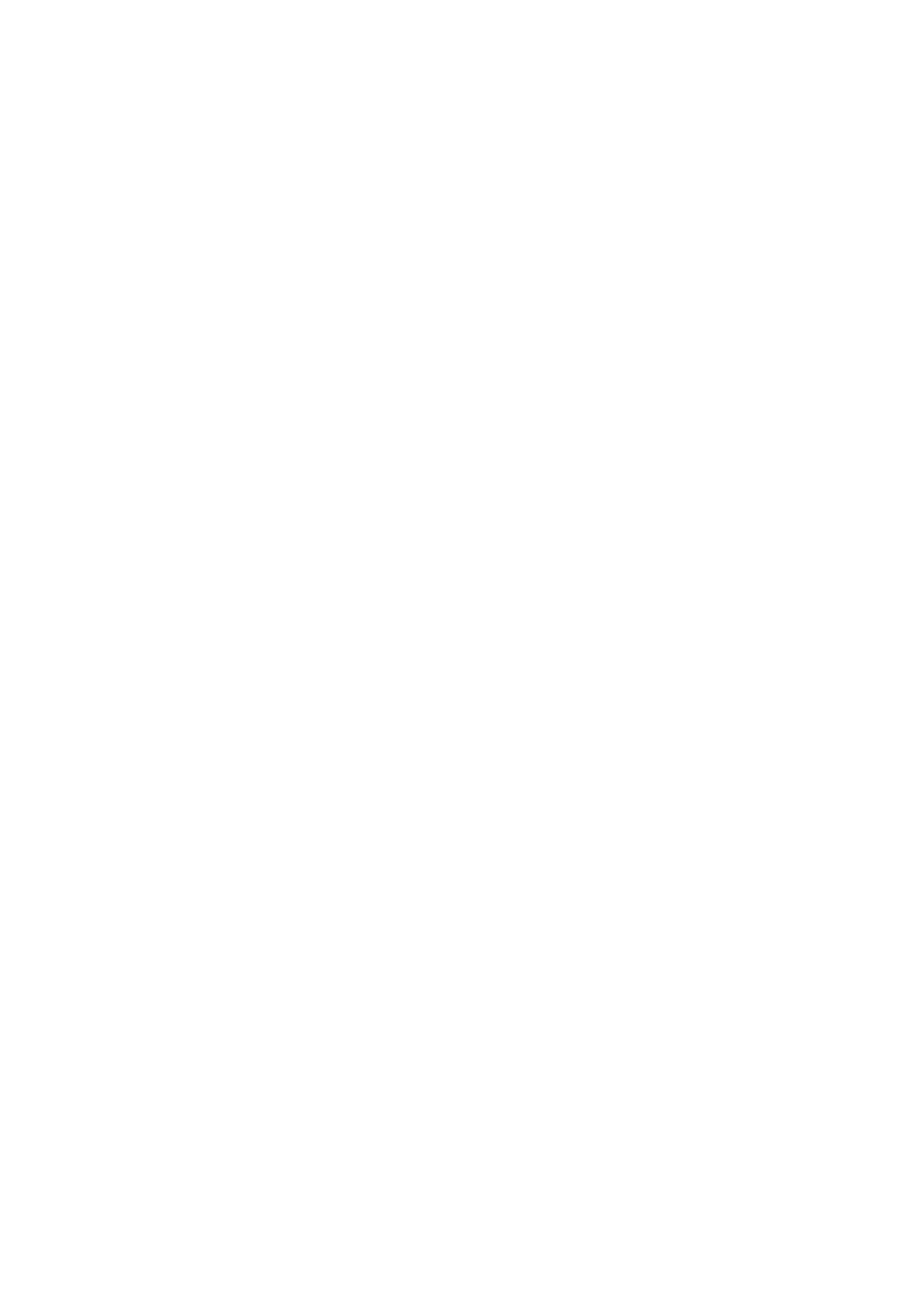# **Part 13A—Priority notices**

## **154—Interpretation**

In this Part—

*instrument* means any document capable of registration in the Lands Titles Registration Office, or in respect of which a record is under an Act directed, required, or permitted to be made in the Register Book, and includes a document that may be registered or recorded in the Register of Crown Leases under [section](#page-50-0) 93.

## **154A—Person who intends to lodge instrument may lodge priority notice**

- (1) A person who intends to lodge an instrument may, on payment of the prescribed fee, lodge in the Lands Titles Registration Office a notice (a *priority notice*) for the purpose of giving priority to 1 or more instruments relevant to the same conveyancing transaction.
- (2) A priority notice must—
	- (a) be in the appropriate form; and
	- (b) identify the instruments to which priority is to be given; and
	- (c) specify the order in which priority is to be given to the instruments identified in the notice; and
	- (d) identify the land to which the notice relates; and
	- (e) include any other information, or be accompanied by any other document, required by the Registrar-General.
- (3) A priority notice may give priority to an instrument to be lodged by the person who lodged the notice or by another person.
- <span id="page-76-0"></span>(4) If a priority notice identifies more than 1 instrument, priority under this Part will only be given to an instrument identified in the notice if all of the identified instruments are lodged in the Lands Titles Registration Office at the same time.
- (5) Subject to [subsection](#page-77-0) (13), a priority notice comes into force when it is lodged and remains in force until it ceases to have effect in accordance with this Part.
- (6) If a priority notice is lodged in the Lands Titles Registration Office in relation to land, nothing prevents the lodgement of a further priority notice in relation to the same land by the person who lodged the earlier notice or by a different person.
- (7) A second or subsequent priority notice lodged in relation to land—
	- (a) may identify 1 or more of the same instruments as identified in an earlier notice (even if the earlier notice is in force); and
	- (b) may identify instruments that have not been identified in an earlier notice.
- (8) If 2 or more priority notices are in force in relation to particular land, the notices are entitled to priority according to the order in which they were lodged in the Lands Titles Registration Office.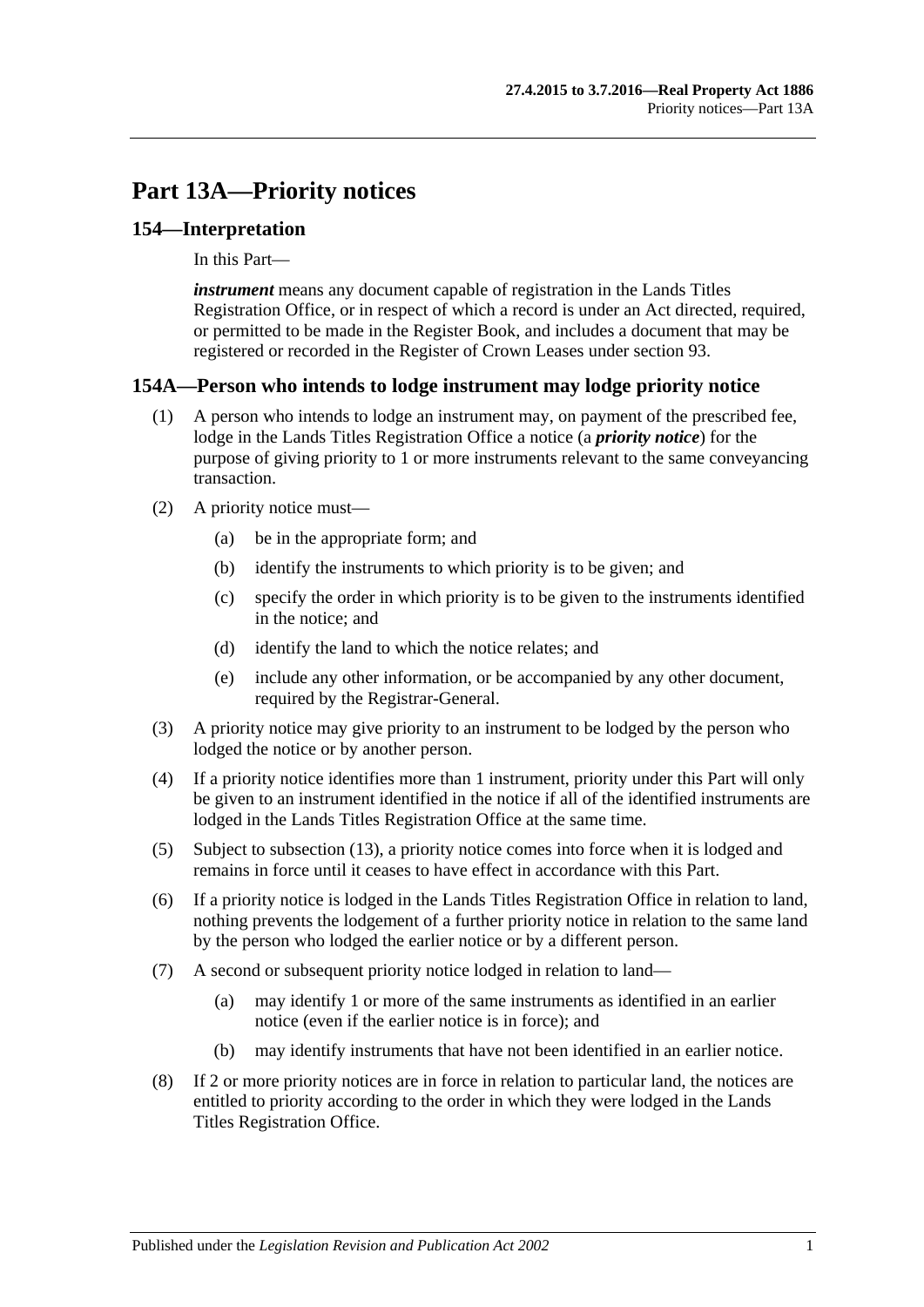- (9) A person lodging a priority notice is not required to provide evidence in support of the content of the notice or his or her eligibility to lodge the notice (but the Registrar-General may require verification of the person's identity in accordance with the verification of identity requirements).
- (10) The Registrar-General is not required to inquire into the content of a priority notice in order to determine whether that content is correct.
- (11) If a priority notice is lodged, the Registrar-General—
	- (a) must—
		- (i) record on the notice the time of receipt of the notice; and
		- (ii) make a record of lodgement of the notice in the Register Book or, if appropriate, the Register of Crown Leases; but
	- (b) is not required to advise the registered proprietor of the land to which the priority notice relates, or any other person, that the notice has been lodged.
- <span id="page-77-1"></span>(12) The Registrar-General may determine that a person is a vexatious lodger of priority notices.
- <span id="page-77-0"></span>(13) A priority notice lodged by a person in relation to whom a determination has been made by the Registrar-General under [subsection](#page-77-1) (12) may be rejected by the Registrar-General and, in that case, the notice is of no effect.
- (14) A priority notice may be lodged in relation to—
	- (a) land wholly comprised in a single certificate of title; or
	- (b) land comprised in more than 1 certificate of title; or
	- (c) a portion of the land comprised in a certificate of title.

## **154B—Effect of priority notice**

- (1) If an instrument affecting land is lodged in the Lands Titles Registration Office or served on the Registrar-General while a priority notice is in force in relation to the land, the instrument may not be registered or recorded in the Register Book or the Register of Crown Leases until the priority notice ceases to have effect.
- (2) However, a priority notice in force in relation to land does not prevent the Registrar-General from registering, recording or giving effect to the following in relation to the land:
	- (a) an instrument identified in the priority notice as an instrument to which priority is to be given (provided the instruments identified in the notice are lodged in accordance with section [154A\(4\)\)](#page-76-0);
	- (b) any other instrument with the written consent of the person who lodged the priority notice;
	- (c) the receipt, removal, extension or withdrawal of a caveat;
	- (d) a statutory order or the cancellation of a statutory order;
	- (e) a statutory authorisation or the cancellation of a statutory authorisation;
	- (f) an order of a court;
	- (g) a warrant of sale;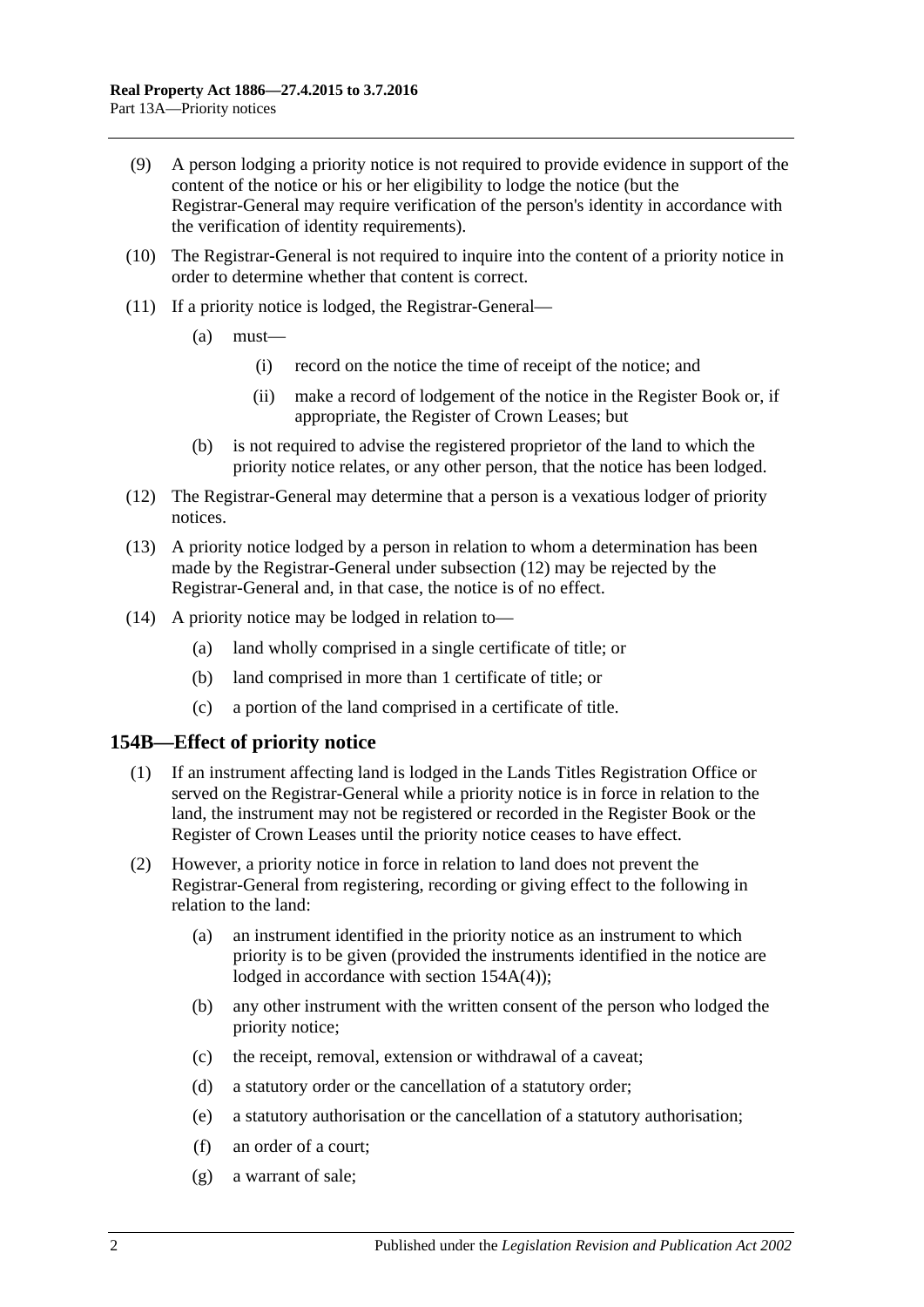- (h) a transfer consequential on a statutory charge, order or authorisation, a warrant of sale or the exercise of a statutory power of sale by a statutory body or officer;
- (i) an instrument lodged by the Crown;
- (j) an instrument relating to an interest in land that, in the opinion of the Registrar-General, would not affect the interest to which the priority notice relates;
- (k) a statutory charge or the discharge, removal or cancellation of a statutory charge;
- (l) a heritage agreement, or the variation or termination of a heritage agreement, under the *[Heritage Places Act](http://www.legislation.sa.gov.au/index.aspx?action=legref&type=act&legtitle=Heritage%20Places%20Act%201993) 1993* or the *[Native Vegetation Act](http://www.legislation.sa.gov.au/index.aspx?action=legref&type=act&legtitle=Native%20Vegetation%20Act%201991) 1991*;
- (m) an agreement, or the rescission or amendment of an agreement, under Part 5 of the *[Development Act](http://www.legislation.sa.gov.au/index.aspx?action=legref&type=act&legtitle=Development%20Act%201993) 1993*;
- (n) an alteration to the South Australian Heritage Register under the *[Heritage](http://www.legislation.sa.gov.au/index.aspx?action=legref&type=act&legtitle=Heritage%20Places%20Act%201993)  [Places Act](http://www.legislation.sa.gov.au/index.aspx?action=legref&type=act&legtitle=Heritage%20Places%20Act%201993) 1993*;
- (o) a worker's lien, or the cessation or withdrawal of a worker's lien, under the *[Worker's Liens Act](http://www.legislation.sa.gov.au/index.aspx?action=legref&type=act&legtitle=Workers%20Liens%20Act%201893) 1893*;
- (p) a notice or acquisition under the *[Land Acquisition Act](http://www.legislation.sa.gov.au/index.aspx?action=legref&type=act&legtitle=Land%20Acquisition%20Act%201969) 1969*;
- (q) an environment performance agreement, or the termination of an environment performance agreement, under the *[Environment Protection Act](http://www.legislation.sa.gov.au/index.aspx?action=legref&type=act&legtitle=Environment%20Protection%20Act%201993) 1993*;
- (r) an Aboriginal heritage agreement, or an agreement varying or terminating an Aboriginal heritage agreement, entered into under the *[Aboriginal Heritage](http://www.legislation.sa.gov.au/index.aspx?action=legref&type=act&legtitle=Aboriginal%20Heritage%20Act%201988)  Act [1988](http://www.legislation.sa.gov.au/index.aspx?action=legref&type=act&legtitle=Aboriginal%20Heritage%20Act%201988)*;
- (s) an access agreement, or the variation of an access agreement, entered into under the *[Recreational Greenways Act](http://www.legislation.sa.gov.au/index.aspx?action=legref&type=act&legtitle=Recreational%20Greenways%20Act%202000) 2000*;
- (t) a management agreement, or the rescission or amendment of a management agreement, entered into under the *[River Murray Act](http://www.legislation.sa.gov.au/index.aspx?action=legref&type=act&legtitle=River%20Murray%20Act%202003) 2003*;
- (u) the amendment or rescission of, or any other dealing with, a statutory encumbrance (within the meaning of Part 19AB) not otherwise mentioned in this subsection;
- (v) an application under this Act by a person to whom land has been transmitted for registration as proprietor of the land;
- (w) any other prescribed instrument, order, agreement or matter or instrument, order, agreement or matter of a prescribed class.
- (3) If, in the opinion of the Registrar-General, it is apparent from the information included in a priority notice that the notice is intended to give priority to a particular instrument, but the instrument is not accurately identified in the notice, the Registrar-General may nevertheless give priority to the instrument as if it had been so identified.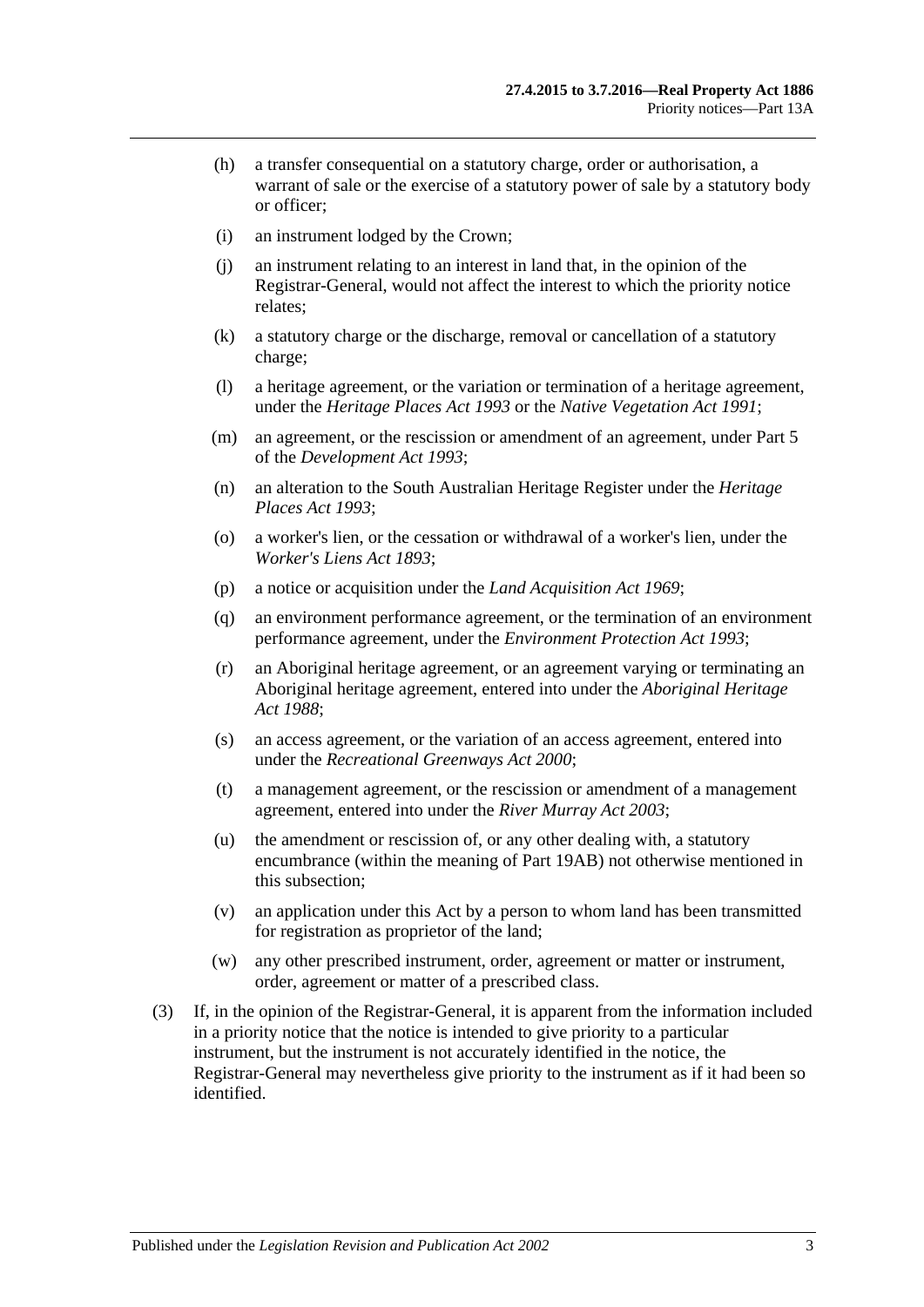(4) Lodgement of a priority notice in relation to a portion of the land comprised in a certificate of title where the land is the subject of a plan of division or a plan of community division that has not been deposited by the Registrar-General does not prevent the Registrar-General from dealing with the application for the division of the land to which the plan relates.

## **154C—Registration of instruments identified in priority notice**

Instruments identified in a priority notice are to be registered in the order in which they are given priority in the notice unless the Registrar-General considers there is good reason for registering the instruments in a different order.

## **154D—Lodging party need not be informed that instrument cannot be registered or recorded**

The Registrar-General is not required to inform a person who lodges an instrument affecting land in relation to which a priority notice is in force that the instrument cannot be registered or recorded in the Register Book or the Register of Crown Leases.

## <span id="page-79-2"></span>**154E—Withdrawal of priority notice**

The person who lodged a priority notice may withdraw the notice by lodging in the Lands Titles Registration Office a notice of withdrawal in the appropriate form.

## <span id="page-79-3"></span><span id="page-79-1"></span>**154F—Cancellation of priority notice by Registrar-General**

- (1) Subject to [subsection](#page-79-0) (2), if the Registrar-General is satisfied, on application by a person with an interest in land in relation to which a priority notice is in force, that the priority notice purports to protect the priority of an instrument that is unlikely to be registered or recorded within 90 days of the day on which the notice was lodged, the Registrar-General may cancel the notice.
- <span id="page-79-0"></span>(2) The Registrar-General must, before cancelling a priority notice under [subsection](#page-79-1)  $(1)$ —
	- (a) give the person who lodged the priority notice written notice of the application and invite the person to provide written submissions in response to the application within a specified period (being a period of not less than 10 days from the day on which notice is given to the person); and
	- (b) have regard to any submissions provided in response to the application within the specified period.

## <span id="page-79-4"></span>**154G—Cessation of priority notice**

- (1) A priority notice ceases to have effect if it is withdrawn under [section](#page-79-2) 154E or cancelled under [section](#page-79-3) 154F.
- (2) If the instruments identified in a priority notice that has not been withdrawn or cancelled are lodged in accordance with section [154A\(4\)](#page-76-0) before the end of the applicable period following the day on which the notice was lodged, the notice ceases to have effect when each of those instruments has been registered, recorded, withdrawn from registration or rejected by the Registrar-General.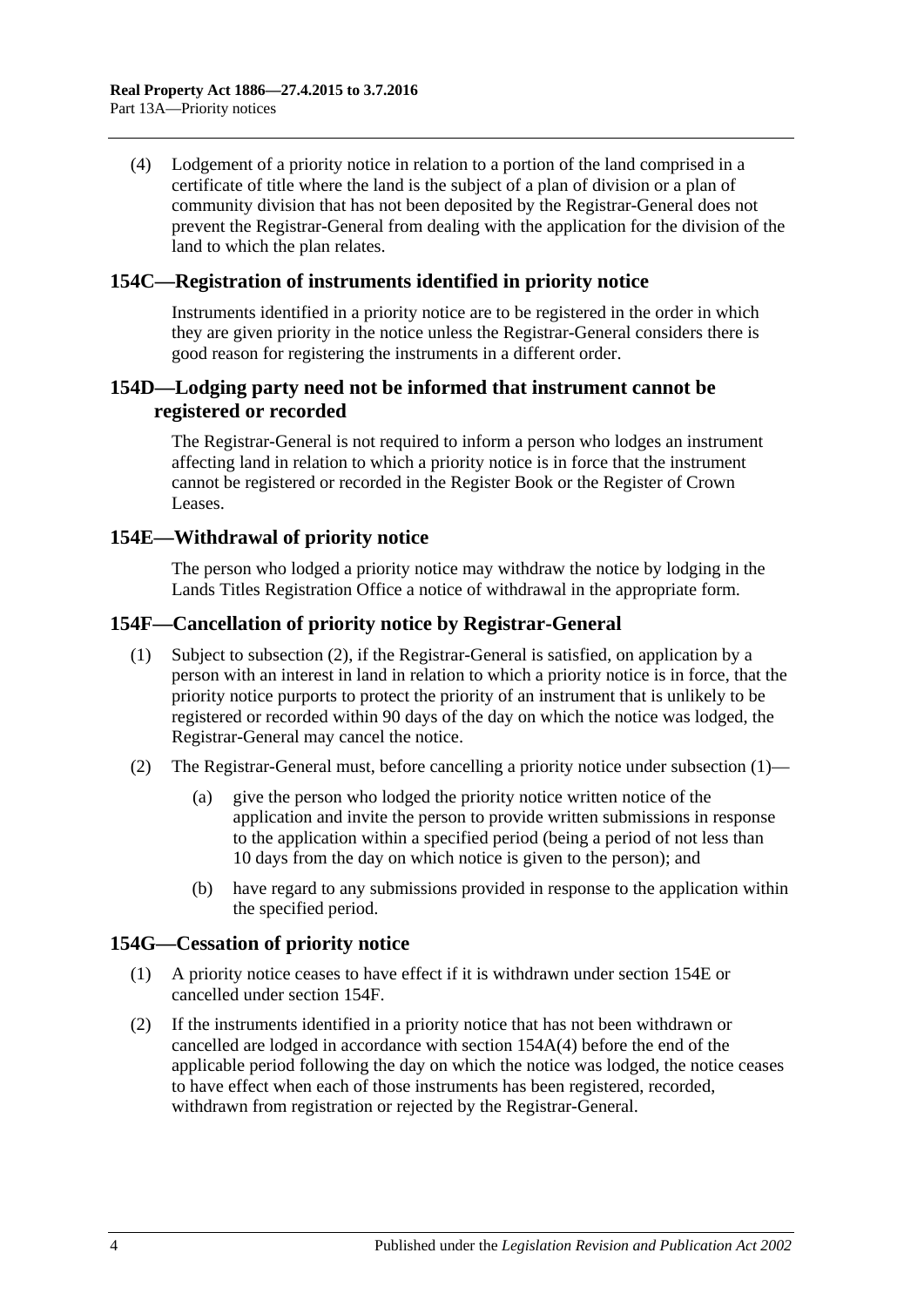- <span id="page-80-0"></span>(3) If the instruments identified in a priority notice that has not been withdrawn or cancelled are not lodged in accordance with section [154A\(4\)](#page-76-0) before the end of the applicable period following the day on which the notice was lodged, the notice ceases to have effect at the end of that period.
- (4) [Subsections \(1\)](#page-79-4) to [\(3\)](#page-80-0) operate subject to any order of the Tribunal under [section](#page-107-0) 221.
- (5) For the purposes of this section, the *applicable period* is—
	- (a) 60 days; or
	- (b) if the Registrar-General has extended the duration of the priority notice under [subsection](#page-80-1) (6)—90 days.
- <span id="page-80-1"></span>(6) The Registrar-General may, on application made by the person who lodged a priority notice, extend the duration of the notice for 30 days.
- (7) However, the duration of a priority notice may not be extended—
	- (a) on an application made after the notice ceases to have effect; or
	- (b) more than once.

## **154H—Registration of instruments after priority notice is no longer in force**

- (1) If an instrument lodged in the Lands Titles Registration Office cannot be registered or recorded because it affects land in relation to which a priority notice is in force, the instrument is to be dealt with when the priority notice ceases to have effect.
- (2) If there are 2 or more such instruments, [section](#page-29-0) 56 applies (despite [section](#page-29-1) 56(1b)) for the purpose of determining the priority of the instruments as between themselves.

## **154I—Civil liability**

- $(1)$  If—
	- (a) a person (the *defendant*) lodges a priority notice in the Lands Titles Registration Office; and
	- (b) another person (the *plaintiff*) suffers loss or damage as a consequence of the notice having been lodged; and
	- (c) the defendant—
		- (i) was not entitled to lodge the notice; or
		- (ii) unreasonably refused or failed to withdraw the notice,

the defendant is liable to compensate the plaintiff for the loss or damage.

- (2) The Court may, in proceedings under this section, require the defendant to pay an amount, determined by the Court, in the nature of exemplary damages.
- (3) The defendant in proceedings under this section bears the onus of proving that he or she was entitled to lodge the priority notice or that he or she did not unreasonably refuse or fail to withdraw the notice.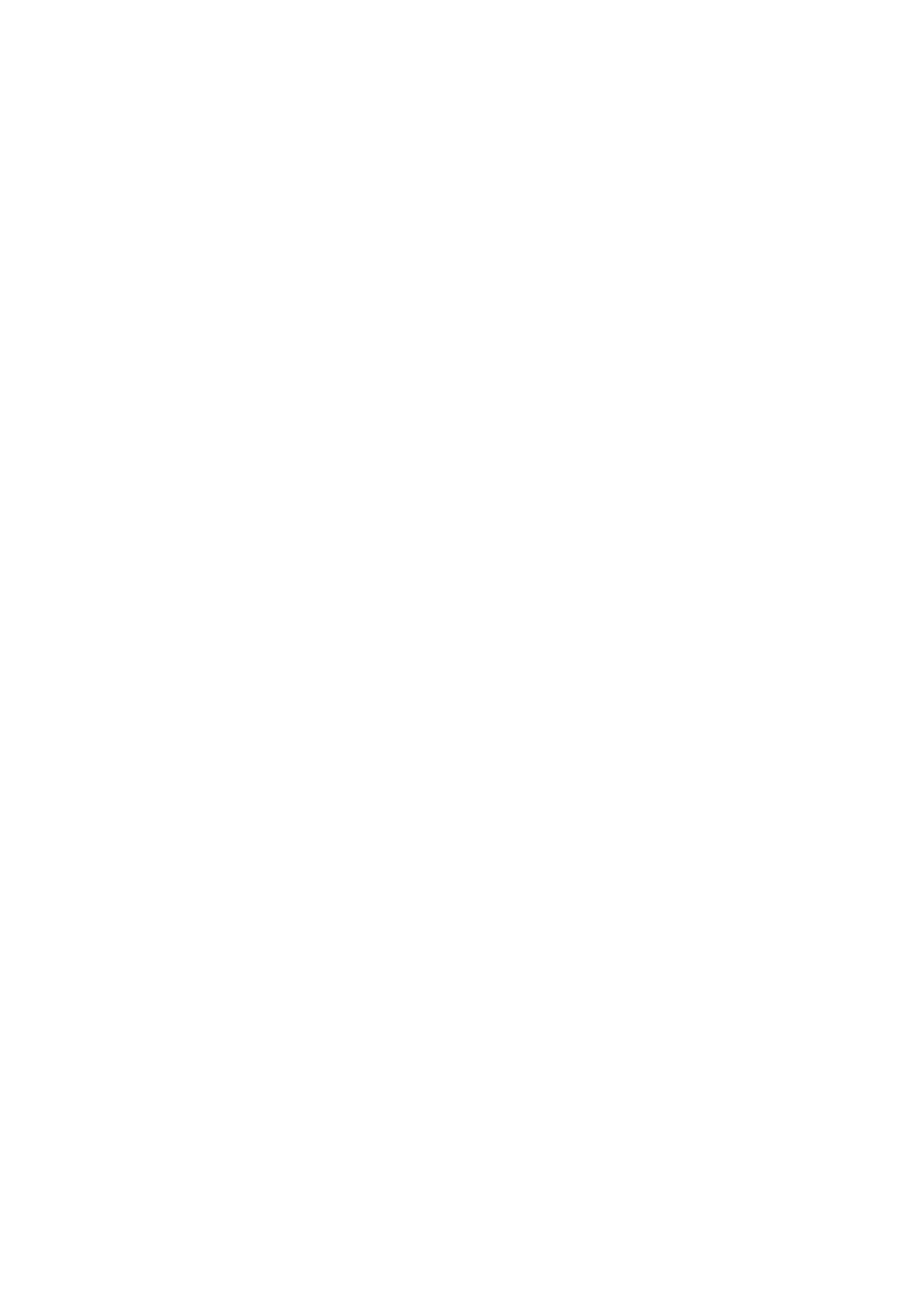# **Part 14—Powers of attorney**

## **155—Power of attorney**

Any person may before, as well as after, becoming the registered proprietor of any land under the provisions of this Act, by power of attorney, authorise any person to act for him, in making applications to bring any land under the provisions of this Act, and to execute all or any instruments that may be necessary for giving effect to any dealing with any land.

# **156—Deposit of duplicate or attested copy**

A duplicate or an attested copy of such power of attorney shall be deposited with the Registrar-General, who shall compare the same with original, and shall file such duplicate or attested copy in his office, and note thereon the date and hour of its deposit with him.

# **157—Revocation of power of attorney**

The grantor of any such power of attorney may revoke the same by executing an instrument in the appropriate form; and the Registrar-General shall enter a note of such revocation, when produced to him, and the day and hour of its production, on the duplicate or copy of the power of attorney filed in his office; and from and after the date of such entry the Registrar-General shall not give effect to any application or other instrument executed pursuant to such power of attorney.

# **158—Power of attorney heretofore given**

All powers of attorney heretofore given containing powers to make and execute any of the applications and instruments above enumerated, shall be as valid and may be acted upon and revoked in the same manner as if given under this Act.

## **159—Entry of death of grantor**

The Registrar-General shall, upon proof to his satisfaction of the death of any grantor of a power of attorney, make an entry of such death upon the duplicate or copy of the power of attorney filed in his office.

## **160—Instruments executed before entry of revocation or death to be valid**

All instruments executed under any power of attorney before the entry of the revocation thereof, or of the death of the grantor as hereinbefore provided, shall be valid notwithstanding such revocation or death.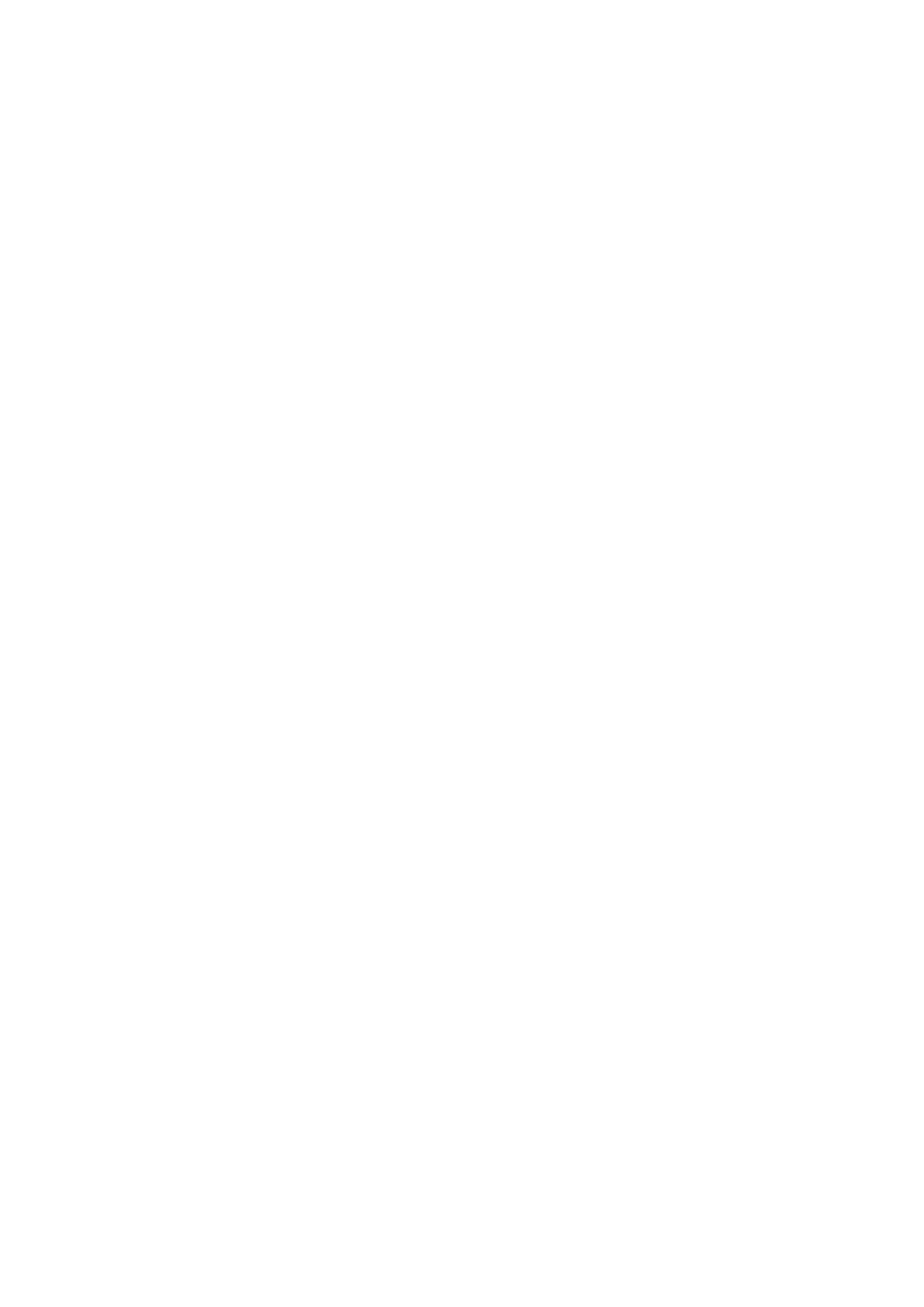# **Part 15—Trusts and transmissions**

## **161—Trusts contained in grant from the Crown to be inserted in certificate as in original grant**

Whenever any grant from the Crown shall contain the particulars of any trust for public purposes, every certificate issued in respect of the same land, or any part thereof, while such trusts subsist and affect such land, shall contain the like particulars of trust as were contained in the original grant.

## **162—No particulars of trust to be entered in Register Book but trust instrument may be deposited**

The Registrar-General shall not, except as aforesaid, make any entry in the Register Book of the particulars of any trust, nor shall any instrument be registered under this Act, which declares or contains trusts relating to land under the provisions of this Act, but any such instrument, or a duplicate or attested copy thereof, may be deposited with the Registrar-General for safe custody and reference, and such instrument may be deposited in the General Registry Office pursuant to the *[Registration of Deeds](http://www.legislation.sa.gov.au/index.aspx?action=legref&type=act&legtitle=Registration%20of%20Deeds%20Act%201935)  Act [1935](http://www.legislation.sa.gov.au/index.aspx?action=legref&type=act&legtitle=Registration%20of%20Deeds%20Act%201935)*, or any other Act relating to the deposits of deeds in the Registry Office, and may include as well land under the provisions of this Act, as land which is not under the provisions hereof: Provided that nothing herein contained shall prevent the registration of any instrument which would otherwise be valid in which a reference may be made to the instrument so deposited as aforesaid; nor shall such reference operate as notice of the particulars of the trusts declared or contained in the deposited instrument, but in the absence of caveat the registered proprietor shall, for the purpose of sale, mortgage, or contract for valuable consideration be deemed to be the absolute proprietor of such land freed from the said trusts.

## **163—Insertion of the words "with no survivorship" in instruments**

Where an instrument grants or transfers an estate or interest in land, to two or more persons, as joint proprietors, intended to be held by them as trustees, it shall be lawful for a party to the instrument to insert in it the words "with no survivorship"; and the Registrar-General shall in such case include such words in the memorial of such instrument to be entered by him in the Register Book; and shall also enter the same words in some conspicuous place upon any certificate issued to such joint proprietors, pursuant to such instrument.

## **164—Trustees may authorise insertion of those words**

Any two or more persons registered as joint proprietors of any estate or interest in land held by them as trustees, may, by writing under their hands, authorise the Registrar-General to enter the words "with no survivorship" upon the original certificate evidencing their title to such estate or interest, in the Register Book.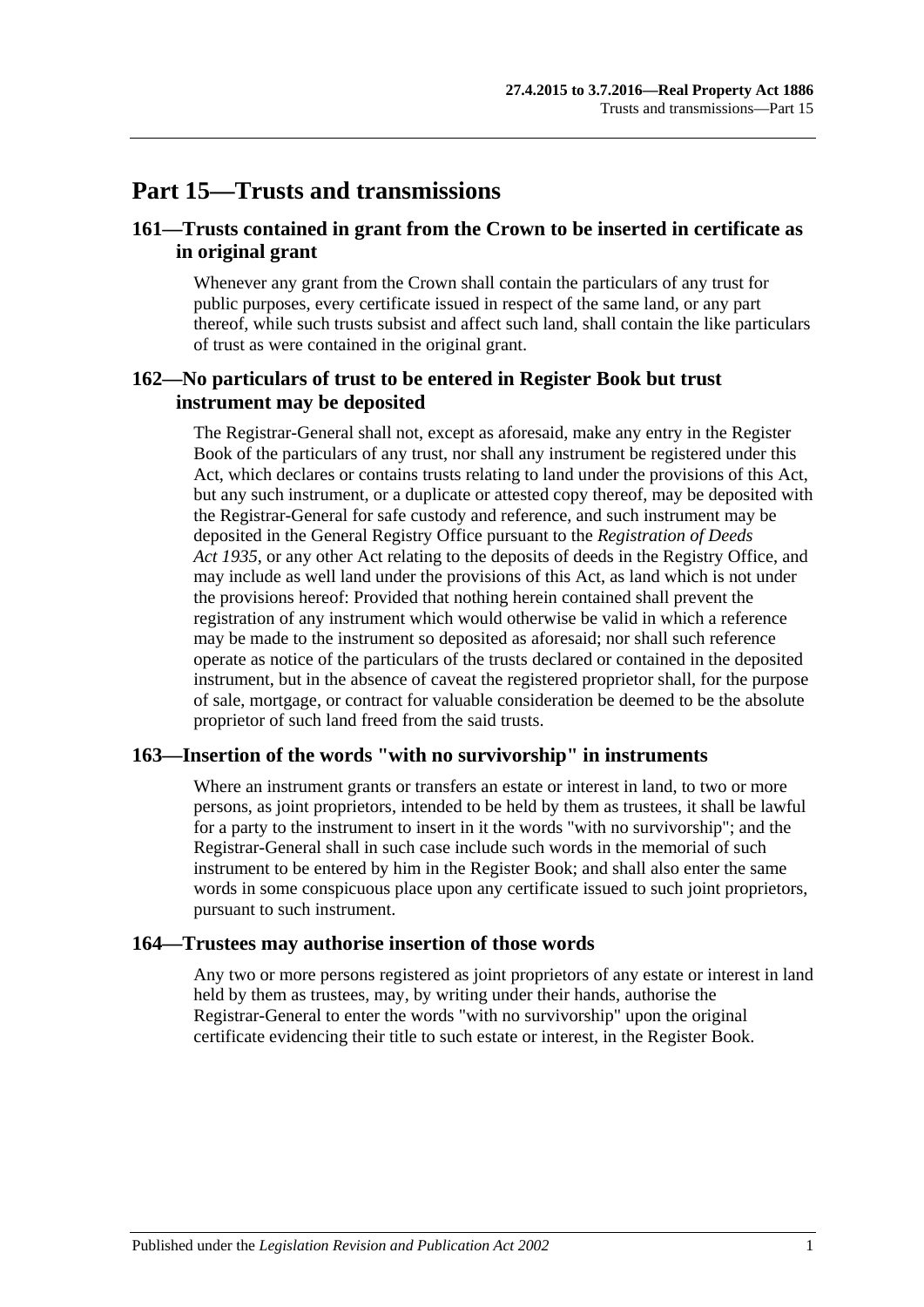## **165—Effect of entry**

After any such entry as in the last two sections mentioned has been made by the Registrar-General in the Register Book, it shall not be lawful for any less number of joint proprietors than the number then registered to transfer or otherwise deal with the said estate, or interest, without obtaining an order of the Court: Provided that, if it be intended not to apply the said restriction until the trustees registered as such proprietors be reduced below a certain specified number, words indicative of such intention may be entered in like manner, and in that case the power of disposition by survivors shall continue until the number be so reduced.

## **166—Court may direct notice to be published before order is made**

The Court may, before making any such order as aforesaid, direct notice of the intention to apply for such order to be given, either by public advertisement or otherwise, and may appoint a period within which any person interested may show cause why such order should not be made.

## **167—Court may protect persons interested**

The Court may in such order give directions for the transfer of such estate, or interest, to any new proprietor or proprietors, solely or jointly, with, or in the place of, any existing proprietor or proprietors, or may make such order in the premises as may be just for the protection of the persons beneficially interested in such estate, or interest, or in the proceeds thereof; and upon any such order being deposited with the Registrar-General, he shall make such entries and perform such acts as in accordance with the provisions of this Act may be necessary for the purpose of giving effect to such order.

## **168—Survivors may nevertheless perform duties or transfer to new trustees**

Nothing hereinbefore contained shall prevent the surviving or remaining trustee or trustees from exercising all the powers and duties of the trust other than in regard to transfers and dealings under this Act, nor from so transferring the land as to give effect to any valid appointment of a new trustee or new trustees. And so far as shall be necessary to ascertain the sufficiency of any such appointment, it shall be lawful for the Registrar-General to refer to the provisions of any instrument relating to the trust, notwithstanding the same be not registered.

## **169—Disclaimers**

- (1) Any person (in this section called the *disclaimant*), whether a trustee or not, who claims that he has been registered, without his consent, as proprietor of any estate or interest in land, may execute and lodge with the Registrar-General a deed or other instrument of disclaimer of that estate or interest.
- (2) If the disclaimant has been registered as proprietor of any estate or interest, the Registrar-General shall give notice by post of the lodging of the instrument of disclaimer, to all other persons whose names appear on the Register Book, and who, in the Registrar-General's opinion, may be affected by the disclaimer.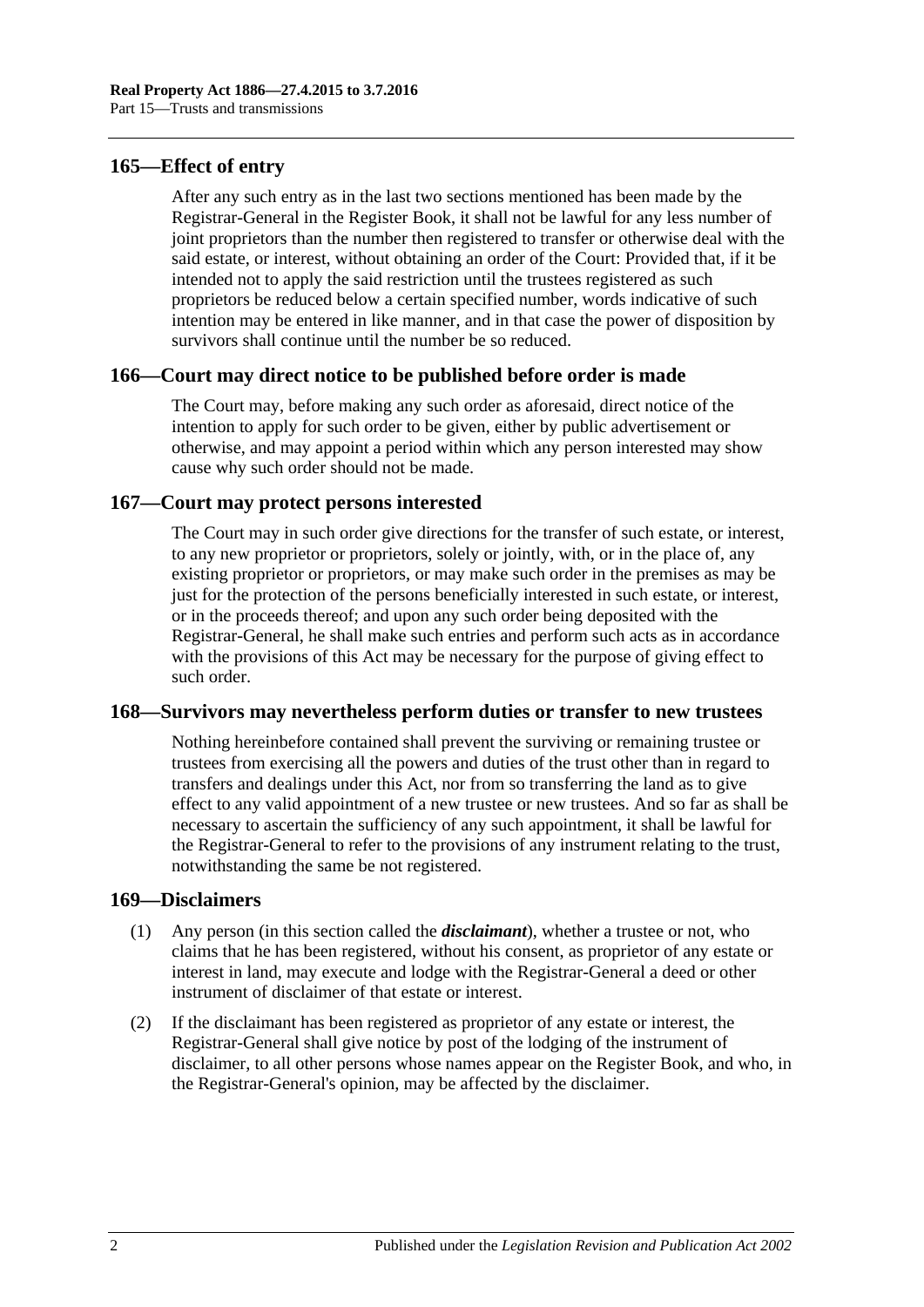- (2a) In the notice the Registrar-General shall specify a day, not earlier than twenty-one days after the day on which the notice would be delivered to the addressee in the ordinary course of post, on or before which the person to whom it is given may lodge with the Registrar-General a notice of objection to the registration of the instrument of disclaimer.
- (3) If no notice of objection is so lodged and the Registrar-General is satisfied that the disclaimant was registered without his consent, the Registrar-General shall give effect to the disclaimer by making such entries, alterations and corrections in the Register Book and on any certificate as are necessary for that purpose, and by cancelling any certificate or other instrument of title which it is necessary to cancel.
- <span id="page-86-1"></span>(4) If no notice of objection is lodged but the Registrar-General is not satisfied that the disclaimant was registered without his consent—
	- (a) the Registrar-General shall not take any steps to give effect to the instrument of disclaimer except pursuant to an order of the Supreme Court obtained as hereinafter provided;
	- (b) the Registrar-General shall give notice by post to the disclaimant of the fact that he does not intend to give effect to the instrument of disclaimer except pursuant to such an order.
- <span id="page-86-2"></span><span id="page-86-0"></span>(5) If any notice of objection is lodged on or before the day specified by the Registrar-General—
	- (a) the Registrar-General shall not take any steps to give effect to the instrument of disclaimer except pursuant to an order of the Supreme Court obtained as hereinafter provided;
	- (b) the Registrar-General shall give notice by post to the disclaimant of the fact that an objection to the disclaimer has been lodged.
- (6) A disclaimant who has received a notice under [paragraph](#page-86-0) (b) of [subsection](#page-86-1) (4) of this section, or a notice of objection under [subsection](#page-86-2) (5) of this section, may apply to the Supreme Court by originating summons for an order that the Registrar-General take such action as is necessary to give effect to the instrument of disclaimer and upon such an application the Court may make any order which it deems just.
- (7) Nothing done under this section shall release any person from any trust or other liability, if he has acted in the trust or by his own act incurred the liability.

## **170—Transmission by bankruptcy or statutory assignment**

Upon the registered proprietor of any estate or interest in land becoming bankrupt or making a statutory assignment, the Official Receiver (if no trustee has been appointed) or the trustee of such bankrupt or assignor shall be entitled to be registered as proprietor of such estate or interest.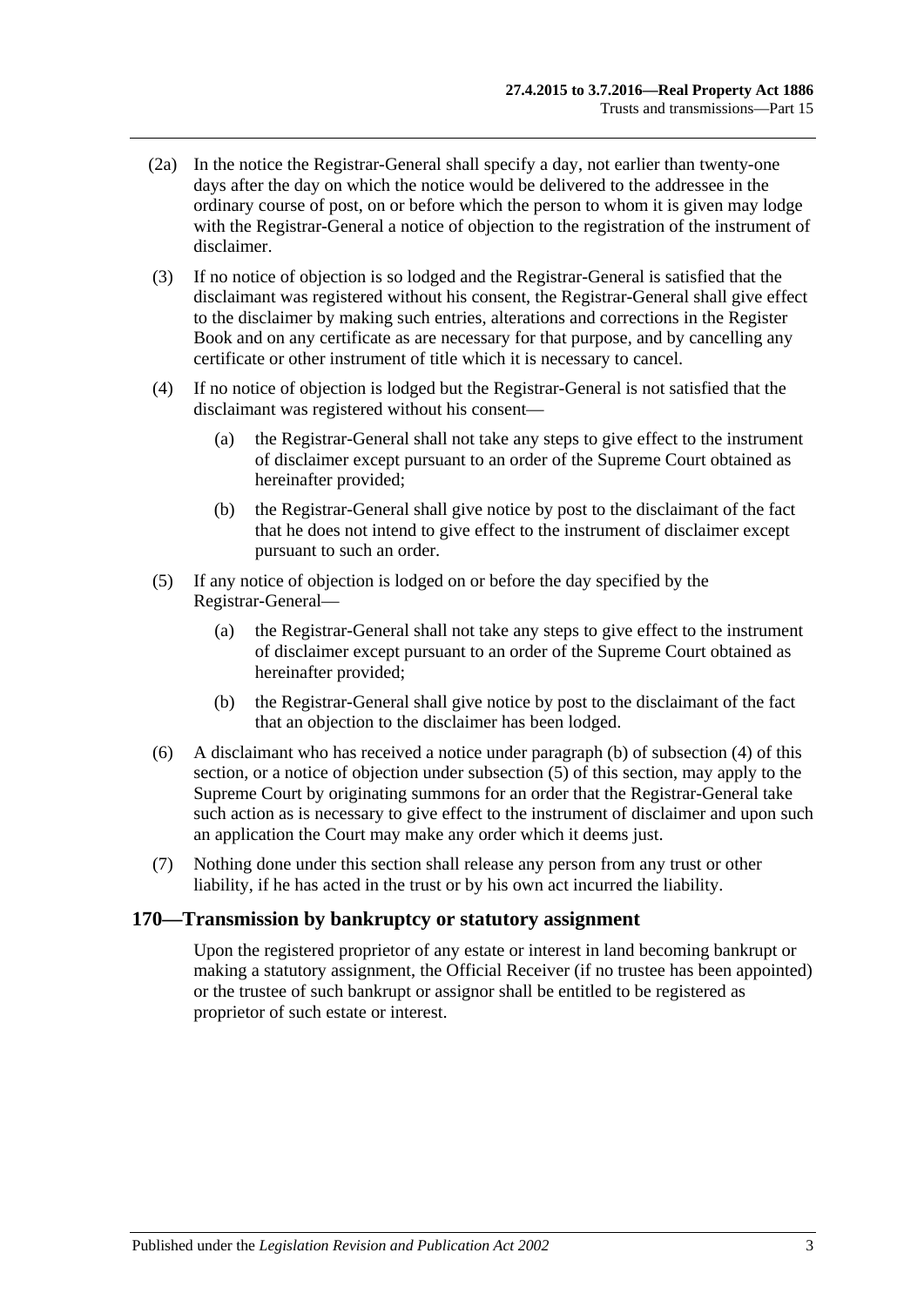# **171—Transmission to be entered in Register Book**

The Registrar-General shall in any such case, upon being furnished with evidence of the bankruptcy and the non-appointment of a trustee, or of the appointment of or assignment to the trustee, accompanied by an application in writing, under the hand of the Official Receiver or trustee, to be registered as proprietor of the estate or interest to be therein specified and described, shall enter in the Register Book a memorandum notifying the bankruptcy or the appointment of or assignment to the trustee, as the case may require, and upon such entry being made the Official Receiver or trustee shall be the registered proprietor of the estate or interest of the bankrupt or assignor in such land.

# **172—Proceedings in case assignment declared void**

If any such statutory assignment shall afterwards be declared fraudulent and void by any Court having jurisdiction in bankruptcy, and the assignor shall thereupon become bankrupt, the Registrar-General shall, upon being furnished with evidence thereof, and of the appointment or non-appointment of a trustee under such bankruptcy, enter in the Register Book a memorandum notifying the same, and thereupon the Official Receiver, or the trustee under such bankruptcy, as the case may be, shall be the registered proprietor of the estate and interest of the bankrupt and of the trustee under such assignment in the land.

# **173—Bankruptcy or assignment of lessee**

In any case where the registered proprietor of a lease has heretofore, or shall hereafter, become bankrupt, or has heretofore made or shall hereafter make, a statutory assignment—

## (a) **If lease not subject to mortgage or encumbrance**

if such lease be not mortgaged or encumbered under the provisions of this Act, the Registrar-General shall, upon the application in writing of the lessor accompanied by a statement in writing, signed by the Official Receiver or the trustee under such bankruptcy or assignment, certifying his refusal to accept such lease, enter in the Register Book a note of such refusal, and such entry shall operate as a surrender of such lease;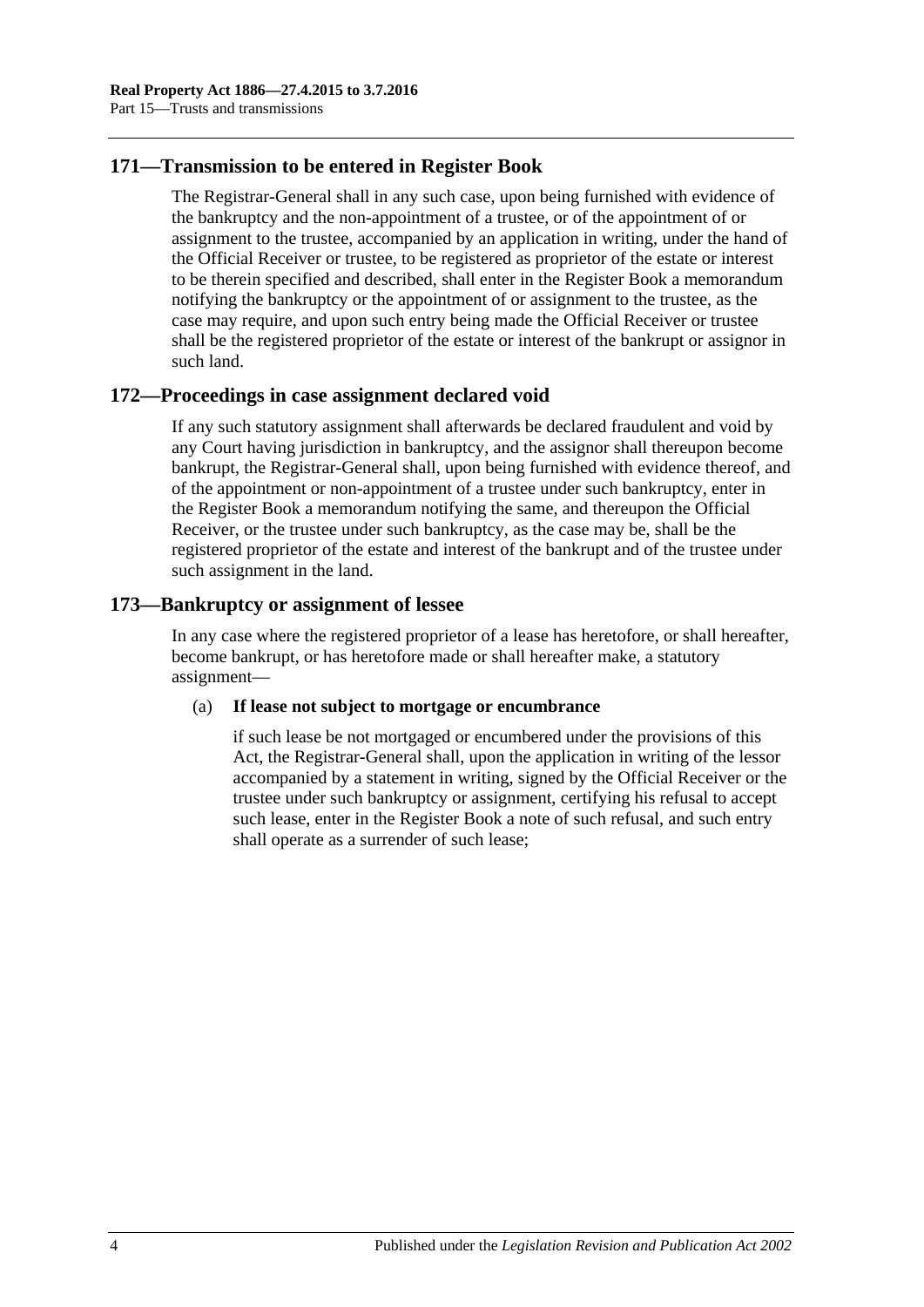#### (b) **Mortgagee or encumbrancee of the leasehold interest of a bankrupt or assignor may be entered as transferee of a lease**

if such lease be mortgaged or encumbered, the Registrar-General shall, upon the application in writing of any mortgagee or encumbrancee, accompanied by a statement in writing signed by the Official Receiver, or the trustee under such bankruptcy or assignment, certifying his refusal to accept such lease, or by proof that the Official Receiver or trustee has neglected or refused to certify such refusal or to become registered as proprietor of such lease within one month after being thereunto required by notice in writing given to him by the mortgagee or encumbrancee, enter in the Register Book a note of such refusal or neglect, and such entry shall operate as a foreclosure, and the estate or interest of the bankrupt or assignor in such lease shall thereupon vest in such mortgagee or encumbrancee, free from all other charges subsequent to his mortgage or encumbrance, and such mortgagee or encumbrancee shall thereupon be deemed to be the registered proprietor of such estate or interest, and shall, while he remains such registered proprietor, be subject to and liable for the same requirements and liabilities to which he would have been subject and liable if named in the lease originally as lessee;

#### (c) **Protection to subsequent mortgagees and encumbrancees**

no such entry shall be made unless it be proved to the satisfaction of the Registrar-General that the applicant mortgagee, or encumbrancee, has given fourteen days' notice in writing of his intended application to every subsequent mortgagee or encumbrancee of the lease, or has obtained his written consent; and any such subsequent mortgagee or encumbrancee shall be entitled to pay to the applicant mortgagee or encumbrancee the amount due to him under his mortgage or encumbrance, with costs, at any time before foreclosure, and shall thereupon be entitled to a transfer from him of such mortgage or encumbrance;

## (d) **Where Official Receiver, trustee, and mortgagee neglect to become proprietors**

if the Official Receiver or the trustee under the bankruptcy or assignment shall certify his refusal to accept the lease, or shall neglect or refuse to become registered as proprietor of the lease, within, one month after having been thereunto required by notice in writing given to him by the lessor, and the mortgagees or encumbrancees (if any) of the lease shall neglect or refuse to have an entry operating as a foreclosure made in the Register Book under the provision in that behalf hereinbefore contained within the period of two months after having been thereunto required by notice in writing given to them by the lessor, the Registrar-General shall, upon the application in writing of the lessor, and, upon proof of such certificate or such neglect or refusal as aforesaid, enter in the Register Book a note of such neglect or refusal, and every such entry shall operate as a surrender of such lease.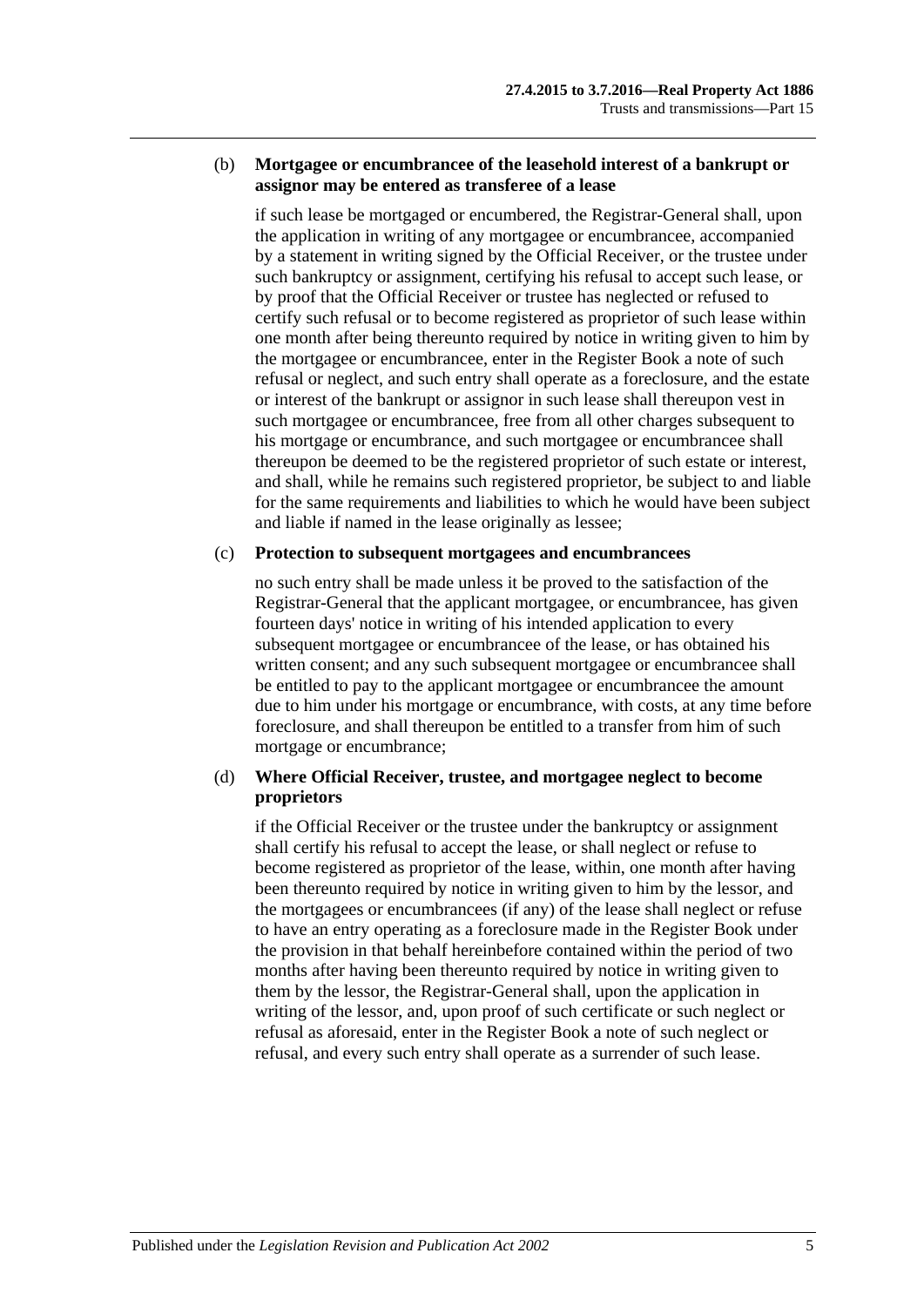## **174—Entry of surrender or foreclosure not to prejudice cause of action**

Under the preceding provisions as regards a lessee becoming bankrupt or making a statutory assignment, no entry of surrender or foreclosure respectively shall prejudice any cause of action in respect of any breach or non-observance of any covenants in such lease, encumbrance, or mortgage respectively contained or implied which shall have accrued previously to such lessee becoming bankrupt or making a statutory assignment.

## **175—Transmission of estate of deceased persons**

On the death of the registered proprietor of any estate or interest in land, his estate or interest shall be transmitted to his executor or administrator, or to the Public Trustee in any case where the Court shall make an order authorising the Public Trustee to administer the estate of the deceased registered proprietor.

## **176—Application to be made in such case**

The executor, administrator or Public Trustee shall, before dealing with such estate or interest, make application in writing to the Registrar-General to be registered as proprietor, and shall produce to the Registrar-General the duplicate certificate and the probate or letters of administration, or the order of the Court authorising the Public Trustee to administer the estate of the deceased registered proprietor, or a copy of the probate, letters of administration, or order, as the case may be.

## **177—Particulars of application to be recorded**

The Registrar-General must record details relating to the application in the Register Book and on the duplicate certificate of title for the land.

## **178—Effect of such entry**

Upon such entry being made in the Register Book, the executor, administrator, or Public Trustee, as the case may be, shall be the registered proprietor of such estate or interest, and his title shall relate back to and take effect from the date of the death of the deceased registered proprietor.

## **179—Where 2 or more executors or administrators, all must concur**

Where probate or letters of administration shall be granted to more persons than one, all of them for the time being shall concur in every instrument relating to the land of the deceased registered proprietor.

# **180—Person registered in place of deceased, bankrupt, or assigning proprietor, to be proprietor of land for purpose of dealing**

Any person registered in place of a deceased registered proprietor, or as Official Receiver or as trustee of a registered proprietor becoming bankrupt or making a statutory assignment, shall hold the land in respect of which he is so registered upon the trusts, and for the purposes for which the same is applicable by law; but shall, for the purpose of any dealing with such land, be deemed to be the absolute proprietor thereof.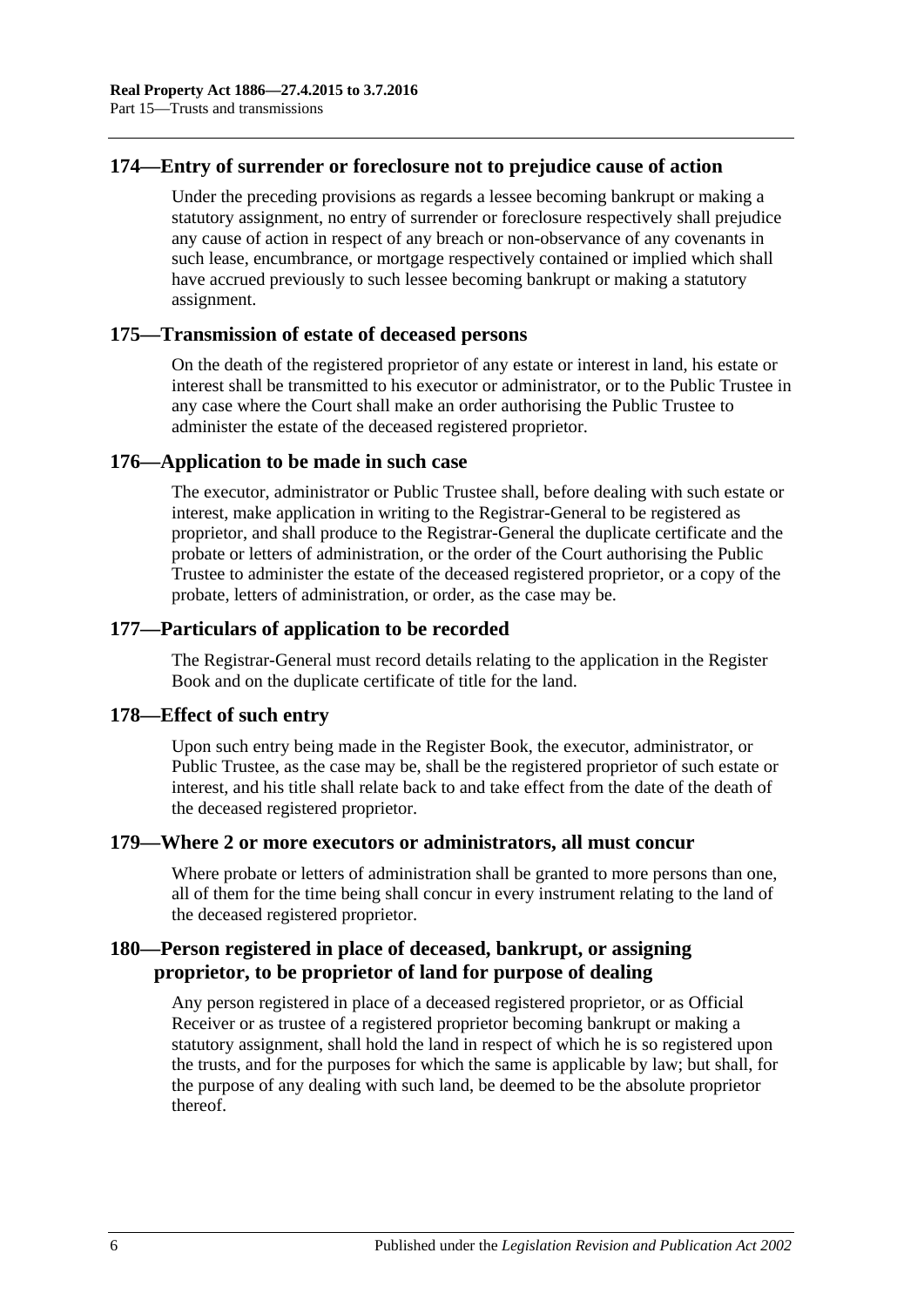## **181—Proceedings when executor etc refuse to transfer**

Whenever an executor, or administrator, or the Public Trustee, is registered as proprietor of any land, and shall refuse, or, after tender of a transfer, unnecessarily delay to transfer such land to the devisee, next of kin, heir-at-law, or other person entitled thereto, the person claiming to be entitled to the land may apply to the Court for an order that the executor, administrator, or Public Trustee shall transfer the said land to him.

## **182—Court may order transfer to person entitled**

The Court may either refuse such application, with or without costs, to be paid by the applicant, or may make an order for the transfer, and may direct the transferor personally to pay all the costs of such application and any damages the person aggrieved may have sustained, or may order such costs to be paid out of the estate of the deceased registered proprietor, or in such other manner as the Court may think proper.

## **183—Court may decide question of title etc**

The Court may, on any such application, decide on questions relating to the title of any person party to the application or proceeding, and generally may decide any question that it may be necessary or expedient to decide for the purpose of ordering the land to be transferred, or may direct an action to be brought or an issue to be tried in which the rights of the parties may be decided, or any question of law settled.

## **184—Order of Court vesting land**

Where the registered proprietor of land holds the land on trust and the Court, by order, vests the land in another person, the Registrar-General must, on being served with a copy of the order, enter details relating to the order in the Register Book and on the duplicate certificate of title for the land and upon such entry the land will vest in the new proprietor.

# **185—Action may be brought by person claiming beneficial interest in name of trustee**

Every trustee who shall be registered as proprietor of any land, shall, on being indemnified, be bound to allow his name to be used by any beneficiary, or person claiming an estate or interest in the land, as plaintiff or defendant in any action for recovery of possession of the land or any part thereof. And, in case there shall be any dispute as to the sufficiency of any indemnity, the same shall be decided by the Master of the Court.

## **186—Purchases from registered proprietor not to be affected by notice**

No person contracting or dealing with, or taking or proposing to take a transfer or other instrument from the registered proprietor of any estate or interest in land shall be required, or in any manner concerned, to inquire into or ascertain the circumstances under, or the consideration for, which such registered proprietor or any previous registered proprietor of such estate or interest is or was registered, or to see to the application of the purchase-money, nor be affected by notice direct or constructive of any trust or unregistered interest, any law or equity to the contrary notwithstanding.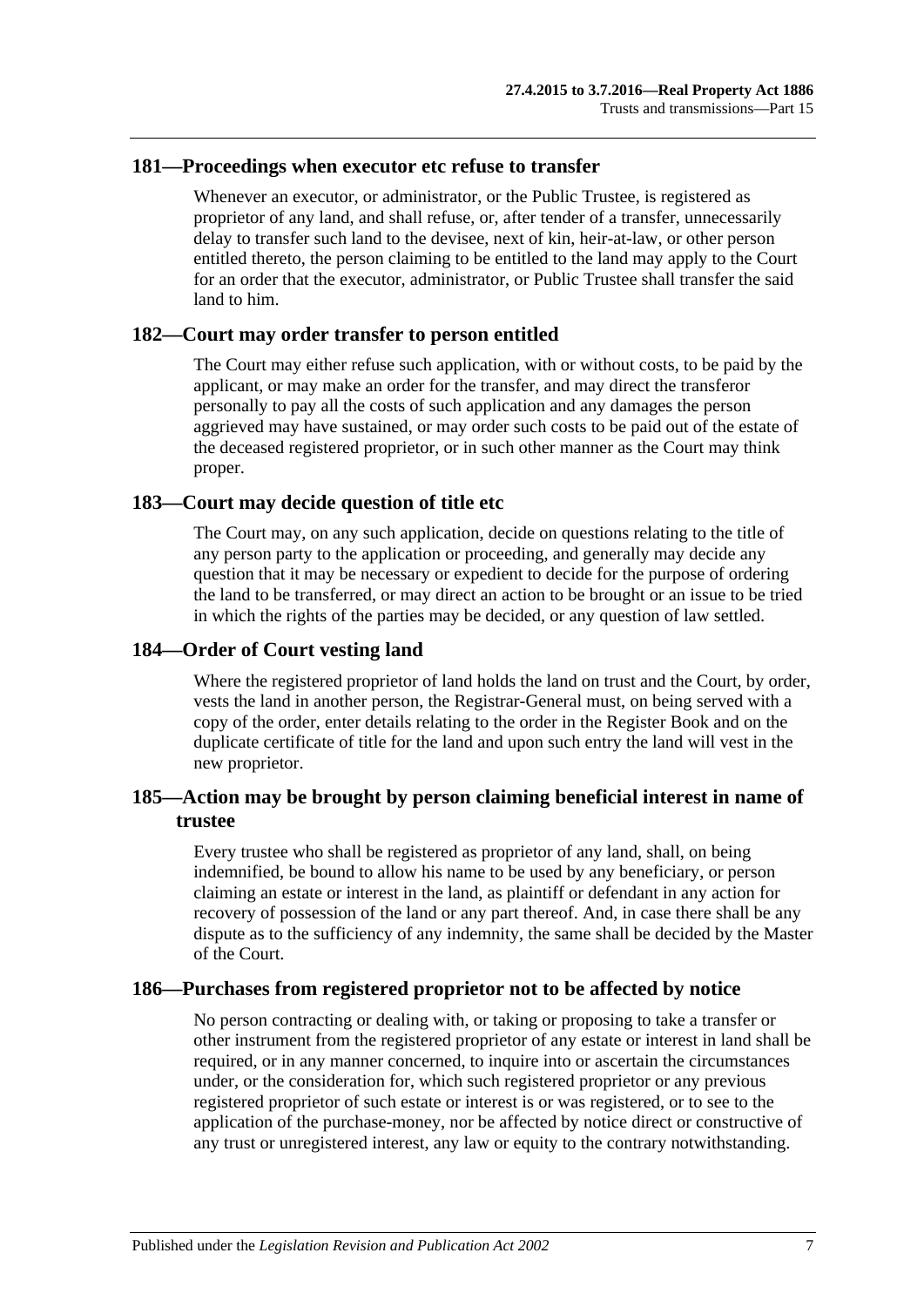## **187—Except in case of fraud**

The last preceding section shall not protect any person who has acted fraudulently or been a party to fraud, but the contracting, or dealing, or taking, or proposing to take a transfer or other instrument as aforesaid, with actual knowledge of any trust, charge, or unregistered instrument, shall not of itself be imputed as fraud.

## **188—Registration of survivor of joint proprietors, and of remainder-man entitled to estate in possession**

Upon the death of any person registered together with any other person as joint proprietor of any estate or interest in land, or when the life estate in respect of which any certificate has been issued has determined, and the registered estate next in remainder or reversion has become vested in possession, or the person to whom such certificate for a life estate has been issued has become entitled to the land for an estate in fee-simple in possession, the Registrar-General shall, upon the application of the person entitled, and upon proof to his satisfaction of any such occurrence as aforesaid, make an entry thereof in the Register Book, and thereupon such person shall be the registered proprietor of the estate or interest to which he is entitled, as if the same had been transferred to him.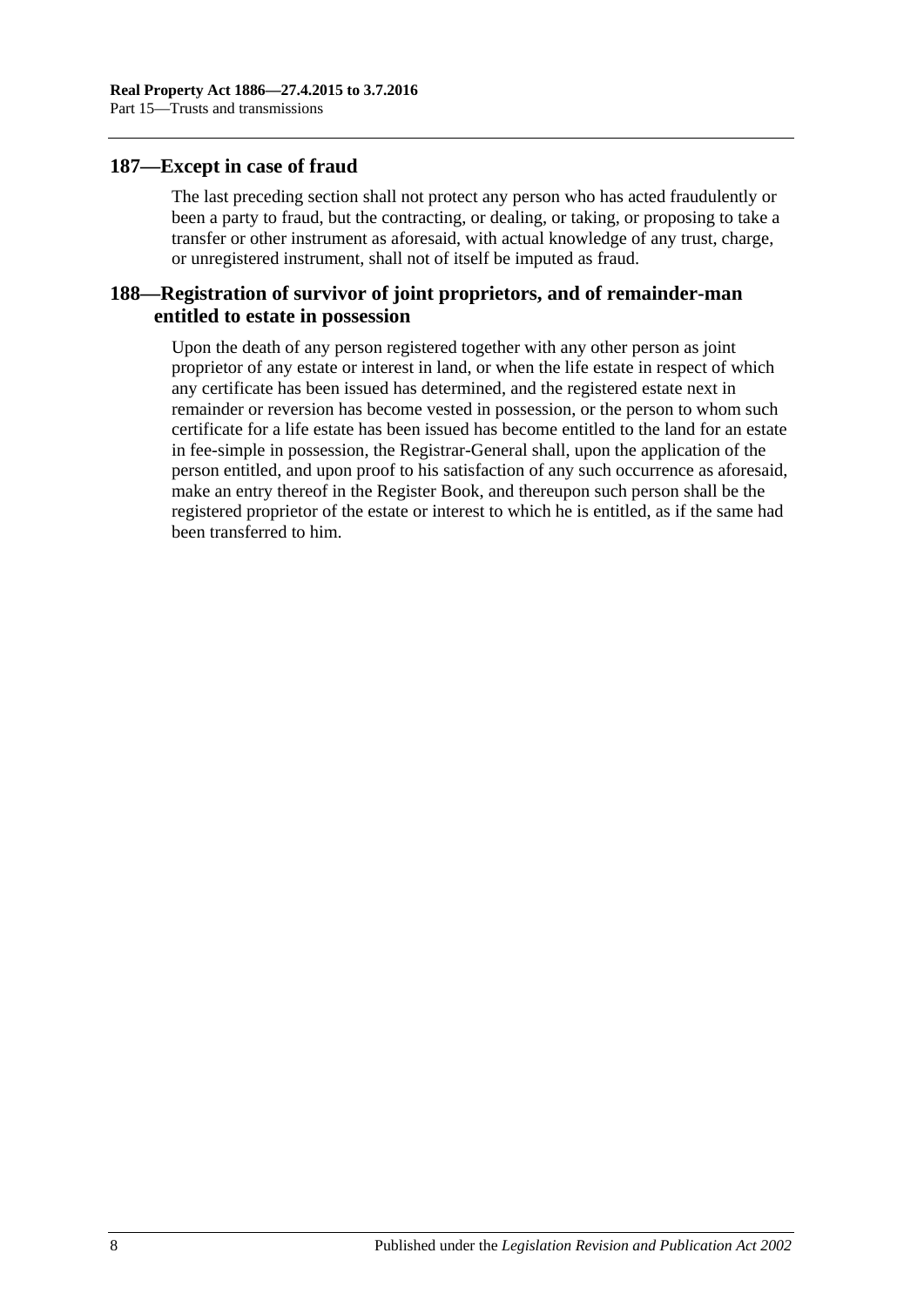# **Part 16—Caveats**

## **191—Caveats**

Any settlor of land or beneficiary claiming under a will or settlement, or any person claiming to be interested at law or in equity, whether under an agreement, or under an unregistered instrument, or otherwise howsoever in any land, may lodge a caveat in the Lands Titles Registration Office forbidding the registration of any dealing with such land, either absolutely or unless such dealing shall be expressed to be subject to the claim of the caveator, or to any conditions conformable to law expressed therein:

## (a) **Form of caveat**

a caveat shall be in the appropriate form, and shall be under the hand and verified by the declaration of the caveator or his agent, and shall contain an address within South Australia to which notices may be sent or at which proceedings may be served;

#### (b) **Registrar-General to make memorandum of receipt**

upon the receipt of a caveat the Registrar-General shall make a memorandum thereon of the date and hour of the receipt thereof, and shall enter a memorandum thereof in the Register Book, and shall forthwith send a notice of such caveat through the post office to the person against whose title such caveat shall have been lodged, directed to his address appearing in the Register Book;

## (c) **Not to register dealings contrary to caveat**

so long as any caveat shall remain in force the Registrar-General shall not, contrary to the requirements thereof, register any dealing with the land in respect of which such caveat shall have been lodged: Provided that notwithstanding the receipt of a caveat the Registrar-General shall, subject to the other provisions of this Act, proceed with and complete the registration of any instrument affecting the said land, which instrument is produced for registration before the receipt of the caveat by the said Registrar-General;

#### (d) **Persons interested may summon caveator**

the registered proprietor or any other person claiming estate or interest in the land may, by summons, call on any caveator, including the Registrar-General, to attend before the Court to show cause why the caveat should not be removed; and the Court may, after allowing the parties a reasonable opportunity to be heard, make such order as appears just in the circumstances; (if the caveator does not appear in response to the summons, the Court may, if satisfied that the summons was duly served, proceed to hear and determine the application in the caveator's absence);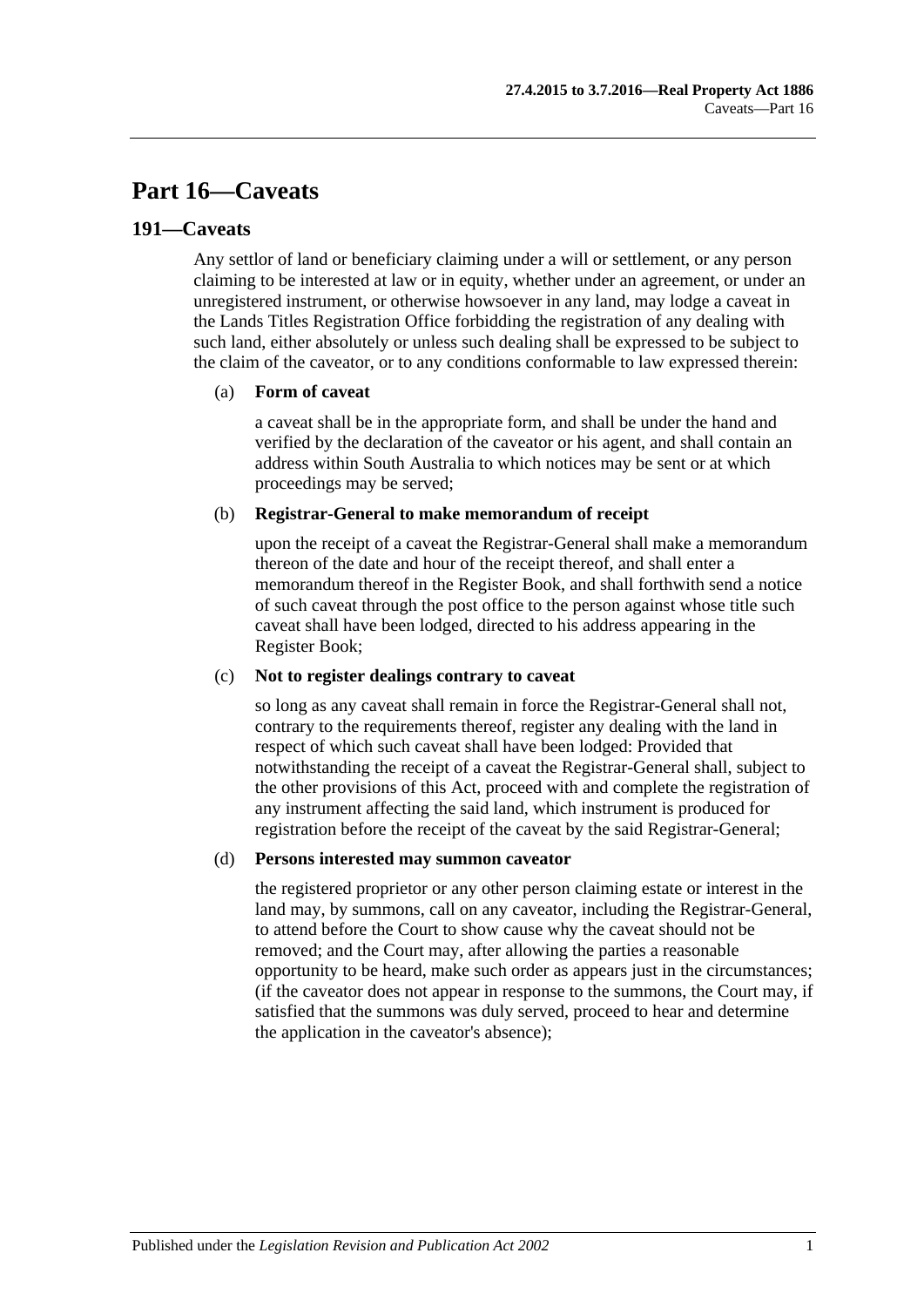#### (e) **Caveatee may apply to have caveat removed**

the caveatee may, except when the caveat is lodged by a settlor, or by a beneficiary under a will or settlement, or by the Registrar-General under [Part](#page-104-0) 19 of this Act, make application in writing to the Registrar-General to remove the caveat, and shall in such application give an address in South Australia to which notices or proceedings relating to the caveat may be sent, and the Registrar-General shall thereupon give twenty-one days' notice in writing to the caveator, requiring that the caveat be withdrawn;

#### (f) **Mode of removing or discharging caveat**

the Registrar-General shall, after the lapse of twenty-one days from the posting of such notice to the address mentioned in the caveat, or of such extended time as may be ordered by the Court, remove the caveat from the Register Book by entering therein a memorandum that the same is discharged;

#### <span id="page-93-0"></span>(fa) **Action to establish validity of claim**

a caveator may bring an action in the Court to establish the validity of the claim on which the caveat is based;

#### (g) **Caveator may apply to Court for order to extend time**

the Court may, on the caveator's application, extend the period of 21 days until an action under [paragraph](#page-93-0) (fa) is determined or for any other period;

#### (h) **May withdraw caveat: But Court may order payment of costs**

any caveator may, by notice in writing to the Registrar-General, withdraw his caveat at any time; but the Court may, notwithstanding such withdrawal, order payment by the caveator to the caveatee or other person interested of any costs incurred by the caveatee prior to the receipt by him of notice in writing of the withdrawal of the caveat;

## (i) **Entry to be made**

an entry shall be made by the Registrar-General in the Register Book of any order made by the Court relating to any caveat, or of the withdrawal, lapse, or removal of any caveat;

#### (j) **Caveator, except Registrar-General, liable to make compensation**

any caveator other than the Registrar-General who shall have lodged or refused or neglected to withdraw any caveat wrongfully and without reasonable cause, shall be liable to make compensation to any person who may have sustained damage thereby, and such compensation may be recovered by action: Provided that, if proceedings shall have been taken in the Court by the caveatee or other person interested, the amount of such compensation may be assessed by the Court acting in the same proceedings; or the Court may direct an action to be brought to ascertain and recover such amount;

#### (k) **Not to lodge further caveat without permission**

it shall not be lawful for any caveator other than the Registrar-General, or for anyone acting on behalf of such caveator, to lodge a further caveat relating to the same matter without the permission of the Court;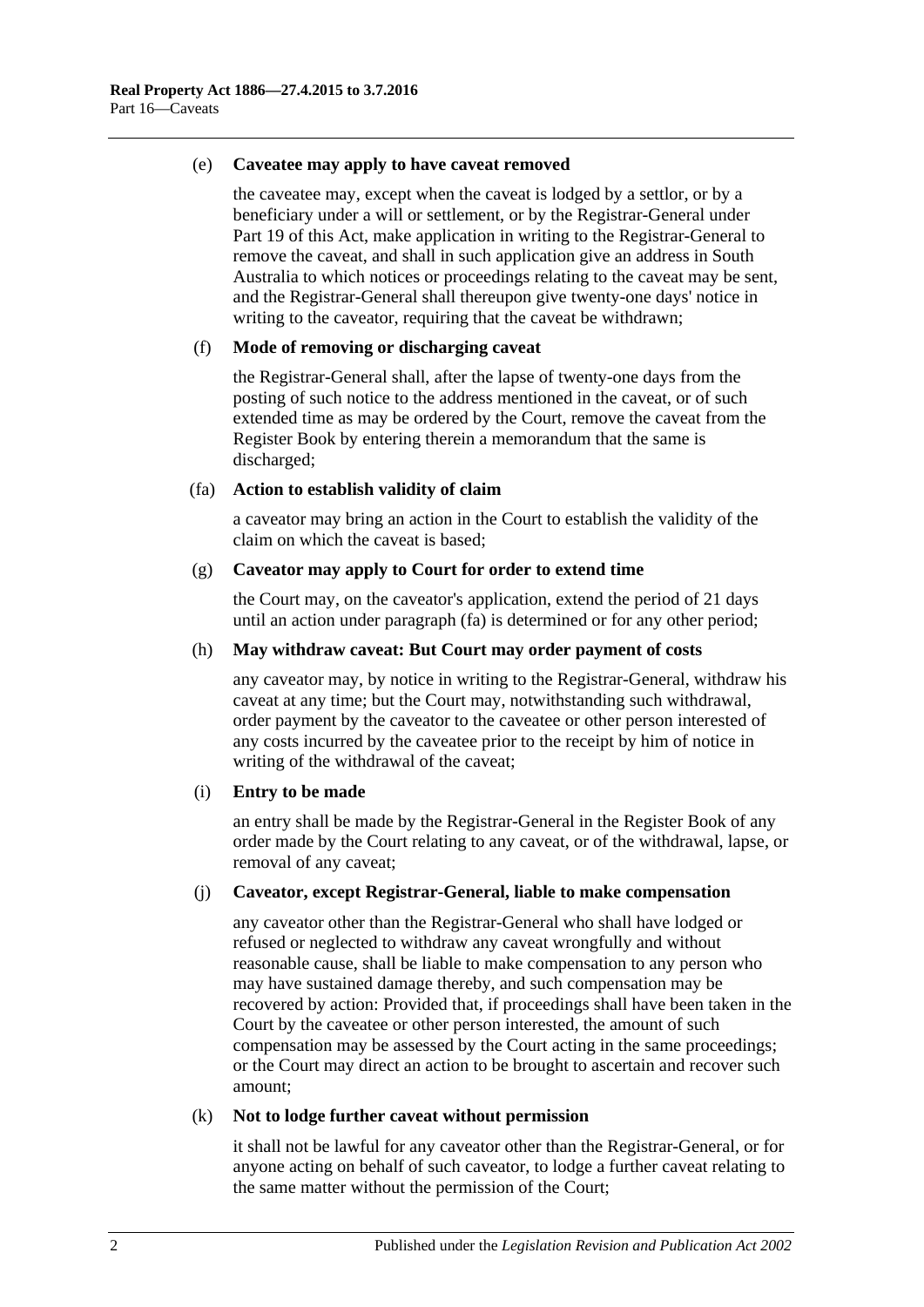## (l) **Court may order costs if caveat by Registrar-General is removed by Court**

where any caveat lodged by the Registrar-General shall be removed by the Court, such Court may order the costs sustained by the person at whose instance such caveat was removed to be paid out of the estate on behalf of which such caveat was entered.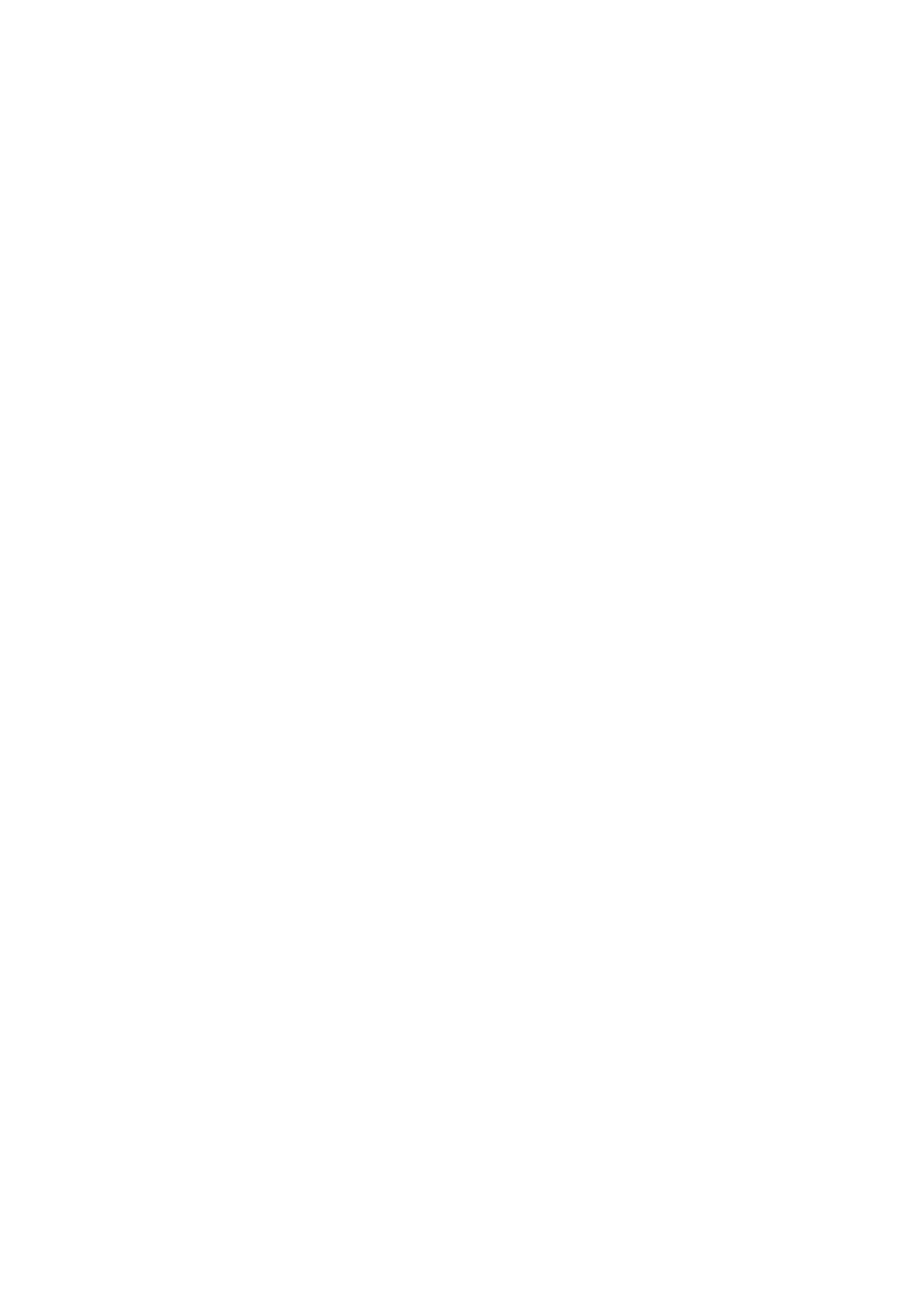# **Part 17—Ejectment**

## **192—Summons to give up possession**

Any of the following persons (in the following sections called the *claimant*) may cause any person in possession of land under the provisions of this Act to be summoned to appear before the Court to show cause why the person summoned should not give up possession to the claimant—

- (a) the registered proprietor of a freehold estate in possession;
- (b) any registered mortgagee or encumbrancee where the person in possession is a mortgagor or encumbrancer in default, or a person claiming under such mortgagor or encumbrancer;
- (c) any lessor with power to re-enter where the rent is in arrear for three months, whether there be or be not sufficient distress found on the premises to countervail such rent, and whether or not any previous demand shall have been made for the rent;
- (d) any lessor where a legal notice to quit has been given, or the lease become forfeited, or the term of the lease has expired.

## **193—Summons to contain description of land**

The summons shall contain a description of the land, and shall require the person summoned to appear before the Court on a day not earlier than sixteen days after the service of the summons. The summons shall be served in the same manner as a writ of summons in an action for the recovery of possession of land in the Supreme Court.

## **194—Orders on non-appearance to summons**

If, on the hearing of the summons, the person summoned do not appear, then upon proof of the service of the summons and of the claimant's title, or on the production of a consent to an order by the person summoned, the Court may order immediate possession to be given to the claimant.

## **195—Orders on appearance to summons**

If the person summoned shall appear, the Court shall hear the summons, and may make such order thereon and impose such terms as it may think fit: Provided that in the case of a lessor against a lessee, if the lessee before or at the hearing pay or tender all rent due, and all costs incurred by the lessor, the Court may dismiss the summons.

#### **196—Dismissal of summons not to prejudice other rights**

The dismissal of any such summons shall not prejudice the right of the claimant to take any other proceedings against the person summoned to which he may be entitled.

#### **197—Effect of order for possession**

Every order for possession under this Part of this Act shall have the effect of, and may be enforced in the same manner as, a judgment in the Court for the recovery of possession of land.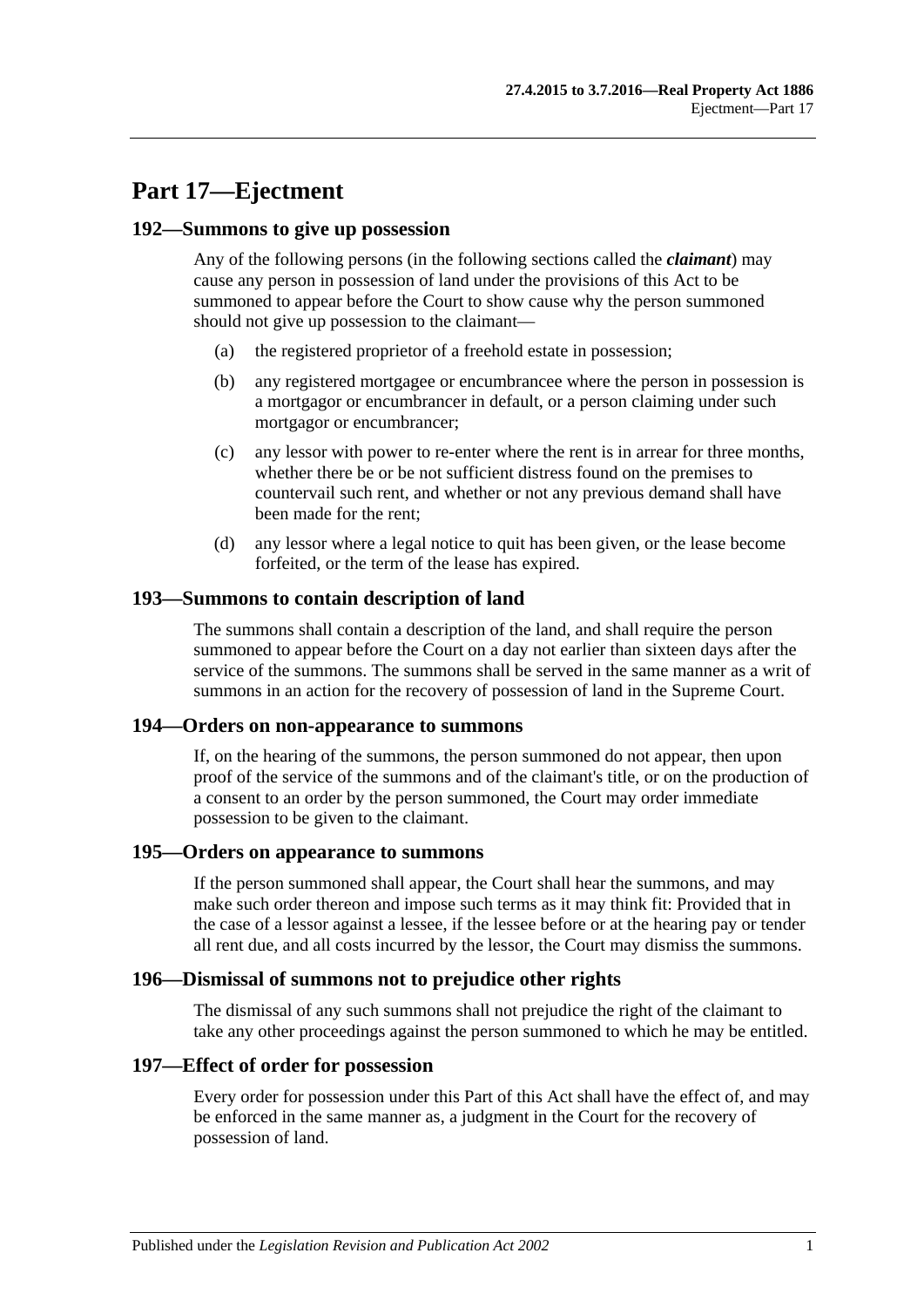# **198—Writ of** *habere facias* **unnecessary where no one is in possession, or the land is surrendered voluntarily**

Any claimant having obtained an order for possession under the provisions hereof, shall be entitled to enter and take possession of the land mentioned in the order, without issuing a writ of *habere facias* if there shall be no person in actual possession of the land, or if the person in possession shall voluntarily give up possession to the claimant.

# **199—Existing rights preserved**

Nothing hereinbefore contained shall repeal, affect, or abridge, any remedies to which a claimant is otherwise entitled.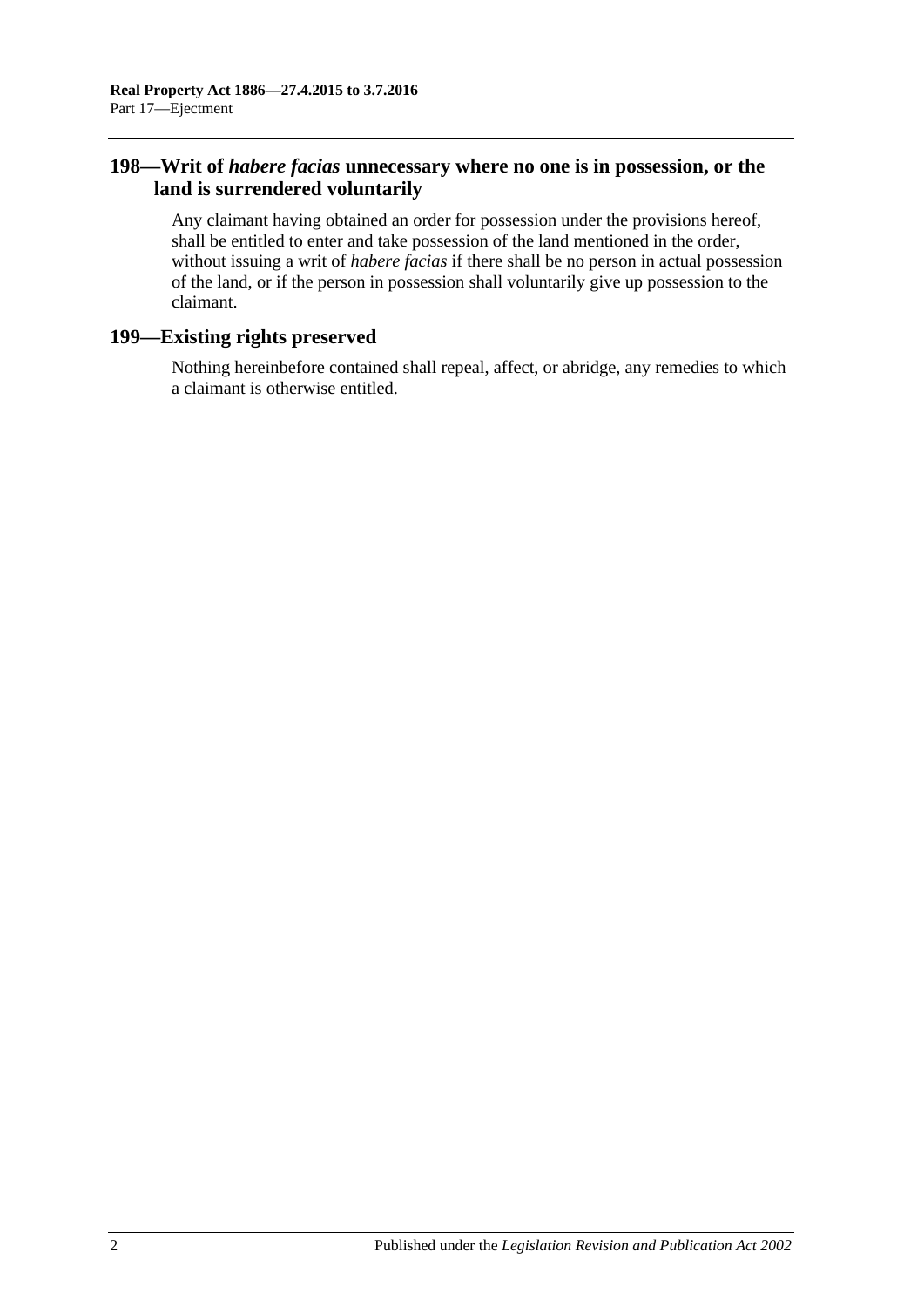# **Part 18—The Assurance Fund**

## **201—The Assurance Fund**

- (1) There shall be a fund kept at the Treasury entitled *Real Property Act Assurance Fund*.
- (2) The Assurance Fund shall have credited to it—
	- (a) any moneys advanced by the Treasurer under [subsection](#page-98-0) (3) (not being moneys that have been repaid to the Treasurer in accordance with the terms of the advance); and
	- (b) the moneys paid by way of assurance levy by virtue of the regulations; and
	- (c) any interest that may from time to time accrue to the Fund.
- <span id="page-98-0"></span>(3) The Treasurer may advance moneys to the Assurance Fund by way of grant, or on a temporary basis.
- (4) Moneys standing to the credit of the Assurance Fund shall be applied for the purposes of this Part, but if those moneys are not immediately required for the purposes of this Part, the Treasurer may advance the whole or part of those moneys to the Consolidated Account and, in that event—
	- (a) if any payment is to be made from the Fund and the Balance of the Fund is insufficient to meet that payment, the advance shall be repaid to such extent as is necessary to supply the deficiency; and
	- (b) any amount advanced to the Consolidated Account shall bear interest at the rate of 10 per centum per annum, or such other rate as may be prescribed.
- (5) The regulations may—
	- (a) prescribe an assurance levy not exceeding the amount of Two dollars per instrument to be paid in addition to the fees, or particular classes of fees, payable in relation to the registration of any, or all, of the following instruments:
		- (i) transfers on the sale of land under [Part 10;](#page-54-0)
		- (ii) leases and surrenders of leases under [Part 11;](#page-60-0)
		- (iii) mortgages and discharges of mortgage under [Part 12;](#page-64-0) and
	- (b) exempt prescribed persons, or persons of a prescribed class, from payment of the assurance levy.
- (6) The Registrar-General shall keep a separate account of all moneys received by him by way of assurance levy.
- (7) The regulations prescribing an assurance levy under this section shall expire on the thirty-first day of December, 1988, and thereafter an assurance levy shall not be payable by virtue of this Part.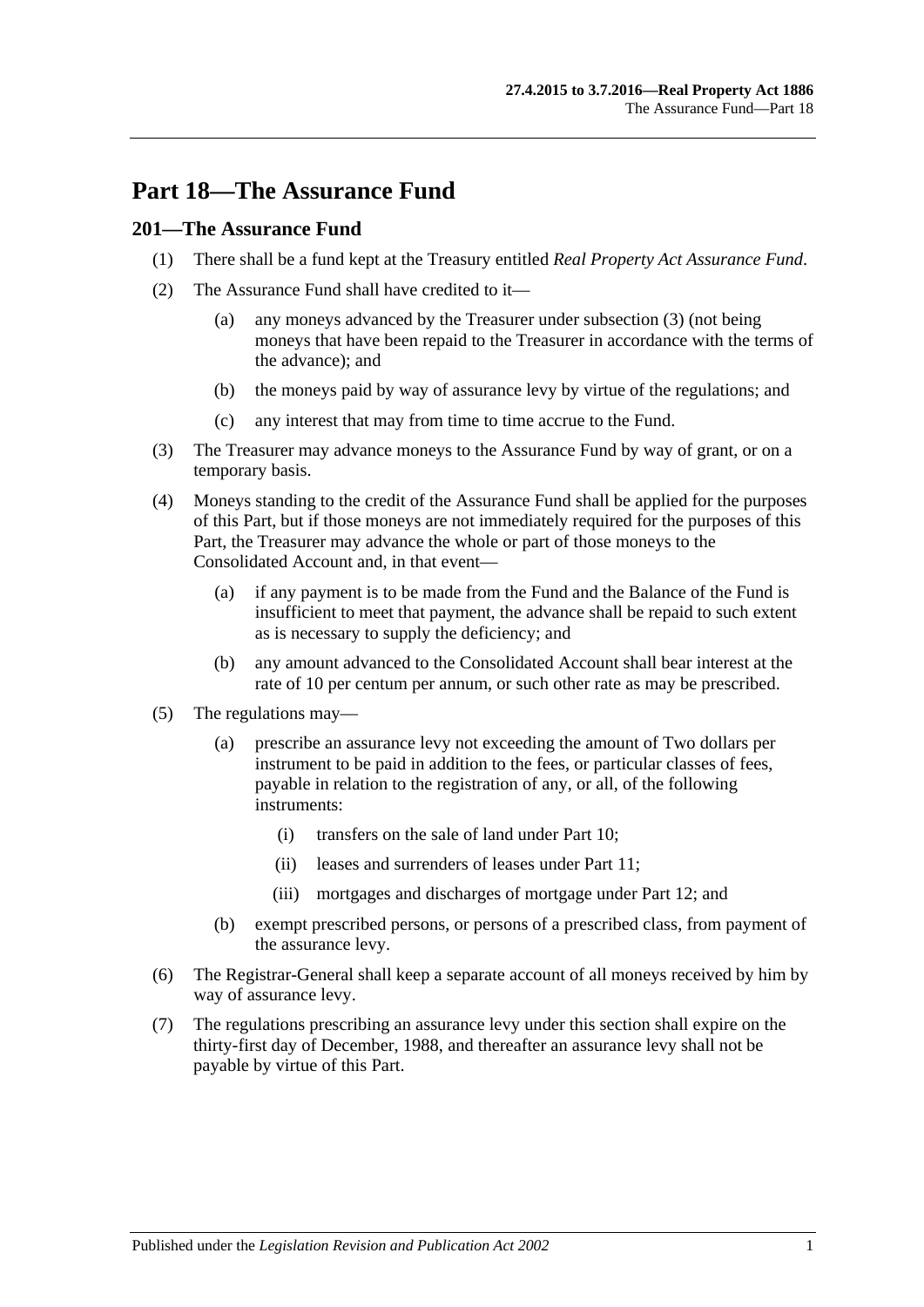## **203—Party deprived of land may sue for compensation**

Any person deprived of land in consequence of fraud, or through the bringing of such land under the provisions of this Act, or of any Act hereby repealed, or by the registration of any other person as proprietor of such land, or in consequence of any error, omission, or misdescription in any certificate, or in any entry or memorial in the Register Book, may bring and prosecute an action at law for the recovery of compensation against the person upon whose application such land was brought under the provisions of this Act, or of any Act hereby repealed, or such erroneous registration was made, or who acquired title to the land through such fraud, error, omission, or misdescription.

## **204—Exoneration of proprietor after transfer for value, except in certain cases**

Except in the case of fraud, or of error occasioned by any omission, misrepresentation, or misdescription in the application of such person to bring the land under the provisions of this Act, or of any of the Acts hereby repealed, or to be registered as proprietor of such land, or in any instrument executed by him, such person shall, upon a transfer of such land, *bona fide* for value, cease to be liable for the payment of any compensation which but for such transfer might have been recovered from him under the provisions herein contained.

# **205—Proceedings against the Registrar-General, as nominal defendant**

In any such case of cesser of liability, and also in any case where the person against whom such action for compensation is permitted to be brought as aforesaid shall be dead, or shall have become bankrupt or made a statutory assignment, or cannot be found within the jurisdiction of the Court or there is any other reason why compensation cannot be fully recovered from that person, it shall be lawful to take proceedings against the Registrar-General, as nominal defendant, as hereinafter provided, for the purpose of recovering the amount of the compensation or costs, or so much of that amount as cannot be recovered from the person referred to above, from the Assurance Fund.

## **207—Purchasers etc protected**

Nothing in this Act contained shall leave subject to action for recovery of compensation as aforesaid, or to action for recovery of possession of land, or to deprivation of the estate or interest in respect of which he is registered as proprietor, any transferee, mortgagee, encumbrancee, or lessee, *bona fide* for valuable consideration of land on the ground that the proprietor, through or under whom he claims, or any previous proprietor has been registered as proprietor through fraud or error, whether such fraud or error shall consist in wrong description of boundaries, or parcels, or otherwise howsoever.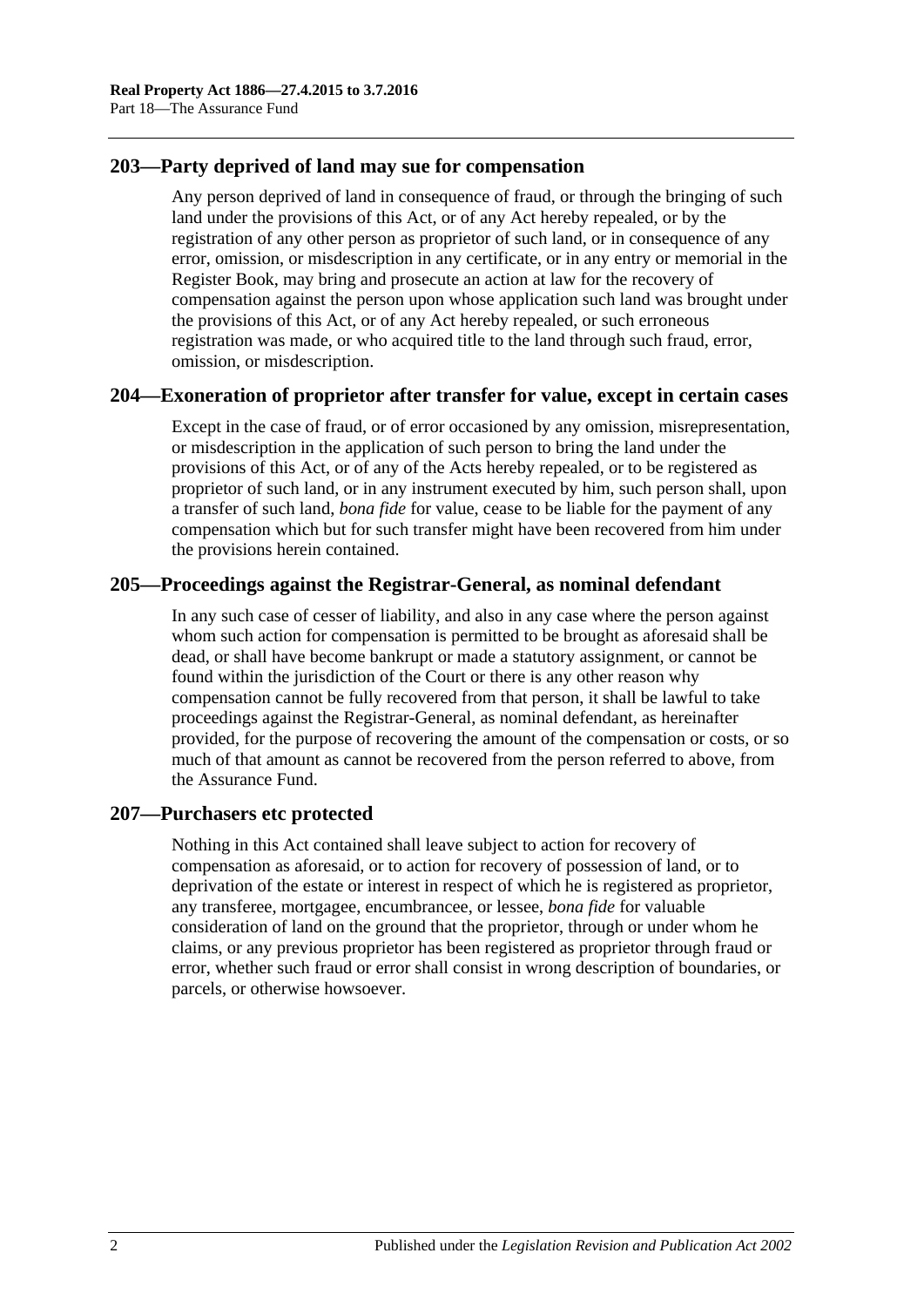## **208—Proceedings against the Registrar-General as nominal defendant**

Any person sustaining loss or damage through any omission, mistake, or misfeasance of the Registrar-General, or any of his officers or clerks in the execution of their respective duties under the provisions of this Act, or of any Act hereby repealed, and any person deprived of any land through the bringing of the same under the provisions of this Act, or of any Act hereby repealed, or by the registration of any other person as proprietor of such land, or by any error, omission, or misdescription in any certificate, or in any entry or memorial in the Register Book, and who by the provisions of this Act is barred from bringing an action for the recovery of such land, may, in any case in which the remedy by action for recovery of compensation as hereinbefore provided is barred, or inapplicable, institute proceedings against the Registrar-General, as nominal defendant, for recovery of compensation as hereinafter provided.

## **209—Value of buildings to be excluded**

In estimating the compensation for any deprivation or loss under this Part of this Act, the value of all buildings and other improvements erected or made subsequently to such deprivation or loss, and with notice thereof, shall be excluded.

## **210—Persons claiming may, before taking proceedings, apply to the Registrar-General for compensation**

Any person sustaining loss or damage in any case in which he shall be entitled to institute proceedings to recover compensation against the Registrar-General as nominal defendant, may, before commencing such proceedings, make application in writing to the Registrar-General, for compensation, and such application shall be supported by affidavit or declaration. If the Registrar-General admits the claim, or any part thereof, and certifies accordingly, the Treasurer may—

- (a) where the amount that the Registrar-General admits does not exceed twenty thousand dollars—on receipt of written authority under the hand of the Crown Solicitor; or
- (b) where the amount that the Registrar-General admits exceeds twenty thousand dollars—on receipt of a warrant under the hand of the Governor and countersigned by the Attorney-General,

pay the amount out of the Assurance Fund.

## **211—Assurance Fund not liable for breach of trust or improper exercise of power of sale**

The Assurance Fund shall not under any circumstances be liable for compensation for loss, damage, or deprivation occasioned by any breach by a registered proprietor of any trust, whether express, implied, or constructive, or by the improper exercise of any power of sale expressed or implied in any mortgage or encumbrance.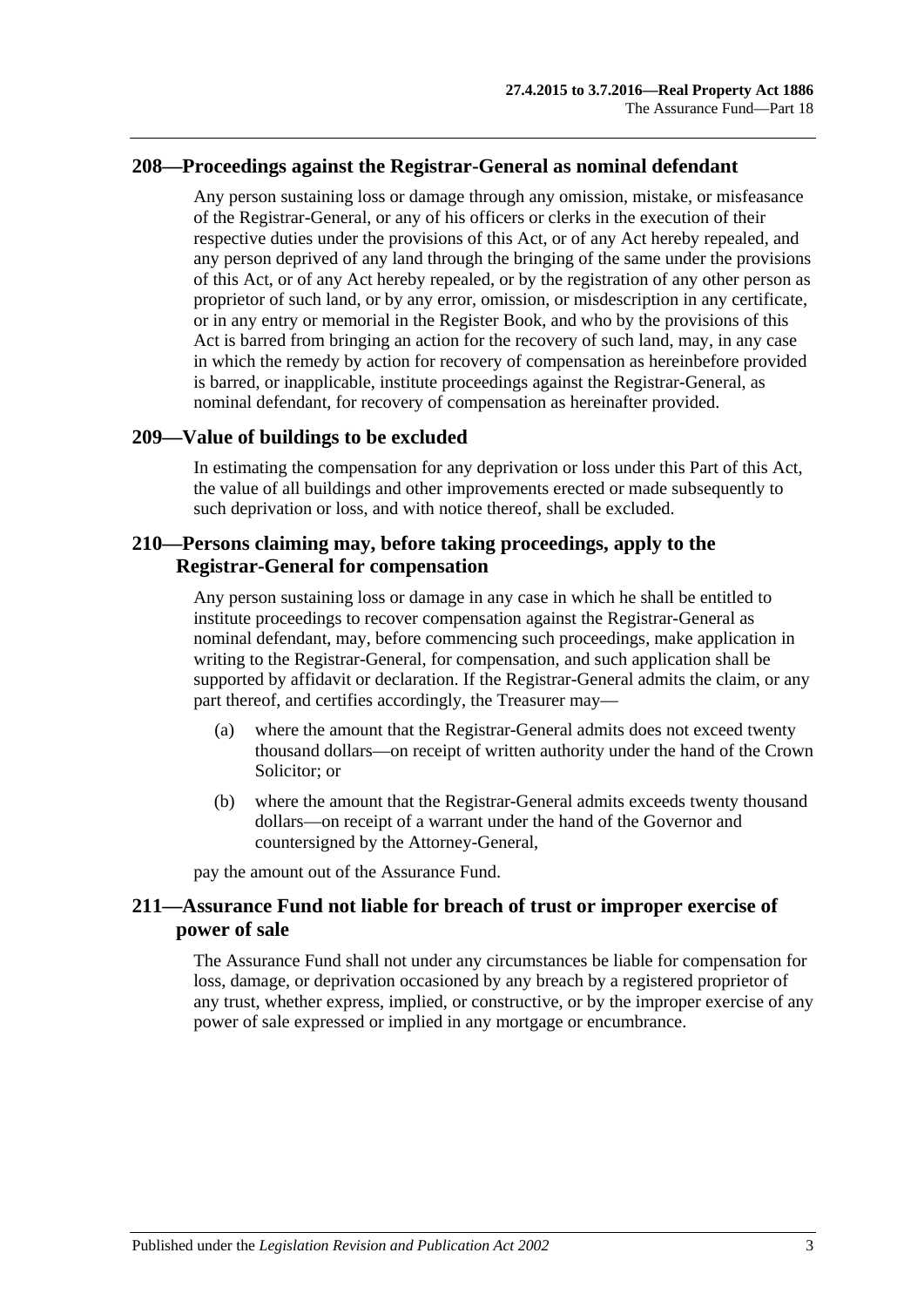## **212—Nor for misdescription of boundaries or parcels except in certain cases**

The Assurance Fund shall not be liable for compensation for loss, damage, or deprivation occasioned by any land being included in the same certificate with other land, through misdescription of boundaries or parcels, unless it shall appear that no person is liable or that the person liable for compensation is dead, or cannot be found within the jurisdiction of the Court or has become bankrupt, or has made a statutory assignment, or the Sheriff or bailiff shall certify that such person is unable to pay the full amount and costs awarded in any action for recovery of such compensation; and in the last-mentioned case the said fund shall be liable for such amount only as the Sheriff or bailiff shall fail to recover from such person.

## **213—Procedure upon, and enforcement of claims against the Assurance Fund**

All proceedings against the Registrar-General as nominal defendant, for the purpose of obtaining compensation from the Assurance Fund, shall be instituted and carried on in the following manner:

## (a) **Mode of application by claimant**

the claimant shall apply to the Court upon affidavit for a rule or summons calling upon the Registrar-General, as nominal defendant, to show cause why compensation should not be paid out of the Assurance Fund to the claimant; and the Court may grant a rule or summons accordingly and such rule or summons shall be returnable not less than seven days after service thereof on the Registrar-General;

#### (b) **Registrar-General may show cause**

the Registrar-General may show cause against such rule or summons, and the Court may thereupon, or if no cause be shown, upon proof of service of the rule or summons, make absolute or discharge the same, or make such order as the circumstances shall require, with or without costs; or may, if satisfied that other persons should be represented on the rule or summons, require such persons to be served with notice thereof, and for that purpose adjourn the consideration of the rule or summons;

## (c) **Court may direct question of fact to be tried**

the Court may direct any question of fact to be decided before the said Court, and for that purpose may direct an issue to be tried wherein the claimant shall be plaintiff, and the Registrar-General and such person or persons (if any) as the Court shall direct, shall be defendant or defendants, and the Court shall direct when and where the trial of such issue shall take place; and may adjourn the further consideration of the rule or summons until after the trial of the issue;

## (d) **Court may order production of papers**

the Court may also direct the parties to the proceedings or issue to produce on oath all deeds, books, papers, and writings in their custody or power, before the Court or the Master, on a day to be named by the Court, and each party shall have liberty to inspect the same, and take copies thereof, at his own expense; and such of them as either party shall give notice to have produced at the trial shall be produced accordingly;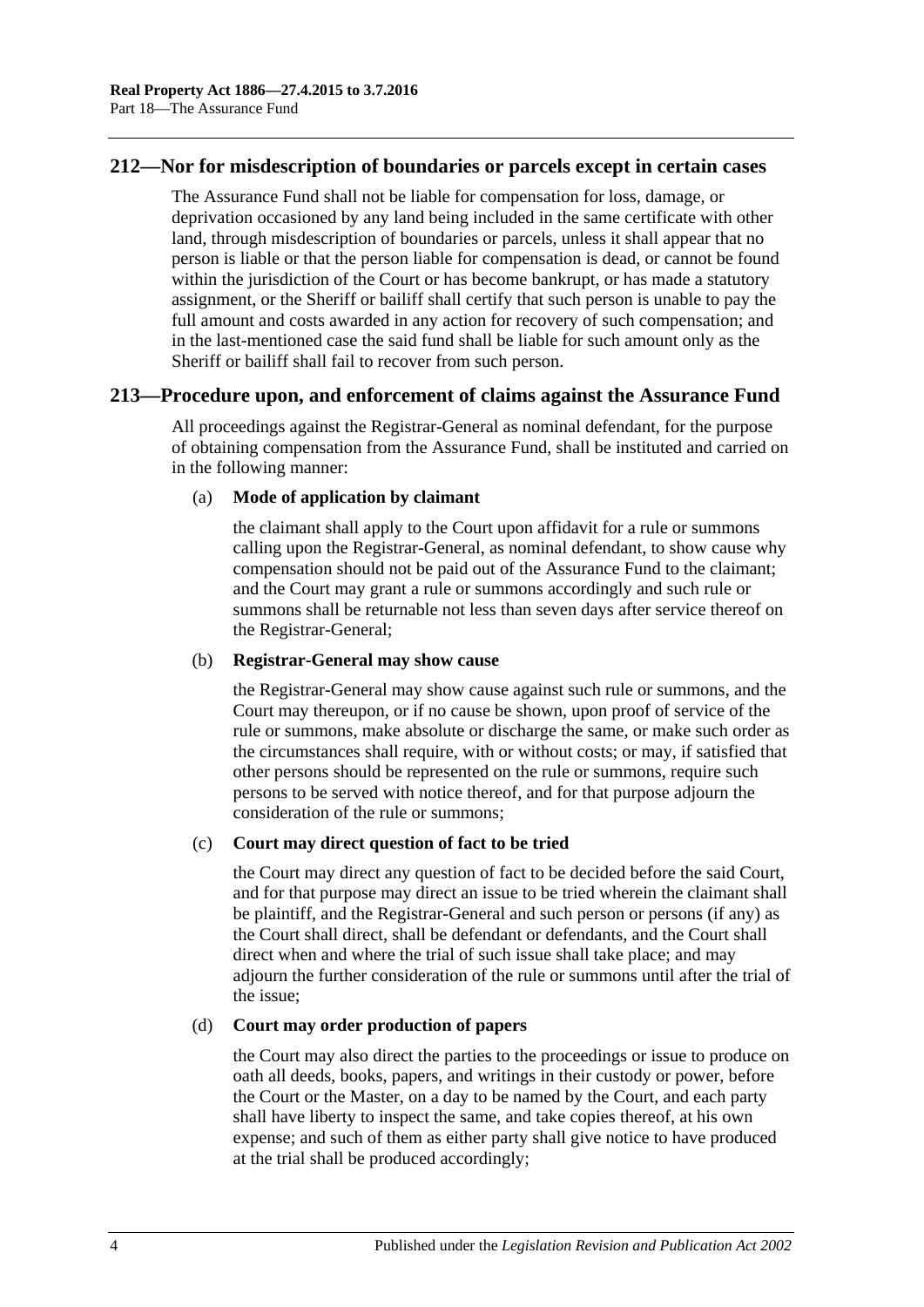#### (e) **Form of issue**

the issue (if any) may be in the following form, or in such other form as the Court shall approve:

*In the Supreme Court*

The day of in the year of Our Lord, 20

South Australia *to wit*

Whereas A.B. affirms, and C.D. denies [*here state the questions of fact to be tried* and it has been ordered by His Honour Mr. Justice according to the *[Real Property Act](http://www.legislation.sa.gov.au/index.aspx?action=legref&type=act&legtitle=Real%20Property%20Act%201886) 1886* that the said questions shall be tried; Therefore let the same be tried accordingly.

And in the case the parties differ upon the questions of fact to be tried, the Court may either settle the same or refer them to the Master;

#### (f) **Court may make order after trial of issue**

after the trial of the issue the Court may, upon further consideration of the rule or summons, make such order either with or without costs, as the circumstances shall require;

#### (g) **Effect of order**

every order of the Court on such rule or summons shall have the effect of a judgment of the Court in an action;

#### (h) **Treasurer to pay compensation**

the Treasurer shall, on the production of any such order directing payment of compensation with or without costs out of the Assurance Fund, pay the same accordingly.

# **214—Proceedings where same land is included in two or more grants from the Crown. Assurance Fund not liable in such case**

Any person deprived of any land in consequence of any such land having been included in two or more grants from the Crown, may commence and prosecute proceedings for the recovery of damages against such person as the Governor may appoint as nominal defendant, in manner provided for by the *[Supreme Court Act](http://www.legislation.sa.gov.au/index.aspx?action=legref&type=act&legtitle=Supreme%20Court%20Act%201935) 1935*, or by any other Act for enforcing pecuniary claims against Her Majesty, Her heirs and successors, and in every such case the Assurance Fund shall not be liable for compensation.

## **215—Limitation of actions**

No application to the Registrar-General nor action or proceeding for compensation for or by reason of any deprivation, loss, or damage occasioned or sustained as aforesaid, shall be made, brought, or taken, except within the period of twenty years from the time when the right to make such application or bring or take such action or proceedings first accrued.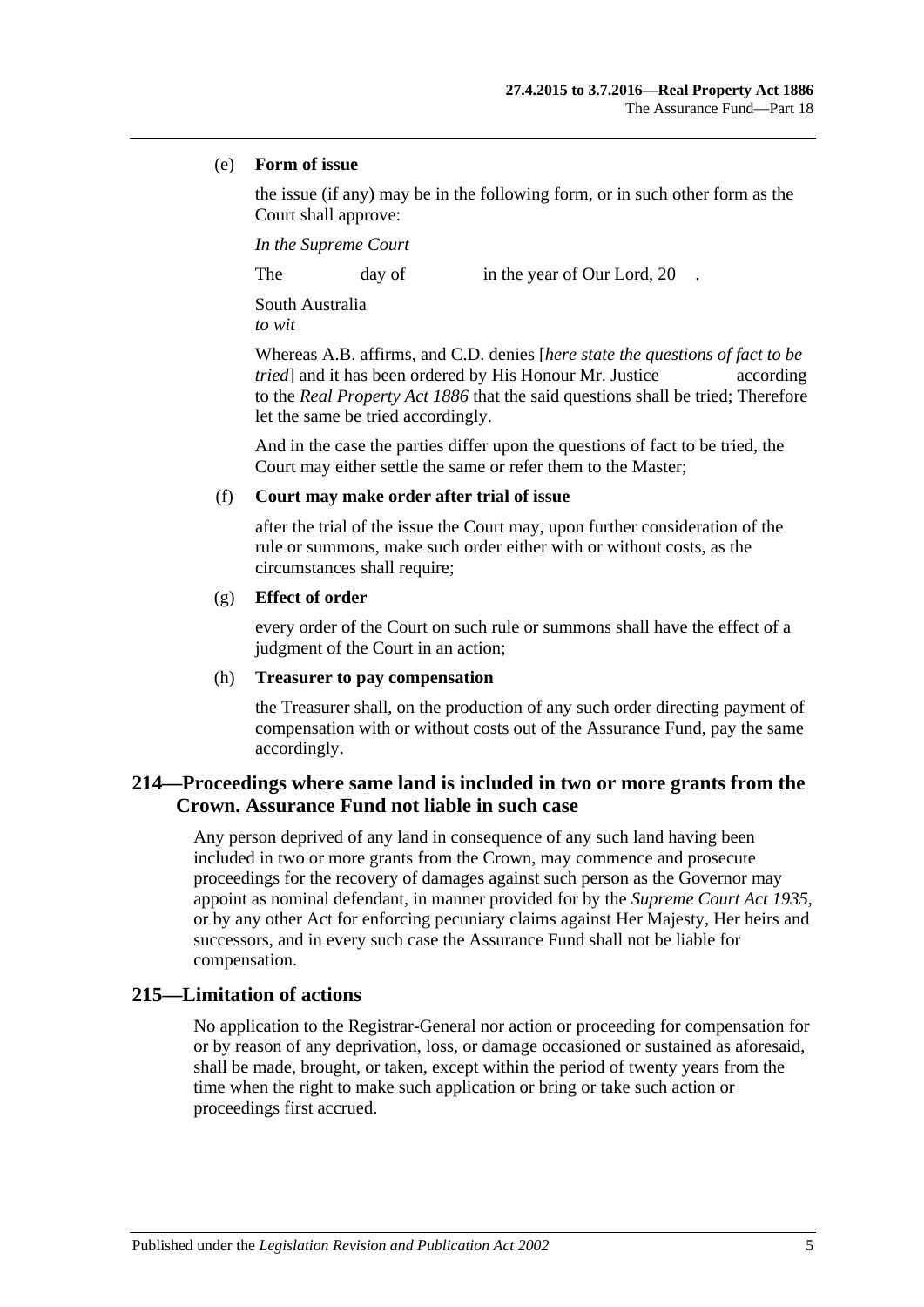# **216—Court to have regard to contributory negligence**

Where, in an action for compensation under this Part, it appears that the plaintiff's deprivation, loss, or damage is attributable in whole or in part to his own negligence or the negligence of a person through or under whom he claims, the Court shall give judgment against the plaintiff or reduce the amount of the compensation that would, in the absence of negligence, have been awarded, by such amount as is just in view of that negligence.

# **217—Payments out of Assurance Fund to be deemed made on account of certain persons**

Any amount paid out of the Assurance Fund in consequence of any person being dead, or having become bankrupt, or having made a statutory assignment, or in consequence of its not being possible to find any person within the jurisdiction of the Court, shall be deemed to have been paid on account of such person.

## **218—Moneys paid out of the Assurance Fund may be recovered**

Whenever any amount has been paid out of the Assurance Fund on account of any person who shall be dead, such amount may be recovered from the estate of such person by action against his personal representatives, in the name of the Registrar-General. Whenever any such amount has been so paid on account of a person who shall have become bankrupt, or made a statutory assignment, such amount shall be considered to be a debt provable upon the estate of such bankrupt or assignor; and a certificate, signed by the Treasurer, certifying the fact of such payment out of the Assurance Fund, and delivered to the Official Receiver or trustee, shall be sufficient proof of such debt.

# **219—Judgment may be entered by Registrar-General for amount paid on account of absent persons**

Whenever any amount has been paid out of the Assurance Fund on account of any person who cannot be found within the jurisdiction of the Court, the Court may, upon the application of the Registrar-General, and upon production of a certificate signed by the Treasurer certifying that the amount has been paid in satisfaction of an order on proceedings taken against the Registrar-General as nominal defendant, allow the Registrar-General to sign judgment against such person forthwith for the amount so paid out of the Assurance Fund, together with the costs of the application; and such judgment shall be final, and shall have the effect of a final judgment in an ordinary action, and execution thereon may issue immediately.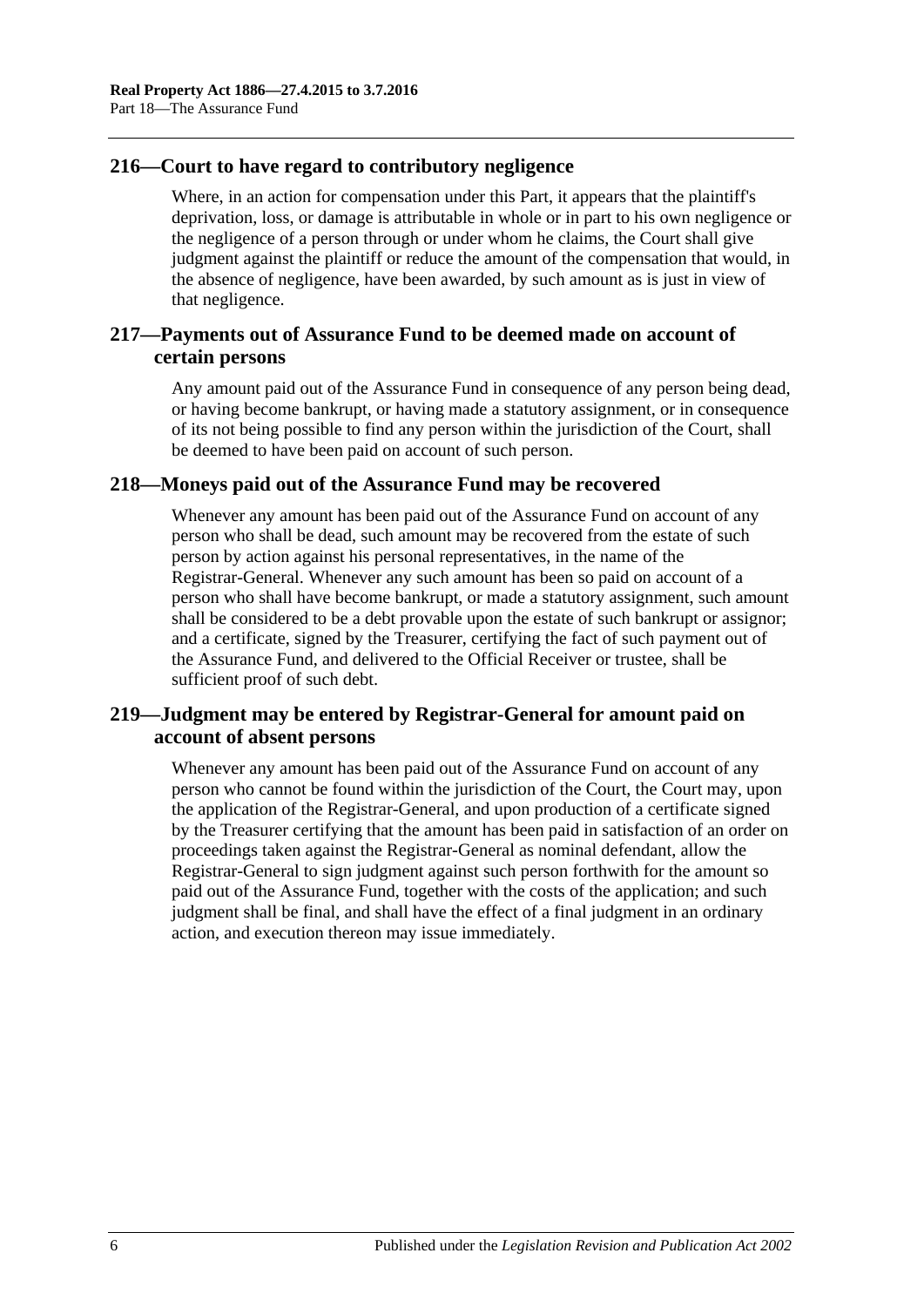# <span id="page-104-0"></span>**Part 19—Special powers and duties of Registrar-General**

## **220—Powers of Registrar-General**

The Registrar-General may exercise the following powers, that is to say—

## (a) **To compel production of documents and examine person interested**

he may summon the proprietor or other person making application to have any land brought under the provisions of this Act, or the proprietor, or mortgagee, or any other person interested in any land in respect of which any instrument, transmission, or other dealing is about to be registered, issued, or transacted, to produce any document of title, instrument of title, or other instrument in his possession or under his control affecting such land, or the title thereto, and to appear and give any explanation or information respecting such land, and the documents and instruments of title relating thereto, and may examine any such person in respect thereof; and the Registrar-General, if the document, instrument, explanation, or information required by him be withheld, and the same appear to him material, shall not be bound to proceed with the bringing of such land under the provisions of this Act, or with the registration or issuing of such instrument, transmission, or dealing, as the case may be;

#### (b) **To administer oaths**

he may administer oaths, or, in lieu of administering an oath, may require any person examined by him to make and subscribe a declaration of the truth of the statements made by him in his examination;

#### (c) **To summon person having possession of duplicate instrument**

he shall, whenever the production of any duplicate certificate is required, for the purpose of entering or making on the same any memorial or entry by this Act directed to be entered or made thereon, or the production of a duplicate certificate or other instrument of title is required for the purpose of cancelling or correcting the same under the provisions of this Act, summon any proprietor, mortgagee, encumbrancee, or other person having the possession, custody, or control thereof to produce the same for such purpose, and such proprietor, mortgagee, encumbrancee, or other person shall thereupon produce the same on payment of a sum of two dollars: Provided that he may, at his discretion, before so summoning any person, require evidence that such person has neglected or refused to produce such duplicate instrument on being requested so to do, and on being offered a reasonable sum for his expenses of production;

## <span id="page-104-1"></span>(d) **To require production of other instruments etc**

if in respect of any instrument or other matter arising under this Act the Registrar-General is of opinion that—

- (i) the production of any other instrument or document; or
- (ii) the giving of any information evidence or notice; or
- (iii) the doing of any act,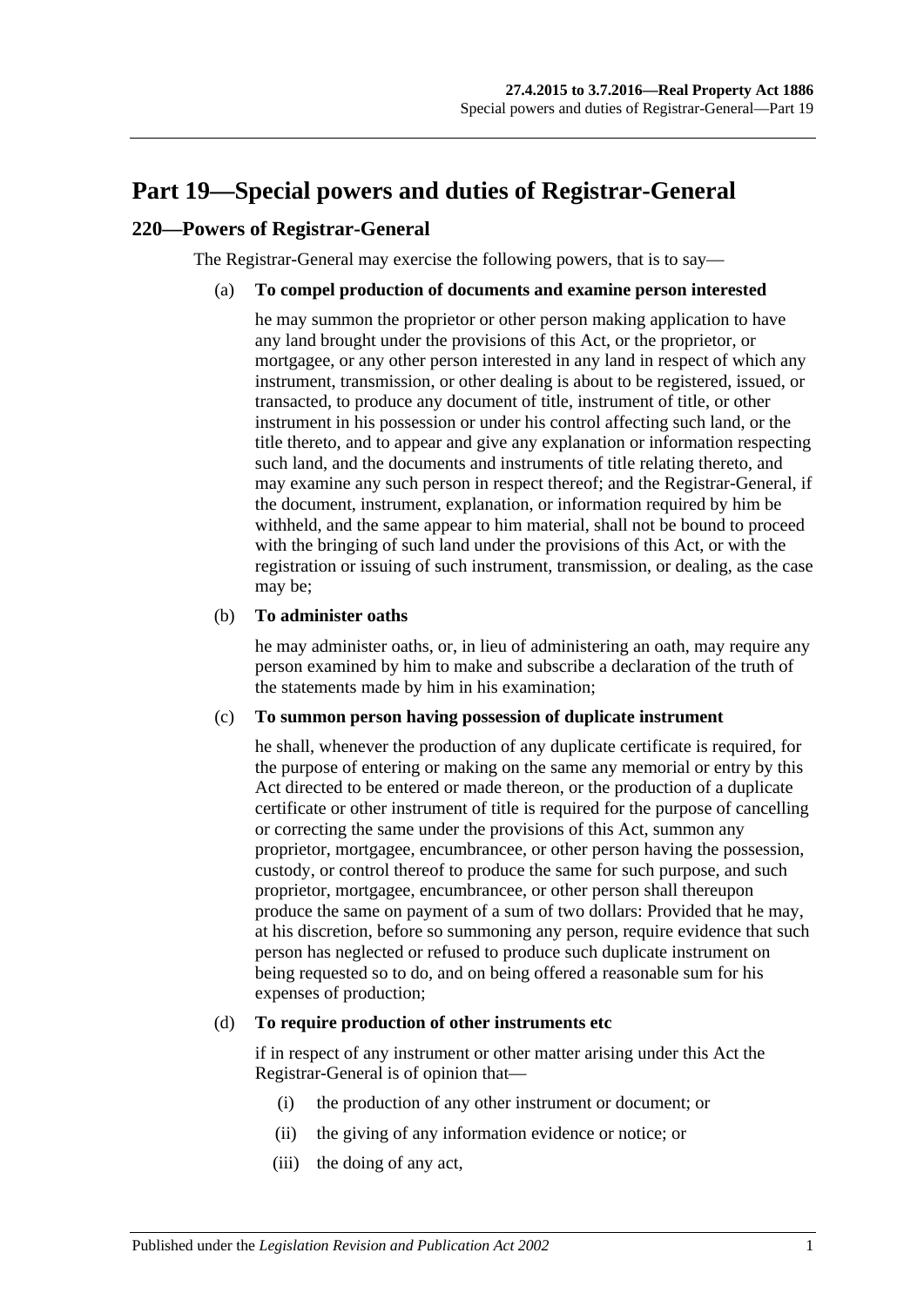is necessary or desirable, the Registrar-General may—

- (iv) require the person lodging the instrument or some other person concerned in the matter to produce the other instrument or document, give the information evidence or notice or do the act; and
- (v) until the requirement is complied with and the prescribed fee, if any, is paid, refuse to proceed with the registration of the first-mentioned instrument or with the other matter or to do any act or make any entry in connexion therewith;

## (e) **To reject certain instruments**

if a requisition made under [paragraph](#page-104-1) (d) of this section is not complied with within two months, the Registrar-General may serve on the person lodging the instrument and the parties to the instrument notice that he intends to reject the instrument, and if, after the expiration of two months or such further period as the Registrar-General may allow, the requisition is not complied with, the Registrar-General may reject the instrument if, in his opinion, it cannot be registered under this Act, and any fees paid in respect of any rejected instrument shall be forfeited;

## (f) **To correct errors**

he may, upon such evidence as he considers sufficient—

- (i) correct errors, or update information recorded, in—
	- (A) the Register Book;
	- (B) a certificate;
	- (C) any entry in the Register Book or a certificate;
	- (D) any plan of division or other plan in the Lands Titles Registration Office; or
- (ii) make any entry or notation in or upon the Register Book, a certificate, plan of division or other plan that has been erroneously omitted;

Every certificate or entry so corrected or supplied shall have the like validity and effect as if such error had not been made or such entry omitted. In exercising his powers under this paragraph the Registrar-General may disregard any difference between the dimensions of boundaries as stated in any certificate or in the Register Book or in entries made therein respectively and the actual dimensions of such boundaries as found by admeasurement on the ground;

## (g) **To enter caveats**

he may, on behalf of His Majesty, His heirs or successors, or for the prevention of any fraud or improper dealing, or in any case in which it shall appear to him that an error has been made by misdescription or otherwise in any instrument, or for the protection of any person absent from the State, or under the disability of infancy, coverture or mental incapacity enter caveats forbidding the registration of any instrument, transmission, or dealing affecting any land;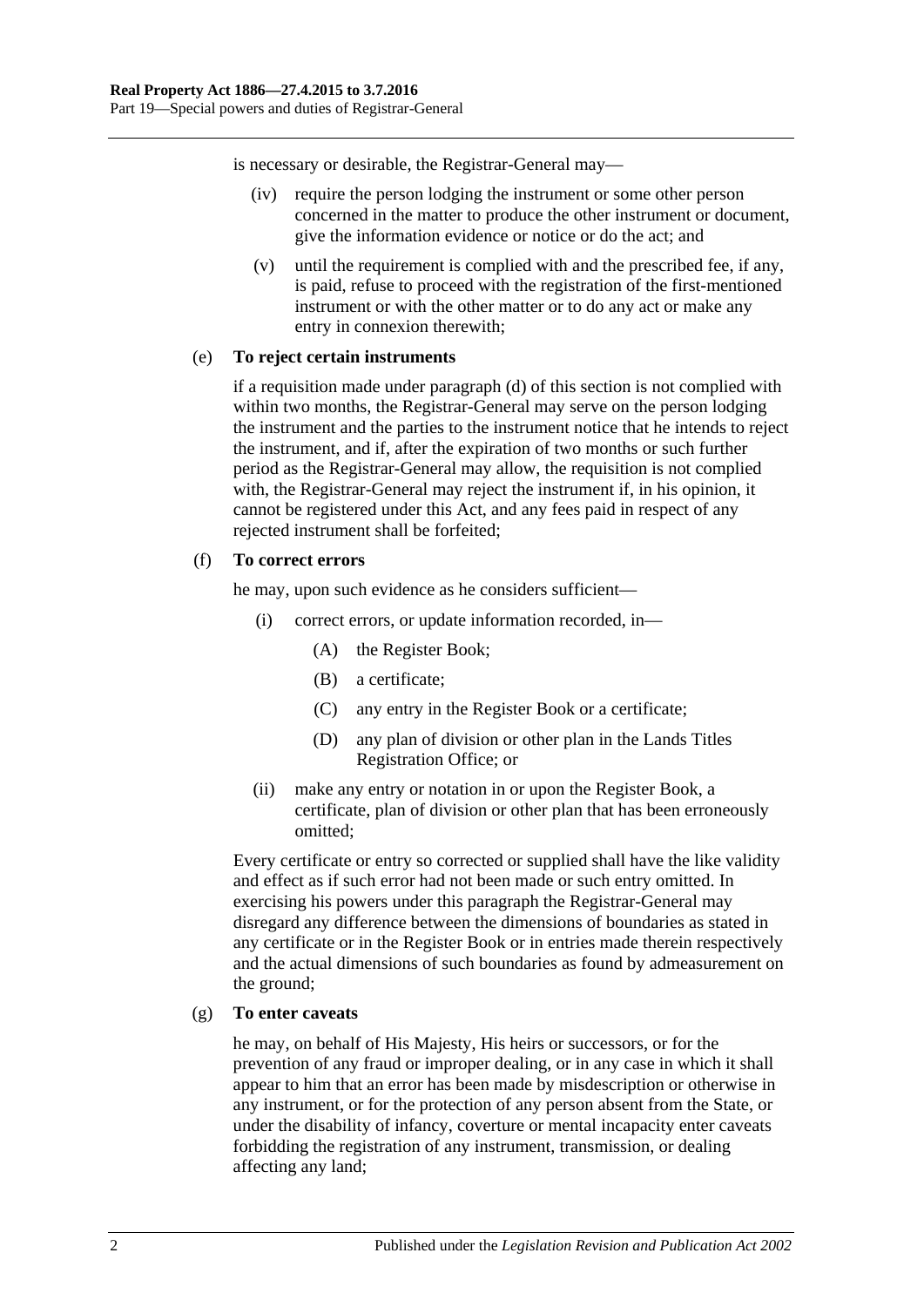#### (h) **To withdraw caveat on payment of money**

he shall, where a caveat is entered to protect a sum of money, upon payment of such sum to him, withdraw such caveat;

#### (i) **To alter forms of instruments etc**

he may, with the consent of the Governor, from time to time, make such alterations in the several forms of instruments prescribed in the Schedules hereto as he may deem requisite; and every form of instrument so altered shall be published in the Government Gazette, and may thereafter be used in lieu of, and shall have the same effect as, the corresponding form prescribed by this Act, and shall be deemed an authorised form;

#### (j) **To require map to be deposited**

he may require any person applying to bring land under the provisions of this Act, or any registered proprietor desiring to transfer or otherwise to deal with the land or any portion of the land comprised in his certificate, or other instrument of title, to deposit with him a map or plan of such land, verified by the declaration of a Licensed Surveyor; and if such person or proprietor shall neglect or refuse to comply with such requirement, it shall not be incumbent on the Registrar-General to proceed with the bringing of such land under the provisions of this Act, or with the registration of such transfer or dealing;

#### (l) **To destroy certain documents**

he may, notwithstanding any other provision of this Act, with the approval of the Attorney-General, and subject to section 32 of the *[Libraries Act](http://www.legislation.sa.gov.au/index.aspx?action=legref&type=act&legtitle=Libraries%20Act%201982) 1982*, deliver to an appropriate person or destroy any record, document, instrument, plan, diagram, book or paper or any other paper writing, whether of the same kind as those before enumerated or not, that is deposited with or registered at the Lands Titles Registration Office the retention of which by the Registrar-General serves no useful purpose in his or her opinion;

(m) the Registrar-General may destroy duplicate certificates of title that have been cancelled.

## **220A—Registrar-General may require production or verification of documents or information**

- <span id="page-106-0"></span>(1) The Registrar-General may, for a purpose connected with the administration or enforcement of this Act or the *Electronic Conveyancing National Law (South Australia)*, or to protect the integrity of the Register Book or the Register of Crown Leases, by notice in writing, require a person to do 1 or more of the following within a period, or at a time, specified in the notice:
	- (a) produce to the Registrar-General an instrument, document or other item in the person's custody or control;
	- (b) provide information to the Registrar-General;
	- (c) verify the execution of an instrument or document in any manner the Registrar-General thinks fit.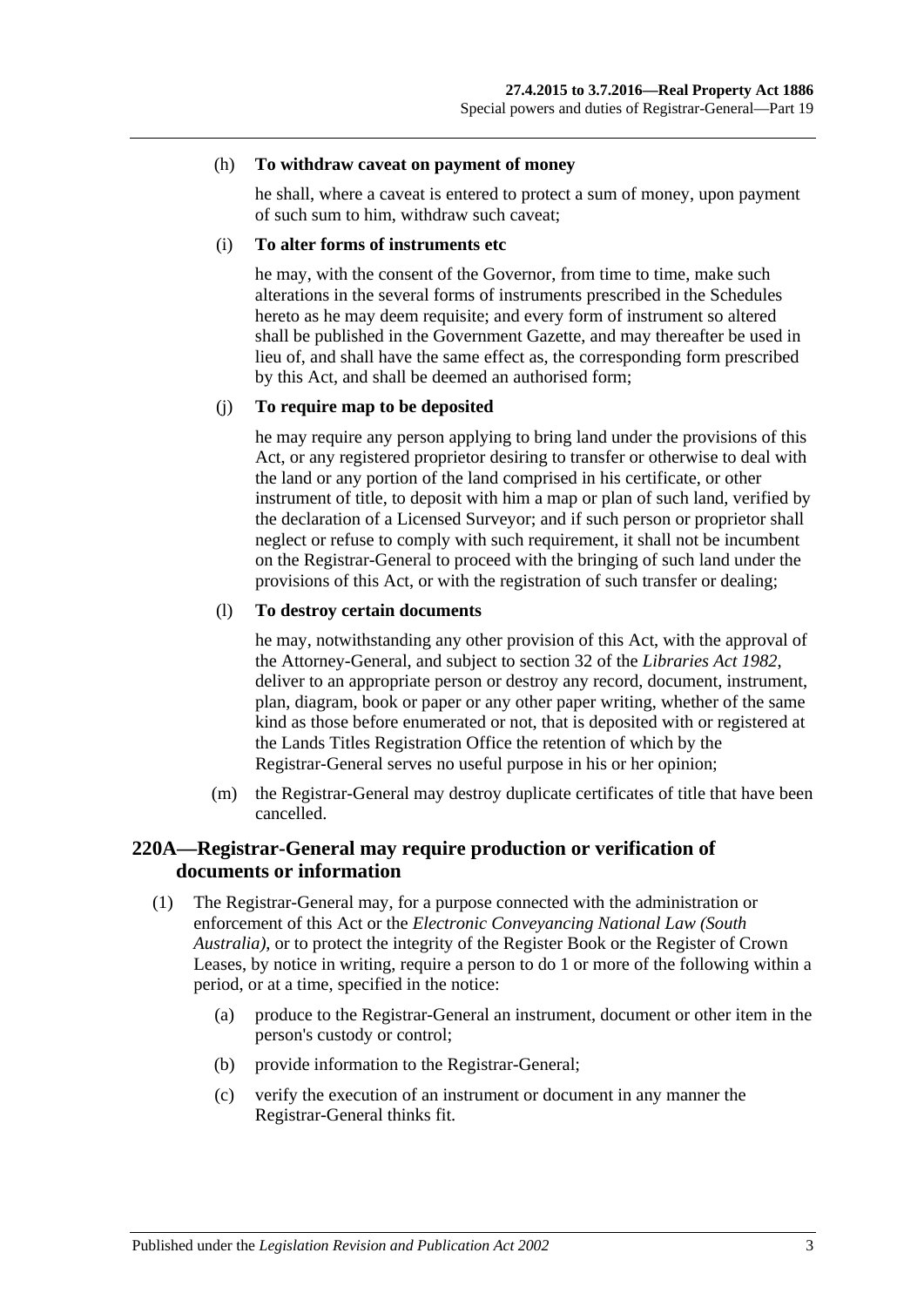- (2) A person who, without reasonable excuse, refuses or fails to comply with a requirement of the Registrar-General under [subsection](#page-106-0) (1) is guilty of an offence. Maximum penalty: \$10 000.
- (3) An instrument, document or other item produced to the Registrar-General may be retained for the purpose of enabling the instrument, document or item to be inspected and enabling copies of, or extracts or notes from, the instrument, document or item to be made or taken by or on behalf of the Registrar-General.
- (4) However, if the instrument, document or item is required by the Registrar-General as evidence for the purposes of legal proceedings, the instrument, document or item may be retained until the proceedings are finally determined.
- (5) The Registrar-General must permit a person who would be entitled to inspect the instrument, document or item if it were not in the possession of the Registrar-General to inspect the instrument, document or item at any reasonable time.
- (6) Nothing in this section prejudices a lien a person has on the instrument, document or item.
- (7) A person is not excused from providing information or producing an instrument, document or item, when required to do so under this section, on the ground that to do so might tend to incriminate the person or make the person liable to a penalty.
- (8) However, if the person objects to providing the information or producing the instrument, document or item on that ground, the information, instrument, document or item is not admissible against the person in any criminal proceedings other than—
	- (a) a proceeding about the false or misleading nature of anything in the information, instrument, document or item; or
	- (b) a proceeding in which the false or misleading nature of the information, instrument, document or item is relevant evidence; or
	- (c) a proceeding regarding failure to retain documents or records as required by this Act; or
	- (d) a proceeding regarding provision of a certification in contravention of this Act.

# <span id="page-107-0"></span>**221—Reviews**

- (1) If a person is dissatisfied with a decision of the Registrar-General in relation to an application by the person—
	- (a) to have an instrument registered or recorded; or
	- (b) to have a foreclosure order issued; or
	- (c) to have the Registrar-General do or perform an act or duty under this Act,

the person may seek a review of the decision by the Tribunal.

- (2) If the Registrar-General decides under section [154A\(12\)](#page-77-1) that a person is a vexatious lodger of priority notices, the person may seek a review of the decision by the Tribunal.
- (3) If the Registrar-General rejects a priority notice lodged by a person in relation to whom a determination has been made under section [154A\(12\),](#page-77-1) the person may seek a review by the Tribunal of the decision to reject the notice.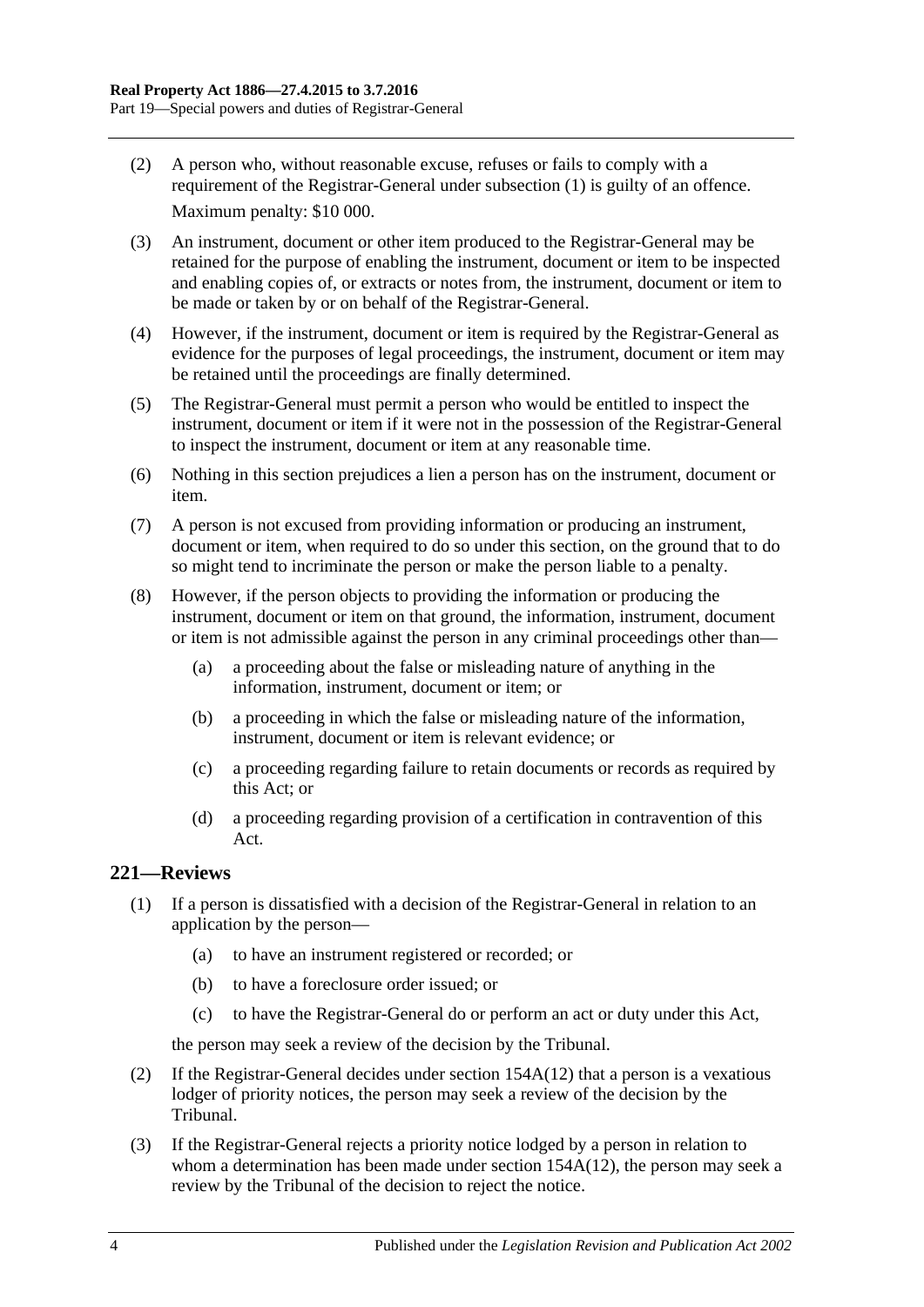- (4) If the Registrar-General refuses an application under [section](#page-79-0) 154F for the cancellation of a priority notice, the applicant may seek a review by the Tribunal of the decision to refuse to cancel the notice.
- (5) If the Registrar-General cancels a priority notice under [section](#page-79-0) 154F, a person affected by the cancellation may seek a review by the Tribunal of the decision to cancel the notice.
- (6) A decision subject to review by the Tribunal under this section will be reviewed by the Tribunal within its review jurisdiction under section 34 of the *[South Australian Civil](http://www.legislation.sa.gov.au/index.aspx?action=legref&type=act&legtitle=South%20Australian%20Civil%20and%20Administrative%20Tribunal%20Act%202013) [and Administrative Tribunal Act](http://www.legislation.sa.gov.au/index.aspx?action=legref&type=act&legtitle=South%20Australian%20Civil%20and%20Administrative%20Tribunal%20Act%202013) 2013*.
- (7) Subject to [subsection](#page-108-0) (9), an application for review of a decision must be made within 21 days of the day on which the applicant receives notice of the decision.
- (8) The Registrar-General must, if so required by a person affected by a decision of the Registrar-General that is, or may be, the subject of a review, state in writing the reasons for the decision.
- <span id="page-108-0"></span>(9) If the reasons of the Registrar-General are not given in writing at the time the applicant receives notice of the decision and the applicant (within 21 days of receiving notice of the decision) requires the Registrar-General to state the reasons in writing, the time for making an application for review of the decision runs from the time at which the applicant receives the written statement of those reasons.
- (10) Without derogating from section 37 of the *[South Australian Civil and Administrative](http://www.legislation.sa.gov.au/index.aspx?action=legref&type=act&legtitle=South%20Australian%20Civil%20and%20Administrative%20Tribunal%20Act%202013)  [Tribunal Act](http://www.legislation.sa.gov.au/index.aspx?action=legref&type=act&legtitle=South%20Australian%20Civil%20and%20Administrative%20Tribunal%20Act%202013) 2013*, the Tribunal may, on an application under this section, make any 1 or more of the following orders:
	- (a) an order prohibiting a person from lodging a priority notice in the Lands Titles Registration Office;
	- (b) an interim order extending the duration of a priority notice until the determination of the application or until a date specified by the Tribunal or until further order;
	- (c) an interim order preventing the Registrar-General from registering or recording a specified instrument until the determination of the application.

### **223—Registrar-General may refer question of law**

- (1) The Registrar-General may refer a question of law arising with regard to the exercise of the Registrar-General's powers and functions under this Act for the opinion of the Court.
- (2) The Court's decision on a question referred under this section is binding on the Registrar-General.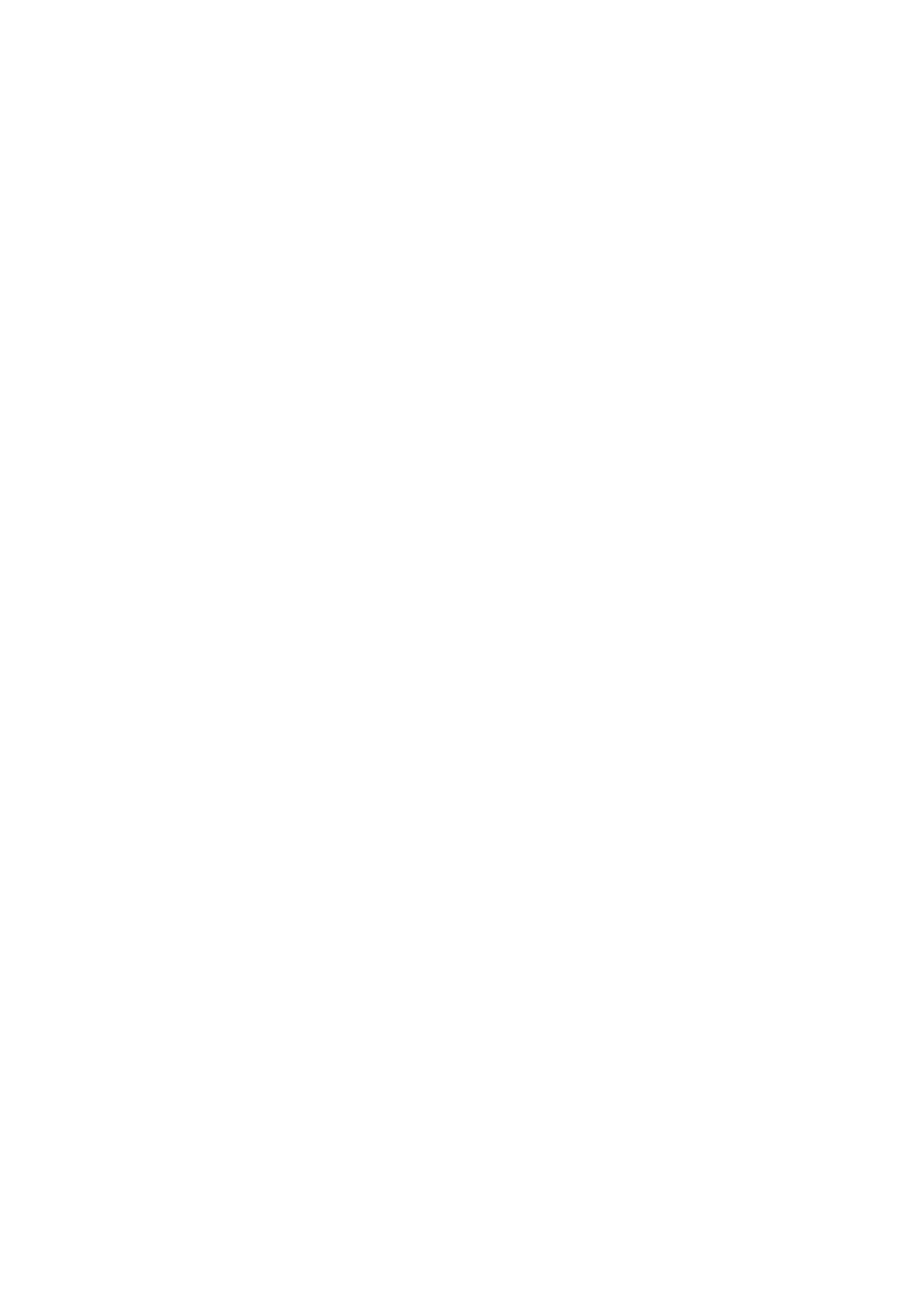# **Part 19A—Rectification of certificates**

# <span id="page-110-3"></span>**223A—Applications for amendment**

- (1) A registered proprietor may apply to have his certificate amended if—
	- (a) the boundaries, area, or position of the land described in the certificate differ from the boundaries, area, or position of the land actually and *bona fide* occupied by him as being the land included in the certificate; or
	- (b) the description of land in the certificate is erroneous or imperfect on the face of it.
- (2) A registered proprietor may apply to have the certificate of any other registered proprietor amended if any of the land described in the applicant's certificate, and actually and *bona fide* occupied by him as being the land included in his certificate, is, by reason of any error in survey or any misdescription, included in the certificate of the other registered proprietor.
- (3) Every application under this section shall be made in the appropriate form.

# <span id="page-110-2"></span>**223B—Notices to be given**

- (1) The Registrar-General shall cause notice of any application made under the last preceding section to be given to such persons as he thinks proper and shall by the notice appoint a time not less than fourteen days from the giving of that notice or from the publication of any advertisement mentioned in [paragraph](#page-110-0) (b) of [subsection](#page-110-1) (2) of this section, whichever is later, after which the application may be granted unless a caveat is lodged forbidding the granting thereof.
- <span id="page-110-1"></span>(2) If the granting of an application to amend any certificate would affect land comprised in any other certificate, the Registrar-General shall—
	- (a) in addition to any other notices mentioned in this section cause notice such as mentioned in [subsection](#page-110-2) (1) of this section to be given to every person appearing by the Register Book to have any interest in the land comprised in that other certificate, and such notice shall be accompanied by a plan showing accurately the extent to which the said land will be affected if the application is granted; and
	- (b) publish a notice such as mentioned in [subsection](#page-110-2) (1) of this section in the Government Gazette.

## <span id="page-110-0"></span>**223C—Power of Registrar-General to reject**

Notwithstanding any direction given or action taken by the Registrar-General in relation to any application made under this Part the Registrar-General may reject the application if the applicant fails to comply to his satisfaction, within such time as to him seems reasonable, with any requisition which he has made in regard to such application.

## **223D—Caveats**

(1) Any person claiming any estate or interest in any land in respect of which any application under this Part is made may, at any time before the application is granted, lodge a caveat with the Registrar-General forbidding the granting of the application.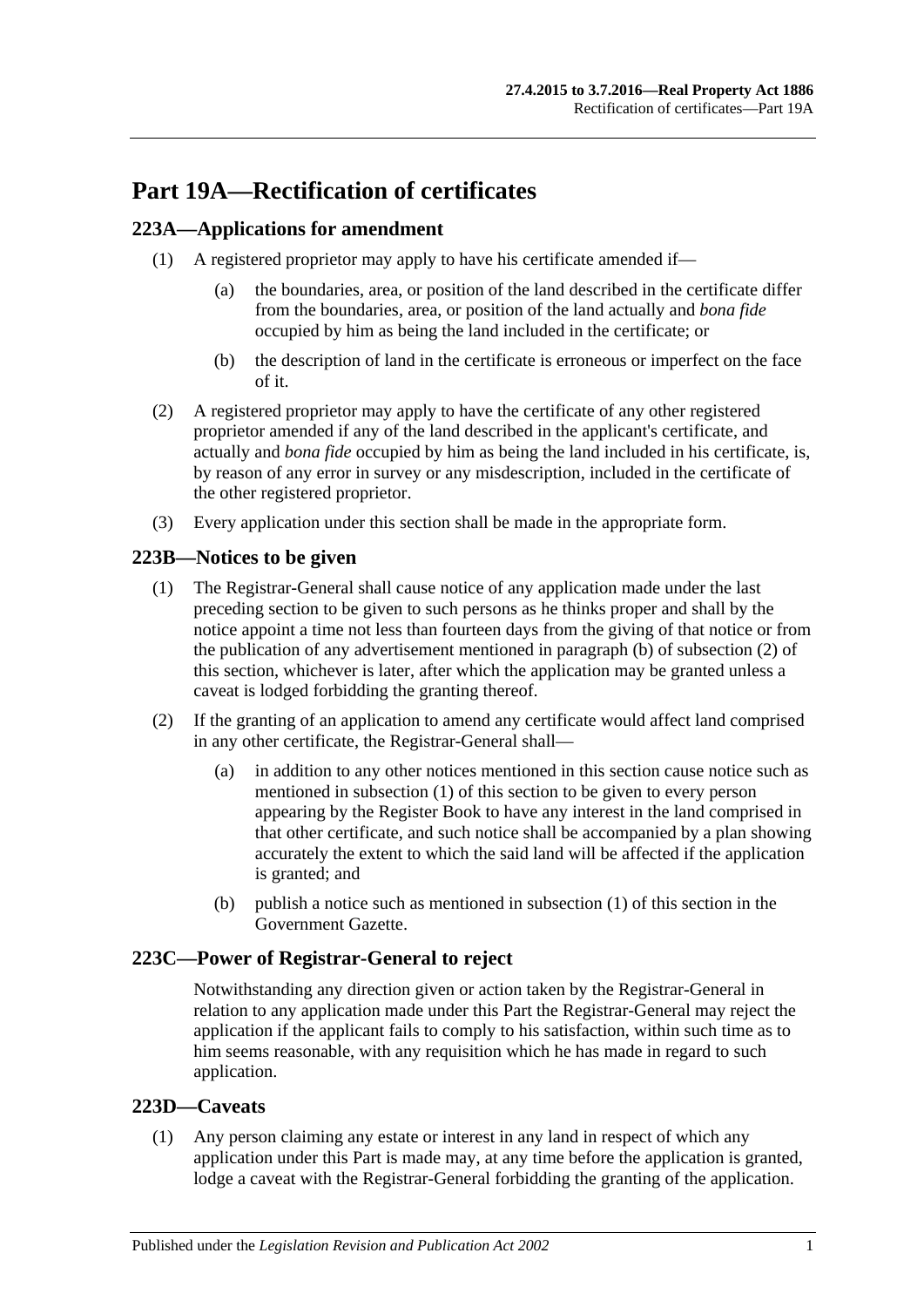(2) Every such caveat shall in all other respects be in the same form, shall be subject to the same provisions, and shall have the same effect with respect to the application against which it is lodged, as a caveat against bringing land under the provisions of this Act.

# **223E—Grant of application**

If the applicant satisfies the Registrar-General that proper grounds, as set out in [section](#page-110-3) 223A, exist for altering the applicant's certificate or the certificate of any other person, or both such certificates, he shall grant the application: Provided that—

- (a) where an alteration of the applicant's certificate would affect land included in the certificate of any other person, the alteration shall not be made unless that land was included in that other person's certificate by reason of error in survey or misdescription; and
- (b) where the title to the land affected by the alteration has been determined in a contested proceeding in a court of competent jurisdiction, the Registrar-General shall not make any alteration inconsistent with the determination of the court.

## **223F—Alterations of certificate in bringing land under this Act**

On bringing any land under this Act, the Registrar-General, without any specific application for the purpose, may amend the certificate relating to any other land, if by reason of error in survey or misdescription any land is included in that certificate which the Registrar-General is satisfied should be included in the certificate issued for the land so brought under this Act.

## **223G—Amendments of title**

- (1) Every amendment made pursuant to this Part shall be made by making the requisite alterations in the original of any certificate.
- (2) The Registrar-General shall also make the requisite alterations in the duplicate certificate when it is produced to him for that purpose, or when it is lodged in or brought to the Lands Titles Office for the purpose of any dealing with the land included therein, and he may detain the duplicate until the amendment thereof has been completed; and the Registrar-General may refuse to register any dealing with the land or any estate or interest therein until the duplicate has been produced for amendment.

## **223H—Notice of amendment of title**

Upon amending the original of any certificate pursuant to this Part, the Registrar-General shall give notice in writing to the registered proprietor of, and to all persons appearing by the Register Book to have an interest in, the land included in that certificate informing him of the amendment. On the duplicate of the certificate being produced, the Registrar-General may, in his discretion, issue a new certificate with an amended description.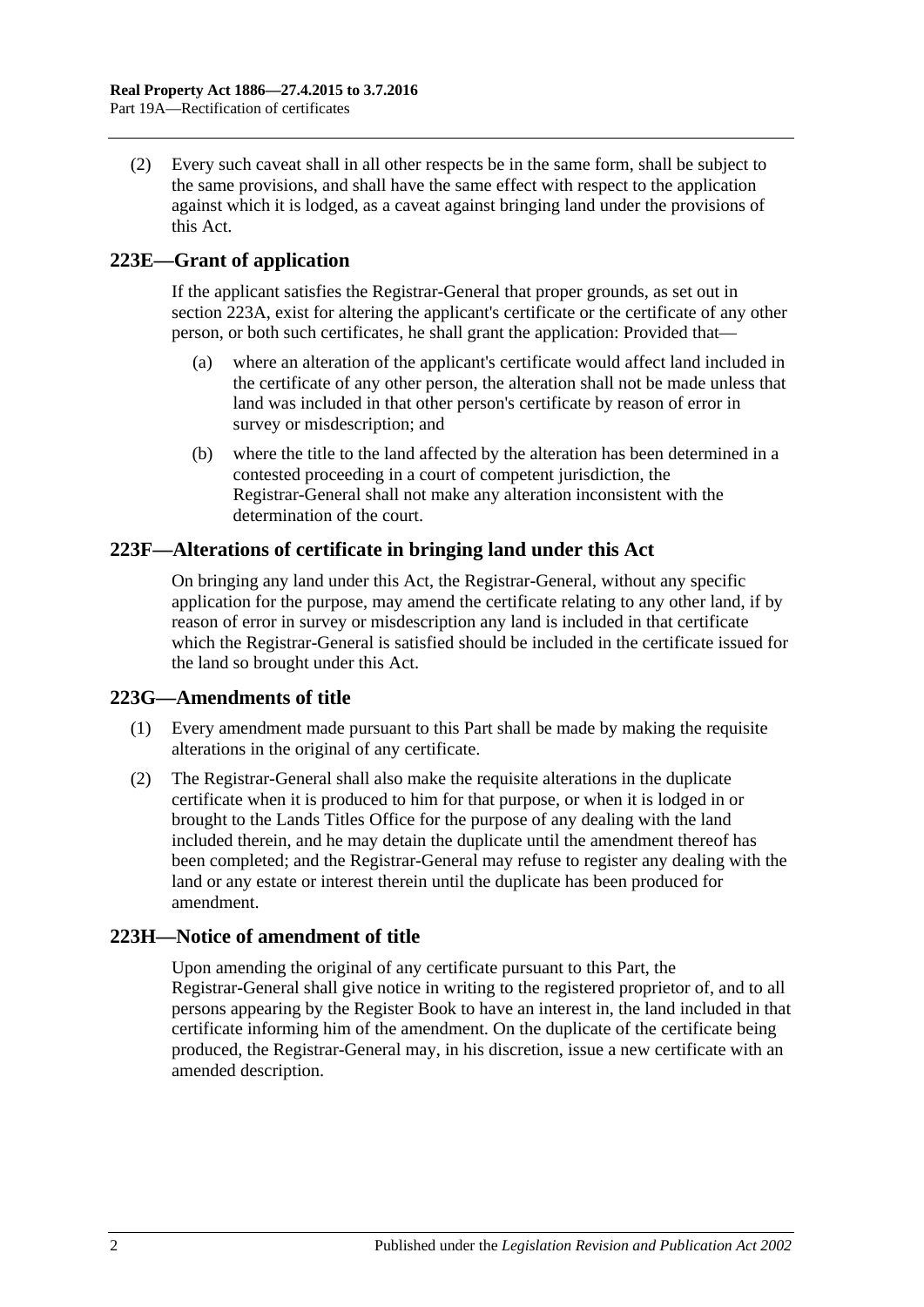## **223J—Rectification by consent**

Where in the opinion of the Registrar-General it is expedient and desirable so to do, he may, with the consent of every person appearing by the Register Book to have any interest, make any correction or amendment to any certificate of title for the purpose of reconciling the boundaries shown in the certificate with the boundaries of the land occupied.

### **223K—Saving of other powers**

The powers conferred by this Part are in addition to, and shall not be deemed to be substituted for, any powers of correction or amendment conferred by any other provision of this Act.

### **223L—Operation of corrections**

Any correction or amendment made under this Part shall be deemed to have been made prior to the registration of any instrument registered on any certificate so corrected or amended and extant at the time of such correction or amendment.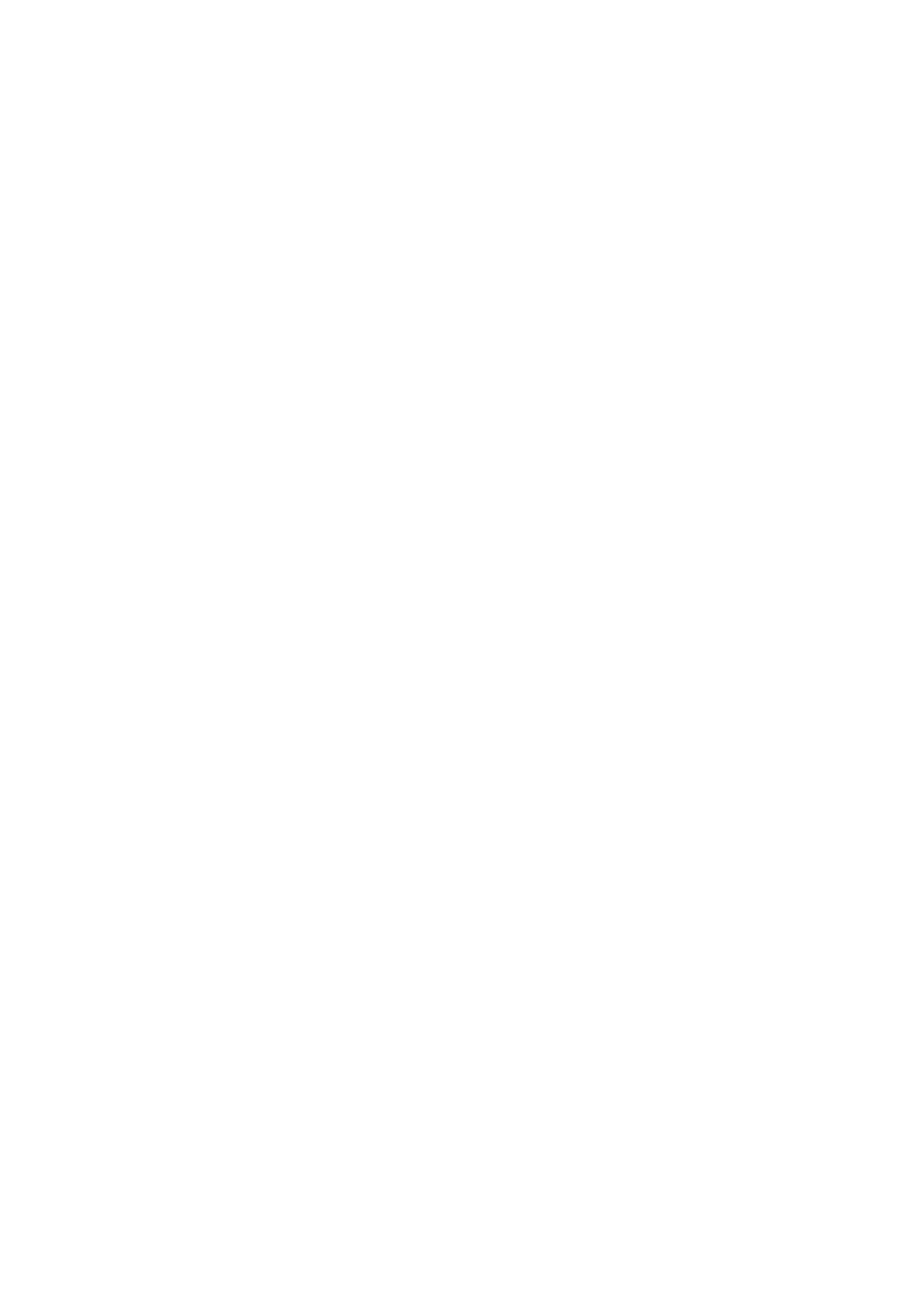# <span id="page-114-2"></span>**Part 19AB—Division and amalgamation of allotments**

# **Division 1—Preliminary**

# <span id="page-114-1"></span>**223LA—Interpretation**

(1) In this Part, unless the contrary intention appears—

### *allotment* means—

- (a) the whole of the land comprised in a certificate except for a community or development lot or common property within the meaning of the *[Community](http://www.legislation.sa.gov.au/index.aspx?action=legref&type=act&legtitle=Community%20Titles%20Act%201996)  [Titles Act](http://www.legislation.sa.gov.au/index.aspx?action=legref&type=act&legtitle=Community%20Titles%20Act%201996) 1996* or a unit or common property within the meaning of the *[Strata Titles Act](http://www.legislation.sa.gov.au/index.aspx?action=legref&type=act&legtitle=Strata%20Titles%20Act%201988) 1988*;
- (b) the whole of the land comprised in a registered conveyance of land that has not been brought under the provisions of this Act;
- (c) a separately defined piece of land that is delineated on a public map and separately identified by number or letter (not being a piece of land that is identified in a Treasury receipt, certificate or other document or instrument of title as being part only of an allotment);
- (d) two or more separately defined pieces of land that are delineated on a public map and that are identified in a Treasury receipt, certificate or other document or instrument of title as forming one allotment for the purposes of this Part;
- <span id="page-114-0"></span>(e) a separately defined piece of land delineated on a plan of division for the purpose of enabling the separate ownership in fee simple of that land;
- (f) a separately defined piece of land identified as an allotment for the purposes of this Part in a plan prepared by the Registrar-General and accepted for filing in the Lands Titles Registration Office;
- (g) where a primary plan of community division has been cancelled under Part 7 Division 3 of the *[Community Titles Act](http://www.legislation.sa.gov.au/index.aspx?action=legref&type=act&legtitle=Community%20Titles%20Act%201996) 1996* or a strata plan has been cancelled under Part 2 Division 7 of the *[Strata Titles Act](http://www.legislation.sa.gov.au/index.aspx?action=legref&type=act&legtitle=Strata%20Titles%20Act%201988) 1988*—the land comprising the former community parcel or site shown on the plan,

but does not include—

- (h) any such land or piece of land that has ceased to be an allotment by virtue of [subsection](#page-116-0) (5); or
- (i) land divided by a primary plan of community division under the *[Community](http://www.legislation.sa.gov.au/index.aspx?action=legref&type=act&legtitle=Community%20Titles%20Act%201996)  [Titles Act](http://www.legislation.sa.gov.au/index.aspx?action=legref&type=act&legtitle=Community%20Titles%20Act%201996) 1996* or a strata plan under the *[Strata Titles Act](http://www.legislation.sa.gov.au/index.aspx?action=legref&type=act&legtitle=Strata%20Titles%20Act%201988) 1988*;

*amalgamation* means the amalgamation of two or more contiguous allotments into a single allotment;

*area* means an area in relation to which a council is constituted;

*the Commonwealth Crown* means the Crown in right of the Commonwealth and includes any instrumentality or agency of that Crown;

*council* means a municipal or district council continued by or constituted under the *[Local Government Act](http://www.legislation.sa.gov.au/index.aspx?action=legref&type=act&legtitle=Local%20Government%20Act%201934) 1934*;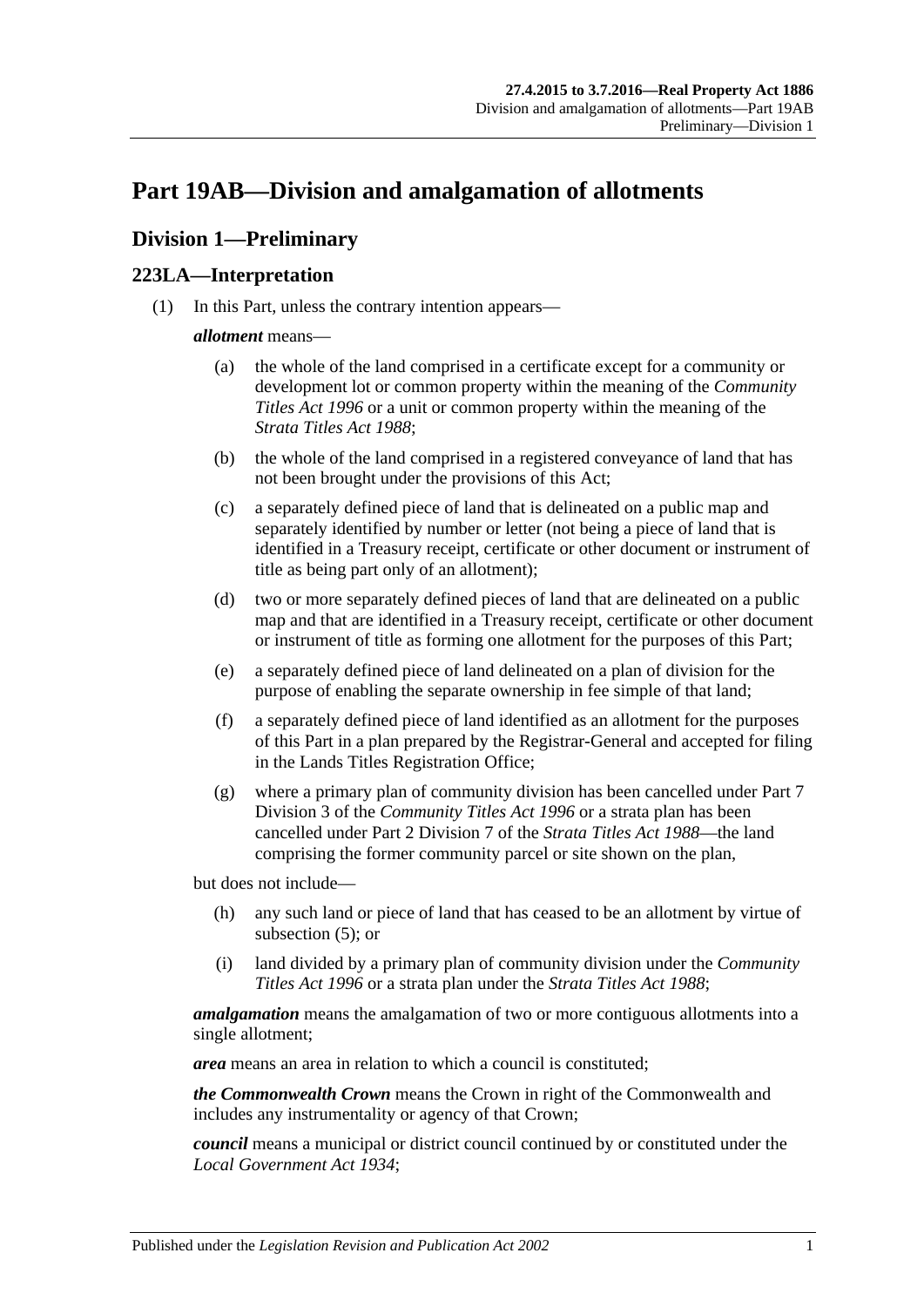*the Crown* means the Crown in right of the State and includes a Minister of the Crown and any instrumentality or agency of the Crown;

*the Development Assessment Commission* or *the Commission* means the authority of that name established by the *[Development Act](http://www.legislation.sa.gov.au/index.aspx?action=legref&type=act&legtitle=Development%20Act%201993) 1993*;

*division* means the division of land into allotments, or the alteration of the boundaries of allotments, and includes subdivision and resubdivision but does not include amalgamation or the division of land by community plan under the *[Community Titles](http://www.legislation.sa.gov.au/index.aspx?action=legref&type=act&legtitle=Community%20Titles%20Act%201996)  Act [1996](http://www.legislation.sa.gov.au/index.aspx?action=legref&type=act&legtitle=Community%20Titles%20Act%201996)* or by strata plan under the *[Strata Titles Act](http://www.legislation.sa.gov.au/index.aspx?action=legref&type=act&legtitle=Strata%20Titles%20Act%201988) 1988*;

*electricity entity* means—

- (a) a person who holds a licence under the *[Electricity Act](http://www.legislation.sa.gov.au/index.aspx?action=legref&type=act&legtitle=Electricity%20Act%201996) 1996* authorising the operation of a transmission or distribution network; or
- (b) a person exempted from the requirement to hold such a licence; or
- (c) Distribution Lessor Corporation or Transmission Lessor Corporation;

*holder* of a statutory encumbrance means—

- (a) in relation to an agreement relating to the management, preservation or conservation of land lodged under Part 5 of the *[Development Act](http://www.legislation.sa.gov.au/index.aspx?action=legref&type=act&legtitle=Development%20Act%201993) 1993*—the Minister, greenway authority or council that entered into the agreement; or
- (b) in any other case—the Minister responsible for the administration of the Act under which the encumbrance was entered into or is in force;

*the Mount Lofty Ranges* means that part of the State delineated in General Registry Office Plan No. 180 of 1992 and described in that plan as "Mt. Lofty Ranges Area";

*public map* means a public map as defined in the *[Crown Lands Act](http://www.legislation.sa.gov.au/index.aspx?action=legref&type=act&legtitle=Crown%20Lands%20Act%201929) 1929*;

*service easement* means an easement in favour of—

- (a) a water industry entity for sewerage or water supply purposes;
- (b) a council or the Crown for drainage purposes; or
- (c) an electricity entity for electricity supply purposes,

pursuant to [section](#page-122-0) 223LG and includes an easement pursuant to a corresponding previous enactment;

#### *statutory encumbrance* means—

- (a) an Aboriginal heritage agreement entered into under the *[Aboriginal Heritage](http://www.legislation.sa.gov.au/index.aspx?action=legref&type=act&legtitle=Aboriginal%20Heritage%20Act%201988)  Act [1988](http://www.legislation.sa.gov.au/index.aspx?action=legref&type=act&legtitle=Aboriginal%20Heritage%20Act%201988)*;
- (b) an agreement under section 39D of the repealed *[City of Adelaide](http://www.legislation.sa.gov.au/index.aspx?action=legref&type=act&legtitle=City%20of%20Adelaide%20Development%20Control%20Act%201976)  [Development Control Act](http://www.legislation.sa.gov.au/index.aspx?action=legref&type=act&legtitle=City%20of%20Adelaide%20Development%20Control%20Act%201976) 1976* that is continued in force by virtue of the provisions of the *[Acts Interpretation Act](http://www.legislation.sa.gov.au/index.aspx?action=legref&type=act&legtitle=Acts%20Interpretation%20Act%201915) 1915*;
- (c) an agreement relating to the management, preservation or conservation of land lodged under Part 5 of the *[Development Act](http://www.legislation.sa.gov.au/index.aspx?action=legref&type=act&legtitle=Development%20Act%201993) 1993*;
- (d) any agreement or proclamation registered or noted on the title to land immediately before the commencement of the *[Development Act](http://www.legislation.sa.gov.au/index.aspx?action=legref&type=act&legtitle=Development%20Act%201993) 1993* that is continued in force by virtue of the provisions of the *[Statutes Repeal and](http://www.legislation.sa.gov.au/index.aspx?action=legref&type=act&legtitle=Statutes%20Repeal%20and%20Amendment%20(Development)%20Act%201993)  [Amendment \(Development\) Act](http://www.legislation.sa.gov.au/index.aspx?action=legref&type=act&legtitle=Statutes%20Repeal%20and%20Amendment%20(Development)%20Act%201993) 1993*;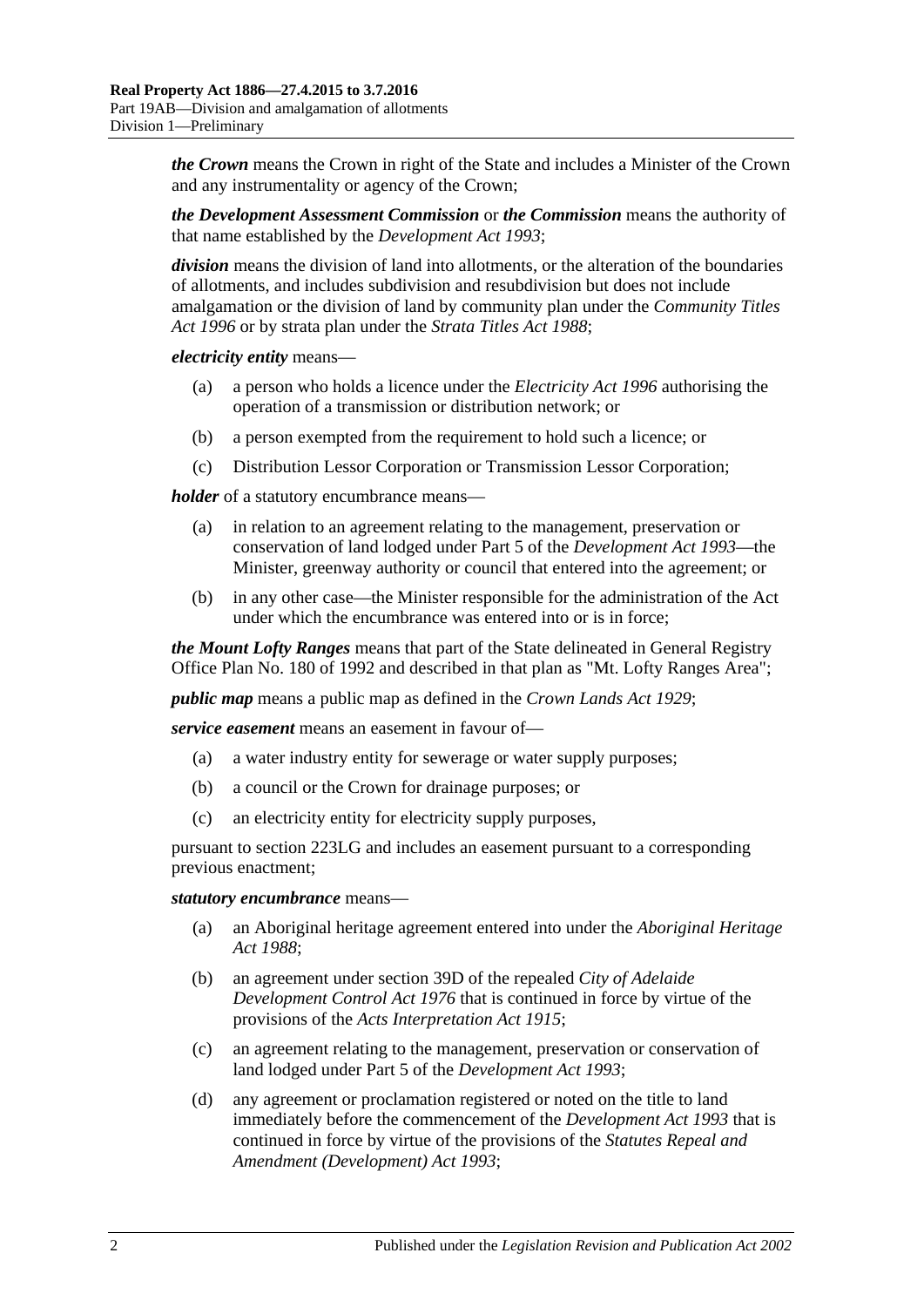- (e) a heritage agreement entered into under the *[Heritage Places Act](http://www.legislation.sa.gov.au/index.aspx?action=legref&type=act&legtitle=Heritage%20Places%20Act%201993) 1993*;
- (f) a heritage agreement entered into under the *[Native Vegetation Act](http://www.legislation.sa.gov.au/index.aspx?action=legref&type=act&legtitle=Native%20Vegetation%20Act%201991) 1991*;
- (g) an access agreement entered into under the *[Recreational Greenways](http://www.legislation.sa.gov.au/index.aspx?action=legref&type=act&legtitle=Recreational%20Greenways%20Act%202000)  Act [2000](http://www.legislation.sa.gov.au/index.aspx?action=legref&type=act&legtitle=Recreational%20Greenways%20Act%202000)*;
- (h) a management agreement entered into under the *[River Murray Act](http://www.legislation.sa.gov.au/index.aspx?action=legref&type=act&legtitle=River%20Murray%20Act%202003) 2003*;
- (i) a management agreement entered into under the *[Upper South East Dryland](http://www.legislation.sa.gov.au/index.aspx?action=legref&type=act&legtitle=Upper%20South%20East%20Dryland%20Salinity%20and%20Flood%20Management%20Act%202002)  [Salinity and Flood Management Act](http://www.legislation.sa.gov.au/index.aspx?action=legref&type=act&legtitle=Upper%20South%20East%20Dryland%20Salinity%20and%20Flood%20Management%20Act%202002) 2002*;
- (j) any other encumbrance created by or under any statute and prescribed by the regulations for the purposes of this definition;

*thoroughfare* includes a walkway;

*water industry entity* means an entity involved in the water industry within the meaning of the *[Water Industry Act](http://www.legislation.sa.gov.au/index.aspx?action=legref&type=act&legtitle=Water%20Industry%20Act%202012) 2012*.

(2) In [paragraph](#page-114-0) (e) of the definition of *allotment* in [subsection](#page-114-1) (1)—

*plan of division* means a plan of division (whether described as such, or as a plan of subdivision or resubdivision)—

- (a) that was, before 1 January 1900, deposited or filed in the Lands Titles Registration Office or deposited or enrolled in the General Registry Office; or
- (b) approved pursuant to the *[Planning and Development Act](http://www.legislation.sa.gov.au/index.aspx?action=legref&type=act&legtitle=Planning%20and%20Development%20Act%201966) 1966* or a previous enactment and deposited, or accepted for filing, in the Lands Titles Registration Office or deposited or enrolled in the General Registry Office; or
- (c) that was deposited by the Registrar-General in the Lands Titles Registration Office in pursuance of [Part 19AB](#page-114-2) on or after 4 November 1982,

and that has not been superseded by a subsequent plan of division or been cancelled by or under this Act.

- <span id="page-116-1"></span>(3) For the purposes of this Part, allotments (including part allotments) will be taken to be contiguous if they abut one another at any point or if they are separated only by—
	- (a) a street, road, railway, thoroughfare or travelling stock route; or
	- (b) a reserve or other similar open space dedicated for public purposes.
- (4) For the purposes of [subsection](#page-116-1) (3) allotments (including part allotments) will be taken to be separated by intervening land if a line projected at right angles from any point on the boundary of one of the allotments or part allotments with the intervening land would intersect a boundary of the other allotment or part allotment with the intervening land.
- <span id="page-116-0"></span>(5) Where a statutorily authorised division of land was made before the commencement of this Part, or is made in pursuance of this Part, that division will be taken to have superseded any former division insofar as it affected the same land (whether or not the former division was itself statutorily authorised) and hence any allotments that may have existed by virtue of any such former division of the land will, to the extent to which it has been superseded, cease to exist.
- (6) For the purposes of [subsection](#page-116-0) (5) a division of land is statutorily authorised if effected in pursuance of this Part, or any previous enactment providing for the division of land.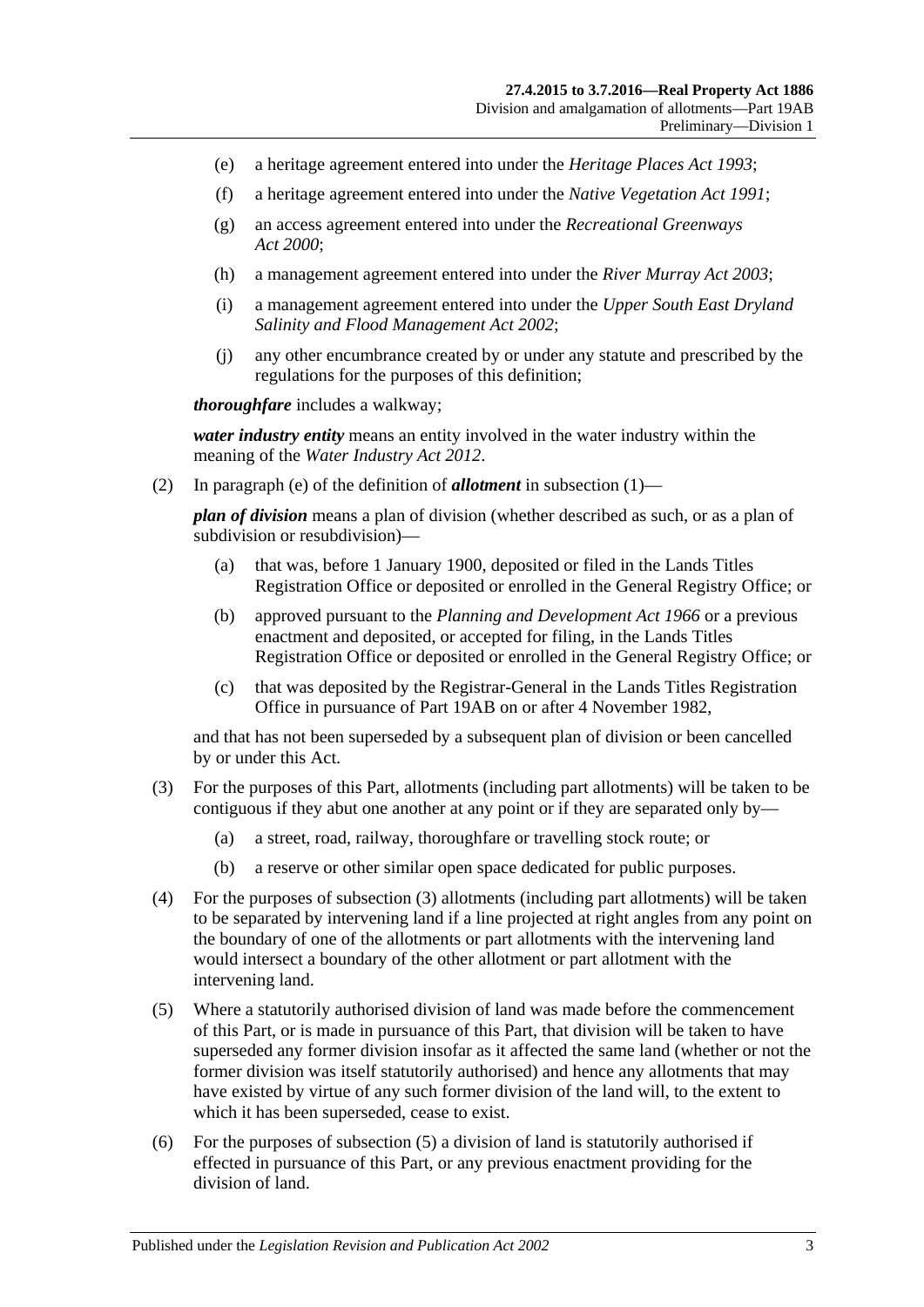## **223LB—Unlawful division of land**

- (1) A person must not grant, sell, transfer, convey, mortgage or encumber an estate or interest (except a right-of-way or other easement) in land (whether or not the land has been brought under the provisions of this Act) unless that land constitutes—
	- (a) the whole of an allotment, or of a number of allotments; or
	- (b) an allotment or allotments and a part allotment that is contiguous with that allotment or with one or more of those allotments and is comprised within the same certificate; or
	- (c) an allotment or allotments and a series of 2 or more part allotments each of which is contiguous with the part allotment or part allotments next to it and at least 1 of which is also contiguous with 1 or more of those allotments and the allotment or allotments and part allotments are comprised within the same certificate.
- (2) Where land is comprised in a certificate, a person must not grant, sell, transfer, convey, mortgage or encumber an estate or interest (except a right-of-way or other easement) in portion of the land comprised in the certificate unless—
	- (a) the portion of the land constitutes—
		- (i) the whole of an allotment or of a number of allotments; or
		- (ii) an allotment or allotments and a part allotment that is contiguous with that allotment or with 1 or more of those allotments; or
		- (iii) an allotment or allotments and a series of 2 or more part allotments each of which is contiguous with the part allotment or part allotments next to it and at least 1 of which is also contiguous with 1 or more of those allotments; and
	- (b) the remainder of the land comprised in the certificate—
		- (i) constitutes the whole of an allotment or of a number of allotments; or
		- (ii) constitutes an allotment or allotments and a part allotment or part allotments that are contiguous with that allotment or one or more of those allotments; or
		- (iii) constitutes an allotment or allotments and a series of 2 or more part allotments each of which is contiguous with the part allotment or part allotments next to it and at least 1 of which is also contiguous with 1 or more of those allotments.
- <span id="page-117-0"></span>(3) The requirement of contiguity in [subsection](#page-117-0) (2)(b)(ii) does not apply to a part allotment that was not contiguous with any allotment in the certificate before the transaction occurred.
- (4) A transaction entered into in contravention of this section is void and no instrument purporting to give effect to such a transaction may be lodged for registration.
- (5) This section does not affect the validity of a contract to grant, sell, transfer, convey, mortgage or encumber an estate or interest in land if—
	- (a) a division of land—
		- (i) under this Part; or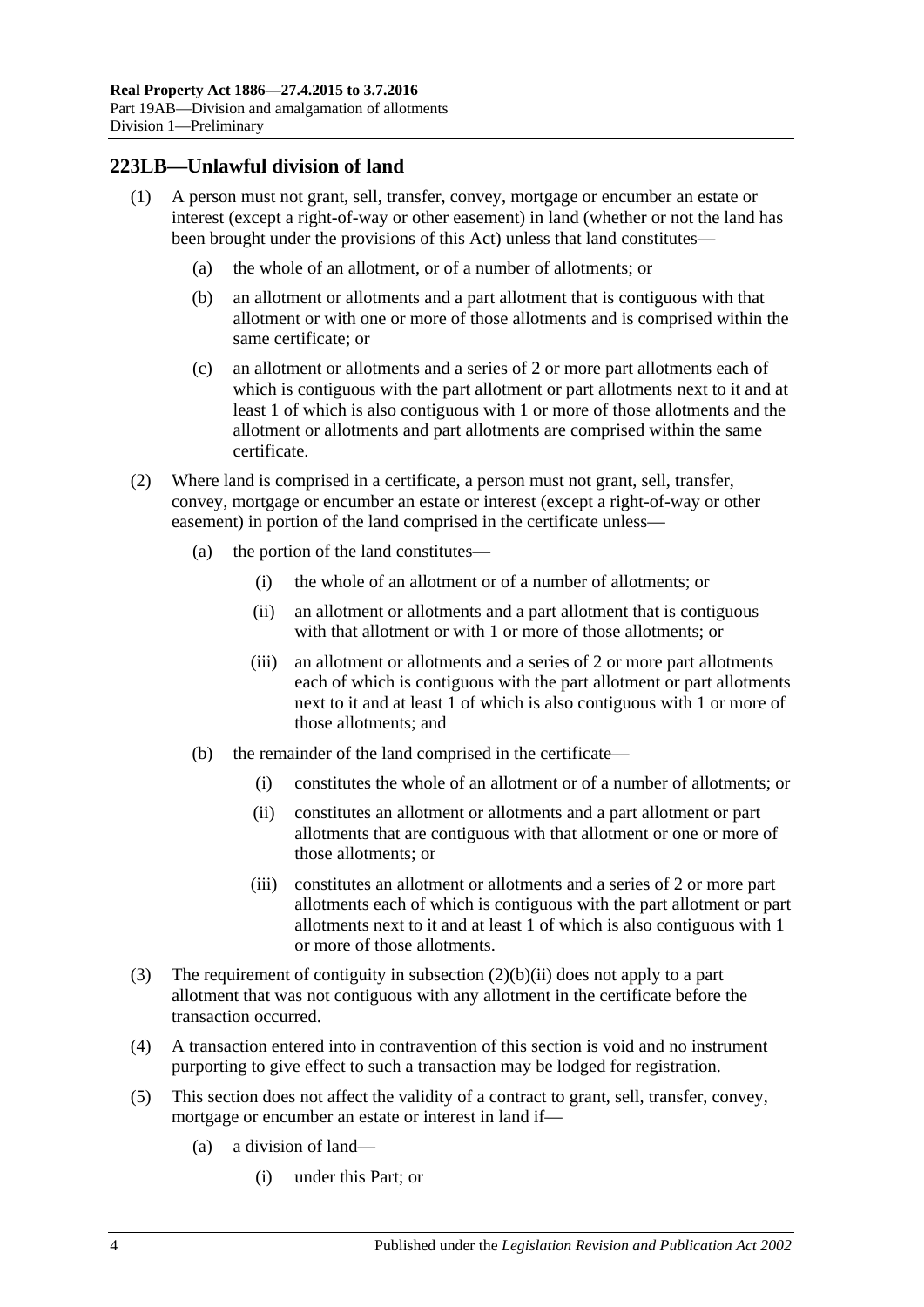(ii) by strata plan under the *[Strata Titles Act](http://www.legislation.sa.gov.au/index.aspx?action=legref&type=act&legtitle=Strata%20Titles%20Act%201988) 1988* or by community plan under the *[Community Titles Act](http://www.legislation.sa.gov.au/index.aspx?action=legref&type=act&legtitle=Community%20Titles%20Act%201996) 1996*,

is contemplated by the parties to the contract; and

- (b) the contract could, if the land were divided as contemplated by the parties, be carried into effect in conformity with this section; and
- (c) the contract provides that the grant, transfer, conveyance, mortgage or encumbrance of estates or interests in land pursuant to the contract will not have effect until the plan of division, strata plan or community plan contemplated by the parties has been deposited in the Lands Titles Registration Office by the Registrar-General.
- (6) Where—
	- (a) before 4 November 1982—
		- (i) land was laid out in a building unit scheme; and
		- (ii) buildings were erected in accordance with the scheme; and
	- (b) by virtue of leases or agreements with the registered proprietor of the land, two or more persons have exclusive rights to occupy separate portions of the land,

<span id="page-118-0"></span>this section does not affect the validity of an assignment of or other dealing with the rights of occupation existing under the leases or agreements referred to in [paragraph](#page-118-0) (b).

- (7) This section does not affect the validity of—
	- (a) a transaction lawfully entered into before 4 November 1982; or
	- (b) a transaction of a class excluded by regulation from the provisions of this section.
- (8) In this section—

*allotment* includes a community lot, a development lot and common property within the meaning of the *[Community Titles Act](http://www.legislation.sa.gov.au/index.aspx?action=legref&type=act&legtitle=Community%20Titles%20Act%201996) 1996* and a unit and common property within the meaning of the *[Strata Titles Act](http://www.legislation.sa.gov.au/index.aspx?action=legref&type=act&legtitle=Strata%20Titles%20Act%201988) 1988*;

*estate* in land includes an estate of leasehold.

### **223LC—Application of this Part**

This Part does not apply in respect of unalienated Crown lands or land alienated from the Crown otherwise than in fee simple.

# **Division 2—General procedures to be observed in relation to division of land**

### <span id="page-118-1"></span>**223LD—Application for division**

- (1) An application for the division of land may be made to the Registrar-General by the registered proprietor of the land.
- (2) The application must be in a form approved by the Registrar-General and be accompanied by the prescribed fee.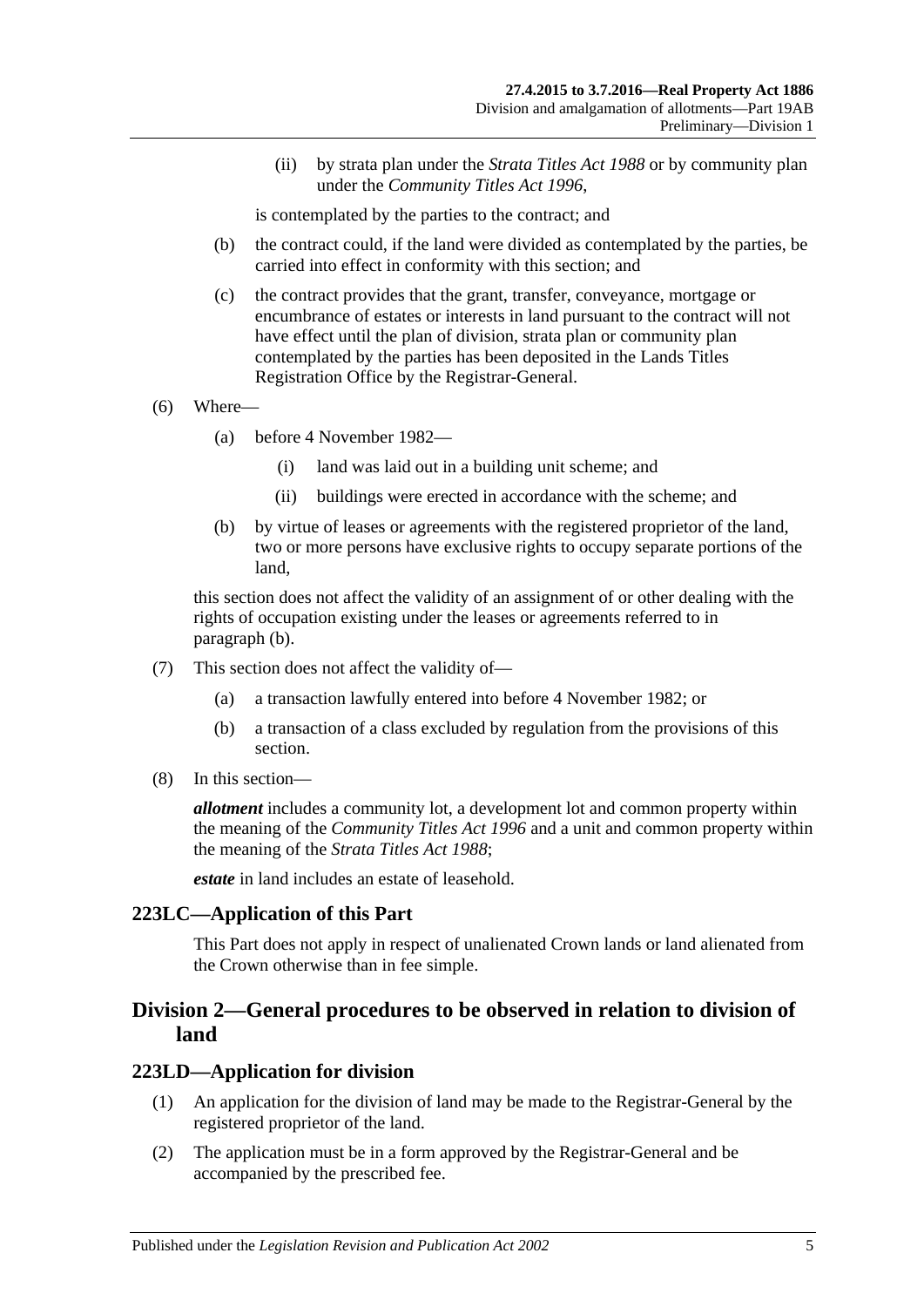- <span id="page-119-0"></span>(3) Subject to this section, the application must be accompanied by—
	- (a) a plan of division delineating the allotments into which the applicant seeks to divide the land; and
	- (b) the certificate of a licensed surveyor in the prescribed form,

and the applicant must comply with the requirements of the Registrar-General in relation to the application.

- (4) The Registrar-General may examine a plan of division before the application for the division is lodged under [subsection](#page-118-1) (1) to determine whether the plan is in an appropriate form to be deposited in the Lands Titles Registration Office.
- (5) The regulations may provide that in prescribed cases, or cases of a prescribed class, no certificate is required under [subsection](#page-119-0) (3)(b) unless the Registrar-General specifically requires such a certificate, and, in any other case, the Registrar-General may, if he or she thinks fit, dispense with any such certificate.
- <span id="page-119-1"></span>(5a) The Registrar-General must not deal with an application (other than an application of a kind prescribed by regulation) for the division of land unless satisfied that the certificate from the Development Assessment Commission required by section 51 of the *[Development Act](http://www.legislation.sa.gov.au/index.aspx?action=legref&type=act&legtitle=Development%20Act%201993) 1993* has been given, and is in force, in relation to the proposed division.
- (6) The certificate referred to in [subsection](#page-119-1) (5a) expires at the expiration of one year after the application for the division of the land was lodged with the Registrar-General unless the Registrar-General extends the life of the certificate.
- (7) The plan and the application for division will, upon being lodged with the Registrar-General, be taken for the purposes of this Act to be a single instrument presented for registration and will have priority over other instruments in accordance with [section](#page-29-0) 56.
- (8) Subject to [subsection](#page-119-2) (9), a plan of division or the application to which it relates cannot be withdrawn or amended without the consent of all the persons who are required by this Division to certify their consent to deposit of the plan.
- <span id="page-119-2"></span>(9) The Registrar-General may permit an applicant, or a person who has certified his or her consent to deposit of a plan of division, to amend the application or the plan to which it relates in order to comply with this Act or with a requirement of the Registrar-General under this Act.
- (10) The provisions of this Act that apply to, or in relation to, instruments of a particular class will, subject to this Part, apply (with any necessary adaptations or modifications) to, or in relation to, a plan of division and the application for division if deposit of the plan in the Lands Titles Registration Office—
	- (a) would operate to vest in a person under [section](#page-120-0) 223LE the same kind of estate or interest as is vested by registration of instruments of that class; or
	- (b) would discharge or otherwise extinguish an estate or interest in land under [section](#page-120-0) 223LE of the same kind as is discharged or extinguished by registration of instruments of that class.
- (11) Except where the Registrar-General otherwise determines, an application for the division of land cannot be made unless the land has been brought under the provisions of this Act.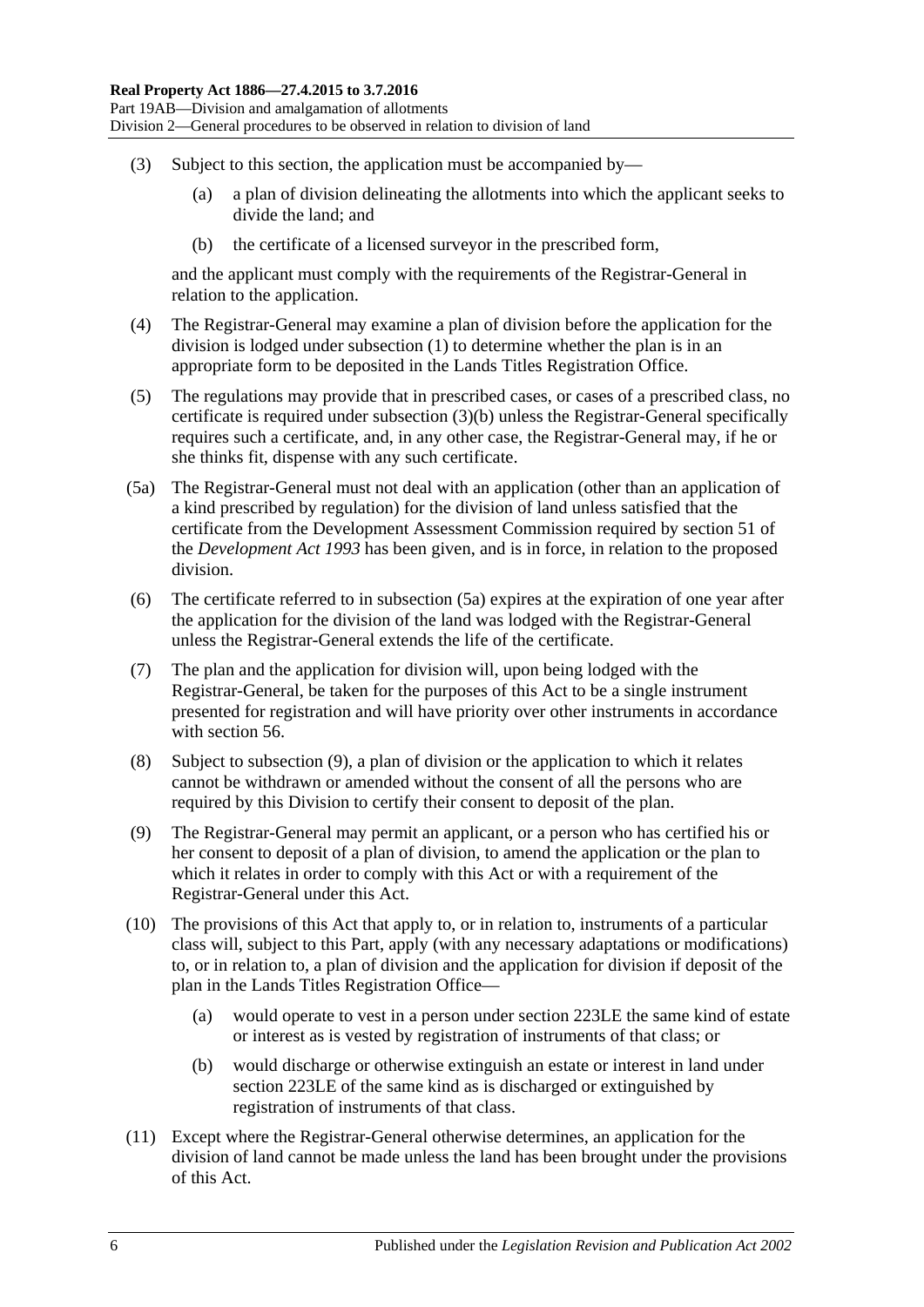(12) Where an application for the division of land that has not been brought under the provisions of this Act is permitted by the Registrar-General, references in this Division that are appropriate to, or in relation to, land that has been brought under the provisions of this Act will, in relation to that application, be read subject to appropriate adaptations and modifications.

# **223LDA—Application may deal with statutory encumbrances**

Despite any other statutory provision to the contrary, the Registrar-General may treat an application under this Part as if it included an application for the variation or termination of a statutory encumbrance if—

- (a) the application or the plan of division specifies that variation or termination of a statutory encumbrance is to be registered or noted; and
- (b) the application is accompanied by—
	- (i) a certificate signed by or on behalf of the holder of the statutory encumbrance certifying that the requirements of the Act under which the encumbrance was entered into, or is in force, as to the variation or termination of the statutory encumbrance (if any) have been complied with; and
	- (ii) such other documentary material in relation to the statutory encumbrance as the Registrar-General may require.

# <span id="page-120-0"></span>**223LE—Deposit of plan of division in Lands Titles Registration Office**

- (1) Where due application is made to the Registrar-General for the division of land, the Registrar-General may deposit the plan of division to which the application relates in the Lands Titles Registration Office if the certificate issued by the Commission in relation to the proposed division has not expired under this Division.
- <span id="page-120-2"></span>(2) Subject to [subsection](#page-120-1) (3), where a plan of division or the application for division states that an estate or interest in land is vested in a person, deposit of the plan in the Lands Titles Registration Office operates to vest the estate or interest in that person to the extent to which it is not already vested in him or her.
- <span id="page-120-1"></span>(3) An estate in fee simple will vest in a person under [subsection](#page-120-2) (2) only if—
	- (a) the person was, immediately before the plan of division was deposited in the Lands Titles Registration Office, the registered proprietor of an estate in fee simple in some part, or the whole, of the land, shown on the plan of division; or
	- (b) the person is an agent or instrumentality of the Crown or the Commonwealth Crown or is entitled to acquire the land compulsorily under an Act or law of the State or the Commonwealth.
- (4) Where a plan of division or the application for division states that an estate or interest in land shown on the plan of division is discharged or otherwise extinguished whether wholly or in respect of part only of that land, deposit of the plan in the Lands Titles Registration Office operates to discharge or otherwise extinguish that estate or interest wholly or in respect of that part of the land.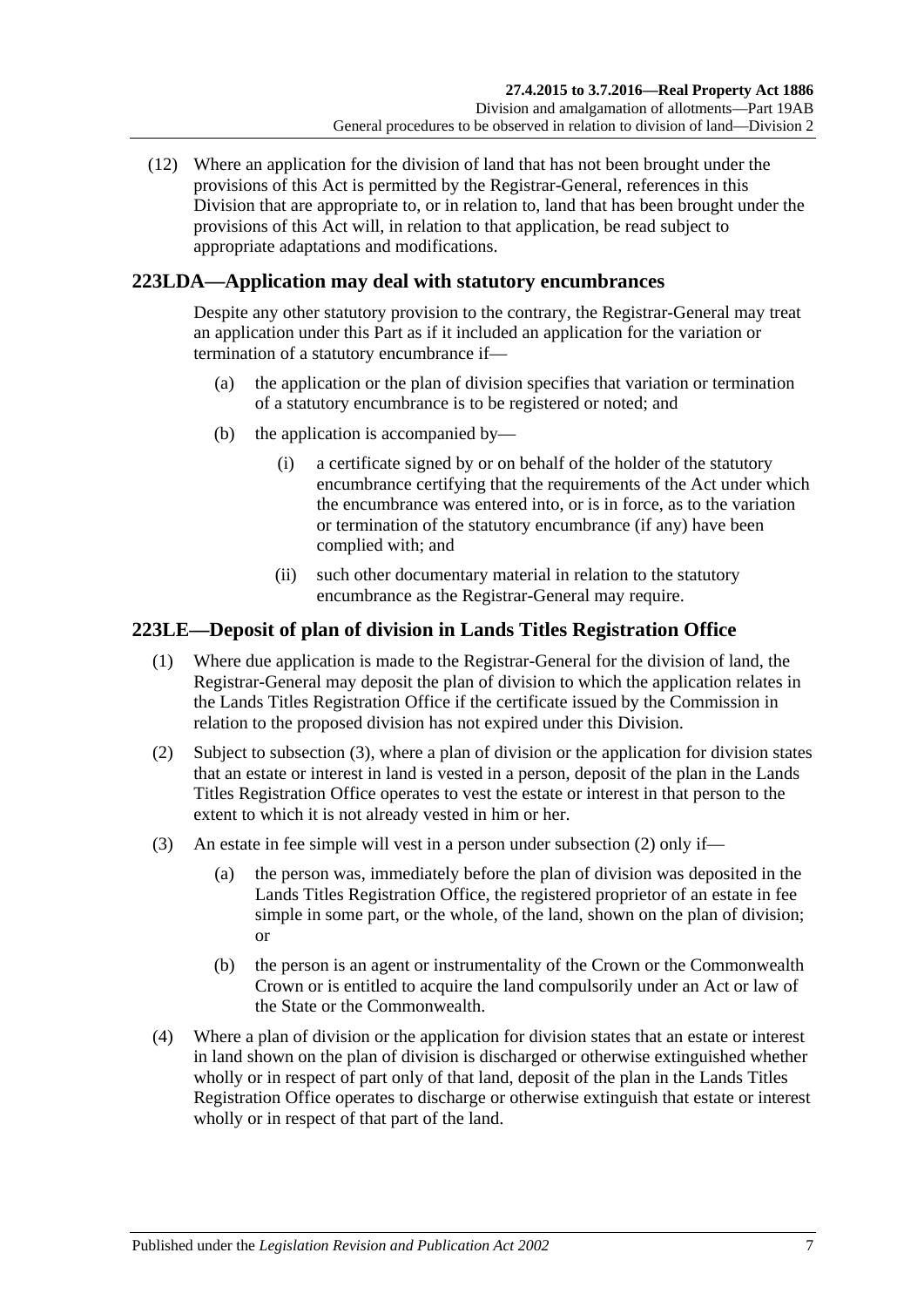- (5) Where the deposit of a plan of division will operate to vest an estate or interest (other than an estate in fee simple or a service easement) in a person, the terms on which the estate or interest will be held must be specified by including them in, or attaching them to, the application for the division of the land or by reference to another registered instrument.
- (6) Where an easement is shown on a plan of division, the plan or the application for division must specify which land is the dominant land (if any) and which land is the servient land in respect of the easement.
- (7) Upon deposit of a plan of division in the Lands Titles Registration Office, the Registrar-General must make such entries on the certificates relating to land affected by the plan as he or she considers necessary.

## <span id="page-121-2"></span>**223LF—Streets, roads etc**

- (1) Upon deposit of a plan of division in the Lands Titles Registration Office, all land shown on the plan as a street, road, thoroughfare, reserve or other similar open space will—
	- (a) vest in fee simple in the council for the area in which the land is situated; or
	- (b) where the land is not within the area of a council—
		- (i) if provision is made by the regulations for the land to vest in a prescribed authority—vest in that authority; or
		- (ii) in any other case—revert to the Crown.
- <span id="page-121-0"></span>(2) All land shown on a plan of division deposited in the Lands Titles Registration Office as a street, road, thoroughfare, reserve or other similar open space—
	- (a) must be held for the purposes indicated by the plan; and
	- (b) is subject to such easements (excluding rights-of-way in the case of a street, road or thoroughfare) as are indicated on the plan of division; and
	- (c) is free of all other estates and interests.
- <span id="page-121-1"></span>(3) All land shown on a plan of division deposited in the Lands Titles Registration Office as a street, road, or thoroughfare will, for all purposes, be regarded as a public street, road, or thoroughfare.
- (4) [Subsections](#page-121-0) (2) and [\(3\)](#page-121-1) apply in relation to a plan of division deposited on or after 4 November 1982.
- (5) Compensation is not payable in respect of the vesting or reversion of land under this section.
- (6) An easement that is appurtenant to land that is shown on a plan of division as a street, road, thoroughfare, reserve or other similar open space ceases to be appurtenant to that land upon deposit of the plan in the Lands Titles Registration Office unless the plan shows that the easement will remain appurtenant to that land.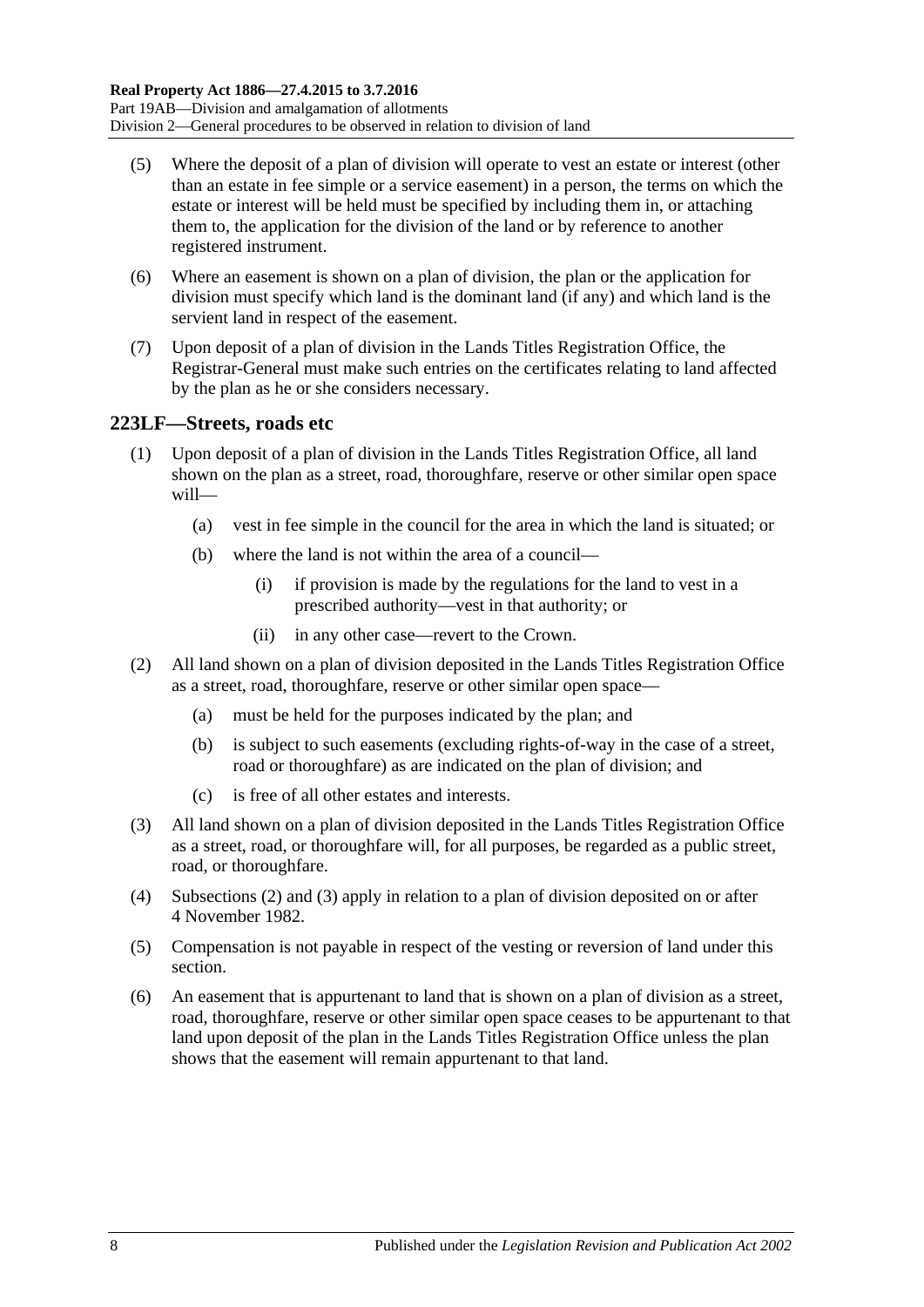### <span id="page-122-1"></span><span id="page-122-0"></span>**223LG—Service easements**

- (1) Where it appears from a plan of division deposited in the Lands Titles Registration Office that any land delineated on the plan is subject, or intended to be subject, to an easement in favour of a water industry entity (or a predecessor or successor of such an entity) for sewerage purposes or for water supply purposes, the land is subject to an easement in favour of the entity (or its successor) entitling the entity its agents, servants and workmen at any time to break the surface of, dig, open up and use the land for the purpose of laying down, fixing, taking up, repairing, re-laying or examining pipes and of using and maintaining those pipes for sewerage or water supply purposes, as the case may be, and to enter the land at any time (if necessary with vehicles and equipment) for any of those purposes.
- <span id="page-122-2"></span>(2) Where it appears from a plan of division deposited in the Lands Titles Registration Office that any land delineated on the plan is subject, or intended to be subject, to an easement in favour of a council or the Crown for drainage purposes, the land is subject to an easement in favour of the council (or its successor) or the Crown entitling the council or the Crown through its agents, servants and workmen at any time to break the surface of, dig, open up and use the land for the purpose of constructing, laying down, fixing, taking up, repairing, re-laying or examining drains or drainage pipes for the purpose of the drainage of water, sewage or other effluents and of using and maintaining such drains and pipes, and to enter the land at any time (if necessary with vehicles and equipment) for any of those purposes.
- <span id="page-122-3"></span>(3) Where it appears from a plan of division deposited in the Lands Titles Registration Office that any land delineated on the plan is subject, or is intended to be subject, to an easement for electricity supply purposes which does not exceed ten metres in width and is in favour of an electricity entity, the land is subject to an easement in favour of the entity (and any other electricity entity to which it has leased its rights under the easement), entitling the electricity entity concerned, its agents, servants and workmen at any time—
	- (a) to enter upon and to pass either with or without motor vehicles or other vehicles along or over the land; and
	- (b) to construct and lay—
		- (i) on or under the surface of the land ducts, pipes, conductors, cables, wires and other works; and
		- (ii) on the surface of the land incidental or ancillary works for the transmission of electricity (including, without limiting the generality of the foregoing, manholes and cable markers); and
	- (c) to suspend above the surface of the land conductors, cables, wires and other equipment and to construct supporting and other works incidental or ancillary to that purpose; and
	- (d) without limiting the generality of any other right, to erect on any portion of the land designated "T/F" in the plan to a height not exceeding four metres or such other height as may be shown in the plan from the surface of the land, equipment for transforming electricity and incidental or ancillary works (including, without limiting the generality of the foregoing, such walls or other structures as the electricity entity considers necessary); and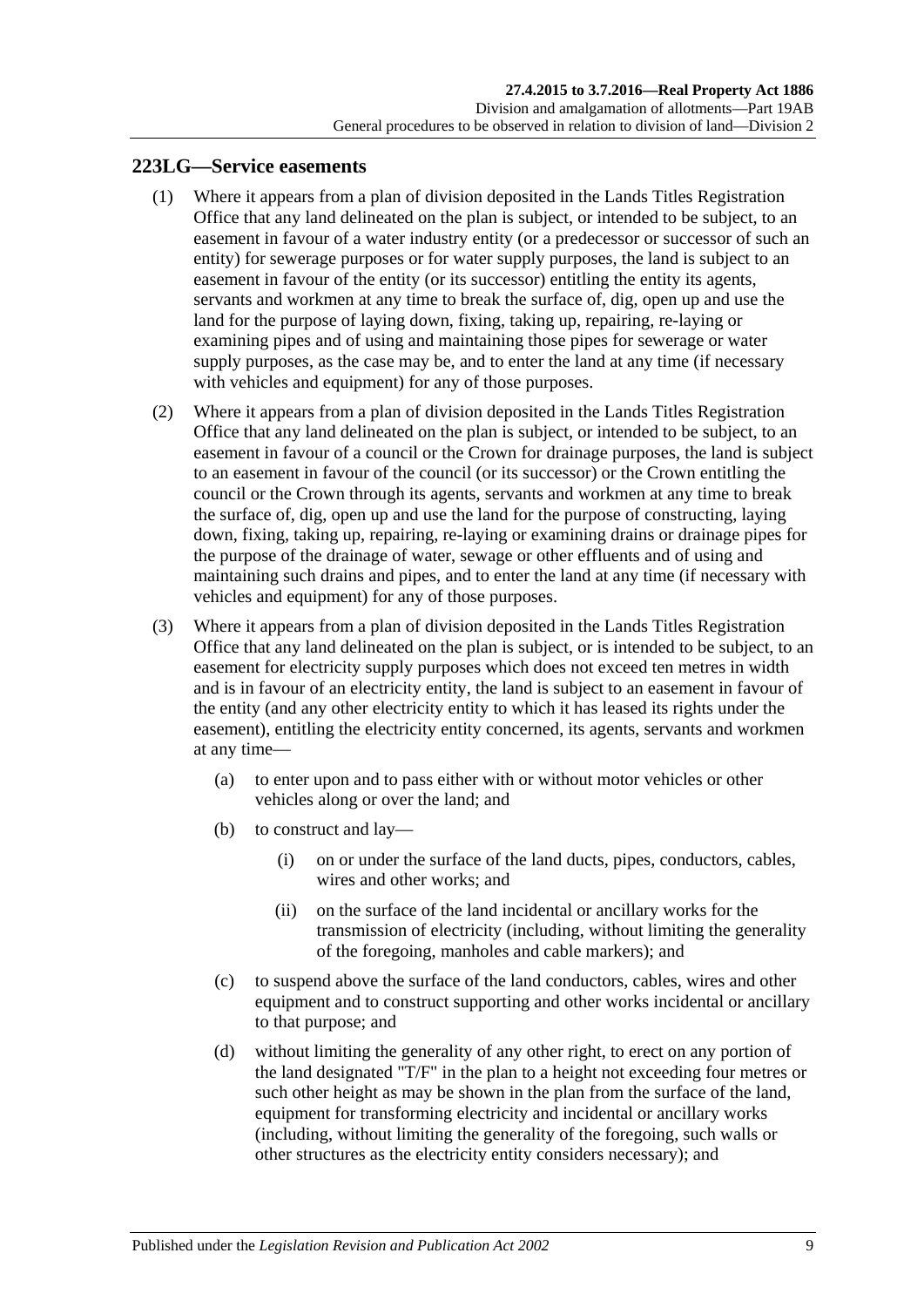- (e) from time to time to break the surface of, dig, open up and use the land for any of the purposes referred to in this subsection; and
- (f) to inspect, repair, alter, remove and replace any works referred to in this subsection; and
- (g) to transmit electricity by means of any such works.
- (4) No right to compensation arises—
	- (a) by virtue of the fact that land becomes subject to an easement under this section; or
	- (b) by virtue of the exercise of rights conferred by an easement under this section.
- (5) An easement in favour of an authority or entity under [subsections](#page-122-1) (1), [\(2\)](#page-122-2) or [\(3\)](#page-122-3) vests in the authority or entity free of all estates and interests except easements indicated on the plan of division.
- (6) If by virtue of this section, any land is subject to an easement, the Registrar-General must make such entries in the Register Book as are necessary to evidence the easement.

## **223LH—Consent to plans of division**

- <span id="page-123-0"></span>(1) An application for division must be endorsed with—
	- (a) where it appears from the Register Book that deposit of the plan of division in the Lands Titles Registration Office will affect the estate or interest of a person in the land to be divided or in any other land—a certificate signed by that person certifying that they have consented to the deposit of the plan; and
	- (b) where it appears from the Register Book that a person, apart from the registered proprietor or a person referred to in [paragraph](#page-123-0) (a) has, or claims, an estate or interest in the land to be divided—a certificate signed by that person certifying that they have consented to the deposit of the plan; and
	- (c) where the land to be divided is subject to a statutory encumbrance—a certificate signed by or on behalf of the holder of the statutory encumbrance certifying that the holder of the statutory encumbrance has consented to the deposit of the plan.
- <span id="page-123-1"></span>(2) Where the deposit of a plan of division will operate to vest an estate or interest in land in a person, the application for division must be endorsed with a certificate signed by the person in whom the estate or interest will be vested certifying that he or she has consented to the deposit of the plan.
- (2a) Where the deposit of a plan of division would result in the extinguishment of an easement in respect of part of the dominant land, the consent of a person who has, or claims, an estate or interest in the servient land is not required in relation to that extinguishment if rights under the easement continue in existence in respect of some other part of the dominant land.
- (3) The Registrar-General may dispense with the requirement of consent under [subsection](#page-123-1) (2) in relation to the vesting of an estate in fee simple in a street, road, thoroughfare, reserve or other similar open space or a service easement.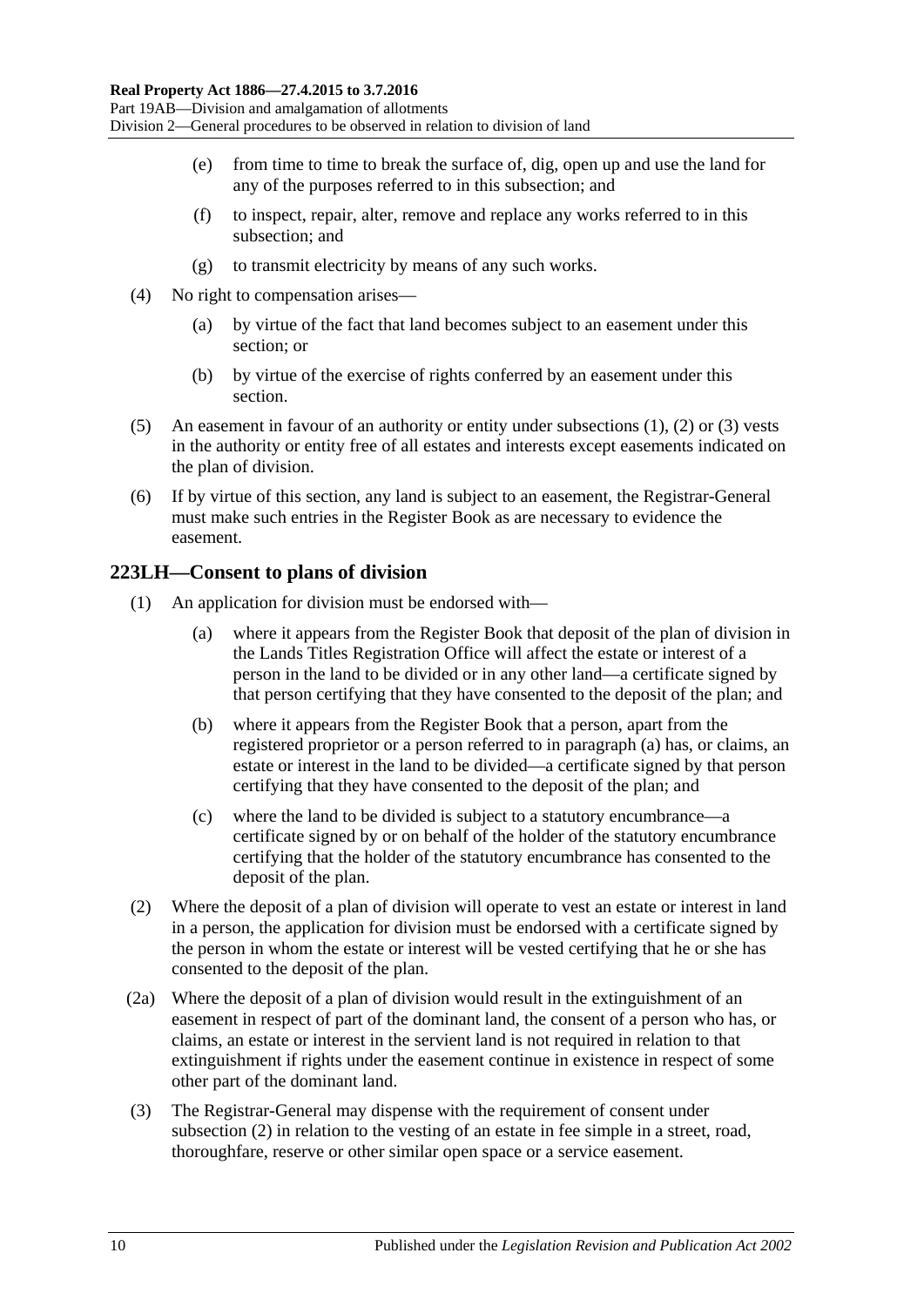- (4) A person who has applied for division of land is not required to sign a certificate under this section.
- (5) The regulations may provide that in prescribed cases, or cases of a prescribed class, a certificate is not required under this section unless the Registrar-General specifically requires such a certificate.
- (6) The Registrar-General may, if he or she thinks fit, dispense with a certificate required by this section.

# **223LI—Assessment of stamp duty**

Where duty is payable under the *[Stamp Duties Act](http://www.legislation.sa.gov.au/index.aspx?action=legref&type=act&legtitle=Stamp%20Duties%20Act%201923) 1923* in relation to two or more transactions that will be effected by deposit of a plan of division, each of the transactions will be taken to be effected by a separate instrument for the purposes of assessing the duty.

# **Division 3—Amalgamation**

## **223LJ—Amalgamation**

- (1) Where a person is the registered proprietor of two or more contiguous allotments, he or she may apply to the Registrar-General for amalgamation of those allotments into a single allotment.
- (2) An application under this section—
	- (a) must be in a form approved by the Registrar-General; and
	- (b) must be accompanied by the prescribed fee; and
	- (c) must be accompanied by any duplicate certificates relating to the allotments to be amalgamated; and
	- (d) must, if the Registrar-General so requires, be accompanied by a plan of the allotment to be formed by the amalgamation; and
	- (e) must be endorsed with or accompanied by, the consent of persons required by or under [subsection](#page-124-0) (3); and
	- (f) must be accompanied by such other documents as may be prescribed.
- <span id="page-124-0"></span>(3) The consent of the following persons is required to an amalgamation of allotments under this Division:
	- (a) a person who appears from the Register Book to have an interest as mortgagee or encumbrancee of the land or any part of the land to be amalgamated;
	- (b) such other persons whose consents are required either in the opinion of the Registrar-General or by regulation.
- (4) Upon receipt of an application under this section, the Registrar-General may—
	- (a) amalgamate the allotments to which the application relates into a single allotment; and
	- (b) make such entries and notations in or upon the Register Book or plans of division or other plans in the Lands Titles Registration Office as are necessary to evidence the amalgamation; and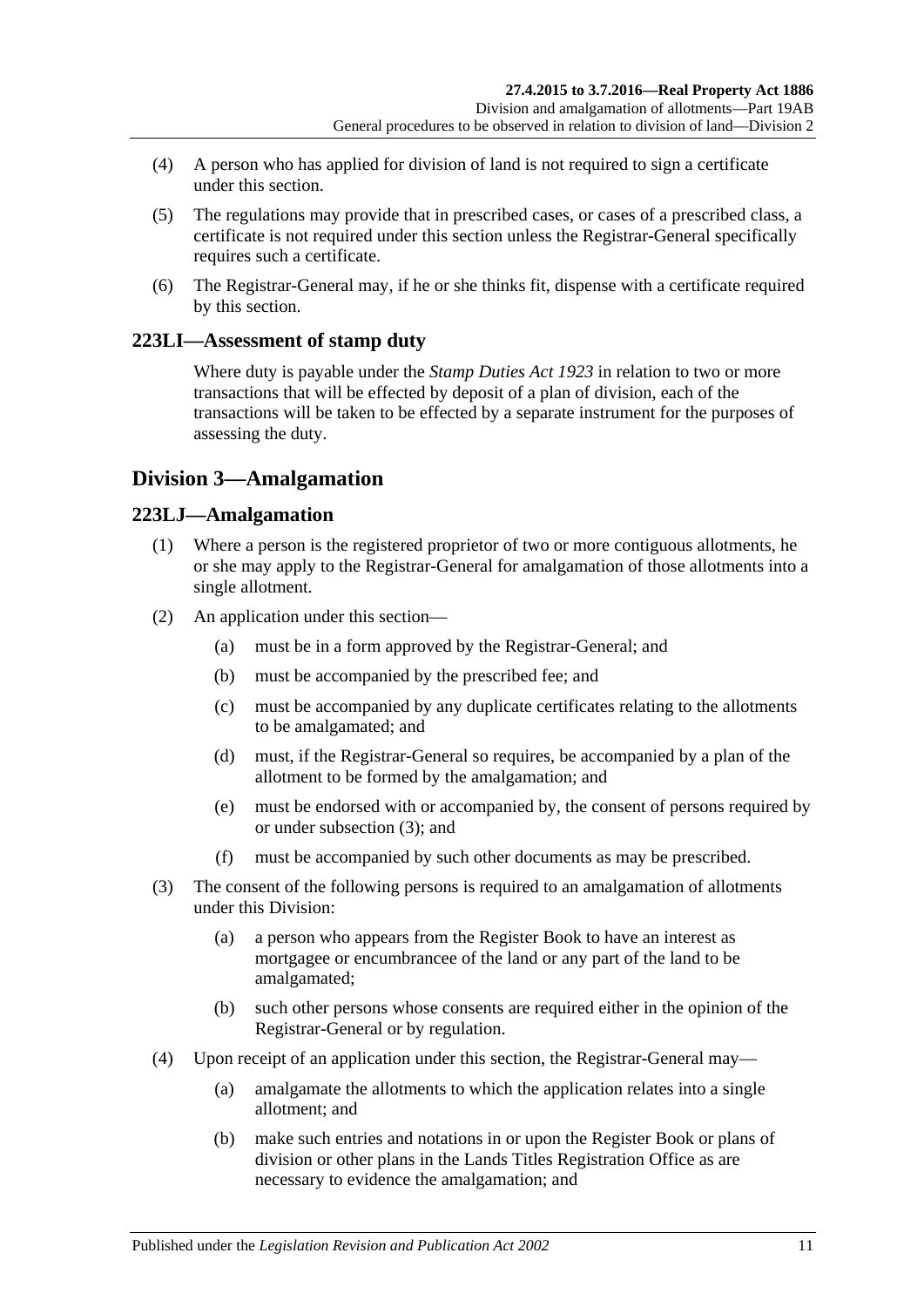- (c) cancel certificates in respect of the amalgamated allotments and issue a new certificate in respect of the allotment formed by the amalgamation.
- $(5)$  If—
	- (a) an easement is appurtenant to one or more (but not all) of the allotments to be amalgamated; and
	- (b) the consent of the proprietor of the servient land and of all persons who appear from the Register Book to have, or to claim, an estate or interest in the servient land is endorsed on the application for amalgamation,

the easement will, upon amalgamation of the allotments, be appurtenant to the single allotment resulting from the amalgamation.

(6) On—

- (a) amalgamation of allotments into a single allotment under this section;
- (b) amalgamation or merger of allotments into a single allotment under any other Act,

the allotments out of which the single allotment was formed cease to be allotments for the purposes of this Part.

# **Division 5—Miscellaneous provisions**

### **223LP—Regulations**

The Governor may make such regulations as are contemplated by this Part, or as are necessary or expedient for the purposes of this Part.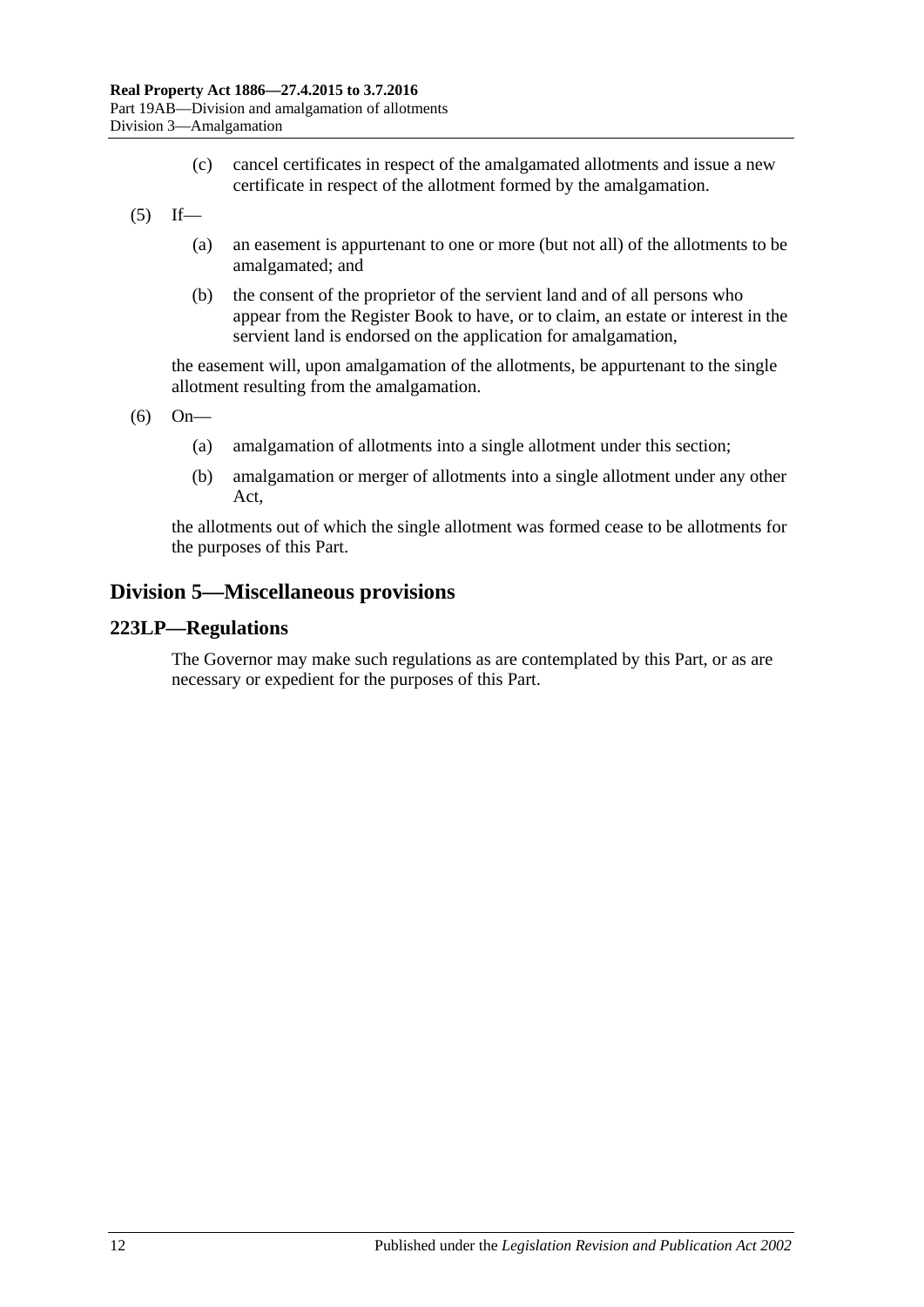# **Part 20—Procedure and penalties**

### **226—Forms of summons by Registrar-General**

Any summons issued by the Registrar-General under the authority of this Act may be in the form of [Schedule 22](#page-149-0) hereto.

# **227—On refusal or neglect of person summoned, Registrar-General may apply to Judge**

If any person shall refuse or neglect to obey or comply with the requirements of any such summons the Registrar-General may apply to a Judge for a summons calling upon such person to show cause why he should not obey or comply with the same, and any Judge may, on the hearing of such summons, make such order in the premises as he shall think fit, and unless the Judge shall on such hearing certify that such refusal or neglect was reasonable, such person shall forfeit and pay a penalty, to be enforced by the said Judge not exceeding two hundred dollars.

### **228—Declarations, before whom to be made**

Any declaration under this Act may be made before the Registrar-General, any Deputy Registrar-General, a Notary Public, Justice of the Peace, or Commissioner for taking Affidavits in the Supreme Court.

### **229—Indictable offences under this Act**

If any person is guilty of the following offences, or any of them (that is to say)—

- (a) forges or procures to be forged or assists in forging or fraudulently affixes procures to be affixed or assists in affixing the seal of the Registrar-General, or an impression or part of an impression of such seal to any instrument;
- (b) forges or procures to be forged or assists in forging the name, signature, or handwriting of the Registrar-General or of any officer in any case where such officer is by this Act expressly or impliedly authorised to affix his signature;
- (c) fraudulently stamps or causes to be stamped any document with the seal of the Registrar-General or with a seal purporting to be the seal of the Registrar-General;
- (d) forges or procures to be forged or assists in forging the name, signature, or handwriting of any person whomsoever, to any instrument which is by this Act, or in pursuance of any power contained in this Act, expressly or impliedly authorised to be signed by such person;
- (e) uses, with an intention to defraud any person whomsoever, any document upon which any impression or part of the impression of any seal of the Registrar-General has been forged, or fraudulently affixed knowing the same to be fraudulently affixed, or any document the signature to which has been forged knowing the same to have been forged,

such person shall be guilty of an indictable offence.

Maximum penalty: Imprisonment for 14 years.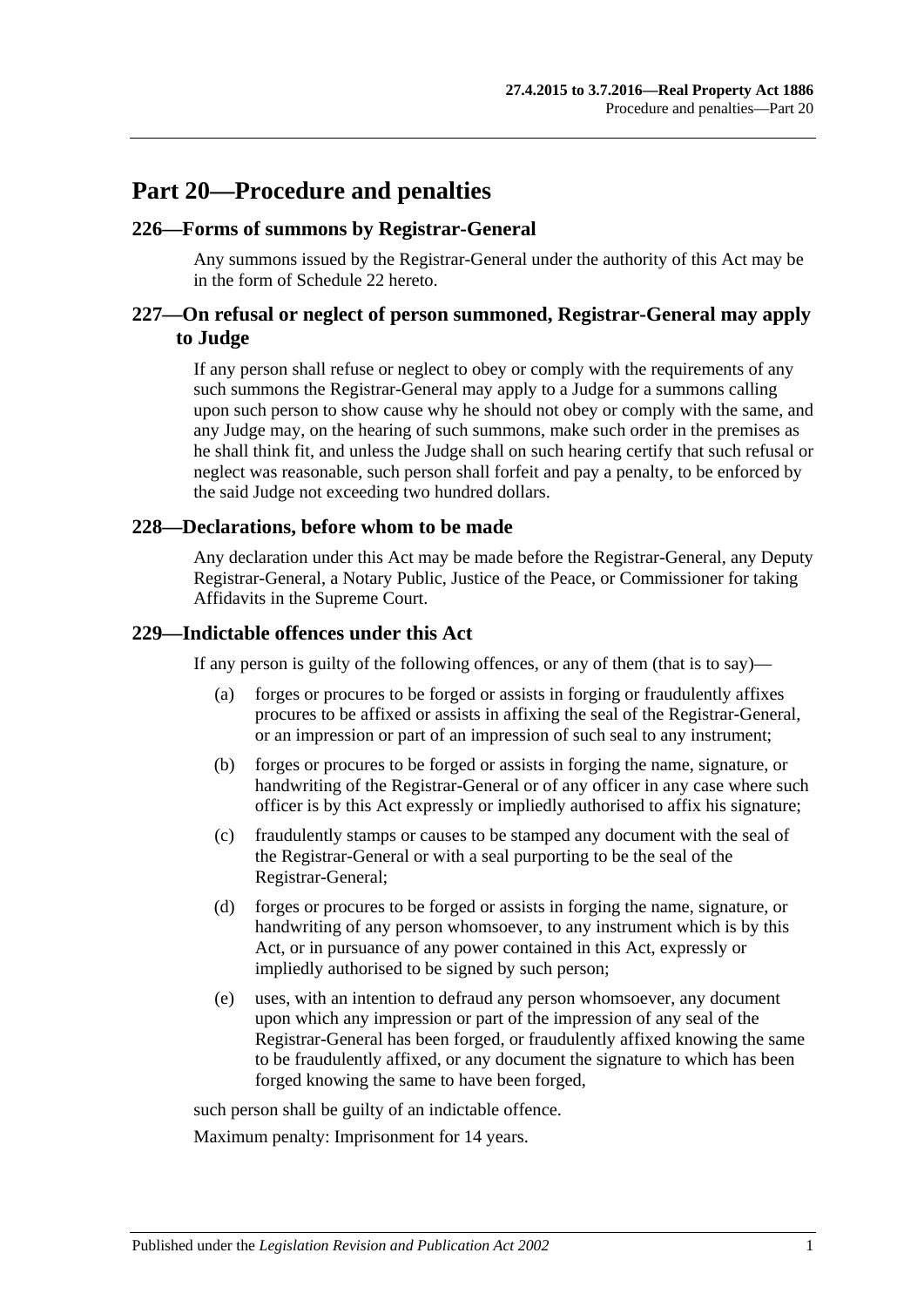# **230—Perjury**

If any person wilfully makes a false oath or declaration concerning any instrument, dealing, matter or procedure, under or in pursuance of this Act, such person shall be guilty of perjury.

Maximum penalty: Imprisonment for 14 years.

### **232—Certifying incorrect documents**

(1) If a person falsely or negligently provides a certification under [section](#page-135-0) 273(1), the person is guilty of an offence.

Maximum penalty: \$10 000.

- (2) If a person who is an employee of a body corporate that is a mortgagee that is required to provide a certification under [section](#page-135-0) 273(1)—
	- (a) provides the certification on behalf of the body corporate; but
	- (b) does not, at the time of providing the certification, have personal knowledge of the matters to which he or she is certifying,

the person and the body corporate are each guilty of an offence.

Maximum penalty: \$10 000.

### **232A—Offences relating to verification of identity**

(1) If a person falsely states that another person's identity has been verified in compliance with the verification of identity requirements or the participation rules, the person is guilty of an offence.

Maximum penalty: \$1 500 or imprisonment for 3 months.

- $(2)$  If—
	- (a) a person falsely states that another person's identity has been verified in compliance with the verification of identity requirements or the participation rules; and
	- (b) the person knows the statement is false,

the person is guilty of an offence.

Maximum penalty: Imprisonment for 2 years.

(3) If a person makes a false or misleading statement in connection with the verification of the identity of the person, or another person, for the purposes of the verification of identity requirements or the participation rules, the person is guilty of an offence.

Maximum penalty: \$1 500 or imprisonment for 3 months.

- $(4)$  If—
	- (a) a person makes a false or misleading statement in connection with the verification of the identity of the person, or another person, for the purposes of the verification of identity requirements or the participation rules; and
	- (b) the person knows the statement is false or misleading,

the person is guilty of an offence.

Maximum penalty: Imprisonment for 2 years.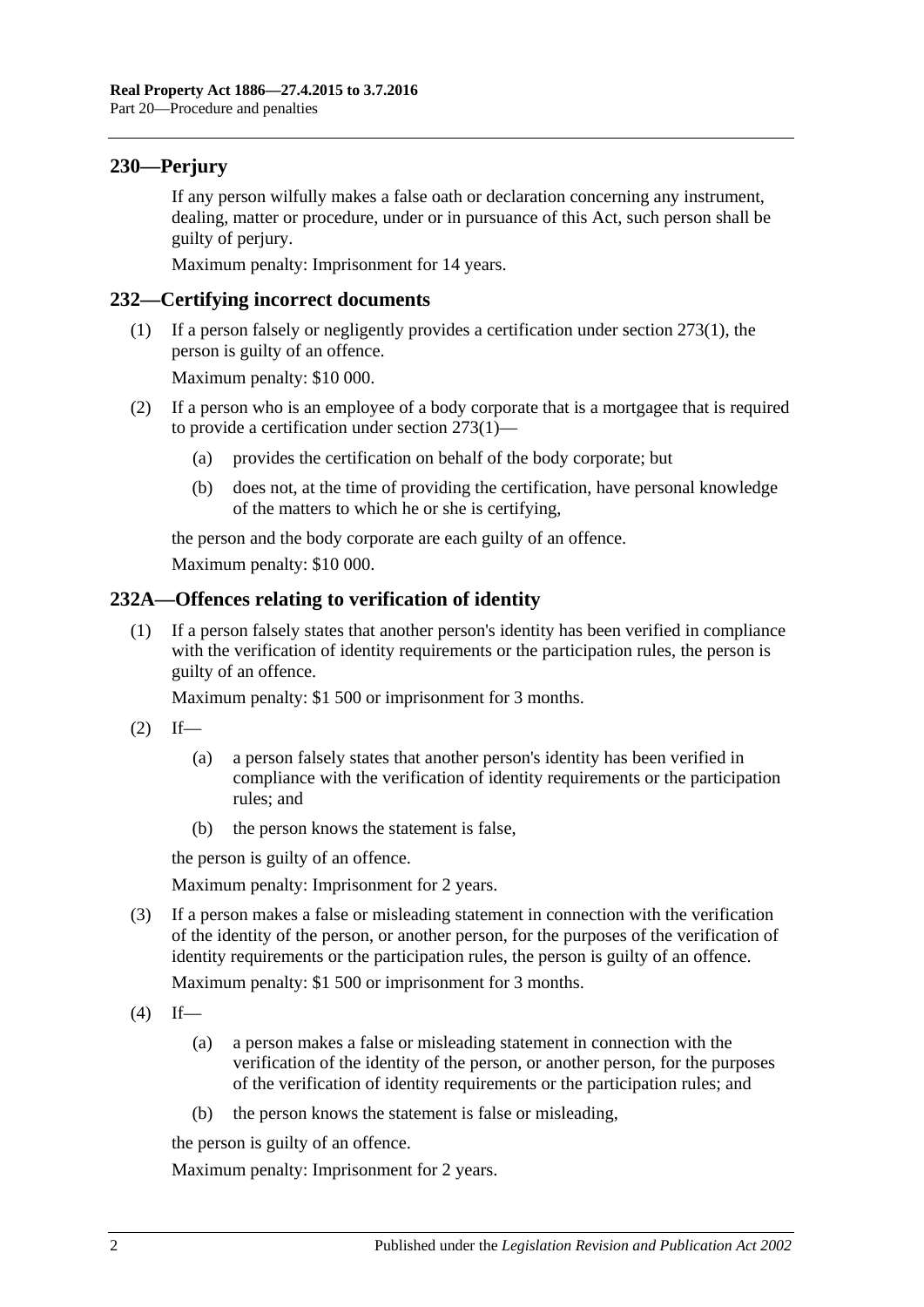(5) A person who, in connection with the verification of the identity of the person, or another person, for the purposes of the verification of identity requirements or the participation rules, produces a document or record that he or she knows, or ought to know, is false or misleading in a material particular, is guilty of an offence.

Maximum penalty: Imprisonment for 2 years.

(6) A person who is required under the verification of identity requirements or the participation rules to retain a document or record produced in connection with the verification of another person's identity must retain and safely and securely store the document or record, or a clearly legible copy of the document or record, for the period during which retention of the document or record is required under the requirements or rules as in force when the document or record was produced.

Maximum penalty: Imprisonment for 2 years.

## **233—Other offences**

A person who—

- (a) wilfully and fraudulently makes any false statement in any application to bring land under the provisions of this Act, or in any application to be registered as proprietor, whether in possession, reversion, remainder, or otherwise on a transmission, or in any other application to be registered under this Act as proprietor of any land, or any estate or interest in any land;
- (b) wilfully and fraudulently suppresses, withholds, or conceals, or assists, or joins in, or is privy to the suppressing, withholding, or concealing from the Registrar-General, the Acting Registrar-General, or any Deputy Registrar-General any material document, fact, or matter of information;
- (c) wilfully and fraudulently gives false evidence, or makes a false statement in his examination before the Registrar-General, the Acting Registrar-General, or any Deputy Registrar-General;
- (d) without lawful authority and knowing that no such authority exists intentionally alters or causes to be altered—
	- (i) an original certificate of title filed in the Register Book or the duplicate of such a certificate; or
	- (ii) records made by the Registrar-General by an electronic, electromagnetic, optical or photographic process under [Division 2](#page-26-0) of [Part 5](#page-26-1) or a certificate of title issued under that Division; or
	- (iii) any instrument comprising part of the Register Book; or
	- (iv) any instrument or form issued by the Registrar-General;
- (e) fraudulently uses, assists in fraudulently using, or is privy to the fraudulent using of any form purporting to be issued or sanctioned by the Registrar-General;
- (f) knowingly misleads or deceives any person hereinbefore authorised to demand explanation or information in respect of any land, or the title to any land, which is the subject of any application to bring the same under the provisions of this Act, or in respect of which any instrument or dealing is proposed to be registered or recorded,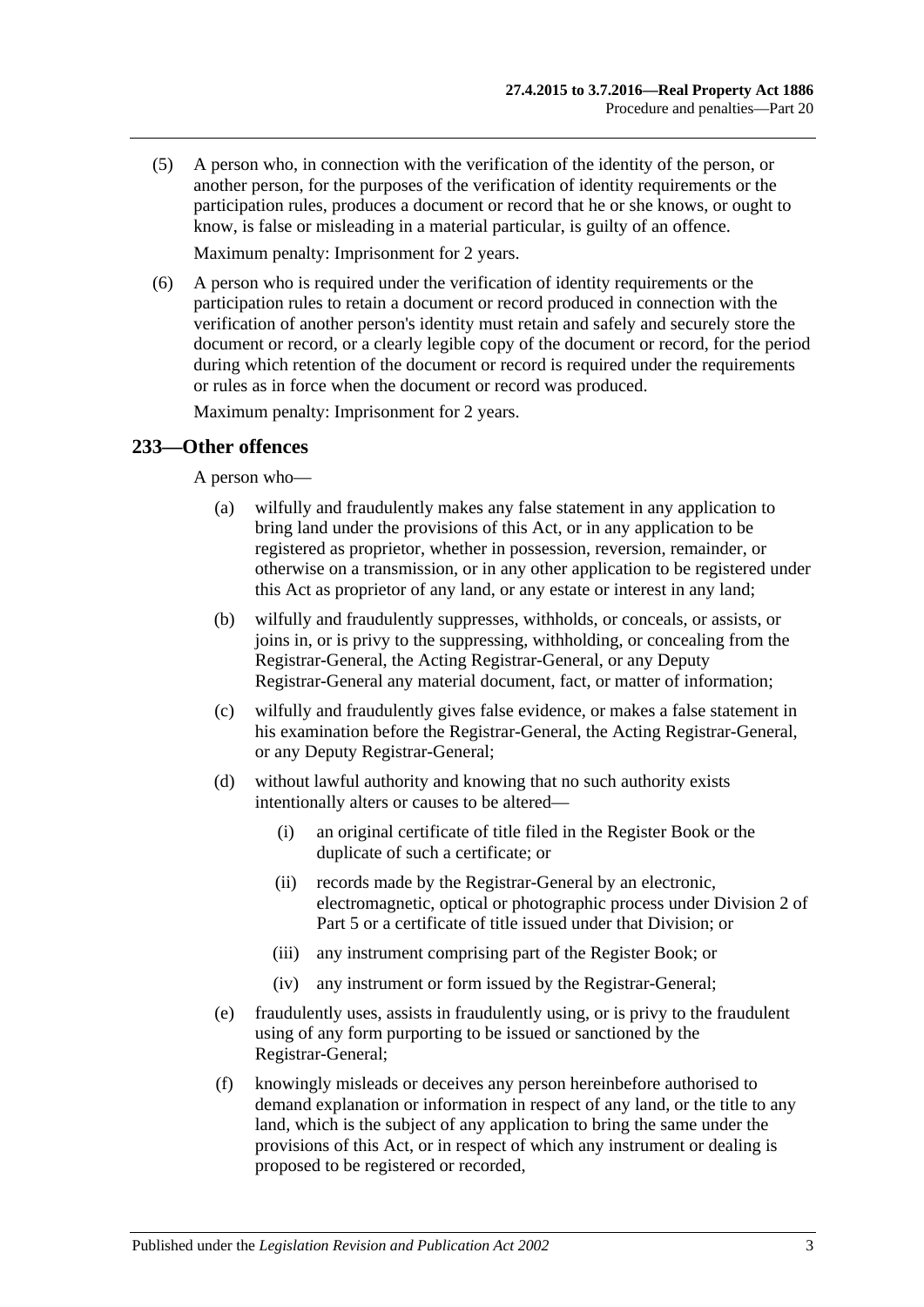is guilty of an indictable offence.

Maximum penalty: \$40 000 or imprisonment for 10 years.

## **234—Certificate etc procured by fraud to be void**

Any certificate, instrument, entry, erasure, or alteration procured, or made by fraud as in the last preceding section mentioned shall, whether there shall be a conviction under such section or not, be void as regards all parties or privies to such fraud.

## **240—Conviction not to affect civil remedy**

No proceeding or conviction for any act hereby declared to be an offence shall affect any remedy which any person aggrieved or injured by such act may be entitled to against the person who has committed such act, or against his estate.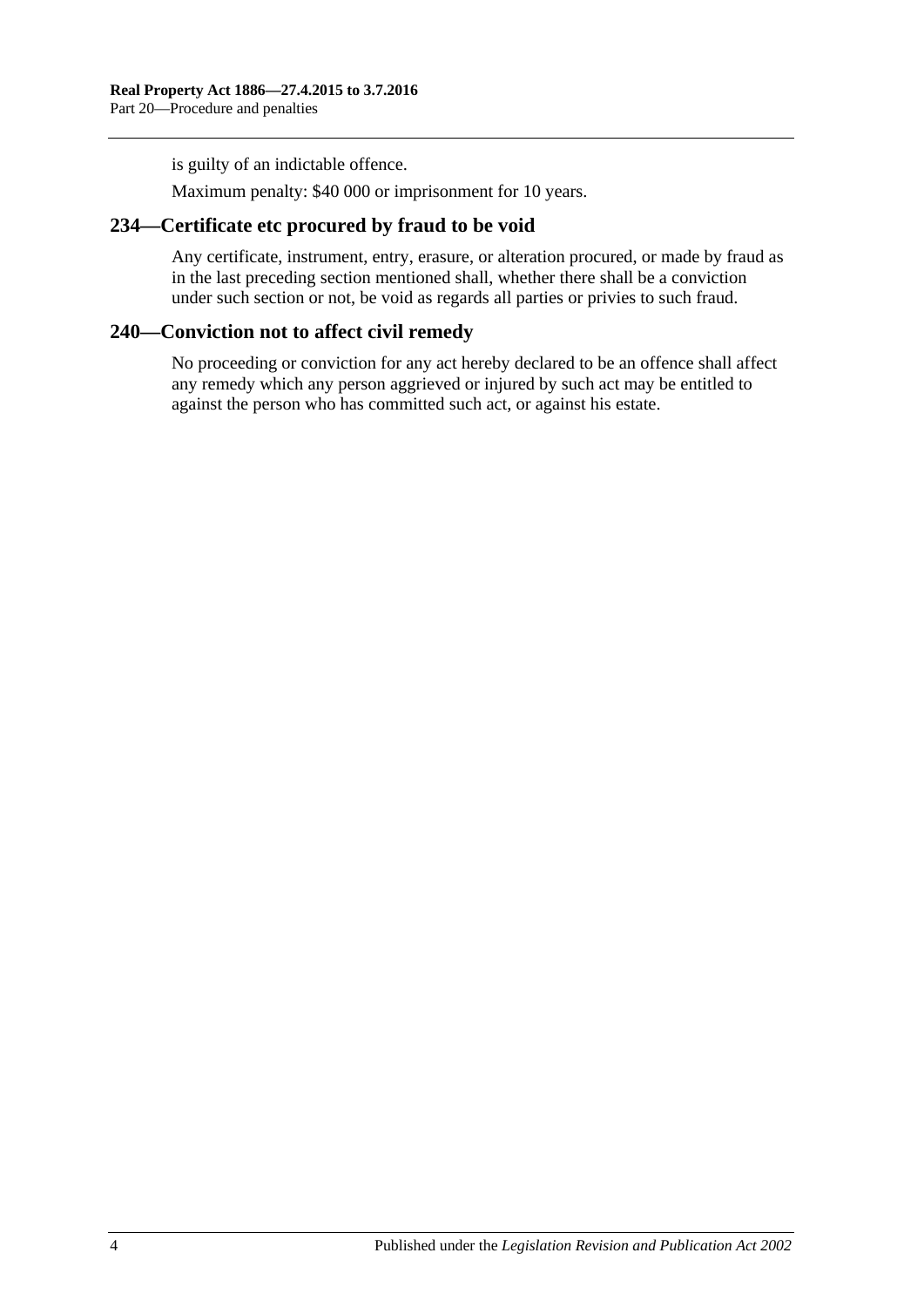# **Part 21—Miscellaneous**

## **241—Plans and maps**

- (1) Where, in the opinion of the Registrar-General, a plan or map is necessary or desirable for the purpose of registering or recording any dealing with land, he may require the person who has lodged documents in connection with the dealing to lodge an appropriate plan or map.
- (2) A plan or map lodged with the Registrar-General must comply with his requirements as to—
	- (a) the dimensions of the plan or map; and
	- (b) the scale to which it is drawn; and
	- (c) the information that it includes.
- (3) The Registrar-General may reject a plan or map that—
	- (a) does not comply with his requirements under this section; or
	- (b) is inaccurate or deficient in any respect.

# **242—Diagrams of land in certificates of title**

Every certificate of title for land brought under the provisions of this Act after the passing hereof (except a certificate for a strata lot within the meaning of the *[Community Titles Act](http://www.legislation.sa.gov.au/index.aspx?action=legref&type=act&legtitle=Community%20Titles%20Act%201996) 1996* or a unit within the meaning of the *[Strata Titles Act](http://www.legislation.sa.gov.au/index.aspx?action=legref&type=act&legtitle=Strata%20Titles%20Act%201988) 1988*) must include a diagram (or have a diagram attached to it), showing the measurements of the land contained therein, such plan to be supplied by the Surveyor-General when practicable without involving any cost to the Government, or shall refer to a plan deposited, or accepted for filing, in the Lands Titles Office showing such measurements.

## **242A—Cases where measurements not required**

It shall not be necessary to supply, show, or state the dimensions, measurements, or bearings of any closed road or reserve or any closed part of any road or reserve for any purpose of this Act unless those dimensions, measurements, or bearings shall be required by the Registrar-General to be supplied, shown, or stated, and the Registrar-General may in any other case dispense with the necessity for supplying, showing, or stating any dimensions, measurements, or bearings for the purposes of this Act.

## **244—Provision for person under disability of infancy or mental incapacity**

Where any person who (if not under disability) might have made any application, given any consent, done any act, or been party to any proceedings under this Act, is an infant or mentally incapacitated person, the guardian or the administrator or committee of the estate of such person may make such applications, give such consent, do such acts, and be party to such proceedings as such person himself, if free from disability, might have made, given, done, or been party to, and shall otherwise represent such person for the purposes of this Act.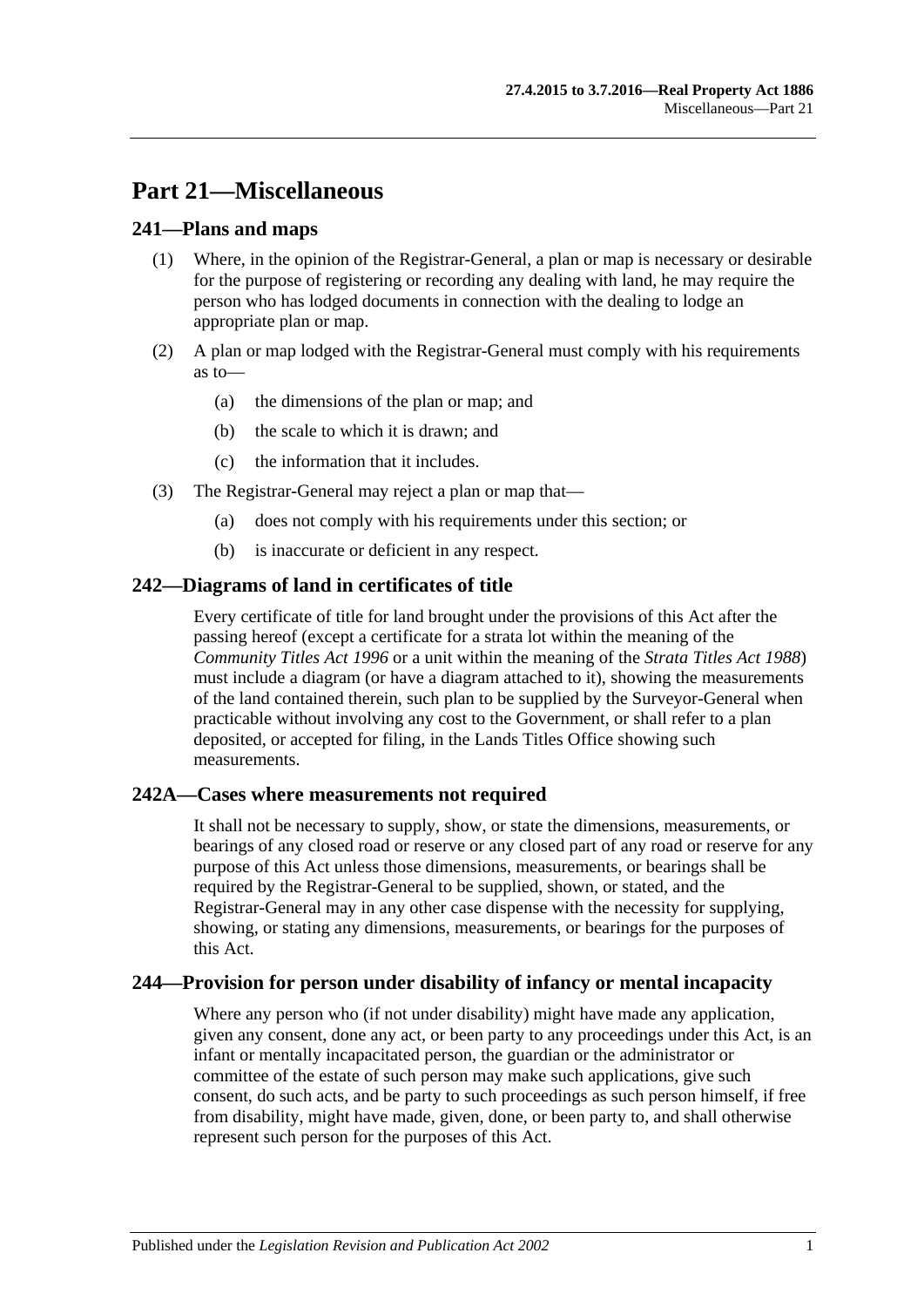# **245—Court may appoint guardian**

The Court may appoint a guardian of an infant for the purposes of this Act.

### **246—Unregistered instruments to confer claim to registration**

Every instrument signed by a registered proprietor, or by any person claiming through or under a registered proprietor, purporting to pass an estate or interest in land for the registration of which estate or interest provision is made in this Act shall, until registered, be deemed to confer upon the person intended to take under such instrument, or any person claiming through or under him, a right or claim to the registration of such estate or interest. The Registrar-General, upon application for such registration by any person other than the person immediately claiming from a registered proprietor, may reject the same altogether or may register the applicant as proprietor of the estate or interest, either forthwith or at the expiration of some defined period of time, and may direct such other entries to be made in the Register Book, and such advertisements to be published, as he may deem necessary.

## **247—Informal documents may be registered**

The Registrar-General may, in the event of great loss or inconvenience being likely to arise, register any document signed by a registered proprietor, or by any person claiming through or under a registered proprietor, notwithstanding that such document be not in any of the forms prescribed by this Act, nor otherwise in accordance with the provisions hereof: Provided that such document purports to create an estate or interest in land for the registration of which estate or interest provision is made in this Act, and would in equity, apart from the provisions of this Act, be regarded as vesting such estate or interest in the person intended to take under such document. The Registrar-General, upon application for such registration, may reject the same altogether, or may proceed as directed in the last preceding section.

## **248—Memorial to be entered**

On registering any such applicant, as mentioned in the two last preceding sections, the Registrar-General shall, so far as possible, enter the like memorial of every document or instrument produced by the applicant in the same manner as if such document or instrument had been presented for registration in its proper order of time, and the duplicate certificate, or other instrument of title shall be delivered up and the like memorials or other entries made thereon: Provided that no such registration shall be made if it would interfere with the right of any person claiming under any instrument previously registered under this Act.

## **249—Equities not abolished**

(1) Nothing contained in this Act shall affect the jurisdiction of the Courts of law and equity in cases of actual fraud or over contracts or agreements for the sale or other disposition of land or over equities generally.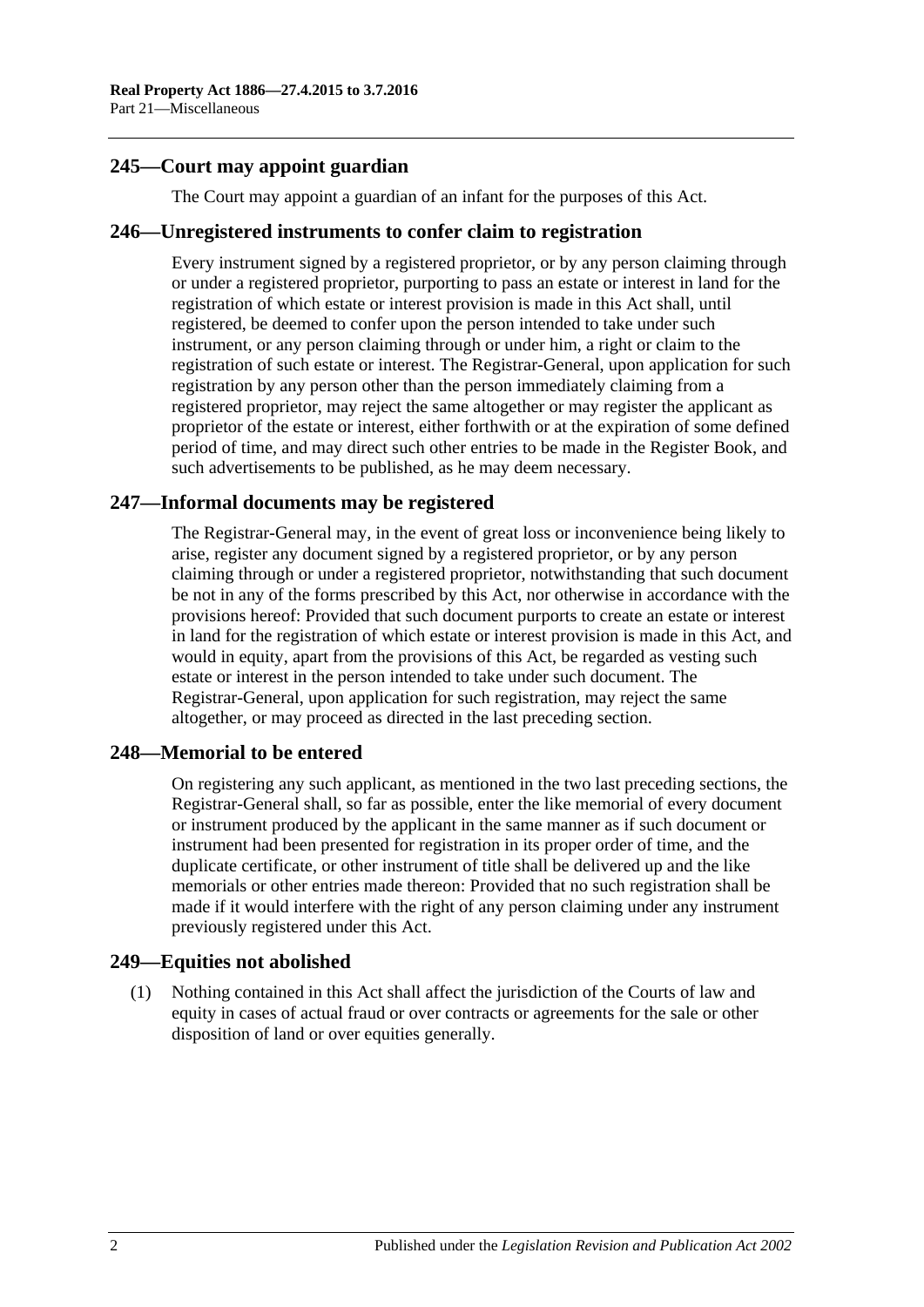(2) And the intention of this Act is that, notwithstanding the provisions herein contained for preventing the particulars of any trusts being entered in the Register Book, and without prejudice to the powers of disposition or other powers conferred by this Act on proprietors of land, all contracts and other rights arising from unregistered transactions may be enforced against such proprietors in respect of their estate and interest therein, in the same manner as such contracts or rights may be enforced against proprietors in respect of land not under the provisions of this Act: Provided that no unregistered estate, interest, contract, or agreement shall prevail against the title of any *bona fide* subsequent transferee, mortgagee, lessee, or encumbrancee, for valuable consideration, duly registered under this Act.

### **250—Lis pendens not to be registered**

No *lis pendens* affecting lands under the provisions of this Act shall hereafter be registered.

### **251—No title by adverse possession**

Except as provided in [Part 7A](#page-40-0) of this Act, no person shall acquire any right or title to land under the provisions of this Act by any length of adverse possession, nor shall the right of the registered proprietor to recover possession of any such land be barred by any length of adverse possession.

### **252—Corporations and district councils to furnish Registrar-General with plans of new streets etc**

So often as any new street or road shall become vested in any Corporation or District Council by any means other than in pursuance of an order for opening the same the Corporation or Council affected shall immediately furnish the Registrar-General with a map or plan showing particulars of the new street or road so having become vested as aforesaid.

# **253—Surveyor-General to furnish Registrar-General with particulars of orders confirming opening of new roads etc**

Whenever an order for opening a new road or closing an old road, or for the exchange of any water or other reserve, through or affecting land under the provisions of this Act shall have been duly confirmed, the Surveyor-General shall forthwith after such confirmation forward to the Registrar-General particulars of the date of such confirmation, and of the width, length, bearings, and measurements of such road, or of the exact dimensions and position of such reserve, and of the land taken in exchange.

## **254—Alteration of plans**

The Registrar-General shall make reference to the particulars so furnished to him as aforesaid on any plan deposited in his office which is affected thereby, and shall also make an entry on the certificate in the Register Book, and alter any diagram included in, or attached to, the certificate in accordance with such survey maps, plans or particulars, and require the registered proprietor, or any mortgagee or encumbrancee, who may hold the same, to deliver up the duplicate certificate for the purpose of being cancelled or corrected as the case may require.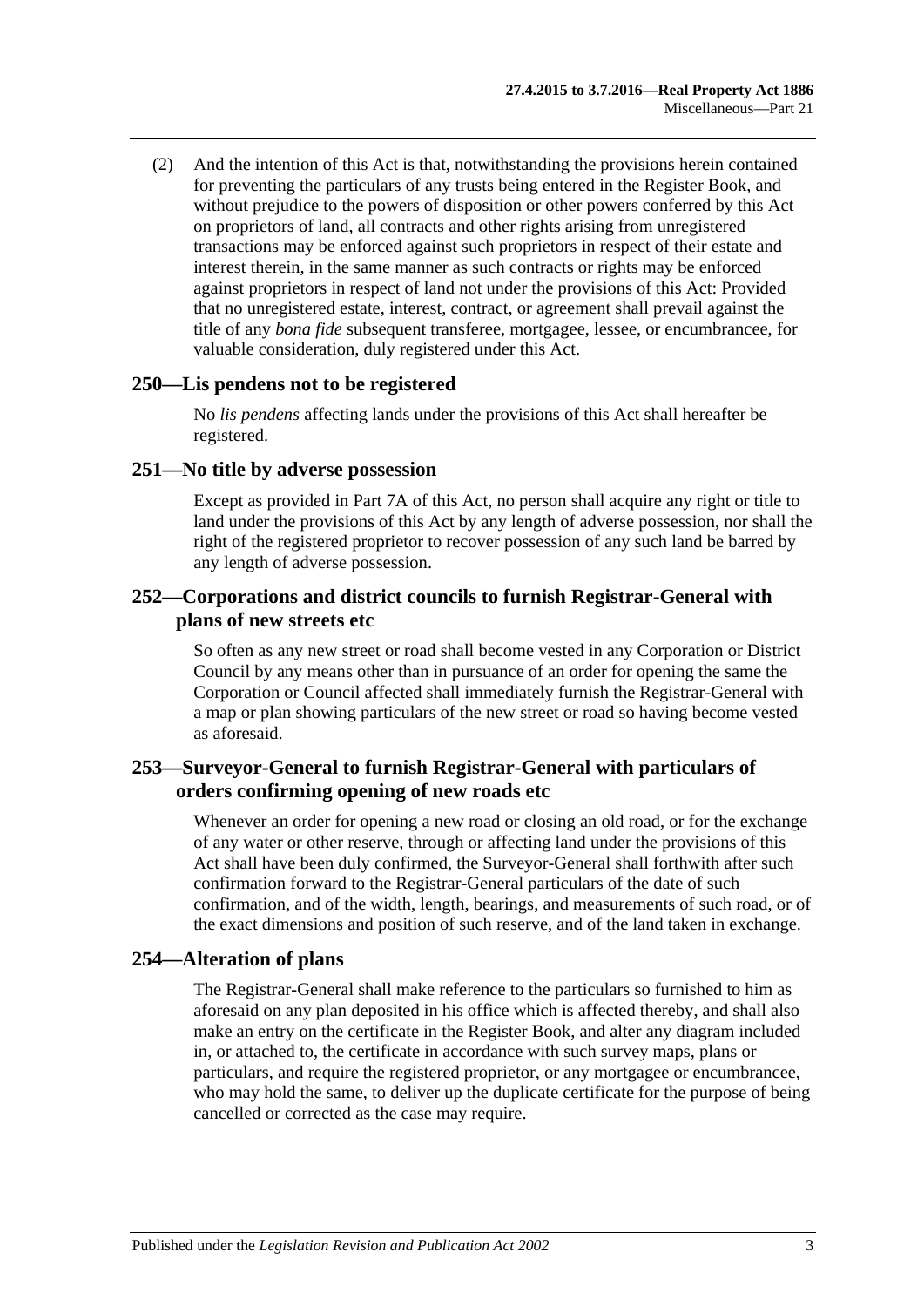### <span id="page-133-0"></span>**255—Confused boundaries**

- (1) A plan of the boundaries of land within a Confused Boundary Area that is lodged in the Lands Titles Registration Office under section 51(2) of the *[Survey Act](http://www.legislation.sa.gov.au/index.aspx?action=legref&type=act&legtitle=Survey%20Act%201992) 1992* must be accompanied by an application in a form approved by the Registrar-General.
- (2) The Registrar-General must, on the lodging of a plan referred to in [subsection](#page-133-0) (1), examine the plan as if it were a plan lodged under this Act.
- <span id="page-133-1"></span>(3) The Registrar-General may deposit a plan in the Lands Titles Registration Office pursuant to section 51 of the *[Survey Act](http://www.legislation.sa.gov.au/index.aspx?action=legref&type=act&legtitle=Survey%20Act%201992) 1992* without the consent of a person who appears from the Register Book to have or to claim an estate or interest in land affected by the plan.
- <span id="page-133-2"></span>(4) On the deposit of a plan referred to in [subsection](#page-133-1) (3)—
	- (a) the boundaries of land affected by the plan are by force of this subsection altered to the extent necessary to give effect to the plan; and
	- (b) the Registrar-General may amend the original certificate of title, or may issue a new certificate of title, without the production of any duplicate or other instrument and without the consent of a person who appears to have or to claim an estate or interest in the land, and may amend any other relevant instrument or record; and
	- (c) if the Registrar-General so requires—any duplicate certificate of title or other instrument specified by the Registrar-General must be produced to the Registrar-General so that it can be amended or a new certificate issued.
- (5) If the production of a certificate or other instrument is required under [subsection](#page-133-2) (4), then, despite any agreement to the contrary, a person having possession of the certificate or other instrument is not entitled to demand or receive a fee or charge from any person for its production.
- (6) Any amendment made to a certificate of title under this section will be taken to have been made prior to the registration of any instrument registered on the certificate.

### **258—Reference to Real Property Acts**

Where, in any Act now in force, reference is made to the Real Property Acts, or any of them, such reference shall be deemed to extend to this Act.

### **259—General powers of Court not affected**

Any special jurisdiction by this Act given to the Court shall not prejudice or take away the ordinary jurisdiction of the Court.

### **260—Valuable consideration may be proved by prior instruments**

Whenever in any action or other proceeding affecting the title to any land, it shall become necessary to determine the fact whether any person is a purchaser, transferee, mortgagee, encumbrancee, or lessee, for valuable consideration or not, any party to such action or other proceeding may give in evidence any transfer, mortgage, encumbrance, lease or other instrument affecting the title to such land, although the same may not be referred to in the certificate or may have been cancelled by the Registrar-General.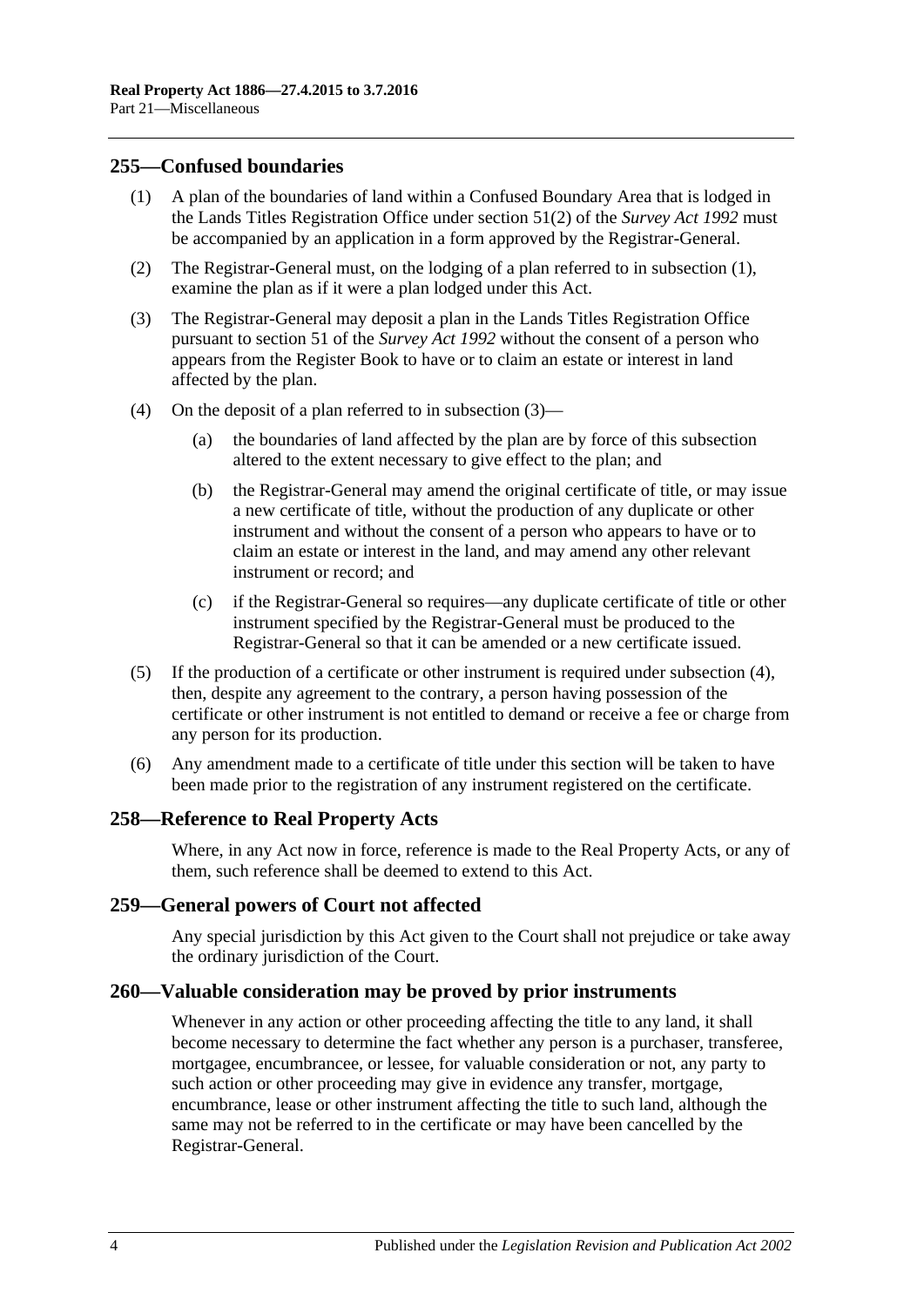## **261—General covenants to be implied in instruments**

In every instrument charging, creating, or transferring any estate or interest in land, there shall be implied the following covenant by the party charging, creating, or transferring such estate or interest, with the party in whose favour such estate or interest is charged or created, or to whom the same is transferred, and his executors, administrators, and transferees, that is to say—That he, the covenanting party, will do such acts and execute such instruments as in accordance with the provisions of this Act may be necessary to give effect to all covenants, conditions, and purposes expressly set forth in such instrument, or by this Act declared to be implied against such party in instruments of a like nature.

### **262—Implied powers and covenants may be modified or negatived**

Every covenant and power by this Act implied in any instrument may be negatived or modified by express declaration contained in or endorsed on the instrument.

## **263—In action for breach, party may be proceeded against as if he had covenanted in express words**

In any action for a breach of any such covenant, it shall be lawful to allege that the party against whom such action is brought did covenant precisely in the same manner as if such implied covenant, with or without modification, as the case may be, had been expressed in words in such instrument, any law or practice to the contrary notwithstanding; and every such implied covenant shall have the same force and effect and be enforced in the same manner as if it had been set out at length in such instrument.

## **264—Implied covenants to be joint and several**

Where any covenants are by this Act implied against two or more persons, such implied covenants shall be construed to be joint and several.

### **265—Short forms of covenants in mortgages and leases**

Where in any mortgage or encumbrance the short form of covenant given in [Schedule](#page-147-0) 16 hereto and numbered 1, or where in any lease any of the other short forms of covenant given in such Schedule shall be used, the covenant set opposite such short form in the said Schedule shall be implied in such mortgage, encumbrance, or lease as fully and effectually as if set out at length therein: Provided that the parties to any such instrument may by express words add to or modify any such short form, in which case the same shall imply the covenant as set out at length, with the addition or modification so expressed.

## **266—Short form for expressing exception of mines and minerals**

Whenever, in any application or instrument under this Act, the following words shall be used "Except and always reserved to all coals, seams of coals, mines, minerals, and quarries, but paying reasonable compensation to ," they shall be taken to have the same effect, and be construed as if the form of words contained in [Schedule 17](#page-149-1) hereto had been inserted therein; and the Registrar-General, on issuing a certificate, shall insert the words so used in the application or instrument, and the same shall be as binding and effectual as if he had inserted therein the words at length contained in the said [Schedule 17.](#page-149-1)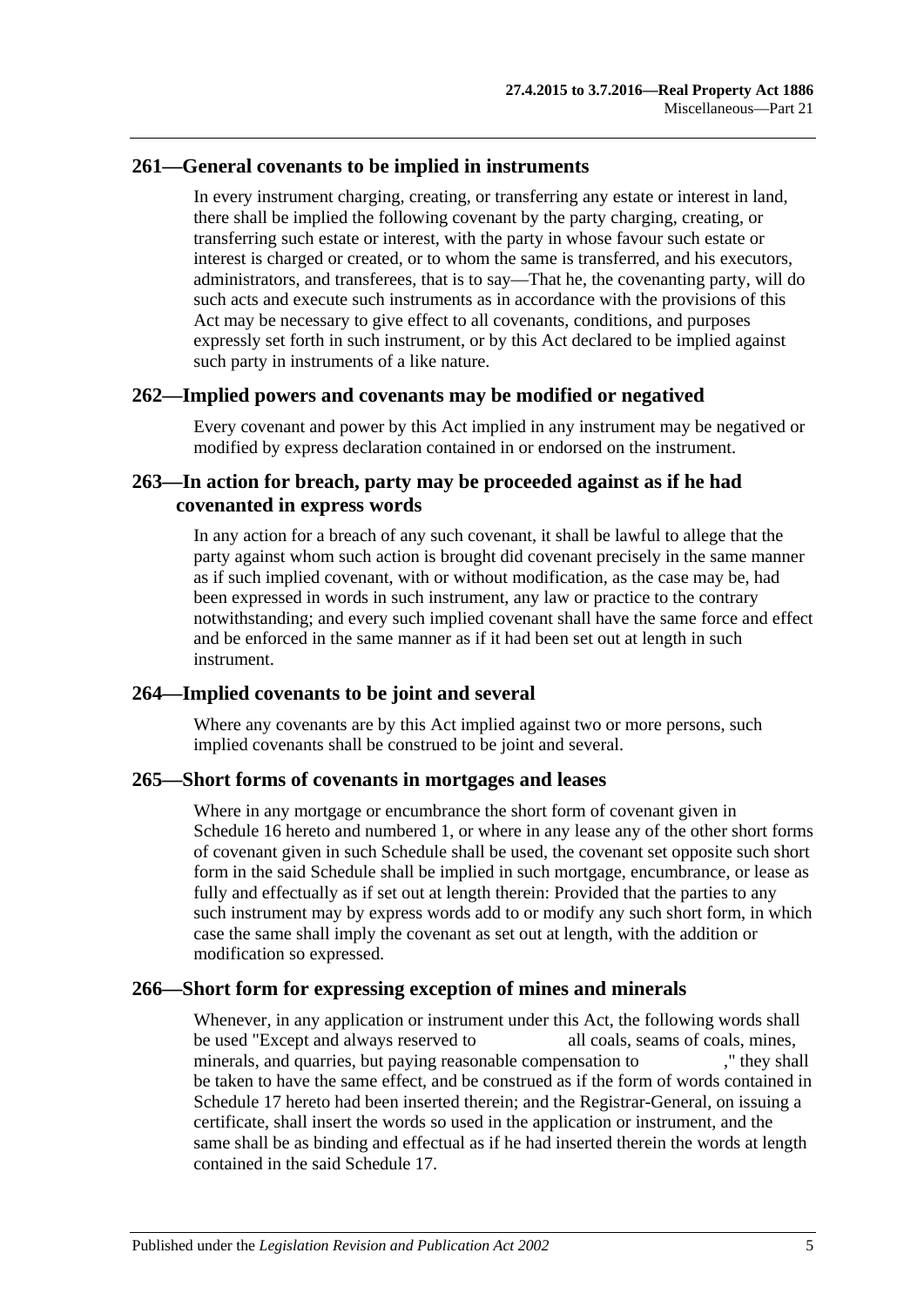### **267—Witnessing of instruments**

- (1) The execution of an instrument by or on behalf of a party to the instrument must be witnessed by a person who either knows the person executing the instrument personally or is satisfied as to his or her identity.
- (2) The witness—
	- (a) must be aged 18 years or over; and
	- (b) must not be a party to the instrument.
- (3) The witness must sign his or her name as witness and the full name and address of the witness and a telephone number at which he or she can ordinarily be contacted during business hours must be legibly printed under the witness' signature.

### **268—Improper witnessing**

If a witness signs an instrument as witness but—

- (a) does not know the person executing the instrument personally and has no reasonable ground on which to be satisfied as to the person's identity; or
- (b) knows or has reasonable grounds for suspecting that the person signing the instrument—
	- (i) if signing as a party—is not a party to the instrument; or
	- (ii) if signing on behalf of a party—does not have authority to sign on behalf of the party,

the witness is guilty of an offence.

Maximum penalty: \$2 000 or imprisonment for 6 months.

### **270—Execution of instrument by corporation**

A corporation may execute instruments under the provisions of this Act by affixing thereto its common seal, and such execution shall be equivalent to signature.

### <span id="page-135-0"></span>**273—Authority to register**

- (1) Subject to [subsection](#page-136-0) (2), the Registrar-General shall not receive any application for bringing land under the provisions of this Act, or any instrument purporting to deal with or affect land, unless there shall be endorsed thereon a certificate that the same is correct for the purposes of this Act, signed by the applicant or party claiming under or in respect of such instrument, or by a solicitor, or licensed land broker.
- (1a) Certification under [subsection](#page-135-0) (1) may only be provided by a natural person who has personal knowledge as to the matters to which he or she is certifying.
- (1b) If the party required to provide certification under [subsection](#page-135-0) (1) is a body corporate that is a mortgagee, the certification may be given by an employee of the body corporate who has personal knowledge as to the matters to which he or she is certifying.
- (1c) If an instrument is lodged electronically under the *Electronic Conveyancing National Law (South Australia)*, certification required under [subsection](#page-135-0) (1) in respect of the instrument will be taken to be in the appropriate form if it complies with the participation rules.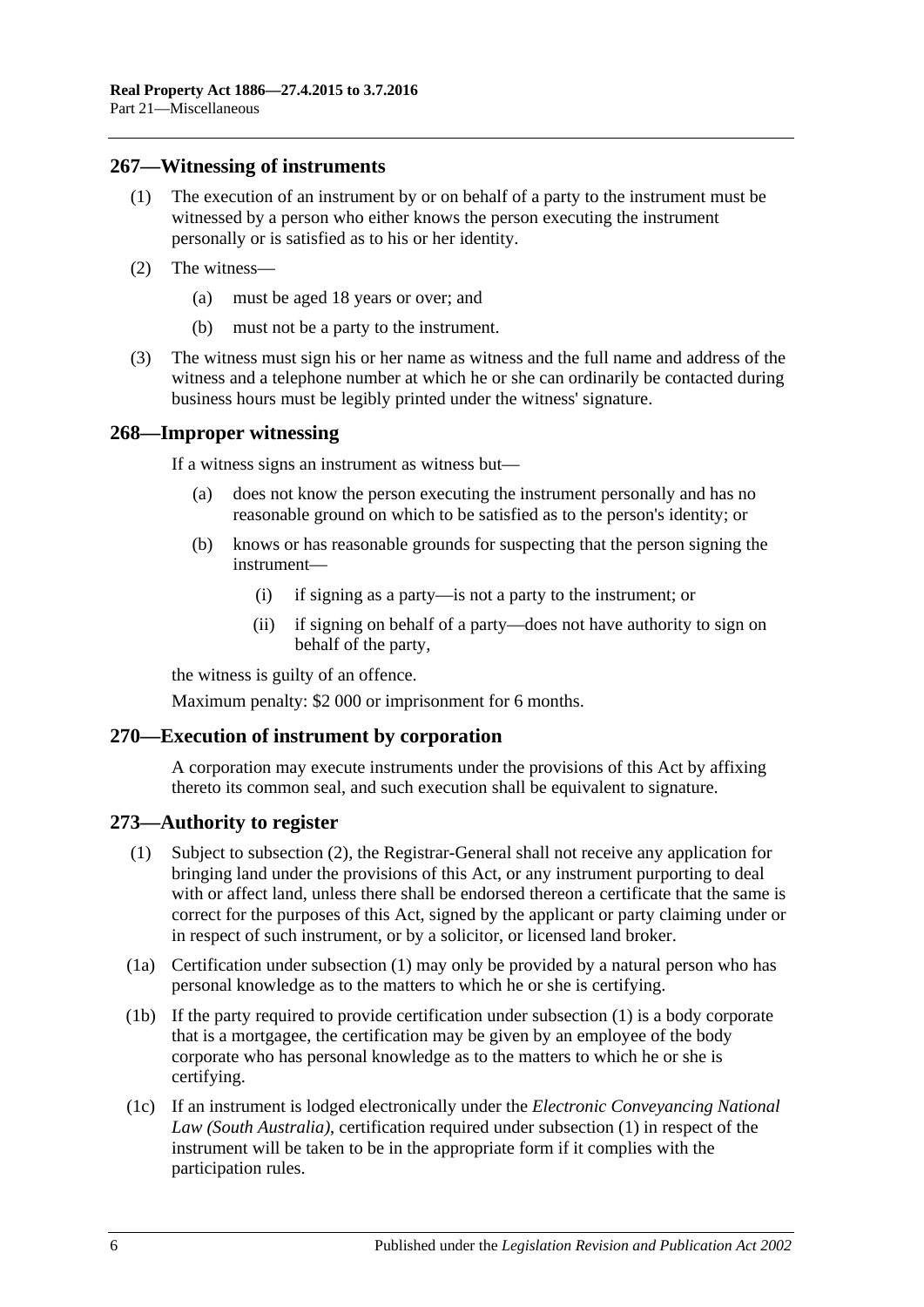- <span id="page-136-0"></span>(2) The Registrar-General may, in his absolute discretion, exempt instruments of classes prescribed by regulation from the requirement of certification under [subsection](#page-135-0) (1).
- (3) The Registrar-General may vary or revoke an exemption under [subsection](#page-136-0) (2).

### <span id="page-136-1"></span>**273A—Verification of identity requirements**

- (1) The identity of a party to an instrument, or a person executing a document for the purposes of this Act, must be verified in accordance with any prescribed requirements (the *verification of identity requirements*).
- (2) A regulation made for the purposes of prescribing verification of identity requirements under [subsection](#page-136-1) (1) may adopt or apply requirements determined, in writing, by the Registrar-General, as in force at a particular time or from time to time.
- (3) If requirements determined by the Registrar-General are adopted or applied by the regulations—
	- (a) the Registrar-General must ensure that the following are publicly available on a website maintained by the Registrar-General and in any other manner the Registrar-General considers appropriate:
		- (i) the current verification of identity requirements;
		- (ii) all superseded versions of the verification of identity requirements; and
	- (b) if the regulations adopt or apply the requirements as in force from time to time, any new version of the requirements will come into force—
		- (i) on the day on which the version is published on a website maintained by the Registrar-General; or
		- (ii) on a subsequent day specified by the Registrar-General in the requirements.
- (4) The verification of identity requirements may (without limitation)—
	- (a) require verification of identity in relation to all, or specified classes of, instruments or documents; and
	- (b) include a requirement for a person to retain a document or record produced in connection with the verification of another person's identity for a period, specified in the requirements, not exceeding 10 years.
- (5) A reference in this Act to the verification of identity requirements, in relation to an instrument or other document, is a reference to the verification of identity requirements in force under this section at the time the identity of a party to the instrument or other document is verified (or purportedly verified).
- (6) In this section—

*instrument* has the same meaning as in Part [13A;](#page-76-0)

*party to an instrument* includes a person executing an instrument on behalf of another (whether pursuant to a power of attorney or otherwise).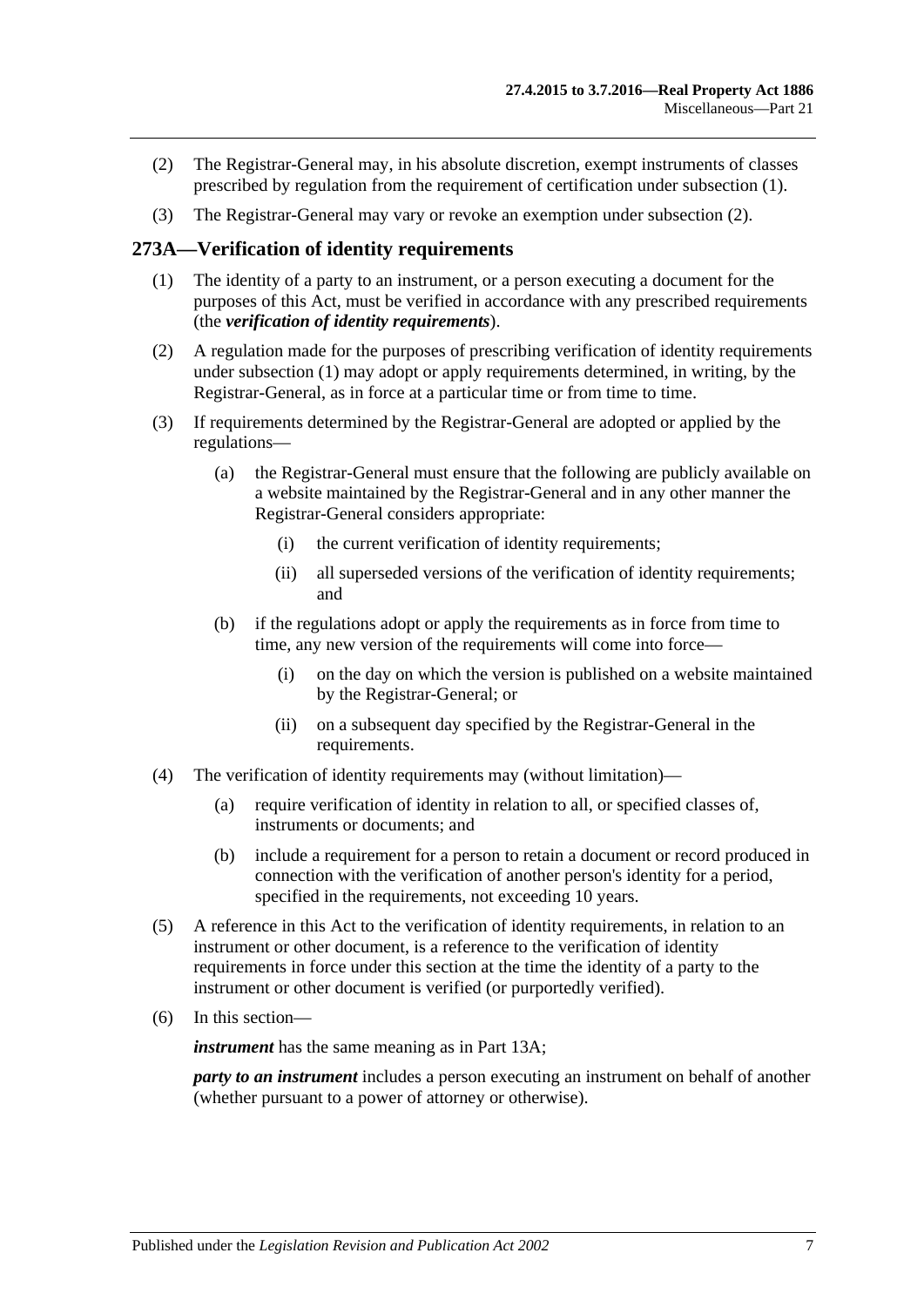# **274—Solicitors and conveyancers to be generally entitled to recover fees for work done under this Act**

- (1) Except as allowed by statute, no person other than a solicitor or registered conveyancer shall be entitled to sue for or receive any fees, costs, or charges for work done in reference to applications, transfers, or other dealings relating to land, nor to any right of set-off in respect of any such fees, costs, or charges, nor to any lien or right to retain any deed, paper, or writing which shall have come into his possession in reference to any such work.
- <span id="page-137-0"></span>(2) Where a requisition is made by the Registrar-General in respect of an instrument under this Act on the ground that there is an error in, or omission from, the instrument, and the error or omission arose through the fault of a solicitor or registered conveyancer, the solicitor or registered conveyancer shall not charge or recover any fees or costs for work done in relation to complying with the requisition.
- (3) Where a person considers that a solicitor or registered conveyancer has, in contravention of [subsection](#page-137-0) (2), charged any fees or costs for work done in relation to complying with a requisition, he may request a Master of the Supreme Court to tax the account of the solicitor or registered conveyancer in order to ascertain whether such fees or costs have been charged.

## **275—Forms in Schedules**

Whenever a form in any Schedule hereto is directed to be used, such direction shall apply equally to any form to the like effect for a similar purpose authorised in conformity with the provisions of this Act; and any variation from such forms, not being in matter of substance, shall not affect their validity or regularity; but they may be used with such alterations as the character of the parties or the circumstances of the case may render necessary.

## **276—Service of notices**

Where this Act makes no provision for the manner in which a notice is to be served on or given to any person the notice may—

- (a) be served personally or by certified post; or
- (b) be served by publication of the notice in a manner directed by the Registrar-General.

## <span id="page-137-1"></span>**277—Regulations**

- (1) The Governor may make such regulations as may be necessary or convenient for carrying into effect the provisions and objects of this Act, and without limiting the generality of the foregoing, may make regulations—
	- (a) providing for and prescribing the fees and charges payable for or in respect of the doing of any act or thing under this Act, including fees and charges for searching, whether electronically or in any other manner, the Register Book or any document deposited or registered or information recorded under this Act or pursuant to any other Act, and for obtaining copies of any material so searched; and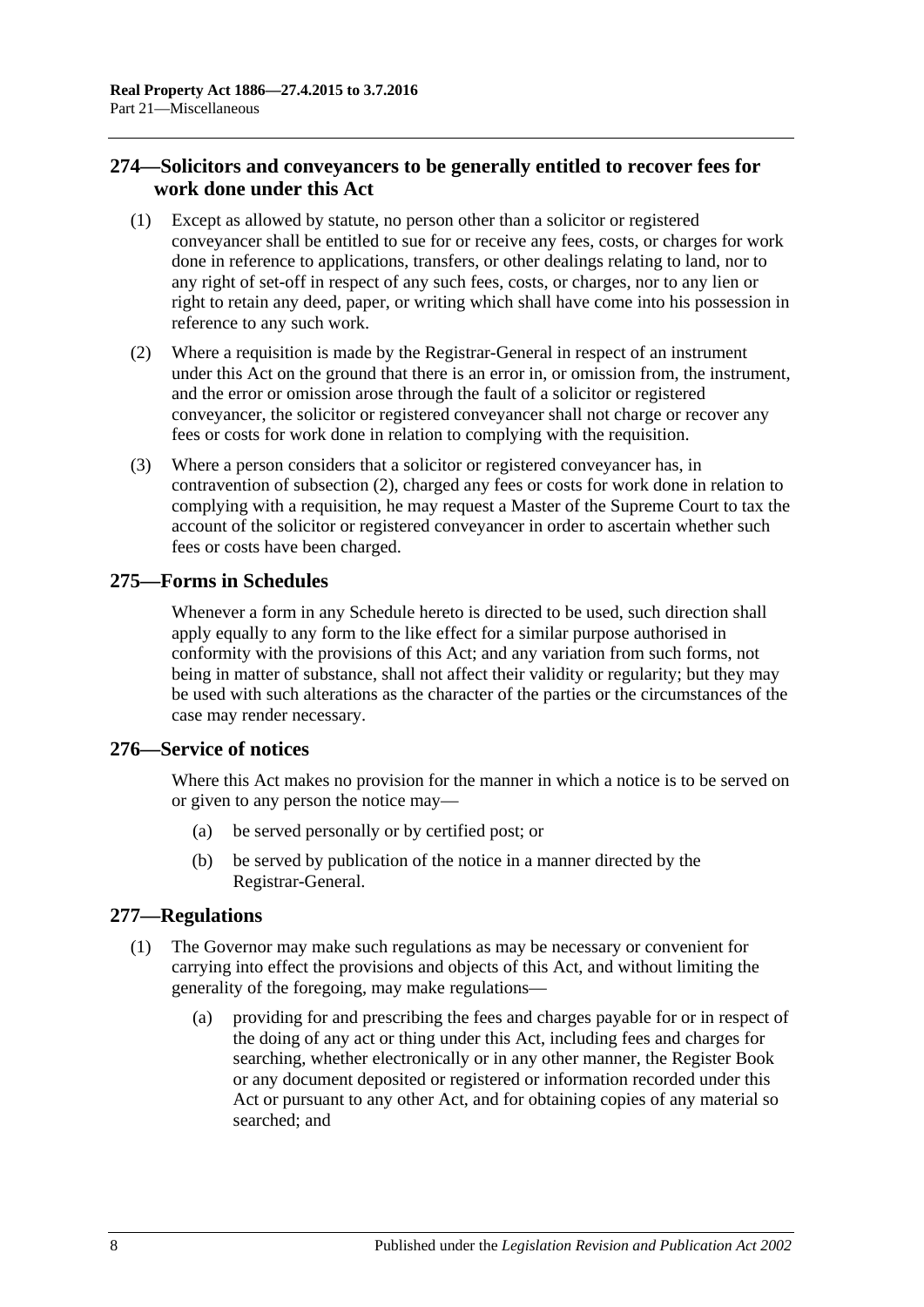- (b) providing for and prescribing the charges recoverable by solicitors and registered conveyancers for transacting business under the provisions of this Act.
- (1a) Fees or charges prescribed under [subsection](#page-137-1) (1) for registering a transfer of land may be based on the consideration for the transfer, the value of the land transferred or any other basis whether or not the fee or charge exceeds the administrative cost of registering the transfer.
- (2) Without limiting the generality of [subsection](#page-137-1) (1) of this section a regulation made under this Act may amend or revoke any regulation made under the *[Fees Regulation](http://www.legislation.sa.gov.au/index.aspx?action=legref&type=act&legtitle=Fees%20Regulation%20Act%201927)  Act [1927](http://www.legislation.sa.gov.au/index.aspx?action=legref&type=act&legtitle=Fees%20Regulation%20Act%201927)*.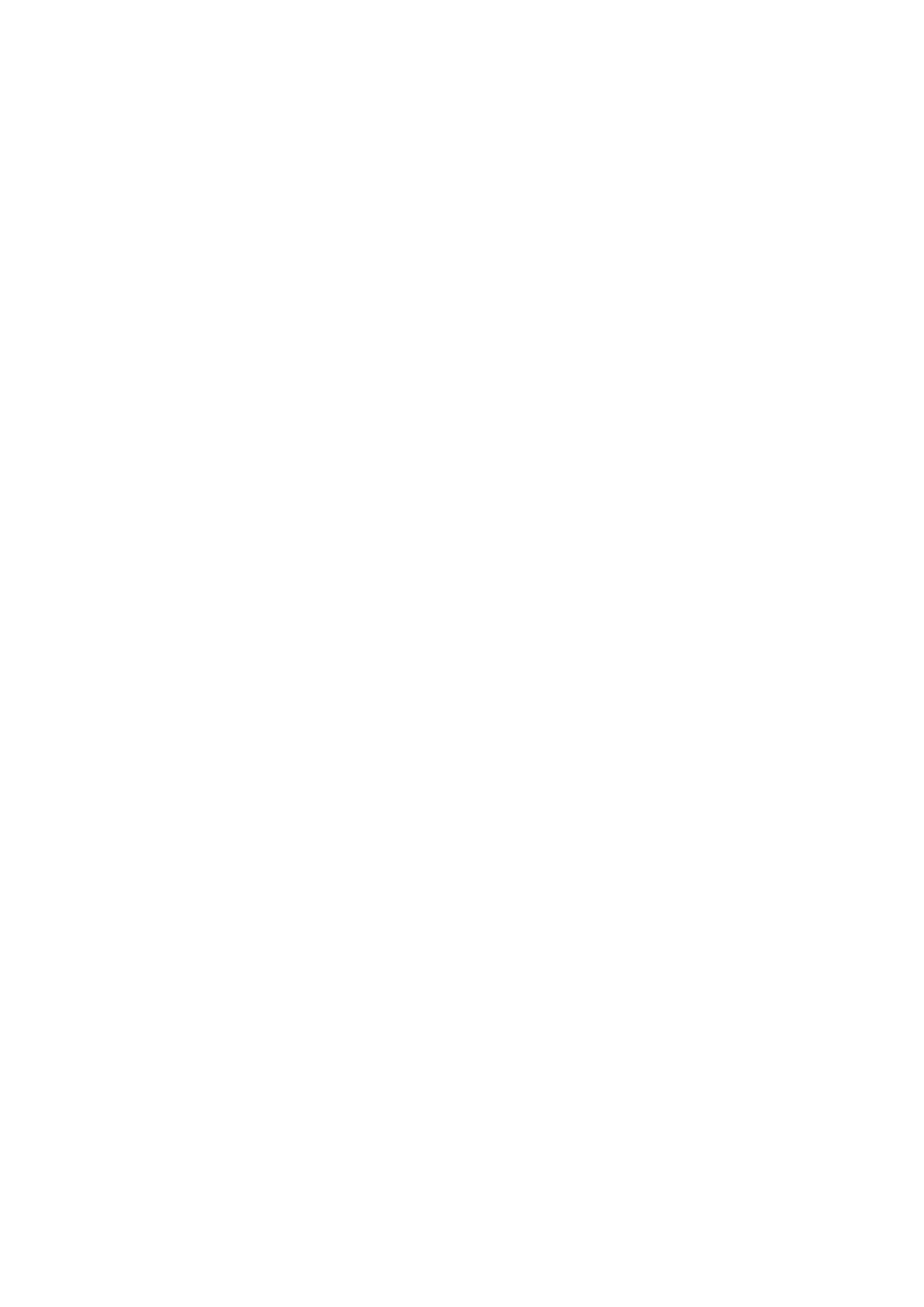# **Schedule 1—Transitional provisions**

- 1 (1) Where—
	- (a) a plan of resubdivision has been deposited or accepted for filing in the Lands Titles Registration Office under a previous enactment relating to the division of land and certificates of title in respect of some or all of the allotments created by the plan have not been issued because a condition for issue has not been satisfied; and
	- (b) the Registrar-General has served notice in writing on the proprietor of the land (and on such other persons as is required by regulation) that he or she intends cancelling the plan, or that part of the plan to which the condition relates, at the expiration of the period (being at least two months) specified in the notice,

the Registrar-General may cancel the plan, or the relevant part of it, if the condition has not been satisfied at the expiration of that period.

- (2) Where—
	- (a) a plan of resubdivision has been deposited or accepted for filing in the Lands Titles Registration Office under a previous enactment relating to the division of land and certificates of title have not been issued in respect of some or all of the allotments created by the plan because a condition for issue has not been satisfied or for any other reason; and
	- (b) the proprietor of the land to which the plan, or the relevant part of the plan, relates has applied to the Registrar-General for cancellation of the plan, or the relevant part of it; and
	- (c) the persons whose consents are required by regulation have consented to the application,

the Registrar-General may cancel the plan or the relevant part of it.

- (3) Where a plan, or part of a plan, is cancelled under this clause, all plans of resubdivision, or parts of such plans, affecting the same land that have been deposited or accepted for filing in the Lands Titles Registration Office under a previous enactment since the division on which the currently issued certificate of title for the land is based will be taken to have been cancelled.
- (4) Fees and contributions in relation to open space paid in respect of a plan, or part of a plan, of resubdivision cancelled by or under this clause are forfeited.
- (5) In this clause—

*plan of resubdivision* means a plan of re-subdivision or a plan of subdivision as defined in the *[Planning and Development Act](http://www.legislation.sa.gov.au/index.aspx?action=legref&type=act&legtitle=Planning%20and%20Development%20Act%201966) 1966* and includes a plan deposited or accepted for filing in the Lands Titles Registration Office before the commencement of that Act that satisfies the definition of either of those terms in that Act;

*previous enactment* means an Act in force before the commencement of the *[Real](http://www.legislation.sa.gov.au/index.aspx?action=legref&type=act&legtitle=Real%20Property%20Act%20Amendment%20Act%201982)  [Property Act Amendment Act](http://www.legislation.sa.gov.au/index.aspx?action=legref&type=act&legtitle=Real%20Property%20Act%20Amendment%20Act%201982) 1982*.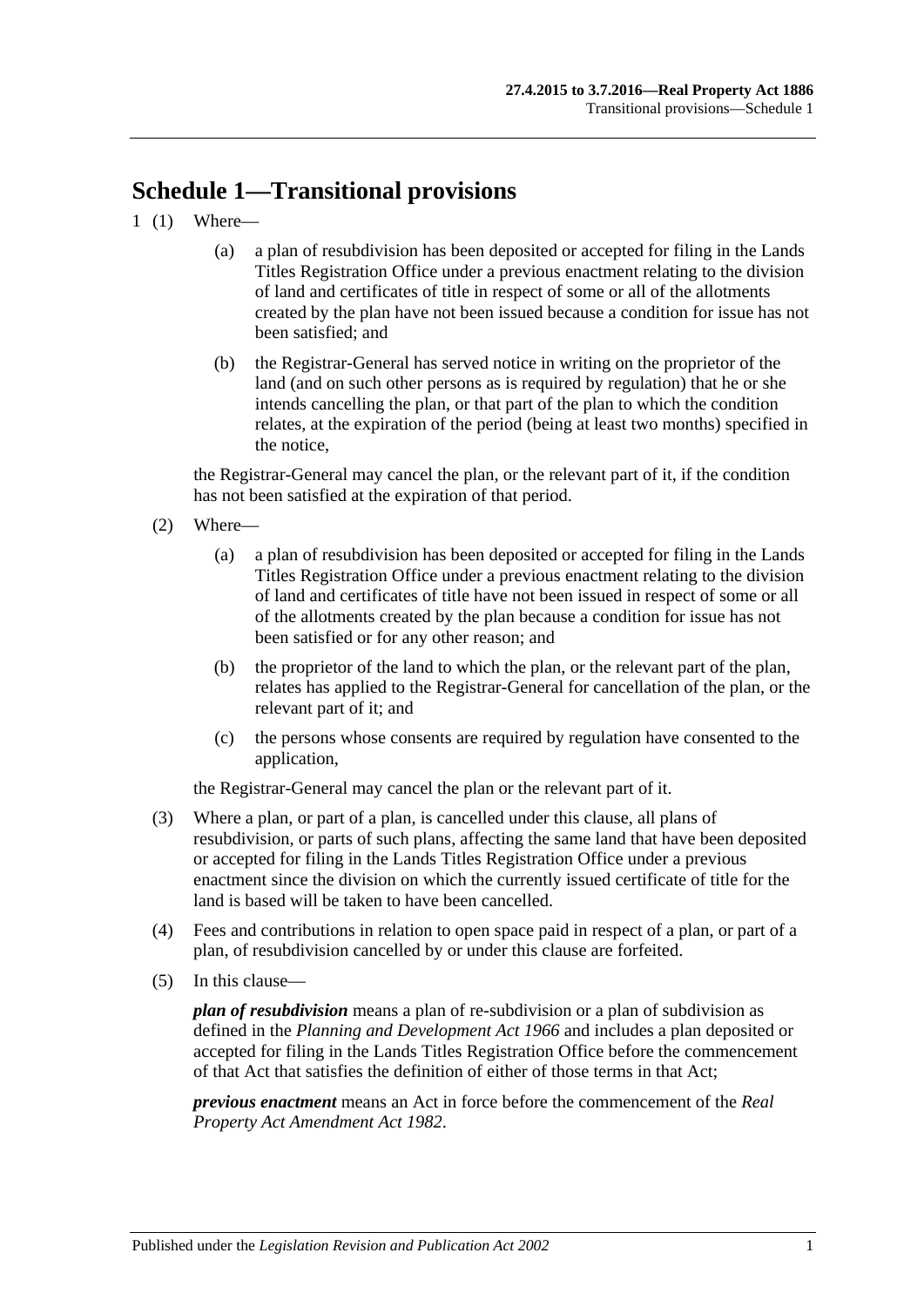- <span id="page-141-0"></span>2 (1) Subject to this Schedule, the Registrar-General must deal with an application for the division of land made before the commencement of the *[Real Property \(Miscellaneous\)](http://www.legislation.sa.gov.au/index.aspx?action=legref&type=act&legtitle=Real%20Property%20(Miscellaneous)%20Amendment%20Act%201994)  [Amendment Act](http://www.legislation.sa.gov.au/index.aspx?action=legref&type=act&legtitle=Real%20Property%20(Miscellaneous)%20Amendment%20Act%201994) 1994* as though that amending Act had not come into operation.
	- (2) A certificate of approval issued under [section](#page-121-2) 223LF or [223LG](#page-122-0) before the repeal of those sections by the *[Statutes Repeal and Amendment \(Development\) Act](http://www.legislation.sa.gov.au/index.aspx?action=legref&type=act&legtitle=Statutes%20Repeal%20and%20Amendment%20(Development)%20Act%201993) 1993* and a certificate issued by the Development Assessment Commission under section 51 of the *[Development Act](http://www.legislation.sa.gov.au/index.aspx?action=legref&type=act&legtitle=Development%20Act%201993) 1993* before the commencement of the *[Real Property](http://www.legislation.sa.gov.au/index.aspx?action=legref&type=act&legtitle=Real%20Property%20(Miscellaneous)%20Amendment%20Act%201994)  [\(Miscellaneous\) Amendment Act](http://www.legislation.sa.gov.au/index.aspx?action=legref&type=act&legtitle=Real%20Property%20(Miscellaneous)%20Amendment%20Act%201994) 1994* will expire on the second anniversary of the commencement of that Act unless the Registrar-General extends the life of the certificate.
	- (3) The Registrar-General must not deposit a plan of division in the Lands Titles Registration Office pursuant to an application referred to in subclause (1) if a certificate referred to in [subclause](#page-141-0) (2) on which the application depends has expired under that subclause.
	- (4) If the Registrar-General is unable to deposit a plan of division pursuant to an application referred to in subclause (1) because a certificate referred to in [subclause](#page-141-0) (2) has expired, the Registrar-General must reject the application and all instruments and other documents that depend on the deposit of the plan of division pursuant to the application.
- 3 (1) Subject to [subclause](#page-141-1) (2), where an easement is appurtenant to land shown on a plan of division as a street, road, thoroughfare, reserve or other similar open space and the plan—
	- (a) was deposited in the Lands Titles Registration Office under [Part 19AB](#page-114-2) before the commencement of the *[Real Property \(Miscellaneous\) Amendment](http://www.legislation.sa.gov.au/index.aspx?action=legref&type=act&legtitle=Real%20Property%20(Miscellaneous)%20Amendment%20Act%201994)  Act [1994](http://www.legislation.sa.gov.au/index.aspx?action=legref&type=act&legtitle=Real%20Property%20(Miscellaneous)%20Amendment%20Act%201994)*; or
	- (b) was deposited or accepted for filing in the Lands Titles Registration Office under a corresponding previous enactment; or
	- (c) is deposited after the commencement of the *[Real Property \(Miscellaneous\)](http://www.legislation.sa.gov.au/index.aspx?action=legref&type=act&legtitle=Real%20Property%20(Miscellaneous)%20Amendment%20Act%201994)  [Amendment Act](http://www.legislation.sa.gov.au/index.aspx?action=legref&type=act&legtitle=Real%20Property%20(Miscellaneous)%20Amendment%20Act%201994) 1994* but as though it had not come into operation (see clause  $2(1)$ ).

the easement ceases, or will be taken to have ceased, to be appurtenant to that land upon deposit of the plan in the Lands Titles Registration Office.

- <span id="page-141-1"></span>(2) Subclause (1) does not apply if it was a condition or requirement of the relevant planning authorisation or the intention at the time of deposit or acceptance for filing of the plan that the easement should remain appurtenant to the land.
- 4 (1) Notwithstanding the repeal of the *[Planning and Development Act](http://www.legislation.sa.gov.au/index.aspx?action=legref&type=act&legtitle=Planning%20and%20Development%20Act%201966) 1966*, Part 6 of that Act, and the regulations relevant to that Part, continue to apply in relation to a plan of division that had been approved under that Act, or in respect of which an application had been made, before the commencement of the *[Real Property Act Amendment](http://www.legislation.sa.gov.au/index.aspx?action=legref&type=act&legtitle=Real%20Property%20Act%20Amendment%20Act%201982)  Act [1982](http://www.legislation.sa.gov.au/index.aspx?action=legref&type=act&legtitle=Real%20Property%20Act%20Amendment%20Act%201982)*.
	- (2) A plan of division referred to in subclause (1) cannot be deposited or accepted for filing by the Registrar-General if the development approval granted in relation to the plan has lapsed under section 26 of the *[Statutes Repeal and Amendment](http://www.legislation.sa.gov.au/index.aspx?action=legref&type=act&legtitle=Statutes%20Repeal%20and%20Amendment%20(Development)%20Act%201993)  [\(Development\) Act](http://www.legislation.sa.gov.au/index.aspx?action=legref&type=act&legtitle=Statutes%20Repeal%20and%20Amendment%20(Development)%20Act%201993) 1993*.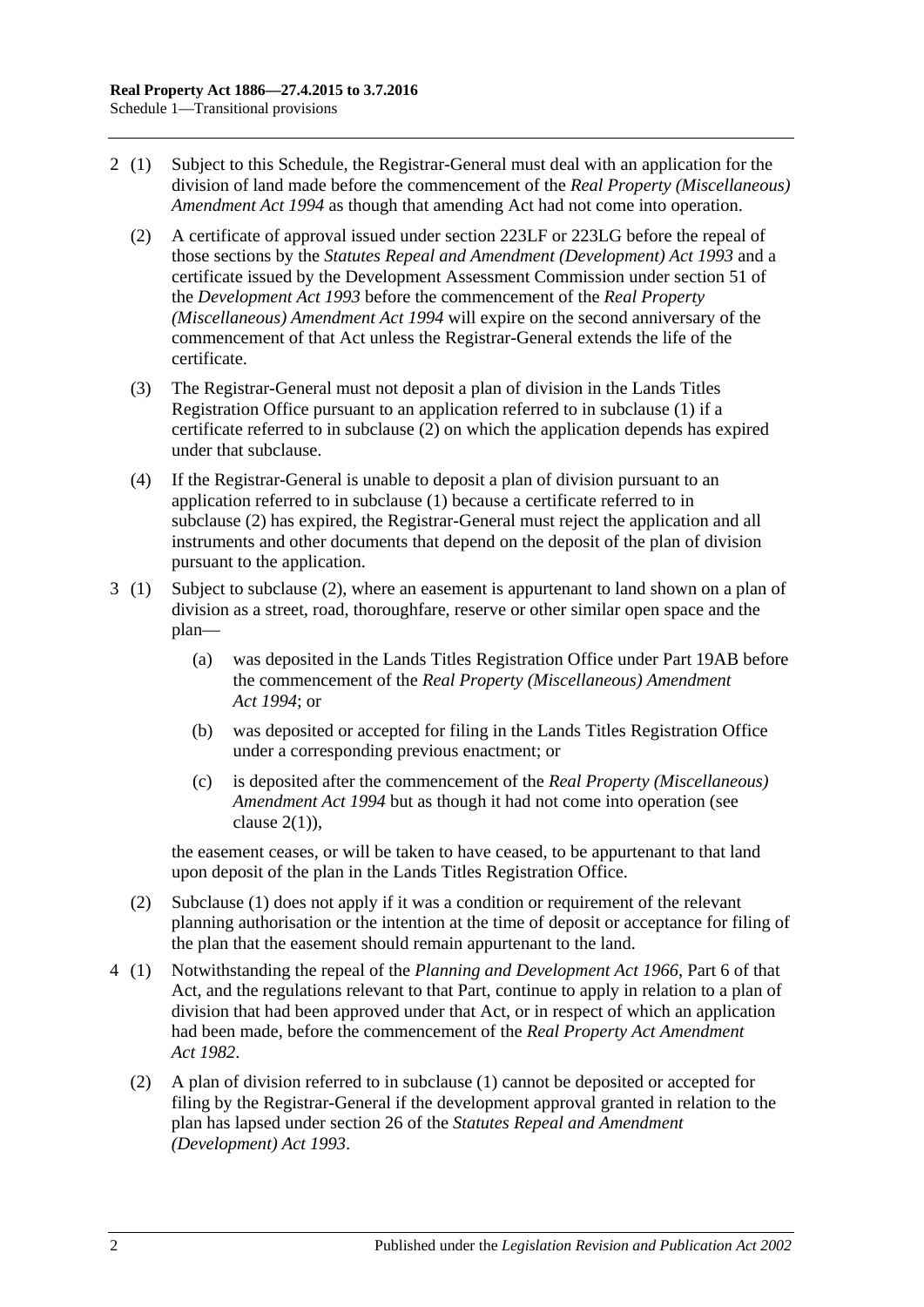- (3) For the purposes of the continued application of Part 6 of the *[Planning and](http://www.legislation.sa.gov.au/index.aspx?action=legref&type=act&legtitle=Planning%20and%20Development%20Act%201966)  [Development Act](http://www.legislation.sa.gov.au/index.aspx?action=legref&type=act&legtitle=Planning%20and%20Development%20Act%201966) 1966*, and the regulations relevant to that Part, under subclause (1), references to the Director will be construed as references to the Presiding Member of the Development Assessment Commission.
- 5 In this Schedule—

*division* includes subdivision and resubdivision.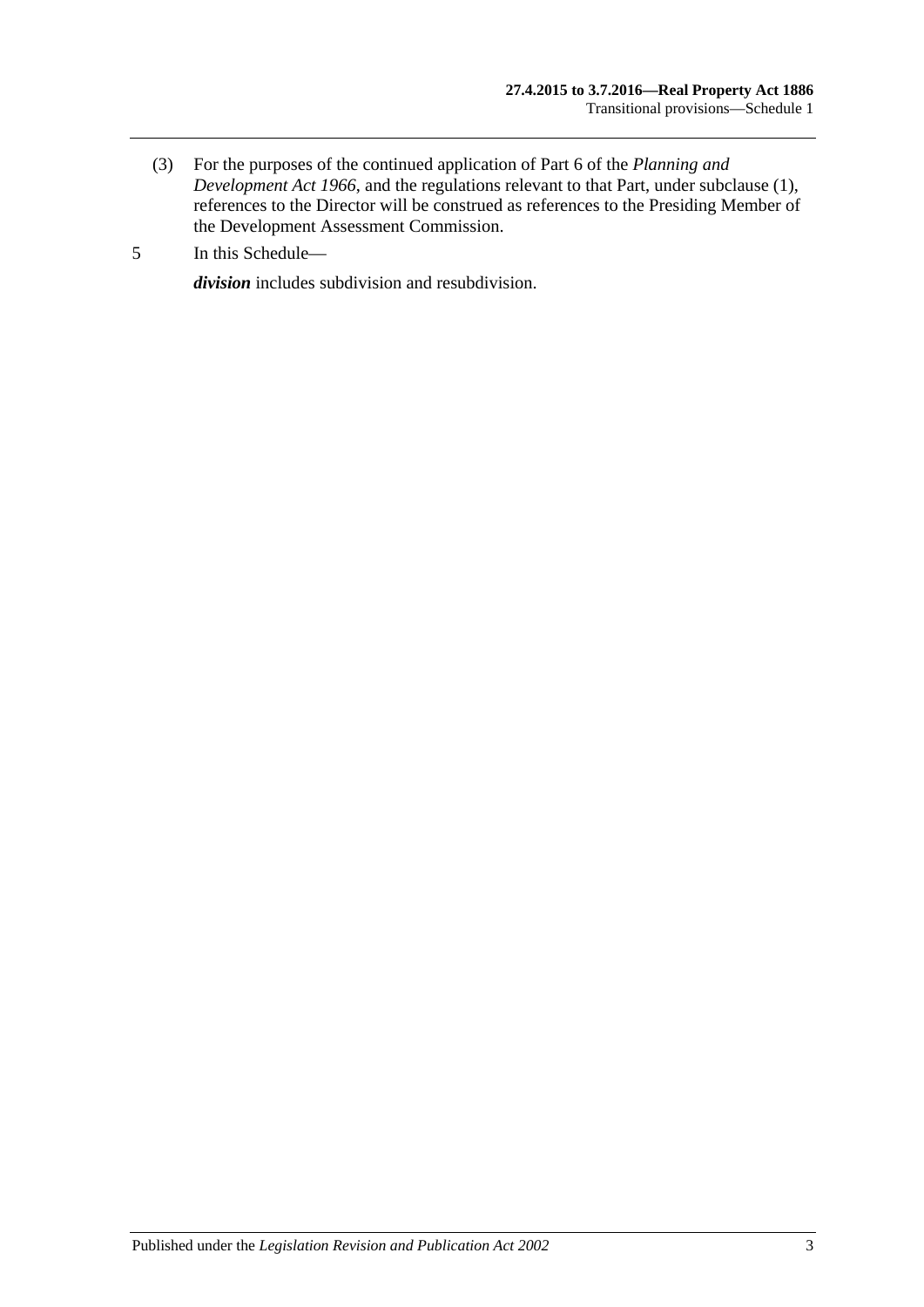# **Schedule 2—Application to bring land under the provisions of the** *Real Property Act 1886*

I, AB, of *[here insert residence and description*] do declare that I am *[or that CD, of* (here insert residence and description) is] seized of an estate of freehold [here state the nature of the estate of freehold] in all that piece of land situated in [here state the situation] containing [here state the area] be the same a little more or less [exclusive of roads intersecting the same, if any] with [here state rights-of-way and other privileges or easements appertaining, and set forth a sufficient description to identify the land which piece of land is of the value of \$ and no more, and is [the town allotment] or country section, or is part of the town allotment, or country section originally granted  $f<sub>O</sub>$ , by land grant under the hand and seal of

, formerly Governor [or Resident Commissioner] of the State of South Australia, dated the day of numbered in the plan of the [district, township, or county] of as delineated on the public maps of the State, deposited in the Survey Office, Adelaide: And I do further declare that I am not aware of any mortgage, encumbrance, or claim affecting the said land, or that any person hath any claim, estate, or interest on or in the said land, at law or in equity, in possession, reversion remainder or expectancy, or that any person has, or claims any right-of-way or other easement affecting the said land other than is set forth and stated as follows, that is to say [here state particulars of mortgages, encumbrances, dower, or other interest to which the land may be subject, and of all rights-of-way and other easements which any other person is entitled to or *claims*]: And I further declare that there is no person in possession or occupation of the said lands adversely to my estate or interest [or the estate or interest of the said CD therein] and [that the said land is now in the occupation of, here state names and descriptions of occupiers, or that the said land is now unoccupied], and that the names and addresses of the owners and occupiers of the lands contiguous thereto, are [here state the names and addresses of owners and occupiers of lands contiguous thereto, or to me unknown and that there are no documents or instruments of title affecting the land above described in my possession or under my control, [ $or$  in the possession or under the

control of the said CD] other than those enumerated in the Schedule hereto, and I do hereby [or if so, on behalf of the said CD] apply to have the land above described brought under the provisions of the Real Property Act 1886, and I make this solemn declaration conscientiously believing the same to be true, and appoint [here insert address] as the address to which notices in respect of this application may be sent.

| Dated at                               | . this | day of | 20          |
|----------------------------------------|--------|--------|-------------|
| Made and subscribed by the above-named |        |        |             |
| . this                                 | day of |        | [Signature] |
| in the presence of                     |        |        |             |

To the Registrar-General

I, AB, the above declarant, hereby request you to issue the certificate of title for the land described in the above declaration in the name of

Witness to signature—

[Signature]

The Schedule referred to [Here set out a list of all documents and instruments of title]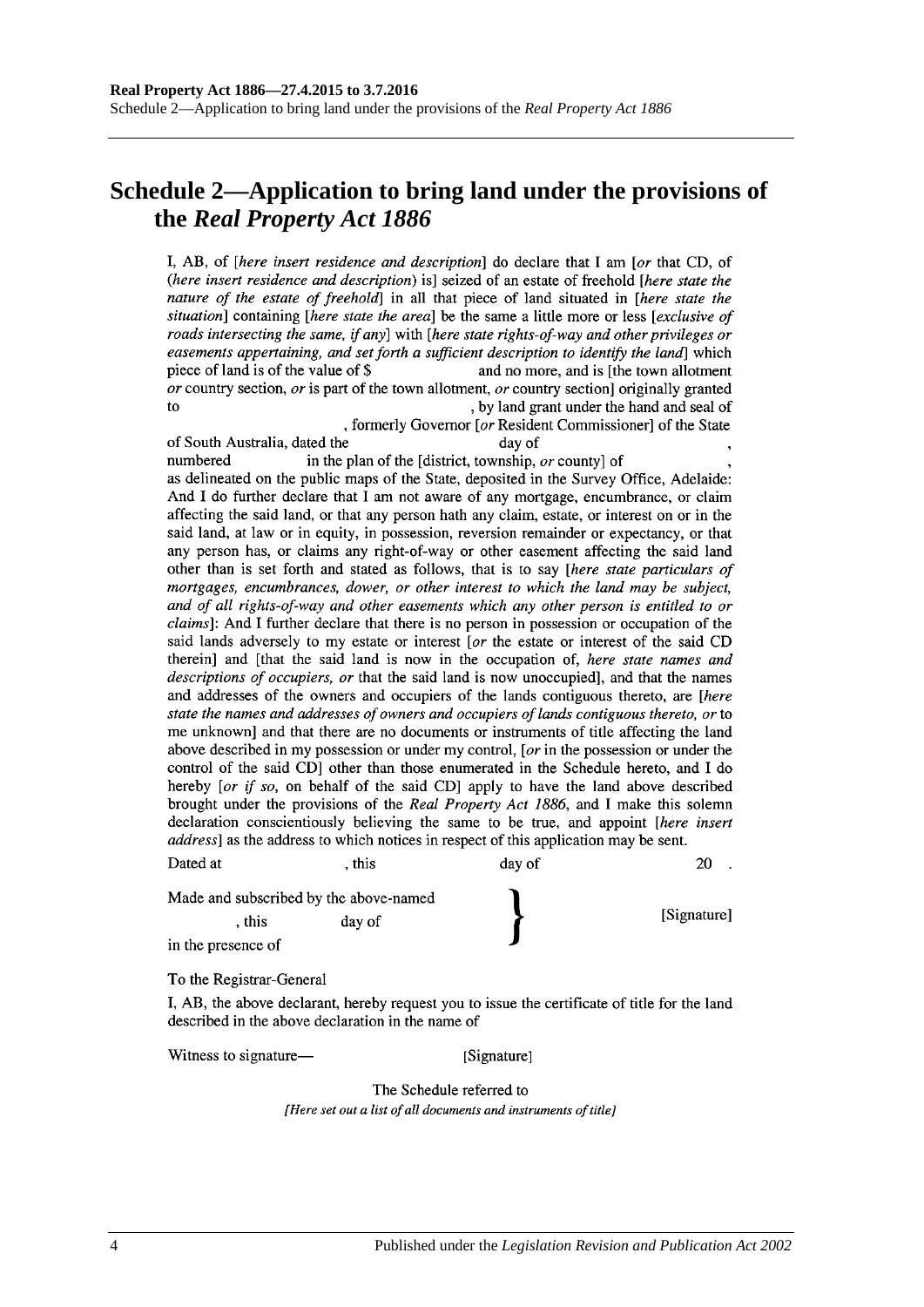# **Schedule 3—Caveat forbidding lands to be brought under the**  *Real Property Act 1886*

To the Registrar-General

Take notice that I, AB, of *[here insert residence and description*] claiming *[here state* the nature of the estate or interest claimed, and the ground on which such claim is founded in the land described as *[here state particulars of description from application*] , as land in and mentioned in notice dated the day of respect of which an application has been made to have the same brought under the provisions of the Real Property Act 1886, do hereby forbid the bringing of the said land under the provisions of the said Act; and I appoint *[here insert address within South* Australia] as the place at which notices and proceedings relating hereto may be served.

Dated this

day of

, 20

[Signature]

## **Schedule 5—A free and unrestricted right-of-way**

(section 89)

A full and free right and liberty to and for the proprietor or proprietors for the time being taking or deriving title under or through this instrument, so long as he or they shall remain such proprietors, and to and for his and their tenants, servants, agents, workmen, and visitors, to pass and repass for all purposes, and either with or without horses or other animals, cart, or other carriages.

# **Schedule 6—Short forms of easements and their interpretation**

(section 89A)

| <b>Short form</b>                     | Long form                                                                                                                                                                                                                                                                                                                                                                                                                                                                                      |
|---------------------------------------|------------------------------------------------------------------------------------------------------------------------------------------------------------------------------------------------------------------------------------------------------------------------------------------------------------------------------------------------------------------------------------------------------------------------------------------------------------------------------------------------|
| supply purposes.                      | an easement for water the right for him, his agents, servants and workmen at any time to break the surface of,<br>dig, open up and use the land (described for that purpose in this instrument) for the<br>purpose of laying down, fixing, taking up, repairing, re-laying or examining pipes and<br>of using and maintaining those pipes for water supply purposes and to enter the land at<br>any time (if necessary with vehicles and equipment) for any of those purposes.                 |
| an easement for<br>sewerage purposes. | the right for him, his agents, servants and workmen at any time to break the surface of,<br>dig, open up and use the land (described for that purpose in this instrument) for the<br>purpose of laying down, fixing, taking up, repairing, re-laying or examining pipes and<br>of using and maintaining those pipes for sewerage purposes and to enter the land (if<br>necessary with vehicles and equipment) for any of those purposes.                                                       |
| an easement for<br>drainage purposes. | the right for him, his agents, servants and workmen at any time to break the surface of,<br>dig, open up and use the land (described for that purpose in this instrument) for the<br>purpose of laying down, fixing, taking up, repairing, re-laying or examining drains or<br>drainage pipes and of using and maintaining those drains and drainage pipes for<br>drainage purposes and to enter the land at any time (if necessary with vehicles and<br>equipment) for any of those purposes. |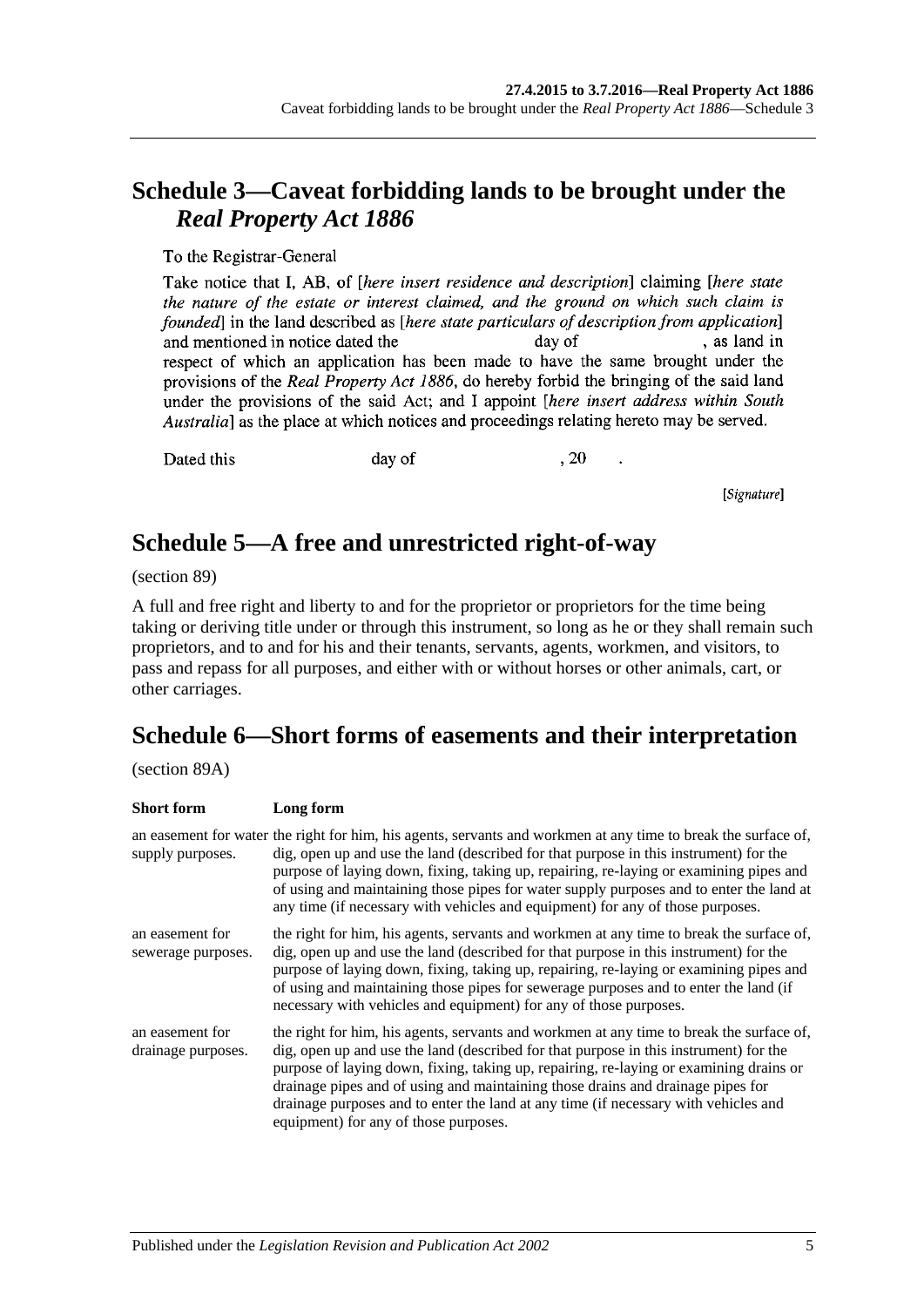### **Real Property Act 1886—27.4.2015 to 3.7.2016**

Schedule 6—Short forms of easements and their interpretation

| <b>Short form</b>                                              | Long form                                                                                                                                                                                                                                                                                                                                                                                                                                                        |                                                                                                                                   |  |  |
|----------------------------------------------------------------|------------------------------------------------------------------------------------------------------------------------------------------------------------------------------------------------------------------------------------------------------------------------------------------------------------------------------------------------------------------------------------------------------------------------------------------------------------------|-----------------------------------------------------------------------------------------------------------------------------------|--|--|
| an easement for gas<br>supply purposes.                        | the right for him, his agents, servants and workmen at any time to break the surface of,<br>dig, open up and use the land (described for that purpose in this instrument) for the<br>purpose of laying down, fixing, taking up, repairing, re-laying or examining pipes and<br>of using and maintaining those pipes for the purpose of supplying gas, and to enter the<br>land at any time (if necessary with vehicles and equipment) for any of those purposes. |                                                                                                                                   |  |  |
| an easement for the                                            |                                                                                                                                                                                                                                                                                                                                                                                                                                                                  | the right for him, his agents, servants and workmen at any time—                                                                  |  |  |
| transmission of<br>electricity by<br>overhead cable.           | (a)                                                                                                                                                                                                                                                                                                                                                                                                                                                              | to suspend cables across the land (described for that purpose in this<br>instrument) and construct supports for those cables; and |  |  |
|                                                                | (b)                                                                                                                                                                                                                                                                                                                                                                                                                                                              | to inspect, alter, maintain, repair and replace those cables and supports; and                                                    |  |  |
|                                                                | (c)                                                                                                                                                                                                                                                                                                                                                                                                                                                              | to use the cables for the purpose of transmitting electricity; and                                                                |  |  |
|                                                                | (d)                                                                                                                                                                                                                                                                                                                                                                                                                                                              | to break the surface of, dig, open up and use the land for any of those<br>purposes; and                                          |  |  |
|                                                                | (e)                                                                                                                                                                                                                                                                                                                                                                                                                                                              | to enter the land at any time (if necessary with vehicles and equipment) for<br>any of those purposes.                            |  |  |
| an easement for the                                            | the right for him, his agents, servants and workmen at any time—                                                                                                                                                                                                                                                                                                                                                                                                 |                                                                                                                                   |  |  |
| transmission of<br>electricity by<br>underground cable.        | (a)                                                                                                                                                                                                                                                                                                                                                                                                                                                              | to lay under the surface of the land (described for that purpose in this<br>instrument) ducts, pipes and cables; and              |  |  |
|                                                                | (b)                                                                                                                                                                                                                                                                                                                                                                                                                                                              | to inspect, alter, maintain, repair and replace those ducts, pipes and cables;<br>and                                             |  |  |
|                                                                | (c)                                                                                                                                                                                                                                                                                                                                                                                                                                                              | to use the cables for the purpose of transmitting electricity; and                                                                |  |  |
|                                                                | (d)                                                                                                                                                                                                                                                                                                                                                                                                                                                              | to break the surface of, dig, open up and use the land for any of those<br>purposes; and                                          |  |  |
|                                                                | (e)                                                                                                                                                                                                                                                                                                                                                                                                                                                              | to enter the land at any time (if necessary with vehicles and equipment) for<br>any of those purposes.                            |  |  |
| an easement for the                                            |                                                                                                                                                                                                                                                                                                                                                                                                                                                                  | the right for him, his agents, servants and workmen at any time—                                                                  |  |  |
| transmission of<br>television signals by<br>underground cable. | (a)                                                                                                                                                                                                                                                                                                                                                                                                                                                              | to lay under the surface of the land (described for that purpose in this<br>instrument) ducts, pipes and cables; and              |  |  |
|                                                                | (b)                                                                                                                                                                                                                                                                                                                                                                                                                                                              | to inspect, alter, maintain, repair and replace those ducts, pipes and cables;<br>and                                             |  |  |
|                                                                | (c)                                                                                                                                                                                                                                                                                                                                                                                                                                                              | to use the cables for the purpose of transmitting television signals; and                                                         |  |  |
|                                                                | (d)                                                                                                                                                                                                                                                                                                                                                                                                                                                              | to break the surface of, dig, open up and use the land for any of those<br>purposes; and                                          |  |  |
|                                                                | (e)                                                                                                                                                                                                                                                                                                                                                                                                                                                              | to enter the land at any time (if necessary with vehicles and equipment) for<br>any of those purposes.                            |  |  |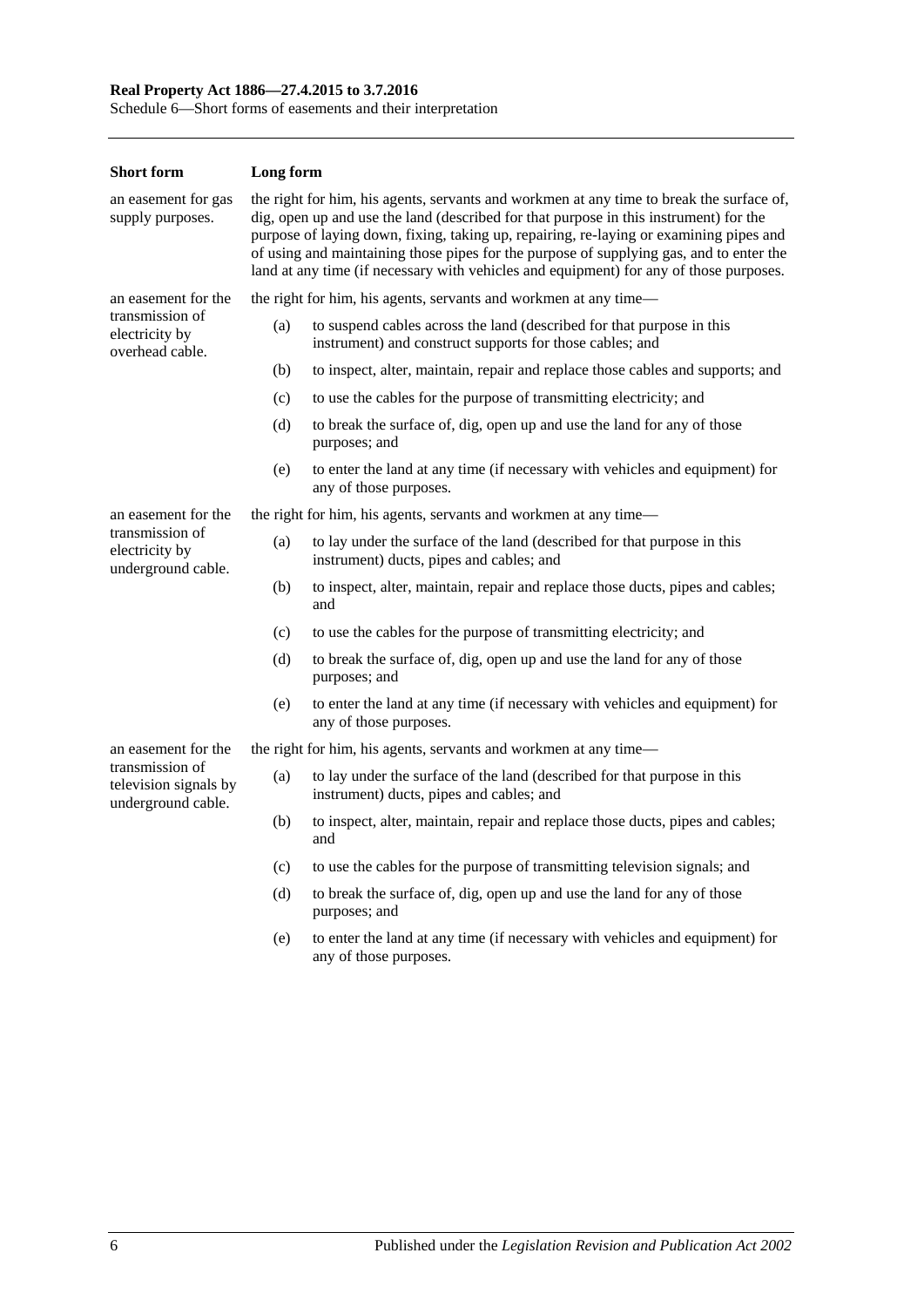| <b>Short</b> form                                           | Long form                                                                                                                                                                                                                                                                                                                                                       |                                                                                                                                                                                                                                   |  |
|-------------------------------------------------------------|-----------------------------------------------------------------------------------------------------------------------------------------------------------------------------------------------------------------------------------------------------------------------------------------------------------------------------------------------------------------|-----------------------------------------------------------------------------------------------------------------------------------------------------------------------------------------------------------------------------------|--|
| an easement for the                                         |                                                                                                                                                                                                                                                                                                                                                                 | the right personally or by servants or agents at any time—                                                                                                                                                                        |  |
| transmission of<br>telecommunication<br>signals by          | (a)<br>to lay under the surface of the land (described for that purpose in this<br>instrument) ducts, pipes and cables; and                                                                                                                                                                                                                                     |                                                                                                                                                                                                                                   |  |
| underground cable.                                          | (b)                                                                                                                                                                                                                                                                                                                                                             | to inspect, alter, maintain, repair and replace those ducts, pipes and cables;<br>and                                                                                                                                             |  |
|                                                             | (c)                                                                                                                                                                                                                                                                                                                                                             | to use the cables for the purposes of receiving and transmitting<br>telecommunication signals; and                                                                                                                                |  |
|                                                             | (d)                                                                                                                                                                                                                                                                                                                                                             | to break the surface of, dig, open up and use the land for any of those<br>purposes; and                                                                                                                                          |  |
|                                                             | (e)                                                                                                                                                                                                                                                                                                                                                             | to enter the land at any time (if necessary with vehicles and equipment) for<br>any of those purposes.                                                                                                                            |  |
| an easement for the                                         |                                                                                                                                                                                                                                                                                                                                                                 | the right personally or by servants or agents at any time—                                                                                                                                                                        |  |
| transmission of<br>telecommunication<br>signals by overhead | (a)                                                                                                                                                                                                                                                                                                                                                             | to suspend cables across the land (described for that purpose in this<br>instrument) and construct supports for those cables; and                                                                                                 |  |
| cable.                                                      | (b)                                                                                                                                                                                                                                                                                                                                                             | to inspect, alter, maintain, repair and replace those cables and supports; and                                                                                                                                                    |  |
|                                                             | (c)                                                                                                                                                                                                                                                                                                                                                             | to use the cables for the purposes of receiving and transmitting<br>telecommunication signals; and                                                                                                                                |  |
|                                                             | (d)                                                                                                                                                                                                                                                                                                                                                             | to break the surface of, dig, open up and use the land for any of those<br>purposes; and                                                                                                                                          |  |
|                                                             | (e)                                                                                                                                                                                                                                                                                                                                                             | to enter the land at any time (if necessary with vehicles and equipment) for<br>any of those purposes.                                                                                                                            |  |
| party wall rights.                                          | the right to use the party wall (described for that purpose in this instrument) for the<br>support of the walls, floors, ceilings, roofs or other parts of any building built or<br>placed on the dominant land.                                                                                                                                                |                                                                                                                                                                                                                                   |  |
| and gutters.                                                | an easement for eaves the right for him, his agents, servants and workmen at any time to construct, inspect,<br>alter, maintain, repair, replace and use eaves, gutters and downpipes over the land<br>(described for that purpose in this instrument) and to enter the land (described for that<br>purpose in this instrument) at any time for those purposes. |                                                                                                                                                                                                                                   |  |
| an easement for                                             |                                                                                                                                                                                                                                                                                                                                                                 | the right personally or by servants or agents at any time—                                                                                                                                                                        |  |
| support.                                                    |                                                                                                                                                                                                                                                                                                                                                                 | (a) to erect an embankment, wall or other structure on the land (described for<br>that purpose in this instrument) to support, or for the support of, the<br>dominant land and any building or other structure erected on it; and |  |
|                                                             | (b)                                                                                                                                                                                                                                                                                                                                                             | to inspect, alter, maintain, repair and replace that embankment, wall or other<br>structure; and                                                                                                                                  |  |
|                                                             | (c)                                                                                                                                                                                                                                                                                                                                                             | to break the surface of, dig, open up and use the land for any of those<br>purposes; and                                                                                                                                          |  |
|                                                             | (d)                                                                                                                                                                                                                                                                                                                                                             | to enter the land at any time (if necessary with vehicles and equipment) for<br>any of those purposes.                                                                                                                            |  |
| vehicle.                                                    | an easement to park a the right personally and for his or her invitees, licensees, servants, agents or tenants to<br>use the land (described for that purpose in this instrument) at any time for the purpose<br>of parking a vehicle and to enter the land, with a vehicle, at any time for that purpose.                                                      |                                                                                                                                                                                                                                   |  |
| a right-of-way on<br>foot.<br>repass on foot.               |                                                                                                                                                                                                                                                                                                                                                                 | the right personally and for his or her invitees, licensees, servants, agents or tenants to<br>use the land (described for that purpose in this instrument) at any time to pass and                                               |  |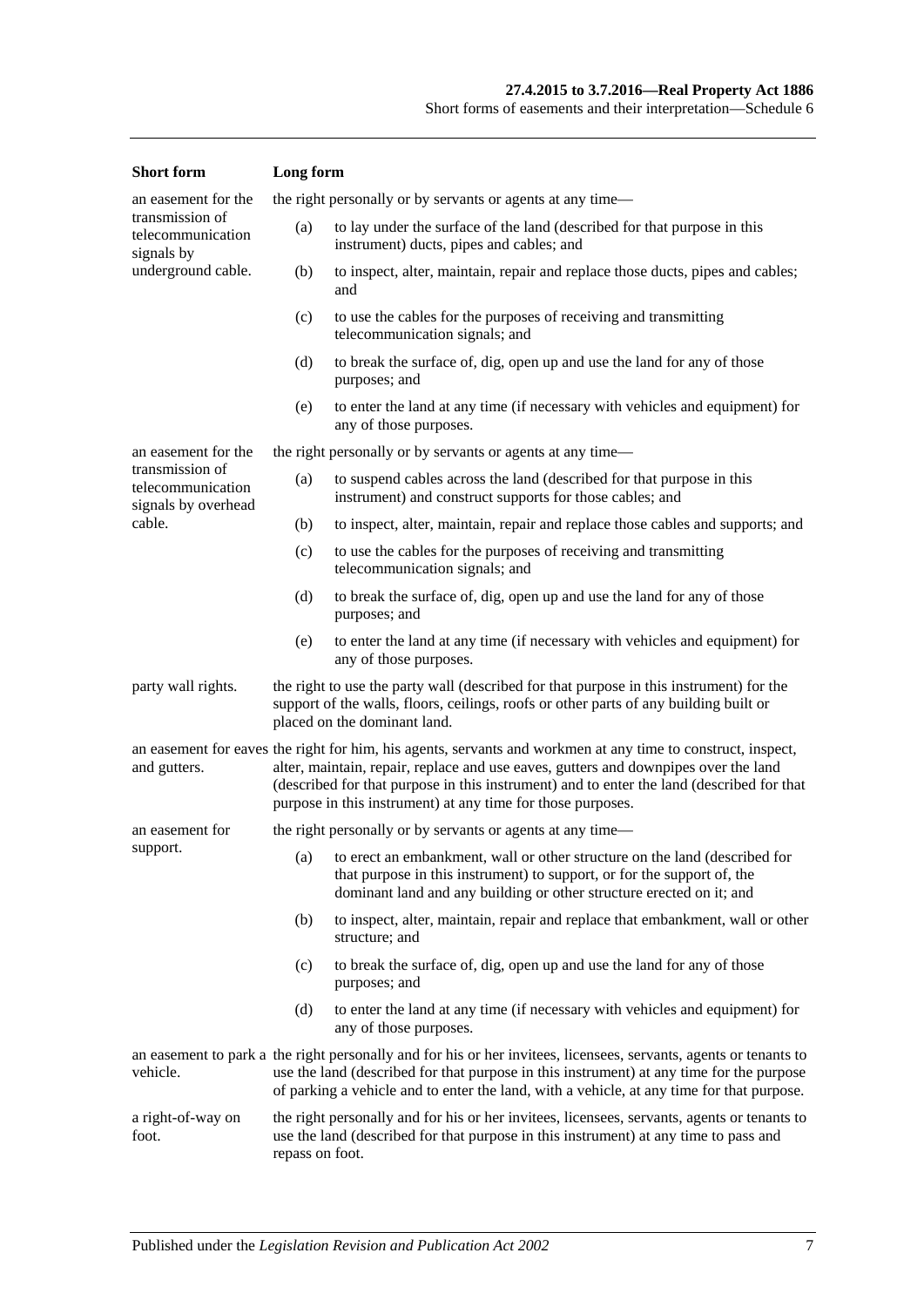# **Schedule 16—Short forms of covenants and their interpretation**

#### **Short form. Covenant at length.**

1. The mortgagor or encumbrancer will insure: The mortgagor or encumbrancer will insure, and during the continuance of this mortgage keep insured, against loss or damage by fire, in the name of the mortgagee or encumbrancee, in some public insurance office to be approved by the mortgagee or encumbrancee, to the amount of their full value, all buildings and erections which shall for the time being be erected on the mortgaged land, and shall be of a nature or kind capable of being so insured, and will when required by the mortgagee or encumbrancee deposit with him the policy of every such insurance, and within seven days after each premium shall become payable the receipt for such premium, and if default shall be made in the observance or performance of this covenant, it shall be lawful for the mortgagee or encumbrancee, without prejudice, nevertheless to and concurrently with the power granted him by this mortgage and by the *[Real Property Act](http://www.legislation.sa.gov.au/index.aspx?action=legref&type=act&legtitle=Real%20Property%20Act%201886) 1886*, so to insure such buildings and erections, and the costs of such insurance shall be a debt from the mortgagor or encumbrancer to the mortgagee or encumbrancee, and shall be added to the principal moneys hereby secured, and shall, during the continuance of this mortgage, be a charge upon the mortgaged land, and bear interest at the same rate as the said principal moneys, and all moneys which shall be received by virtue of any such insurance as aforesaid, shall, at the option of the mortgagee or encumbrancee, be laid out in making good the loss or damage in respect of which the same shall be received or be applied by the mortgagee or encumbrancee in or towards satisfaction of the moneys hereby secured.

2. The lessee will insure:The lessee will insure, and during the continuance of this lease keep insured, against loss or damage by fire, in the joint names of the lessor and the lessee, in some public insurance office to be approved by the lessor, to the amount of their full value, all buildings and erections which shall for the time being be erected on the land hereby leased, and shall be of a nature or kind capable of being so insured, and will, when required by the lessor, deposit with him the policy of every such insurance, and within seven days after each premium shall become due the receipt for such premium, and on any breach or non-observance of this covenant the lessor may, without prejudice to and concurrently with the other powers granted to him by the lease and the *[Real Property Act](http://www.legislation.sa.gov.au/index.aspx?action=legref&type=act&legtitle=Real%20Property%20Act%201886) 1886*, so insure such buildings and erections, and the costs of effecting such insurance shall be added to the rent hereby reserved, and shall be a charge upon the said leased land, and recoverable by action or distress in the same manner as the said rent is recoverable. All moneys which shall be received under or by virtue of any such insurance as aforesaid shall be laid out and expended in making good the loss or damage in respect of which the same shall be received.

- 3. The lessee will paint The lessee will, in every alternate year during the currency of this lease, paint all outside every alternate year: the outside woodwork and ironwork belonging to the premises hereby leased, with two coats of proper oil colours, in a workmanlike manner.
- 4. The lessee will paint The lessee will, in every third year during the currency of this lease, paint the and paper inside everyinside wood, iron, and other work belonging to the premises hereby leased, and third year: now or usually painted, with two coats of proper oil colours, in a workmanlike manner, and also re-paper, with paper of the quality now used, such parts of the said premises as are now papered, and also wash, stop, whiten, or colour such parts of the said premises as are now washed, stopped, whitened, or coloured respectively.
- 5. The lessee will fence: The lessee will, during the continuance of this lease, erect and put up a good and substantial fence on the boundaries of the said leased land upon which no substantial fence now exists.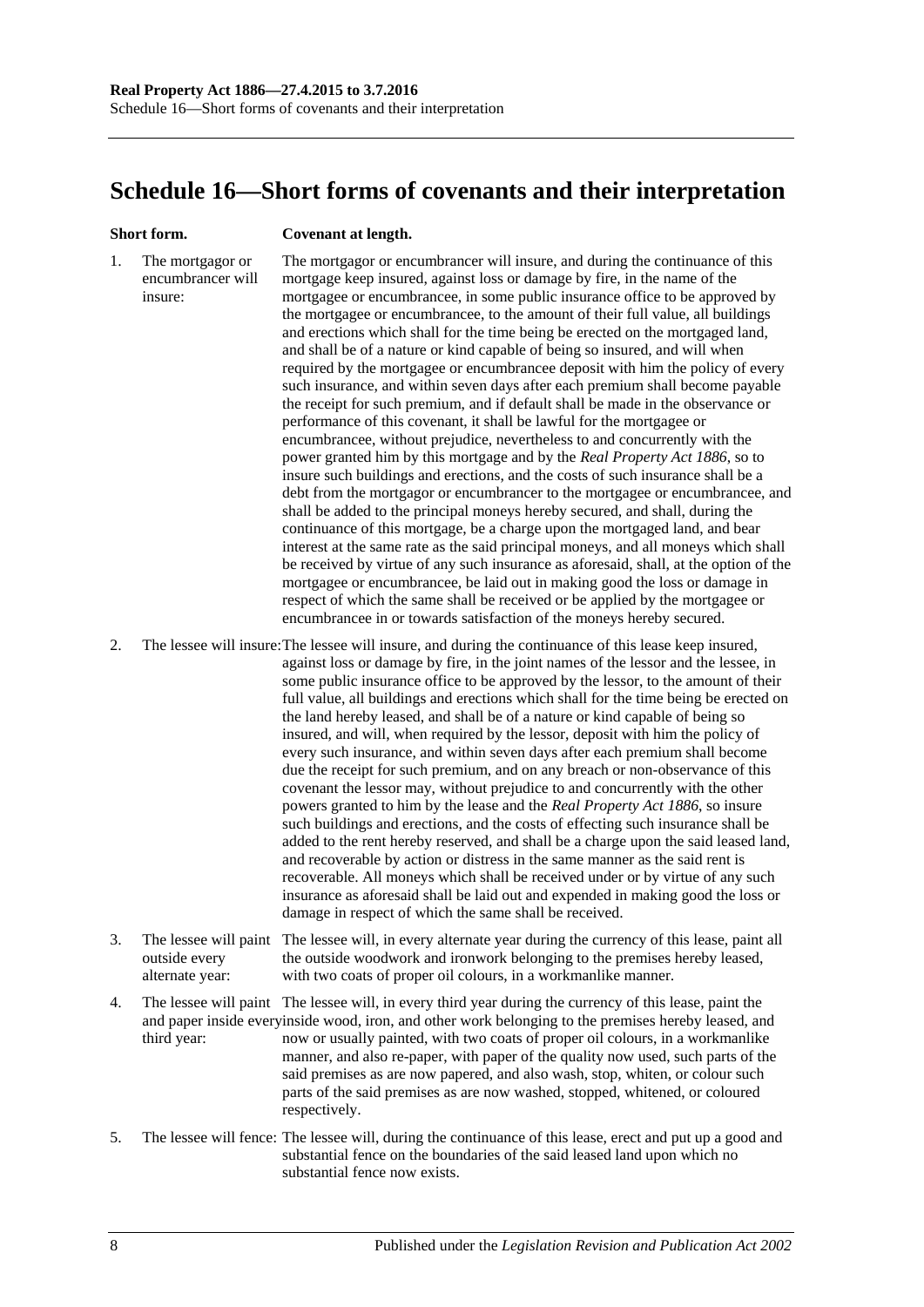| Short form. |                                                                                                                      | Covenant at length.                                                                                                                                                                                                                                                                                                                                                                                                                                                                                                                                                                                                                                                                                                                                                                                                                                                                                                                                                                                                                                                                                                                                                                                                                                                                                                                                                                                                                                                                                                                                                                                                                                                                                                                                                                                                                                                                                                                                                                                                                                                                                                                                                                                                                                                     |  |  |  |
|-------------|----------------------------------------------------------------------------------------------------------------------|-------------------------------------------------------------------------------------------------------------------------------------------------------------------------------------------------------------------------------------------------------------------------------------------------------------------------------------------------------------------------------------------------------------------------------------------------------------------------------------------------------------------------------------------------------------------------------------------------------------------------------------------------------------------------------------------------------------------------------------------------------------------------------------------------------------------------------------------------------------------------------------------------------------------------------------------------------------------------------------------------------------------------------------------------------------------------------------------------------------------------------------------------------------------------------------------------------------------------------------------------------------------------------------------------------------------------------------------------------------------------------------------------------------------------------------------------------------------------------------------------------------------------------------------------------------------------------------------------------------------------------------------------------------------------------------------------------------------------------------------------------------------------------------------------------------------------------------------------------------------------------------------------------------------------------------------------------------------------------------------------------------------------------------------------------------------------------------------------------------------------------------------------------------------------------------------------------------------------------------------------------------------------|--|--|--|
| 6.          | The lessee will<br>cultivate:                                                                                        | The lessee will, during the continuance of this lease, cultivate, use, and manage<br>all such parts of the land hereby leased as are or shall be broken up or converted<br>into tillage in a proper and husbandmanlike manner, and will not impoverish or<br>waste the same.                                                                                                                                                                                                                                                                                                                                                                                                                                                                                                                                                                                                                                                                                                                                                                                                                                                                                                                                                                                                                                                                                                                                                                                                                                                                                                                                                                                                                                                                                                                                                                                                                                                                                                                                                                                                                                                                                                                                                                                            |  |  |  |
| 7.          | The lessee will not<br>use the premises as a<br>shop:                                                                | The lessee will not convert, use, or occupy the premises hereby leased, or any<br>part thereof, into or as a shop, warehouse, or other place for carrying on any trade<br>or business whatsoever, or permit or suffer the said premises, or any part thereof,<br>to be used for any such purposes or otherwise than as a private dwelling-house,<br>without the consent in writing of the lessor.                                                                                                                                                                                                                                                                                                                                                                                                                                                                                                                                                                                                                                                                                                                                                                                                                                                                                                                                                                                                                                                                                                                                                                                                                                                                                                                                                                                                                                                                                                                                                                                                                                                                                                                                                                                                                                                                       |  |  |  |
| 8.          | The lessee will not<br>carry on offensive<br>trades:                                                                 | The lessee will not during the continuance of this lease use, exercise, or carry on,<br>or permit or suffer to be used, exercised, or carried on, upon the premises hereby<br>leased, or any part thereof, any noxious, noisome, or offensive art, trade,<br>business, occupation, or calling, or do, permit, or suffer any act, matter, or thing<br>whatsoever upon the said premises, or any part thereof, which shall or may be or<br>grow to the annoyance, nuisance, grievance, damage, or disturbance of the<br>occupiers or owners of the adjoining lands and hereditaments of any of them.                                                                                                                                                                                                                                                                                                                                                                                                                                                                                                                                                                                                                                                                                                                                                                                                                                                                                                                                                                                                                                                                                                                                                                                                                                                                                                                                                                                                                                                                                                                                                                                                                                                                      |  |  |  |
| 9.          | The lessee will not<br>without leave assign<br>or sublet:                                                            | The lessee will not assign, transfer, demise, sublet, or set over, or otherwise by<br>any act or deed procure the leased land, or any part thereof, to be assigned,<br>transferred, demised, sublet, or set over unto any person whomsoever, without the<br>consent in writing of the lessor first had and obtained.                                                                                                                                                                                                                                                                                                                                                                                                                                                                                                                                                                                                                                                                                                                                                                                                                                                                                                                                                                                                                                                                                                                                                                                                                                                                                                                                                                                                                                                                                                                                                                                                                                                                                                                                                                                                                                                                                                                                                    |  |  |  |
| 10.         | timber:                                                                                                              | The lessee will not cut The lessee will not cut down, fell, injure, or destroy any growing or living timber<br>or timber-like trees standing or being upon the leased land, without the consent in<br>writing of the lessor.                                                                                                                                                                                                                                                                                                                                                                                                                                                                                                                                                                                                                                                                                                                                                                                                                                                                                                                                                                                                                                                                                                                                                                                                                                                                                                                                                                                                                                                                                                                                                                                                                                                                                                                                                                                                                                                                                                                                                                                                                                            |  |  |  |
| 11.         | The lessee will carry<br>on the business of a<br>renewal for licence,<br>and will facilitate<br>transfer of licence: | The lessee will at all times, during the continuance of this lease, use, exercise and<br>carry on in and upon the leased premises the trade or business of a licensed<br>publican, and conduct victualler or publican, and retailer of spirits, wines, ales, beer, and porter, and<br>the same in an orderly keep open and use the messuage, tenement, or inn, and buildings upon the leased<br>manner; will apply forland as and for an inn, or public-house for the reception, accommodation, and<br>entertainment of travellers, guests, and other persons resorting thereto or<br>frequenting the same, and manage and conduct such trade or business in a quiet<br>and orderly manner, and will not do, or commit, or permit, or suffer to be done or<br>committed, any act, matter, or thing whatsoever whereby or by means whereof<br>any licence shall or may be forfeited or become void or liable to be taken away,<br>suppressed, or suspended in any manner howsoever; and also will from time to<br>time during the continuance of this lease, at the proper times for that purpose,<br>apply for and endeavour to obtain, at his own expense, all such licences as are or<br>may be necessary for carrying on the said trade or business of a licensed<br>victualler or publican in and upon the said leased premises and keeping the said<br>messuage, tenement, or inn open as and for an inn or public-house as aforesaid;<br>and also will at, or if necessary before, the expiration or other sooner<br>determination of this lease, sign and give such notice or notices for renewal or<br>transfer of any licence as may be requisite or as may be desired by the lessor, and<br>allow such notice or notices for renewal or transfer of any licence as may be<br>required by law to be affixed to the said messuage, tenement, or inn, to be thereto<br>affixed and remain so affixed during such time or times as shall be necessary or<br>expedient in that behalf, and generally will do all such further acts, matters, and<br>things as shall be necessary to enable the lessor, or any person authorised by him,<br>to obtain the renewal of any licence, or any new licence, or the transfer of any<br>licence then existing and in force. |  |  |  |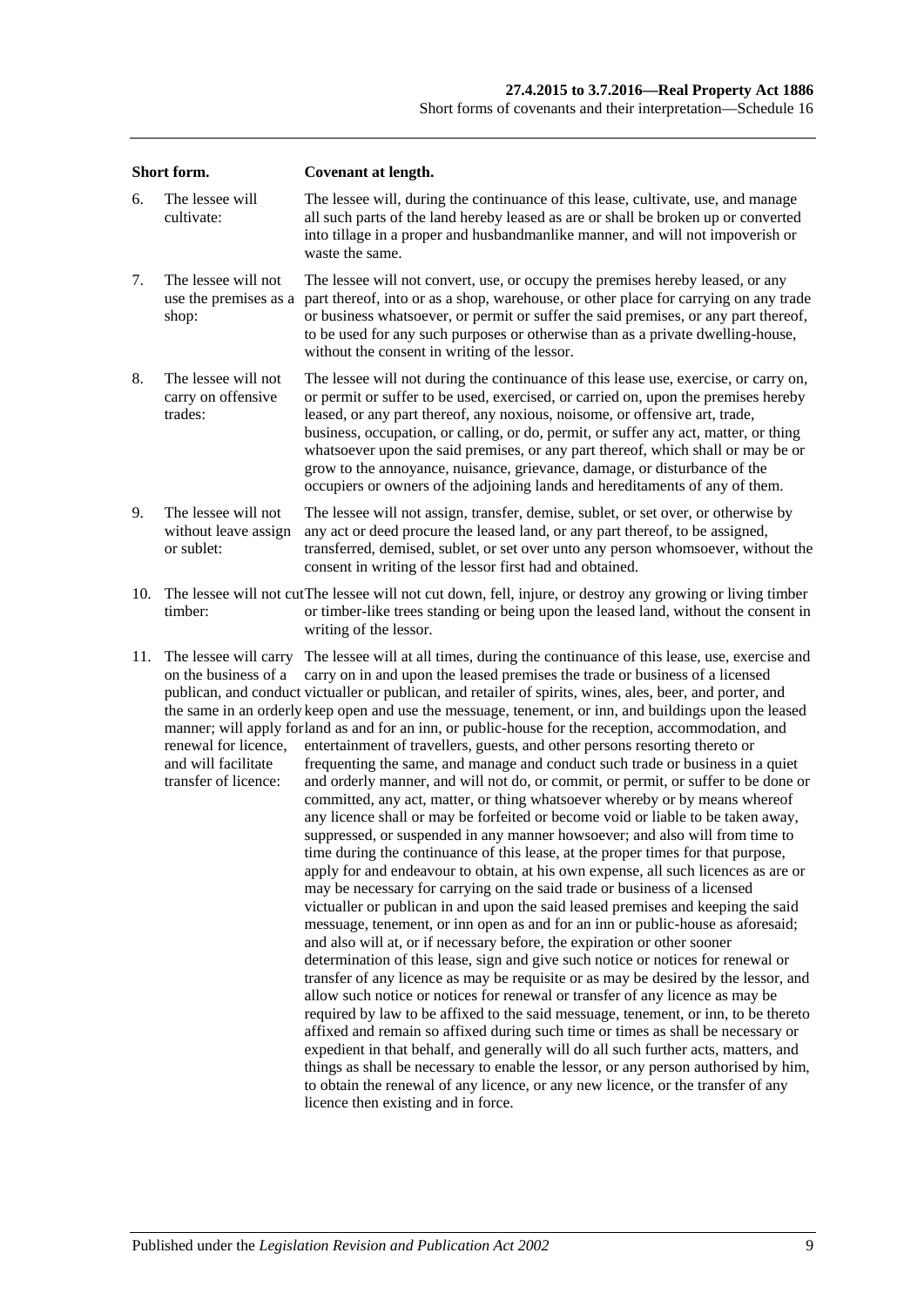# **Schedule 17—Short form of exception of mines and minerals and its interpretation**

(Section 266)

Except and always reserved to his heirs, executors, administrators, and assigns, all coals, seams of coal, mines, minerals, and quarries of stone and slate which now are, or at any time hereafter may be found in, upon, or under the said land and premises, with full liberty of ingress, egress, and regress, at all times, to and for the said his heirs, executors, administrators, and assigns, and his or their agents, servants, and workmen, and all others to be by him or them authorised, at all times, with or without horses and other cattle, carts, or other carriages, laden or unladen, engines, machinery, and all necessary implements and things, into, upon, and from the said lands and premises, and every or any part thereof, and full right there to view, survey, dig for, work, store, carry away, sell and dispose of the said coals, mines, minerals, and quarries of stone and slate; and also for the purposes aforesaid, to erect steam-engines and other machinery, with the buildings necessary thereto, and to sink pits, make waggon-ways, and use all other inventions and means for draining, sinking, storing, leading, carrying away, selling and disposing of such coals, mines, minerals, stone, and slate, doing or suffering to be done as little damage as possible in the exercise of the said liberties and rights, and paying and allowing to his heirs, executors, administrators, and assigns, a reasonable compensation for damage to the surface of the said land, or any buildings or fences thereon.

## **Schedule 22—Summons by Registrar-General**

In the matter of the Real Property Act 1886.

AB *[here insert addition]* is hereby summoned to appear before me at the Lands Titles Office. the  $.20$  $\alpha$ n day of of the clock in the [fore *or* after] noon, then and there *[here insert*] **at** purpose of summons and described the documents or instruments (if any) required to be produced].

Given under my hand and seal the

day of

Registrar-General (LS)

 $.20$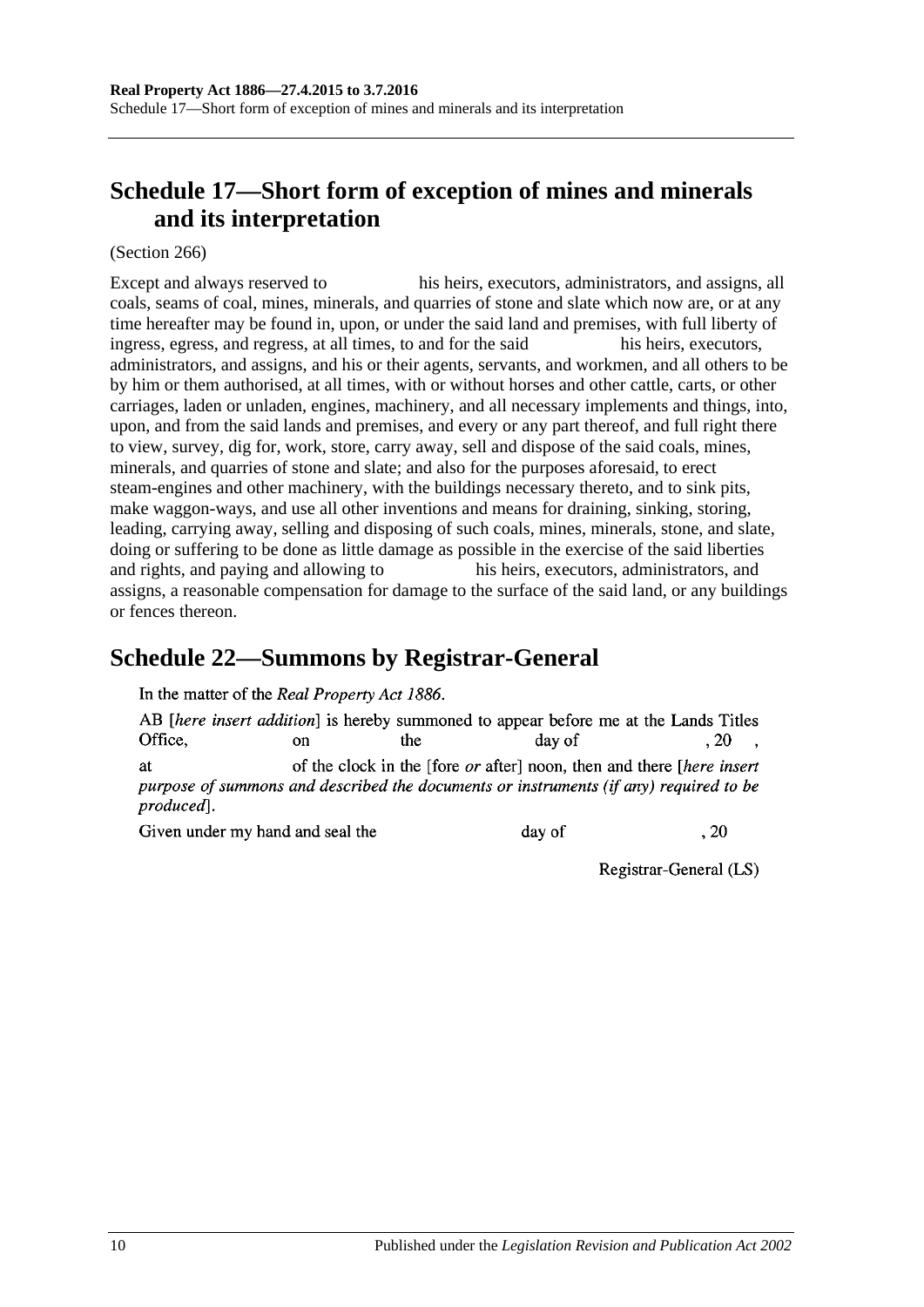# **Legislative history**

### **Notes**

• This version is comprised of the following:

| 27.4.2015 |
|-----------|
| 1.6.2009  |
| 1.2.2010  |
| 1.2.2010  |
| 27.4.2015 |
| 1.6.2009  |
| 1.6.2009  |
| 1.2.2010  |
| 1.6.2009  |
| 27.4.2015 |
| 1.6.2009  |
| 1.6.2009  |
| 1.2.2010  |
| 1.6.2009  |
| 27.4.2015 |
| 1.6.2009  |
| 1.6.2009  |
| 27.4.2015 |
| 1.6.2009  |
| 1.6.2009  |
| 27.4.2015 |
| 1.6.2009  |
| 1.1.2013  |
| 27.4.2015 |
| 27.4.2015 |
| 1.6.2009  |
|           |

- Amendments of this version that are uncommenced are not incorporated into the text.
- Please note—References in the legislation to other legislation or instruments or to titles of bodies or offices are not automatically updated as part of the program for the revision and publication of legislation and therefore may be obsolete.
- Earlier versions of this Act (historical versions) are listed at the end of the legislative history.
- For further information relating to the Act and subordinate legislation made under the Act see the Index of South Australian Statutes or www.legislation.sa.gov.au.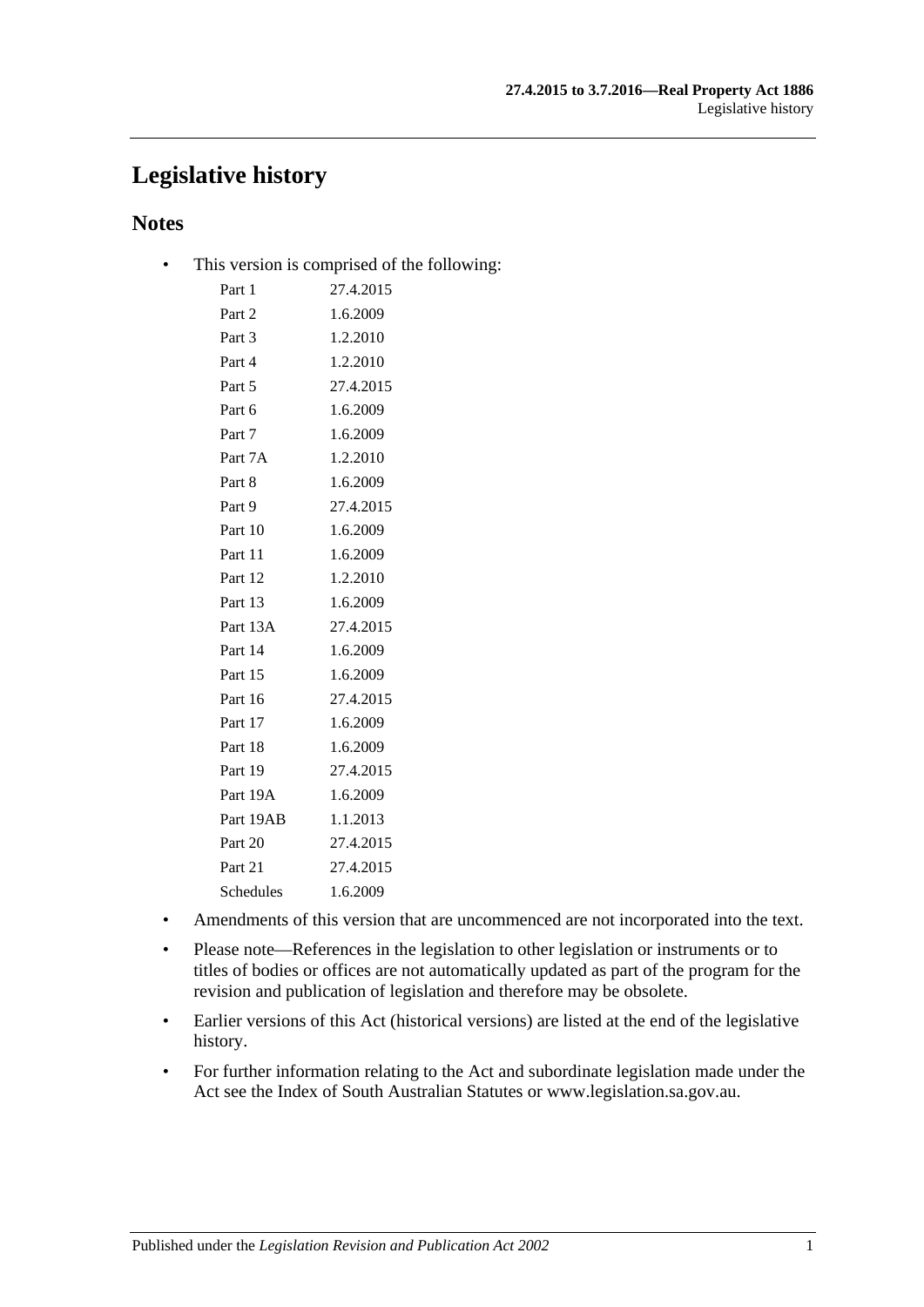# **Principal Act and amendments**

## New entries appear in bold.

| Year | N <sub>o</sub> | Title                                                             | Assent     | Commencement                                                                                      |
|------|----------------|-------------------------------------------------------------------|------------|---------------------------------------------------------------------------------------------------|
| 1886 | 380            | The Real Property Act 1886                                        | 17.11.1886 | $1.1.1887: s$ 9                                                                                   |
| 1887 | 403            | The Real Property Act Amendment<br>Act 1887                       | 16.11.1887 | 16.11.1887                                                                                        |
| 1893 | 569            | The Real Property Act Amendment<br>Act 1893                       | 23.12.1893 | 23.12.1893                                                                                        |
| 1896 | 657            | The Licensed Surveyors Act 1896                                   | 19.12.1896 | 19.12.1896                                                                                        |
| 1919 | 1415           | Real Property Act Amendment<br>Act 1919                           | 4.12.1919  | 4.12.1919                                                                                         |
| 1927 | 1806           | Real Property Act Amendment<br>Act 1927                           | 30.11.1927 | 30.11.1927                                                                                        |
| 1929 | 1945           | Town Planning Act 1929                                            | 15.1.1930  | 15.1.1930 (Gazette 16.1.1930 p69)                                                                 |
| 1935 | 2246           | <b>Statute Law Revision Act 1935</b>                              | 19.12.1935 | 19.12.1935                                                                                        |
| 1936 | 2293           | <b>Statute Law Revision Act 1936</b>                              | 8.10.1936  | 8.10.1936                                                                                         |
| 1939 | 36             | <b>Real Property Act Amendment</b><br>Act 1939                    | 14.12.1939 | 1.2.1940 (Gazette 11.1.1940 p33<br>republished Gazette 18.1.1940 p70)                             |
| 1945 | -39            | <b>Real Property Act Amendment</b><br>Act 1945                    | 17.1.1946  | 17.1.1946                                                                                         |
| 1960 | 44             | <b>Real Property Act Amendment</b><br>Act 1960                    | 10.11.1960 | 10.11.1960                                                                                        |
| 1961 | 37             | <b>Real Property Act Amendment</b><br>Act 1961                    | 9.11.1961  | 9.11.1961                                                                                         |
| 1963 | 46             | <b>Real Property Act Amendment</b><br>Act 1963                    | 28.11.1963 | 28.11.1963                                                                                        |
| 1967 | 37             | Real Property Act Amendment (Strata 14.9.1967<br>Titles) Act 1967 |            | 22.2.1968 (Gazette 22.2.1968 p515)                                                                |
| 1969 | 30             | <b>Real Property Act Amendment</b><br>Act 1969                    | 2.10.1969  | 29.1.1970 (Gazette 24.12.1969 p2098)                                                              |
| 1972 | 116            | <b>Real Property Act Amendment</b><br>Act 1972                    | 23.11.1972 | 15.1.1973 (Gazette 21.12.1972 p2722)<br>except ss 8 and 12-24.6.1974 (Gazette<br>30.5.1974 p2096) |
| 1972 | 130            | Real Property Act Amendment Act<br>$(No. 2)$ 1972                 | 30.11.1972 | 7.12.1972 (Gazette 7.12.1972 p2538)                                                               |
| 1974 | 42             | <b>Statute Law Revision Act 1974</b>                              | 11.4.1974  | 11.4.1974                                                                                         |
| 1975 | 12             | <b>Real Property Act Amendment</b><br>Act 1975                    | 20.3.1975  | 24.4.1975 (Gazette 24.4.1975 p1626)                                                               |
| 1978 | 116            | Real Property Act Amendment<br>Act 1978                           | 7.12.1978  | 7.12.1978                                                                                         |
| 1979 | 51             | <b>Real Property Act Amendment</b><br>Act 1979                    | 22.3.1979  | 3.5.1979 (Gazette 3.5.1979 p1310)                                                                 |
| 1980 | 32             | <b>Statutes Amendment (Property)</b><br>Act 1980                  | 17.4.1980  | 22.5.1980 (Gazette 22.5.1980 p1373)                                                               |
| 1980 | 68             | <b>Real Property Act Amendment</b><br>Act 1980                    | 13.11.1980 | 13.11.1980                                                                                        |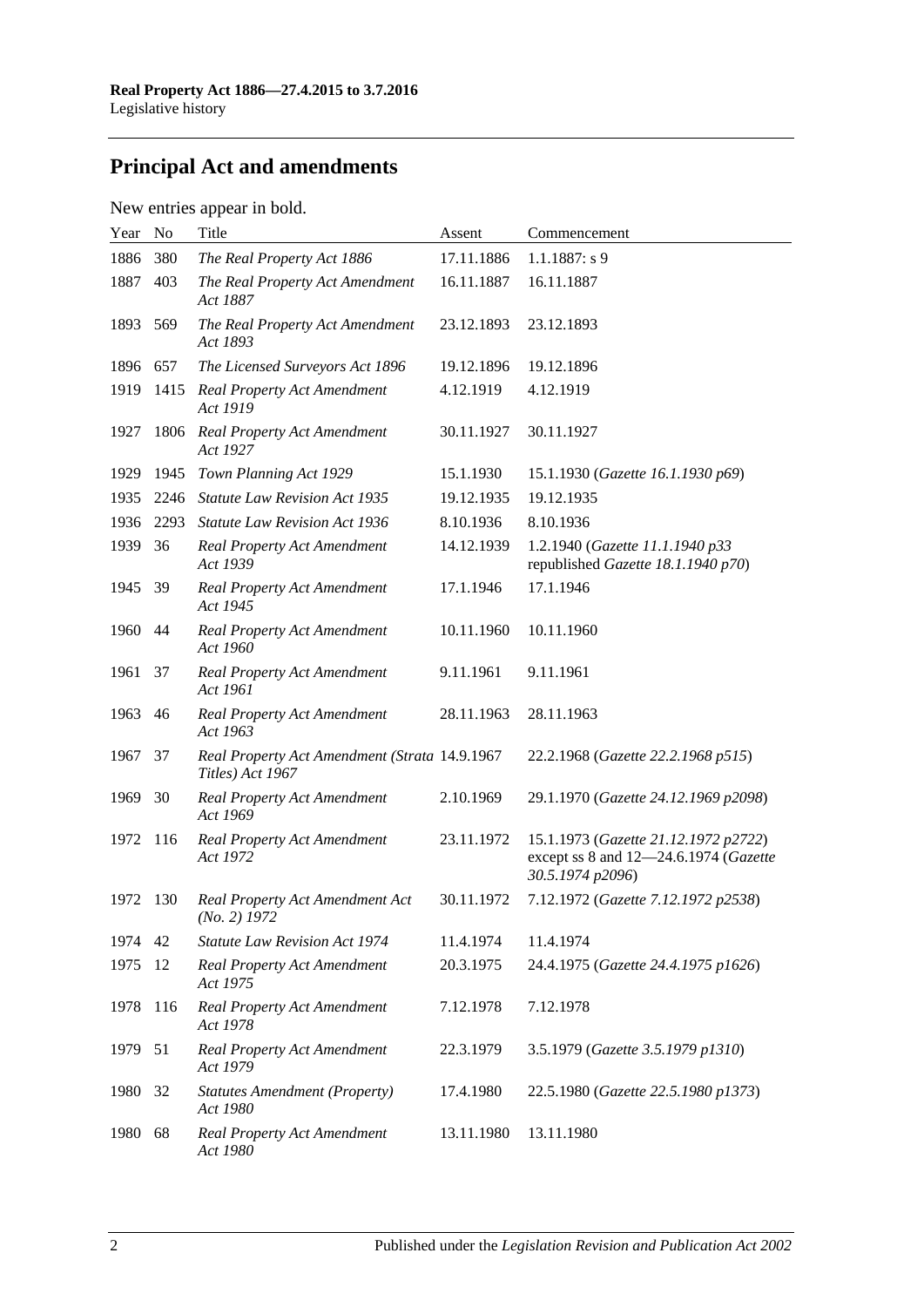| 1982 23 |    | <b>Real Property Act Amendment</b><br>Act 1982                                                                | 18.3.1982  | 4.11.1982 (Gazette 4.11.1982 p1567)                                                                                                        |
|---------|----|---------------------------------------------------------------------------------------------------------------|------------|--------------------------------------------------------------------------------------------------------------------------------------------|
| 1982 62 |    | <b>Statutes Amendment (Planning)</b><br>Act 1982                                                              | 1.7.1982   | 4.11.1982 (Gazette 4.11.1982 p1304)                                                                                                        |
| 1983    | 56 | Real Property Act Amendment<br>Act 1983                                                                       | 16.6.1983  | 1.7.1983 (Gazette 30.6.1983 p1760)<br>except ss 3-10, 13-15-26.4.1984<br>(Gazette 15.3.1984 p642)                                          |
| 1983    | 96 | Real Property Act Amendment Act<br>$(No. 2)$ 1983                                                             | 15.12.1983 | 4.11.1982: s 2                                                                                                                             |
| 1985    | 20 | <b>Real Property Act Amendment</b><br>Act 1985                                                                | 14.3.1985  | 18.11.1985 (Gazette 17.10.1985 p1126)                                                                                                      |
| 1985 51 |    | Real Property Act Amendment Act<br>$(No. 2)$ 1985                                                             | 30.5.1985  | 12.9.1985 (Gazette 8.8.1985 p334)                                                                                                          |
| 1987    | 20 | <b>Real Property Act Amendment</b><br>Act 1987                                                                | 16.4.1987  | 16.4.1987                                                                                                                                  |
| 1987    | 69 | Real Property Act Amendment Act<br>$(No. 2)$ 1987                                                             | 29.10.1987 | 1.8.1988 (Gazette 7.7.1988 p197)                                                                                                           |
| 1988    | 13 | Strata Titles Act 1988                                                                                        | 7.4.1988   | 1.9.1988 (Gazette 21.7.1988 p420)                                                                                                          |
| 1990    | 9  | <b>Real Property Act Amendment</b><br>Act 1990                                                                | 12.4.1990  | 21.5.1990 (Gazette 17.5.1990 p1358)                                                                                                        |
| 1990    | 32 | Real Property Act Amendment Act<br>$(No. 2)$ 1990                                                             | 26.4.1990  | 2.8.1990 (Gazette 2.8.1990 p480)                                                                                                           |
| 1992    | 13 | Real Property (Survey Act)<br><b>Amendment Act 1992</b>                                                       | 16.4.1992  | 18.2.1993 (Gazette 18.2.1993 p600)                                                                                                         |
| 1992    | 23 | Real Property (Transfer of Allotments) 14.5.1992<br>Amendment Act 1992                                        |            | 21.5.1992 (Gazette 21.5.1992 p1468)                                                                                                        |
| 1992 26 |    | <b>Statutes Amendment</b><br>(Attorney-General's Portfolio)<br>Act 1992                                       | 14.5.1992  | 6.7.1992 (Gazette 2.7.1992 p209)                                                                                                           |
| 1993 54 |    | <b>Statutes Repeal and Amendment</b><br>(Development) Act 1993                                                | 27.5.1993  | 15.1.1994 (Gazette 27.10.1993 p1889)                                                                                                       |
| 1994    | 11 | Real Property (Miscellaneous)<br>Amendment Act 1994                                                           | 5.5.1994   | 8.9.1994 (Gazette 8.9.1994 p728) except<br>ss $12 \& 13$ and Sch 1 (cll 2-4) (as<br>inserted by s 16)-1.9.1995 (Gazette<br>31.8.1995 p552) |
| 1994    | 54 | Real Property (Variation and<br><b>Extinguishment of Easements)</b><br>Amendment Act 1994                     | 15.9.1994  | 15.9.1994 (Gazette 15.9.1994 p780)                                                                                                         |
| 1994 59 |    | Criminal Law Consolidation (Felonies 27.10.1994<br>and Misdemeanours) Amendment<br>Act 1994                   |            | 1.1.1995 (Gazette 8.12.1994 p1942)                                                                                                         |
| 1995    | 11 | Real Property (Witnessing and Land<br>Grants) Amendment Act 1995                                              | 23.3.1995  | 1.7.1995 (Gazette 15.6.1995 p2841)                                                                                                         |
| 1996    | 38 | <b>Statutes Amendment (Community</b><br>Titles) Act 1996                                                      | 9.5.1996   | ss 24-30-4.11.1996 (Gazette<br>31.10.1996 p1460)                                                                                           |
| 1999    |    | (159) Electricity Corporations<br>(Restructuring and Disposal)<br>Regulations 1999 (Gazette 29.7.1999<br>p626 |            | 29.7.1999: r 2                                                                                                                             |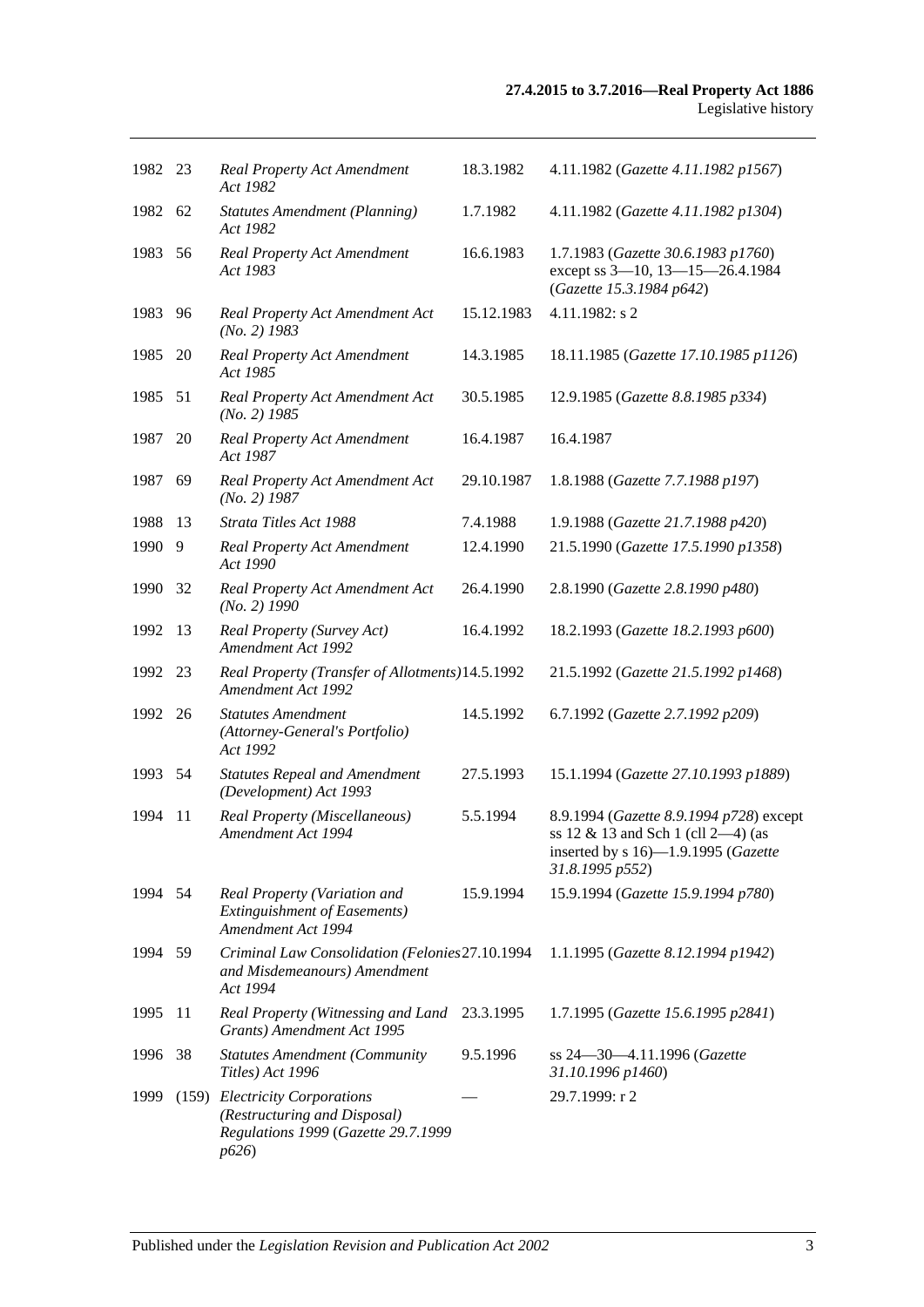| 1999 64 |    | Local Government (Implementation)<br>Act 1999                                               | 18.11.1999 | s 8-1.1.2000 (Gazette 9.12.1999 p3113)                                                    |
|---------|----|---------------------------------------------------------------------------------------------|------------|-------------------------------------------------------------------------------------------|
| 2000    | 50 | Forest Property Act 2000                                                                    | 20.7.2000  | 1.11.2001 (Gazette 27.9.2001 p4295)                                                       |
| 2000    | 57 | <b>Statutes Amendment and Repeal</b><br>(Attorney-General's Portfolio)<br>Act 2000          | 20.7.2000  | Pt 14 (s 29)-23.10.2000 (Gazette<br>19.10.2000 p2690)                                     |
| 2001    | 22 | Real Property (Fees) Amendment<br>Act 2001                                                  | 14.6.2001  | $1.1.1975$ : s 2                                                                          |
| 2002 33 |    | <b>Statutes Amendment</b><br>(Attorney-General's Portfolio)<br>Act 2002                     | 28.11.2002 | Pt 9 ss 15 & 16-28.1.2000: s 2(2); ss 13,<br>14 & 17-3.3.2003 (Gazette 27.2.2003<br>p807) |
| 2003    | 44 | <b>Statute Law Revision Act 2003</b>                                                        | 23.10.2003 | Sch 1-24.11.2003 (Gazette 13.11.2003<br>p4048)                                            |
| 2005    | 56 | Justices of the Peace Act 2005                                                              | 17.11.2005 | Sch 2 (cl 44)-1.7.2006 (Gazette<br>22.6.2006 p2012)                                       |
| 2006    | 17 | <b>Statutes Amendment (New Rules of</b><br>Civil Procedure) Act 2006                        | 6.7.2006   | Pt 64 (ss 194-203)-4.9.2006 (Gazette<br>17.8.2006 p2831)                                  |
| 2008    | 12 | <b>Statutes Amendment (Real Property)</b><br>Act 2008                                       | 8.5.2008   | Pt 4 (ss 33-71)-1.6.2009 (Gazette<br>28.5.2009 p1843)                                     |
| 2009    | 84 | <b>Statutes Amendment (Public Sector</b><br>Consequential Amendments) Act 2009              | 10.12.2009 | Pt 129 (ss 292-297)-1.2.2010 (Gazette<br>28.1.2010 p320)                                  |
| 2012    | 9  | Water Industry Act 2012                                                                     | 19.4.2012  | Sch 2 (cll 15 & 16)-1.1.2013 (Gazette<br>21.6.2012 p2837)                                 |
| 2012    | 35 | Real Property (Access to Information) 27.9.2012<br>Amendment Act 2012                       |            | 27.9.2012                                                                                 |
| 2013    | 81 | Aboriginal Lands Trust Act 2013                                                             | 5.12.2013  | Sch 1 (cl 5)-1.7.2014 (Gazette 6.2.2014<br>p546                                           |
| 2015 4  |    | <b>Real Property (Priority Notices and</b><br><b>Other Measures</b> ) Amendment<br>Act 2015 | 2.4.2015   | 27.4.2015 (Gazette 16.4.2015 p1534)                                                       |
| 2016    | 29 | Real Property (Electronic<br>Conveyancing) Amendment Act 2016                               | 16.6.2016  | Pt 2 (ss $4-90$ ) & Sch $2-4.7.2016$<br>(Gazette 30.6.2016 p2761)                         |

## **Provisions amended since 3 February 1976**

• Legislative history prior to 3 February 1976 appears in marginal notes and footnotes included in the consolidation of this Act contained in Volume 9 of The Public General Acts of South Australia 1837-1975 at page 190.

New entries appear in bold.

Entries that relate to provisions that have been deleted appear in italics.

| Provision       | How varied                                                                                                                           | Commencement |
|-----------------|--------------------------------------------------------------------------------------------------------------------------------------|--------------|
| Pt <sub>1</sub> | heading inserted by $44/2003$ s 3(1) (Sch 1)                                                                                         | 24.11.2003   |
| s <sub>2</sub>  | amended by $23/1982$ s 3                                                                                                             | 4.11.1982    |
|                 | deleted by 13/1988 Sch 1                                                                                                             | 1.9.1988     |
| PtI             | heading deleted by $44/2003$ s $3(1)$ (Sch 1)                                                                                        | 24.11.2003   |
| s <sub>3</sub>  |                                                                                                                                      |              |
| s(3(1))         | s 3 sentence commencing "In the construction"<br>designated as $s \frac{3(1)}{y} \frac{44}{2003} \frac{s \frac{3(1)}{5}}{h}$ (Sch 1) | 24.11.2003   |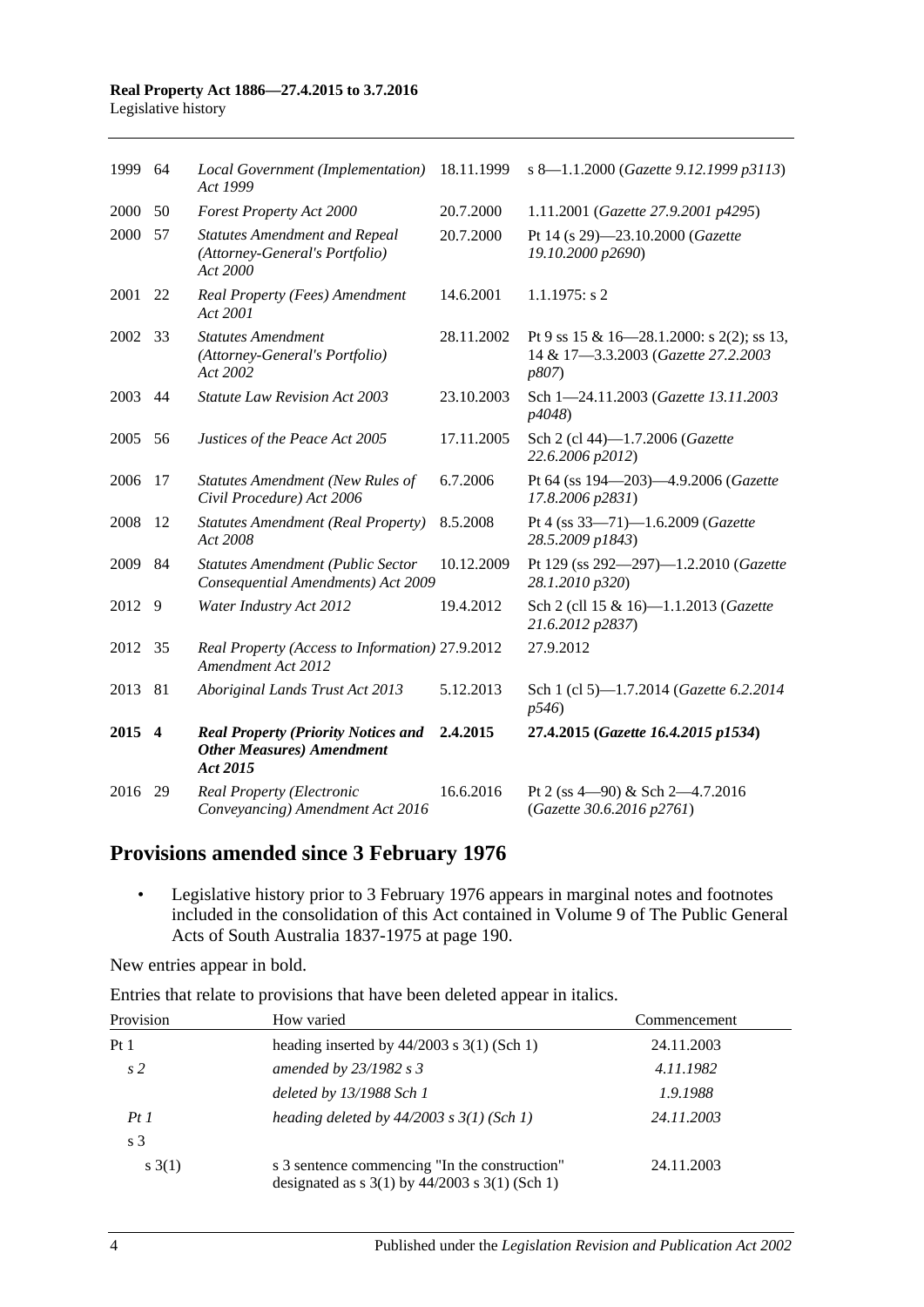|                 | allotment                                   | inserted by 12/2008 s 33                           | 1.6.2009   |
|-----------------|---------------------------------------------|----------------------------------------------------|------------|
|                 | appropriate form                            | inserted by $51/1979$ s $3(a)$                     | 3.5.1979   |
|                 |                                             | substituted by 9/1990 s 3                          | 21.5.1990  |
|                 |                                             | the Assurance Fund substituted by 56/1983 s 3      | 26.4.1984  |
|                 | certificate                                 | amended by 11/1995 s 3                             | 1.7.1995   |
|                 | Chief Secretary                             | deleted by $33/2002$ s $13(a)$                     | 3.3.2003   |
|                 | Court                                       | substituted by $51/1979$ s 3(b)                    | 3.5.1979   |
|                 |                                             | amended by 33/2002 s 13(b)                         | 3.3.2003   |
|                 |                                             | amended by 17/2006 s 194                           | 4.9.2006   |
|                 |                                             | amended by $4/2015$ s $4(1)$                       | 27.4.2015  |
|                 | easement                                    | inserted by 50/2000 Sch                            | 1.11.2001  |
|                 | legal practitioner                          | inserted by $4/2015$ s $4(2)$                      | 27.4.2015  |
|                 | <i>lunatic</i>                              | deleted $11/1994 s3(a)$                            | 8.9.1994   |
|                 | mentally<br>incapacitated person            | inserted by $11/1994$ s $3(a)$                     | 8.9.1994   |
|                 |                                             | participation rules inserted by $4/2015$ s $4(3)$  | 27.4.2015  |
|                 | mind                                        | person of unsound deleted by $11/1994 s 3(b)$      | 8.9.1994   |
|                 | registered<br>conveyancer                   | inserted by $4/2015$ s $4(4)$                      | 27.4.2015  |
|                 | <b>Tribunal</b>                             | inserted by $4/2015$ s $4(5)$                      | 27.4.2015  |
|                 | verification of<br>identity<br>requirements | inserted by $4/2015$ s $4(5)$                      | 27.4.2015  |
|                 | s(2)                                        | s 3 sentence commencing "The description"          | 24.11.2003 |
|                 |                                             | designated as $s$ 3(2) by 44/2003 $s$ 3(1) (Sch 1) |            |
| s 6             |                                             | substituted by 81/2013 Sch 1 cl 5                  | 1.7.2014   |
| s 9             |                                             | deleted by $44/2003$ s $3(1)$ (Sch 1)              | 24.11.2003 |
| Pt 2            |                                             |                                                    |            |
|                 | s 10                                        | amended by 13/1988 Sch 1                           | 1.9.1988   |
| Pt <sub>3</sub> |                                             |                                                    |            |
|                 | s13                                         | substituted by 51/1979 s 4                         | 3.5.1979   |
|                 | s 13(5)                                     | substituted by 84/2009 s 292                       | 1.2.2010   |
|                 | s 14                                        | substituted by 51/1979 s 4                         | 3.5.1979   |
|                 | s 14(1)                                     | amended by 84/2009 s 293                           | 1.2.2010   |
|                 | s 15                                        | substituted by 51/1979 s 4                         | 3.5.1979   |
|                 | s 15(1)                                     | substituted by 84/2009 s 294                       | 1.2.2010   |
|                 | s 16                                        | substituted by 51/1979 s 4                         | 3.5.1979   |
|                 | ss 17 and 18                                | deleted by 51/1979 s 4                             | 3.5.1979   |
|                 | s 19                                        | amended by 12/2008 s 34                            | 1.6.2009   |
|                 | s 21                                        | amended by 9/1990 s 4                              | 21.5.1990  |
|                 | s 23A                                       |                                                    |            |
|                 | $s$ 23A $(1)$                               | amended by $51/1979$ s $5(a)$                      | 3.5.1979   |
|                 |                                             | amended by 20/1987 s 2                             | 16.4.1987  |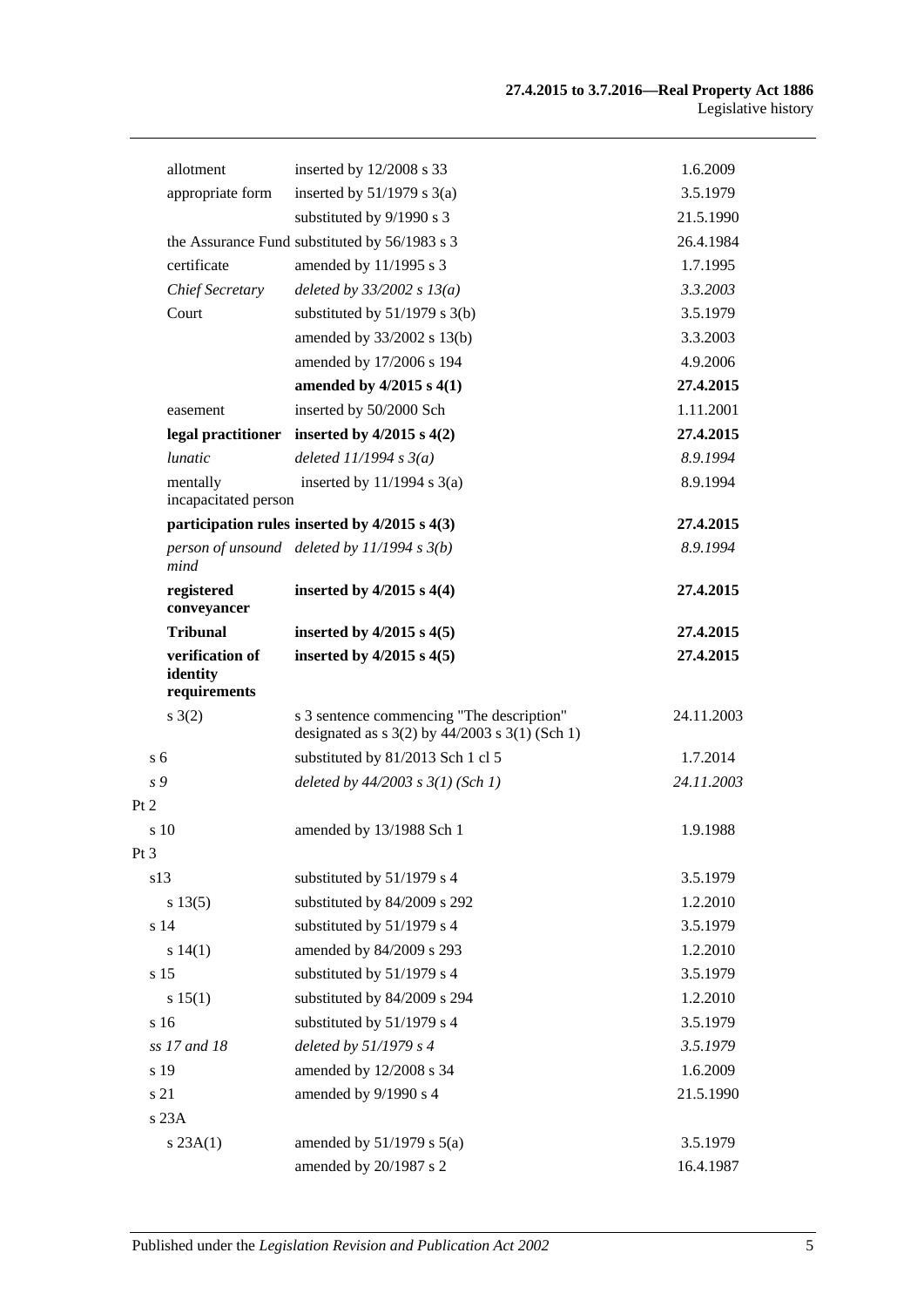| $s$ 23A $(1a)$     | inserted by $51/1979$ s $5(b)$                                                   | 3.5.1979   |
|--------------------|----------------------------------------------------------------------------------|------------|
|                    | amended by 20/1987 s 2                                                           | 16.4.1987  |
| s <sub>24</sub>    | amended by 17/2006 s 195                                                         | 4.9.2006   |
| Pt 4               |                                                                                  |            |
| s 25               | s $25 I$ and II redesignated as s $25(a)$ and (b) by<br>$44/2003$ s 3(1) (Sch 1) | 24.11.2003 |
| s 27               | amended by 11/1994 s 4                                                           | 8.9.1994   |
|                    | amended by 44/2003 s 3(1) (Sch 1)                                                | 24.11.2003 |
| s 29               | amended by 9/1990 s 5                                                            | 21.5.1990  |
| s 31               | amended by 84/2009 s 295                                                         | 1.2.2010   |
| s 32               | amended and designated as subsections (1) and<br>$(2)$ by 44/2003 s 3(1) (Sch 1) | 24.11.2003 |
| s 33               | amended by 11/1994 s 5                                                           | 8.9.1994   |
| s 35               | amended by 51/1979 s 6                                                           | 3.5.1979   |
| s <sub>36</sub>    | amended by 51/1979 s 7                                                           | 3.5.1979   |
| s <sub>45</sub>    | amended by 17/2006 s 196                                                         | 4.9.2006   |
| $Pt\,5$            | heading substituted by 9/1990 s 6                                                | 21.5.1990  |
| Pt 5 Div 1         | heading inserted by 9/1990 s 6                                                   | 21.5.1990  |
| s 47               | substituted by 9/1990 s 7                                                        | 21.5.1990  |
| s50                | deleted by 9/1990 s 8                                                            | 21.5.1990  |
| s 51               | amended by 9/1990 s 9                                                            | 21.5.1990  |
| s 51A              | inserted by 9/1990 s 10                                                          | 21.5.1990  |
| Pt 5 Div 2         | inserted by 9/1990 s 11                                                          | 21.5.1990  |
| Pt 5 Div 2A        | inserted by 13/1992 s 3                                                          | 18.2.1983  |
| $s$ 51 $F$         | deleted by $64/1999 s 8(a)$                                                      | 1.1.2000   |
| Pt 5 Div 3         | heading inserted by 9/1990 s 12                                                  | 21.5.1990  |
| s <sub>52</sub>    | substituted by 9/1990 s 13                                                       | 21.5.1990  |
| s 53               | substituted by 9/1990 s 14                                                       | 21.5.1990  |
| s 54               |                                                                                  |            |
| s 54(1)            | substituted by 51/1979 s 8                                                       | 3.5.1979   |
|                    | amended by 9/1990 s 15                                                           | 21.5.1990  |
| s 54A              | inserted by $51/1979 s 9$                                                        | 3.5.1979   |
|                    | deleted by 9/1990 s 16                                                           | 21.5.1990  |
| s <sub>56</sub>    |                                                                                  |            |
| s 56(1)            | s 56 redesignated as s $56(1)$ by 20/1985 s 3                                    | 18.11.1985 |
|                    | amended by 12/2008 s 35(1)                                                       | 1.6.2009   |
| $s\,56(1a)$        | inserted by 12/2008 s 35(2)                                                      | 1.6.2009   |
| s 56(1b)           | inserted by $4/2015$ s 5                                                         | 27.4.2015  |
| $s\,56(2)$ and (3) | inserted by 20/1985 s 3                                                          | 18.11.1985 |
| s 56(4)            | inserted by 20/1985 s 3                                                          | 18.11.1985 |
|                    | (a) deleted by $12/2008$ s $35(3)$                                               | 1.6.2009   |
| s 56A              | inserted by 9/1990 s 17                                                          | 21.5.1990  |

**s 57**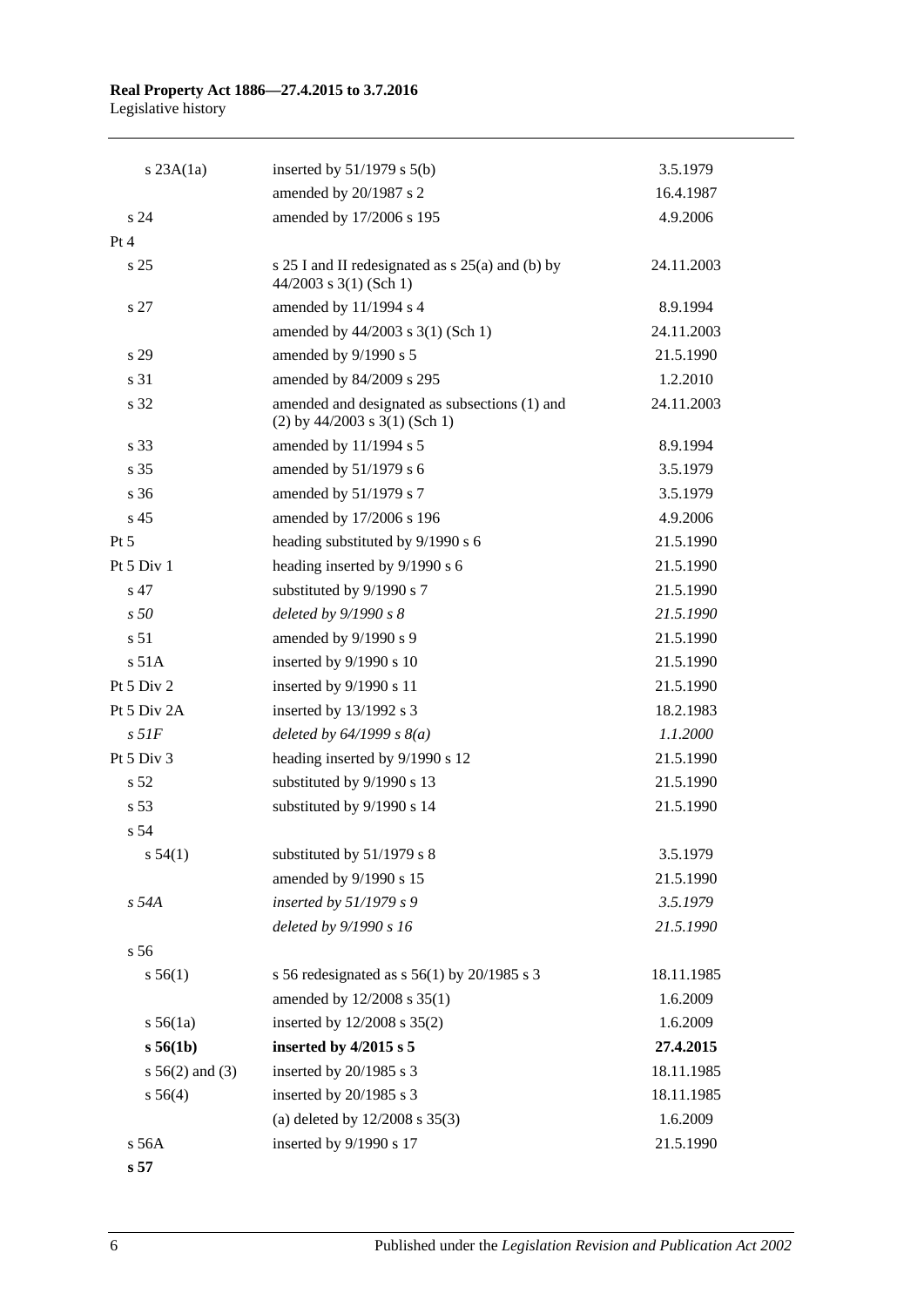| s 57(1)           | s 57 amended and redesignated as $s$ 57(1) by<br>$4/2015$ s $6(1)$ - (3) | 27.4.2015  |
|-------------------|--------------------------------------------------------------------------|------------|
| $s 57(2)$ and (3) | inserted by $4/2015$ s $6(3)$                                            | 27.4.2015  |
| s 58              | amended by 12/2008 s 36                                                  | 1.6.2009   |
| s <sub>65</sub>   | substituted by 35/2012 s 3                                               | 27.9.2012  |
| s 66              | substituted by 9/1990 s 18                                               | 21.5.1990  |
| s66A              | inserted by $11/1995$ s 4                                                | 1.7.1995   |
| $Pt\ 6$           |                                                                          |            |
| s 69              | s 69 I—IX redesignated as $s$ 69(a)—(i) by<br>$44/2003$ s 3(1) (Sch 1)   | 24.11.2003 |
| s 71              | amended by 51/1979 s 10                                                  | 3.5.1979   |
|                   | amended by 44/2003 s 3(1) (Sch 1)                                        | 24.11.2003 |
| Pt 7              |                                                                          |            |
| s 73              | substituted by 51/1979 s 11                                              | 3.5.1979   |
| s 74              | amended by 9/1990 s 19                                                   | 21.5.1990  |
| s 78A             | inserted by 12/2008 s 37                                                 | 1.6.2009   |
| s 79              |                                                                          |            |
| $s\,79(2)$        | deleted by $51/1979 s 12(a)$                                             | 3.5.1979   |
| $s\,79(3)$        | deleted by 9/1990 s 20                                                   | 21.5.1990  |
| $s\,79(6)$        | amended by 51/1979 s 12(b)                                               | 3.5.1979   |
| $s\,79(8)$        | inserted by $51/1979$ s $12(c)$                                          | 3.5.1979   |
| s80               | substituted by 9/1990 s 21                                               | 21.5.1990  |
| Pt 7A             |                                                                          |            |
| s 80C             |                                                                          |            |
| $s \ 80C(1)$      | amended by 84/2009 s 296                                                 | 1.2.2010   |
| s80F              |                                                                          |            |
| $s\ 80F(6)$       | amended by 17/2006 s 197                                                 | 4.9.2006   |
| s 80H             |                                                                          |            |
| $s$ 80H(1)        | amended by 12/2008 s 38                                                  | 1.6.2009   |
| Pt 8              |                                                                          |            |
| s 82              | amended by 9/1990 s 22                                                   | 21.5.1990  |
| $\sqrt{s}$ 88     | amended by 51/1985 s 3                                                   | 12.9.1985  |
| s 89              | amended by 11/1994 s 6                                                   | 8.9.1994   |
| s 89A             | inserted by $51/1985$ s 4                                                | 12.9.1985  |
| s 90              |                                                                          |            |
| $s\,90(1)$        | s 90 redesignated as s 90(1) by 51/1985 s 5                              | 12.9.1985  |
| $s\,90(2)$        | inserted by 51/1985 s 5                                                  | 12.9.1985  |
| s 90A             | inserted by 32/1980 s 8                                                  | 22.5.1980  |
|                   | substituted by 11/1994 s 7                                               | 8.9.1994   |
|                   | substituted by 12/2008 s 39                                              | 1.6.2009   |
| s 90B             | inserted by 11/1994 s 7                                                  | 8.9.1994   |
| $s\ 90B(2)$       | amended by 12/2008 s 40(1), (2)                                          | 1.6.2009   |
| $s\ 90B(3)$       | substituted by $54/1994$ s $3(a)$                                        | 15.9.1994  |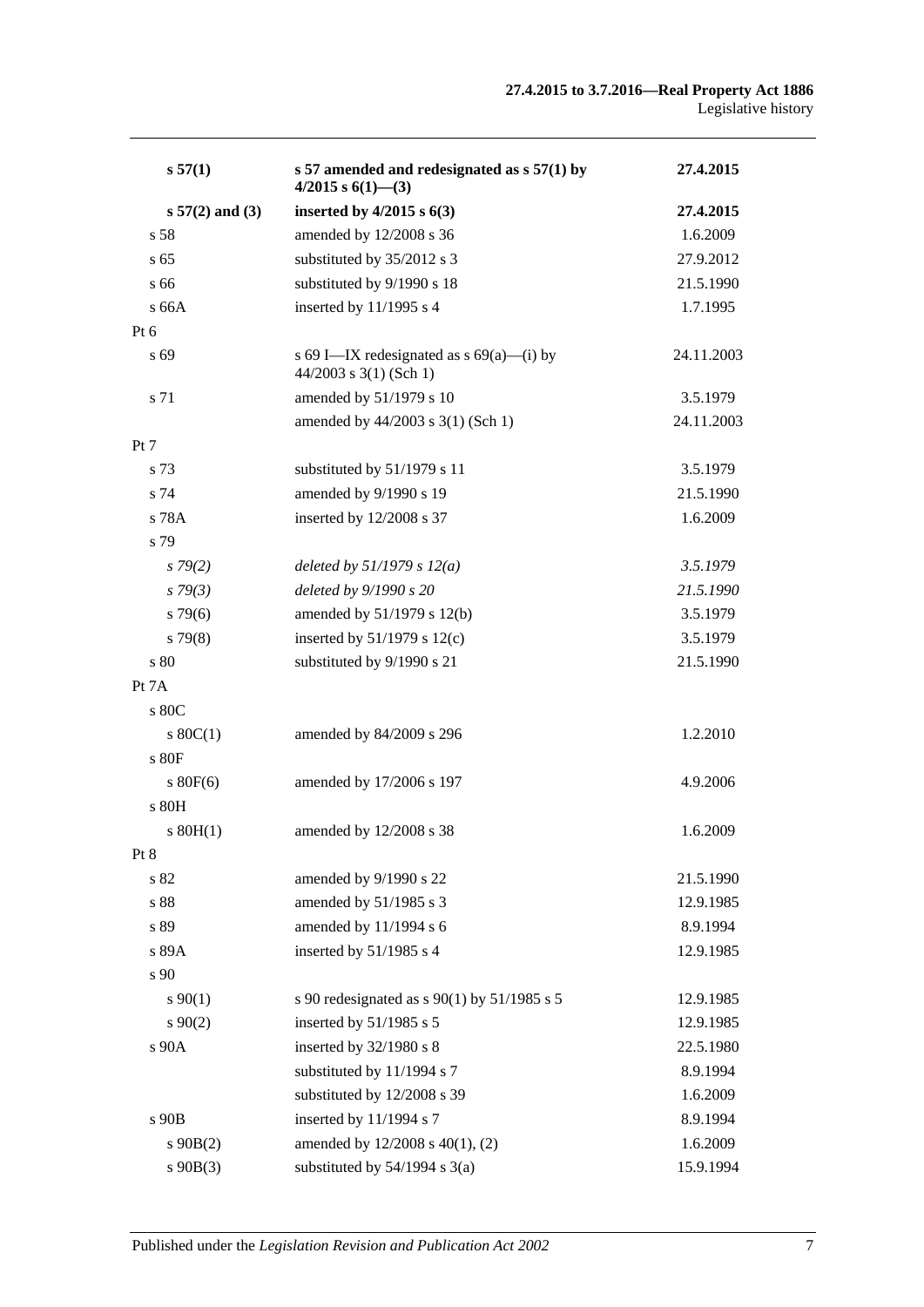| s $90B(3a)$ —(3e)   | inserted by $54/1994$ s $3(a)$                                                         | 15.9.1994  |
|---------------------|----------------------------------------------------------------------------------------|------------|
| $s$ 90 $B(5)$       | deleted by $54/1994 s 3(b)$                                                            | 15.9.1994  |
| ss 90C-90E          | inserted by 11/1994 s 7                                                                | 8.9.1994   |
| s 90F               | inserted by 12/2008 s 41                                                               | 1.6.2009   |
| Pt 9                |                                                                                        |            |
| s 90G               | inserted by 4/2015 s 7                                                                 | 27.4.2015  |
| s 93                | amended by 32/1980 s 9                                                                 | 22.5.1980  |
|                     | substituted by 9/1990 s 23                                                             | 21.5.1990  |
| $s\,93(1)$          | amended by $4/2015$ s $8(1)$ , (2)                                                     | 27.4.2015  |
| s 93(3)             | amended by 4/2015 s 8(3)                                                               | 27.4.2015  |
| s $93(3a)$ — $(3c)$ | inserted by $4/2015$ s $8(4)$                                                          | 27.4.2015  |
| $s\,93(4)$          | inserted by 35/2012 s 4                                                                | 27.9.2012  |
|                     | amended by $4/2015$ s $8(5)$                                                           | 27.4.2015  |
| $s\,93(5)$ (8)      | inserted by 35/2012 s 4                                                                | 27.9.2012  |
| s 94                | substituted by 9/1990 s 23                                                             | 21.5.1990  |
|                     | amended by 4/2015 s 9                                                                  | 27.4.2015  |
| s <sub>95</sub>     | substituted by 4/2015 s 10                                                             | 27.4.2015  |
| $ss$ 95A and 95B    | inserted by 4/2015 s 10                                                                | 27.4.2015  |
| Pt 10               |                                                                                        |            |
| s 96                | amended by 51/1979 s 13                                                                | 3.5.1979   |
| s 96AA              | inserted by 12/2008 s 42                                                               | 1.6.2009   |
| s 96A               | amended by 11/1994 s 8                                                                 | 8.9.1994   |
| s 100               | amended by 11/1994 s 9                                                                 | 8.9.1994   |
| s 101               | deleted by 23/1982 s 4                                                                 | 4.11.1982  |
| s 105               | amended by 51/1979 s 14                                                                | 3.5.1979   |
| s 107               | amended by 51/1979 s 15                                                                | 3.5.1979   |
| s 111               | amended by 9/1990 s 24                                                                 | 21.5.1990  |
| s 112               | amended by 9/1990 s 25                                                                 | 21.5.1990  |
|                     | amended by 11/1995 s 5                                                                 | 1.7.1995   |
| s 115A              | substituted by 12/2008 s 43                                                            | 1.6.2009   |
| Pt 11               |                                                                                        |            |
| s 116               | amended by 51/1979 s 16                                                                | 3.5.1979   |
| s 119A              | inserted by 69/1987 s 3                                                                | 1.8.1988   |
| s 120               | substituted by 51/1979 s 17                                                            | 3.5.1979   |
| 120(2)              | substituted by 12/2008 s 44                                                            | 1.6.2009   |
| s 121               | amended by 12/2008 s 45                                                                | 1.6.2009   |
| s 122               | amended by 51/1979 s 18                                                                | 3.5.1979   |
| s 124               | s $124(1)$ and (2) redesignated as s $124(a)$ and (b)<br>by $44/2003$ s $3(1)$ (Sch 1) | 24.11.2003 |
| s 125               | s 125(1)—(3) redesignated as s 125(a)—(c) by<br>$44/2003$ s 3(1) (Sch 1)               | 24.11.2003 |
| s 126               | amended by 12/2008 s 46                                                                | 1.6.2009   |

Pt 12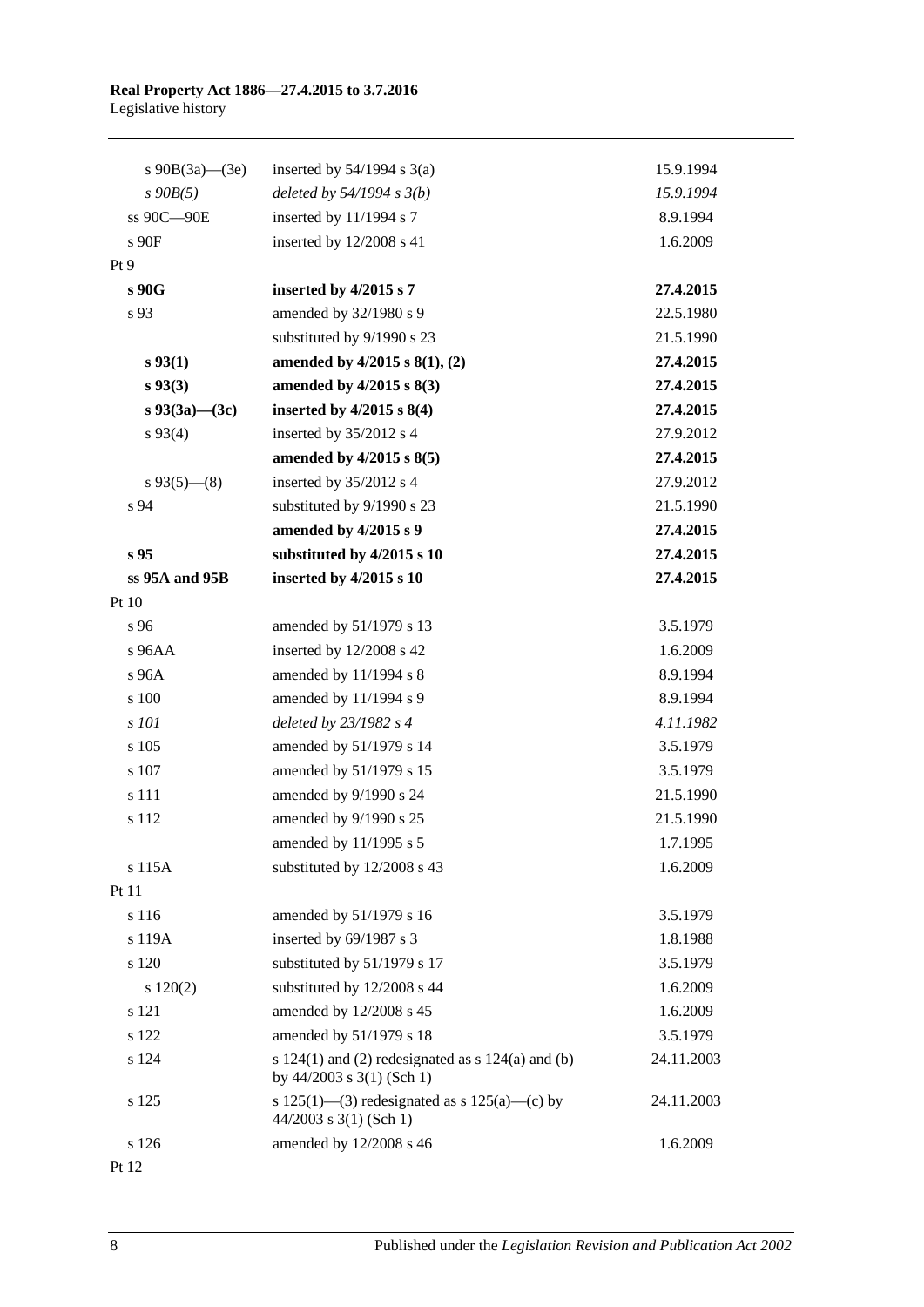| s 128                  | amended by 51/1979 s 19                                                       | 3.5.1979   |
|------------------------|-------------------------------------------------------------------------------|------------|
| s 129                  |                                                                               |            |
| $s\ 129(2)$            | amended by 51/1979 s 20                                                       | 3.5.1979   |
| s 129A                 | inserted by 20/1985 s 4                                                       | 18.11.1985 |
| s $129A(1)$            | amended by 12/2008 s 47(1)                                                    | 1.6.2009   |
| s 129A(2)              | amended by 12/2008 s 47(2)                                                    | 1.6.2009   |
| s 129A(3)              | substituted by $12/2008$ s $47(3)$                                            | 1.6.2009   |
| s 129A(4)              | amended by 12/2008 s 47(4)                                                    | 1.6.2009   |
| s 136                  | substituted by 68/1980 s 2                                                    | 13.11.1980 |
| s 140                  |                                                                               |            |
| s 140(1)               | s 140 first sentence designated as $s$ 140(1) by<br>$44/2003$ s 3(1) (Sch 1)  | 24.11.2003 |
| $s\ 140(2)$            | s 140 second sentence designated as $s$ 140(2) by<br>$44/2003$ s 3(1) (Sch 1) | 24.11.2003 |
| s 141                  | amended by 11/1994 s 10                                                       | 8.9.1994   |
| s 143                  | amended by 51/1979 s 21                                                       | 3.5.1979   |
|                        | substituted by 9/1990 s 26                                                    | 21.5.1990  |
| $s\ 143(3)$            | substituted by 12/2008 s 48                                                   | 1.6.2009   |
| s 144                  | deleted by 51/1979 s 22                                                       | 3.5.1979   |
|                        | inserted by 12/2008 s 49                                                      | 1.6.2009   |
| s 145                  | amended by 12/2008 s 50(1), (2)                                               | 1.6.2009   |
| s 146                  | substituted by 116/1978 s 2                                                   | 7.12.1978  |
| s 146(1)               | substituted by $20/1987$ s $3(a)$                                             | 16.4.1987  |
| s $146(1a)$ and $(1b)$ | inserted by $20/1987$ s $3(a)$                                                | 16.4.1987  |
| $s\ 146(2)$            | amended by 20/1987 s 3(b), (c)                                                | 16.4.1987  |
| $s\,146(3)$            | amended by $20/1987$ s $3(b)$                                                 | 16.4.1987  |
| ss 147 and 148         | deleted by 116/1978 s 2                                                       | 7.12.1978  |
| s 148A                 |                                                                               |            |
| s 148A(1)              | amended by 12/2008 s 51(1), (2)                                               | 1.6.2009   |
|                        | amended by 84/2009 s 297                                                      | 1.2.2010   |
| s 148A(3)              | amended by 12/2008 s 51(3)                                                    | 1.6.2009   |
| s 150                  | substituted by 51/1979 s 23                                                   | 3.5.1979   |
| Pt 13                  |                                                                               |            |
| s 153                  | substituted by 51/1979 s 24                                                   | 3.5.1979   |
| s 153(2)               | amended by 26/1992 s 9                                                        | 6.7.1992   |
| s 154                  | deleted by 51/1979 s 24                                                       | 3.5.1979   |
| Pt 13A                 | inserted by 4/2015 s 11                                                       | 27.4.2015  |
| Pt 14                  |                                                                               |            |
| s 155                  | amended by 51/1979 s 25                                                       | 3.5.1979   |
| s 156                  | amended by 9/1990 s 27                                                        | 21.5.1990  |
| s 157                  | amended by 51/1979 s 26                                                       | 3.5.1979   |
| Pt 15                  |                                                                               |            |
| s 163                  | amended by $12/2008$ s $52(1)$ —(3)                                           | 1.6.2009   |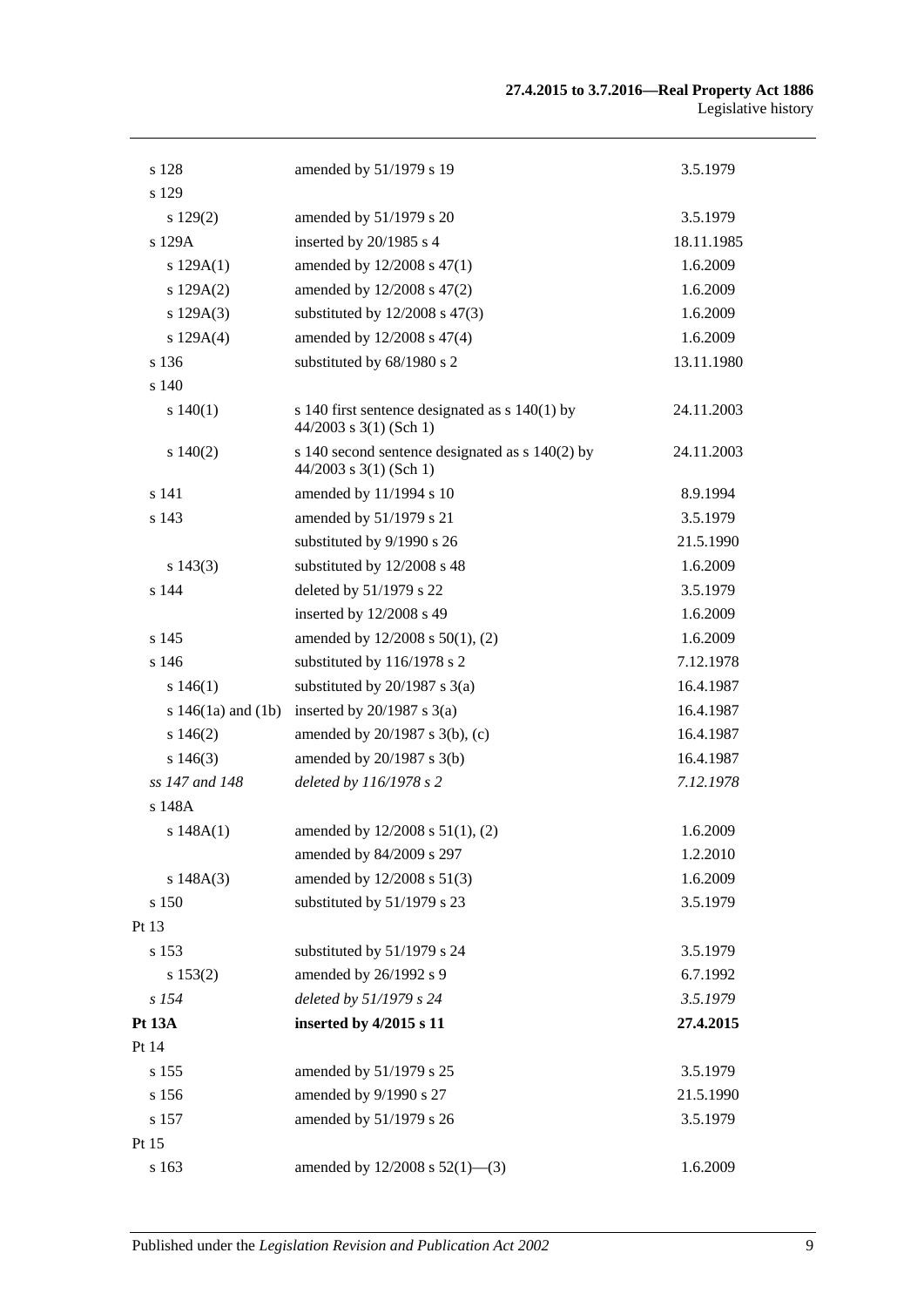|                                                                            | 1.6.2009                                                                                                              |
|----------------------------------------------------------------------------|-----------------------------------------------------------------------------------------------------------------------|
|                                                                            | 21.5.1990                                                                                                             |
|                                                                            |                                                                                                                       |
| by $44/2003$ s $3(1)$ (Sch 1)                                              | 24.11.2003                                                                                                            |
| amended by 12/2008 s 54                                                    | 1.6.2009                                                                                                              |
| s 173 I—IV redesignated as s $173(a)$ —(d) by<br>$44/2003$ s 3(1) (Sch 1)  | 24.11.2003                                                                                                            |
| amended by 12/2008 s 55(1), (2)                                            | 1.6.2009                                                                                                              |
| substituted by 9/1990 s 29                                                 | 21.5.1990                                                                                                             |
| amended by 12/2008 s 56                                                    | 1.6.2009                                                                                                              |
| amended by 17/2006 s 198                                                   | 4.9.2006                                                                                                              |
| substituted by 9/1990 s 30                                                 | 21.5.1990                                                                                                             |
| amended by 12/2008 s 57                                                    | 1.6.2009                                                                                                              |
| substituted by 51/1979 s 27                                                | 3.5.1979                                                                                                              |
| deleted by 9/1990 s 31                                                     | 21.5.1990                                                                                                             |
| deleted by 51/1979 s 28                                                    | 3.5.1979                                                                                                              |
|                                                                            |                                                                                                                       |
| amended by 51/1979 s 29                                                    | 3.5.1979                                                                                                              |
| amended by 44/2003 s 3(1) (Sch 1)                                          | 24.11.2003                                                                                                            |
| amended by 17/2006 s 199(1)-(5)                                            | 4.9.2006                                                                                                              |
| amended by 4/2015 s 12                                                     | 27.4.2015                                                                                                             |
|                                                                            |                                                                                                                       |
| amended by 32/1980 s 10                                                    | 22.5.1980                                                                                                             |
| amended by 68/1980 s 3                                                     | 13.11.1980                                                                                                            |
| amended by 44/2003 s 3(1) (Sch 1)                                          | 24.11.2003                                                                                                            |
| amended by 32/1980 s 11                                                    | 22.5.1980                                                                                                             |
| amended by 32/1980 s 12                                                    | 22.5.1980                                                                                                             |
| amended by 32/1980 s 13                                                    | 22.5.1980                                                                                                             |
| deleted by 12/2008 s 58                                                    | 1.6.2009                                                                                                              |
|                                                                            |                                                                                                                       |
| inserted by 56/1983 s 4                                                    | 26.4.1984                                                                                                             |
| amended by 56/1983 s 5                                                     | 26.4.1984                                                                                                             |
| deleted by 56/1983 s 6                                                     | 26.4.1984                                                                                                             |
| amended by 56/1983 s 7                                                     | 26.4.1984                                                                                                             |
| amended by 56/1983 s 8                                                     | 26.4.1984                                                                                                             |
| amended by 33/2002 s 14                                                    | 3.3.2003                                                                                                              |
| s 213 I—VIII redesignated as $s$ 213(a)—(h) by<br>$44/2003$ s 3(1) (Sch 1) | 24.11.2003                                                                                                            |
| substituted by 56/1983 s 9                                                 | 26.4.1984                                                                                                             |
|                                                                            |                                                                                                                       |
| amended by 51/1979 s 30                                                    | 3.5.1979                                                                                                              |
| amended by 23/1982 s 5                                                     | 4.11.1982                                                                                                             |
| amended by 56/1983 s 10                                                    | 26.4.1984                                                                                                             |
|                                                                            | amended by $12/2008$ s $53(1)$ —(3)<br>amended by 9/1990 s 28<br>s $169(2)$ second sentence designated as s $169(2a)$ |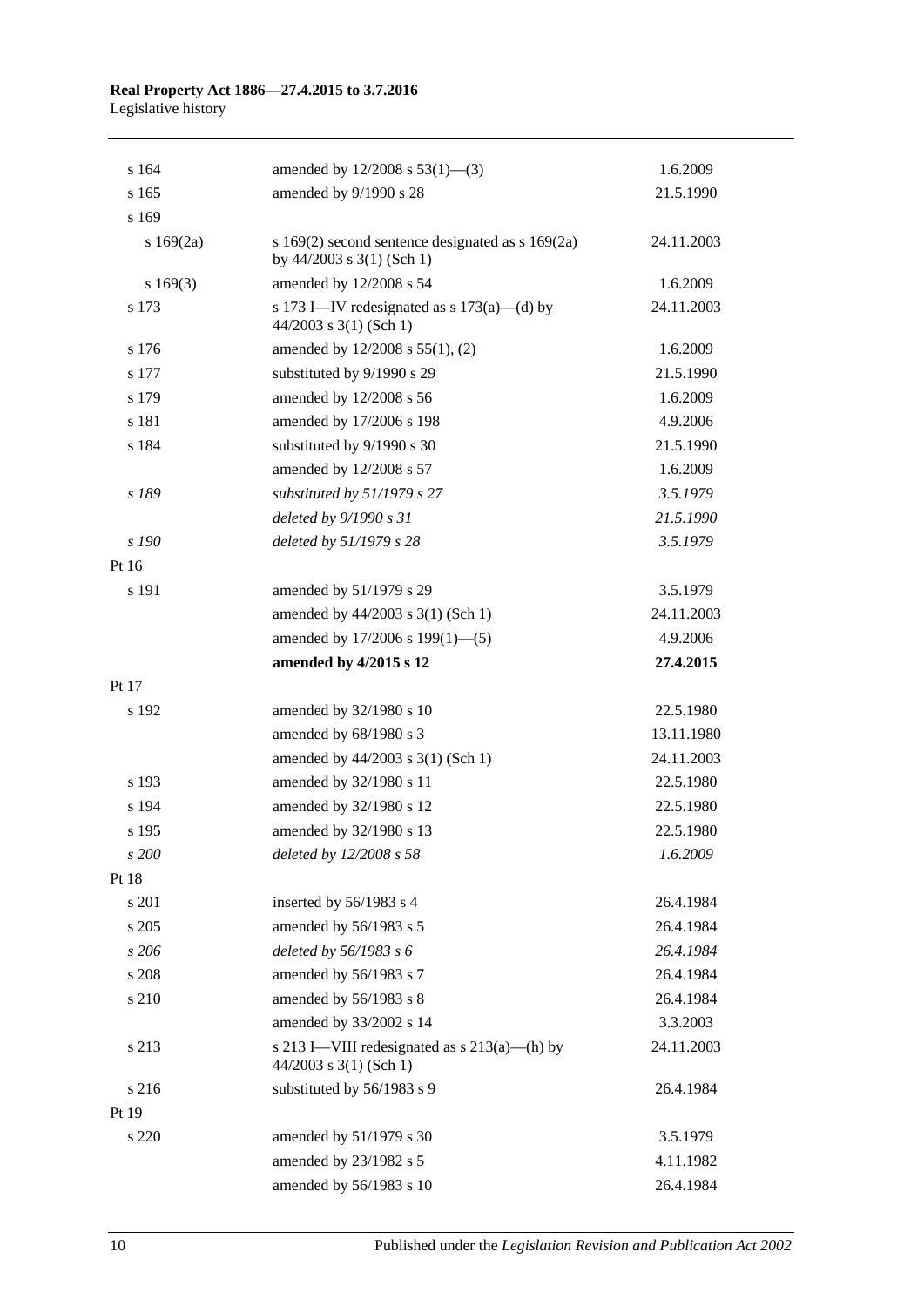|                          | amended by 9/1990 s 32                    | 21.5.1990  |
|--------------------------|-------------------------------------------|------------|
|                          | amended by 11/1994 s 11                   | 8.9.1994   |
|                          | amended by 44/2003 s 3(1) (Sch 1)         | 24.11.2003 |
|                          | amended by 12/2008 s 59(1), (2)           | 1.6.2009   |
|                          | (k) deleted by 12/2008 s 59(3)            | 1.6.2009   |
| s 220A                   | inserted by 4/2015 s 13                   | 27.4.2015  |
| s 221                    | substituted by 4/2015 s 14                | 27.4.2015  |
| s222                     | deleted by 4/2015 s 14                    | 27.4.2015  |
| s 223                    | substituted by 17/2006 s 200              | 4.9.2006   |
| <b>Pt 19A</b>            |                                           |            |
| s 223A                   |                                           |            |
| $s\,223A(3)$             | substituted by 51/1979 s 31               | 3.5.1979   |
| Pt 19AB                  | inserted by 23/1982 s 6                   | 4.11.1982  |
| Pt 19AB Div 1            | amended by 56/1983 s 11                   | 1.7.1983   |
|                          | amended by 51/1985 ss 6, 7                | 12.9.1985  |
|                          | amended by 13/1988 Sch 1                  | 1.9.1988   |
|                          | amended by 32/1990 s 3                    | 2.8.1990   |
|                          | amended by 23/1992 s 3                    | 21.5.1992  |
|                          | amended by $54/1993$ s $12(a)$ —(f)       | 15.1.1994  |
|                          | substituted by 11/1994 s 12               | 1.9.1995   |
| s 223LA                  |                                           |            |
| $s$ 223LA $(1)$          |                                           |            |
| allotment                | amended by $38/1996$ s $24(a)$ —(c)       | 4.11.1996  |
| division                 | amended by 38/1996 s 24(d)                | 4.11.1996  |
| electricity entity       | inserted by 159/1999, r 4(a) (Sch 1 cl 2) | 29.7.1999  |
|                          | substituted by 33/2002 s 15               | 28.1.2000  |
| holder                   | inserted by $12/2008$ s $60(1)$           | 1.6.2009   |
| service easement         | amended by 38/1996 s 24(e)                | 4.11.1996  |
|                          | amended by 159/1999, r 4(a) (Sch 1 cl 2)  | 29.7.1999  |
|                          | amended by 9/2012 Sch 2 cl 15(1)          | 1.1.2013   |
| statutory<br>encumbrance | inserted by 12/2008 s 60(2)               | 1.6.2009   |
| water industry<br>entity | inserted by 9/2012 Sch 2 cl 15(2)         | 1.1.2013   |
| s 223LA(3)               | amended by 12/2008 s 60(3)                | 1.6.2009   |
| $s$ 223LA $(4)$          | amended by $12/2008$ s $60(4)$ —(6)       | 1.6.2009   |
| s 223LB                  |                                           |            |
| $s$ 223LB $(1)$          | amended by $12/2008$ s $61(1)$            | 1.6.2009   |
| $s$ 223LB $(2)$          | amended by 12/2008 s 61(2), (3)           | 1.6.2009   |
| $s$ 223LB $(5)$          | amended by 38/1996 s 25(a), (b)           | 4.11.1996  |
| s 223LB(8)               |                                           |            |
| allotment                | inserted by $38/1996$ s $25(c)$           | 4.11.1996  |
| Pt 19AB Div 2            | amended by 56/1983 s 12                   | 1.7.1983   |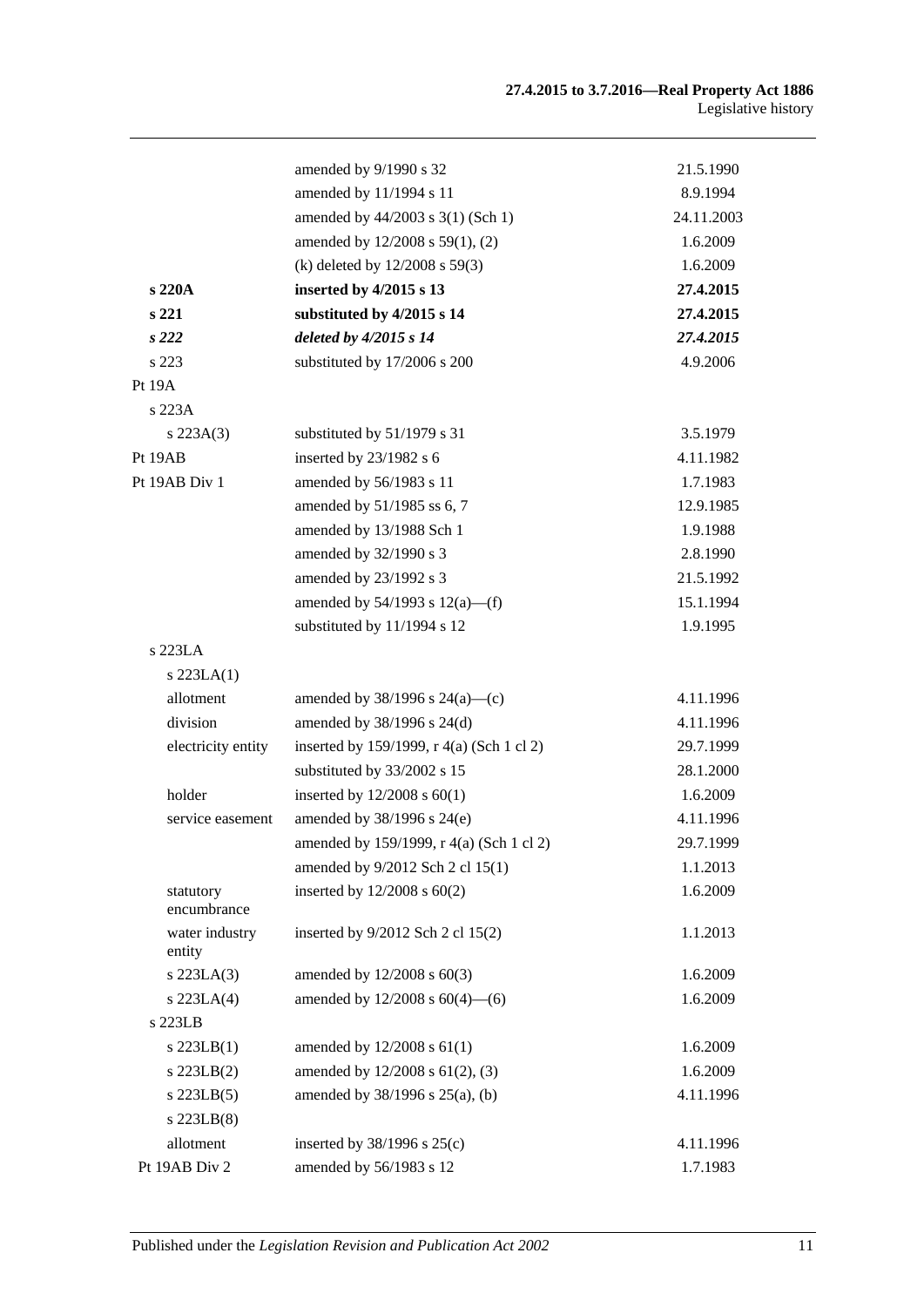|                                              | amended by 51/1985 ss 8, 9               | 12.9.1985 |
|----------------------------------------------|------------------------------------------|-----------|
|                                              | amended by 9/1990 s 33                   | 21.5.1990 |
|                                              | amended by $54/1993$ s $12(g)$ , (h)     | 15.1.1994 |
|                                              | substituted by 11/1994 s 12              | 1.9.1995  |
| s 223LD                                      |                                          |           |
| $s$ 223LD(3)                                 | (c) deleted by $12/2008$ s $62(1)$       | 1.6.2009  |
| $s$ 223LD(5)                                 | amended by 12/2008 s 62(2)               | 1.6.2009  |
| $s$ 223LD $(5a)$                             | inserted by $12/2008$ s $62(3)$          | 1.6.2009  |
| $s$ 223LD(6)                                 | amended by 12/2008 s 62(4)               | 1.6.2009  |
| s 223LDA                                     | inserted by 12/2008 s 63                 | 1.6.2009  |
| s 223LE                                      |                                          |           |
| $s$ 223LE(3)                                 | amended by 12/2008 s 64                  | 1.6.2009  |
| s 223LG                                      |                                          |           |
| $s$ 223LG(1)                                 | amended by 9/2012 Sch 2 cl 16(1), (2)    | 1.1.2013  |
| s 223LH                                      |                                          |           |
| $s$ 223LH $(1)$                              | substituted by $12/2008$ s $65(1)$       | 1.6.2009  |
| s $223LH(2a)$                                | inserted by 12/2008 s 65(2)              | 1.6.2009  |
| Pt 19AB Div 3                                | amended by 51/1985 ss 10-14              | 12.9.1985 |
|                                              | amended by 32/1990 s 4                   | 2.8.1990  |
|                                              | amended by 23/1992 s 4                   | 21.5.1992 |
|                                              | deleted by $54/1993$ s $12(i)$           | 15.1.1994 |
|                                              | inserted by 11/1994 s 12                 | 1.9.1995  |
| s 223LG                                      |                                          |           |
| $s$ 223LG(1)                                 | substituted by $38/1996$ s $26(a)$       | 4.11.1996 |
| $s$ 223LG(3)                                 | amended by 159/1999, r 4(a) (Sch 1 cl 2) | 29.7.1999 |
|                                              | amended by 33/2002 s 16                  | 28.1.2000 |
| $s$ 223LG(5)                                 | amended by 159/1999, r 4(a) (Sch 1 cl 2) | 29.7.1999 |
| $s$ 223LG(7)                                 | amended by 38/1996 s 26(b)               | 4.11.1996 |
|                                              | deleted by 159/1999, r 4(a) (Sch 1 cl 2) | 29.7.1999 |
| Pt 19AB Div 4                                | amended by 51/1985 s 15                  | 12.9.1985 |
|                                              | amended by 9/1990 s 34                   | 21.5.1990 |
|                                              | amended by 23/1992 s 5                   | 21.5.1992 |
|                                              | deleted by 11/1994 s 12                  | 1.9.1995  |
| Pt 19AB Div 4A before<br>deletion by 12/2008 | inserted by 23/1992 s 6                  | 21.5.1992 |
| s 223LLA                                     |                                          |           |
| division                                     | substituted by 38/1996 s 27              | 4.11.1996 |
| strata plan                                  | inserted by 38/1996 s 27                 | 4.11.1996 |
| $s$ 223LLB                                   |                                          |           |
| $s$ 223LLB $(2)$                             | amended by $54/1993 s 12(j)$             | 15.1.1994 |
|                                              | amended by 38/1996 s 28                  | 4.11.1996 |
| s 223LLC                                     |                                          |           |
| $s$ 223LLC(1)                                | amended by 38/1996 s 29                  | 4.11.1996 |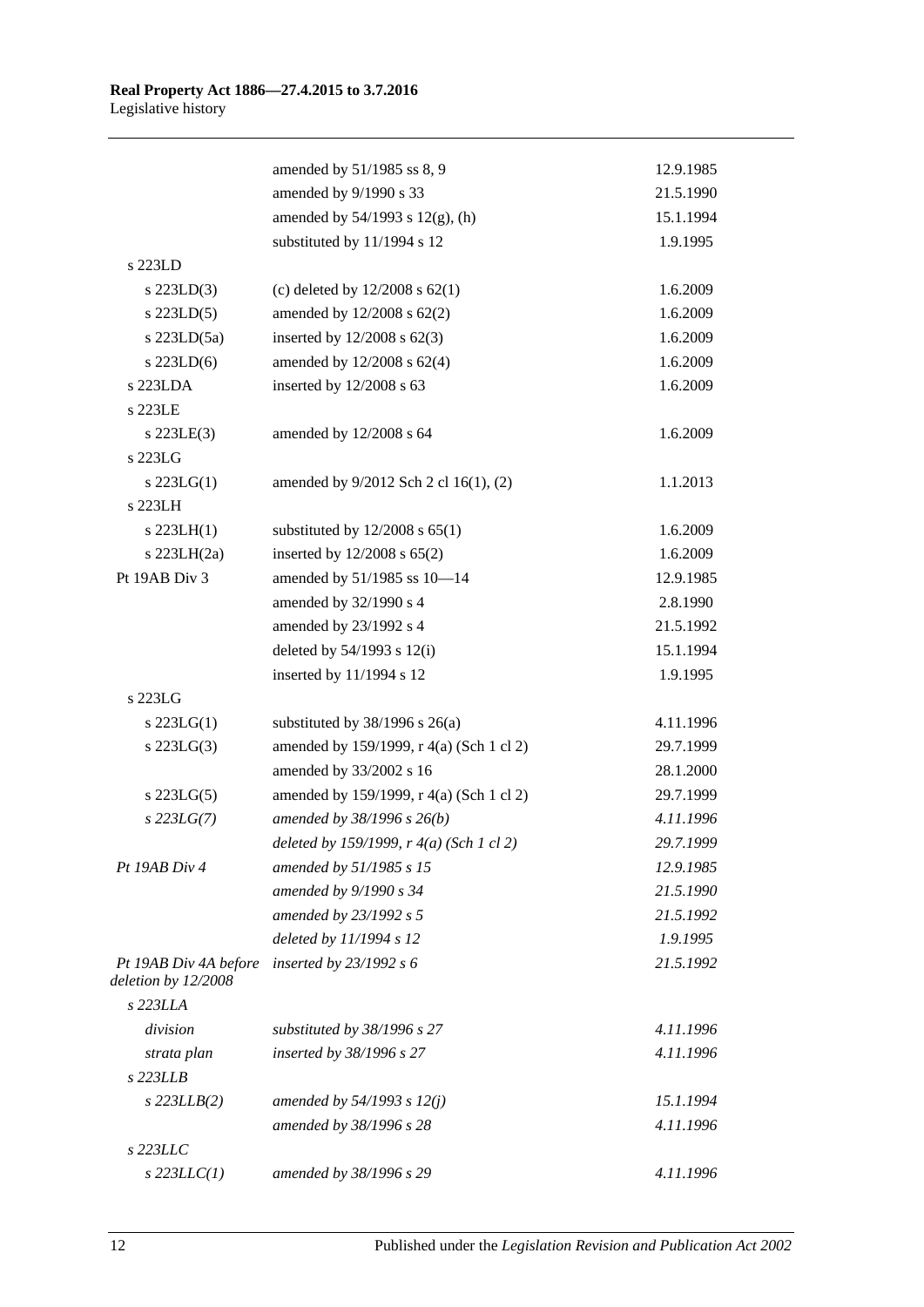### **27.4.2015 to 3.7.2016—Real Property Act 1886** Legislative history

| Pt 19AB Div 4A                         | deleted by $12/2008 s 66$              | 1.6.2009   |
|----------------------------------------|----------------------------------------|------------|
| Pt 19AB Div 5                          |                                        |            |
| s 223LM                                | amended by $54/1993$ s $12(k)$         | 15.1.1994  |
|                                        | deleted by 11/1994 s 13                | 1.9.1995   |
| s 223LN                                | amended by 51/1985 s 16                | 12.9.1985  |
|                                        | deleted by 11/1994 s 13                | 1.9.1995   |
| $s$ 223LO                              | amended by 51/1985 s 17                | 12.9.1985  |
|                                        | amended by 13/1988 Sch 1               | 1.9.1988   |
|                                        | amended by 9/1990 s 35                 | 21.5.1990  |
|                                        | amended by $54/1993$ s $12(l)$ , (m)   | 15.1.1994  |
|                                        | deleted by 11/1994 s 13                | 1.9.1995   |
| <i>Pt 19B</i>                          | amended by 68/1980 ss 4, 5             | 13.11.1980 |
|                                        | amended by 23/1982 ss 7, 8 (Sch)       | 4.11.1982  |
|                                        | amended by 62/1982 s 3(10) (Sch Pt 10) | 4.11.1982  |
|                                        | amended by 96/1983 ss 3, 4             | 4.11.1982  |
|                                        | amended by 51/1985 ss 18, 19           | 12.9.1985  |
|                                        | deleted by 13/1988 Sch 1               | 1.9.1988   |
| Pt 20                                  |                                        |            |
| ss 224 and 225                         | deleted by 17/2006 s 201               | 4.9.2006   |
| s 229                                  | amended by 9/1990 s 36                 | 21.5.1990  |
|                                        | amended by 59/1994 Sch 2               | 1.1.1995   |
|                                        | amended by 44/2003 s 3(1) (Sch 1)      | 24.11.2003 |
| s 230                                  | amended by 59/1994 Sch 2               | 1.1.1995   |
| s 231                                  | deleted by 59/1994 Sch 2               | 1.1.1995   |
| s 232 before<br>substitution by 4/2015 | amended by 56/1983 s 13                | 26.4.1984  |
|                                        | amended by $12/2008 s 67(1)$ , (2)     | 1.6.2009   |
| s 232                                  | substituted by 4/2015 s 15             | 27.4.2015  |
| s 232A                                 | inserted by 4/2015 s 15                | 27.4.2015  |
| s 233                                  | amended by 9/1990 s 37                 | 21.5.1990  |
|                                        | amended by 44/2003 s 3(1) (Sch 1)      | 24.11.2003 |
| ss 235 and 236                         | deleted by 56/2005 Sch 2 cl 44         | 1.7.2006   |
| s 240                                  | amended by 59/1994 Sch 2               | 1.1.1995   |
| Pt 21                                  |                                        |            |
| s 241                                  | amended by 62/1982 s 3(10) (Sch Pt 10) | 4.11.1982  |
|                                        | substituted by 51/1985 s 20            | 12.9.1985  |
| s 242                                  | amended by 51/1985 s 21                | 12.9.1985  |
|                                        | amended by 13/1988 Sch 1               | 1.9.1988   |
|                                        | amended by 9/1990 s 38                 | 21.5.1990  |
|                                        | amended by 38/1996 s 30                | 4.11.1996  |
| s 244                                  | amended by 11/1994 s 14                | 8.9.1994   |
| s 245                                  | substituted by 11/1994 s 15            | 8.9.1994   |
| s 249                                  |                                        |            |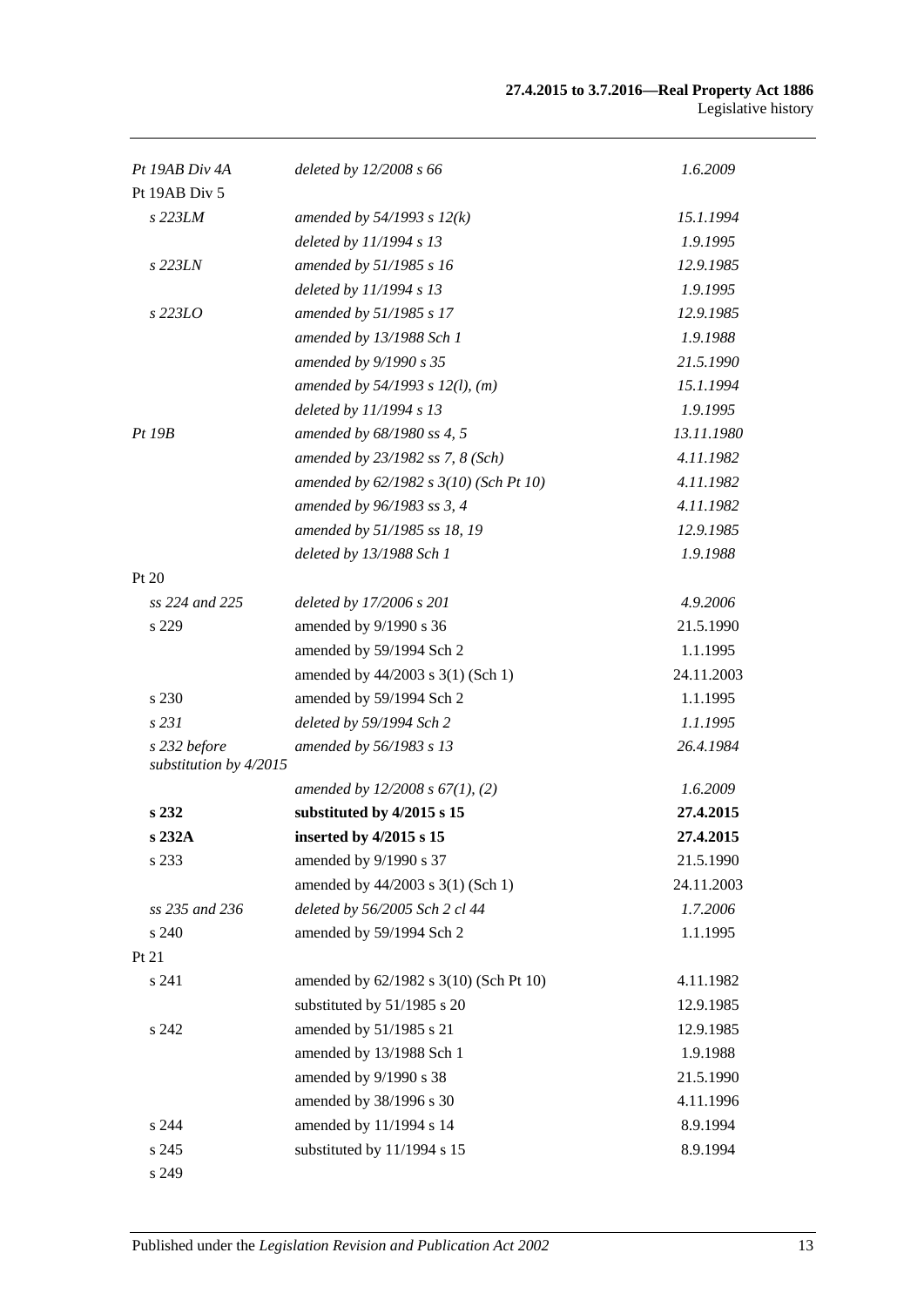| $s\,249(1)$          | s 249 first sentence designated as s 249(1) by<br>$44/2003$ s 3(1) (Sch 1)  | 24.11.2003 |
|----------------------|-----------------------------------------------------------------------------|------------|
| $s\,249(2)$          | s 249 second sentence designated as s 249(2) by<br>$44/2003$ s 3(1) (Sch 1) | 24.11.2003 |
| s 254                | amended by 9/1990 s 39                                                      | 21.5.1990  |
| s 255                | inserted by $64/1999$ s $8(b)$                                              | 1.1.2000   |
| s257                 | deleted by 9/1990 s 40                                                      | 21.5.1990  |
| s 260                | amended by 17/2006 s 202                                                    | 4.9.2006   |
| s267                 | substituted by 11/1995 s 6                                                  | 1.7.1995   |
| $s \, 267(4)$        | deleted by 4/2015 s 16                                                      | 27.4.2015  |
| s 268                | substituted by 11/1995 s 6                                                  | 1.7.1995   |
| s269                 | deleted by $11/1995 s 6$                                                    | 1.7.1995   |
| s 273                |                                                                             |            |
| $s\,273(1)$          | s $273(2)$ amended and redesignated as s $273(1)$<br>by 56/1983 s 14        | 26.4.1984  |
| s $273(1a) - (1c)$   | inserted by 4/2015 s 17                                                     | 27.4.2015  |
| s 273(2) and (3)     | inserted by 56/1983 s 14(b)                                                 | 26.4.1984  |
| s 273A               | inserted by 4/2015 s 18                                                     | 27.4.2015  |
| s 274                |                                                                             |            |
| $s\,274(1)$          | amended by 51/1979 s 32                                                     | 3.5.1979   |
|                      | s 274 redesignated as s 274(1) by 56/1983 s 15                              | 26.4.1984  |
|                      | amended by 12/2008 s 68                                                     | 1.6.2009   |
| s $274(2)$ and $(3)$ | inserted by 56/1983 s 15                                                    | 26.4.1984  |
|                      | amended by 12/2008 s 68                                                     | 1.6.2009   |
| s 276                | substituted by 51/1979 s 33                                                 | 3.5.1979   |
| s 277                |                                                                             |            |
| $s \, 277(1)$        | amended by 57/2000 s 29                                                     | 23.10.2000 |
|                      | amended by 12/2008 s 69                                                     | 1.6.2009   |
| $s \, 277(1a)$       | inserted by 22/2001 s 3                                                     | 1.1.1975   |
| Sch 1                |                                                                             |            |
| cll 1 and 5          | inserted by 11/1994 s 16                                                    | 8.9.1994   |
| cll 2-4              | inserted by 11/1994 s 16                                                    | 1.9.1995   |
| Sch 2                | amended by 9/1990 s 41                                                      | 21.5.1990  |
| Sch 4                | deleted by 51/1979 s 34                                                     | 3.5.1979   |
| Sch <sub>5</sub>     | amended by 11/1994 s 17                                                     | 8.9.1994   |
|                      | heading substituted by 12/2008 s 70                                         | 1.6.2009   |
| Sch 6                | deleted by 51/1979 s 35                                                     | 3.5.1979   |
|                      | inserted by 51/1985 s 22                                                    | 12.9.1985  |
|                      | heading substituted by 44/2003 s 3(1) (Sch 1)                               | 24.11.2003 |
|                      | amended by 12/2008 s 71(1), (2)                                             | 1.6.2009   |
| $Schs 7 - 14$        | deleted by 51/1979 s 35                                                     | 3.5.1979   |
| Sch 17               | heading substituted by 44/2003 s 3(1) (Sch 1)                               | 24.11.2003 |
| Schs 18 and 19       | deleted by 11/1995 s 7                                                      | 1.7.1995   |